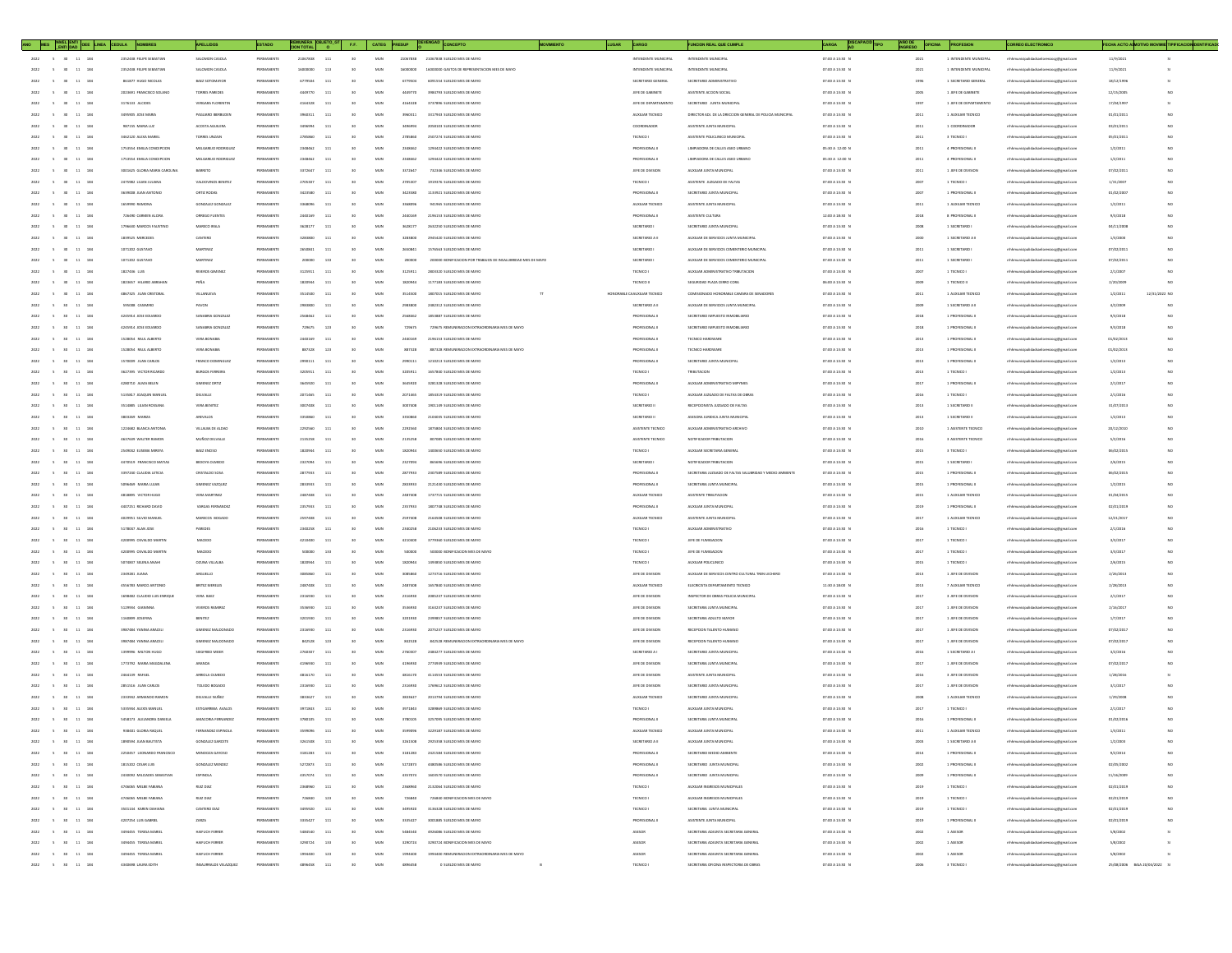| 2022<br>$\sim$<br>30 <sub>2</sub>                                                                              | 11 184<br>3855065 DIANA MARLENI                  | PAREDES LOPEZ                      | PERMANENT               | 3540075            | 111          | 30              | MUN                 | 3540075            | 1057102 SUELDO MES DE MAYO                                                          | PROFESIONAL I                                | TELEFONISTA CENTRAL TELEFONICA                                      | 07:00 A 13:30 N                    | 200          | 1 PROFESIONAL                                    | mhhmunicipalidadsanlorenzocg@gmail.com                                          | 8/5/2003               |               |
|----------------------------------------------------------------------------------------------------------------|--------------------------------------------------|------------------------------------|-------------------------|--------------------|--------------|-----------------|---------------------|--------------------|-------------------------------------------------------------------------------------|----------------------------------------------|---------------------------------------------------------------------|------------------------------------|--------------|--------------------------------------------------|---------------------------------------------------------------------------------|------------------------|---------------|
| 2022                                                                                                           | $11 - 184$<br>4710880 AUCIA ROSANA               | SILVA JACQUET                      | PERMANENT               | 2487408            | $_{\rm 111}$ | 30              | MUN                 | 2487408            | 2228668 SUELDO MES DE MAYO                                                          | AUX TEC ADM                                  | ASISTENTE PRENSA                                                    | 07:00 A 13:30 N                    | 2012         | 1 AUX TEC ADM                                    | mhhmunicipalidadsanlorenzoog@gmail.com                                          | 2/1/2012               |               |
| $11\,$                                                                                                         | 184<br>1699466 CELEST                            |                                    |                         | 501                | 111          |                 | $_{\rm MUN}$        |                    |                                                                                     |                                              | <b>DRIA INSTITUCIONA</b>                                            | 07:00 A 13:30 1                    | 200          |                                                  | raocg@gmail.cor                                                                 | 7/07/200               |               |
| 2022<br>$\sim$                                                                                                 | 11 184<br>1699466 CELESTE                        |                                    | PERMANENT               | 5016000            | 111          | 30              | MUN                 | 5016000            | 3988998 BONIFICACION MES DE ABRI                                                    | PROFESIONAL II                               | JEFA AUDITORIA INSTITUCIONAL                                        | 07:00 A 13:30 N                    | 2009         | 1 PROFESIONAL I                                  | mhhmunicipalidadsanlorenzocg@gmail.com                                          | 7/07/2009              |               |
| 2022                                                                                                           | 11 184<br>1699466 CELESTE                        |                                    | PERMANENT               | 2000000            | 133          |                 | MUN                 | 2000000            | 2000000 BONIFICACION MES DE MAYO                                                    | PROFESIONAL II                               | JEFA AUDITORIA INSTITUCIONA                                         | 07:00 A 13:30 N                    | 200          | 1 PROFESIONAL II                                 | mhhmunicipalidadsanlorenzocg@gmail.com                                          | 7/07/2009              |               |
| $\mathbf{11}$<br>2022                                                                                          | 184<br>1699466 CELESTE                           | JARA                               | PERMANEN                | 1482000            | 123          |                 | MUN                 | 1482000            | 1482000 REMUNERACION EXTRAORDINARIA MES DE MAYO                                     | PROFESIONAL II                               | JEFA AUDITORIA INSTITUCIONAL                                        | 07:00 A 13:30 1                    | 2009         | 1 PROFESIONAL I                                  | mhhmunicipalidadsanlorenzoog@gmail.com                                          | 7/07/2009              |               |
| $11\,$<br>2022                                                                                                 | 184<br>4160030 GUSTAVO FABIA                     | CRISTALDO FERREI                   | PERMANENT               | 3689117            | 111          |                 | MUN                 | 3689117            | 2382620 SUELDO MES DE MAYO                                                          | AUX TEC ADM                                  | ASISTENTE JUNTA MUNICIPAL                                           | 07:00 A 13:30 N                    | 2013         | 3 AUX TEC ADM                                    |                                                                                 | 1/2/2013               |               |
|                                                                                                                | 184                                              | PERALTA GAL                        |                         | 5185               | 11           |                 |                     | 518500             | 4656500 SUELDO MES DE MAY                                                           |                                              | ASISTENTE CONTROL INTERNI                                           |                                    |              |                                                  | mhhmunicipalidadsanlorenzoog@gmail.com                                          |                        |               |
| $\bf{11}$                                                                                                      | 2056253 PATRICIA ROSAN<br>2056253 PATROLA ROSANA |                                    |                         |                    |              |                 | MUN                 |                    |                                                                                     | PROFESIONA                                   |                                                                     | 07:00 A 13:30 1                    | 200          |                                                  | enzocg@gmail.com                                                                | 9/2/200                |               |
| 11<br>2022<br>$\sim$                                                                                           | 184                                              | PERALTA GALEANO                    | PERMANENT               | 2000000            | 133          |                 | MUN                 | 2000000            | 2000000 BONIFICACION MES DE MAYO                                                    | PROFESIONAL                                  | ASISTENTE CONTROL INTERNO                                           | 07:00 A 13:30 N                    | 2009         | 1 PROFESIONAL                                    | mhhmunicipalidadsanlorenzocg@gmail.com                                          | 9/2/2009               |               |
| 2022<br>$\sim$                                                                                                 | 11 184<br>2056253 PATRICIA ROSANA                | PERALTA GALEANO                    | PERMANENT               | 1885440            | 123          | 30              | MUN                 | 1885440            | 1885440 REMUNERACION EXTRAORDINARIA MES DE MAYO                                     | PROFESIONAL                                  | ASISTENTE CONTROL INTERNO                                           | 07:00 A 13:30 N                    | 200          | 1 PROFESIONAL                                    | mhhmunicipalidadsanlorenzocg@gmail.com                                          | 9/2/2009               |               |
| $\mathbf{11}$<br>2022                                                                                          | 184<br>572156 LIDIA CONCEPCION                   | LUGO DE PAEZ                       | PERMANEN                | 2487408            | 111          |                 | $_{\rm MUN}$        | 2487408            | 820797 SUELDO MES DE MAYO                                                           | PROFESIONAL I                                | TELEFONISTA CENTRAL TELEFONICA                                      | 07:00 A 13:30 N                    | 2001         | 1 PROFESIONAL I                                  | mhhmunicipalidadsanlorenzoog@gmail.com                                          | 17/10/200              |               |
| $11\,$<br>2022                                                                                                 | 184<br>1968750 DALIA MARGARITA                   | FARIÑA                             | PERMANENT               | 3968627            | 111          |                 | MUN                 | 3968627            | 1555734 SUELDO MES DE MAYO                                                          | AUX TEC ADM                                  | JEFA DEL DPTO DE DISCAPACIDAD                                       | 07:00 A 13:30 N                    | $201 -$      | 6 AUX TEC ADM                                    | mhmunicipalidadsanlorenzocg@gmail.com                                           | 1/8/2014               |               |
| $11\,$                                                                                                         | 184<br>1958750 DALIA MARGARIT                    | FARIÑA                             |                         |                    | 133          | 30              | $_{\rm MUN}$        | 130000             | 1300000 BONIFICACION MES DE MAYO                                                    | AUX TEC ADM                                  | JEFA DEL DPTO DE DISCAPACIDAD                                       | 07:00 A 13:30 1                    | $201 -$      | 6 AUX TEC ADS                                    | naocg@gmail.cor                                                                 | 1/8/201                |               |
| 11<br>2022<br>$\sim$                                                                                           | 184<br>2389726 LOURDES ISABEL                    | DENIS SEGOVIA                      | PERMANENT               | 4061558            | 111          |                 | MUN                 | 4061558            | 3645403 SUELDO MES DE MAYO                                                          | TECNICO I                                    | JEFA INFORMATICA                                                    | 07:00 A 13:30 N                    | 2015         | 1 TECNICO I                                      | mhhmunicipalidadsanlorenzocg@gmail.com                                          | 1/2/2015               |               |
| 2022<br>$\sim$                                                                                                 | 11 184<br>2389726 LOURDES ISABEI                 | DENIS SEGOVIA                      | PERMANENT               | 1153850            | 123          | 30              | MUN                 | 1153850            | 1153850 REMUNERACION EXTRAORDINARIA MES DE MAYO                                     | TECNICO I                                    | JEFA INFORMATICA                                                    | 07:00 A 13:30 N                    | 2015         | 1 TECNICO I                                      | mhhmunicipalidadsanlorenzocg@gmail.com                                          | 1/2/2015               |               |
| 2022                                                                                                           | 11 184<br>1709301 MIRIAN                         | <b>AVALOS</b>                      | PERMANENT               | 4896458            | 111          |                 | MUN                 | 4896458            | 4053176 SUELDO MES DE MAYO                                                          | TECNICO I                                    | RESPONSABLE CONTROL INTERNO                                         | 07:00 A 13:30 1                    | 1998         | 1 TECNICO I                                      | mhhmunicipalidadsanlorenzoog@gmail.com                                          | 1/2/1998               |               |
| 2022                                                                                                           | $11 - 184$<br>1709301 MIRIAN                     | <b>AVALOS</b>                      | PERMANENT               | 2000000            | 133          |                 | MUN                 | 2000000            | 2000000 BONIFICACION MES DE MAYO                                                    | TECNICO I                                    | RESPONSABLE CONTROL INTERNO                                         | 07:00 A 13:30 1                    | 1991         | 1 TECNICO I                                      | mhhmunicipalidadsanlorenzoog@gmail.com                                          | 1/2/1998               |               |
|                                                                                                                | $11 - 184$<br>1709301 MIRIAN                     | <b>AVALOS</b>                      |                         | 1780512            | 123          | 50 <sub>2</sub> | $_{\rm MUN}$        | 1780512            | 1780512 REMUNERACION EXTRAORDINARIA MES DE MAYO                                     | TECNICO I                                    | RESPONSABLE CONTROL INTERNO                                         | 07:00 A 13:30 1                    | 1991         |                                                  | naocg@gmail.cor                                                                 | 1/2/199                |               |
| 2022<br>$\sim$                                                                                                 | 11 184<br>2673108 VICTOR ARTURO                  | ORTIZ FERNANDEZ                    | PERMANENT               | 3568462            | 111          | 30 <sub>1</sub> | MUN                 | 356846             |                                                                                     | HOSPITAL GENEPROFESIONAL I                   | COMISIONADO HOSPITAL GENERAL DE SAN LORENZO                         | 07:00 A 13:30 N                    | 2018         | 1 PROFESIONAL I                                  | mhhmunicipalidadsanlorenzocg@gmail.com                                          | 05/01/2018             | 12/31/2022 NO |
| 2022<br>$\sim$                                                                                                 | 11 184<br>2470652 EMILSE LORENA                  | ELIZECHE PAREDES                   | PERMANENTE              | 2447628            | 111          | 30              | MUN                 | 2447628            | 956800 SUELDO MES DE MAYO                                                           | SECRETARIO II                                | AUXILIAR ADMINISTRATIVO AREA TRIBUTACIÓN                            | 07:00 A 13:30 N                    | 200          | 1 SECRETARIO II                                  | mhhmunicipalidadsanlorenzocg@gmail.com                                          | 05/06/2008             |               |
| $11\,$<br>2022                                                                                                 | 184<br>3412065 FATIMA ELIZABET                   | CASTILLO ESQUIVEI                  | PERMANENT               | 1544400            | 111          |                 | MUN                 | 1544400            | 1199960 SUELDO MES DE MAYO                                                          | SECRETARIO II                                | INSPECTOR SALUBRIDAD                                                | 07:00 A 13:30 N                    | 2019         | 3 SECRETARIO II                                  | mhhmunicipalidadsanlorenzoog@gmail.com                                          | 02/01/2019             |               |
|                                                                                                                |                                                  |                                    |                         |                    |              |                 |                     |                    |                                                                                     |                                              |                                                                     |                                    |              |                                                  |                                                                                 |                        |               |
| 2022                                                                                                           | 11 184<br>4215701 DIANA LANTZA                   | FERREIRA LOPEZ                     | PERMANENT               | 2785860            | 111          |                 | MUN                 | 2785860            | 1813862 SUELDO MES DE MAYO                                                          | TECNICO I                                    | RECEPCION SECRETARIA GENERAL                                        | 07:00 A 13:30 1                    | 2012         | 1 TECNICO I                                      | mhhmunicipalidadsanlorenzocg@gmail.com                                          | 1/3/2012               |               |
| $\bf{11}$                                                                                                      | 184<br>1910994 SALVADOR                          | ALDERETE RIQUELN                   |                         | 19152              | 11           |                 | MUN                 | 1915258            | 1723733 SUELDO MES DE MAY                                                           | ASISTENTE ADMINISTRATIVO                     | NOTIFICADOR TRIBUTACION                                             | 07:00 A 13:30 1                    | 201          | 3 ASISTENTE ADMINISTRAT                          | lidadsanlorenzocg@gmail.cor                                                     | 1/31/2012              |               |
| 2022<br>$\sim$                                                                                                 | 11 184<br>927743 EDITH GLORIA                    | SANTACINIZ ACOSTA                  | PERMANENT               | 4510000            | 111          | 30              | MUN                 | 4510000            | 2519233 SUELDO MES DE MAYO                                                          | PROFESIONAL II                               | TRIBUTACION                                                         | 07:00 A 13:30 N                    | 1999         | 1 PROFESIONAL II                                 | mhhmunicipalidadsanlorenzocg@gmail.com                                          | 1/21/1999              | NO.           |
| 2022<br>$\sim$                                                                                                 | 11 184<br>3833825 DIANA CAROLINA                 | SILVERO BENITEZ                    | PERMANENT               | 2348462            | 111          |                 | MUN                 | 2348462            | 2039504 SUELDO MES DE MAYO                                                          | PROFESIONAL II                               | TELEFONISTA CENTRAL TELEFONICA                                      | 07:00 A 13:30 N                    | 200          | 1 PROFESIONAL II                                 | mhhmunicipalidadsanlorenzocg@gmail.com                                          | 06/11/2002             |               |
| $\mathbf{11}$<br>2022                                                                                          | 920972 TITO JAVIE<br>184                         | MIRANDA RECALDE                    | PERMANENT               | 4147259            | 111          |                 | $_{\rm MUN}$        | 4147259            | 3722534 SUELDO MES DE MAYO                                                          | JEFE DE GABINETE                             | ASISTENTE OFICINA DISCAPACIDAD                                      | 07:00 A 13:30 N                    | 2016         | 1 JEFE DE GABINETI                               | mhhmunicipalidadsanlorenzoog@gmail.com                                          | 5/2/2016               |               |
| 2022<br>$11\,$                                                                                                 | 184<br>1084267 RAFAEL                            | MERCADO PORTILLO                   | PERMANENT               |                    | 111          |                 | MUN                 | 3660819            | 3284738 SUELDO MES DE MAYO                                                          | AUX TEC ADM                                  | SECRETARIO JUZGADO DE FALTAS SALUBRIDAD Y MEDIO AMBIENTE            | 07:00 A 13:30 1                    | 2013         | 1 AUX TEC ADM                                    | mhhmunicipalidadsanlorenzocg@gmail.com                                          | 06/07/201              |               |
| $\bf{11}$                                                                                                      | 184<br>920485 ISABE                              | DOMINGUEZ ARM                      |                         |                    | 11           |                 | MUN                 | 277091             | 2493820 SUELDO MES DE MAY                                                           | PROFESIONAL I                                | PSICOLOGA POLICLINICO MUNICIPA                                      | 07:00 A 13:30 1                    | 201          |                                                  | crenzocg@gmail.con                                                              | 3/30/2016              |               |
| 2022<br>$\sim$                                                                                                 | 11 184<br>369507 SANTIAGO CESAR                  | DIAZ DIAZ                          | PERMANENT               | 4326515            | 111          | $0$             | MUN                 | 4326515            | INGRANO SUFLIDO MES DE MAYO                                                         | IFFE DE DERARTAMENTO                         | COORDINADOR MECIP                                                   | 07:00 A 13:30 N                    | 2007         | 1 JEFE DE DEPARTAMENTO                           | mhhmunicipalidadsanlorenzocg@gmail.com                                          | 1/2/2007               |               |
| 2022<br>$\sim$                                                                                                 | 11 184<br>3784303 LILIAN BELEN                   | BARRETO                            | PERMANENT               | 3405860            | 111          | 30              | MUN                 | 3405860            | 3015662 SUELDO MES DE MAYO                                                          | SECRETARIO II                                | ASISTENTE ADMINISTRATIVO                                            | 07:00 A 13:30 N                    | 2010         | 3 SECRETARIO II                                  | mhhmunicipalidadsanlorenzocg@gmail.com                                          | 1/1/2010               |               |
| $\mathbf{11}$<br>2022                                                                                          | 184<br>3185937 ANGEL RAMOR                       | FULCHINI VILLALBA                  | PERMANEN                | 2440053            | 111          |                 | $_{\rm MUN}$        | 2440053            | 1982940 SUELDO MES DE MAYO                                                          | TECNICO I                                    | NOTIFICADOR TRIBUTACION                                             | 07:00 A 13:30 N                    | 2008         | 1 TECNICO I                                      |                                                                                 | 10/2/2008              |               |
|                                                                                                                |                                                  |                                    |                         |                    |              |                 |                     |                    |                                                                                     |                                              |                                                                     |                                    |              |                                                  | mhhmunicipalidadsanlorenzoog@gmail.com                                          |                        |               |
| $11\,$<br>2022                                                                                                 | 184<br>2469523 ROCIO DE JESUS                    | FRETES VELAZQUEZ                   | PERMANENT               |                    | 111          |                 | MUN                 | 3668627            | 3291765 SUELDO MES DE MAYO                                                          | AUX TEC ADM                                  | ASISTENTE FISCALIZACION DE OBRA:                                    | 07:00 A 13:30 N                    | 200          | 1 AUX TEC ADM                                    | mhhmunicipalidadsanlorenzoog@gmail.com                                          | 7/3/200                |               |
| $11\,$                                                                                                         | 184<br>752025 JOSE MARI                          | CORVALAN CASO                      |                         |                    | 111          |                 | $_{\rm MUN}$        |                    | 1986642 SUELDO MES DE MAY                                                           | JEFE DE DIVISIO                              | AUXILIAR TRIBUTACIÓN                                                | 06:00 A 12:00 1                    | 201          | 1 JEFE DE DIVISIO                                | naocg@gmail.cor                                                                 | 5/5/201                |               |
| 11<br>2022                                                                                                     | 184<br>3318120 GIRTANO ADDIED                    | FERRER MIRANDA                     | PERMANENT               | 4657859            | 111          |                 | MUN                 | 4657859            | 3075601 SUELDO MES DE MAYO<br>DINATRAN                                              | PROFESIONAL I                                | COMISIONADO DINATRAN                                                | 07:00 A 13:30 N                    | 2008         | 3 PROFESIONAL                                    | mhhmunicipalidadsanlorenzocg@gmail.com                                          | 1/16/2008              | 12/31/2022 NO |
| 2022<br>$\sim$                                                                                                 | 11 184<br>550641 CARLOS                          | GILL NAVARRO                       | PERMANENT               | 4803299            | 111          | 30              | MUN                 | 4803299            | 2085223 SUELDO MES DE MAYO                                                          | PROFESIONAL I                                | SECRETARIA PRIVADA                                                  | 07:00 A 13:30 N                    | 2010         | 1 PROFESIONAL                                    | mhhmunicipalidadsanlorenzocg@gmail.com                                          | 20/12/2010             | NO            |
| $11\,$<br>2022                                                                                                 | 184<br>550641 CARLOS                             | GILL NAVARRO                       | PERMANENT               | 1500000            | 133          |                 | MUN                 | 1500000            | 1500000 BONIFICACION Y GRATIFICACION DEL MES DE MAYO                                | PROFESIONAL I                                | SECRETARIA PRIVADA                                                  | 07:00 A 13:30 N                    | 2010         | 1 PROFESIONAL                                    | mhhmunicipalidadsanlorenzoog@gmail.com                                          | 20/12/2010             |               |
| 2022                                                                                                           | $11 - 184$<br>550641 CARLOS                      | GILL NAVARRO                       | PERMANENT               | 1146243            | 123          |                 | MUN                 | 1146243            | 1146243 REMUNERACION EXTRAORDINARIA MES DE MAYO                                     | PROFESIONAL I                                | SECRETARIA PRIVADA                                                  | 07:00 A 13:30 1                    | 2010         | 1 PROFESIONAL                                    | mhmunicipalidadsanlorenzocg@gmail.com                                           | 20/12/2010             |               |
|                                                                                                                | $11 - 184$<br>4290533 CINTHIA A                  | MOLINAS BENITE                     |                         |                    | 111          | 50 <sub>2</sub> | $_{\rm MUN}$        | 2690111            | 2411100 SUELDO MES DE MAYO                                                          | PROFESIONAL I                                |                                                                     | 07:00 A 13:30 1                    | 2001         |                                                  | naocg@gmail.cor                                                                 | 1/5/200                |               |
| 2022<br>$\sim$                                                                                                 | 11 184<br>2173960 RAMON DOMINGO                  | <b>QJEDA</b>                       | PERMANENT               | 2471747            | 111          | 30 <sub>1</sub> | MUN                 | 2471747            | 1314890 SUFLDO MFS DE MAYO                                                          | TECNICO II                                   | SEGURIDAD                                                           | 18:00 A 06:00 N                    | 2014         | 1 TECNICO II                                     | mhhmunicipalidadsanlorenzocg@gmail.com                                          | 11/4/2014              |               |
| 2022                                                                                                           | 11 184<br>4763342 JUAN ANGEL                     | PORTILLO BAREIRO                   | PERMANENT               | 3361141            | 111          | 30              | MUN                 | 3361141            | 3015027 SUELDO MES DE MAYO                                                          | PROFESIONAL II                               | ASISTENTE JUNTA MUNICIPAL                                           | 07:00 A 13:30 N                    | 2013         | 1 PROFESIONAL II                                 | mhhmunicipalidadsanlorenzocg@gmail.com                                          | 11/04/2019             |               |
| $11\,$<br>2022                                                                                                 | 4763342 JUAN ANGEL<br>184                        | PORTILLO BAREIRO                   | PERMANENT               | 1222240            | 123          |                 | MUN                 | 1222240            | 1222240 REMUNERACION EXTRAORDINARIA MES DE MAYO                                     | PROFESIONAL II                               | ASISTENTE JUNTA MUNICIPAL                                           | 07:00 A 13:30 N                    | 2013         | 1 PROFESIONAL II                                 | mhhmunicipalidadsanlorenzoog@gmail.com                                          | 11/04/2019             |               |
|                                                                                                                |                                                  |                                    |                         |                    |              |                 |                     |                    |                                                                                     |                                              |                                                                     |                                    |              |                                                  |                                                                                 |                        |               |
| 2022                                                                                                           | 11 184<br>2266788 AIDA LUZ                       | GONZALEZ CABALLERO                 | PERMANENT               | 4567580            | 111          |                 | MUN                 | 4567580            | 4090822 SUELDO MES DE MAYO                                                          | SECRETARIO II                                | JEFA PROCESOS LEGALES SECRETARIA GENERA                             | 07:00 A 13:30 1                    | 2008         | 1 SECRETARIO II                                  | mhmunicipalidadsanlorenzocg@gmail.com                                           | 1/29/2008              |               |
| $\bf{11}$                                                                                                      | 184<br>2266788 ADA LU2                           | GONZALEZ CABA                      |                         |                    | 133          |                 | $_{\rm MUN}$        |                    | 1600000 BONIFICACION MES DE MAYO                                                    | SECRETARIO I                                 | IEFA PROCESOS LEGALES SECRETARIA GENERA                             | 07:00 A 13:30 1                    | 200          | 1 SECRETARIO                                     | naocg@gmail.cor                                                                 | 1/29/2008              |               |
| 2022<br>$\sim$                                                                                                 | 11 184<br>2266788 ADA LUZ                        | GONZALEZ CABALLERO                 | PERMANENT               | 1660928            | 123          | $0$             | MUN                 | 1660928            | 1660928 REMUNERACION EXTRAORDINARIA MES DE MAYO                                     | SECRETARIO II                                | JEFA PROCESOS LEGALES SECRETARIA GENERA                             | 07:00 A 13:30 N                    | 2008         | 1 SECRETARIO II                                  | mhhmunicipalidadsanlorenzocg@gmail.com                                          | 1/29/2008              | NO            |
| 2022<br>$\sim$                                                                                                 | 11 184<br>450412 ANA CATALINA                    | PAGLIARO DE TORALE                 | PERMANENT               | 3521826            | 111          |                 | MUN                 | 3521826            | 2317547 SUELDO MES DE MAYO                                                          | SECRETARIO                                   | AUXILIAR ADMINISTRATIVO SALUBRIDAD                                  | 07:00 A 13:30 N                    | 200          | 3 SECRETARIO                                     | mhhmunicipalidadsanlorenzocg@gmail.com                                          | 4/2/2009               |               |
| 2022<br>$11\,$                                                                                                 | 184<br>1376667 JUAN ALDER                        | VARGAS MEDINA                      | PERMANENT               | 2593206            | 111          |                 | $_{\rm MUN}$        | 2593206            | 1563575 SUELDO MES DE MAYO                                                          | CAIA DE JUBILA SECRETARIO I                  | COMISIONADO CAJA DE JUBILACIONES Y PENSIONES DEL PERSONAL MUNICIPAL | 07:00 A 13:30 N                    | 2014         | 1 SECRETARIO                                     | mhhmunicipalidadsanlorenzoog@gmail.com                                          | 14/03/2014             | 12/31/2022 NO |
| $11\,$<br>2022                                                                                                 | 184<br>590187 GERVACIO RAMO                      | PANA                               | PERMANENT               | 3085860            | 111          |                 | MUN                 | 3085860            | 2538164 SUELDO MES DE MAYO                                                          | SECRETARIO II                                | INSPECTOR PCI                                                       | 07:00 A 13:30 1                    | 2012         | 1 SECRETANO I                                    | mhhmunicipalidadsanlorenzoog@gmail.com                                          | 1/3/2012               |               |
| $\bf{11}$                                                                                                      | 18<br>386410 MARCOS CECILIO                      | ELIZECHE VILLALB                   |                         |                    | $11\,$       |                 | MUN                 |                    |                                                                                     |                                              | ASISTENTE CULTUR                                                    | 07:00 A 13:30 1                    | 201          |                                                  | enzocg@gmail.com                                                                | 4/3/201                |               |
| 2022<br>$\sim$                                                                                                 | 11 184<br>1000149 MARTA ELIZABETH                | MEZA GONZALEZ                      | PERMANENT               | 3283500            | 111          | $0$             | MUN                 | 3283500            | 1965517 SUELDO MES DE MAYO                                                          | PROFESIONAL I                                | ASISTENTE DIRECCION DE CULTURA                                      | 12:00 A 18:30 N                    | 2016         | 1 PROFESIONAL I                                  | mhhmunicipalidadsanlorenzocg@gmail.com                                          | 06/01/2016             | NO            |
| 2022<br>$\sim$                                                                                                 | 11 184<br>3814749 SHIRLEY MABEL                  | DAVID GONZALEZ                     | PERMANENT               | 3709097            | 111          |                 | MUN                 | 3799997            | 3409998 SUELDO MES DE MAYO                                                          | TECNICO I                                    | JEFA ARCHIVO JUNTA MUNICIPAL                                        | 07:00 A 13:30 N                    | 2018         | 1 TECNICO I                                      | mhhmunicipalidadsanlorenzocg@gmail.com                                          | 2/2/2018               |               |
| $11\,$<br>2022                                                                                                 | 184<br>3814749 SHIRLEY MABEL                     | DAVID GONZALEZ                     | PERMANENT               | 1000000            | 133          |                 | MUN                 | 1000000            | 1000000 BONIFICACION MES DE MAYO                                                    | TECNICO I                                    | JEFA ARCHIVO JUNTA MUNICIPAL                                        | 07:00 A 13:30 N                    | 2018         | 1 TECNICO I                                      | mhhmunicipalidadsanlorenzoog@gmail.com                                          | 2/2/2018               |               |
| $11\,$                                                                                                         | 184<br>5437971 JESSICA ELIZABETH                 | CACERES AGUILER                    |                         |                    | 111          |                 | MUN                 |                    | 2007395 SUELDO MES DE MAYO                                                          |                                              |                                                                     |                                    | 2011         |                                                  |                                                                                 | 2/2/2018               |               |
| 2022                                                                                                           |                                                  |                                    | PERMANENT               | 2589067            |              |                 |                     | 2589067            |                                                                                     | TECNICO I                                    | ASISTENTE TRANSITO                                                  | 07:00 A 13:30 N                    |              | 1 TECNICO I                                      | mhhmunicipalidadsanlorenzoog@gmail.com                                          |                        |               |
| $\bf{11}$                                                                                                      | 184<br>5437971 JESSICA ELIZABET                  | <b>CACERES AGUILER</b>             |                         | 2589               | 111          |                 | $_{\rm MUN}$        | 258906             | 2007395 SUELDO MES DE MAY                                                           |                                              | ASISTENTE TRANSITO                                                  | 07:00 A 13:30 1                    | 2011         |                                                  | enzocg@gmail.com                                                                | 2/2/201                |               |
| 11<br>2022<br>$\sim$                                                                                           | 184<br>670257 ELVA                               | ARELIANO DE CENTURION              | PERMANENT               | 3583500            | 111          |                 | MUN                 | 3583500            | 3215150 SUELDO MES DE MAYO                                                          | PROFESIONAL I                                | ENCARGADA ARCHIVO                                                   | 07:00 A 13:30 N                    | 1997         | 1 PROFESIONAL I                                  | mhhmunicipalidadsanlorenzocg@gmail.com                                          | 3/1/1997               |               |
| 2022<br>$\sim$                                                                                                 | 11 184<br>3620180 MARIA LAURA                    | CALDERINI SOTELO                   | PERMANENTE              | 2745155            | 111          | 30              | MUN                 | 2745155            | 2069090 SUELDO MES DE MAYO                                                          | PROFESIONAL II                               | JEFA DEL DEPEPARTAMENTO DE FISCAUZACION DE PATENTE COMERCIAL        | 07:00 A 13:30 N                    | 2018         | 1 PROFESIONAL II                                 | mhhmunicipalidadsanlorenzocg@gmail.com                                          | 5/2/2018               |               |
| $11\,$<br>2022                                                                                                 | 184<br>572038 NATIVIDAD MERCEDES                 | FRETES ORTIGOZA                    | PERMANENT               | 3323694            | 111          |                 | MUN                 | 3323694            | 2991325 SUELDO MES DE MAYO                                                          | AUX TEC ADM                                  | ASISTENTE ARCHIVO                                                   | 07:00 A 13:30 N                    | 2001         | 1 AUX TEC ADM                                    | mhhmunicipalidadsanlorenzoog@gmail.com                                          | 10/17/2001             |               |
| 2022                                                                                                           | $11 - 184$<br>3864650 DIEGO ISAIAS               | FERNANDEZ GIMENEZ                  | PERMANENT               | 2011843            | 111          |                 | MUN                 | 2011843            | 1733598 SUELDO MES DE MAYO                                                          | TECNICO I                                    | NOTIFICADOR TRIBUTACION                                             | 07:00 A 13:30 1                    | 2012         | 1 TECNICO I                                      | mhhmunicipalidadsanlorenzoog@gmail.com                                          | 9/3/2012               |               |
|                                                                                                                | 11 184<br>1011710 FELIPA IGNACIA                 | LOPEZ DE BERNA                     |                         | 351628             | 111          | 30              | $_{\rm MUN}$        | 3516283            | 2570863 SUFLDO MES DE MAY                                                           | PROFESIONAL                                  |                                                                     | 07:00 A 13:30 1                    | 201          |                                                  | raocg@gmail.cor                                                                 | 1/3/201                |               |
| 11<br>2022<br>$\sim$                                                                                           | 184<br>2448588 RODRIGO EDUARDO                   | BAEZ CHAVEZ                        | PERMANENT               | 2835500            | 111          |                 | MUN                 | 2835500            | 664961 SUELDO MES DE MAYO                                                           | PROFESIONAL I                                | NOTIFICADOR TRIBUTACIÓN                                             | 07:00 A 13:30 N                    | 2016         | 1 PROFESIONAL I                                  | mhhmunicipalidadsanlorenzocg@gmail.com                                          | 01/02/2016             |               |
| 2022<br>$\sim$<br>30 <sub>1</sub>                                                                              | 11 184<br>3986009 CLAUDIA SOLEDAD                | PERALTA CHAPARRO                   | PERMANENT               | 2389067            | 111          |                 | MUN                 | 2389067            | 997719 SUELDO MES DE MAYO                                                           | TECNICO II                                   | RECEPCION SECRETARIA GENERAL                                        | 07:00 A 13:30 N                    | 2013         | 1 TECNICO II                                     | mhhmunicipalidadsanlorenzocg@gmail.com                                          | 10/1/2013              |               |
| 2022<br>$\sim$<br>30 <sub>2</sub>                                                                              | 11 184<br>3986009 CLAUDIA SOLEDAD                | PERALTA CHAPARR                    |                         | 868768             | 123          |                 | MUN                 | 868768             | 868768 REMUNERACION EXTRAORDINARIA MES DE MAYO                                      | TECNICO II                                   | RECEPCION SECRETARIA GENERAL                                        | 07:00 A 13:30 N                    | 2013         | 1 TECNICO II                                     | mhmunicipalidadsanlorenzocg@gmail.com                                           | 10/1/2013              |               |
|                                                                                                                |                                                  |                                    |                         |                    |              |                 |                     |                    | 3472550 SUELDO MES DE MAYO                                                          |                                              |                                                                     |                                    |              |                                                  |                                                                                 |                        |               |
| $2022 \qquad \quad 5 \qquad 30 \qquad 11 \qquad 184$                                                           | 4772706 MARIA LAURA                              | ROMERO ORTIZ                       | PERMANENT               | 3869500            | 111          | 30              | MUN                 | 3869500            |                                                                                     | TECNICO I                                    | JEFA DE GESTION DE DOCUMENTOS                                       | 07:00 A 13:30 N                    | 2010         | 1 TECNICO II                                     | mhmunicipalidadsanlorenzocg@gmail.com                                           | 1/1/2010               |               |
|                                                                                                                |                                                  |                                    |                         |                    |              |                 |                     |                    |                                                                                     |                                              |                                                                     |                                    |              |                                                  |                                                                                 |                        |               |
| 2022 5 30 11 184                                                                                               | 4772705 MARIA LAURA                              | ROMERO ORTIZ                       | PERMANENTE              | 1407072            | 123          | 30              | MUN                 | 1407072            | 1407072 REMUNERACION EXTRAORDINARIA MES DE MAYO                                     | TECNICO II                                   | IFFA DE GESTION DE DOCUMENTOS                                       | 07:00 A 13:30 N                    | 2010         | 1 TECNICO II                                     | mhmunicipalidadsanlorenzocg@gmail.com                                           | 1/1/2010               | NO            |
| 2022 5 30 11 184                                                                                               | 2012223 AGUEDA CONCEPCION                        | CANTERO ENCISC                     | PERMANENTE              | 4054951            | 111          | 30              | MUN                 | 4054951            | 3629456 SUELDO MES DE MAYO                                                          | TECNICO II                                   | ASISTENTE RECURSOS HUMANOS                                          | 07:00 A 13:30 N                    | 1993         | 1 TECNICO II                                     | mhhmunicipalidadsanlorenzocg@gmail.com                                          | 1/1/1993               | NO            |
| 2022<br>$\sim$<br>30 <sup>°</sup>                                                                              | $11\,$ $-184$<br>2012223 AGUEDA CONCEPCION       | CANTERO ENCISO                     | PERMANENTE              | 1474528            | 123          | 30              | MUN                 | 1474528            | 1474528 REMUNERACION EXTRAORDINARIA MES DE MAYO                                     | TECNICO II                                   | ASSTENTE RECURSOS HUMANOS                                           | 07:00 A 13:30 N                    | 1993         | 1 TECNICO II                                     | mhhmunicipalidadsanlorenzoog@gmail.com                                          | 1/1/1993               | NO            |
| $5$ $30$ $11$ $184$<br>2022                                                                                    | 4320250 DAHIANA RAQUEL                           | ORTEGA GONZALEZ                    | PERMANENT               | 3429293            | 111          | 30              | $_{\rm MUN}$        | 3429293            | 2825392 SUELDO MES DE MAYO                                                          | PROFESIONAL                                  | SECRETARIA DEPARTAMENTO TECNICO                                     | 07:00 A 13:30 N                    | 2007         | 1 PROFESIONAL                                    | mhmunicipalidadsanlorenzocg@gmail.com                                           | 12/11/2007             | NO            |
| 2022<br>$-5$<br>30                                                                                             | $11\,$ $-184$<br>4116207 JUANA EVANGELIST        |                                    | PERMANENTE              | 4152058            | 111          | 30 <sub>°</sub> | MUN                 | 4152058            | 3317353 SUELDO MES DE MAYO                                                          | <b>PROFESIONAL</b>                           | AUXILIAR JUZGADO DE FALTAS DE MEDIO AMBIENTE                        | 07:00 A 13:30 N                    | 2008         | 1 PROFESIONAL                                    | mhmunicipalidadsanlorenzocg@gmail.com                                           | 08/02/200              | $_{\rm NO}$   |
|                                                                                                                |                                                  |                                    |                         |                    |              |                 |                     | 2006827            |                                                                                     | PROFESIONAL II                               | TECNICO HARDWARE Y SOFTWARE INFORMATICA                             | 07:00 A 13:30 N                    | 2018         | 1 PROFESIONAL II                                 | mhmunicipalidadsanlorenzocg@gmail.com                                           | 02/02/2018             | NO            |
| 2022<br>- 5 - 50 - 11 - 184                                                                                    | 4879752 MAURICIO                                 | <b>BERNAL</b>                      | PERMANENTE              | 2996827            | 111          | 30              | MUN                 |                    | 2247251 SUFLIDO MES DE MAYO                                                         |                                              |                                                                     |                                    |              |                                                  |                                                                                 |                        |               |
| 2022 5 30 11 184                                                                                               | 4879752 MAURICIO                                 | <b>BERNAL</b>                      | PERMANENTE              | 1089760            | 123          | 30              | MUN                 | 1089760            | 1089760 REMUNERACION EXTRAORDINARIA MES DE MAYO                                     | PROFESIONAL II                               | TECNICO HARDWARE Y SOFTWARE INFORMATICA                             | 07:00 A 13:30 N                    | 2018         | 1 PROFESIONAL II                                 | mhhmunicipalidadsanlorenzocg@gmail.com                                          | 02/02/2018             | NO            |
|                                                                                                                |                                                  |                                    |                         |                    |              |                 |                     |                    |                                                                                     |                                              |                                                                     |                                    |              |                                                  |                                                                                 |                        |               |
| $5$ $30$ $11$ $184$<br>2022                                                                                    | 3513723 SANDRA                                   | ESCOBAR DAVALOS                    | PERMANENT               | 4393153            | 111          | 30              | $_{\rm MUN}$        | 4393153            | 3818838 SUELDO MES DE MAYO                                                          | JEFE DE DEPARTAMENTO                         | JEFA DE BIENESTAR DEL PERSONAL                                      | 07:00 A 13:30 $\,$ N               | 2007         | 1 JEFE DE DEPARTAMENTO                           | mhhmunicipalidadsanlorenzocg@gmail.com                                          | 8/23/2007              | NO            |
| $2022 \qquad \quad 5 \qquad 30 \qquad 11 \quad \ 184$<br>$2022 \qquad \quad 5 \qquad 30 \qquad 11 \quad \ 184$ | 3513723 SANDRA<br>3513723 SANDRA                 | ESCOBAR DAVALOS<br>ESCOBAR DAVALOS | PERMANENT<br>PERMANENTE | 1757262<br>1597536 | 133<br>123   | 30<br>30        | MUN<br>$_{\rm MUN}$ | 1757262<br>1597536 | 1757262 BONIFICACION MES DE MAYO<br>1597536 REMUNERACION EXTRAORDINARIA MES DE MAYO | JEFE DE DEPARTAMENTO<br>JEFE DE DEPARTAMENTO | JEFA DE BIENESTAR DEL PERSONAL<br>JEFA DE BIENESTAR DEL PERSONAL    | 07:00 A 13:30 N<br>07:00 A 13:30 N | 2007<br>2007 | 1 JEFE DE DEPARTAMENTO<br>1 JEFE DE DEPARTAMENTO | mhmunicipalidadsanlorenzoog@gmail.com<br>mhhmunicipalidadsanlorenzocg@gmail.com | 8/23/2007<br>8/23/2007 | NO<br>NO      |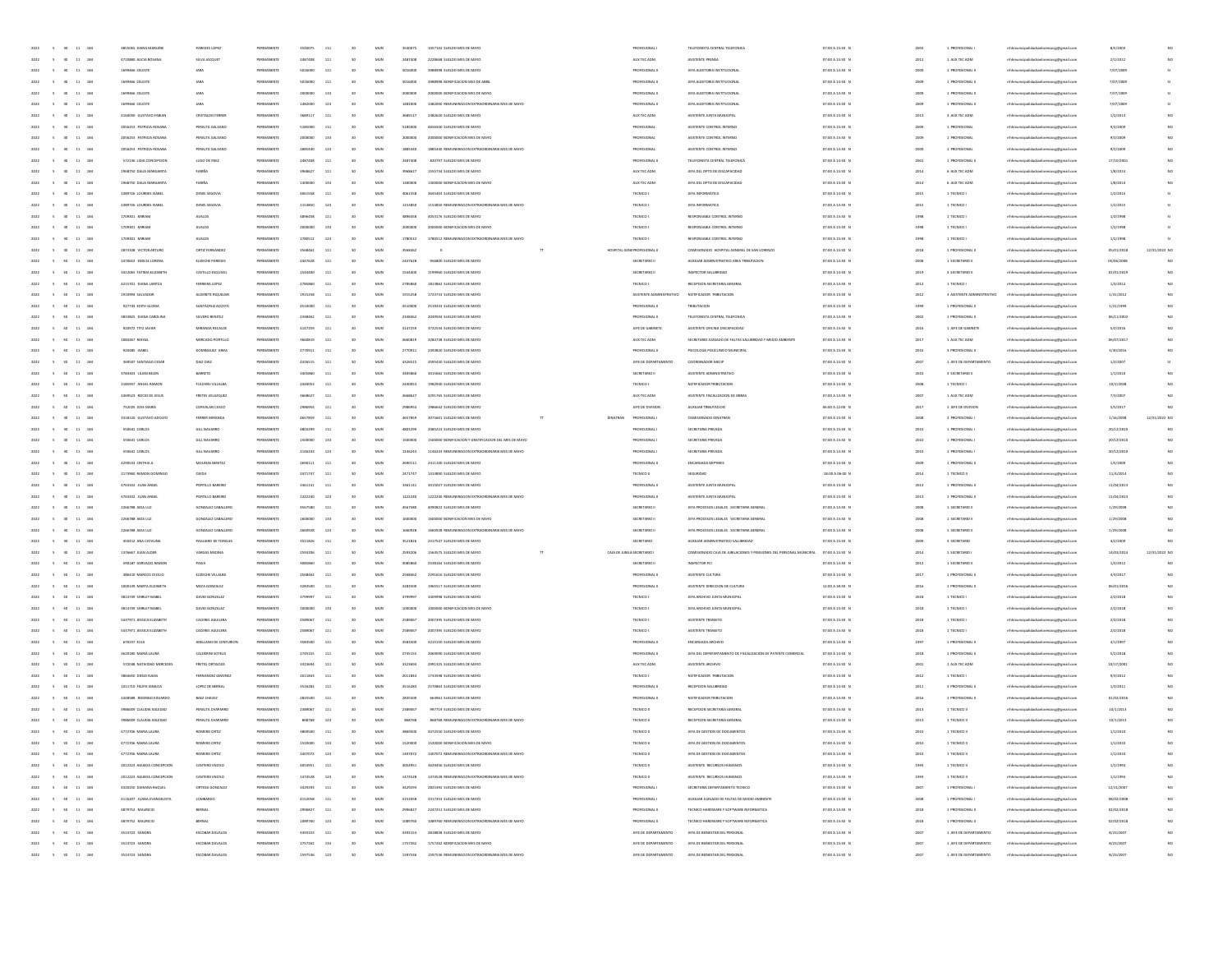| 11<br>184                                              | 1238710 CWTHIA BAOUE       | CACERES CANTERO           | PERMANENT  | 2865    | 111          |                 | MUN          |         | 1478559 SUELDO MES DE MAYO                                                   | TECNICO II               | ASISTENTE CENTRO CULTURAL TREN LECHER                                                   | 12:00 A 18:30 P | 2013 | 1 TECNICO II               | alidataslavanaverkenal ro                      | 01/10/2019 |               |
|--------------------------------------------------------|----------------------------|---------------------------|------------|---------|--------------|-----------------|--------------|---------|------------------------------------------------------------------------------|--------------------------|-----------------------------------------------------------------------------------------|-----------------|------|----------------------------|------------------------------------------------|------------|---------------|
| 2022<br>$11 - 184$<br>$\sim$<br>30 <sub>1</sub>        | 490584 ALBERTA FIDELINA    | SAMUDIO DE OVIEDO         | PERMANENTI | 4152041 | 111          | 30              | MUN          | 4152041 | 1900436 SUFLDO MES DE MAYO                                                   | COORDINADOR              | COORDINACION INTERNSTITUCIONAL CON EL MINISTERIO DE LA NIÑEZ Y LA ADOLE 07:00 A 13:30 N |                 | 2000 | 3 PROFESIONAL              | mhhmunicipalidadsanlorenzocg@gmail.com         | 12/01/2000 |               |
| 2022<br>$\sim$<br>11 184                               | 490584 ALBERTA FIDELINA    | SAMUDIO DE OVIEDO         | PERMANENT  | 1000000 | 133          | 30              | MUN          | 1000000 | 1000000 BONIFICACION MES DE MAYO                                             | COORDINADOR              | COORDINACION INTERNSTITUCIONAL CON EL MINISTERIO DE LA NIÑEZ Y LA ADOLE 07:00 A 13:30 N |                 | 2000 | 3 PROFESIONAL              | nhhmunicipalidadsanlorenzocg@gmail.com         | 12/01/2000 | NO            |
| 184<br>2022<br>$11\,$                                  | 2093556 RICHARD FRANCISCO  | GIMENEZ VAZQUEZ           | PERMANENT  | 3097479 | 111          |                 | MUN          | 3097479 | 839287 SUELDO MES DE MAYO                                                    | PROFESIONAL I            | CONSEJERO CODENI                                                                        | 07:00 A 13:30 0 | 2004 | 1 PROFESIONAL              | rhhmunicipalidadsanlorenzocg@gmail.com         | 20/12/2004 | NO            |
| 2022<br>$11\,$<br>184                                  | 3226368 MARIA LOURDES      | ROMERO ROJA               | PERMANENT  | 37999   | 111          |                 | MUN          | 379999  | 1728317 SUELDO MES DE MAYO                                                   | PROFESIONAL              | SECRETARIA TALENTO HUMANO                                                               | 07:00 A 13:30 N | 2010 | 3 PROFESIONAL              | rhhmunicipalidadsanlorenzocg@gmail.com         | 12/20/201  | NO            |
| 11 184<br>2022                                         | 3226368 MARIA LOURDES      | ROMERO ROJA               | PERMANENT  | 1381824 | 123          |                 | MUN          | 1381824 | 1381824 REMUNERACION EXTRAORDINARIA MES DE MAYO                              | PROFESIONAL I            | SECRETARIA TALENTO HUMANO                                                               | 07:00 A 13:30 N | 2010 | 3 PROFESIONAL              | mhhmunicipalidadsanlorenzocg@gmail.com         | 12/20/2010 |               |
| 11 184<br>2022<br>$\sim$                               | 6229864 IRENE              | MELGAREIO                 | PERMANENT  | 1982628 | 111          | 30              | MUN          | 1982628 | 1582486 SUELDO MES DE MAYO<br>T                                              | HOSPITAL GENETECNICO I   | COMISIONADA HOSPITAL GENERAL DE SAN LORENZO                                             | 07:00 A 13:30 N | 2018 | 1 TECNICO I                | mhhmunicipalidadsanlorenzocg@gmail.com         | 02/02/2018 | 12/31/2022 NO |
|                                                        |                            |                           |            |         |              |                 |              |         |                                                                              |                          |                                                                                         |                 |      |                            |                                                |            |               |
| 2022<br>$\sim$<br>11 184                               | 949685 BESTILDA            | VALIENTE TOLEDO           | PERMANENT  | 3357585 | 111          | 30              | MUN          | 3357585 | 1131392 SUELDO MES DE MAYO                                                   | TECNICO I                | ASISTENTE ADULTOS MAYORES                                                               | 07:00 A 13:30 N | 2003 | 3 TECNICO I                | nhhmunicipalidadsanlorenzocg@gmail.com         | 8/29/2003  | NO            |
| 184<br>$11\,$<br>2022                                  | 4094359 MARIBEL DOLORES    | <b>NILALBA</b>            | PERMANENT  | 2571954 | 111          |                 | MUN          | 2571954 | 1315861 SUELDO MES DE MAYO                                                   | AUX TEC ADM              | ASISTENTE ADULTOS MAYORES                                                               | 07:00 A 13:30 0 | 2006 | 3 AUX TEC ADM              | prenzocg@gmail.com                             | 6/5/2008   |               |
| $\bf{11}$<br>184                                       | 597010 YOLANDA MERCED      | QUIÑONEZ ROLO!            | PERMANENT  | 319738  | 111          |                 | MUN          | 319738  | 2435477 SUELDO MES DE MAYO                                                   | PROFESIONA               | ATENCION A LOS LECTORES BIBLIOTECA                                                      | 07:00 A 13:30 0 |      | 3 PROFESIONA               | rhhmunicipalidadsanlorenzocg@gmail.com         | 10/17/200  |               |
| 11 184<br>2022                                         | 5265152 MARIA CAROUNA      | COLMAN DA ROS             | PERMANENT  | 2652804 | 111          |                 | MUN          | 2652804 | 2377524 SUELDO MES DE MAYO                                                   | PROFESIONAL I            | CONSEJERA CODENI ACCION SOCIAL                                                          | 07:00 A 13:30 N | 2015 | 3 PROFESIONAL              | mhhmunicipalidadsanlorenzocg@gmail.com         | 1/2/2019   |               |
| 11 184<br>2022<br>$\sim$                               | 3187951 CLAUDIA CAROLINA   | AYALA RAMIREZ             | PERMANENTI | 3058206 | 111          |                 | MUN          | 3058206 | 2106886 SUELDO MES DE MAYO                                                   | AUXILIAR TECNICO         | OPERADOR DE COMPUTADORAS INGRESOS                                                       | 07:00 A 13:30 N | 2001 | 1 AUXILIAR TECNICO         | mhhmunicipalidadsanlorenzocg@gmail.com         | 26/01/2001 | NO.           |
| 2022<br>$\sim$<br>11 184                               | 3187951 CLAUDIA CAROLINA   | AYALA RAMIREZ             | PERMANENT  | 1112064 | 123          | 30              | MUN          | 1112054 | 1112064 REMUNERACION EXTRAORDINARIA MES DE MAYO                              | AUXILIAR TECNICO         | OPERADOR DE COMPUTADORAS INGRESOS                                                       | 07:00 A 13:30 N | 2001 | 1 AUXILIAR TECNICO         | nhhmunicipalidadsanlorenzocg@gmail.com         | 26/01/2001 | NO            |
| 184<br>$11\,$<br>2022                                  | 959807 ZUNLDA              | OCAMPOS DE SANA           |            | 3262479 | 111          |                 | MUN          | 3262479 | 2926232 SUELDO MES DE MAYO                                                   | AUX TEC ADM              | ENCARGADA MITA ROGA                                                                     | 07:00 A 13:30 0 | 2007 | 8 AUX TEC ADM              | renzocg@gmail.com                              | 12/11/200  |               |
| $_{\rm 11}$<br>184                                     | 3515557 GISSELE MARLEN     | TORRES ALLENDI            |            |         | 111          |                 | MUN          | 249025  | 867960 SUELDO MES DE MAYO                                                    | TECNICO I                | AUXILIAR ADMINISTRATIVO ACCION SOCIA                                                    | 07:00 A 13:30 0 | 2013 | 3 TECNICO I                | rhhmunicipalidadsanlorenzocg@gmail.com         | 1/2/201    |               |
| 11 184<br>2022                                         | 3493822 LIZ CAROLINA       | <b>GIMENEZ</b>            | PERMANENT  | 2202560 | 111          |                 | MUN          | 2292560 | 1413163 SUFLDO MFS DE MAYO                                                   | ASISTENTE TECNICO        | CONSEJERA CODENI ACCION SOCIA                                                           | 07:00 A 13:30 N | 2014 | 3 ASISTENTE TECNICO        | erbihans<br>unicipalidadsanlorenzocg@gmail.com | 1/2/2014   |               |
| $11 - 184$<br>2022<br>$\sim$                           | 1639027 CARMEN AIDA        | ACHUCARRO NARVAEZ         | PERMANENT  | 2513462 | 111          |                 | MUN          | 2513462 | 871657 SUELDO MES DE MAYO                                                    | PROFESIONAL I            | ASISTENTE PO                                                                            | 07:00 A 13:30 N | 2016 | 1 PROFESIONAL              | mhhmunicipalidadsanlorenzocg@gmail.com         | 1/6/2016   | NO.           |
| 2022<br>$\sim$<br>11 184                               | 4947200 VICTOR             | OVIEDO                    | PERMANENT  | 2629677 | 111          | 30              | MUN          | 2629677 | 2269054 SUELDO MES DE MAYO                                                   | PROFESIONAL II           | ASISTENTE ASESORIA JURIDICA                                                             | 07:00 A 13:30 N | 2013 | 1 PROFESIONAL II           | nhhmunicipalidadsanlorenzocg@gmail.com         | 4/1/2017   | NO.           |
| 184<br>$11\,$<br>2022                                  | 2454993 RAMON DARIO        | CARDOZO BRACHO            | PERMANENT  | 243429  | 111          |                 | MUN          | 2434291 | 1864195 SUELDO MES DE MAYO                                                   | ASISTENTE ADMINISTRATIVO | ASISTENTE ASESORIA JURIDICI                                                             | 07:00 A 13:30 0 | 2006 | 1 ASISTENTE ADMINISTRATIVO | municipalidadsanlorenzocg@gmail.com            | 1/14/2008  |               |
| 2022<br>$11\,$<br>184                                  | 1255137 LIZ MIREYA         | OVELAR                    | PERMANENT  | 210429  | 111          |                 | MUN          | 210429  | 1883862 SUELDO MES DE MAYO                                                   | TECNICO II               | ASTENTE OFICINA DE PROTECCIÓN Y BIENESTAR ANIMAL                                        | 07:00 A 13:30 0 | 2013 | 1 TECNICO II               | rhhmunicipalidadsanlorenzocg@gmail.com         | 23/06/2017 |               |
| 11 184<br>2022                                         | 1849174 LUIS ALBERTO       | GILL MACHADO              | PERMANENT  | 4326515 | 111          |                 | MUN          | 4326515 | 3883864 SUELDO MES DE MAYO                                                   | TECNICO I                | ASISTENTE ACCION SOCIAL                                                                 | 07:00 A 13:30 N | 2011 | 1 TECNICO I                | mhhmunicipalidadsanlorenzocg@gmail.com         | 9/1/2011   |               |
|                                                        |                            |                           |            |         |              |                 |              |         |                                                                              |                          |                                                                                         |                 |      |                            |                                                |            |               |
| $11 - 184$<br>2022<br>$\sim$                           | 1849174 LUS ALBERTO        | GILL MACHADO              | PERMANENT  | 786640  | 123          |                 | MUN          | 786640  | 786640 REMUNERACION EXTRAORDINARIA MES DE MAYO                               | TECNICO I                | ASISTENTE ACCION SOCIAL                                                                 | 07:00 A 13:30 N | 2011 | 1 TECNICO I                | mhhmunicipalidadsanlorenzocg@gmail.com         | 9/1/2011   | NO            |
| 11 184<br>2022<br>$\sim$                               | 4484242 ADRIANA NOEM       | VELAZQUEZ VERA            | PERMANENT  | 2487408 | 111          | 30              | MUN          | 2487408 | 1823668 SUELDO MES DE MAYO                                                   | AUX TEC ADM              | JEFA DIVISION PROCESOS INTERNOS                                                         | 07:00 A 13:30 N | 2011 | 3 AUX TEC ADM              | nhhmunicipalidadsanlorenzocg@gmail.com         | 9/1/2011   | NO.           |
| 184<br>$11\,$<br>2022                                  | 4484242 ADRIANA NOEM       | VELAZQUEZ VERA            | PERMANENT  | 1000000 | 133          |                 | MUN          | 1000000 | 1000000 BONIFICACION MES DE MAYO                                             | AUX TEC ADM              | JEFA DIVISION PROCESOS INTERNOS                                                         | 07:00 A 13:30 0 | 2011 | 3 AUX TEC ADM              | rhhmunicipalidadsanlorenzocg@gmail.com         | 9/1/2011   |               |
| 2022<br>$11\,$<br>184                                  | 4358463 PABLO              | SALINAS                   | PERMANENT  | 294515  | 111          |                 | MUN          | 294515  | 871521 SUELDO MES DE MAYO                                                    | PROFESIONAL I            | ASISTENTE ASESORIA JURIDICA                                                             | 07:00 A 13:30 0 | 2012 | 1 PROFESIONAL              | rhhmunicipalidadsanlorenzocg@gmail.com         | 1/3/201    |               |
| 11 184<br>2022                                         | 1847274 EDGARJOSE          | ZARACHO QUINTANA          | PERMANENT  | 4273500 | 111          |                 | MUN          | 4273500 | 3836150 SUELDO MES DE MAYO                                                   | GOBERNACION TECNICO II   | ASESOR JURIDICO GOBERNACION DEL DEPARTAMENTO CENTRAL                                    | 07:00 A 13:30 N | 2008 | 1 TECNICO II               | mhhmunicipalidadsanlorenzocg@gmail.com         | 4/8/2008   | 12/31/2022 NO |
| $11 - 184$<br>2022<br>$\sim$                           | 3208738 CARLOS MANUE       | GARAY VAESKEN             | PERMANENTI | 5500000 | 111          | 30              | MUN          | 5500000 | 4950000 SUELDO MES DE MAYO                                                   | PROFESIONAL I            | ASISTENTE ADMINISTRATIVO                                                                | 07:00 A 13:30 N | 2007 | 1 PROFESIONAL II           | mhhmunicipalidadsanlorenzocg@gmail.com         | 2/23/2007  | NO            |
| 2022<br>$\sim$<br>11 184                               | 1860144 ALDO ARIEL         | RICARDO OVELA             | PERMANENT  | 5500000 | 111          | 30              | MUN          | 5500000 | 4940000 SUELDO MES DE MAYO                                                   | PROFESIONAL I            | DIRECTOR DE TRANSITO                                                                    | 07:00 A 13:30 N | 2016 | 3 PROFESIONAL II           | nhhmunicipalidadsanlorenzocg@gmail.com         | 3/30/2016  |               |
| $11\,$<br>184<br>2022                                  | 1860144 ALDO ARIEL         | RICARDO OVELA             | PERMANENT  | 20000   | 133          |                 | MUN          | 2000000 | 2000000 BONIFICACION MES DE MAYO                                             | PROFESIONAL I            | DIRECTOR DE TRANSITO                                                                    | 07:00 A 13:30 0 | 2016 | 3 PROFESIONAL I            | orenzocg@gmail.com                             | 3/30/2016  |               |
| $_{\rm 11}$<br>184                                     | 497471 ANDRES GASPA        | FARIÑA AREVALO            | PERMANENT  | 39765   | 111          |                 | MUN          |         | 3138738 SUELDO MES DE MAYO                                                   | PROFESIONAL I            | ASTENTE ASESORIA JURIDIO                                                                | 07:00 A 13:30 0 | 1991 | 1 PROFESIONAL              | rhhmunicipalidadsanlorenzocg@gmail.com         | 3/2/199    |               |
| 11 184<br>2022                                         | 4539530 PATRICIA RAQUEL    | FLEITAS ORTIZ             | PERMANENT  | 2487408 | 111          |                 | MUN          | 2487408 | 2218668 SUELDO MES DE MAYO                                                   | AUX TEC ADM              | ACTUARIA JUZGADO DE FALTAS TRANSITO                                                     | 07:00 A 13:30 N | 2016 | 1 AUX TEC ADM              | mhhmunicipalidadsanlorenzocg@gmail.com         | 1/2/2016   | NO.           |
| 11 184<br>2022<br>$\sim$                               | 5279209 CYNTHIA RAQUEL     | GONZALEZ DEL PUERTO       | PERMANENT  | 2542705 | 111          |                 | MUN          | 2542705 | 1361664 SUELDO MES DE MAYO                                                   | AUXILIAR DE SERVICIOS    | ACTUARIA JUZGADO DE FALTAS                                                              | 07:00 A 13:30 N | 2014 | 1 AUXILIAR DE SERVICIOS    | mhhmunicipalidadsanlorenzocg@gmail.com         | 30/05/2014 | NO.           |
| 2022<br>$\sim$<br>11 184                               | 4799393 MIGUEL ARMANDO     | SOTELO FERNANDEZ          | PERMANENT  | 3283500 | 111          | 30              | MUN          | 3283500 | 2945150 SUELDO MES DE MAYO                                                   | PROFESIONAL II           | INSPECTOR IMPUESTO INMOBILIANO                                                          | 07:00 A 13:30 N | 2013 | 1 PROFESIONAL II           | nhhmunicipalidadsanlorenzocg@gmail.com         | 10/1/2013  |               |
| 184<br>$11\,$<br>2022                                  | 2182325 ELISED CONCEPCION  | GAVILAN TOLEDO            | PERMANENT  | 2307923 | 111          |                 | MUN          | 2307921 | 2000198 SUELDO MES DE MAYO                                                   | TECNICO I                | DACTILOGRAFO JUZGADO DE FALTAS TRANSITO                                                 | 07:00 A 13:30 0 | 2004 | 1 TECNICO I                | enzocg@gmail.com                               | 23/09/200  |               |
| $_{\rm 11}$<br>184                                     | 1163926 JUAN ESTEBAN       | <b>JIMENEZ ROJA</b>       |            | 255047  | 111          |                 | MUN          |         | 1446632 SUELDO MES DE MAYO                                                   | SECRETARIO               | UJIER JUZGADO DE FALTAS TRANSITO                                                        | 07:00 A 13:30 0 | 2001 | 1 SECRETARIO               | nhhmunicipalidadsanlorenzocg@gmail.com         | 3/14/200   |               |
| 11 184<br>2022                                         | 1058505 MARIA AMELIA       | BOGARIN                   | PERMANENT  | 3016283 | 111          |                 | MUN          | 3016283 | 2314655 SUFLIDO MES DE MAYO                                                  | JEFE DE DIVISION         | AUXILIAR DE SECRETARIA JUZGADO DE FALTAS TRANSITO                                       | 07:00 A 13:30 N | 2011 | 1 JEFE DE DIVISION         | mhhmunicipalidadsanlorenzocg@gmail.com         | 9/5/2011   |               |
| 11 184<br>2022<br>$\sim$                               | 1844852 PABLO ANTONIO      | AGUILAR ACHAE             | PERMANENT  | 3072647 | 111          |                 | MUN          | 3072647 | 2765383 SUELDO MES DE MAYO                                                   | JEFE DE DIVISION         | SECRETARIA PRIVADA                                                                      | 07:00 A 13:30 N | 1991 | 1 JEFE DE DIVISION         | mhhmunicipalidadsanlorenzocg@gmail.com         | 11/1/1991  | NO.           |
| 2022<br>$\sim$<br>11 184                               | 1124829 OSCAR REMIGIO      | <b>GZUNA AYALA</b>        | PERMANENT  | 3310920 | 111          | 30              | MUN          | 3310920 | 2959828 SUELDO MES DE MAYO                                                   | SECRETARIO III           | AUXILIAR DE SERVICIOS SECRETARIA DE DEPORTES                                            | 07:00 A 13:30 N | 2010 | 1 SECRETARIO III           | nhhmunicipalidadsanlorenzocg@gmail.com         | 1/1/2010   |               |
| 184<br>$11\,$<br>2022                                  | 5069459 PAMELA             | VALIENTE                  |            | 3025000 | 111          |                 | MUN          | 3025000 | 2357500 SUELDO MES DE MAYO                                                   | PROFESIONAL I            | AUXILIAR ADMINISTRATIVO JUZGADO DE FALTAS TRANSITO                                      | 07:00 A 13:30 0 | 2018 | 1 PROFESIONAL I            | rhhmunicipalidadsanlorenzocg@gmail.com         | 02/02/2018 |               |
| 2022<br>$11\,$<br>184                                  | 4479196 OLGA NATALIA       | ESPINOLA GONZALI          | PERMANENT  | 2171747 | 111          |                 | MUN          | 2171747 | 1104573 SUELDO MES DE MAYO                                                   | JEFE DE DIVISION         | AUXILIAR ADMINISTRATIVO JUZGADO DE FALTAS MEDIO AMBIENTE                                | 07:00 A 13:30 0 | 2012 | 1 JEFE DE DIVISION         | rhhmunicipalidadsanlorenzocg@gmail.com         | 2/1/2012   |               |
| 11 184                                                 | 3625618 RUTH               | VILLAMIL                  | PERMANENT  | 4985000 | 111          |                 | MUN          | 4985000 | 4476500 SUELDO MES DE MAYO                                                   | PROFESIONAL I            | ASISTENTE DE PROCESOS UDC                                                               | 07:00 A 13:30 N | 2008 | 1 PROFESIONAL II           | mhhmunicipalidadsanlorenzocg@gmail.com         | 14/09/2008 |               |
| $11 - 184$<br>2022<br>$\sim$                           | 3625618 RUTH               | VILLAMIL                  | PERMANENT  | 1990000 | 133          |                 | MUN          | 1990000 | 1990000 BONIFICACION MES DE MAYO                                             | PROFESIONAL I            | ASISTENTE DE PROCESOS UDC                                                               | 07:00 A 13:30 N | 2008 | 1 PROFESIONAL I            | mhhmunicipalidadsanlorenzocg@gmail.com         | 14/09/2008 |               |
|                                                        |                            |                           |            |         |              |                 |              |         |                                                                              |                          |                                                                                         |                 |      |                            |                                                |            |               |
| 11 184<br>2022<br>$\sim$                               | 3625618 RUTH               | VILLAMIL                  | PERMANENT  | 1812736 | 123          | 30              | MUN          | 1812736 | 1812736 REMUNERACION EXTRAORDINARIA MES DE MAYO                              | PROFESIONAL I            | ASISTENTE DE PROCESOS UOC                                                               | 07:00 A 13:30 N | 2008 | 1 PROFESIONAL II           | nhhmunicipalidadsanlorenzocg@gmail.com         | 14/09/2008 |               |
| 184<br>$11\,$<br>2022                                  | 2055636 ADRIA              | VILLAMAYO                 | PERMANENT  | 5000000 | 111          |                 | MUN          | 5000000 | 4490000 SUELDO MES DE MAYO                                                   | TECNICO II               | JEFA UNIDAD DE LLAMADOS U.O.C                                                           | 07:00 A 13:30 0 | 2001 | 1 TECNICO II               | mhmunicipalidadsanlorenzocg@gmail.com          | 1/26/2001  |               |
| 2022<br>$11\,$<br>184                                  | 2055636 ADRANA             | VILLAMAYO                 | PERMANENT  | 280000  | 133          |                 | MUN          | 280000  | 2800000 BONIFICACIÓN MES DE MAYO                                             | TECNICO II               | IEFA UNIDAD DE LLAMADOS U.O.C                                                           | 07:00 A 13:30 0 | 200  | 1 TECNICO II               | mhmunicipalidadsanlorenzocg@gmail.com          | 1/26/200   |               |
| 11 184<br>2022                                         | 2055636 ADRANA             | VILLAMAYOR                | PERMANENT  | 1818176 | 123          |                 | MUN          | 1818176 | 1818176 REMUNERACION EXTRAORDINARIA MES DE MAYO                              | TECNICO II               | JEFA UNIDAD DE LLAMADOS U.O.C.                                                          | 07:00 A 13:30 N | 2001 | 1 TECNICO II               | nhhmunicipalidadsanlorenzocg@gmail.com         | 1/26/2001  |               |
| $11 - 184$<br>2022<br>$\sim$                           | 2176789 LILIAN ROSSANA     | ROMERO MARTINEZ           | PERMANENTI | 1982628 | 111          | 30              | MUN          | 1982628 | 604132 SUELDO MES DE MAYO                                                    | SECRETARIO I             | NOTIFICADOR TRIBUTACION                                                                 | 07:00 A 13:30 N | 2018 | 3 SECRETARIO II            | mhhmunicipalidadsanlorenzocg@gmail.com         | 2/2/2018   | NO.           |
| 11 184<br>2022<br>$\sim$                               | 2905421 JORGE ROLENDIO     | DUARTE                    | PERMANENT  | 3478580 | 111          | 30              | MUN          | 3478580 | 2612269 SUELDO MES DE MAYO                                                   | AUX TEC ADM              | ASISTENTE DE PROCESOS UOC                                                               | 07:00 A 13:30 N | 2008 | 1 AUX TEC ADM              | nhhmunicipalidadsanlorenzocg@gmail.com         | 2/19/2008  |               |
| $11\,$<br>184<br>2022                                  | 2905421 JORGE ROLENDIO     | DUART                     | PERMANENT  | 1391000 | 133          |                 | MUN          | 1391000 | 1391000 BONIFICACION MES DE MAYO                                             | AUX TEC ADM              | ASISTENTE DE PROCESOS UDC                                                               | 07:00 A 13:30 0 | 2006 | 1 AUX TEC ADM              | rhhmunicipalidadsanlorenzocg@gmail.com         | 2/19/2008  |               |
| $\bf{11}$<br>184                                       | 2905421 JORGE ROLENDIO     | DUARTI                    | PERMANENT  | 126492  | 123          |                 | MUN          | 126492  | 1264928 REMUNERACION EXTRAORDINARIA MES DE MAYO                              | AUX TEC ADM              | ASSTENTE DE PROCESOS UOC                                                                | 07:00 A 13:30 0 | 2001 | 1 AUX TEC ADM              | rhhmunicipalidadsanlorenzocg@gmail.com         | 2/19/200   |               |
| 11 184<br>2022                                         | 4894442 JOSE MARIA         | SANABRIA                  | PERMANENT  | 2825911 | 111          |                 | MUN          | 2825911 | 2533320 SUELDO MES DE MAYO                                                   | TECNICO II               | AUXILIAR ADMINISTRATIVO ASESORIA JURIDICA                                               | 07:00 A 13:30 N | 2016 | 1 TECNICO II               | mhhmunicipalidadsanlorenzocg@gmail.com         | 9/1/2016   |               |
| 11 184<br>2022<br>$\sim$                               | 5130312 NANCY ELENA        | OVELAR VERA               | PERMANENTI | 4815077 | 111          | 30 <sub>1</sub> | MUN          | 4815077 | 4323570 SUELDO MES DE MAYO                                                   | PROFESIONAL I            | ASISTENTE UOC                                                                           | 07:00 A 13:30 N | 2011 | 1 PROFESIONAL II           | mhhmunicipalidadsanlorenzocg@gmail.com         | 05/09/2011 | NO.           |
| 2022<br>$\sim$<br>11 184                               | 5130312 NANCY ELENA        | OVELAR VERA               | PERMANENT  | 1926000 | 133          | 30              | MUN          | 1926000 | 1926000 BONIFICACION MES DE MAYO                                             | PROFESIONAL II           | ASISTENTE UOD                                                                           | 07:00 A 13:30 N | 2011 | 1 PROFESIONAL II           | nhhmunicipalidadsanlorenzocg@gmail.com         | 05/09/2011 |               |
| 184<br>$11\,$<br>2022                                  | 3185761 MARIA OBDULU       | OVELAR DE CASTILLO        |            | 8431500 | 111          |                 | MUN          | 8431500 | 7578350 SUELDO MES DE MAYO                                                   | JEFE DE DEPARTAMENTO     | SECRETARIA GENERAL JUNTA MUNICIPAL                                                      | 07:00 A 13:30 0 | 2001 | 1 JEFE DE DEPARTAMENTO     | mhhmunicipalidadsanlorenzocg@gmail.com         | 1/26/2001  |               |
| $\bf{11}$<br>184                                       | 3185761 MARA OBDULI        | <b>OVELAR DE CASTILLO</b> |            | 60000   | 133          |                 | MUN          |         | 6000000 BONIFICACION MES DE MAYC                                             | JEFE DE DEPARTAMENTO     | SECRETARIA GENERAL JUNTA MUNICIPA                                                       | 07:00 A 13:30 0 | 200  | 1 JEFE DE DEPARTAMENTO     | mhmunicipalidadsanlorenzocg@gmail.com          | 1/26/200   |               |
| 11 184<br>2022<br>$-6$                                 | 1744421 NIDIA RAQUEI       | CRISTALDO MACHUCA         | PERMANENT  | 5362500 | 111          |                 | MUN          | 5362500 | 1781301 SUELDO MES DE MAYO                                                   | PROFESIONAL I            | ASISTENTE MECH                                                                          | 07:00 A 13:30 N | 2007 | 1 PROFESIONAL II           | icipalidadsanlorenzocg@gmail.com               | 9/11/2007  |               |
| $11 - 184$<br>2022<br>$\sim$                           | 3353880 EISON JAVIER       | SALINAS GONZALEZ          | PERMANENTI | 4900500 | 111          |                 | MUN          | 4900500 | 4400450 SUFLDO MES DE MAYO                                                   | PROFESIONAL I            | TRIBUTACION                                                                             | 07:00 A 13:30 N | 2010 | 1 PROFESIONAL II           | mhhmunicipalidadsanlorenzocg@gmail.com         | 1/1/2010   |               |
| 2022<br>$\sim$<br>11 184                               | 3476471 MIRIAN CAROLINA    | MENDOZA GIMENEZ           | PERMANENT  | 4954000 | 111          | 30              | MUN          | 4954000 | 3021814 SUELDO MES DE MAYO                                                   | PROFESIONAL I            | <b>IEFA DE SUELDOS</b>                                                                  | 07:00 A 13:30 N | 1997 | 1 PROFESIONAL II           | mhhmunicipalidadsanlorenzoce@email.com         | 9/1/1997   |               |
| 184<br>$11\,$<br>2022                                  | 3476471 MIRIAN CAROLIN     | MENDOZA GIMENE            |            | 1981600 | 133          |                 | MUN          | 1981600 | 1981600 BONIFICACION MES DE MAYO                                             | PROFESIONAL I            | <b>IEFA DE SUELDOS</b>                                                                  | 07:00 A 13:30 0 | 1997 | 1 PROFESIONAL I            | prenzocg@gmail.com                             | 9/1/199    |               |
| 2022<br>$\sim$<br>$11\,$<br>184                        | 3476471 MIRIAN CAROLIN     | MENDOZA GIMENE            |            | 1801440 | 123          |                 | MUN          | 180144  | 1801440 REMUNERACION EXTRAORDINARIA MES DE MAYO                              | <b>PROFESIONAL</b>       | JEFA DE SUELDO                                                                          | 07:00 A 13:30 0 | 1993 | 1 PROFESIONAL              | rhhmunicipalidadsanlorenzocg@gmail.com         | 9/1/199    |               |
| 11 184<br>2022<br>$\sim$<br>30 <sup>°</sup>            | 4807335 CRISTINA ELIZABETH | PEREIRA G                 | PERMANENT  | 2568462 | 111          |                 | MUN          | 2568462 | 2311616 SUELDO MES DE MAYO                                                   | TECNICO II               | CAIERA                                                                                  | 07:00 A 13:30 N | 2013 | 1 TECNICO II               | nhhmunicipalidadsanlorenzocg@gmail.com         | 01/10/2019 |               |
| $2022 \qquad \quad 5 \qquad 30 \qquad 11 \quad \  184$ | 4807335 CRSTNA FLIZARETH   | PEREIRA G                 | PERMANENT  | 450000  | 133          | 30              | MUN          | 450000  | 450000 BONIFICACION MES DE MAYO                                              | TECNICO II               | CAIERA                                                                                  | 07:00 A 13:30 N | 2013 | 1 TECNICO II               | mhhmunicipalidadsanlorenzocg@gmail.com         | 01/10/2013 |               |
| 2022 5<br>11 184<br>30 <sub>1</sub>                    |                            |                           |            |         |              |                 |              |         |                                                                              |                          |                                                                                         |                 |      |                            |                                                |            |               |
| $5 - 30 - 11 - 184$<br>2022                            | 3234963 DIANA MARIBER      | RIOS ACOSTA               | PERMANENTE | 3072647 | $_{\rm 111}$ | 30              | $_{\rm MUN}$ | 3072647 | 2755383 SUELDO MES DE MAYO                                                   | JEFE DE DIVISION         | ASISTENTE INGRESOS MUNICIPALES                                                          | 07:00 A 13:30 N | 2017 | 1 JEFE DE DIVISION         | mhhmunicipalidadsanlorenzocg@gmail.com         |            |               |
|                                                        | 3234963 DIANA MARIBER      | <b>RIOS ACOSTA</b>        | PERMANENTI | 244419  | 123          |                 | MUN          |         |                                                                              |                          | ASISTENTE INGRESOS MUNICIPALES                                                          |                 | 2017 |                            |                                                | 12/1/2017  |               |
| $11\,$ $-184$<br>2022<br>5 30                          |                            |                           |            |         |              |                 |              | 244419  | 244419 REMUNERACION EXTRAORDINARIA MES DE MAYO<br>2283237 SUFLDO MFS DF MAYO | JEFE DE DIVISION         |                                                                                         | 07:00 A 13:30 N |      | 1 JEFE DE DIVISION         | mhhmunicipalidadsanlorenzocg@gmail.com         | 12/1/2017  | \$1           |
| 2022<br>11 184<br>$\sim$<br>30 <sup>°</sup>            | 4287616 JORGE              | LOPEZ AYALA               | PERMANENTI | 2536930 | 111          | 30              | MUN          | 2536930 |                                                                              | TECNICO II               | CAVERO                                                                                  | 07:00 A 13:30 N | 2017 | 1 TECNICO II               | mhhmunicipalidadsanlorenzocg@gmail.com         | 17/05/2017 | 51            |
| 2022<br>5 30<br>11 184                                 | 4287616 JORGE              | LOPEZ AYALA               | PERMANENT  | 450000  | 133          | 30 <sub>1</sub> | MUN          | 450000  | 450000 BONIFICACION MES DE MAYO                                              | TECNICO II               | CAVERO                                                                                  | 07:00 A 13:30 N | 2017 | 1 TECNICO II               | mhhmunicipalidadsanlorenzocg@gmail.com         | 17/05/2017 | SI.           |
| 5 30 11 184<br>2022                                    | 4287616 JORGE              | LOPEZ AYALA               | PERMANENT  | 807212  | 123          | 30 <sub>1</sub> | MUN          | 807212  | 807212 REMUNERACION EXTRAORDINARIA MES DE MAYO                               | TECNICO II               | CAIERO                                                                                  | 07:00 A 13:30 N | 2017 | 1 TECNICO II               | nhhmunicipalidadsanlorenzocg@gmail.com         | 17/05/2017 | SI.           |
| $11-184\,$<br>2022<br>$\sim$<br>30 <sub>2</sub>        | 3002023 ANGEL MARI         | GONZALEZ LEGUIZAMON       | PERMANENT  | 3108171 | 111          | 30              | MUN          | 3108171 | 2777354 SUELDO MES DE MAYO                                                   | AUXILIAR DE SERVICIOS    | AUXUAR ADMINISTRATIVO DEPARTAMENTO DE ALMACENES                                         | 07:00 A 13:30 N | 2003 | 1 AUXILIAR DE SERVICIOS    | mhhmunicipalidadsanlorenzocg@gmail.com         | 8/7/2003   | \$1           |
| $\sim$<br>$11 - 184$                                   | 1002023 ANGEL MARL         | GONZALEZ LEGUIZAMO?       | PERMANENT  | 1130240 | 123          | 30 <sub>1</sub> | MUN          | 1130240 | 1130240 REMUNERACION EXTRAORDINARIA MES DE MAYO                              | AUXILIAR DE SERVICIOS    | AUXILIAR ADMINISTRATIVO DEPARTAMENTO DE ALMACENES                                       | 07:00 A 13:30 N | 2003 | 1 AUXILIAR DE SERVICIOS    | mhmunicipalidadsanlorenzocg@gmail.com          | 8/7/2003   |               |
| 2022<br>5 30 11 184                                    | 1924255 FRANCISCO          | FRANCO                    | PERMANENTE | 2690111 | 111          | 30 <sub>1</sub> | MUN          | 2690111 | 1999341 SUELDO MES DE MAYO                                                   | PROFESIONAL II           | PART                                                                                    | 12:00 A 18:00 N | 2013 | 3 PROFESIONAL II           | mhhmunicipalidadsanlorenzocg@gmail.com         | 2/1/2013   | NO            |
| 2022 5 30 11 184                                       | 3507962 LORENA             | SANABRIA RIOS             | PERMANENTI | 2205258 | 111          | 30 <sub>1</sub> | MUN          | 2205258 | 1844733 SUFLDO MFS DE MAYO                                                   | ASISTENTE                | JEFA DPTO DE RENDICION DE CUENTAS                                                       | 07:00 A 13:30 N | 2017 | 1 ASISTENTE                | mhhmunicipalidadsanlorenzocg@gmail.com         | 1/2/2017   | NO            |
| 2022 5 30 11 184                                       | 3507962 LORENA             | SANABRIA RIOS             | PERMANENTE | 1302000 | 133          | 30              | MUN          | 1302000 | 1302000 BONIFICACION MES DE MAYO                                             | ASISTENTE                | JEFA DPTO DE RENDICION DE CUENTAS                                                       | 07:00 A 13:30 N | 2017 | 1 ASISTENTE                | mhhmunicipalidadsanlorenzocg@gmail.com         | 1/2/2017   | NO            |
|                                                        |                            |                           |            |         |              |                 |              |         |                                                                              |                          |                                                                                         |                 |      |                            |                                                |            |               |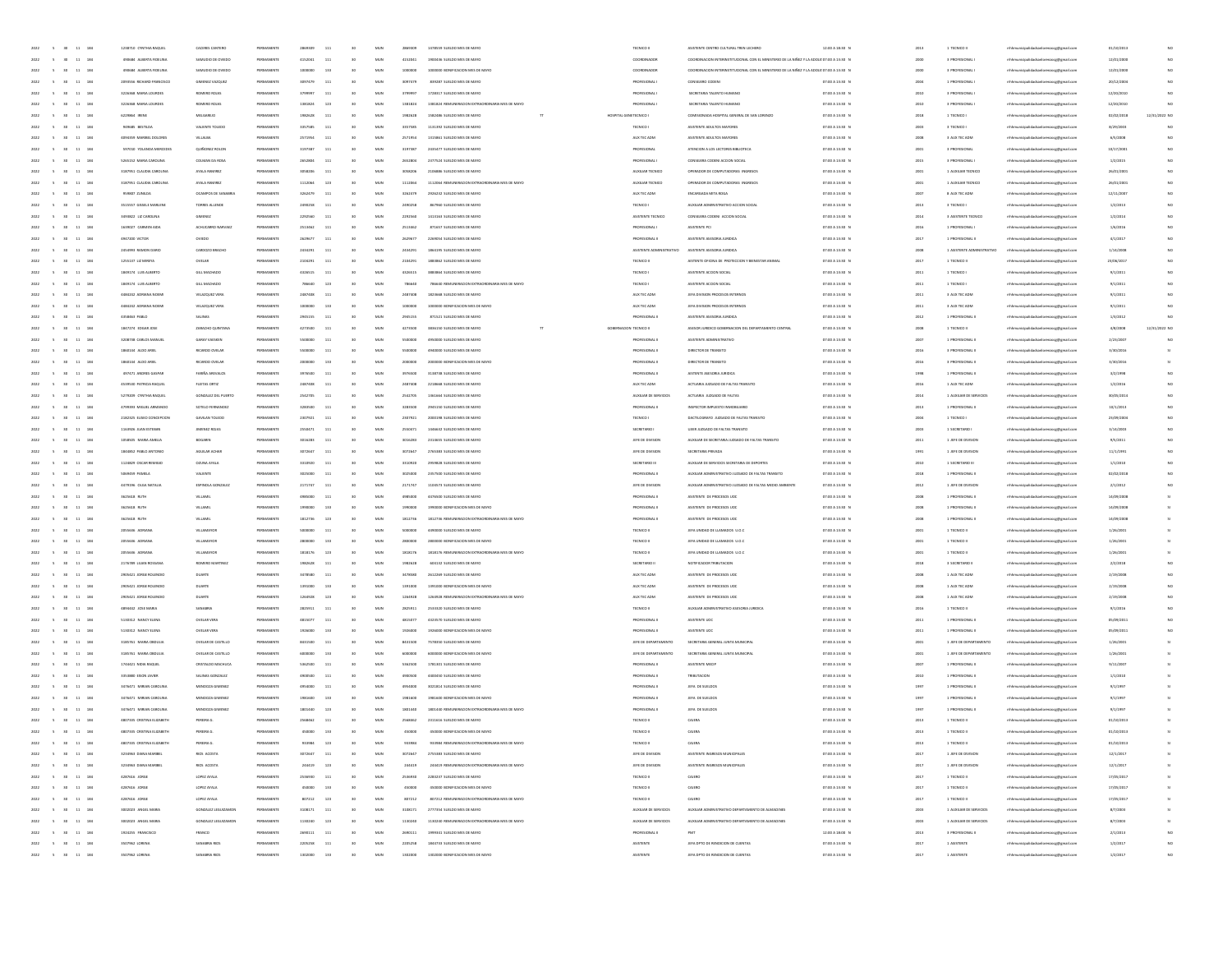| 2022 | $\sim$<br>30 <sub>1</sub><br>11 184                  | 3507962 LORENA            | SANABRIA RIOS           | PERMANENT  | 726740  | 123          | 30              | MUN          | 72674   | 726740 REMUNERACION EXTRAORDINARIA MES DE MAYO               | <b>ASISTENTS</b>             | IFFA DRTO DE RENDICIÓN DE CUENTAS                                   | 07:00 A 13:30 0 |         | 1 ASISTENTS             | nicipalidadsanlorenzocg@gmail.cor      | 1/2/201    |               |
|------|------------------------------------------------------|---------------------------|-------------------------|------------|---------|--------------|-----------------|--------------|---------|--------------------------------------------------------------|------------------------------|---------------------------------------------------------------------|-----------------|---------|-------------------------|----------------------------------------|------------|---------------|
| 2022 | 5 30 11 184                                          | 4322236 ARTURO JAVIER     | KONTER LEZCANO          | PERMANENTE | 3458648 | 111          | 30              | MUN          | 3458648 | 3102284 SUFLDO MFS DF MAYO                                   | TECNICO I                    | SECRETARIO ADMINISTRACIÓN                                           | 07:00 A 13:30 N | 2001    | 1 TECNICO I             | mhhmunicipalidadsanlorenzocg@gmail.com | 1/5/2009   |               |
| 2022 | 11 184<br>$\sim$<br>30                               | 4322236 ARTURO JAVIER     | KONTER LEZCANO          | PERMANENTE | 1061181 | 123          | 30              | MUN          | 1061181 | 1061181 REMUNERACION EXTRAORDINARIA MES DE MAYO              | TECNICO I                    | SECRETARIO ADMINISTRACION                                           | 07:00 A 13:30 N | 2001    | 1 TECNICO I             | mhhmunicipalidadsanlorenzocg@gmail.com | 1/5/2009   | NO.           |
| 2022 | $11\,$<br>184<br>$\sim$                              | 1681059 JUAN RAMON        |                         |            | 3923554 | 111          | 30              | MUN          | 3923554 | 2257487 SUELDO MES DE MAYO                                   |                              |                                                                     | 07:00 A 13:30 0 |         |                         |                                        |            |               |
|      | 30                                                   |                           | FRETES MONGELOS         | PERMANENTE |         |              |                 |              |         |                                                              | JEFE DE DIVISION             | ASISTENTE DE TESORERIA                                              |                 | 2001    | 1 JEFE DE DIVISIO       | mhhmunicipalidadsanlorenzoog@gmail.com | 10/17/2001 |               |
| 2022 | $\sim$<br>30<br>$11\,$<br>284                        | 1681059 JUAN RAMON        | FRETES MONGELO          | PERMANENT  | 1426752 | 123          | 50              | MUN          | 1426752 | 1426752 REMUNERACION EXTRAORDINARIA MES DE MAYO              | JEFE DE DIVISION             | ASISTENTE DE TESORERIA                                              | 07:00 A 13:30 N | 2003    | 1 JEFE DE DIVISIO       | mhhmunicipalidadsanlorenzocg@gmail.com | 10/17/200  |               |
| 2022 | 11 184<br>$-6$<br><b>SO</b>                          | 2880145 MIGUEL ALEJANDRO  | VIERA                   | PERMANENTI | 2955271 | 111          | 30              | MUN          | 2055271 | 2659744 SUELDO MES DE MAYO                                   | SECRETARIO II                | CAIERO                                                              | 07:00 A 13:30 P | 200     | 1 SECRETARIO II         | mhhmunicipalidadsanlorenzocg@gmail.com | 11/7/2007  |               |
| 2022 | 11 184<br>$\sim$<br>30 <sub>1</sub>                  | 2880145 MIGUEL ALEJANDRO  | VIERA                   | PERMANENTE | 450000  | 133          | 30              | MUN          | 450000  | 450000 BONIFICACION MES DE MAYO                              | SECRETARIO II                | CAIERO                                                              | 07:00 A 13:30 N | 2007    | 1 SECRETARIO II         | mhhmunicipalidadsanlorenzocg@gmail.com | 11/7/2007  |               |
| 2022 | 11 184<br>$\sim$<br>30 <sub>1</sub>                  | 2880145 MIGUEL ALEJANDRO  | VIERA                   | PERMANENTE | 1074656 | 123          | 30              | MUN          | 1074656 | 1074656 REMUNERACION EXTRAORDINARIA MES DE MAYO              | SECRETARIO I                 | CAJERO                                                              | 07:00 A 13:30 8 | 200     | 1 SECRETARIO II         | mhhmunicipalidadsanlorenzocg@gmail.com | 11/7/2007  |               |
| 2022 | $11\,$<br>184<br>$\sim$                              | 4313628 LETIZIA ELENA     | <b>BARRA CARDOZ</b>     | PERMANENTE | 2938062 | 111          |                 | MUN          | 2938062 | 2634361 SUELDO MES DE MAYO                                   | TECNICO I                    | ASISTENTE ADMINISTRATIVO JUNTA MUNICIPAL                            | 07:00 A 13:30 1 | 2016    | 3 TECNICO I             | inzocg@gmail.com                       | 03/05/201  |               |
|      |                                                      |                           |                         |            |         |              |                 |              |         |                                                              |                              |                                                                     |                 |         |                         |                                        |            |               |
|      | $\sim$<br>30<br>$\bf{11}$<br>184                     | 2218333 CRISTHIAN ANDRE   | BATE VERA               | PERMANENT  |         | 113          |                 | MUN          | 291011  | 2619100 SUELDO MES DE MAYO                                   | PROFESIONAL                  | CAJERO                                                              | 07:00 A 13:30 1 | 201     | 1 PROFESIONAL           | mhhmunicipalidadsanlorenzocg@gmail.com | 4/3/201    |               |
| 2022 | 11 184<br>$-8$<br><b>SO</b>                          | 2218333 CRISTHIAN ANDRES  | BATE VERA               | PERMANENTI | 450000  | 133          | $0$             | MUN          | 450000  | 450000 BONIFICACION MES DE MAYO                              | PROFESIONAL I                | CAIERO                                                              | 07:00 A 13:30 P | 2017    | 1 PROFESIONAL II        | mhhmunicipalidadsanlorenzocg@gmail.com | 4/3/2017   |               |
| 2022 | 11 184<br>$\sim$<br>30 <sub>1</sub>                  | 2218333 CRISTHIAN ANDRES  | BATE VERA               | PERMANENTE | 992070  | 123          | 30              | MUN          | 992070  | 992070 REMUNERACION EXTRAORDINARIA MES DE MAYO               | PROFESIONAL II               | CAIERO                                                              | 07:00 A 13:30 N | 2017    | 1 PROFESIONAL II        | mhhmunicipalidadsanlorenzocg@gmail.com | 4/3/2017   |               |
| 2022 | 11 184<br>$\sim$<br>30                               | 2484355 ADRIAN            | MOREL                   | PERMANENTE | 3324310 | 111          | 30              | MUN          | 3324310 | 1126742 SUELDO MES DE MAYO                                   | PROFESIONAL II               | ASISTENTE ALMACENES                                                 | 07:00 A 13:30 0 | 2015    | 1 PROFESIONAL II        | mhhmunicipalidadsanlorenzocg@gmail.com | 1/2/2015   |               |
|      | $\mathbf{11}$<br>184                                 |                           | MORE                    |            |         | 123          |                 | MUN          |         | 1208832 REMUNERACION EXTRAORDINARIA MES DE MAYO              |                              |                                                                     |                 | 2015    |                         |                                        |            |               |
| 2022 | $\sim$                                               | 2484355 ADRAM             |                         | PERMANENTE | 1208832 |              |                 |              | 1208832 |                                                              | PROFESIONAL II               | ASISTENTE ALMACENES                                                 | 07:00 A 13:30 1 |         | 1 PROFESIONAL II        | inzocg@gmail.com                       | 1/2/2015   |               |
|      | $\sim$<br>30<br>$\bf{11}$<br>184                     | 2189380 CRSTHIAN LUI      | VALDEZ ESTECH           | PERMANENT  |         | 113          |                 | MUN          | 364400  | 2023038 SUELDO MES DE MAYO                                   | ASISTENTE TECNICO            | ASISTENTE ALMACENE                                                  | 07:00 A 13:30 0 | $201 -$ | 1 ASISTENTE TECNICO     | mhhmunicipalidadsanlorenzocg@gmail.com | 9/1/201    |               |
| 2022 | 11 184<br>$-6$<br>30 <sub>1</sub>                    | 2189380 CRISTHIAN LUIS    | VALDEZ ESTECHE          | PERMANENTE | 124227  | 123          | <b>SO</b>       | MUN          | 124227  | 124227 REMUNERACION EXTRAORDINARIA MES DE MAYO               | ASISTENTE TECNICO            | ASISTENTE AUMACENES                                                 | 07:00 A 13:30 P | 2014    | 1 ASISTENTE TECNICO     | unicipalidadsanlorenzoce@email.com     | 9/1/2014   |               |
| 2022 | 11 184<br>$\sim$<br>30 <sub>1</sub>                  | 3189393 EMIGDIO RAMON     | VELAZQUEZ ESPINOLA      | PERMANENTE | 4263241 | 111          | 30              | MUN          | 4263241 | 3079150 SUELDO MES DE MAYO                                   | SECRETARIO II                | DIVISION DE CONTROL DE PARQUES                                      | 07:00 A 13:30 N | 2015    | 4 SECRETARIO III        | mhhmunicipalidadsanlorenzocg@gmail.com | 01/07/2015 | NO            |
| 2022 | 11 184<br>$\sim$<br>30                               | 1092597 GLADYS ZULMA      | GOMEZ BAREIRO           | PERMANENTE | 4247859 | 111          | 30              | MUN          | 4247859 | 3621387 SUELDO MES DE MAYO                                   | PROFESIONAL II               | ENCARGADA BIENES PATRIMONIALES                                      | 07:00 A 13:30 N | 2002    | 1 PROFESIONAL II        | mhhmunicipalidadsanlorenzoce@email.com | 4/9/2002   |               |
|      |                                                      |                           |                         |            |         |              |                 |              |         |                                                              |                              |                                                                     |                 |         |                         |                                        |            |               |
| 2022 | 184<br>$\sim$<br>$11\,$<br>30                        | 2880187 EDITH ZUNILDA     | CESPEDES FERNANDE       | PERMANENTE | 3864328 | 111          |                 | MUN          | 3864328 | 3467896 SUELDO MES DE MAYO                                   | COORDINADOR                  | ENCARGADA DE RECEPCION Y PAGARES INGRESOS MUNICIPALES               | 07:00 A 13:30 0 | 2009    | 1 COORDINADOR           | mhhmunicipalidadsanlorenzoog@gmail.com | 13/01/2001 |               |
| 2022 | $\sim$<br>30<br>$11\,$<br>184                        | 2880187 EDITH ZUNILDA     | CESPEDES FERNANDE       | PERMANENT  | 922173  | 123          | 50              | MUN          | 92217   | 922173 REMUNERACION EXTRAORDINARIA MES DE MAYO               | COORDINADOR                  | ENCARGADA DE RECEPCIÓN Y PAGARES INGRESOS MUNICIPALES               | 07:00 A 13:30 0 | 2001    | 1 COORDINADOR           | mhhmunicipalidadsanlorenzocg@gmail.com | 13/01/2001 | NO            |
| 2022 | 11 184<br>$\sim$<br>30 <sub>1</sub>                  | 3198432 DIONICO DANIEI    | CRISTALDO MACHUCA       | PERMANENTE | 2845271 | 111          |                 | MUN          | 2845271 | 733938 SUELDO MES DE MAYO                                    | PROFESIONAL II               | ENCARGADO DE SISTEMAS PATRIMONIO                                    | 07:00 A 13:30 P | 201     | 1 PROFESIONAL II        | mhhmunicipalidadsanlorenzocg@gmail.com | 1/5/2011   |               |
| 2022 | 11 184<br>$\sim$<br>30 <sub>1</sub>                  | 205469 CARLOS GUIDO       | MARTINEZ ARGUELLO       | PERMANENTE | 3283500 | 111          | 30              | MUN          | 3283500 | 2297688 SUELDO MES DE MAYO                                   | PROFESIONAL II               | ASISTENTE ADMINISTRATIVO                                            | 07:00 A 13:30 P | 2002    | 3 PROFESIONAL III       | mhhmunicipalidadsanlorenzocg@gmail.com | 18/04/2002 | NO            |
|      |                                                      |                           |                         |            |         |              |                 |              |         |                                                              |                              |                                                                     |                 |         |                         |                                        |            |               |
| 2022 | 11 184<br>$\sim$<br>30                               | 2046101 ANA LIUAN         | DOMINGUEZ FALCON        | PERMANENTE | 2571954 | 111          | 30              | MUN          | 2571954 | 1682840 SUELDO MES DE MAYO                                   | CAIA DE JUBILA PROFESIONAL I | COMISIONADA CAJA DE JUBILACIONES Y PENSIONES DEL PERSONAL MUNICIPAL | 07:00 A 13:30 0 | 2018    | 1 JEFE DE DIVISION      | mhhmunicipalidadsanlorenzocg@gmail.com | 12/3/2018  | 12/31/2022 NO |
| 2022 | 184<br>$\sim$<br>$11\,$<br>30                        | 931322 PABLA CONCEPCION   | OLMEDO DE CASTRO        | PERMANENTE |         | 111          | 30              | MUN          | 3080105 | 2155561 SUELDO MES DE MAYO                                   | SECRETARIO                   | SECRETARIA MEDIO AMBIENTE                                           | 07:00 A 13:30 0 | 2015    | 1 SECRETARIO I          | mhhmunicipalidadsanlorenzoog@gmail.com | 1/5/2015   |               |
|      | $\sim$<br>30<br>$\mathbf{11}$<br>184                 | 432963 RENALDO            | TORRES VILLALBA         | PERMANENT  | 3181283 | 113          | 50              | MUN          | 318128  | 2863155 SUELDO MES DE MAYO                                   | PROFESIONAL                  | AUXILIAR SECRETARIA DE DEPORTES                                     | 07:00 A 13:30 N | 2016    | 1 PROFESIONAL           | mhhmunicipalidadsanlorenzocg@gmail.com | 30/03/201  | NO            |
| 2022 | 11 184<br>$-8$<br>30 <sub>1</sub>                    | 1966746 PEDRO GUSTAVO     | ORTEGA CORONEL          | PERMANENTE | 3646979 | 111          | <b>SO</b>       | MUN          | 3646979 | 1775580 SUELDO MES DE MAYO                                   | PROFESIONAL II               | CHOFER ACCION SOCIAL                                                | 07:00 A 13:30 P | 2015    | 1 PROFESIONAL II        | mhhmunicipalidadsanlorenzocg@gmail.com | 1/5/2015   | NO            |
|      |                                                      |                           |                         |            |         |              |                 |              |         |                                                              |                              |                                                                     |                 |         |                         |                                        |            |               |
| 2022 | 11 184<br>$\sim$<br>30 <sub>1</sub>                  | 3506831 MARIANELA ANDREA  | SCHETTINA LEDESMA       | PERMANENTE | 4607873 | 111          | 30              | MUN          | 4607873 | 3772000 SUELDO MES DE MAYO                                   | COORDINADOR                  | JEFA IMPUESTO INMOBILIARIO                                          | 07:00 A 13:30 N | 2011    | 1 PROFESIONAL           | mhhmunicipalidadsanlorenzocg@gmail.com | 06/01/2011 |               |
| 2022 | 11 184<br>$\sim$<br>30 <sub>1</sub>                  | 3506831 MARIANELA ANDREA  | SCHETTINA LEDESMA       | PERMANENTE | 1200000 | 133          | 30              | MUN          | 1200000 | 1200000 BONIFICACION MES DE MAYO                             | COORDINADOR                  | JEFA IMPUESTO INMOBILIARIO                                          | 07:00 A 13:30 8 | 2011    | 1 PROFESIONAL           | mhhmunicipalidadsanlorenzocg@gmail.com | 06/01/2011 |               |
| 2022 | $11\,$<br>184                                        | 3506831 MARIANELA ANDREA  | SCHETTINA LEDESM        | PERMANENT  | 680706  | 123          |                 | MUN          | 68070   | 680706 REMUNERACION EXTRAORDINARIA MES DE MAYO               | COORDINADOR                  | JEFA IMPUESTO INMOBILIARIO                                          | 07:00 A 13:30 1 | 2011    | 1 PROFESIONAL           | mhhmunicipalidadsanlorenzoog@gmail.com | 06/01/2011 |               |
|      | $\bf{11}$<br>184                                     | 1104764 FELIPA NELLY      | GONZALEZ OJEDA          | PERMANENT  |         | $11\,$       |                 | MUN          | 328350  | 1220477 SUELDO MES DE MAYO                                   | PROFESIONAL I                | RECEPCION DE DOCUMENTOS TRANSITO                                    | 07:00 A 13:30 0 | 199     | 1 PROFESIONAL           | mhhmunicipalidadsanlorenzocg@gmail.com | 1/2/199    |               |
| 2022 | 11 184<br>$-6$<br>30 <sub>1</sub>                    | 1104764 FELIPA NELLY      | GONZALEZ QJEDA          | PERMANENTI | 1194016 | 123          | <b>SO</b>       | MUN          | 1194016 | 1194016 REMUNERATION EXTRAORDINARIA MES DE MAYO              | PROFESIONAL II               | RECEPCION DE DOCUMENTOS TRANSITO                                    | 07:00 A 13:30 P | 1991    | 1 PROFESIONAL I         | mhhmunicipalidadsanlorenzocg@gmail.com | 1/2/1998   | NO.           |
|      |                                                      |                           |                         |            |         |              |                 |              |         |                                                              |                              |                                                                     |                 |         |                         |                                        |            |               |
| 2022 | 11 184<br>$\sim$<br>30 <sub>1</sub>                  | 3429895 CELIA CONCEPCION  | SLVA JACQUET            | PERMANENTE | 2550053 | 111          | 30              | MUN          | 2550053 | 1915044 SUELDO MES DE MAYO                                   | TECNICO I                    | OPERADOR DE COMPUTADORAS INGRESOS                                   | 07:00 A 13:30 N | 2009    | 1 TECNICO I             | mhhmunicipalidadsanlorenzocg@gmail.com | 1/5/2009   | NO.           |
| 2022 | $\sim$<br>30<br>11 184                               | 2203892 MARIA GRACIELA    | NUÑEZ                   | PERMANENTE | 3810642 | 111          | 30              | MUN          | 3810642 | 2552968 SUELDO MES DE MAYO                                   | TECNICO II                   | COORDINADOR MECH                                                    | 07:00 A 13:30 0 | 2012    | 1 TECNICO II            | mhhmunicipalidadsanlorenzocg@gmail.com | 08/02/2012 |               |
| 2022 | $\mathbf{11}$<br>184                                 | 3235255 LAURA MARIA       | GAONA QUIÑONE           | PERMANENT  |         | 111          |                 | MUN          | 363000  | 2602225 SUELDO MES DE MAYO                                   | TECNICO I                    | COORDINADOR MECH                                                    | 07:00 A 13:30 1 | 2011    | 1 TECNICO II            | inzocg@gmail.com                       | 2/1/2011   |               |
|      | $\sim$<br>30<br>$\bf{11}$<br>184                     | 2919886 MONICA FLORENCI   | AYALA DE ROJA           | PERMANENT  |         | 113          |                 | MUN          |         | 4940000 SUELDO MES DE MAYO                                   | PROFESIONAL                  | ASISTENTE INFORMATICA                                               | 07:00 A 13:30 0 | 200     | 1 PROFESIONAL           | mhhmunicipalidadsanlorenzocg@gmail.com | 1/14/200   |               |
|      |                                                      |                           |                         |            |         |              |                 |              |         |                                                              |                              |                                                                     |                 |         |                         |                                        |            |               |
| 2022 | 11 184<br>$-6$<br>30 <sub>1</sub>                    | 2919886 MONICA FLORENCIA  | AYALA DE ROJAS          | PERMANENTI | 2000000 | 123          | <b>SO</b>       | MUN          | 2000000 | 2000000 REMUNERACION EXTRAORDINARIA MES DE MAYO              | PROFESIONAL I                | ASISTENTE INFORMATICA                                               | 07:00 A 13:30 P | 2008    | 1 PROFESIONAL II        | mhhmunicipalidadsanlorenzocg@gmail.com | 1/14/2008  |               |
| 2022 | 11 184<br>$\sim$<br>30 <sub>1</sub>                  | 1005477 JUAN RAMON        | LOPEZ CASTILLO          | PERMANENTE | 2487408 | 111          | 30              | MUN          | 2487408 | 2228668 SUELDO MES DE MAYO                                   | AUX TEC ADM                  | COBRADOR MERCADO CENTRA                                             | 05:30 A 12:00 N | 2011    | 7 AUX TEC ADM           | mhhmunicipalidadsanlorenzocg@gmail.com | 06/01/2011 | NO.           |
| 2022 | 11 184<br>$\sim$<br>30                               | 616362 OBDULIO            | ALVARENGA               | PERMANENTE | 4903500 | 111          | 30              | MUN          | 4903500 | 4403150 SUELDO MES DE MAYO                                   | PROFESIONAL II               | JEFE DE CUADRILLA BARRIAL                                           | 07:00 A 13:30 N | 2010    | 4 TECNICO II            | mhhmunicipalidadsanlorenzocg@gmail.com | 20/12/2010 | NO.           |
| 2022 | 184<br>$\sim$<br>11                                  | 616362 08DULIO            | <b>ALVARENG</b>         | PERMANENTE |         | 133          |                 | MUN          | 150000  | 1500000 BONIFICACION MES DE MAYO                             | PROFESIONAL II               | JEFE DE CUADRILLA BARRIAI                                           | 07:00 A 13:30 1 | 2010    | 4 TECNICO II            | mhmunicipalidadsanlorenzocg@gmail.com  | 20/12/2010 |               |
| 2022 | $\sim$<br>30<br>$11\,$<br>184                        | 4959514 CLAUDIA GISELLE   | <b>ACOSTA</b>           | PERMANENT  | 1915258 | 111          | 50              | MUN          | 191525  | 1649891 SUELDO MES DE MAYO                                   |                              | AUXILIAR ADMINISTRATIVO INGRESOS MUNICIPALES                        |                 | 201     |                         |                                        |            |               |
|      |                                                      |                           |                         |            |         |              |                 |              |         |                                                              | TECNICO I                    |                                                                     | 07:00 A 13:30 0 |         | 1 TECNICO I             | mhhmunicipalidadsanlorenzocg@gmail.com | 06/01/201  |               |
|      | 11 184<br>$\sim$<br>30 <sub>1</sub>                  | 2551408 RICARDO AGUSTIN   | MORENO SORIA            | PERMANENTE | 4001979 | 111          |                 | MUN          | 4001979 | 1359285 SUELDO MES DE MAYO                                   | PROFESIONAL I                | FISCALIZADOR CONTROL DE INTRODUCCIÓN DE CARNE                       | 07:00 A 13:30 P | 200     | 3 PROFESIONAL           | mhhmunicipalidadsanlorenzocg@gmail.com | 30/09/2002 |               |
| 2022 | 11 184<br>$\sim$<br>30 <sub>1</sub>                  | SB0612 MARIO VICENTE      | ENGINA CAZAFUS          | PERMANENTE | totonos | 111          | 30              | MUN          | 3393036 | 2797339 SUELDO MES DE MAYO                                   | SECRETARIO I                 | JEFE DE FISCALIZACIÓN DE PREVENCIÓN CONTRA INCENDIOS                | 07:00 A 13:30 N | 2007    | 3 SECRETARIO I          | mhhmunicipalidadsanlorenzocg@gmail.com | 10/9/2007  | NO.           |
| 2022 | 11 184<br>$\sim$<br>30 <sup>°</sup>                  | SB0612 MARIO VICENTE      | ENGINA CAZAFUS          | PERMANENTE | 1300000 | 133          | 30              | MUN          | 1300000 | 1300000 BONIFICACION MES DE MAYO                             | SECRETARIO I                 | JEFE DE FISCALIZACIÓN DE PREVENCIÓN CONTRA INCENDIOS                | 07:00 A 13:30 N | 2007    | 3 SECRETARIO I          | mhhmunicipalidadsanlorenzocg@gmail.com | 10/9/2007  |               |
| 2022 | 184<br>$\sim$<br>11<br>30                            | 3917294 DEYSI PATRICIA    | CHAVEZ VERA             | PERMANENTE | 2593206 | 111          |                 | MUN          | 2593206 | 2323886 SUELDO MES DE MAYO                                   | JEFE DE DIVISION             | BOX INGRESOS                                                        | 07:00 A 13:30 0 | 2012    | 1 JEFE DE DIVISION      | mhmunicipalidadsanlorenzocg@gmail.com  | 2/8/2012   |               |
|      |                                                      |                           |                         |            |         |              |                 |              |         |                                                              |                              |                                                                     |                 |         |                         |                                        |            |               |
|      | $\sim$<br>30<br>$11\,$<br>184                        | 3917294 DEYSI PATRICIA    | CHAVEZ VERA             | PERMANENT  |         | 123          | 50              | MUN          | 94300   | 943008 REMUNERACION EXTRADROMARIA MES DE MAYO                | JEFE DE DIVISION             | <b>BOX INGRESOS</b>                                                 | 07:00 A 13:30 N | 2012    | 1 JEFE DE DIVISIO       | mhhmunicipalidadsanlorenzocg@gmail.com | 2/8/201    |               |
| 2022 | 11 184<br>$\sim$<br>30 <sub>1</sub>                  | 4271832 HERNAN RODRIGO    | SANCHEZ                 | PERMANENTI | systems | 111          | <b>SO</b>       | MUN          | 3399000 | 3049100 SUELDO MES DE MAYO                                   | ASISTENTE                    | JEFE DE TRIBUTOS MUNICIPALES                                        | 07:00 A 13:30 P | 2012    | 1 ASISTENTE             | mhhmunicipalidadsanlorenzocg@gmail.com | 2/1/2012   | NO            |
| 2022 | 11 184<br>$\sim$<br>30 <sub>1</sub>                  | 4271832 HERNAN RODRIGO    | SANCHEZ                 | PERMANENTE | 1500000 | 133          | 30              | MUN          | 1500000 | 1500000 BONIFICACION MES DE MAYO                             | ASISTENTS                    | JEFE DE TRIBUTOS MUNICIPALES                                        | 07:00 A 13:30 N | 2012    | 1 ASISTENTE             | mhhmunicipalidadsanlorenzocg@gmail.com | 2/1/2012   | NO.           |
| 2022 | 11 184<br>$\sim$<br>30                               | 4271832 HERNAN RODRIGO    | SANCHEZ                 | PERMANENTE | 1236000 | 123          | 30              | MUN          | 1236000 | 1236000 REMUNERACION EXTRAORDINARIA MES DE MAYO              | ASISTENTE                    | JEFE DE TRIBUTOS MUNICIPALES                                        | 07:00 A 13:30 8 | 2012    | 1 ASISTENTE             | mhhmunicipalidadsanlorenzocg@gmail.com | 2/1/2012   |               |
|      | $11\,$<br>184                                        |                           |                         |            |         | 111          |                 | MUN          | 3247002 | 2902302 SUELDO MES DE MAYO                                   |                              | ENCARGADO DE LIMPIEZA MERCADO FLORIDA                               | 07:00 A 13:30 N |         |                         |                                        |            |               |
| 2022 | $\sim$                                               | 513648 CAMILO             | CORONEI                 | PERMANENTE | 3247002 |              |                 |              |         |                                                              | SECRETARIO                   |                                                                     |                 | 2009    | 6 SECRETARIO            | mhhmunicipalidadsanlorenzoog@gmail.com | 11/2/200   |               |
|      | $\sim$<br>30<br>$\bf{11}$<br>184                     | 838945 DIONICIO BASIANO   | FRANCO SANTACRUZ        | PERMANENT  |         | $11\,$       |                 | MUN          |         | 2549331 SUELDO MES DE MAYO                                   | TECNICO I                    | DIRECTOR ADJUNTO POLICUNICO MUNICIPAL                               | 07:00 A 13:30 0 | 200     | 1 TECNICO II            | mhhmunicipalidadsanlorenzocg@gmail.com | 9/1/200    |               |
| 2022 | 11 184<br>$\sim$<br>30 <sub>1</sub>                  | 948926 PEDRO              | GAVILAN CACERES         | PERMANENTE | 3116141 | 111          | 30              | MUN          | 3116141 | 2794527 SUELDO MES DE MAYO                                   | AUXILIAR DE SERVICIOS        | ADMINISTRADOR MERCADO FLORIDA                                       | 07:00 A 13:30 P | 2008    | 3 AUXILIAR DE SERVICIOS | mhhmunicipalidadsanlorenzocg@gmail.com | 29/01/2008 | NO.           |
| 2022 | 11 184<br>$\sim$<br>30 <sub>1</sub>                  | 865742 MIGUEL ANGEL       | <b>BARROLA MARTINEZ</b> | PERMANENTE | 4207500 | 111          | 30              | MUN          | 4207500 | 2423361 SUELDO MES DE MAYO                                   | PROFESIONAL II               | ASISTENTE ADMINISTRATIVO                                            | 07:00 A 13:30 N | 2010    | 1 PROFESIONAL III       | mhhmunicipalidadsanlorenzocg@gmail.com | 12/21/2010 | NO.           |
| 2022 | $\sim$<br>30<br>11 184                               | 3957411 FRANCISCO ANDRES  | GARCETE TORALES         | PERMANENTE | 3703554 | 111          | 30              | MUN          | 3703554 | 1346844 SUELDO MES DE MAYO                                   | COORDINADOR                  | NOTIFICADOR TRIBUTACIÓN                                             | 07:00 A 13:30 0 | 2014    | 3 COORDINADOR           | mhhmunicipalidadsanlorenzocg@gmail.com | 28/01/2014 |               |
|      |                                                      |                           |                         |            |         |              |                 |              |         |                                                              |                              |                                                                     |                 |         |                         |                                        |            |               |
| 2022 | $11\,$<br>184                                        | 3496240 FLORENCIA SOLEDAD | MERCADO                 | PERMANENTE | 2470633 | 111          |                 | MUN          | 2470633 | 2213570 SUELDO MES DE MAYO                                   | ASISTENTE TEC ADM            | LIMPIADOR                                                           | 06:00 A 12:30 1 | 2008    | 1 ASISTENTE TEC ADM     | inzocg@gmail.com                       | 7/7/2008   |               |
|      | $\sim$<br>30<br>$_{\rm 11}$<br>184                   | 1251427 GUSTAVO FRANCISCO | <b>ESPINOLA CACERE</b>  | PERMANENT  |         | 113          |                 | MUN          | 270500  | 1255270 SUELDO MES DE MAYO                                   | AUXILIAR DE SERVICIO         | FUMISADOR SALUBRIDAD                                                | 07:00 A 13:30 0 | 2005    | 3 AUXILIAR DE SERVICIOS | mhmunicipalidadsanlorenzocg@gmail.com  | 08/08/200  |               |
| 2022 | 11 184<br>$-8$<br>30 <sub>1</sub>                    | 1698814 LUCIO             | PEÑA ROMERO             | PERMANENTE | 2855111 | 111          | $0$             | MUN          | 2855111 | 1149413 SUELDO MES DE MAYO                                   | SECRETARIO                   | INSPECTOR SALUBRIDAD                                                | 07:00 A 13:30 N | 2009    | 3 SECRETARIO            | mhhmunicipalidadsanlorenzocg@gmail.com | 2/12/2009  |               |
| 2022 | 11 184<br>$\sim$<br>30 <sub>1</sub>                  | 4042378 SIB FY MINIMA     | ROMERO                  | PERMANENTE | 2272355 | 111          | 30              | MUN          | 2272355 | 2035120 SUELDO MES DE MAYO                                   | AUXILIAR DE SERVICIOS        | ASISTENTE ACCION SOCIAL                                             | 07:00 A 13:30 N | 2019    | 3 AUXILIAR DE SERVICIOS | mhhmunicipalidadsanlorenzocg@gmail.com | 1/2/2019   | NO.           |
| 2022 | 11 184<br>$\sim$ 5<br>30 <sub>1</sub>                | 3738476 NATALIA HORTENCIA | DOM/NGUEZ LOPEZ         | PERMANENTE | 2440053 | 111          | 30              | MUN          | 2440053 | 2196048 SUELDO MES DE MAYO                                   | TECNICO II                   | ASISTENTE ASESORIA JURIDICA                                         | 07:00 A 13:30 N | 2012    | 3 TECNICO II            | mhhmunicipalidadsanlorenzocg@gmail.com | 03/01/2012 | NO            |
|      |                                                      |                           |                         |            |         |              |                 |              |         |                                                              |                              |                                                                     |                 |         |                         |                                        |            |               |
| 2022 | 184<br>$\sim$<br>$11\,$<br>30                        | 673304 BERNARDINI         | CASTELLANO SANCHEZ      | PERMANENT  | 2573225 | 111          |                 | MUN          | 2573225 | 1316123 SUELDO MES DE MAYO                                   | JEFE DE DIVISION             | INSPECTOR SALUBRIDAD                                                | 07:00 A 13:30 0 | 2014    | 3 JEFE DE DIVISION      | inzocg@gmail.com                       | 9/2/2014   |               |
| 2022 | $\sim$<br>30<br>$11 - 184$                           | 4623711 LILIANA BEATRO    | AQUINO NUÑEZ            | PERMANENT  | 2250633 | 111          |                 | MUN          | 225063  | 663757 SUELDO MES DE MAYO                                    | TECNICO II                   | INSPECTOR SALUBRIDAD                                                | 07:00 A 13:30 0 | 201     | 3 TECNICO II            | mhhmunicipalidadsanlorenzocg@gmail.com | 5/2/201    |               |
|      | 2022 5 30 11 184                                     | 1417931 MARO RUBEN        | SAMUDIC                 | PERMANENT  | 3113206 | 111          |                 | MUN          | 3113206 | 2114445 SUELDO MES DE MAYO                                   | TECNICO II                   | INSPECTOR DE OBRAS POLICIA MUNICIPAL                                | 07:00 A 13:30 N | 2013    | 3 TECNICO II            | mhhmunicipalidadsanlorenzocg@gmail.com | 10/1/2013  | NO            |
|      | $2022 \qquad \quad 5 \qquad 30 \qquad 11 \quad 184$  | 128229-BRING WILFROO      | <b>VERA</b>             | PERMANENTE | 2924988 | 111          | 30              | MUN          | 2024988 | 2612490 SUFLDO MES DE MAYO                                   | SECRETARIO II                | INSPECTOR SALUBRIDAD                                                | 07:00 A 13:30 N | 2001    | 3 SECRETARIO II         | mhhmunicipalidadsanlorenzocg@gmail.com | 10/17/2001 | NO            |
|      |                                                      |                           |                         |            |         |              |                 |              |         |                                                              |                              |                                                                     |                 |         |                         |                                        |            |               |
|      | 2022 5 90 11 184                                     |                           |                         |            |         |              |                 | MUN          |         |                                                              |                              |                                                                     |                 |         |                         |                                        |            |               |
| 2022 | $5 - 30 - 11 - 184$                                  | 515428 RAMON              | GILL NAVARRO            | PERMANENTE | 5500000 | $_{\rm 111}$ | 30              | $_{\rm MUN}$ | 5500000 | 3627046 SUELDO MES DE MAYO                                   | PROFESIONAL II               | DIRECTOR POLICUNICO MPA                                             | 07:00 A 13:30 N | 2016    | 3 PROFESIONAL II        | mhhmunicipalidadsanlorenzocg@gmail.com | 1/6/2016   |               |
| 2022 | $5 - 30 - 11 - 184$                                  | 515428 RAMON              | GILL NAVARRO            | PERMANENTE | 1000000 | 133          | 30 <sub>1</sub> | MUN          | 1000000 | 1000000 BONIFICACION MES DE MAYO                             | PROFESIONAL II               | DIRECTOR POLICLINICO MPAL                                           | 07:00 A 13:30 N | 2016    | 3 PROFESIONAL I         | mhhmunicipalidadsanlorenzocg@gmail.com | 1/6/2016   |               |
| 2022 | 5 30 11 184                                          | 2022383 JORGE NICANOR     | GONZALEZ                | PERMANENTE | 3976500 | 111          | 30 <sub>1</sub> | MUN          | 3976500 | 2763750 SUFLDO MFS DE MAYO                                   | COORDINADOR                  | ASISTENTE BIENES PATRIMONIALES                                      | 07:00 A 13:30 N | 2016    | 1 COORDINADOR           | mhhmunicipalidadsanlorenzocg@gmail.com | 1/6/2016   | NO            |
|      |                                                      |                           |                         |            |         |              |                 |              |         |                                                              |                              |                                                                     |                 |         |                         |                                        |            |               |
|      | 2022 5 30 11 184                                     | 1680682 MARCOS ANTONIO    | ROJAS TORRES            | PERMANENTE | 2748462 | 111          | 30              | MUN          | 2748462 | 1296491 SUELDO MES DE MAYO                                   | TECNICO II                   | JEFE DE CUADRILLA MEDIO AMBIENTE                                    | 07:00 A 13:30 N | 2016    | 3 TECNICO II            | mhmunicipalidadsanlorenzocg@gmail.com  | 03/02/2016 | $_{NO}$       |
|      | $2022 \qquad \quad 5 \qquad 30 \qquad 11 \quad 184$  | 1680682 MARCOS ANTONIO    | ROJAS TORRES            | PERMANENTE | 200000  | 133          | 30              | MUN          | 200000  | 200000 BONIFICACION POR TRABAJOS DE INSALUBRIDAD MES DE MAYO | TECNICO II                   | JEFE DE CUADRILLA MEDIO AMBIENTE                                    | 07:00 A 13:30 N | 2016    | 3 TECNICO II            | mhhmunicipalidadsanlorenzocg@gmail.com | 03/02/2016 | NO            |
| 2022 | $5 - 30 - 11 - 184$                                  | 929438 LUIS HUMBERTO      | DA PONTE FARIÑA         | PERMANENTE | 3118500 | 111          | 30              | $_{\rm MUN}$ | 3118500 | 1455187 SUELDO MES DE MAYO                                   | PROFESIONAL II               | AUXUAR INGRESOS MUNICIPALES                                         | 07:00 A 13:30 N | 2009    | 3 PROFESIONAL II        | mhmunicipalidadsanlorenzocg@gmail.com  | 02/04/2009 | NO            |
| 2022 | $5$ 30 11 184                                        | 2499454 IGNACIO           | GILL POOL               | PERMANENT  | 3234000 | 111          | 30              | MUN          | 3234000 | 2910600 SUELDO MES DE MAYO                                   | AUXILIAR DE SERVICIO         | AUXILIAR ADMINISTRATIVO MEDIO AMBIENTE                              | 07:00 A 13:30 N | 201     | 3 AUXILIAR DE SERVICIOS | mhmunicipalidadsanlorenzocg@gmail.com  | 2/9/2011   | NO            |
|      | 2022 5 90 11 184                                     | 5335812 SANDRA TERESA     | MARTINEZ CACERES        | PERMANENTE | 3118500 | 111          | 30              | MUN          | 3118500 | 1039002 SUELDO MES DE MAYO                                   | PROFESIONAL II               | AUXUJAR ADMINISTRATIVO                                              | 07:00 A 13:30 N | 2012    | 3 PROFESIONAL III       | mhmunicipalidadsanlorenzocg@gmail.com  | 12/21/2012 | NO            |
|      |                                                      |                           |                         |            |         |              |                 |              |         |                                                              |                              |                                                                     |                 |         |                         |                                        |            |               |
|      | 2022 5 30 11 184                                     | 2204257 VALERIA STEFANIA  | INVERNIZZI CENTURION    | PERMANENTE | 2474934 | 111          | 30              | MUN          | 2474934 | 2222441 SUFLIND MES DE MAYO                                  | SECRETARIO II                | ODONTOLOGA POLICI NICO                                              | 07:00 A 13:30 N | 2013    | 3 SECRETARIO III        | mhmunicipalidadsanlorenzocg@gmail.com  | 10/1/2013  | NO            |
|      | $2022 \qquad \quad 5 \qquad 30 \qquad 11 \qquad 184$ | 3829477 CESAR DARIO       | FRANCO ROJAS            | PERMANENTE | 3195654 | 111          | 30              | MUN          | 3195654 | 2282325 SUELDO MES DE MAYO                                   | PROFESIONAL I                | ASISTENTE JUNTA MUNICIPAL                                           | 07:00 A 13:30 N | 2013    | 3 PROFESIONAL I         | mhhmunicipalidadsanlorenzocg@gmail.com | 10/1/2013  | NO            |
|      |                                                      |                           |                         |            |         |              |                 |              |         |                                                              |                              |                                                                     |                 |         |                         |                                        |            |               |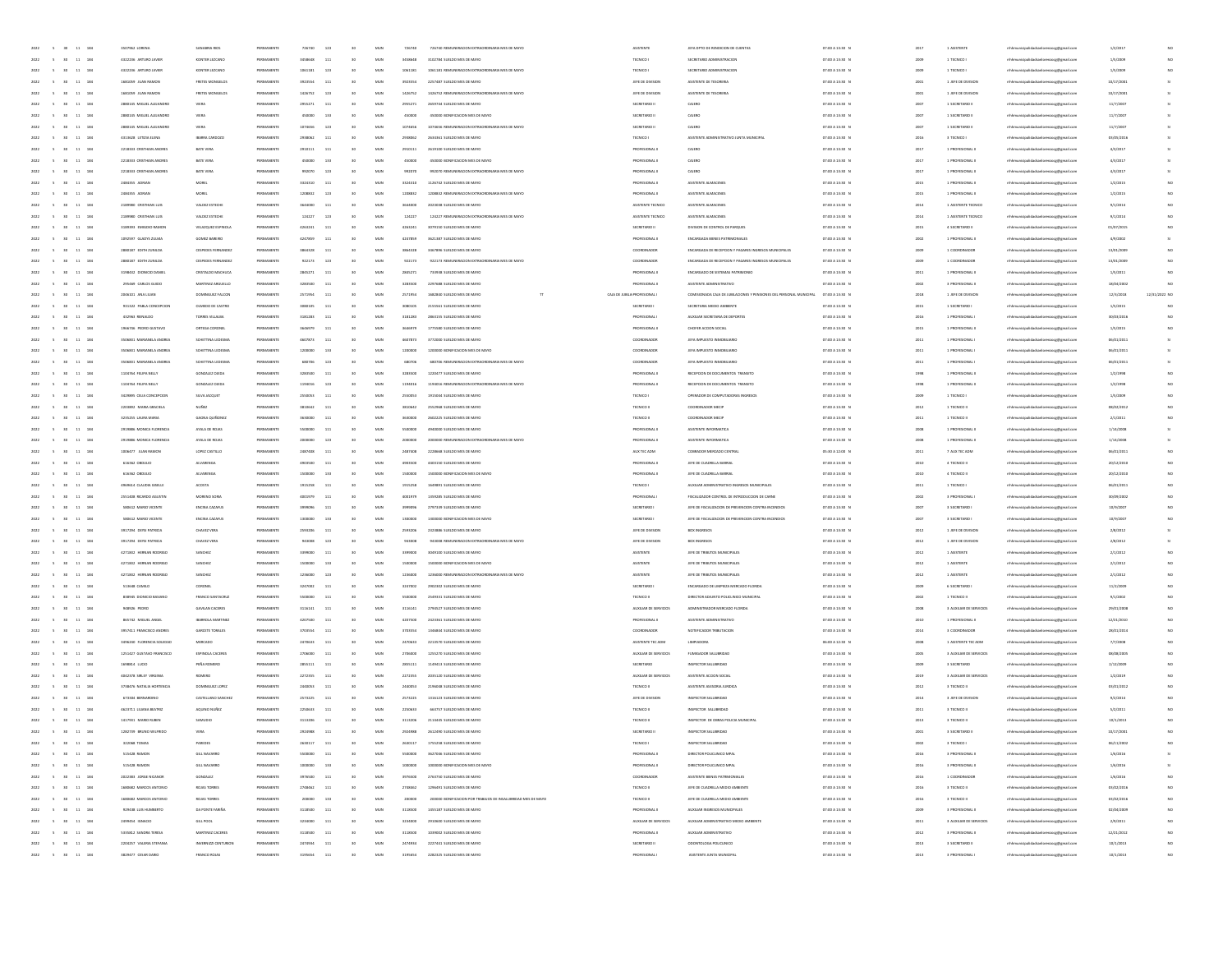| 2022 | 11 184<br>$\sim$<br>30 <sub>2</sub>                  | 4624695 SANDRA CAROLINA     | MEDINA               | PERMANENTE             | 2871954 | 111 | 30 <sub>2</sub> | MUN | 2871954 | 1530482 SUELDO MES DE MAYO                                   |   |                           | AUX TEC ADM                        | ASISTENTE ADMINISTRATIVO                                      | 07:00 A 13:30 N                          | 2015         | 3 AUX TEC ADM           | mhhmunicipalidadsanlorenzocg@gmail.com     | 8/5/2015   | NO             |
|------|------------------------------------------------------|-----------------------------|----------------------|------------------------|---------|-----|-----------------|-----|---------|--------------------------------------------------------------|---|---------------------------|------------------------------------|---------------------------------------------------------------|------------------------------------------|--------------|-------------------------|--------------------------------------------|------------|----------------|
| 2022 | $\sim$<br>30 <sub>1</sub><br>11 184                  | 1743271 JORGE FIDEL         | VIVEROS AZCONA       | PERMANENTE             | 3118500 | 111 | 30              | MUN | 3118500 | 1755171 SUELDO MES DE MAYO                                   |   |                           | PROFESIONAL II                     | SEGURIDAD MERCADO FLORIDA                                     | 06:00 A 18:00 N                          |              | 1 PROFESIONAL I         | mhhmunicipalidadsanlorenzocg@gmail.com     | 1/13/2009  |                |
| 2022 | 11 184                                               | 1372894 MYRIAM              | LOPEZ PAEZ           | PERMANENT              | 240967  | 111 | 30              | MUN | 2409677 | 2158710 SUELDO MES DE MAYO                                   |   | PUESTO DE SAL TECNICO II  |                                    | AUXILIAR DE SERVICIOS PUESTO DE SALUD MIRA FLORES             | 07:00 A 13:30 N                          | 2013         | 1 TECNICO II            | naocg@gmail.com                            | 10/1/2013  | 12/31/2022 NO  |
|      | $\bf{11}$<br>184                                     | 704839 ANASTACIO            | ORTEGA               | PERMANENT              | 332521  | 111 |                 | MUZ | 3325218 | 2992697 SUELDO MES DE MAYO                                   |   | PUESTO DE SAL PROFESIONAL |                                    | ASISTENTE PUESTO DE SALUD TESAIRA                             | 07:00 A 13:30 N                          |              | 1 PROFESIONAL           | hhmunicipalidadsanlorenzocg@gmail.cor      | 1/3/2012   | 12/31/2022 NO  |
| 2022 | 11 184                                               | 1283823 MARTHA CONCERCION   | CABALLERO FLEITAS    | PERMANENT              | 4580153 | 111 | 35              | MUN | 4580153 | 3407812 SUELDO MES DE MAYO                                   |   |                           | TECNICO I                          | ASISTENTE MITA ROGA                                           | 12:00 A 18:30 N                          | 2000         | 1 JEFE DE DEPARTAMENTO  | mhhmunicipalidadsanlorenzoce@email.com     | 22/09/200  | $_{\text{NC}}$ |
| 2022 | 11<br>184                                            | 852720 SIXTO PASTOR         | BENITEZ              | PERMANENT              | 5500000 | 111 | 30              | MUN | 5500000 | 4940000 SUELDO MES DE MAYO                                   |   |                           | COORDINADOR                        | JEFE DPTO DE PATRIMONIO                                       | 07:00 A 13:30 N                          | 2016         | 1 COORDINADOR           | mhhmunicipalidadsanlorenzocg@gmail.com     | 3/1/2016   |                |
| 2022 | 11 184                                               | 852720 SIXTO PASTOR         | BENITEZ              | PERMANENTE             | 1300000 | 133 | 30              | MUN | 1300000 | 1300000 BONIFICACION MES DE MAYO                             |   |                           | COORDINADOR                        | JEFE DPTO DE PATRIMONIO                                       | 07:00 A 13:30 N                          | 2016         | 1 COORDINADOR           | nhhmunicipalidadsanlorenzocg@gmail.com     | 3/1/2016   |                |
| 2022 | $\mathbf{11}$<br>184                                 | 948715 CESAR TEODORO        | ROMERO CANTERO       | PERMANENT              | 462147  | 111 | 30              | MUN | 4621477 | 2420005 SUELDO MES DE MAYO                                   |   |                           | JEFE DE GABINET                    | JEFE DE MANTENIMIENTO ASEO URBANI                             | 07:00 A 13:30 N                          | 2007         | 4 JEFE DE GABINETI      | eoce@gmail.com                             | 3/29/200   |                |
|      | $\bf{11}$<br>184                                     | 948715 CESAR TEODOR         | ROMERO CANTEI        |                        |         |     |                 | MUZ |         | 1848590 BONIFICACION MES DE MAY                              |   |                           | JEFE DE GABINET                    | JEFE DE MANTENIMIENTO ASEO URBAN                              | 07:00 A 13:30 N                          |              | 4 JEFE DE GABINETI      | hhmunicipalidadsanlorenzocg@gmail.cor      | 3/29/200   |                |
| 2022 | 11 184                                               | 498064 PABLO                | DUARTE               | PERMANENT              | 253674  | 111 | 35              | MUN | 2536747 | 1384769 SUELDO MES DE MAYO                                   |   |                           | PROFESIONAL II                     | AUXILIAR DE SERVICIOS SECRETARIA DE DEPORTES                  | 07:00 A 13:30 N                          | 1989         | 1 PROFESIONAL I         | mhhmunicipalidadsanlorenzocg@gmail.com     | 1/2/1989   |                |
| 2022 | 11 184<br>$\sim$                                     | 3212411 MARCELO PASTOI      | BENITEZ              | PERMANENTE             | 3591979 | 111 | 30 <sub>2</sub> | MUN | 3591979 | 3222782 SUELDO MES DE MAYO                                   |   |                           | COORDINADOR                        | COONTOLOGO POLICUNICO MUNICIPAL                               | 07:00 A 13:30 N                          | 2010         | 1 COORDINADOR           | mhmunicipalidadsanlorenzoog@gmail.com      | 1/1/2010   |                |
|      |                                                      |                             |                      |                        |         |     |                 |     |         |                                                              |   |                           |                                    |                                                               |                                          |              |                         |                                            |            |                |
| 2022 | 11 184                                               | 936744 CECIUO IGNACIO       | ROIAS GAUTO          | PERMANENTE             | 1915258 | 111 | 30              | MUN | 1915258 | 1098733 SUELDO MES DE MAYO                                   |   |                           | TECNICO II                         | PORTERO ASEO URBANO                                           | 07:00 A 13:30 N                          | 2001         | 1 TECNICO II            | nhhmunicipalidadsanlorenzocg@gmail.com     | 17/10/2001 |                |
| 2022 | $11\,$<br>184                                        | 3891600 MARGARETH CELEST    | VILLALBA GONZALEZ    | PERMANENTE             | 191525  | 111 | 30              | MUN | 1915258 | 1434284 SUELDO MES DE MAYO                                   |   |                           | TECNICO I                          | AUXILIAR INFORMATICA AREA TRIBUTACIÓN                         | 07:00 A 13:30 N                          | 2012         | 1 TECNICO II            | naocg@gmail.com                            | 2/1/2012   |                |
|      | $\bf{11}$<br>184                                     | 1355387 JUAN WALBERTO       | FERNANDEZ SANTACRI   | PERMANEN               | 319207  | 111 |                 | MUZ | 3192074 | 929336 SUELDO MES DE MAYO                                    |   |                           | SECRETARIO II                      | HERRERO ASEO URBANI                                           | 07:00 A 13:30 N                          |              | 4 SECRETARIO            | rhhmunicipalidadsanlorenzocg@gmail.co      | 10/17/200  |                |
| 2022 | 11 184                                               | 1728495 FRANCISCO JAVIER    | FERNANDEZ SANTACRUS  | PERMANENT              | 2758206 | 111 |                 | MUN | 2758206 | 2472386 SUELDO MES DE MAYO                                   |   |                           | PROFESIONAL I                      | CHOFER ASEO URBANO                                            | 07:00 A 13:30 N                          | 2001         | 1 PROFESIONAL I         | mhhmunicipalidadsanlorenzocg@gmail.com     | 10/17/2001 |                |
| 2022 | 11 184<br>$\sim$                                     | 1728495 FRANCISCO JAVIER    | FERNANDEZ SANTACRUS  | PERMANENT              | 200000  | 133 | 30              | MUN | 200000  | 200000 BONIFICACION POR TRABAJOS DE INSALUBRIDAD MES DE MAYO |   |                           | PROFESIONAL II                     | CHOFER ASEO URBANO                                            | 07:00 A 13:30 N                          | 2001         | 1 PROFESIONAL I         | mhmunicipalidadsanlorenzoog@gmail.com      | 10/17/2001 |                |
| 2022 | 11 184                                               | 1000158 OLEGARIO            | ALONSO JARA          | PERMANENTE             | 3125911 | 111 | 30              | MUN | 3125911 | 2803320 SUELDO MES DE MAYO                                   |   |                           | PROFESIONAL II                     | AUXILIAR DE SERVICIOS CEMENTERIO MUNICIPAL                    | 07:00 A 13:30 N                          | 2011         | 1 PROFESIONAL I         | nhhmunicipalidadsanlorenzocg@gmail.com     | 1/2/2011   |                |
| 2022 | $\mathbf{11}$<br>184                                 | 1057863 OCTAVIO RAMON       | AGUILAR GIU          | PERMANENT              | 281346  | 111 | 30              | MUN | 2813462 | 1324255 SUELDO MES DE MAYO                                   |   |                           | SECRETARIO II                      | <b>FISCALIZADOR MEDIO AMBIENT</b>                             | 07:00 A 13:30 N                          | 2016         | 1 SECRETANO I           | enzocg@gmail.com                           | 2/3/2016   |                |
|      | $\bf{11}$<br>184                                     | 1729812 MARA CRISTIN        | JARA DE CARDOZ       |                        | 29528   | 111 |                 | MUZ | 2952804 | 2647524 SUELDO MES DE MAYO                                   |   |                           |                                    | ASISTENTE TECNICO ADMINISTRA! ASISTENTE DEFENSA DEL CONSUMIDO | 07:00 A 13:30 N                          | 2012         | 1 PROFESIONAL           | rhhmunicipalidadsanlorenzocg@gmail.co      | 1/3/2012   |                |
| 2022 | 11 184                                               | 886218 PORFIRIO ANTONIO     | VARGAS               | PERMANENTE             | 3010920 | 111 |                 | MUN | 3010920 | 1851495 SUELDO MES DE MAYO                                   |   |                           | PROFESIONAL II                     | SEGURIDAD                                                     | 06:00 A 18:00 N                          | 1994         | 1 PROFESIONAL I         | mhhmunicipalidadsanlorenzocg@gmail.com     | 10/1/1994  |                |
| 2022 | 11 184<br>$\sim$                                     | 1054486 JULIO CESAR         | JARA FERNANDEZ       | PERMANENTE             | 3158694 | 111 | 30 <sub>2</sub> | MUN | 3158694 | 2832825 SUELDO MES DE MAYO                                   |   |                           | TECNICO I                          | JEFE DE CUADRILLA DE LIMPIEZA                                 | 07:00 A 13:30 N                          | 2011         | 1 TECNICO I             | mhmunicipalidadsanlorenzoog@gmail.com      | 1/6/2011   |                |
| 2022 | 11 184                                               | 1054486 JULIO CESAR         | JARA FERNANDEZ       | PERMANENTE             | 1000000 | 133 | 30              | MUN | 1000000 | 1000000 BONIFICACION MES DE MAYO                             |   |                           | TECNICO I                          | JEFE DE CUADRILLA DE LIMPIEZA                                 | 07:00 A 13:30 N                          | 2011         | 1 TECNICO I             | nhhmunicipalidadsanlorenzocg@gmail.com     | 1/6/2011   |                |
| 2022 | 184<br>$\mathbf{11}$                                 | 1208289 SORIANO             | MIRANDA CESPEDES     | PERMANENT              | 305088  | 111 | 30              | MUN | 3050883 | 1686299 SUELDO MES DE MAYO                                   |   |                           | TECNICO I                          | ALBAÑIL ASEO URBANO                                           | 07:00 A 13:30 N                          | 2008         | 4 TECNICO II            | enzocg@gmail.com                           | 6/5/2008   |                |
|      | $\bf{11}$<br>184                                     | 689310 ARCADIO              | MALDONADO LOPE       |                        | 201715  | 111 |                 | MUZ | 2017158 | 1263442 SUELDO MES DE MAYO                                   |   |                           | TECNICO                            | CHOFER ASEO URBAN                                             | 07:00 A 13:30 N                          |              | 1 TECNICO I             | mhmunicipalidadsanlorenzocg@gmail.com      | 10/17/200  |                |
|      | 11 184                                               | 922497 MAXIMING             | CAMPUZANO GONZALE    | PERMANENT              | 2138483 | 111 |                 | MUN | 2138483 | 1914635 SUELDO MES DE MAYO                                   |   |                           | TECNICO I                          | AUXILIAR DE SERVICIOS ASED URBANO                             | 07:00 A 13:30 S                          |              | 1 TECNICO II            |                                            | 10/17/2001 |                |
| 2022 |                                                      |                             |                      |                        |         |     |                 |     |         |                                                              |   |                           |                                    |                                                               |                                          | 2001         |                         | mhhmunicipalidadsanlorenzocg@gmail.com     |            |                |
| 2022 | 11 184<br>$\sim$                                     | 922497 MAXIMINO             | CAMPUZANO GONZALEZ   | PERMANENTE             | 2138483 | 111 | 30 <sub>2</sub> | MUN | 2138483 | 1914635 SUELDO MES DE MAYO                                   |   |                           | TECNICO II                         | AUXILIAR DE SERVICIOS ASED URBANO                             | 07:00 A 13:30 S<br>$\overline{1}$        | 2001         | 1 TECNICO II            | nhhmunicipalidadsanlorenzocg@gmail.com     | 10/17/2001 |                |
| 2022 | 11 184                                               | 1280319 VERONICA CONCEPCION | OCAMPOS DE RODRIGUEZ | PERMANENTE             | 2284937 | 111 | 30 <sub>2</sub> | MUN | 2284937 | 1643111 SUELDO MES DE MAYO                                   |   |                           | TECNICO I                          | LIMPIADORA DE PLAZA ASEO URBANO                               | 05:30 A 11:30 N                          | 2014         | 1 TECNICO II            | nhhmunicipalidadsanlorenzocg@gmail.com     | 9/2/2014   |                |
| 2022 | 184<br>$11\,$                                        | 1280319 VERONICA CONCEPCION | OCAMPOS DE RODRIGUEZ |                        |         | 133 | 30              | MUN | 200000  | 200000 BONIFICACION POR TRABAJOS DE INSALUBRIDAD MES DE MAYO |   |                           | TECNICO II                         | LIMPIADORA DE PLAZA ASEO URBANO                               | 05:30 A 11:30 N                          | 2014         | 1 TECNICO II            | mhmunicipalidadsanlorenzocg@gmail.com      | 9/2/2014   |                |
|      | $\bf{11}$<br>184                                     | 662754 IRENEO               | LOPEZ VAZQUEZ        |                        |         | 111 |                 | MUZ |         | 2118820 SUELDO MES DE MAYO                                   |   |                           | TECNICO                            | MECANICO ASEO URBANO                                          | 07:00 A 13:30 N                          |              | 4 TECNICO I             | mhmunicipalidadsanlorenzocg@gmail.com      | 1/1/1991   |                |
| 2022 | 11 184                                               | 1189049 ERME NICOLAS        | BAEZA PALACIOS       | PERMANENT              | 412049  | 111 |                 | MUN | 4120490 | 3698441 SUELDO MES DE MAYO                                   |   |                           | COORDINADOR                        | JEFE DE CUADRILLA                                             | 07:00 A 13:30 N                          | 2013         | 4 COORDINADOR           | mhhmunicipalidadsanlorenzocg@gmail.com     | 11/1/2013  |                |
| 2022 | 11 184<br>$\sim$                                     | 3640436 IRMA RAQUEL         | CESPEDES BAEZA       | PERMANENTE             | 3015471 | 111 | 30 <sub>2</sub> | MUN | 3015471 | 2597924 SUELDO MES DE MAYO                                   |   |                           | AUXILIAR TECNICO                   | SECRETARIA ASEO URBANO                                        | 07:00 A 13:30 N                          | 2005         | 4 AUXILIAR TECNICO      | nhhmunicipalidadsanlorenzocg@gmail.com     | 9/1/2005   |                |
| 2022 | 11 184                                               | 697320 EFREN DARIO          | ARGUELLO             | PERMANENTE             | 2665117 | 111 | 30 <sub>2</sub> | MUN | 2665117 | 2087565 SUELDO MES DE MAYO                                   |   |                           | TECNICO I                          | INSPECTOR DE OBRAS POLICIA MUNICIPAL                          | 07:00 A 13:30 N                          | 2011         | 3 TECNICO I             | nhhmunicipalidadsanlorenzocg@gmail.com     | 06/01/2011 |                |
| 2022 | 184<br>$11\,$                                        | 3542574 RUTH MARP           | OVIEDO RAMIREZ       | PERMANENTE             | 307264  | 111 | 30              | MUN | 3072647 | 2755383 SUELDO MES DE MAYO                                   |   |                           | JEFE DE DIVISION                   | AUXUAR ASEO URBANO                                            | 07:00 A 13:30 N                          | 2002         | 1 JEFE DE DIVISION      | enzocg@gmail.com                           | 8/1/2002   |                |
|      | $\mathbf{11}$<br>184                                 | 494079 BASILIO              | BARRIOS GALEAN       | PERMANENT              | 240297  | 111 |                 | MUZ | 2402978 | 2152681 SUELDO MES DE MAYO                                   |   |                           | TECNICO I                          | CUIDADOR CICLOVIA MUNICIPA                                    | 05:30 A 11:30 N                          |              | 1 TECNICO II            | thhmunicipalidadsanlorenzocg@gmail.cor     | 7/1/2003   |                |
| 2022 | 11 184                                               | 510073 LUCIO                | AQUINO OJEDA         | PERMANENT              | 2444720 | 111 |                 | MUN | 2444720 | 1771138 SUELDO MES DE MAYO                                   |   |                           | TECNICO II                         | CUIDADOR CICLOVIA MUNICIPAL                                   | 05:30 A 11:30 N                          | 2010         | 1 TECNICO II            | mhhmunicipalidadsanlorenzocg@gmail.com     | 1/1/2010   |                |
| 2022 | 11 184<br>$\sim$                                     | 581994 ANGEL GERMAN         | MALDONADO ROMERO     | PERMANENTE             | 5500000 | 111 | 30              | MUN | 5500000 | 4940000 SUELDO MES DE MAYO                                   |   |                           | COORDINADOR                        | ASISTENTE CULTURA                                             | 07:00 A 13:30 N                          | 2002         | 1 COORDINADOR           | mhmunicipalidadsanlorenzoog@gmail.com      | 1/2/2002   |                |
| 2022 | 11 184                                               | 1035115 PEDRO SALVADOR      | ACOSTA GAMARRA       | PERMANENTE             | 4400000 | 111 | 30 <sub>2</sub> | MUN | 4400000 | 3960000 SUELDO MES DE MAYO                                   |   |                           | <b>PROFESIONAL</b>                 | DIRECTOR IMA                                                  | 13:00 A 19:30 N                          | 1987         | 1 PROFESIONAL           | nhhmunicipalidadsanlorenzocg@gmail.com     | 1/2/1987   |                |
|      | 184<br>$11\,$                                        |                             |                      |                        | 4243580 |     |                 | MUN |         | 3819222 SUELDO MES DE MAYO                                   |   |                           |                                    |                                                               | 07:00 A 13:30 N                          |              |                         |                                            |            |                |
| 2022 |                                                      | 1190092 EDILBERTO           | DOMINGUEZ AVALOS     | PERMANENT<br>PERMANENT |         | 111 | 30              | MUZ | 4243580 |                                                              |   |                           | SECRETARIO                         | SECRETARIO SECRETARIA DE DEPORTE                              |                                          | 2016<br>2013 | 4 SECRETARIO            | mhhmunicipalidadsanlorenzocg@gmail.com     | 2/1/2016   |                |
| 2022 | $\mathbf{11}$<br>184                                 | 3643449 YULIAN ANDRE        | MARTINEZ GRANCI      |                        | 254100  | 111 |                 |     | 2541000 | 2286900 SUELDO MES DE MAYO                                   |   |                           | TECNICO I                          | PROFESOR SECRETARIA DE DEPORTES                               | 07:00 A 13:30 N                          |              | 1 TECNICO II            | hhmunicipalidadsanlorenzocg@gmail.cor      | 1/2/2015   |                |
| 2022 | 11 184                                               | 932137 ZULLY BEATRIZ        | OVEIERO DE DUARTE    | PERMANENT              | 269011  | 111 |                 | MUN | 2690111 | 2411100 SUELDO MES DE MAYO                                   |   |                           | TECNICO I                          | JEFA BIBLIOTECA MUNICIPA                                      | 07:00 A 13:30 N                          | 2002         | 1 TECNICO II            | mhhmunicipalidadsanlorenzocg@gmail.com     | 2/1/2002   |                |
| 2022 | 11 184<br>$\sim$                                     | 3437940 SELVA ELIZABERT     | <b>GZUNA MEISTER</b> | PERMANENTE             | 2950860 | 111 | 30              | MUN | 2050860 | 1472696 SUELDO MES DE MAYO                                   |   |                           | SECRETARIO III                     | SECRETARIA IMA                                                | 13:00 A 19:30 N                          | 2009         | 1 SECRETARIO III        | mhhmunicipalidadsanlorenzocg@gmail.com     | 4/2/2009   |                |
| 2022 | 11 184                                               | 4238079 MARIA BETANU        | BAEZ PINTOS          | PERMANENTE             | 1915258 | 111 | 30 <sub>2</sub> | MUN | 1915258 | 1723733 SUELDO MES DE MAYO                                   |   |                           | AUXILIAR DE SERVICIOS              | Profesora de Canto IMA                                        | 14:00 A 18:00 N                          | 2016         | 1 AUXILIAR DE SERVICIOS | nhhmunicipalidadsanlorenzocg@gmail.com     | 01/09/2016 |                |
| 2022 | 184<br>$11\,$                                        | 577333 MIGUELA              | AGUERO DE GIMENEZ    | PERMANENTE             | 301533  | 111 | 30              | MUN | 3015337 | 2703804 SUELDO MES DE MAYO                                   |   |                           | JEFE DE GABINETE                   | ATENCION A LOS LECTORES BIBLIOTECA MUNICIPAL                  | 12:00 A 18:30 N                          | 1996         | 3 JEFE DE GABINETE      | mhhmunicipalidadsanlorenzocg@gmail.com     | 12/1/1996  |                |
| 2022 | $\mathbf{11}$<br>184                                 | 1038400 NANCY ELIZABETH     | CRISTALDO DE SAMUDIO | PERMANENT              | 191525  | 111 |                 | MUZ | 1915258 | 1221448 SUELDO MES DE MAYO                                   |   |                           | AUXILIAR DE SERVICIOS              | Profesora Danza Paraguaya IMA                                 | 15:30 A 17:30 N                          |              | 1 AUXILIAR DE SERVICIOS | mhmunicipalidadsanlorenzocg@gmail.com      | 1/2/1991   |                |
| 2022 | 11 184                                               | 1544725 LAURA MERCEDES      | TROCHE RESOUR        | PERMANENT              | 1915258 | 111 |                 | MUN | 1915258 | 914539 SUELDO MES DE MAYO                                    |   |                           | AUXILIAR DE SERVICIOS              | Profesora Danza Paraguaya IMA                                 | 13:30 A 17:30 N                          | 2002         | 1 AUXILIAR DE SERVICIOS | mhmunicipalidadsanlorenzoog@gmail.com      | 11/2/2002  |                |
| 2022 | 11 184                                               | 425405 STELLA MARYS         | SALDIVAR DE FRETES   | PERMANENTE             | 1915258 | 111 | 30              | MUN | 1915258 | 804539 SUELDO MES DE MAYO                                    |   |                           | AUXILIAR DE SERVICIOS              | Profesora Danza Paraguaya IMA                                 | 13:30 A 15:30 N                          | 2003         | 1 AUXILIAR DE SERVICIOS | nhhmunicipalidadsanlorenzocg@gmail.com     | 4/7/2003   |                |
| 2022 | 11 184                                               | 2189424 LIZZIE ANALIA       | PANIAGUA FIGUEREDO   | PERMANENTE             | 1915258 | 111 | 30 <sub>2</sub> | MUN | 1915258 | 1106838 SUELDO MES DE MAYO                                   |   |                           | AUXILIAR DE SERVICIOS              | Profesora Danza Paraguaya IMA                                 | 17:30 A 19:30 N                          | 2005         | 1 AUXILIAR DE SERVICIOS | mhmunicipalidadsanlorenzoog@gmail.com      | 1/2/2005   |                |
| 2022 | 184<br>$11\,$                                        | 2625014 ADRIANA ELIZABETH   | MARTINEZ CARDOZO     | PERMANENT              | 1915258 | 111 | 30              | MUN | 1915258 | 1559562 SUELDO MES DE MAYO                                   |   |                           | AUXILIAR DE SERVICIOS              | Profesora Danza Clasica IMA                                   | 17:30 A 19:30 N                          | 2007         | 1 AUXILIAR DE SERVICIOS | naocg@gmail.com                            | 9/24/2007  |                |
| 2022 | $\mathbf{11}$<br>184                                 | 850293 LAURA RAQUEL         | SANCHEZ DE SANCHEZ   | PERMANENT              | 191525  | 111 |                 | MUZ | 1915258 | 1523733 SUELDO MES DE MAYO                                   |   |                           | AUXILIAR DE SERVICIOS              | Profesora Educacion Musical IM                                | 15:00 A 19:00 N                          |              | 1 AUXILIAR DE SERVICIOS | aocg@gmail.cor                             | 4/5/2006   |                |
| 2022 | $11\,$<br>184                                        | 1040941 NANCY ANGELICA      | GAMARIA              | PERMANENT              | 2358483 | 111 |                 | MUN | 2358483 | 805218 SUELDO MES DE MAYO                                    |   |                           | TECNICO I                          | ATENCION A LOS LECTORES BIBLIOTECA MUNICIPAL                  | 12:00 A18:30 N                           | 2009         | 1 TECNICO II            | mbhmunirinalidadeanlor<br>inzoce@email.com | 10/02/2009 |                |
| 2022 | 11<br>184                                            | 2496097 CINTHIA ELIZABETH   | ROJAS ALVAREZ        | PERMANENTE             | 1786620 | 111 | 30              | MUN | 1786620 | 1597958 SUELDO MES DE MAYO                                   |   |                           | TECNICO II                         | ASISTENTE SECRETARIA DE TRANSPORTE                            | 07:00 A 13:30 N                          | 2002         | 1 TECNICO II            | mhmunicipalidadsanlorenzoog@gmail.com      | 11/6/2002  | NC             |
| 2022 |                                                      |                             |                      |                        |         |     | 30 <sub>2</sub> |     |         |                                                              |   |                           |                                    |                                                               |                                          | 2005         |                         |                                            |            |                |
|      | 11 184                                               | 3510246 CYNTHIA DANIELA     | OCAMPOS PENAYO       | PERMANENTE             | 2854121 | 111 |                 | MUN | 2854121 | 2346001 SUELDO MES DE MAYO                                   |   |                           | PROFESIONAL II                     | ASISTENTE IMA                                                 | 13:00 A 19:30 N                          |              | 1 PROFESIONAL I         | mhhmunicipalidadsanlorenzocg@gmail.com     | 21/03/2005 |                |
| 2022 | 184<br>$11\,$                                        | 3683142 EDGAR FLORENCH      | TORRES               | PERMANENTE             | 1915258 | 111 | 30              | MUN | 1915258 | 1723733 SUELDO MES DE MAYO                                   |   |                           | TECNICO II                         | PROFESOR SECRETARIA DE DEPORTES                               | 07:00 A 13:30 N                          | 2008         | 1 TECNICO II            | enzocg@gmail.com                           | 29/01/2008 |                |
|      | $\mathbf{11}$<br>184                                 | 2684960 NELLY BEATRIZ       | VERA COLARI          | PERMANENT              | 24352   | 111 |                 | MUZ | 2435258 | 2181733 SUELDO MES DE MAYO                                   |   | COLEGIO NACIOTECNICO II   |                                    | PROFESORA COLEGIO NACIONAL CHOFERES DEL CHACO                 | 17:30 A 21:00 N                          | 2010         | 1 TECNICO II            | enzocg@gmail.cor                           | 01/02/201  | 12/31/2022 NO  |
| 2022 | 11 184                                               | 3224961-711MA CAROLINA      | AMARILLA             | PERMANENT              | 3319121 | 111 | 30 <sub>2</sub> | MUN | 3319121 | 1178871 SUFLDO MFS DE MAYO                                   |   |                           | PROFESIONAL II                     | JEFA DEL DEPARTAMENTO DE COMISIONES VECINALES                 | 07:00 A 13:30 N                          | 2007         | 1 PROFESIONAL I         | mhhmunicipalidadsanlorenzocg@gmail.cor     | 3/30/2007  | NC             |
| 2022 | 11 184                                               | 3224961 ZULMA CAROLINA      | AMARILLA             | PERMANENTE             | 1000000 | 133 | 30              | MUN | 1000000 | 1000000 BONIFICACION MES DE MAYO                             |   |                           | PROFESIONAL II                     | JEFA DEL DEPARTAMENTO DE COMISIONES VECINALES                 | 07:00 A 13:30 N                          | 2007         | 1 PROFESIONAL I         | mhmunicipalidadsanlorenzoog@gmail.com      | 3/30/2007  | NO             |
| 2022 | 11 184                                               | 3224961 ZULMA CAROLINA      | AMARILLA             | PERMANENTE             | 1131510 | 123 | 30 <sub>2</sub> | MUN | 1131510 | 1131510 REMUNERACION EXTRAORDINARIA MES DE MAYO              |   |                           | PROFESIONAL II                     | JEFA DEL DEPARTAMENTO DE COMISIONES VECINALES                 | 07:00 A 13:30 N                          | 2007         | 1 PROFESIONAL I         | mhmunicipalidadsanlorenzoog@gmail.com      | 3/30/2007  |                |
| 2022 | 11 184                                               | 2905524 DAISY LORENA        | BAEZ BENITE          | PERMANENTE             | 278586  | 111 | 30              | MUN | 2785860 | 1429394 SUELDO MES DE MAYO                                   |   |                           | SECRETARIO II                      | AUXILIAR POLICUNICO MUNICIPAL                                 | 07:00 A 13:30 N                          | 2011         | 1 SECRETARIO II         | mhhmunicipalidadsanlorenzocg@gmail.com     | 1/1/2011   |                |
|      | $\mathbf{11}$<br>184                                 | 1139036 NORMA               | VARGA                |                        | 245756  |     |                 | MUZ | 2457560 | 955163 SUELDO MES DE MAYO                                    |   |                           | JEFE DE DIVISION                   | ATENCION DE LECTORES BIBLIOTECA MUNICIPI                      | 07:00 A 13:30 N                          |              | 1 JEFE DE DIVISION      | enzocg@gmail.cor                           | 01/02/201  |                |
| 2022 | 11 184                                               | 746174 MARIA NILDA          | RAMOS                | PERMANENT              | 293011  | 111 |                 | MUN | 2030117 | 2442801 SUELDO MES DE MAYO                                   |   |                           | TECNICO I                          | ATENCION A LOS LECTORES BIBLIOTECA MUNICIPAL                  | 07:00 A 13:30 N                          | 2012         | 3 TECNICO I             | mhhmunicipalidadsanlorenzocg@gmail.com     | 03/01/2012 | NC             |
| 2022 | $\sim$ 5<br>11 184<br>30                             | CIVIOTIA 3201 058492        | <b>ALVARENGA</b>     | PERMANENTE             | 3310920 | 111 | 30 <sub>2</sub> | MUN | 3310920 | 2425632 SUELDO MES DE MAYO                                   |   |                           | SECRETARIO I                       | ASISTENTE MESA DE ENTRADA                                     | 07:00 A 13:30 N                          | 2008         | 1 SECRETARIO I          | nhhmunicipalidadsanlorenzocg@gmail.com     | 10/16/2008 | NC             |
|      | 2022 5 30 11 184                                     | 3509762 ROSSANA ELIZABETH   | CUBA DE GOMEZ        | PERMANENTE             | 3072647 | 111 | 30 <sub>2</sub> | MUN | 3072647 | 2765383 SUELDO MES DE MAYO                                   |   |                           | JEFE DE DIVISION                   | AUXILIAR ADMINISTRATIVO POLICUNICO MUNICIPA                   | 07:00 A 13:30 N                          | 2008         | 1 JEFE DE DIVISION      | mhhmunicipalidadsanlorenzocg@gmail.com     | 3/4/2008   |                |
|      |                                                      |                             |                      |                        |         |     |                 |     |         |                                                              |   |                           |                                    |                                                               | 07:00 A 13:30                            |              |                         |                                            |            |                |
| 2022 | $\sim$<br>30<br>11<br>184                            | 2902801 RAMON               | FERNANDEZ GIMENEZ    | PERMANENTE             | 1300000 | 133 |                 | MUN | 1300000 | 1300000 BONIFICACIÓN MES DE MAYO                             |   |                           | TECNICO I                          | JEFE DE LA DIVISION TEATRO                                    | 07:00 A 13:30 N                          | 1999         | 3 TECNICO I             | mhhmunicipalidadsanlorenzoog@gmail.co      | 1/21/199   | NC             |
| 2022 | 30 11 184<br>$\sim$                                  | 3532681 EVA FIDELINA        | <b>BARRETO</b>       | PERMANENTE             | 2348462 | 111 | 30 <sub>1</sub> | MUN | 2348462 | 2103616 SUELDO MES DE MAYO                                   |   |                           | TECNICO II                         | ASISTENTE DIRECCION DE OBRAS                                  | 07:00 A 13:30 N                          | 2002         | 1 TECNICO II            | nhhmunicipalidadsanlorenzocg@gmail.com     | 06/11/2002 | NO             |
|      |                                                      |                             |                      |                        |         |     |                 |     |         |                                                              |   |                           |                                    |                                                               |                                          |              |                         |                                            |            |                |
| 2022 | 11 184<br>$-5$                                       | 2477599 BLANCA ADELAIDA     | ZARACHO BENITEZ      | PERMANENTE             | 1785927 | 111 | 30 <sub>2</sub> | MUN | 1785927 | 1287335 SUELDO MES DE MAYO                                   | T |                           | ESCUELA CHOFEAUXILIAR DE SERVICIOS | COMISIONADA ESCUELA CHOFERES DEL CHACO                        | 07:00 A 13:30 N                          | 2010         | 1 AUXILIAR DE SERVICIOS | nhhmunicipalidadsanlorenzocg@gmail.com     | 1/1/2010   | 12/31/2022 NO  |
| 2022 | 11 184<br>$\sim$<br>$30 -$                           | 4280095 TALIA BELEN         | AGUILAR GARCIA       | PERMANENTE             | 2593206 | 111 | 30 <sub>2</sub> | MUN | 2593206 | 878367 SUELDO MES DE MAYO                                    |   |                           | SECRETARIO III                     | AUXILIAR ADMINISTRATIVO MEDIO AMBIENTE                        | 07:00 A 13:30 N                          | 2015         | 1 SECRETARIO III        | nhhmunicipalidadsanlorenzocg@gmail.com     | 7/28/2015  | NO             |
| 2022 | $11 - 184$                                           | 1419089 GLORIA CRISTINA     | SALOMON RUMBAY       | PERMANENTE             | 1972355 | 111 | 30 <sub>2</sub> | MUN | 1972355 | 1340762 SUELDO MES DE MAYO                                   |   |                           | AUXILIAR DE SERVICIOS              | ATENCION A LOS LECTORES BIBLIOTECA MUNICIPAL                  | 12:00 A 18:30 N                          | 2007         | 1 AUXILIAR DE SERVICIOS | nhhmunicipalidadsanlorenzocg@gmail.com     | 5/18/2007  | $_{NC}$        |
| 2022 | $\bf{11}$<br>184                                     | 2372847 ISIDORA CONCEPCIO   | OLIVA CABALLERO      | PERMANENT              | 220951  | 111 |                 | MUN | 2209515 | 694773 SUELDO MES DE MAYO                                    |   |                           | AUXILIAR DE SERVICIOS              | SECRETARIA TRANSITO                                           | $12.00 \, \text{A} \, 18.30 \, \text{N}$ |              | 1 AUXILIAR DE SERVICIOS | mhhmunicipalidadsanlorenzocg@gmail.com     | 3/1/1996   | $_{NC}$        |
| 2022 | 11 184<br>$-6$<br>30 <sub>1</sub>                    | 1228421 EUDA                | BRITEZ DE DUARTE     | PERMANENTE             | 1915258 | 111 | 30 <sub>1</sub> | MUN | 1915258 | 1503733-SUFLDO MFS DE MAYO                                   |   | ESCUELA MUNITECNICO II    |                                    | PORTERA ESCUELA MPAL N° 1                                     | 07:00 A 13:30 N                          | 1995         | 1 TECNICO II            | mhmunicipalidadsanlorenzocg@gmail.com      | 9/1/1995   | 12/31/2022 NO  |
| 2022 | $\sim$<br>11 184<br>30                               | 285306 JUAN RAMON           | REYES CHAVEZ         | PERMANENTE             | 2738225 | 111 | 30              | MUN | 2738225 | 2454403 SUELDO MES DE MAYO                                   |   |                           | JEFE DE DIVISION                   | PROFESOR ESCUELA MUNICIPAL                                    | 07:00 A 13:30 N                          | 2008         | 1 JEFE DE DIVISION      | nhhmunicipalidadsanlorenzocg@gmail.com     | 1/29/2008  | NO             |
| 2022 | 5 30 11 184                                          | 285306 JUAN RAMON           | REYES CHAVEZ         | PERMANENTE             | 2738225 | 111 | 30              | MUN | 2738225 | 2454403 SUELDO MES DE ABRIL                                  |   |                           | JEFE DE DIVISION                   | PROFESOR ESCUELA MUNICIPAL                                    | 07:00 A 13:30 N                          | 2008         | 1 JEFE DE DIVISION      | nhhmunicipalidadsanlorenzocg@gmail.com     | 1/29/2008  | NO             |
|      | $2022 \qquad \quad 5 \qquad 30 \qquad 11 \qquad 184$ | 1903332 ROBERTO ARIEL       | HAIFUCH FERRER       | PERMANENTE             | 3091954 | 111 | 30              | MUN | 3091954 | 2067673 SUELDO MÉS DE MAYO                                   |   |                           | JEFE DE DIVISION                   | INSPECTOR DE OBRAS                                            | 07:00 A 13:30 N                          | 2009         | 1 JEFE DE DIVISION      | mhhmunicipalidadsanlorenzocg@gmail.com     | 4/2/2009   | NO             |
|      |                                                      |                             |                      |                        |         |     |                 |     |         |                                                              |   |                           |                                    |                                                               |                                          |              |                         |                                            |            |                |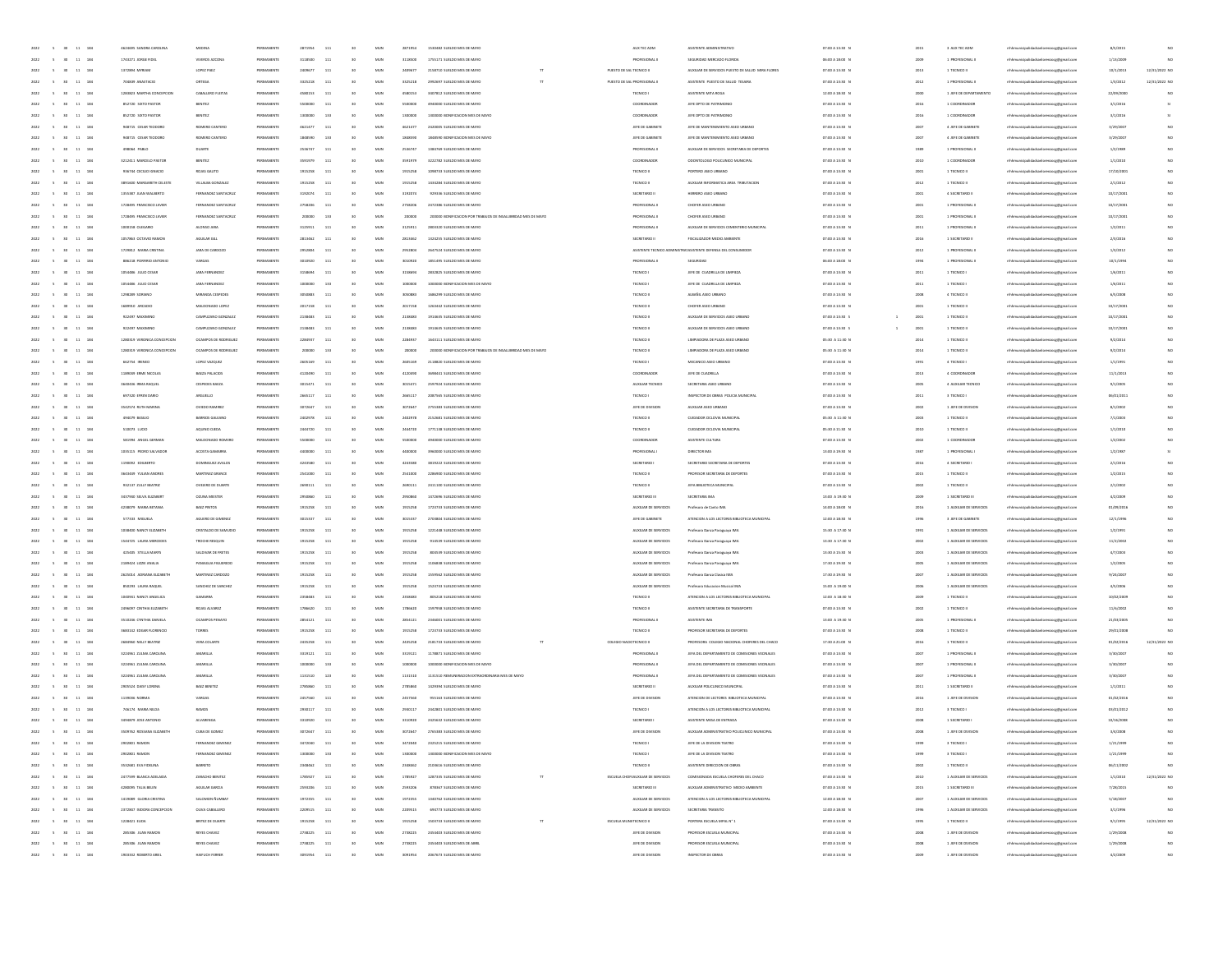| 2022<br>$\sim$<br>30<br>11 184                       | 4001553 MARINA ISABEI      | DOMINGUEZ FERRAS        | PERMANENTE | 4372041 | 111          | 30 <sub>o</sub> | MUN          | 4372041 | 3934837 SUELDO MES DE MAYO                      | PROFESIONAL I         | JEFA ADJUNTA IMPUESTO INMOBILIARI                        | 07:00 A 13:30 0  | 2001    | 1 PROFESIONAL           | mhhmunicipalidadsanlorenzocg@gmail.com | 2/10/2001  |     |
|------------------------------------------------------|----------------------------|-------------------------|------------|---------|--------------|-----------------|--------------|---------|-------------------------------------------------|-----------------------|----------------------------------------------------------|------------------|---------|-------------------------|----------------------------------------|------------|-----|
| 2022<br>$\sim$<br>30<br>11 184                       | 4001553 MARINA ISABEI      | DOMINGUEZ FERRAS        | PERMANENTE | 1589856 | 123          | 30              | MUN          | 1589856 | 1589856 REMUNERACION EXTRAORDINARIA MES DE MAYO | PROFESIONAL I         | JEFA ADJUNTA IMPUESTO INMOBILIARIO                       | 07:00 A 13:30 0  | 2001    | 1 PROFESIONAL           | mhhmunicipalidadsanlorenzocg@gmail.com | 2/10/2009  |     |
| 11 184                                               | 3987058 CELSA MADELI       | <b>ESPINOLA ZAR</b>     |            |         | 111          | 30              | MUN          | 2718062 | 2332456 SUELDO MES DE MAYO                      | AUXILIAR DE SERVICIO  | ENADOR DE COMPUTADORAS INGRESO                           | 07:00 A 13:30 0  | 200     | 1 AUXILIAR DE SERVICIOS | enzocg@gmail.com                       | 02/04/200  |     |
| 11 184<br>2022<br>$-5$<br>30 <sub>0</sub>            | 3987058 CELSA MADEUN       | ESPINOLA ZARACHO        | PERMANENTE | 895723  | 123          | 30              | MUN          | 895723  | 895723 REMUNERACION EXTRAORDINARIA MES DE MAYO  | AUXILIAR DE SERVICIOS | OPERADOR DE COMPUTADORAS INGRESOS                        | 07:00 A 13:30 N  | 2009    | 1 AUXILIAR DE SERVICIOS | mhhmunicipalidadsanlorenzocg@gmail.com | 02/04/2009 | NO. |
| 2022<br>11 184<br>$\sim$<br>30                       | 705307 JORGE               | BERNAL BLASCO           | PERMANENTE | 2401564 | 111          | 30              | MUN          | 2401564 | 2151408 SUELDO MES DE MAYO                      | TECNICO II            | RESPONSABLE MANTENIMIENTO INTERNO SERVICIOS GENERALES    | 07:00 A 13:30 N  | 201     | 1 TECNICO II            | mhhmunicipalidadsanlorenzocg@gmail.com | 3/1/2017   |     |
| 2022<br>184<br>11                                    | 1419849 NORMA MARI         | TORRES BAEZ             | PERMANENTE |         | 111          |                 | MUN          | 2010155 | 2609140 SUELDO MES DE MAYO                      | PROFESIONAL II        | SECRETARIA BIBLIOTECA MUNICIPAL                          | 07:00 A 13:30 1  | 2012    | 3 PROFESIONAL II        | mhhmunicipalidadsanlorenzocg@gmail.com | 1/3/2012   |     |
| 2022<br>11 184                                       | 416502 SECUNDING           | HAIFUCH 020R            | PERMANENTE |         | 111          |                 | MUN          | 5500000 | 4455756 SUELDO MES DE MAYO                      | PROFESIONAL II        | DEPARTAMENTO DE SEGURIDAD VIAL                           | 07:00 A 13:30 0  | 2003    | 1 PROFESIONAL II        | mhhmunicipalidadsanlorenzocg@gmail.com | 3/14/2003  |     |
| 184                                                  | 2367393 JAVIER GI          | SANABRIA VILLA          |            |         | 111          | 50              | MUN          | 260591  | 639366 SUELDO MES DE MAYO                       | AUXILIAR TECNIC       | RECEPCION DE DOCUMENTOS TRANSITO                         | 07:00 A 13:30 1  | 200     | 1 AUXILIAR TECNICI      | reocg@gmail.cor                        | 12/01/200  |     |
| 11 184<br>2022<br>$\sim$                             | 2367393 JAVIER GIL         | SANABRIA VILLAR         | PERMANENTE | 946616  | 123          | 30              | MUN          | 946616  | 946616 REMUNERACION EXTRAORDINARIA MES DE MAYO  | AUXILIAR TECNICO      | RECEPCION DE DOCUMENTOS TRANSITO                         | 07:00 A 13:30 N  | 2000    | 1 AUXILIAR TECNICO      | mhhmunicipalidadsanlorenzocg@gmail.com | 12/01/2000 | NO. |
|                                                      |                            |                         |            |         |              |                 |              |         |                                                 |                       |                                                          |                  |         |                         | mhhmunicipalidadsanlorenzoce@email.com |            |     |
| 2022<br>11 184<br>$\sim$<br>30                       | 3984927 MARIELA LUCIA      | INSFRAN VALENZUEL       | PERMANENTE | 3050817 | 111          | 30              | MUN          | 3050817 | 2735736 SUELDO MES DE MAYO                      | PROFESIONAL II        | ASISTENTE INGRESOS                                       | 07:00 A 13:30 0  | 2011    | 1 PROFESIONAL II        |                                        | 8/3/2011   |     |
| 184<br>2022<br>$\overline{1}$                        | 3984927 MARELA LUCH        | INSFRAN VALENZUEL       | PERMANENT  |         | 121          |                 | MUN          | 693360  | 693360 REMUNERACION EXTRAORDINARIA MES DE MAYO  | PROFESIONAL I         | ASISTENTE INGRESOS                                       | 07:00 A 13:30 0  | 2011    | 1 PROFESIONAL I         | mhhmunicipalidadsanlorenzocg@gmail.com | 8/3/2011   |     |
| 2022<br>11<br>184                                    | 1135024 RITA EUGENIA       | BENITEZ DE IBAÑE        | PERMANENT  | 2250633 | 111          |                 | MUN          | 2250633 | 2015570 SUELDO MES DE MAYO                      | TECNICO II            | PSICOLOGA POLICLINICO MUNICIPAL                          | 07:00 A 13:30 0  | 2003    | 1 TECNICO I I           | mhmunicipalidadsanlorenzocg@gmail.com  | 1/26/2001  |     |
| 11 184                                               | 476239 LUIS ANTONIC        | FRETES ORTIGI           |            |         | 111          | 30              | MUN          | 376599  | 3379395 SUELDO MES DE MAYO                      | <b>PROFESIONAL</b>    | ASISTENTE MEDIO AMBIENT                                  | 07:00 A 13:30 1  | 200     |                         | reocg@gmail.cor                        | 9/1/200    |     |
| 11 184<br>2022<br>$\sim$                             | 4776702 PEDRO YAMIL        | MORAN OPORTO            | PERMANENTE | 2580155 | 111          | 30              | MUN          | 2580155 | 2580155 SUELDO MES DE MAYO                      | SECRETARIO III        | AUXUAR ACCION SOCIAL                                     | 07:00 A 13:30 S  | 2019    | 1 SECRETARIO III        | mhhmunicipalidadsanlorenzocg@gmail.com | 1/2/2019   | NO. |
| 2022<br>$-5$<br>11 184<br>30                         | 4012306 ANGELA NOEM        | ARIAS ZARZA             | PERMANENTE | 2215258 | 111          | 30              | MUN          | 2215258 | 1221085 SUELDO MES DE MAYO                      | TECNICO II            | OPERADOR DE COMPUTADORAS TRANSITO                        | 07:00 A 13:30 N  | 2010    | 1 TECNICO II            | mhhmunicipalidadsanlorenzocg@gmail.com | 1/1/2010   |     |
| 184<br>2022<br>$11\,$                                | 4012306 ANGELA NOEM        | ARIAS ZARZA             | PERMANENT  | 805536  | 123          |                 | MUN          | 805536  | 805536 REMUNERACION EXTRAORDINARIA MES DE MAYO  | TECNICO II            | OPERADOR DE COMPUTADORAS TRANSITO                        | 07:00 A 13:30 1  | 2010    | 1 TECNICO II            | mhhmunicipalidadsanlorenzocg@gmail.com | 1/1/2010   |     |
| 184<br>2022<br>11                                    | 964650 JUAN GUILLERM       | GAMARINA ARMOA          | PERMANENTE | 3019121 | 11.          |                 | MUN          | 3019121 | 2707209 SUELDO MES DE MAYO                      | PROFESIONAL II        | INSPECTOR INGRESOS                                       | 07:00 A 13:30 1  | 2000    | 1 PROFESIONAL II        | mhhmunicipalidadsanlorenzocg@gmail.com | 4/22/2008  |     |
| 11 184                                               | 2331498 MARIO CESA         | FRETES GAN              |            |         | 111          | 30              | MUN          | 2758206 | 2472386 SUELDO MES DE MAYO                      | AUXILIAR TECNICO      | INSPECTOR SALUBRIDA                                      | 07:00 A 13:30 \$ | 199     | 3 AUXILIAR TECNICO      | reocg@gmail.cor                        | 9/1/199    |     |
| 11 184<br>2022<br>$\sim$                             | 2287383 LIZ MABEL          | AGUILAR CUBA            | PERMANENTE | 2571954 | 111          | 30              | MUN          | 2571954 | 1508673 SUELDO MES DE MAYO                      | AUXILIAR TECNICO      | AUXILIAR SEGURIDAD VIAL                                  | 07:00 A 13:30 N  | 2013    | 1 AUXILIAR TECNICO      | mhhmunicipalidadsanlorenzocg@gmail.com | 10/1/2013  | NO  |
| 2022<br>$\sim$<br>11 184<br>30                       | 2287383 LZ MABEL           | AGUILAR CUBA            | PERMANENTE | 467632  | 123          | 30              | MUN          | 467632  | 467632 REMUNERACION EXTRAORDINARIA MES DE MAYO  | AUXILIAR TECNICO      | AUXILIAR SEGURIDAD VIAL                                  | 07:00 A 13:30 N  | 2013    | 1 AUXILIAR TECNICO      | mhhmunicipalidadsanlorenzocg@gmail.com | 10/1/2013  |     |
| 184<br>2022<br>11                                    | 3506836 TATIANA BEATRO     | SCHETINA LEDESN         | PERMANENTE | 2378789 | 111          |                 | MUN          | 2378789 | 1317687 SUELDO MES DE MAYO                      | JEFE DE DIVISION      | SECRETARIA SEGURIDAD VIAL                                | 07:00 A 13:30 0  | 2013    | 1 JEFE DE DIVISION      | mhhmunicipalidadsanlorenzocg@gmail.com | 01/10/2019 |     |
| 11 184<br>2022<br>$\sim$                             | 3506836 TATIANA BEATRO     | SCHETINA LEDESM         | PERMANENTE | 865024  | 123          |                 | MUN          | 865024  | 865024 REMUNERACION EXTRAORDINARIA MES DE MAYO  | JEFE DE DIVISION      | SECRETARIA SEGURIDAD VIAL                                | 07:00 A 13:30 1  | 2013    | 1 JEFE DE DIVISION      | mhhmunicipalidadsanlorenzocg@gmail.com | 01/10/2013 |     |
| 2022<br>11 184                                       | 2886122 ANGEL ROBER        | FERREIRA CANTERI        |            |         | 111          | 50              | MUN          | 3764096 | 1889725 SUELDO MES DE MAYO                      | JEFE DE DEPARTAMENTO  | JEFE DE PATENTE DE RODADO                                | 07:00 A 13:30 0  | 200     | 3 JEFE DE DEPARTAMENTO  | reocg@gmail.cor                        | 1/26/2001  |     |
| 11 184<br>2022<br>$\sim$                             | 2886122 ANGEL ROBERT       | FERREIRA CANTERO        | PERMANENTE | 1000000 | 133          | 50              | MUN          | 1000000 | 1000000 BONIFICACION MES DE MAYO                | JEFE DE DEPARTAMENTO  | JEFE DE PATENTE DE RODADOS                               | 07:00 A 13:30 N  | 2001    | 3 JEFE DE DEPARTAMENTO  | mhmunicipalidadsanlorenzoog@gmail.com  | 1/26/2001  |     |
|                                                      |                            |                         |            |         |              |                 |              |         |                                                 |                       |                                                          |                  |         |                         |                                        |            |     |
| 2022<br>$\sim$<br>11 184                             | 2886122 ANGEL ROBERT       | FERREIRA CANTERO        | PERMANENTE | 1368768 | 123          | 30              | MUN          | 1368768 | 1368768 REMUNERACION EXTRAORDINARIA MES DE MAYO | JEFE DE DEPARTAMENTO  | JEFE DE PATENTE DE RODADOS                               | 07:00 A 13:30 N  | 2001    | 3 JEFE DE DEPARTAMENTO  | mhhmunicipalidadsanlorenzocg@gmail.com | 1/26/2001  |     |
| 184<br>2022<br>11                                    | 6219735 ENMANUEL SEBASTIAN | MENDOZA                 | PERMANENTE | 1923530 | 111          |                 | MUN          | 1923530 | 1419510 SUELDO MES DE MAYO                      | SECRETARIO A II       | AUXILIAR DGPM                                            | 07:00 A 13:30 0  | 2016    | 1 SECRETANO A II        | mhmunicipalidadsanlorenzocg@gmail.com  | 2/3/2016   |     |
| 11 184<br>2022<br>$\sim$                             | 2843206 FERNANDO           | AYALA CARDOZO           | PERMANENTE | 3870819 | 11.          |                 | MUN          | 3870819 | 3473738 SUELDO MES DE MAYO                      | AUX TEC ADM           | JEFE DE LA ADM DEL MERCADO CENTRAL                       | 07:00 A 13:30 1  | 2011    | 3 AUX TEC ADM           | mhmunicipalidadsanlorenzocg@gmail.com  | 1/1/2011   |     |
| 11 184                                               | 2843206 FERNANDO           | AYALA CARDOZO           |            |         | 133          | 50              | MUN          | 1000000 | 1000000 BONIFICACION MES DE MAYO                | AUX TEC ADM           | JEFE DE LA ADM DEL MERCADO CENTRA                        | 07:00 A 13:30 0  | 201     | 3 AUX TEC ADM           | raocg@gmail.cor                        | 1/1/201    |     |
| 11 184<br>2022<br>$-5$<br><b>SO</b>                  | 2472343 LUIS GUSTAVO       | GARCIA MONTIEL          | PERMANENTE | 2513462 | 111          | 30              | MUN          | 2513462 | 1156964 SUELDO MES DE MAYO                      | PROFESIONAL II        | NOTIFICADOR TRIBUTACION                                  | 07:00 A 13:30 N  | 2016    | 3 PROFESIONAL III       | mhhmunicipalidadsanlorenzocg@gmail.com | 01/02/2016 | NO  |
| 2022<br>$-5$<br>11 184<br>30                         | 2580381 REGINALDO          | NOGUERA SALINA          | PERMANENTE | 3458694 | 111          | 30              | MUN          | 3458694 | 3102825 SUELDO MES DE MAYO                      | PROFESIONAL II        | JEFE DE FISCALIZACIÓN CONTROL Y MONITOREO JUEGOS DE AZAR | 07:00 A 13:30 N  | 2008    | 3 PROFESIONAL II        | mhhmunicipalidadsanlorenzocg@gmail.com | 7/7/2008   |     |
| 184<br>2022<br>11                                    | 2580381 REGINALDO          | NOGLERA SALINA          | PERMANENTE |         | 133          |                 | MUN          | 2000000 | 2000000 BONIFICACION MES DE MAYO                | PROFESIONAL II        | JEFE DE FISCALIZACIÓN CONTROL Y MONITOREO JUEGOS DE AZA  | 07:00 A 13:30 0  | 2008    | 3 PROFESIONAL II        | mhmunicipalidadsanlorenzocg@gmail.com  | 7/7/2008   |     |
| 11 184<br>2022<br>$\sim$                             | 4034916 JOSE IVAN          | ROMERO                  | PERMANENTE |         | 11.          | 30              | MUN          | 1620927 | 1284664 SUELDO MES DE MAYO                      | AUXILIAR DE SERVICIOS | ASISTENTE TRANSITO                                       | 07:00 A 13:30 1  | 2013    | 1 AUXILIAR DE SERVICIOS | mhmunicipalidadsanlorenzocg@gmail.com  | 10/1/2013  |     |
| 11 184                                               | 4034916 JOSE IVAN          | ROMERC                  |            |         | 123          | 50              | MUN          | 442080  | 442080 REMUNERACION EXTRAORDINARIA MES DE MAYO  | AUXILIAR DE SERVICIOS | ASISTENTE TRANSITO                                       | 07:00 A 13:30 1  | 201     | 1 AUXILIAR DE SERVICIOS | reocg@gmail.cor                        | 10/1/2019  |     |
| 11 184<br>2022<br>$\sim$                             | 1974995 MARIANO FLADIO     | FERNANDEZ               | PERMANENTE | 2841000 | 111          | 30              | MUN          | 2841000 | 1330536 SUELDO MES DE MAYO                      | TECNICO II            | SEGURIDAD                                                | 18:00 A 06:00 N  | 2014    | 1 TECNICO II            | mhmunicipalidadsanlorenzocg@gmail.com  | 02/09/2014 | NO  |
| 2022<br>$\sim$<br>11 184<br>30                       | 867197 SINDULFO DEIESUS    | PANIAGUA VALDE          | PERMANENTE | 2813462 | 111          | 30              | MUN          | 2813462 | 1261970 SUELDO MES DE MAYO                      | TECNICO II            | SEGURIDAD                                                | 06:00 A 12:00 N  | 2013    | 1 TECNICO II            | mhhmunicipalidadsanlorenzocg@gmail.com | 10/1/2013  |     |
| 2022<br>$11\,$<br>184                                | 1251526 FRANCISCO JAVIER   | PEREIRA                 | PERMANENTE |         | 11.          |                 | MUN          | 3087500 | 1364921 SUELDO MES DE MAYO                      | AUXILIAR TECNICO      | SEGURIDAD                                                | 06:00 A 18:00 1  | 2001    | 1 AUXILIAR TECNICO      | mhhmunicipalidadsanlorenzocg@gmail.com | 10/17/2001 |     |
| 184<br>2022<br>11                                    | 1949338 SEVINA             | MELGAREIC               | PERMANENTE | 2447628 | 111          |                 | MUN          | 2447628 | 1200513 SUELDO MES DE MAYO                      | TECNICO II            | INSPECTOR SALUBRIDA                                      | 07:00 A 13:30 0  | 2011    | 3 TECNICO II            | mhhmunicipalidadsanlorenzocg@gmail.com | 03/09/2018 |     |
| 184                                                  | 934208 VICTOR CESA         | FLEITAS PAREDI          |            |         | 111          | 50              | MUN          | 300530  | 2694777 SUELDO MES DE MAYO                      | PROFESIONAL I         | JUNTA MUNI                                               | 07:00 A 13:30 1  | 201     |                         | reocg@gmail.cor                        | 11/1/201   |     |
| 11 184<br>2022<br>$\sim$<br><b>SO</b>                | 1422551 EUGENIO            | <b>QIEDA PAREDES</b>    | PERMANENTE | 2741508 | 111          | 30              | MUN          | 2741508 | 1917358 SUELDO MES DE MAYO                      | TECNICO II            | PMT                                                      | 06:00 A 12:00 N  | 2011    | 3 TECNICO II            | mhhmunicipalidadsanlorenzocg@gmail.com | 2/1/2011   | NO  |
| 2022<br>$-5$                                         |                            |                         |            | 3852041 |              | 30              |              |         |                                                 |                       | JEFE DEL DEPARTAMENTO PMT                                | 06:00 A 12:00 N  |         |                         | mhhmunicipalidadsanlorenzoce@email.com |            |     |
| 11 184<br>30                                         | 2929019 RICHARD SOLANC     | ORTIZ                   | PERMANENTE |         | 111          |                 | MUN          | 3852041 | 3456837 SUELDO MES DE MAYO                      | PROFESIONAL I         |                                                          |                  | $199 -$ | 1 PROFESIONAL           |                                        | 9/20/1994  |     |
| 184<br>2022<br>$11\,$                                | 2929019 RICHARD SOLANO     | ORTIZ                   | PERMANENT  |         | 133          |                 | MUN          | 1000000 | 1000000 BONIFICACION MES DE MAYO                | <b>PROFESIONAL</b>    | JEFE DEL DEPARTAMENTO PM                                 | 06:00 A 12:00 \$ | $193 -$ | 1 PROFESIONAL           | mhhmunicipalidadsanlorenzocg@gmail.com | 9/20/199   |     |
| 2022<br>11<br>184                                    | 2302802 BASILIO            | <b>FLEITAS</b>          | PERMANENT  | 2307921 | 111          |                 | MUN          | 2307921 | 2077129 SUELDO MES DE MAYO                      | TECNICO II            | SEGURIDAD                                                | 17:00 A 05:00 8  | 2006    | 1 TECNICO II            | mhmunicipalidadsanlorenzocg@gmail.com  | 5/23/2006  |     |
| 11<br>184                                            | 3477234 FREDY JOE          |                         |            |         | 111          | 30              | MUN          |         | 1020189 SUELDO MES DE MAYO                      | PROFESIONAL I         |                                                          | 06:00 A 12:00 1  | 200     |                         | enzocg@gmail.com                       | 11/6/200   |     |
| 11 184<br>2022<br>$\sim$                             | 3477234 FREDY JOEL         | GONZALEZ                | PERMANENTE | 2000000 | 133          | 30              | MUN          | 2000000 | 2000000 BONIFICACION MES DE MAYO                | PROFESIONAL I         | DIRECTOR POLICIA MUNICIPA                                | 06:00 A 12:00 N  | 2002    | 3 PROFESIONAL III       | mhhmunicipalidadsanlorenzocg@gmail.com | 11/6/2002  | NO  |
| 2022<br>$-5$<br>11 184<br>30                         | 1839191 HUMBERTO GUSTAVO   | ESCOBAR LEGUIZAMON      | PERMANENTE | 2951141 | 111          | 30              | MUN          | 2951141 | 1782045 SUELDO MES DE MAYO                      | AUXILIAR DE SERVICIOS | PMT                                                      | 18:00 A 22:00 N  | 2005    | 3 AUXILIAR DE SERVICIOS | mhhmunicipalidadsanlorenzocg@gmail.com | 11/9/2005  |     |
| 184<br>2022<br>$11\,$                                | 1651746 RAMOR              | ALVAREZ VILLAI          | PERMANENT  |         | 111          |                 | MUN          | 3697964 | 3318168 SUELDO MES DE MAYO                      | JEFE DE DEPARTAMENTO  |                                                          | 06:00 A 12:00 \$ | 1994    | 3 JEFE DE DEPARTAMENTO  | nicipalidadsanlorenzocg@gmail.com      | 2/1/1994   |     |
| 184<br>2022<br>11                                    | 1552204 FELICIANO          | OVEDO                   | PERMANENTE |         | 11.          |                 | MUN          | 3697964 | 3318168 SUELDO MES DE MAYO                      | JEFE DE DEPARTAMENTO  |                                                          | 12.00 A 18.00 A  | 1993    | 3 JEFE DE DEPARTAMENTO  | sanlorenzocg@gmail.com                 | 9/1/1995   |     |
| 11 184                                               | 2335906 GUALBERTO AUGUSTO  | RODAS                   |            |         | 111          | 30              | MUN          | 265084  | 2375757 SUELDO MES DE MAYO                      | AUXILIAR DE SERVICIO  |                                                          | 18:00 A 22:00 B  | 201     | 3 AUXILIAR DE SERVICIOS | raocg@gmail.cor                        | 7/23/2015  |     |
| 11 184<br>2022<br>$\sim$                             | 3247751 LUIS RAMON         | <b>BRIZUELA</b>         | PERMANENTE | 3697064 | 111          | 30              | MUN          | 3697964 | 3318168 SUELDO MES DE MAYO                      | JEFE DE DEPARTAMENTO  | PMT                                                      | 12:00 A 18:00 N  | 1994    | 3 JEFE DE DEPARTAMENTO  | mhhmunicipalidadsanlorenzocg@gmail.com | 2/1/1994   | NO  |
| 2022<br>$\sim$<br>11 184<br>30                       | 1496063 JUAN PABLO         | PAREDES MONGELOS        | PERMANENTE | 3195654 | 111          | 30              | MUN          | 3195654 | 863298 SUELDO MES DE MAYO                       | AUXILIAR DE SERVICIOS | PMT                                                      | 06:00 A 12:00 N  | 2004    | 3 AUXILIAR DE SERVICIOS | mhhmunicipalidadsanlorenzocg@gmail.com | 8/26/2004  | NO  |
| 184<br>2022<br>$11\,$                                | 1102812 HIDALGO SALVADOR   | GONZALEZ MENDOZ         | PERMANENTE |         | 11.          |                 | MUN          | 3697964 | 3058168 SUELDO MES DE MAYO                      | JEFE DE DEPARTAMENTO  |                                                          | 06:00 A 12:00 \$ | 1995    | 3 JEFE DE DEPARTAMENTO  | cipalidadsanlorenzocg@gmail.com        | 9/1/1995   |     |
| 11 184<br>2022<br>$\sim$                             | 1888141 EVER FABIAN        | ORHUELA MARIN           | PERMANENTE |         | 11.          | 30              | MUN          | 3477964 | 1527750 SUELDO MES DE MAYO                      | JEFE DE DEPARTAMENTO  |                                                          | 18:00 A 22:00 \$ | 1993    | 3 JEFE DE DEPARTAMENTO  | unicipalidadsanlorenzocg@gmail.com     | 9/1/1995   |     |
|                                                      |                            | <b>RUBIO SAMAI</b>      |            |         |              | 50              | MUN          |         | 3090933 SUELDO MES DE MAYO                      |                       |                                                          |                  |         |                         |                                        |            |     |
| 2022<br>11 184                                       | 1920881 GENARD             |                         |            |         | 111          |                 |              | 344548  |                                                 | JEFE DE DEPARTAMENTO  |                                                          | 06:00 A 12:00 0  | 199     | 3 JEFE DE DEPARTAMENTO  | aocg@gmail.cor                         | 1/1/199    |     |
| 11 184<br>2022<br>$\sim$                             | 3420298 ORLANDO            | FERREIRA CANTERO        | PERMANENTE | 2741508 | 111          | 30              | MUN          | 2741508 | 2371171 SUELDO MES DE MAYO                      | AUXILIAR DE SERVICIOS | PMT                                                      | 06:00 A 12:00 N  | 2011    | 3 AUXILIAR DE SERVICIOS | mhhmunicipalidadsanlorenzocg@gmail.com | 1/3/2011   |     |
| 2022<br>$\sim$<br>11 184<br>30                       | 1635117 MIGUEL ANGEL       | YEGROS MOREL            | PERMANENTE | 3445481 | 111          | 30              | MUN          | 3445481 | 1667371 SUELDO MES DE MAYO                      | JEFE DE DEPARTAMENTO  | PMT                                                      | 18:00 A 22:00 N  | 1996    | 3 JEFE DE DEPARTAMENTO  | nhhmunicipalidadsanlorenzocg@gmail.com | 1/1/1996   |     |
| 11 184<br>2022                                       | 656485 ISMAEL BERNARDITO   | RUZ FRANCO              | PERMANENTE |         | 111          | 30              | MUN          | 3445481 | 1786222 SUELDO MES DE MAYO                      | JEFE DE DEPARTAMENTO  |                                                          | 18:00 A 22:00 0  | 1998    | 3 JEFE DE DEPARTAMENTO  | nicipalidadsanlorenzocg@gmail.com      | 1/1/1998   |     |
| 11 184<br>2022<br>$\sim$                             | 2397812 DANIEL ANDRES      | SILVA GARAY             | PERMANENTE |         | 11.          | 30              | MUN          | 3445481 | 2696084 SUELDO MES DE MAYO                      | JEFE DE DEPARTAMENTO  | PM                                                       | 06:00 A 12:00 0  | 1991    | 3 JEFE DE DEPARTAMENTO  | unicipalidadsanlorenzocg@gmail.com     | 1/1/1998   |     |
| 11 184                                               | 2266931 JOSE FELIX         | BARRETO CACERES         |            |         | 111          | 50              | MUN          | 3195654 | 2067176 SUELDO MES DE MAYO                      | AUXILIAR DE SERVICIOS |                                                          | 18:00 A 22:00 0  | 200     | 3 AUXILIAR DE SERVICIOS | aocg@gmail.cor                         | 1/12/2000  |     |
| 11 184<br>2022<br>$-5$<br>30                         | 2357653 EVER ANSTIDES      | MENDOZA FERNANDEZ       | PERMANENTE | 2741508 | 111          | 30              | MUN          | 2741508 | 2457358 SUELDO MES DE MAYO                      | JEFE DE DEPARTAMENTO  | JEFE TT PM                                               | 12:00 A 18:00 N  | 2009    | 3 JEFE DE DEPARTAMENTO  | mhhmunicipalidadsanlorenzocg@gmail.com | 4/2/2009   | NO  |
| 2022<br>$\sim$<br>30<br>11 184                       | 1714766 RICHARD LUIS       | <b>OVELAR ALVARENGA</b> | PERMANENTE | 3195654 | 111          | 30              | MUN          | 3195654 | 2001637 SUELDO MES DE MAYO                      | AUXILIAR DE SERVICIOS | JEFE TM PM                                               | 06:00 A 12:00 N  | 2002    | 3 AUXILIAR DE SERVICIOS | mhhmunicipalidadsanlorenzocg@gmail.com | 11/6/2002  |     |
| $\sim$<br>2022<br>30 <sub>2</sub><br>11 184          | 987575 CARLOS ALBERTO      | MEDINA AYALA            | PERMANENTE | 3195654 | 111          | 30              | MUN          | 3195654 | 1847708 SUELDO MES DE MAYO                      | AUXILIAR DE SERVICIOS | PMT                                                      | 18:00 A 22:00 0  | 2002    | 3 AUXILIAR DE SERVICIOS | mhmunicipalidadsanlorenzocg@gmail.com  | 11/6/2002  |     |
| $2022 \qquad \quad 5 \qquad 30 \qquad 11 \qquad 184$ | 1207950 JUAN               | ACOSTA TOLEDO           | PERMANENTE | 2487408 | 111          | 30              | MUN          | 2487408 | 2228668 SUELDO MES DE MAYO                      | TECNICO I             | CHOFER PM                                                | 06:00 A 12:00 N  | 2008    | 1 TECNICO I             | mhmunicipalidadsanlorenzocg@gmail.com  | 10/16/2008 |     |
|                                                      |                            |                         |            |         |              |                 |              |         |                                                 |                       |                                                          |                  |         |                         |                                        |            |     |
| 2022 5 30 11 184                                     | 2363846 LUIS PATRICIO      | PANJAGUA                | PERMANENTE | 2650841 | 111          | 30              | MUN          | 2650841 | 2215757 SUELDO MES DE MAYO                      | IFFF DE DEPARTAMENTO  | PMT                                                      | 12:00 A 18:00 N  | 2014    | 3 JEFE DE DEPARTAMENTO  | mhhmunicipalidadsanlorenzoog@gmail.com | 1/3/2014   |     |
| 2022 5 30 11 184                                     | 1011344 CARLOS MARIA       | MARTINEZ MARTINEZ       | PERMANENTE | 2650841 | 111          | 30              | MUN          | 2650841 | 2199035 SUELDO MES DE MAYO                      | JEFE DE DEPARTAMENTO  | PMT                                                      | 06:00 A 12:00 N  | 2014    | 3 JEFE DE DEPARTAMENTO  | mhmunicipalidadsanlorenzocg@gmail.com  | 03/01/2014 |     |
|                                                      |                            |                         |            |         | 111          | 30              |              | 2650841 |                                                 |                       |                                                          |                  |         |                         |                                        |            | NO  |
| 5 30 11 184<br>2022                                  | 3585300 ALEIO              | CANTERO CANTERO         | PERMANENTE | 2650841 |              |                 | $_{\rm MUN}$ |         | 1781160 SUELDO MES DE MAYO                      | JEFE DE DEPARTAMENTO  | PMT                                                      | 12:00 A 18:00 N  | 2014    | 3 JEFE DE DEPARTAMENTO  | mhhmunicipalidadsanlorenzocg@gmail.com | 1/3/2014   |     |
| $5$ $30$ $11$ $184$<br>2022                          | 4923702 PABLO CESAR        | BAREIRO JARA            | PERMANENTE | 2650841 | 111          | 30              | MUN          | 2650841 | 2255757 SUELDO MES DE MAYO                      | JEFE DE DEPARTAMENTO  | PMT                                                      | 06:00 A 12:00 N  | 2014    | 3 JEFE DE DEPARTAMENTO  | mhhmunicipalidadsanlorenzocg@gmail.com | 1/3/2014   | NO  |
| $\sim$<br>$30 \t 11 \t 184$                          | 3180795 RUBEN ANDRES       | TORRES CUBILIA          | PERMANENTE | 2650841 | 111          | 50              | $_{\rm MUN}$ | 2650841 | 2240757 SUELDO MES DE MAYO                      | JEFE DE DEPARTAMENTO  |                                                          | 06:00 A 12:00 N  | 2014    | 3 JEFE DE DEPARTAMENTO  | unicipalidadsanlorenzocg@gmail.com     | 1/3/2014   |     |
| 2022<br>5 30 11 184                                  | 1644970 BERNARDO           | OVIEDO GONZALEZ         | PERMANENTE | 2650841 | 111          | 30              | MUN          | 2650841 | 1348501 SUFLIND MFS DF MAYO                     | JEFE DE DEPARTAMENTO  | SEGURIDAD MERCADO FLORIDA                                | 06:00 A 12:00 N  | 2008    | 3 JEFE DE DEPARTAMENTO  | nhhmunicipalidadsanlorenzocg@gmail.com | 16/10/2008 | NO. |
| 2022 5 30 11 184                                     | 4173084 LUCIANO MANUEL     | AREVALOS OCAMPOS        | PERMANENTE | 3150841 | 111          | 30              | MUN          | 3150841 | 2720729 SUELDO MES DE MAYO                      | JEFE DE DEPARTAMENTO  | SECRETARIA DE DEPORTES                                   | 06:00 A 12:00 N  | 2014    | 3 JEFE DE DEPARTAMENTO  | nhhmunicipalidadsanlorenzocg@gmail.com | 5/5/2014   | NO  |
| $5$ 30 11 184<br>2022                                | 2324490 LIDIA RAQUEL       | RODAS MOREL             | PERMANENTE | 2951141 | 111          | 30              | MUN          | 2951141 | 2094589 SUELDO MES DE MAYO                      | AUXILIAR DE SERVICIOS | JEFE DE EDUCACIÓN VIAL                                   | 06:00 A 12:00 N  | 2009    | 3 AUXILIAR DE SERVICIOS | mhmunicipalidadsanlorenzocg@gmail.com  | 02/11/2009 | NO  |
| $5$ $30$ $11$ $184$<br>2022                          | 2324490 LIDIA RAQUEL       | RODAS MOREL             | PERMANENTE | 1073152 | 123          | 30              | MUN          | 1073152 | 1073152 REMUNERACION EXTRAORDINARIA MES DE MAYO | AUXILIAR DE SERVICIOS | JEFE DE EDUCACIÓN VIA                                    | 06:00 A 12:00 N  | 2009    | 3 AUXILIAR DE SERVICIOS | mhhmunicipalidadsanlorenzoog@gmail.com | 02/11/2009 | NO  |
| $2022 \qquad \quad 5 \qquad 30 \qquad 11 \qquad 184$ | 745852 BRUNO               | AMARILLA MOREL          |            | 3195654 | $_{\rm 111}$ | 30              | $_{\rm MUN}$ | 3195654 | 1787062 SUELDO MÉS DE MAYO                      | AUXILIAR DE SERVICIOS | PMT                                                      | 06:00 A 12:00 N  | 2002    | 3 AUXILIAR DE SERVICIOS | mhmunicipalidadsanlorenzocg@gmail.com  | 11/6/2002  |     |
|                                                      |                            |                         |            |         |              |                 |              |         |                                                 |                       |                                                          |                  |         |                         |                                        |            |     |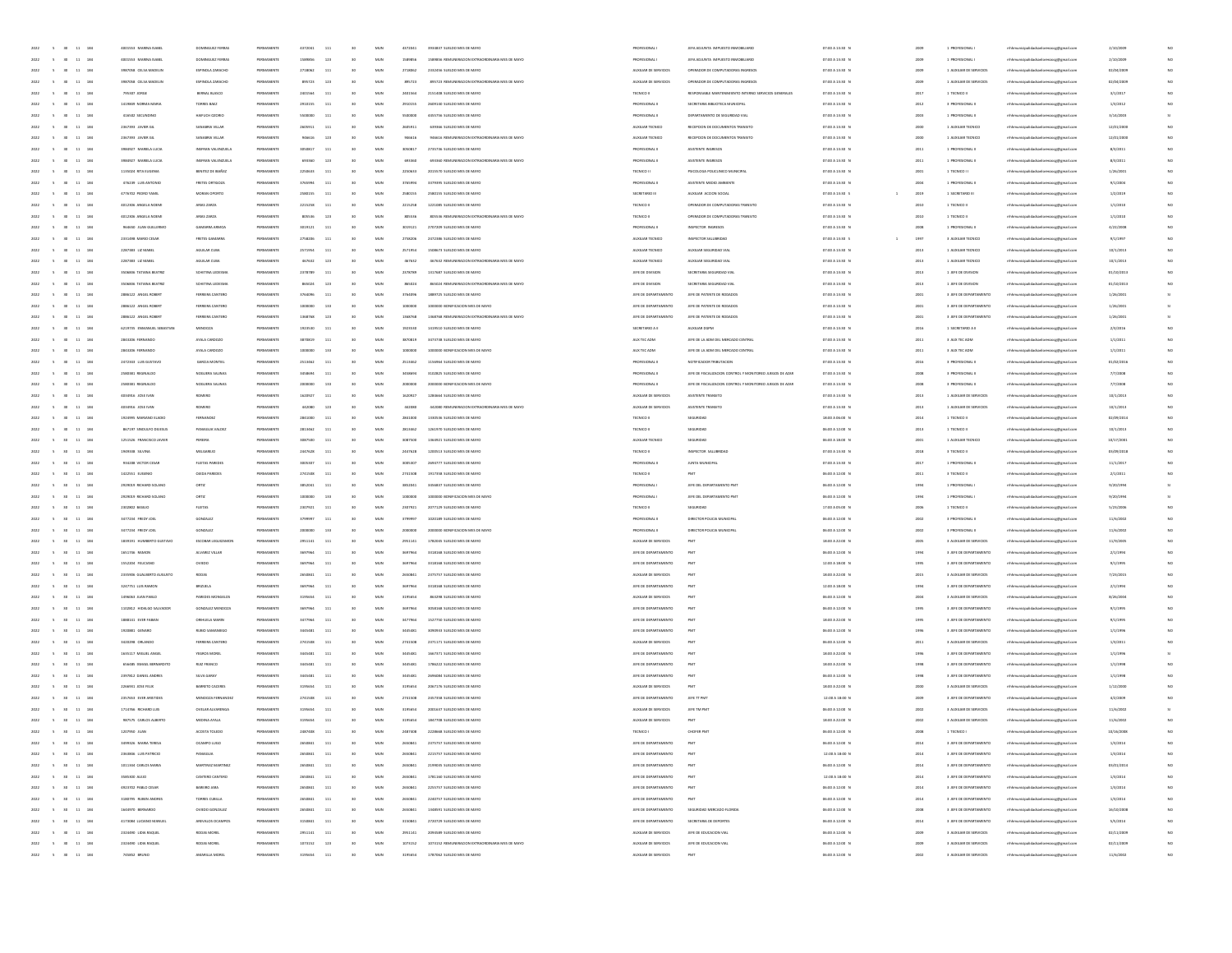| 2022<br>$\sim$<br>30 <sub>1</sub><br>11<br>284      | 2331543 ANGEL DARIO         | BENITEZ               | PERMANENT  |         | 111          |                 | MUN          | 2741508  | 2208130 SUELDO MES DE MAYO                      | TECNICO I                |                                                          | 06:00 A 12:00 0 |         | 3 TECNICO I                 |                                        | 9/1/201    |                         |
|-----------------------------------------------------|-----------------------------|-----------------------|------------|---------|--------------|-----------------|--------------|----------|-------------------------------------------------|--------------------------|----------------------------------------------------------|-----------------|---------|-----------------------------|----------------------------------------|------------|-------------------------|
| 30<br>11 184<br>2022<br>$\sim$                      | 897539 DINO ANTONIO         | BRITEZ VAZQUEZ        | PERMANENTE | 2409677 | 111          | 30              | MUN          | 2409677  | 1736412 SUFLDO MFS OF MAYO                      | TECNICO II               | TECNICO - SEMAFORD                                       | 07:00 A 13:30 N | 1991    | 1 TECNICO II                | mhhmunicipalidadsanlorenzocg@gmail.com | 1/1/1998   |                         |
| 11 184<br>2022<br>$\sim$<br>30                      | 1217166 BLAS ANTONIO        | SANABRIA FERNANDEZ    | PERMANENTE | 3660819 | 111          | 30              | MUN          | 3660819  | 1757369 SUELDO MES DE MAYO                      | JEFE DE DIVISION         | INSPECTOR DE OBRAS                                       | 07:00 A 13:30 N | 2009    | 1 JEFE DE DIVISION          | nhhmunicipalidadsanlorenzocg@gmail.com | 4/2/2009   | NO                      |
| $11\,$<br>184<br>2022<br>30                         | 906540 GLADYS               | LOPEZ REIALA          | PERMANENTE | 3966705 | 111          | 30              | MUN          | 3966705  | 1623630 SUELDO MES DE MAYO                      | SECRETARIO               | DIRECCION DE BIENESTAR Y DESARROLLO HUMANO               | 07:00 A 13:30 N | 2010    | 1 SECRETARIO                | mhhmunicipalidadsanlorenzocg@gmail.com | 12/20/2010 | NO                      |
| 2022<br>$\mathbf{11}$<br>184                        | 948255 FRANCISCO SOLANI     | <b>OZUNA</b>          | PERMANENT  |         | 111          |                 | MUN          | \$815705 | 1894367 SUELDO MES DE MAYO                      | TECNICO II               | CHOFER DE OBRAS                                          | 07:00 A 13:30 N | 2001    | 1 TECNICO II                | thhmunicipalidadsanlorenzocg@gmail.com | 8/1/2003   |                         |
| 11 184<br>2022<br>30 <sub>0</sub>                   | 432724 ALEJANDRO            | VIERA PEREZ           | PERMANENT  | 2634737 | 111          | $6$             | MUN          | 2634737  | 1952154 SUELDO MES DE MAYO                      | TECNICO II               | JEFE DEL DTO DE TALLERES                                 | 07:00 A 13:30 N | 2008    | 1 TECNICO II                | nhhmunicipalidadsanlorenzocg@gmail.com | 7/7/2008   |                         |
| 11 184<br>2022<br>$\sim$<br>30 <sub>0</sub>         | 1081202 LUIS GONZAGA        | GONZALEZ QJED         | PERMANENTE | 3080105 | 111          | 30              | MUN          | 3080105  | 2214382 SUELDO MES DE MAYO                      | SECRETARIO               | VERIFICACIÓN DE OBRAS                                    | 07:00 A 13:30 N | 2005    | 1 SECRETARIO                | nhhmunicipalidadsanlorenzocg@gmail.com | 1/31/2005  | NO                      |
|                                                     |                             |                       |            |         |              |                 |              |          |                                                 |                          | NOTIFICADOR TRIBUTACIÓN                                  |                 |         |                             |                                        |            |                         |
| 2022<br>$\sim$<br>30 <sub>1</sub><br>11 184         | 434239 NESTOR PORFIRIO      | HELMAN                | PERMANENTE | 2557933 | 111          | 30              | MUN          | 2557933  | 2047140 SUELDO MES DE MAYO                      | JEFE DE DIVISION         |                                                          | 07:00 A 13:30 N | 2002    | 6 JEFE DE DIVISION          | nhhmunicipalidadsanlorenzocg@gmail.com | 11/6/2002  |                         |
| $11\,$<br>184<br>2022<br>$\sim$                     | 2352853 SONIA ELENA         | ORTIZ NUÑEZ           | PERMANENTE | 2652804 | 111          | 30              | MUN          | 2652804  | 2377524 SUELDO MES DE MAYO                      | <b>PROFESIONAL</b>       | SECRETARIA OBRAS                                         | 07:00 A 13:30 0 | 1999    | 1 PROFESIONAL               | mhhmunicipalidadsanlorenzoog@gmail.com | 1/21/1991  |                         |
| $\bf{11}$<br>184                                    | 1054904 JOSE                | REJALA ALFARO         | PERMANEN   |         | 11           |                 | MUN          | 2409677  | 1888064 SUELDO MES DE MAYO                      | TECNICO II               | PLOMERO                                                  | 07:00 A 13:30 0 | 1995    | 1 TECNICO II                | thhmunicipalidadsanlorenzocg@gmail.com | 9/1/1995   |                         |
| 11 184<br>2022<br>30 <sub>0</sub>                   | 3566944 JOSE                | FANEGO CAÑETE         | PERMANENT  | 2269291 | 111          | 30              | MUN          | 2269291  | 2042362 SUELDO MES DE MAYO                      | TECNICO II               | UJIER JUZGADO DE FALTAS                                  | 07:00 A 13:30 N | 2017    | 1 TECNICO II                | nhhmunicipalidadsanlorenzocg@gmail.com | 12/1/2017  |                         |
| 11 184<br>2022<br>$\sim$<br>30 <sub>0</sub>         | 1950475 FEDERICO            | MARTINEZ GUZMAN       | PERMANENTE | 2785860 | 111          | 30              | MUN          | 2785860  | 1895442 SUELDO MES DE MAYO                      | SECRETARIO A II          | PINTOR OBRAS                                             | 07:00 A 13:30 N | 1995    | 1 SECRETARIO A II           | nhhmunicipalidadsanlorenzocg@gmail.com | 1/1/1995   | NO                      |
| 2022<br>$\sim$<br>30 <sub>1</sub><br>11 184         | 591824 GABRIE               | AMARILLA MANCUELLO    | PERMANENTE | 2639934 | 111          | 30              | MUN          | 2639934  | 1630425 SUELDO MES DE MAYO                      | SECRETARIO               | AUXILIAR DE SERVICIOS ASEO URBANO                        | 07:00 A 13:30 0 | 2001    | 4 SECRETARIO                | nhhmunicipalidadsanlorenzocg@gmail.com | 8/27/2001  |                         |
| $11\,$<br>184<br>2022                               | 2225228 AGUSTIN SEGUNDO     | RECALDE               | PERMANENT  | 2474934 | 111          |                 | $_{\rm MUN}$ | 2474934  | 2217441 SUELDO MES DE MAYO                      | SECRETARIO               | AUXILIAR DEPARTAMENTO DE TRIBUTACIÓN                     | 07:00 A 13:30 0 | 2012    | 1 SECRETARIO                | orenzocg@gmail.com                     | 04/01/2012 |                         |
| $\bf{11}$<br>184                                    | 804077 EVARISTO             | SARTORIO              | PERMANEN   |         | 11.          |                 | MUN          | 390131   | 3053679 SUELDO MES DE MAYO                      | TECNICO II               | ASISTENTE BIENES PATRIMONIALES                           | 07:00 A 13:30 0 | 2016    | 3 TECNICO II                | mhhmunicipalidadsanlorenzocg@gmail.com | 02/02/201  |                         |
| 11 184<br>2022<br>30 <sub>0</sub>                   | 676835 OLGA                 | GONZALEZ CANDIA       | PERMANENT  | 4017899 | 111          | $6$             | MUN          | 4017899  | 2268245 SUELDO MES DE MAYO                      | TECNICO I                | ADMINISTRADORA CEMENTERIO MUNICIPAL                      | 07:00 A 13:30 N | 2016    | 5 TECNICO I                 | nhhmunicipalidadsanlorenzocg@gmail.com | 1/6/2016   |                         |
| 11 184<br>2022<br>$\sim$<br><b>SO</b>               | 3450804 CRISTHIAN FRANCISCO | DUARTE RAMIREZ        | PERMANENTE | 2592560 | 111          | 30              | MUN          | 2592560  | 2323304 SUFLDO MES OF MAYO                      | JEFE DE DIVISION SECCION | SECRETARIO OBRAS                                         | 07:00 A 13:30 N | 2008    | 1. IFFE DE DIVISIÓN SECCIÓN | mhhmunicipalidadsanlorenzoog@gmail.com | 10/2/2008  | NO                      |
| 2022<br>$\sim$<br>30 <sub>1</sub><br>11 184         | 2510676 FERNANDO LUIS       | TORALES MOLAS         | PERMANENTE | 3155988 | 111          | 30              | MUN          | 3155988  | 1368436 SUELDO MES DE MAYO                      | JEFE DE DIVISION         | NOTIFICADOR TRIBUTACION                                  | 07:00 A 13:30 N | 2011    | 1 JEFE DE DIVISION          | mhhmunicipalidadsanlorenzoce@email.com | 1/4/2011   |                         |
|                                                     |                             |                       |            |         |              |                 |              |          |                                                 |                          |                                                          |                 |         |                             |                                        |            |                         |
| $\mathbf{11}$<br>184<br>2022                        | 3983881 SONIA GABRIELA      | CHAVES GALEANI        | PERMANENTE | 2481930 | 111          |                 | $_{\rm MUN}$ | 2481930  | 1814627 SUELDO MES DE MAYO                      | TECNICO I                | ENCARGADA MIPYME                                         | 07:00 A 13:30 0 | 2013    | 6 TECNICO I                 | enzocg@gmail.com                       | 10/1/201   |                         |
| $\bf{11}$<br>184                                    | 2104654 LUIS ANTONIO        | ZARATE RIVEROS        | PERMANEN   |         | $11\,$       |                 | MUN          | 2758206  | 2472386 SUELDO MES DE MAYO                      | SECRETARIO               | AUXILIAR SECRETARIA DE TRANSPORTE                        | 07:00 A 13:30 0 | 201     | 1 SECRETARIO                | thhmunicipalidadsanlorenzocg@gmail.com | 2/3/201    |                         |
| 11 184<br>2022<br>30 <sub>0</sub>                   | 1266436 OVIDIO GABRIE       | CABAÑAS GODOY         | PERMANENT  | 2348462 | 111          | $6$             | MUN          | 2348462  | 2103616 SUELDO MES DE MAYO                      | TECNICO II               | ASISTENTE INFORMATICA MERCADO CENTRAL                    | 07:00 A 13:30 N | 1994    | 7 TECNICO II                | nhhmunicipalidadsanlorenzocg@gmail.com | 4/1/1994   |                         |
| 11 184<br>2022<br>$\sim$<br>30 <sub>0</sub>         | 862617 BIENVENIDA           | BRIZUELA DE RUIZ DIAZ | PERMANENTE | 2143530 | 111          | 30              | MUN          | 2143530  | 1245676 SUELDO MES DE MAYO                      | SECRETARIO III           | COBRADORA MERCADO CENTRAL                                | 07:00 A 13:30 N | 2002    | 7 SECRETARIO III            | nhhmunicipalidadsanlorenzocg@gmail.com | 11/6/2002  | NO                      |
| 2022<br>$\sim$<br>30 <sub>1</sub><br>11 184         | 838936 OVIDIO DIONICIO      | ROMERO BOLAÑOS        | PERMANENTE | 3118500 | 111          | 30              | MUN          | 3118500  | 2806650 SUELDO MES DE MAYO                      | PROFESIONAL I            | INSPECTOR MERCADO CENTRAL                                | 07:00 A 13:30 N | 2007    | 7 PROFESIONAL I             | nhhmunicipalidadsanlorenzocg@gmail.com | 14/09/2007 |                         |
| 184<br>2022<br>11                                   | 838936 OVIDIO DIONICIO      | ROMERO BOLAÑO!        | PERMANENT  | 1133984 | 123          |                 | $_{\rm MUN}$ | 1133984  | 1133984 REMUNERACION EXTRAORDINARIA MES DE MAYO | PROFESIONAL I            | INSPECTOR MERCADO CENTRAL                                | 07:00 A 13:30 0 | 2007    | 7 PROFESIONAL               | mhhmunicipalidadsanlorenzocg@gmail.com | 14/09/200  |                         |
| $\bf{11}$<br>184                                    | 5095788 OSVALDO GABRIE      | PERALTA SANCHE        | PERMANEN   |         | 11           |                 | MUN          | 2571954  | 2314759 SUELDO MES DE MAYO                      | JEFE DE DIVISION         | DACTILOGRAFO JUZGADO DE FALTAS TRANSITO                  | 07:00 A 13:30 0 | 201     | 1 JEFE DE DIVISIO           | thhmunicipalidadsanlorenzocg@gmail.com | 5/2/2011   |                         |
| 11 184<br>2022<br>30 <sub>0</sub>                   | 2316195 RICARDO RAMOR       | <b>AVALOS</b>         | PERMANENT  | 2880155 | 111          |                 | MUN          | 2880155  | 1372140 SUELDO MES DE MAYO                      | PROFESIONAL I            | AUXILIAR ADMINISTRATIVO JUNTA MUNICIPAL                  | 07:00 A 13:30 N | 2005    | 3 PROFESIONAL I             | nhhmunicipalidadsanlorenzocg@gmail.com | 28/10/200  |                         |
| 11 184<br>2022<br>$\sim$<br>30 <sub>0</sub>         | 817773 EUGENIO CARLOS       | GARCIA                | PERMANENTE | 2137559 | 111          | 30              | MUN          | 2137559  | 1632552 SUELDO MES DE MAYO                      | SECRETARIO III           | SEGURIDAD                                                | 17:00 A 00:00 N | 2008    | 1 SECRETANO III             | nhhmunicipalidadsanlorenzocg@gmail.com | 4/14/2008  |                         |
|                                                     | 1098177 MARCIAL EDUARDO     |                       |            |         |              |                 |              |          |                                                 |                          | ASISTENTE DPTO DE TALLERES                               |                 |         |                             |                                        |            |                         |
| 2022<br>$\sim$<br>30 <sub>1</sub><br>11 184         |                             | GUAPS SANCHEZ         | PERMANENTE | 3760819 | 111          | 30              | MUN          | 3760819  | 2521457 SUELDO MES DE MAYO                      | JEFE DE DIVISION         |                                                          | 07:00 A 13:30 N | 2010    | 1 JEFE DE DIVISION          | nhhmunicipalidadsanlorenzocg@gmail.com | 1/1/2010   |                         |
| 184<br>11<br>2022<br>$\sim$                         | 1812245 EDUARDO ARIEI       | CACERES MOREL         | PERMANENTE | 3945642 | 111          |                 | MUN          | 3945642  | 3541078 SUELDO MES DE MAYO                      | PROFESIONAL I            | REVISION Y ELABORACION DE INFORMES OBRAS                 | 07:00 A 13:30 0 | 2009    | 1 PROFESIONAL               | mhhmunicipalidadsanlorenzocg@gmail.com | 5/13/2001  |                         |
| 2022<br>$\mathbf{11}$<br>184                        | 1254462 ALBERTO             | <b>JARA ALMADA</b>    | PERMANEN   |         | 111          |                 | MUN          | 2652408  | 2387168 SUELDO MES DE MAYO                      | TECNICO II               | INSPECTOR OBRAS POLICIA MUNICIPAL                        | 07:00 A 13:30 0 | 2011    | 1 TECNICO II                | mhhmunicipalidadsanlorenzocg@gmail.com | 1/1/2011   |                         |
| 2022<br>30 <sub>0</sub><br>11 184                   | 983773 MARCIAL              | AGUILAR RUZ DIA       | PERMANENT  | 3344000 | 111          |                 | MUN          | 3344000  | 2989600 SUELDO MES DE MAYO                      | ASISTENTE TECNICO        | DERAFTAMENTO TECNICO                                     | 07:00 A 13:30 P | 1999    | 5 ASISTENTE TECNICO         | nhhmunicipalidadsanlorenzocg@gmail.com | 1/21/199   |                         |
| 11 184<br>2022<br>$\sim$<br>30                      | 4581928 MILVA LETICIA       | ESCOBEIRO CABALLERO   | PERMANENTE | 2573225 | 111          | 30 <sub>2</sub> | MUN          | 2573225  | 1351069 SUELDO MES DE MAYO                      | JEFE DE DIVISION         | SECRETARIA TRANSITO                                      | 07:00 A 13:30 N | 2012    | 1 JEFE DE DIVISION          | mhhmunicipalidadsanlorenzocg@gmail.com | 3/7/2012   | NO                      |
| $11 - 184$<br>2022<br>$\sim$<br>30 <sub>1</sub>     | 4581928 MILVA LETICIA       | ESCOBEIRO CABALLERO   | PERMANENTE | 935712  | 123          | 30 <sub>2</sub> | MUN          | 935712   | 935712 REMUNERACION EXTRAORDINARIA MES DE MAYO  | JEFE DE DIVISION         | SECRETARIA TRANSITO                                      | 07:00 A 13:30 N | 2012    | 1 JEFE DE DIVISION          | nhhmunicipalidadsanlorenzocg@gmail.com | 3/7/2012   |                         |
| $11\,$<br>184<br>2022<br>$\sim$                     | 2482249 MIGUEL ANDRES       | COLLAR                | PERMANENTE |         | 111          |                 | MUN          | 3600709  | 302994 SUELDO MES DE MAYO                       | PROFESIONAL I            | JEFE DE FISCALIZACION DE CONSTRUCCION                    | 07:00 A 13:30 0 | 2010    | 3 PROFESIONAL I             | mhhmunicipalidadsanlorenzoog@gmail.com | 1/1/2010   |                         |
| 2022<br>$\mathbf{11}$<br>184                        | 2482249 MIGUEL ANDREY       | COLLAB                | PERMANENT  |         | 133          |                 | MUN          |          | 1000000 BONIFICACIÓN MES DE MAYO                | PROFESIONAL I            | JEFE DE FISCALIZACION DE CONSTRUCCIO                     | 07:00 A 13:30 0 | 2010    | 3 PROFESIONAL               | thhmunicipalidadsanlorenzocg@gmail.com | 1/1/2010   |                         |
| 11 184<br>2022<br>30 <sub>0</sub>                   | 2052131 MANUFLOF IPSUS      | IMAS SANTACIUS        | PERMANENT  | 2636747 | 111          |                 | MUN          | 2636747  | 1231906 SUELDO MES DE MAYO                      | JEFE DE DIVISION         | VERIFICACION DE FRACCIONAMIENTO OBRA                     | 07:00 A 13:30 P | 2005    | 1 JEFE DE DIVISION          | nhhmunicipalidadsanlorenzocg@gmail.com | 4/1/2005   |                         |
| 11 184<br>2022<br>$\sim$<br>30 <sub>1</sub>         | 1648428 TIMOTED             | SOSA                  | PERMANENTE | 2440169 | 111          | 30 <sub>2</sub> | MUN          | 2440169  | 1781153 SUELDO MES DE MAYO                      | PROFESIONAL II           | INSPECTOR CRRAS POLICIA MUNICIPAL                        | 07:00 A 13:30 N | 2007    | 1 PROFESIONAL II            | nhhmunicipalidadsanlorenzocg@gmail.com | 11/15/2007 | NO                      |
|                                                     |                             |                       |            |         |              |                 |              |          | 1390526 SUELDO MES DE MAYO                      |                          |                                                          |                 |         |                             |                                        |            |                         |
| 2022<br>$\sim$<br>30 <sub>1</sub><br>11 184         | 4057436 SERGIO RODRIGO      | BRITEZ AGUILER/       | PERMANENTE | 3016283 | 111          | 30 <sub>2</sub> | MUN          | 3016283  |                                                 | PROFESIONAL II           | INSPECTOR OBRAS POLICIA MUNICIPAL                        | 07:00 A 13:30 N | 2009    | 1 PROFESIONAL I             | nhhmunicipalidadsanlorenzocg@gmail.com | 4/1/2009   |                         |
| 184<br>2022<br>11                                   | 1677529 MELANIO MAGNI       | FERREIRA VER          | PERMANENTE | 5280000 | 111          |                 | MUN          | 5280000  | 4742000 SUELDO MES DE MAYO                      | TECNICO II               | FISCAL DE OBRAS                                          | 07:00 A 13:30 0 | 2003    | 1 TECNICO II                | mhhmunicipalidadsanlorenzocg@gmail.com | 6/18/200   |                         |
| $\mathbf{11}$<br>184                                | 709254 JUAN CARLOS          | VILLALBA              | PERMANENT  |         | 11           |                 | MUN          | 4567563  | 4100807 SUELDO MES DE MAYO                      | JEFE DE DEPARTAMENTO     | DIRECCION DE VIAUDAD                                     | 07:00 A 13:30 0 | 2000    | 1 JEFE DE DEPARTAMENT       | mhmunicipalidadsanlorenzocg@gmail.com  | 13/06/200  |                         |
| 11 184<br>2022<br>30 <sub>0</sub>                   | 691381 MARIA STELLA         | CACERES DE CHAMSIT    | PERMANENT  | 5500000 | 111          | $6$             | MUN          | 5500000  | 4930000 SUELDO MES DE MAYO                      | COORDINADOR              | JEFA DPTO DE FONACIDI                                    | 07:00 A 13:30 N | 2002    | 1 COORDINADOR               | nhhmunicipalidadsanlorenzocg@gmail.com | 3/15/2002  |                         |
| 11 184<br>2022<br>$\sim$<br>30 <sub>1</sub>         | 691381 MARIA STELLA         | CACERES DE CHAMSIT    | PERMANENTE | 1980000 | 133          | 30 <sub>2</sub> | MUN          | 1980000  | 1980000 BONIFICACION MES DE MAYO                | COORDINADOR              | JEFA DPTO DE FONACIDE                                    | 07:00 A 13:30 N | 2002    | 1 COORDINADOR               | nhhmunicipalidadsanlorenzocg@gmail.com | 3/15/2002  | NO                      |
| 2022<br>$\sim$<br>30 <sub>1</sub><br>11 184         | 612675 MARIA GLORIA         | PAVA MOREL            | PERMANENTE | 4326515 | 111          | 30 <sub>2</sub> | MUN          | 4326515  | 3883864 SUELDO MES DE MAYO                      | TECNICO II               | ENCARGADA DIVISION DE CONTROL DE OBRAS DIVISION FONACIDE | 07:00 A 13:30 0 | 1998    | 1 COORDINADOR               | nhhmunicipalidadsanlorenzocg@gmail.com | 2/1/1998   |                         |
| $\mathbf{11}$<br>184<br>2022                        | 1029502 VICTOR HUGO         | RAMIREZ PAREDE        | PERMANENTE | 3197387 | 111          |                 | $_{\rm MUN}$ | 3197387  | 2527649 SUELDO MES DE MAYO                      | TECNICO II               | DIRECCIÓN DE VIAUDAD                                     | 07:00 A 13:30 0 | 2008    | 1 TECNICO II                | mhhmunicipalidadsanlorenzocg@gmail.com | 1/4/2008   |                         |
| $\bf{11}$<br>184                                    | 1495314 JOSE CRILO          | GONZALEZ ALVANZA      | PERMANEN   | 2573225 | $11\,$       |                 | MUN          | 2573225  | 1652597 SUELDO MES DE MAYO                      | JEFE DE DIVISION         | AUTOCADISTA FONACIO                                      | 07:00 A 13:30 0 | 200     | 1 JEFE DE DIVISION          | thhmunicipalidadsanlorenzocg@gmail.com | 1/26/200   |                         |
| 11 184<br>2022<br>30 <sub>0</sub>                   | 2200303 EUO DAMIAN          | MONTIEL SANABRI       | PERMANENT  | 1741144 | 111          | $6$             | MUN          | 1741144  | 1447030 SUELDO MES DE MAYO                      | AUXILIAR DE SERVICIOS    | INSPECTOR OBRAS POLICIA MUNICIPAL                        | 07:00 A 13:30 P | 2018    | 1 AUXILIAR DE SERVICIOS     | nhhmunicipalidadsanlorenzocg@gmail.com | 02/02/2018 |                         |
| 11 184<br>2022<br>$\sim$<br>30 <sub>1</sub>         | 2157039 LIZ ADRANA          | CACERES DE NUÑEZ      | PERMANENTE | 3754328 | 111          | 30 <sub>2</sub> | MUN          | 3754328  | 3044725 SUELDO MES DE MAYO                      | COORDINADOR              | FONACIDE                                                 | 07:00 A 13:30 N | 2019    | 1 COORDINADOR               | nhhmunicipalidadsanlorenzocg@gmail.com | 02/01/2019 |                         |
| $\sim$<br>30 <sub>1</sub>                           |                             |                       |            |         |              | 30 <sub>2</sub> |              |          |                                                 |                          |                                                          |                 |         |                             |                                        |            |                         |
| 2022<br>11 184                                      | 235673 CELSO DANIEL         | ROJAS ORTEGA          | PERMANENTE | 3019121 | 111          |                 | MUN          | 3019121  | 2707209 SUELDO MES DE MAYO                      | PROFESIONAL II           | CHOFER PLANIFICACION URBANA                              | 07:00 A 13:30 0 | 2006    | 1 PROFESIONAL II            | nhhmunicipalidadsanlorenzocg@gmail.com | 18/08/2006 |                         |
| $\mathbf{11}$<br>184<br>2022                        | 897991 RUBEN ATILIO         | VERA LOPEZ            | PERMANENT  | 2943171 | 111          |                 | $_{\rm MUN}$ | 2943171  | 2412188 SUELDO MES DE MAYO                      | AUXILIAR DE SERVICIOS    | ASISTENTE FONACIDE                                       | 07:00 A 13:30 0 | 1999    | 1 AUXILIAR DE SERVICIOS     | naocg@gmail.com                        | 1/21/199   |                         |
| $\bf{11}$<br>184                                    | 4808431 MARIA ADRIAN        | <b>RAMIREZ FLECHA</b> | PERMANEN   |         | $11\,$       |                 | MUN          | 1915258  | 1713733 SUELDO MES DE MAYO                      | TECNICO II               | AUXILIAR ADMINISTRATIVO CATASTRO                         | 07:00 A 13:30 0 | $201 -$ | 1 TECNICO II                | thhmunicipalidadsanlorenzocg@gmail.com | 4/1/2014   |                         |
| 11 184<br>2022<br>30 <sub>0</sub>                   | 1192639 JUDITH CARMEN       | VILLALBA DEL PRADO    | PERMANENT  | 5500000 | 111          | $6$             | MUN          | 5500000  | 4840000 SUELDO MES DE MAYO                      | COORDINADOR              | DIRECTORA DIRECCIÓN DE DESARROLLO URBANO                 | 07:00 A 13:30 N | 2002    | 1 COORDINADOR               | nhhmunicipalidadsanlorenzocg@gmail.com | 1/14/2002  |                         |
| 11 184<br>2022<br>$\sim$<br>30 <sub>0</sub>         | 1192639 JUDITH CARMEN       | VILLALBA DEL PRADO    | PERMANENTE | 2000000 | 133          | 30              | MUN          | 2000000  | 2000000 BONIFICACION MES DE MAYO                | COORDINADOR              | DIRECTORA DIRECCIÓN DE DESARROLLO URBANO                 | 07:00 A 13:30 N | 2002    | 1 COORDINADOR               | nhhmunicipalidadsanlorenzocg@gmail.com | 1/14/2002  |                         |
| 2022<br>$\sim$<br>30 <sub>1</sub><br>11 184         | 1394934 TOMAS ARIEL         | IRALA BAVERA          | PERMANENTE | 3399000 | 111          | 30              | MUN          | 3399000  | 2935800 SUELDO MES DE MAYO                      | ASISTENTE TECNICO        | ASISTENTE CATASTRO                                       | 07:00 A 13:30 0 | 2004    | 1 ASISTENTE TECNICO         | mhhmunicipalidadsanlorenzocg@gmail.com | 9/22/200   |                         |
| $\mathbf{11}$<br>184<br>2022                        | 1266857 ALBERTO             | CASTRO MOLINA         | PERMANENTE | 3357074 | 111          |                 | $_{\rm MUN}$ | 3357074  | 2787563 SUELDO MES DE MAYO                      | PROFESIONAL I            | ASISTENTE CATASTRO                                       | 07:00 A 13:30 0 | 2005    | 1 PROFESIONAL I             | enzocg@gmail.com                       | 2/17/2005  |                         |
| $\bf{11}$<br>184                                    | 865787 ALFREDO MIGUE        | ALONSO ARGUELLO       | PERMANEN   |         | 11           |                 | MUN          | 3003000  | 2682700 SUELDO MES DE MAYO                      | ASISTENTE TECNICO        | ASISTENTE CATASTRO                                       | 07:00 A 13:30 0 | 2000    | 1 ASISTENTE TECNIC          | mhmunicipalidadsanlorenzocg@gmail.com  | 9/28/200   |                         |
| 11 184<br>2022<br>$\sim$<br>30 <sub>0</sub>         | 3982543 GRISELA KATHERINE   | NOGUERA VALIENTI      | PERMANENT  | 3191612 | 111          |                 | MUN          | 3191612  | 2862451 SUELDO MES DE MAYO                      | PROFESIONAL I            | SECRETARIA CATASTRI                                      | 07:00 A 13:30 N | 2005    | 1 PROFESIONAL I             | nhhmunicipalidadsanlorenzocg@gmail.com | 1/18/2005  |                         |
| 11 184<br>2022<br>$\sim$<br>30 <sub>1</sub>         | 1008757 SIMEON REINERIO     | GUASP SANCHEZ         | PERMANENTE | 5030000 | 111          | 30              | MUN          | soscoco  | 3882829 SUELDO MES DE MAYO                      | TECNICO II               | TRANSITO                                                 | 07:00 A 13:30 N | 1998    | 1 TECNICO II                | nhhmunicipalidadsanlorenzocg@gmail.com | 1/6/1998   |                         |
| 2022<br>$\sim$<br>30<br>11 184                      | 2055479 GUSTAVO ROLANDO     | GOMEZ SERVIN          | PERMANENTE | 5500000 | 111          | 30              | MUN          | 5500000  | 3593836 SUELDO MES DE MAYO                      | COORDINADOR              | DIRECTOR GENERAL DE TALENTO HUMANO                       | 07:00 A 13:30 N | 2019    | 1 COORDINADOR               | nhhmunicipalidadsanlorenzocg@gmail.com | 9/1/2002   |                         |
|                                                     |                             |                       |            |         |              |                 |              |          |                                                 |                          |                                                          |                 |         |                             |                                        |            |                         |
| $11\,$<br>184<br>2022<br>$\sim$                     | 2055479 GUSTAVO ROLANDO     | GOMEZ SERVI           | PERMANENT  |         | 133          |                 | MUN          | 4400000  | 4400000 BONIFICACION MES DE MAYO                | COORDINADOR              | DIRECTOR GENERAL DE TALENTO HUMAN                        | 07:00 A 13:30 0 | 2019    | 1 COORDINADO                | enzocg@gmail.com                       | 9/1/2002   |                         |
| 2022<br>$\sim$<br>30 <sup>°</sup><br>$11\,$<br>184  | 2055479 GUSTAVO ROLANDO     | GOMEZ SERVI           | PERMANEN   |         | 123          |                 | MUN          |          | 2000000 REMUNERACION EXTRAORDINARIA MES DE MAYO | COORDINADO               | DIRECTOR GENERAL DE TALENTO HUMANO                       | 07:00 A 13:30 0 | 2019    | 1 COORDINADO                | thhmunicipalidadsanlorenzocg@gmail.com | 9/1/2002   |                         |
| 5 30 11 184<br>2022                                 | 499466 RAFAEL MARCIAL       | BECKER                | PERMANENT  | 3811500 | 111          |                 | MUN          | 3811500  | 2986179 SUELDO MES DE MAYO                      | PROFESIONAL I            | JEFE DEL DEPARTAMENTO DE REGISTRO DE CONDUCIR            | 07:00 A 13:30 N | 2019    | 1 PROFESIONAL I             | mhhmunicipalidadsanlorenzocg@gmail.com | 2/26/2019  |                         |
| $2022 \qquad \quad 5 \qquad 30 \qquad 11 \quad 184$ | 499466 RAFAEL MARCIAL       | BECKER                | PERMANENTE | 1000000 | 133          | 30              | MUN          | 1000000  | 1000000 BONIFICACION MES DE MAYO                | PROFESIONAL I            | JEFE DEL DEPARTAMENTO DE REGISTRO DE CONDUCIR            | 07:00 A 13:30 N | 2019    | 1 PROFESIONAL II            | mhhmunicipalidadsanlorenzocg@gmail.com | 2/26/2019  |                         |
| 2022 5 30<br>11 184                                 |                             |                       |            |         |              |                 | MUN          |          |                                                 |                          | JEFE DEL DEPARTAMENTO DE REGISTRO DE CI                  |                 |         |                             |                                        |            |                         |
| $5 - 30 - 11 - 184$<br>2022                         | 1235387 MRTHA ISABEI        | JARA AREVALOS         | PERMANENTE | 3521826 | $_{\rm 111}$ | 30              | $_{\rm MUN}$ | 3521826  | 3004194 SUELDO MES DE MAYO                      | SECRETARIO I             | AUXILIAR POUCLINICO                                      | 07:00 A 13:30 N | 2019    | 1 SECRETARIO I              | mhhmunicipalidadsanlorenzocg@gmail.com | 2/28/2019  | NO                      |
| $5$ 30 11 184<br>2022                               | 2909190 GRACIELA            | ROJAS BOGADO          | PERMANENTE | 5500000 | 111          | 30 <sub>o</sub> | MUN          | 5500000  | 4950000 SUELDO MES DE MAYO                      | COOKDINADOR              | DIRECTORA FINANCIERA                                     | 07:00 A 13:30 N | 2019    | 1 COORDINADOR               | mhhmunicipalidadsanlorenzocg@gmail.com | 2/28/2019  | $\mathsf{S}1$           |
| 5 30 11 184<br>2022                                 | 2909190 GRACIELA            | ROJAS BOGADO          | PERMANENTE | 5300000 | 133          | 30              | MUN          | 5300000  | 5300000 BONIFICACION MES DE MAYO                | COORDINADOR              | DIRECTORA FINANCIERA                                     | 07:00 A 13:30 N | 2019    | 1 COORDINADOR               | mhmunicipalidadsanlorenzocg@gmail.com  | 2/28/2019  | 51                      |
| 2022 5 30 11 184                                    | 2909190 GRACIELA            | ROJAS BOGADO          | PERMANENTE | 2000000 | 123          | 30              | MUN          | 2000000  | 2000000 REMUNERACION EXTRAORDINARIA MES DE MAYO | COORDINADOR              | DIRECTORA FINANCIERA                                     | 07:00 A 13:30 N | 2019    | 1 COORDINADOR               | mhmunicipalidadsanlorenzocg@gmail.com  | 2/28/2019  | \$1                     |
|                                                     |                             |                       |            |         |              |                 |              |          |                                                 |                          |                                                          |                 |         |                             |                                        |            |                         |
| $2022 \qquad \quad 5 \qquad 30 \qquad 11 \quad 184$ | 3472850 LILIAN              | MENDOZA FRANCO        | PERMANENTE | 5500000 | 111          | 30              | MUN          | 5500000  | 4940000 SUELDO MES DE MAYO                      | COORDINADOR              | ASISTENTE MEDIO AMBIENTE                                 | 07:00 A 13:30 N | 2019    | 4 COORDINADOR               | mhhmunicipalidadsanlorenzocg@gmail.com | 2/28/2019  | NO                      |
| $5 - 30 - 11 - 184$<br>2022                         | 3522665 MAYRA FABIANA       | ACOSTA CABRERA        | PERMANENTE | 3019121 | 111          | 30              | $_{\rm MUN}$ | 3019121  | 2002209 SUELDO MES DE MAYO<br>MAG               | PROFESIONAL II           | COMSIONADA MINISTERIO DE AGRICULTURA Y GANADERA          | 07:00 A 13:30 N | 2019    | 1 PROFESIONAL II            | mhhmunicipalidadsanlorenzocg@gmail.com | 2/28/2019  | 12/31/2022 NO           |
| 2022<br>$5$ 30 11 184                               | 3576441 LOURDES GUADALUPE   | FERNANDEZ MENDEZ      | PERMANENTE | 4567563 | 111          | 30 <sub>o</sub> | MUN          | 4567563  | 4110807 SUELDO MES DE MAYO                      | COORDINADOR              | JEFA DEL DEPARTAMENTO DE PRESUPUESTO                     | 07:00 A 13:30 N | 2019    | 1 COORDINADOR               | mhmunicipalidadsanlorenzocg@gmail.com  | 2/28/2019  | $\overline{\mathbf{S}}$ |
| 5 30 11 184<br>2022                                 | 3576441 LOURDES GUADALUPE   | FERNANDEZ MENDEZ      | PERMANENTE | 2000000 | 133          | 30 <sub>1</sub> | MUN          | 2000000  | 2000000 BONIFICACION MES DE MAYO                | COORDINADOR              | IFFA DEL DEBARTAMENTO DE PRESIDUESTO                     | 07:00 A 13:30 N | 2019    | 1 COORDINADOR               | mhhmunicipalidadsanlorenzocg@gmail.com | 2/28/2019  | 51                      |
| 2022 5 30 11 184                                    | 3576441 LOURDES GUADALUPE   | FERNANDEZ MENDEZ      | PERMANENTE | 1660928 | 123          | 30              | MUN          | 1660928  | 1660928 REMUNERATION EXTRAORDINARIA MES DE MAYO | COORDINADOR              | JEFA DEL DEPARTAMENTO DE PRESUPUESTO                     | 07:00 A 13:30 N | 2019    | 1 COORDINADOR               | mhmunicipalidadsanlorenzocg@gmail.com  | 2/28/2019  | \$1                     |
| $2022 \qquad \quad 5 \qquad 30 \qquad 11 \quad 184$ | 1251166 RUBEN DARIO         | BOGADO CORONE         | PERMANENTE | 4310969 | 111          | 30              | MUN          | 4310969  | 3869873 SUELDO MES DE MAYO                      | SECRETARIO               | JEFE DPTO DE TRANSPORTE                                  | 07:00 A 13:30 N | 2019    | 1 SECRETARIO                | mhhmunicipalidadsanlorenzocg@gmail.com | 3/1/2019   | NO                      |
|                                                     |                             |                       |            |         |              |                 |              |          |                                                 |                          |                                                          |                 |         |                             |                                        |            |                         |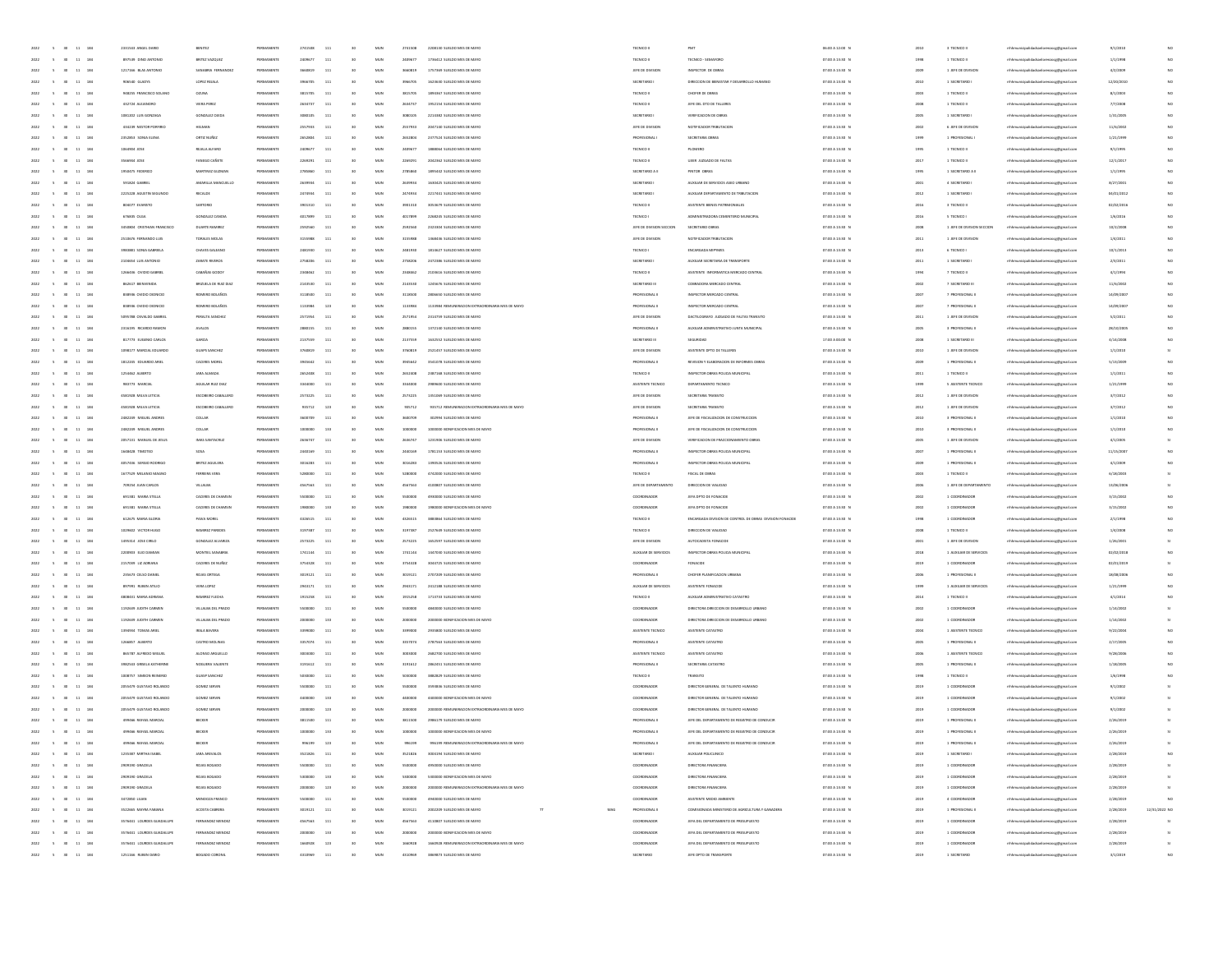| 2022<br>$\sim$ 5<br>11 184<br>30 <sup>°</sup>          | 1251166 RUBEN DARIO           | BOGADO CORONE            | PERMANENTE | 1724000 | 133 | 30              | MUN        | 1724000 | 1724000 BONIFICACION MES DE MAYO                             | SECRETARIO                    | JEFE DPTO DE TRANSPORTE                                                             | 07:00 A 13:30 N | 2019 | 1 SECRETARIO               | mhhmunicipalidadsanlorenzoog@gmail.com                            | 3/1/2019  |               |
|--------------------------------------------------------|-------------------------------|--------------------------|------------|---------|-----|-----------------|------------|---------|--------------------------------------------------------------|-------------------------------|-------------------------------------------------------------------------------------|-----------------|------|----------------------------|-------------------------------------------------------------------|-----------|---------------|
| 2022<br>$\sim$<br>11 184<br>30                         | 3655576 OLIVIA DEL CARMEN     | BENEGAS CABRERA          | PERMANENTE | 3102978 | 111 | 30              | MUN        | 3102978 | 2792681 SUELDO MES DE MAYO                                   | TECNICO                       | ASISTENTE TESORERIA                                                                 | 07:00 A 13:30 N | 2019 | 1 TECNICO II               | mhhmunicipalidadsanlorenzocg@gmail.com                            | 3/1/2019  | NO            |
| $11\,$<br>184<br>2022                                  | 3655576 OLIVIA DEL CARMEN     | BENEGAS CABRER           | PERMANENT  | 130000  | 133 | 30              | MUN        | 1300000 | 1300000 BONIFICACION MES DE MAYO                             | TECNICO I                     | ASISTENTE TESORERIA                                                                 | 07:00 A 13:30 N | 2019 | 1 TECNICO II               | mhhmunicipalidadsanlorenzoog@gmail.com                            | 3/1/2019  | NO            |
| $\bf{11}$<br>184                                       | 3655576 OLIVIA DEL CARMEN     | <b>BENEGAS CABRER</b>    |            | 112835  | 123 |                 | MUN        | 1128352 | 1128352 REMUNERACION EXTRAORDINARIA MES DE MAYO              | TECNICO                       | ASISTENTE TESORERI                                                                  | 07:00 A 13:30 N |      | 1 TECNICO                  | hhmunicipalidadsanlorenzocg@gmail.cor                             | 3/1/2019  | NO            |
| 11 184<br>2022                                         | S414800 VIVIANA REATRIZ       | VERA ARGUELLO            | PERMANENTI | 5500000 | 111 | 30              | MUN        | 5500000 | 4950000 SUELDO MES DE MAYO                                   | COORDINADOR                   | ASISTENTE DE PRENSA                                                                 | 07:00 A 13:30 N | 2019 | 1 COORDINADOR              | thhmunicipalidadsanlorenzoog@gmail.con                            | 3/1/2019  |               |
| 2022<br>11 184<br>$\sim$                               | 4200987 MARTHA LUJAN          | BAZZANO RAMIREZ          | PERMANENTE | 3934046 | 111 | 30              | MUN        | 3934046 | 3530642 SUELDO MES DE MAYO                                   | COORDINADOR                   | POLICLINICO                                                                         | 07:00 A 13:30 N | 2019 | 1 TECNICO I                | nhhmunicipalidadsanlorenzocg@gmail.com                            | 3/5/2019  | NO            |
| 2022<br>11 184<br>$\sim$                               | 4851848 SAMY SORAYA           | SOSA LUGO                | PERMANENTE | 2702978 | 111 | 30              | MUN        | 2702978 | 2422681 SUELDO MES DE MAYO                                   | TECNICO II                    | RECEPCION DIRECCIÓN GENERAL DE GABINETE                                             | 07:00 A 13:30 N | 2019 | 1 TECNICO II               | mhhmunicipalidadsanlorenzocg@gmail.com                            | 3/5/2019  | NO            |
| 184<br>$11\,$<br>2022                                  | 4851848 SAMY SORAYA           | SOSA LUGO                |            | 982912  | 123 | 30              | MUN        | 982912  | 982912 REMUNERACION EXTRAORDINARIA MES DE MAYO               | TECNICO I                     | RECEPCION DIRECCION GENERAL DE GABINETE                                             | 07:00 A 13:30 N | 2019 | 1 TECNICO II               | mhhmunicipalidadsanlorenzoog@gmail.com                            | 3/5/2019  | NO            |
| $\bf{11}$<br>184                                       | 4484746 CARMEN BEATRI         | PALACIOS RUIZ DIA        |            | 257195  |     |                 | MUN        | 2571954 | 2314759 SUELDO MES DE MAYO                                   | JEFE DE DIVISIO               | ASISTENTE ASESORIA JURIDICA                                                         | 07:00 A 13:30 N |      | 1 JEFE DE DIVISION         | hhmunicipalidadsanlorenzocg@gmail.cor                             | 3/6/2019  | NO            |
| 11 184<br>2022                                         | 3237419 NAIDA DARLEN          | GARCIA LOPEZ             | PERMANENTI | 2402978 | 111 | 30              | MUN        | 2402978 | 1574915 SUELDO MES DE MAYO                                   | TECNICO I                     | AUXILIAR ADMINISTRATIVO POLICLINICO MUNICIPAL                                       | 07:00 A 13:30 N | 2019 | 1 TECNICO II               | mhhmunicipalidadsanlorenzoog@gmail.com                            | 3/6/2019  | NO            |
| 2022<br>11 184<br>$\sim$                               | 6817422 CARMEN NICOL          | GUASP ARANDA             | PERMANENTE | 2220944 | 111 | 30              | MUN        | 2220944 | 1365945 SUELDO MES DE MAYO                                   | TECNICO                       | ENCARGADA ADJUNTA SECRETARIA DE LA JUVENTUD                                         | 07:00 A 13:30 N | 2019 | 3 TECNICO I                | nhhmunicipalidadsanlorenzocg@gmail.com                            | 3/11/2019 | NO            |
|                                                        |                               |                          |            |         |     |                 |            |         |                                                              |                               |                                                                                     |                 |      |                            |                                                                   |           |               |
| 2022<br>$\sim$<br>11 184                               | 6817422 CARMEN NICOL          | GUASP ARANDA             | PERMANENTE | 403808  | 123 | 30              | MUN        | 403808  | 403808 REMUNERACION EXTRAORDINARIA MES DE MAYO               | TECNICO                       | ENCARGADA ADJUNTA SECRETARIA DE LA JUVENTUD                                         | 07:00 A 13:30 N | 2019 | 3 TECNICO I                | mhhmunicipalidadsanlorenzocg@gmail.com                            | 3/11/201  | NO            |
| $11\,$<br>184<br>2022                                  | 2232090 LUIS ALBERTO          | GALEANO FERREIRA         |            | 3251142 | 111 | 30              | MUN        | 3251141 | 2926027 SUELDO MES DE MAYO                                   | AUXILIAR DE SERVICIOS         | JEFE DEPARTAMENTO TECNICO                                                           | 07:00 A 13:30 N | 2019 | 3 AUXILIAR DE SERVICIOS    | mhhmunicipalidadsanlorenzocg@gmail.com                            | 3/12/2011 | NO            |
| $\bf{11}$<br>184                                       | 1243346 MARIANO               | QUINTANA RUZ DIA         |            | 48428   | 111 |                 | MUN        |         | 2581472 SUELDO MES DE MAYO                                   | JEFE DE DEPARTAMENTO          | VICE DIRECTOR DE ASEO URBANO                                                        | 07:00 A 13:30 N | 2019 | 4 JEFE DE DEPARTAMENTO     | mhhmunicipalidadsanlorenzocg@gmail.com                            | 3/14/2019 | NO            |
| $11 - 184$<br>2022                                     | 2375296 VICTOR ROLANDO        | <b>ZEBALLOS GUERRERO</b> | PERMANENTI | 2059067 | 111 | 30              | MUN        | 2059067 | 1338908 SUELDO MES DE MAYO                                   | TECNICO I                     | NOTHICADOR TRINITACION                                                              | 07:00 A 13:30 N | 2019 | 1 TECNICO II               | nhhmunicipalidadsanlorenzocg@gmail.con                            | 3/15/2019 | NO            |
| 2022<br>11 184<br>$\sim$                               | 4963324 MARTIN                | ORTIZ                    | PERMANENTE | 2415633 | 111 | 30              | MUN        | 2415633 | 1056570 SUELDO MES DE MAYO                                   | TECNICO II                    | ALBAÑIL ASEO URBANO                                                                 | 06:00 A 12:00 N | 2008 | 4 TECNICO II               | mhhmunicipalidadsanlorenzocg@gmail.com                            | 6/5/2008  | NO            |
| 2022<br>$\sim$<br>11 184                               | 4343177 PAZ BELEN             | MARTINEZ INSAURRALDE     | PERMANENTE | 2348462 | 111 | 30 <sub>1</sub> | MUN        | 2348462 | 1198851 SUELDO MES DE MAYO                                   | TECNICO I                     | SECRETARIA INGRESOS                                                                 | 07:00 A 13:30 N | 2016 | 1 TECNICO II               | mhhmunicipalidadsanlorenzoce@email.com                            | 9/1/2016  | NO            |
| 184<br>$11\,$<br>2022                                  | 4343177 PAZ BELEN             | MARTINEZ INSAURRALDE     |            | 773923  | 123 | 30              | MUN        | 773923  | 773923 REMUNERACION EXTRAORDINARIA MES DE MAYO               | TECNICO                       | SECRETARIA INGRESOS                                                                 | 07:00 A 13:30 N | 2016 | 1 TECNICO II               | mhhmunicipalidadsanlorenzoog@gmail.com                            | 9/1/2016  | NO            |
| 2022<br>$11\,$<br>184                                  | 5110832 GUIDO                 | ORTEGA VALIENTS          |            | 260792  | 111 |                 | MUN        | 2607921 | 1447129 SUELDO MES DE MAYO                                   | TECNICO                       | AUXILIAR TRANSITO                                                                   | 07:00 A 13:30 N | 2019 | 1 TECNICO                  | thhmunicipalidadsanlorenzocg@gmail.cor                            | 3/1/2019  | NO            |
| $11 - 184$<br>2022                                     | 5110832 GUIDO                 | ORTEGA VALIENTS          | PERMANENTI | 622335  | 123 | 30              | MUN        | 622335  | 622335 BEMUNERATION EXTRAORDINABIA MES DE MAYO               | TECNICO                       | AUXUAR TRANSITO                                                                     | 07:00 A 13:30 N | 2019 | 1 TECNICO                  | mhhmunicipalidadsanlorenzoog@gmail.com                            | 3/1/2019  | NO            |
| 2022<br>11 184<br>$\sim$                               | 3767325 GISSEL NOELIA ROSALBA | CESPEDES MORALES         | PERMANENTE | 2402978 | 111 | 30              | MUN        | 2402978 | 2113019 SUELDO MES DE MAYO                                   | TECNICO II                    | AUXILIAR ADMINISTRACION TRIBUTACION                                                 | 07:00 A 13:30 N | 2019 | 1 TECNICO II               | nhhmunicipalidadsanlorenzocg@gmail.com                            | 4/3/2019  | NO            |
| 2022<br>11 184<br>$\sim$                               | 788668 RAFAEL                 | CANTERO BAEZ             | PERMANENTE | 2571954 | 111 | 30 <sub>1</sub> | MUN        | 2571954 | 2304759 SUELDO MES DE MAYO                                   | JEFE DE DIVISION              | COORDINADOR INSPECTORIA DE OBRAS                                                    | 07:00 A 13:30 N | 2019 | 3 JEFE DE DIVISION         | mhhmunicipalidadsanlorenzocg@gmail.com                            | 4/3/2019  | NO            |
| 184<br>$11\,$<br>2022                                  | 1050898 ARSENIO ERICO         | BENITEZ MONTIEL          | PERMANENT  | 3770382 | 111 | 30              | MUN        | 3770382 | 2927607 SUELDO MES DE MAYO                                   | <b>PROFESIONAL</b>            | ADMINISTRADOR ADJUNTO MERCADO CENTRA                                                | 07:00 A 13:30 N | 2019 | 3 SECRETARIO               | mhhmunicipalidadsanlorenzocg@gmail.com                            | 4/17/2019 | NO            |
| 2022<br>$11\,$<br>184                                  | 1050898 ARSENIO ERICO         | BENITEZ MONTIE           | PERMANENTI | 14000   | 133 |                 | MUN        |         | 1400000 BONIFICACION MES DE MAY                              | PROFESIONAL                   | ADMINISTRADOR ADJUNTO MERCADO CENTRA                                                | 07:00 A 13:30 N | 2019 | 3 SECRETARIO               | thhmunicipalidadsanlorenzocg@gmail.cor                            | 4/17/2019 | NO            |
|                                                        |                               |                          |            |         |     |                 |            |         |                                                              |                               |                                                                                     |                 |      |                            |                                                                   |           |               |
| $11 - 184$<br>2022                                     | 2200741 MARIA DE LOS ANGELES  | GONZALEZ SANDOVA         | PERMANENTI | 5247000 | 111 | 30              | MUN        | 5247000 | 4712300 SUELDO MES DE MAYO                                   | TECNICO II                    | JEFA DPTO DE TESORERIA                                                              | 07:00 A 13:30 N | 2019 | 1 TECNICO II               | mhhmunicipalidadsanlorenzoog@gmail.com                            | 4/9/2019  | NO            |
| 2022<br>11 184<br>$\sim$                               | 2200741 MARIA DE LOS ANGELES  | GONZALEZ SANDOVAL        | PERMANENT  | 3148200 | 133 | 30              | MUN        | 3148200 | 3148200 BONIFICACION MES DE MAYO                             | TECNICO II                    | JEFA DPTO DE TESORERIA                                                              | 07:00 A 13:30 N | 2019 | 1 TECNICO II               | nhhmunicipalidadsanlorenzocg@gmail.com                            | 4/9/2019  | NO            |
| 2022<br>11 184<br>$\sim$                               | 2200741 MARIA DE LOS ANGELES  | GONZALEZ SANDOVAL        | PERMANENTE | 1908000 | 123 | 30 <sub>1</sub> | MUN        | 1908000 | 1908000 REMUNERACION EXTRAORDINARIA MES DE MAYO              | TECNICO II                    | JEFA DPTO DE TESORERIA                                                              | 07:00 A 13:30 N | 2019 | 1 TECNICO II               | mhhmunicipalidadsanlorenzocg@gmail.com                            | 4/9/2019  | NO            |
| 184<br>2022<br>$11\,$                                  | 3506837 LUIS ALBERTO          | PAVON ACOSTA             | PERMANENT  | 3700780 | 111 | 30              | MUN        | 3700780 | 3205616 SUELDO MES DE MAYO                                   | AUXILIAR TECNICO              | JEFE DE ALMACENES                                                                   | 07:00 A 13:30 N | 2019 | 1 AUXILIAR TECNICO         | mhhmunicipalidadsanlorenzoog@gmail.com                            | 4/9/2019  | NO            |
| $11\,$<br>184                                          | 3506837 LUIS ALBERTO          | PAVON ACOSTA             |            | 1480    | 133 |                 | MUN        |         | 1480000 BONIFICACION MES DE MAY                              | AUXILIAR TECNICO              | JEFE DE ALMACENES                                                                   | 07:00 A 13:30 N | 2015 | 1 AUXILIAR TECNICO         | hhmunicipalidadsanlorenzocg@gmail.cor                             | 4/9/2019  | NO            |
| $11 - 184$<br>2022                                     | 3506837 LUIS ALBERTO          | PAVON ACOSTA             | PERMANENTI | 1345728 | 123 | 30              | MUN        | 1345728 | 1345728 REMUNERACION EXTRAORDINARIA MES DE MAYO              | AUXILIAR TECNICO              | JEFE DE ALMACENES                                                                   | 07:00 A 13:30 N | 2019 | 1 AUXILIAR TECNICO         | nhhmunicipalidadsanlorenzocg@gmail.con                            | 4/9/2019  | NO            |
| 2022<br>11 184<br>$\sim$                               | 4806698 DOMINGA MARGARITA     | MONGES                   | PERMANENT  | 2292560 | 111 | 30              | MUN        | 2292560 | 1910466 SUELDO MES DE MAYO                                   | SECRETARIO III                | DIRECCIÓN DE BIENESTAR Y DESARROLLO HUMANO                                          | 07:00 A 13:30 N | 2019 | 1 SECRETARIO III           | mhmunicipalidadsanlorenzoce@email.com                             | 3/28/2019 | NO            |
| 2022<br>11 184<br>$\sim$                               | 1526444 ADOLFO                | ROMERO CHAMORRO          | PERMANENTE | 2348462 | 111 | 30              | MUN        | 2348462 | 2113616 SUELDO MES DE MAYO                                   | PROFESIONAL II                | NOTIFICADOR TRIBUTACION                                                             | 07:00 A 13:30 N | 2019 | 1 PROFESIONAL I            | mhhmunicipalidadsanlorenzocg@gmail.com                            | 4/4/2019  | NO            |
| $11\,$<br>184                                          |                               |                          |            | 25689   | 111 |                 | MUN        |         |                                                              |                               |                                                                                     |                 |      |                            |                                                                   |           | NO            |
| 2022                                                   | 1479853 ALBERTO FRANCISCO     | SOSA MEZA                | PERMANENT  |         |     | 30              |            | 2568960 | 2292064 SUELDO MES DE MAYO                                   | TECNICO                       | AUXILIAR JUNTA MUNICIPAL                                                            | 07:00 A 13:30 N | 2019 | 1 TECNICO I                | mhhmunicipalidadsanlorenzoog@gmail.com                            | 4/4/2019  |               |
| $_{\rm 11}$<br>184                                     | 4959883 JUAN MILCIADE         | VALIENTE ACOSTA          |            | 28369   |     |                 | MUN        |         | 2553237 SUELDO MES DE MAYO                                   | JEFE DE DIVISION              | AUXILIAR JUNTA MUNICIPAL                                                            | 07:00 A 13:30 N |      | 1 JEFE DE DIVISION         | hhmunicipalidadsanlorenzocg@gmail.cor                             | 4/4/201   | NO            |
| 11 184<br>2022                                         | 4704448 STELLA MARYS          | MORINIGO ALVAREZ         | PERMANENTI | 2868960 | 111 | 30              | MUN        | 2868960 | 2582064 SUELDO MES DE MAYO                                   | TECNICO                       | ASISTENTE TALENTO HUMANO                                                            | 07:00 A 13:30 N | 2019 | 1 TECNICO I                | mhhmunicipalidadsanlorenzoog@gmail.com                            | 4/4/2019  | NO            |
| 2022<br>11 184<br>$\sim$                               | 4704448 STELLA MARYS          | MORINIGO ALVAREZ         | PERMANENTE | 1043264 | 123 | 30              | MUN        | 1043264 | 1043264 REMUNERACION EXTRAORDINARIA MES DE MAYO              | TECNICO                       | ASISTENTE TALENTO HUMANO                                                            | 07:00 A 13:30 N | 2019 | 1 TECNICO I                | mhhmunicipalidadsanlorenzocg@gmail.com                            | 4/4/2019  | NO            |
| 2022<br>$\sim$<br>11 184                               | 4915493 EDGAR                 | BOGADO OLMEDO            | PERMANENTE | 2522355 | 111 | 30              | MUN        | 2522355 | 2101962 SUELDO MES DE MAYO                                   | AUXILIAR DE SERVICIOS         | AUXILIAR JUEGOS DE AZAR                                                             | 07:00 A 13:30 N | 2019 | 1 AUXILIAR DE SERVICIOS    | nhhmunicipalidadsanlorenzocg@gmail.com                            | 4/30/2019 | NO            |
| 184<br>$11\,$<br>2022                                  | 3190343 JUAN CARLOS DARIO     | LOPEZ CANO               |            | 301973  | 111 | 30              | MUN        | 3019737 | 2543593 SUELDO MES DE MAYO                                   | TECNICO I                     | NOTHICADOR JUEGOS DE AZA                                                            | 07:00 A 13:30 N | 2019 | 3 TECNICO II               | sanlorenzocg@gmail.cor                                            | 4/30/2019 |               |
| $\bf{11}$<br>184                                       | 4177221 JORGE DAVID           | RIOS MARTINE             |            | 5280    |     |                 | MUN        |         | 3860125 SUELDO MES DE MAYO                                   | JEFE DE DEPARTAMENTO          | DIRECTOR SALUBRIDAD E HIGIEN                                                        | 07:00 A 13:30 N |      | 1 JEFE DE DEPARTAMENTO     | mhhmunicipalidadsanlorenzocg@gmail.com                            | 1/2/201   |               |
| 11 184<br>2022                                         | 4177221 JORGE DAVID           | <b>RIOS MARTINEZ</b>     | PERMANENTI | 1500000 | 133 | 30              | MUN        | 1500000 | 1500000 BONIFICACION MES DE MAYO                             | IFFF DE DERARTAMENTO          | DIRECTOR SALUBRIDAD E HIGIENI                                                       | 07:00 A 13:30 N | 2019 | 1 IFFF OF DEDARTAMENTO     | mhhmunicipalidadsanlorenzoog@gmail.com                            | 1/2/2019  |               |
| 2022<br>11 184<br>$\sim$                               | 3734990 JUAN JOSE             | VILLALBA KACZOWOŚKY      | PERMANENTE | 5500000 | 111 | 30              | MUN        | 5500000 | 4950000 SUELDO MES DE MAYO                                   | PROFESIONAL II                | SECRETARIO JUZGADO DE FALTAS TRANSITO                                               | 07:00 A 13:30 N | 2019 | 1 PROFESIONAL II           | mhhmunicipalidadsanlorenzocg@gmail.com                            | 1/2/2019  | NO            |
| 2022<br>$\sim$<br>11 184                               | 3989316 FERNANDO JOAQUIN      | VILLALBA AVALOS          | PERMANENTE | 2402978 | 111 | 30              | MUN        | 2402978 | 2162681 SUELDO MES DE MAYO                                   | HOSPITAL GENESECRETARIO III   | COMISIONADO HOSPITAL GENERAL DE SAN LORENZO                                         | 07:00 A 13:30 N | 2019 | 1 SECRETARIO III           | mhhmunicipalidadsanlorenzocg@gmail.com                            | 5/7/2019  | 12/31/2022 NO |
|                                                        |                               |                          |            |         |     |                 |            |         |                                                              |                               |                                                                                     |                 |      |                            |                                                                   |           |               |
| $11\,$<br>184<br>2022                                  | 3475095 JORGE LUIS            | ROIAS ASILVERA           |            | 28484   | 111 | 30              | MUN        | 2848462 | 1628072 SUELDO MES DE MAYO                                   | TECNICO II                    | INSPECTOR SALUBRIDAD                                                                | 07:00 A 13:30 N | 2019 | 1 TECNICO II               | mhhmunicipalidadsanlorenzocg@gmail.com                            | 6/6/2019  | NO            |
| $_{\rm 11}$<br>184                                     | 1902979 AGUSTIN NOE           | VILLANUEVA               |            | 24749   | 111 |                 | MUN        | 2474934 | 2227441 SUELDO MES DE MAYO                                   | SECRETARIO                    | ADMINISTRADOR ADJUNTO MERCADO FLORIDA                                               | 07:00 A 13:30 N | 2019 | 1 SECRETARIO               | thhmunicipalidadsanlorenzocg@gmail.cor                            | 6/6/201   | NO            |
| 11 184<br>2022                                         | 3761704 LEISSA ANDREA         | ALCARAZ FRETES           | PERMANENTI | 2759988 | 111 | 30              | MUN        | 2759988 | 2483990 SUELDO MES DE MAYO                                   | SECRETARIO II                 | ASISTENTE ADULTOS MAYORES                                                           | 07:00 A 13:30 N | 2019 | 1 SECRETARIO II            | mhhmunicipalidadsanlorenzoog@gmail.com                            | 6/21/2019 | NO            |
| 2022<br>11 184<br>$\sim$                               | 3415029 CARLOS BENJAMIT       | GONZALEZ                 | PERMANENTE | 5500000 | 111 | 30              | MUN        | 5500000 | 4348333 SUELDO MES DE MAYO                                   | TECNICO II                    | DIRECTOR ASEO URBANO                                                                | 07:00 A 13:30 N | 2010 | 1 TECNICO II               | nhhmunicipalidadsanlorenzocg@gmail.com                            | 1/7/2010  | 51            |
| 2022<br>$\sim$<br>11 184                               | 3415029 CARLOS BENJAMIT       | GONZALEZ                 | PERMANENTE | 2500000 | 133 | 30 <sub>1</sub> | MUN        | 2500000 | 2500000 BONIFICACION MES DE MAYO                             | TECNICO II                    | DIRECTOR ASEO URBANO                                                                | 07:00 A 13:30 N | 2010 | 1 TECNICO II               | nhhmunicipalidadsanlorenzocg@gmail.com                            | 1/7/2010  | 51            |
| 184<br>$11\,$<br>2022                                  | 2164663 LUZ CAROLINA          | CABRERA TORALES          | PERMANENT  | 451000  | 111 | 30              | MUN        | 4510000 | 2584274 SUELDO MES DE MAYO                                   | TECNICO I                     | DIRECCIÓN DE DISCAPACIDAL                                                           | 07:00 A 13:30 N | 2019 | 1 TECNICO II               | mhhmunicipalidadsanlorenzoog@gmail.com                            | 8/9/2019  | NO            |
| $11\,$<br>184                                          | 3302584 LIZ ROSSANA           | LISBOA DE DELGADILL      | PERMANENTI | 2854123 | 111 |                 | MUN        | 2854121 | 1883709 SUELDO MES DE MAYO                                   | <b>PROFESIONAL</b>            | ASISTENTE ADULTOS MAYORES                                                           | 07:00 A 13:30 N | 2019 | 1 PROFESIONAL              | hhmunicipalidadsanlorenzocg@gmail.cor                             | 8/5/2019  | NO            |
| $11 - 184$<br>2022                                     | 3348571 LIZA ISABEI           | VELOTTO GIMENEZ          | PERMANENTI | 2868960 | 111 | 30              | MUN        | 2868960 | 2370397 SUELDO MES DE MAYO                                   | TECNICO                       | AUXILIAR ADMINISTRATIVO TRANSITO                                                    | 07:00 A 13:30 N | 2019 | 1 TECNICO I                | mhhmunicipalidadsanlorenzoog@gmail.com                            | 11/4/2019 | NO            |
| 2022<br>11 184<br>$\sim$                               | 3348571 LIZA ISABEL           | VELOTTO GIMENEZ          | PERMANENT  | 1043264 | 123 | 30              | MUN        | 1043264 | 1043264 REMUNERACION EXTRAORDINARIA MES DE MAYO              | TECNICO                       | AUXILIAR ADMINISTRATIVO TRANSITO                                                    | 07:00 A 13:30 N | 2019 | 1 TECNICO I                | nhhmunicipalidadsanlorenzocg@gmail.com                            | 11/4/2019 | NO            |
| 2022<br>11 184<br>$\sim$                               | 1480523 ELADIO FRANCISCO      | SEGOVIA                  | PERMANENTE | 2652408 | 111 | 30              | MUN        | 2652408 | 1567974 SUELDO MES DE MAYO                                   | JEFE DE DIVISION              | SEGURIDAD                                                                           | 06:00 A 18:00 N | 2011 | 1 JEFE DE DIVISION         | mhhmunicipalidadsanlorenzocg@gmail.com                            | 3/2/2011  | NO            |
| 184<br>$11\,$<br>2022                                  | 3673934 ANA ISABEL            | PESOA                    | PERMANENT  | 219577  | 111 | 30              | MUN        | 2195771 | 1976194 SUELDO MES DE MAYO                                   | TECNICO II                    | ASISTENTE ASESORIA JURIDICA                                                         | 07:00 A 13:30 N | 2020 | 1 TECNICO II               | mhhmunicipalidadsanlorenzocg@gmail.com                            | 1/3/2020  | NO            |
| 2022<br>$11\,$<br>184                                  | 4477450 SILVINA GLADIT        | LOPEZ                    |            | 26100   | 111 |                 | MUN        | 2610000 | 838524 SUELDO MES DE MAYO                                    | ASISTENTE TECNICO             | ASISTENTE OFICINA DEFENSA DEL CONSUMIDO                                             | 07:00 A 13:30 N | 2020 | 1 ASISTENTE TECNICO        | thhmunicipalidadsanlorenzocg@gmail.cor                            | 1/2/2020  | NO            |
|                                                        | 1796783 CLAUDEUNO             | CESPEDES DIAL            | PERMANENTI | 4111500 |     |                 | MUN        | 4111500 | 3700350 SUELDO MES DE MAYO                                   | PROFESIONAL II                | DIRECTOR FONACIDE                                                                   |                 |      | 1 PROFESIONAL III          |                                                                   |           | NO            |
| $11 - 184$<br>2022                                     |                               |                          |            |         | 111 | 30              |            |         |                                                              |                               |                                                                                     | 07:00 A 13:30 N | 2020 |                            | mhhmunicipalidadsanlorenzoog@gmail.com                            | 1/3/2020  |               |
| 2022<br>11 184<br>$\sim$                               | 1796783 CLAUDELINO            | <b>CESPEDES DIAL</b>     | PERMANENT  | 704274  | 123 | 30              | MUN        | 794274  | 794274 REMUNERACION EXTRAORDINARIA MES DE MAYO               | PROFESIONAL II                | DIRECTOR FONACIDE                                                                   | 07:00 A 13:30 N | 2020 | 1 PROFESIONAL II           | mhhmunicipalidadsanlorenzocg@gmail.com                            | 1/3/2020  | NO            |
| 2022<br>$\sim$<br>11 184                               | 1962009 CELESTINO             | GARCETE                  | PERMANENTE | 3934046 | 111 | 30 <sub>1</sub> | MUN        | 3934046 | 3044507 SUELDO MES DE MAYO                                   | COORDINADOR                   | SEGURIDAD                                                                           | 07:00 A 13:30 N | 2020 | 1 COORDINADOR              | mhhmunicipalidadsanlorenzocg@gmail.com                            | 1/3/2020  | NO            |
| 184<br>$11\,$<br>2022                                  | 3298281 VICTOR DAVID          | INSFRAN GALEANO          | PERMANENT  | 23689   | 111 | 30              | MUN        | 2368960 | 1867064 SUELDO MES DE MAYO                                   | ASISTENTE TECNICO             | ELECTRICISTA DEPARTAMENTO TECNICO                                                   | 06:00 A 12:30 N | 2020 | 1 ASISTENTE TECNICO        | mhhmunicipalidadsanlorenzocg@gmail.com                            | 1/10/2020 | NO            |
| $11\,$<br>184                                          |                               |                          |            |         |     |                 | MUN        |         | 2572064 SUELDO MES DE MAYO                                   | PROFESIONAL II                | JUNTA MUNICIPAL                                                                     | 07:00 A 13:30 N | 2020 | 1 PROFESIONAL I            | thhmunicipalidadsanlorenzocg@gmail.cor                            | 2/20/2020 | NO            |
| $11 - 184$<br>2022<br>$-6$                             | 5135659 BIANCA MARIA          | <b>JARA CASTRO</b>       |            |         |     |                 |            |         |                                                              |                               | ASISTENTE ADMINISTRATIVO JEFA DEL DPTO DE ADULTO MAYOR                              |                 |      |                            |                                                                   | 2/27/2020 | NO            |
|                                                        | 1874820 MAURA ELIZABETH       | SANCHEZ                  | PERMANENT  | 2403038 | 111 | 30              | MUN        | 2403038 | 2162735 SUELDO MES DE MAYO                                   |                               |                                                                                     | 07:00 A 13:30 N | 2020 | 1 ASISTENTE ADMINISTRATIVO | mhhmunicipalidadsanlorenzocg@gmail.com                            |           | NO            |
| 2022<br>$\sim$ 5<br>11 184                             | 1874820 MAURA ELIZABETH       | SANCHEZ                  | PERMANENT  | 1000000 | 133 | 30              | MUN        | 1000000 | 1000000 BONIFICACION MES DE MAYO                             |                               | ASISTENTE ADMINISTRATIVO JEFA DEL DPTO DE ADULTO MAYOR                              | 07:00 A 13:30 N | 2020 |                            | 1 ASISTENTE ADMINISTRATIVO mhhmunicipalidadianlorenzocg@gmail.com | 2/27/2020 |               |
| 2022 5 30 11 184                                       | 4578126 JOSE MARIA            | CAMPUZANO GONZALEZ       | PERMANENTE | 3497387 | 111 | 30              | MUN        | 3497387 | 1983990 SUELDO MES DE MAYO                                   | TECNICO I                     | JEFE DEL AREA DE CONTROL INTERNO                                                    | 07:00 A 13:30 N | 2020 | 1 TECNICO II               | mhmunicipalidadsanlorenzocg@gmail.com                             | 6/8/2020  | NO            |
|                                                        |                               |                          |            |         |     |                 |            |         |                                                              | ECNICO                        |                                                                                     | 07:00 A 13:30   |      |                            |                                                                   |           |               |
|                                                        |                               |                          |            |         |     |                 |            |         |                                                              |                               |                                                                                     |                 |      |                            |                                                                   |           |               |
| 2022<br>$-5$<br>30<br>$11 - 184$                       | 4578126 JOSE MARIA            | CAMPUZANO GONZALEZ       | PERMANENTE | 1271776 | 123 |                 | MUN        | 1271776 | 1271776 REMUNERACION EXTRAORDINARIA MES DE MAYO              | TECNICO II                    | JEFE DEL AREA DE CONTROL INTERNO                                                    | 07:00 A 13:30 N | 2020 | 1 TECNICO II               | mhmunicipalidadsanlorenzocg@gmail.com                             | 6/8/2020  | NO            |
| 2022<br>$\sim$ 5<br>30 11 184                          | 837142 AUCIA                  | OPORTO                   | PERMANENTE | 3811500 | 111 | 30              | MUN        | 3811500 | 2088222 SUFLDO MFS DE MAYO<br>$\pi$                          | CAIA DE IURILA PROFESIONAL IL | COMISIONADA CAJA DE JUBILACIONES Y PENSIONES DEL PERSONAL MUNICIPAL 07:00 A 13:30 N |                 | 2020 | 1 PROFESIONAL I            | mhmunicipalidadsanlorenzocg@gmail.com                             | 6/8/2020  | 12/31/2022 NO |
| 2022<br>$\sim$ 5<br>11 184                             | 2336085 CRISTHIAN DAVID       | CUELLA ROORIGUEZ         | PERMANENTE | 4567580 | 111 | 30              | MUN        | 4567580 | 4110822 SUELDO MES DE MAYO                                   | SECRETARIO A                  | DIRECTOR DE OBRAS                                                                   | 07:00 A 13:30 N | 2020 | 1 SECRETARIO A             | nhhmunicipalidadsanlorenzocg@gmail.com                            | 6/18/2020 | NO            |
| 2022<br>$\sim$ 5<br>11 184                             | 2336085 CRISTHIAN DAVID       | CUELLA ROORIGUEZ         | PERMANENTE | 1827000 | 133 | 30              | MUN        | 1827000 | 1827000 BONIFICACION MES DE MAYO                             | SECRETARIO A                  | DIRECTOR DE OBRAS                                                                   | 07:00 A 13:30 N | 2020 | 1 SECRETARIO A             | nhhmunicipalidadsanlorenzocg@gmail.com                            | 6/18/2020 | NO            |
| $11 - 184$<br>2022<br>$\sim$                           | 2837543 ROBERTO RAMON         | PINEDA LOVERA            | PERMANENTE | 2702978 | 111 | 30 <sub>°</sub> | MUN        | 2702978 | 1070460 SUELDO MES DE MAYO                                   | TECNICO II                    | CONTROL DE INTRODUCCIÓN DE CARNE                                                    | 07:00 A 13:30 N | 2019 | 1 TECNICO II               | mhhmunicipalidadsanlorenzocg@gmail.com                            | 3/5/2019  | NO            |
| 2022<br>$11\,$<br>184                                  | 2016411 PEDRO                 | <b>JACQUET ROJAS</b>     |            | 237878  | 111 |                 | MUN        | 2378789 | 2140911 SUELDO MES DE MAYO                                   | JEFE DE DIVISION              | AUXILIAR DE SERVICIOS ASED URBANI                                                   | 07:00 A 13:30 N | 2020 | 3 JEFE DE DIVISION         | thhmunicipalidadsanlorenzocg@gmail.com                            | 3/5/2019  | NO            |
| 11 184<br>2022<br>$\sim$                               | 2016411 PEDRO                 | JACQUET ROJAS            | PERMANENTE | 200000  | 133 | 30              | <b>MUN</b> | 200000  | 200000 BONIFICACION POR TRABAJOS DE INSALUBRIDAD MES DE MAYO | JEFE DE DIVISION              | AUXILIAR DE SERVICIOS ASED URBANO                                                   | 07:00 A 13:30 N | 2020 | 3 JEFE DE DIVISION         | mhhmunicipalidadsanlorenzocg@gmail.com                            | 3/5/2019  | NO            |
| 2022<br>5 30<br>11 184                                 | 4679412 LUZ MARINA            | CABRERA AREVALOS         | PERMANENTE | 2195771 | 111 | 30              | MUN        | 2195771 | 1976194 SUELDO MES DE MAYO                                   | TECNICO II                    | AUXUAR MERCADO CENTRAL                                                              | 07:00 A 13:30 N | 2020 | 3 TECNICO II               | nhhmunicipalidadsanlorenzocg@gmail.com                            | 10/2/2020 | NO            |
| 2022 5 30 11 184                                       | 506682 MRTA BEATRIZ           | TORRES ANTUNEZ           | PERMANENTE | 2284937 | 111 | 30              | MUN        | 2284937 | 2056444 SUELDO MES DE MAYO                                   | TECNICO II                    | COORDINADORA ACCION SOCIAL                                                          | 07:00 A 13:30 N | 2021 | 1 TECNICO II               | nhhmunicipalidadsanlorenzocg@gmail.com                            | 1/4/2021  | NO            |
| $2022 \qquad \quad 5 \qquad 30 \qquad 11 \quad \  184$ | SO6682 MIRTA BEATRIZ          | TORRES ANTUNEZ           | PERMANENTE | 500000  | 133 | 30 <sub>°</sub> | MUN        | 500000  | 500000 BONIFICACION MES DE MAYO                              | TECNICO II                    | COORDINADORA ACCIÓN SOCIAL                                                          | 07:00 A 13:30 N | 2021 | 1 TECNICO II               | mhmunicipalidadsanlorenzoog@gmail.com                             | 1/4/2021  | NO            |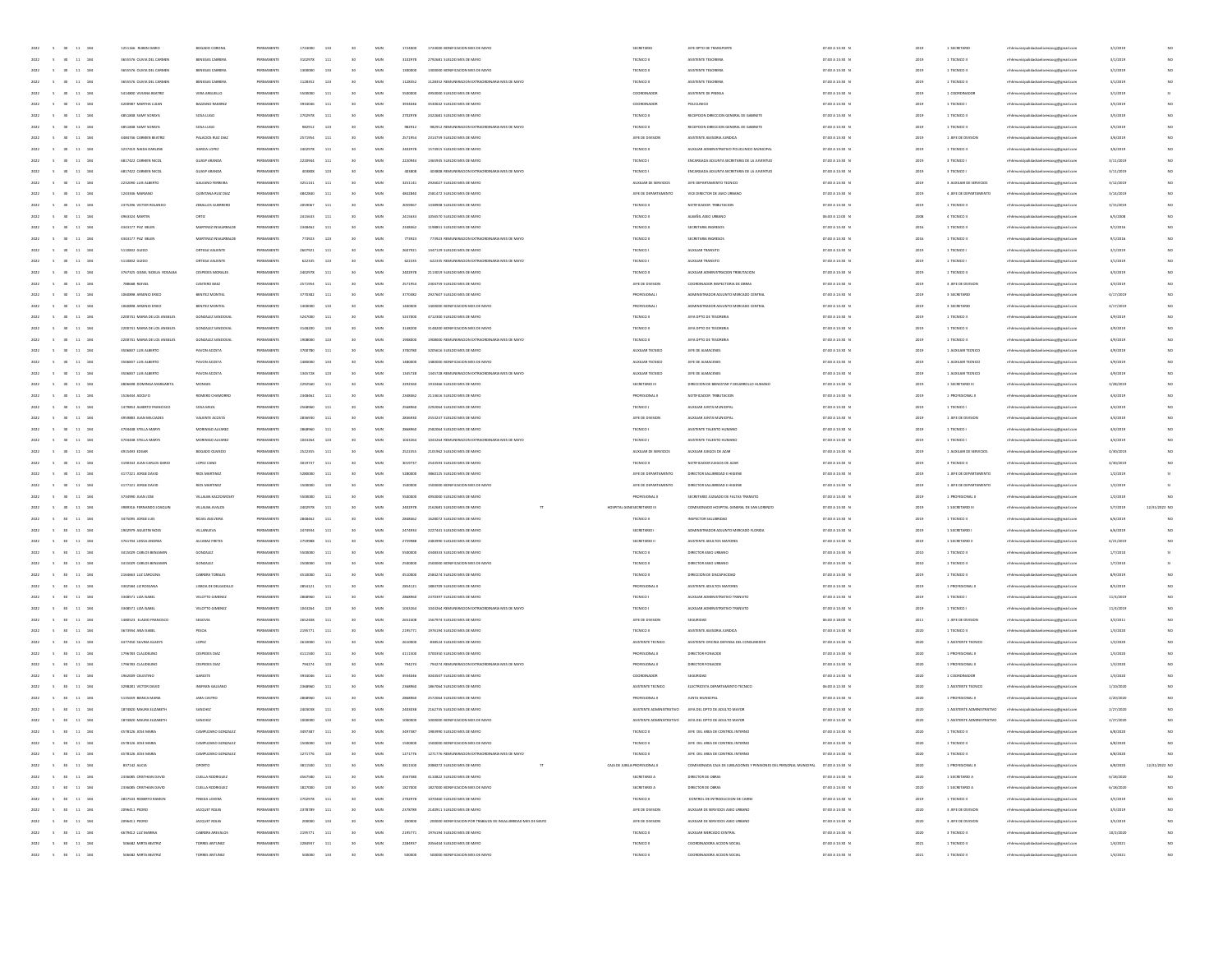|                                                                                 | 5 30 11 184                      | 5095818 LETICIA SOLEDAD                      | FERNANDEZ BENITEZ                   | PERMANENTE       | 2785860            | 111        | 30              | MUN                 | 2785860            | 1485607 SUELDO MES DE MAYO                                         | SECRETARIO III               | SECRETARIA ADMINISTRACION                                                                                   | 07:00 A 13:30 0                    | 2021               | 1 SECRETARIO III           | nhhmunicipalidadsanlorenzocg@gmail.com                                           | 1/4/2021              |               |
|---------------------------------------------------------------------------------|----------------------------------|----------------------------------------------|-------------------------------------|------------------|--------------------|------------|-----------------|---------------------|--------------------|--------------------------------------------------------------------|------------------------------|-------------------------------------------------------------------------------------------------------------|------------------------------------|--------------------|----------------------------|----------------------------------------------------------------------------------|-----------------------|---------------|
| 2022<br>$\sim$ 5<br>30                                                          | 11 184                           | 5095818 LETICIA SOLEDAD                      | FERNANDEZ BENITEZ                   | PERMANENTE       | 854739             | 123        | 30              | MUN                 | 854739             | 854739 REMUNERACION EXTRAORDINARIA MES DE MAYO                     | SECRETARIO III               | SECRETARIA ADMINISTRACIÓN                                                                                   | 07:00 A 13:30 N                    | 2021               | 1 SECRETARIO III           | nhhmunicipalidadsanlorenzocg@gmail.com                                           | 1/4/2021              |               |
| 2022                                                                            | $\mathbf{11}$<br>184             |                                              |                                     |                  | 2680258            | 111        |                 | $_{\rm MUN}$        | 2680258            | 1652233 SUELDO MES DE MAYO                                         |                              |                                                                                                             |                                    | 2021               |                            |                                                                                  |                       | NO            |
|                                                                                 |                                  | 709315 JULIO CESAR                           | AGUIRRE                             | PERMANENT        |                    |            |                 |                     |                    |                                                                    | AUXILIAR DE SERVICIOS        | ELECTRICISTA ASEO URBANO                                                                                    | 07:00 A 13:30 0                    |                    | 1 AUXILIAR DE SERVICIOS    | naocg@gmail.com                                                                  | 1/4/2021              |               |
|                                                                                 | $\bf{11}$<br>184                 | 6571591 LUIS FERNAND                         | CANTERO ENCISI                      |                  |                    | 11.        |                 | MUN                 | 1915258            | 1723733 SUELDO MES DE MAYO                                         | TECNICO II                   | ASISTENTE ADMINISTRATIVO RECURSOS HUMANOS                                                                   | 07:00 A 13:30 0                    | 202                | 1 TECNICO II               | thhmunicipalidadsanlorenzocg@gmail.com                                           | 1/4/202               |               |
| 2022<br>30 <sub>0</sub>                                                         | 11 184                           | 6571591 LUIS FERNANDO                        | CANTERO ENCISO                      | PERMANENT        | 696480             | 123        | $6$             | MUN                 | 696480             | 696480 REMUNERACION EXTRADRDINARIA MES DE MAYO                     | TECNICO II                   | ASISTENTE ADMINISTRATIVO RECURSOS HUMANOS                                                                   | 07:00 A 13:30 N                    | 2021               | 1 TECNICO II               | nhhmunicipalidadsanlorenzocg@gmail.com                                           | 1/4/2021              |               |
| 2022<br>$\sim$<br>30                                                            | $11\,$<br>184                    | 3986522 NORA ISABEL                          | MARTINEZ JIMENEZ                    | PERMANENTE       | 3811500            | 111        | 30              | MUN                 | 3811500            | 3218683 SUELDO MES DE MAYO                                         | JEFE DE DEPARTAMENTO         | ENCARGADA SECRETARIA PRIVADA JUNTA MUNICIPAL                                                                | 07:00 A 13:30 N                    | 2021               | 1 JEFE DE DEPARTAMENTO     | mhhmunicipalidadsanlorenzocg@gmail.com                                           | 1/27/2021             | NO            |
| 2022<br>$\sim$<br>30                                                            | 11 184                           | 3986522 NORA ISABEL                          | MARTINEZ JIMENEZ                    | PERMANENTE       | 500000             | 133        | 30              | MUN                 | 500000             | 500000 BONIFICACION MES DE MAYO                                    | JEFE DE DEPARTAMENTO         | ENCARGADA SECRETARIA PRIVADA JUNTA MUNICIPAL                                                                | 07:00 A 13:30 0                    | 2021               | 1 JEFE DE DEPARTAMENTO     | mhmunicipalidadsanlorenzocg@gmail.com                                            | 1/27/2021             | NO            |
| 2022                                                                            | $11\,$<br>184                    | 2962974 GRACIELA HIPOLITA                    | CACERES                             | PERMANENT        | 2571954            | 111        |                 | $_{\rm MUN}$        | 2571954            | 1693222 SUELDO MES DE MAYO                                         | JEFE DE DIVISION             | AUXILIAR ADMINISTRATIVO TRANSITO                                                                            | 07:00 A 13:30 0                    | 2021               | 2 JEFE DE DIVISION         | raoce@gmail.com                                                                  | 3/4/2021              |               |
|                                                                                 | $\overline{\mathbf{1}}$<br>$184$ | 2962974 GRACIELA HIPOLIT                     | CACERES                             | PERMANENT        |                    | 121        |                 | MUN                 | 93526              | 935264 REMUNERACION EXTRAORDINARIA MES DE MAYO                     | JEFE DE DIVISION             | AUXILIAR ADMINISTRATIVO TRANSITO                                                                            | 07:00 A 13:30 0                    | 2021               | 2 JEFE DE DIVISION         | enzocg@gmail.com                                                                 | 3/4/202               |               |
| 2022                                                                            | 11 184                           | 4756810 MARIEL                               | ALVANEZ VALIENTE                    | PERMANENT        | 2348462            | 111        |                 | MUN                 | 2348462            | 2113616 SUELDO MES DE MAYO                                         | TECNICO II                   | ASISTENTE DE LA ASESONA JURIDICA                                                                            | 07:00 A 13:30 N                    | 2021               | 1 TECNICO II               | nicipalidadsanlorenzoce@email.com                                                | 4/1/2021              |               |
| 2022<br>$\sim$<br>30                                                            | $11\,$<br>184                    | 4844907 NATHALIA ELIZABETH                   | BENITEZ GIMENEZ                     | PERMANENTE       | 2171747            | 111        | 30              | MUN                 | 2171747            | 1882181 SUELDO MES DE MAYO                                         | TECNICO II                   | AUXILIAR DEPARTAMENTO DE DISCAPACIDAD                                                                       | 07:00 A 13:30 N                    | 2021               | 1 TECNICO II               | nhhmunicipalidadsanlorenzocg@gmail.com                                           | 4/1/2021              | NO            |
|                                                                                 |                                  |                                              |                                     |                  |                    |            |                 |                     |                    |                                                                    |                              |                                                                                                             |                                    |                    |                            |                                                                                  |                       |               |
| 2022<br>$\sim$<br>30 <sub>1</sub>                                               | 11 184                           | 4909553 RICHARD EDUARDO                      | CABRERA                             | PERMANENTE       | 2415633            | 111        | 30 <sub>2</sub> | MUN                 | 2415633            | 1802716 SUELDO MES DE MAYO                                         | TECNICO II                   | AUXILIAR DE SERVICIOS DEPENDIENTE DE MEDIO AMBIENTE                                                         | 05:30 a 11:30 0                    | 2021               | 1 TECNICO II               | nhhmunicipalidadsanlorenzocg@gmail.com                                           | 4/1/2021              | NO            |
| 2022                                                                            | 184<br>11                        | 4909553 RICHARD EDUARDO                      | CABRERA                             | PERMANENT        |                    | 133        |                 | $_{\rm MUN}$        | 200000             | 200000 BONIFICACION POR TRABAJOS DE INSALUBRIDAD MES DE MAYO       | TECNICO II                   | AUXILIAR DE SERVICIOS DEPENDIENTE DE MEDIO AMBIENTE                                                         | 05:30 a 11:30 0                    | 2021               | 1 TECNICO II               | enzocg@gmail.com                                                                 | 4/1/2021              |               |
|                                                                                 | $11\,$<br>184                    | 4792257 OSVALDO IVAN                         | LUCENA IBERBUDE                     | PERMANENT        |                    | 11         |                 | MUN                 | 2340258            | 1950215 SUELDO MES DE MAYO                                         | ASISTENTE TECNICO            | AUXILIAR DEFENSA DEL CONSUMIDO                                                                              | 07:00 A 13:30 0                    | 2021               | 1 TECNICO II               | thhmunicipalidadsanlorenzocg@gmail.com                                           | 5/1/2021              |               |
| 2022<br>30 <sub>0</sub>                                                         | 11 184                           | 5707539 THANIA ARACELY                       | CACERES ROJAS                       | PERMANENTE       | 1972355            | 111        |                 | MUN                 | 1972355            | 882560 SUELDO MES DE MAYO                                          | AUXILIAR DE SERVICIOS        | AUXILIAR ADMINISTRATIVO IMPUESTO INMOBILIARIO                                                               | 07:00 A 13:30 N                    | 2019               | 1 AUXILIAR DE SERVICIOS    | mhhmunicipalidadsanlorenzocg@gmail.com                                           | 10/1/2019             |               |
| 2022<br>$\sim$<br>30                                                            | 11 184                           | 5707539 THANIA ARACELY                       | CACERES ROIAS                       | PERMANENTE       | 89652              | 123        | 30              | MUN                 | 89652              | 89652 REMUNERACION EXTRAORDINARIA MES DE MAYO                      | AUXILIAR DE SERVICIOS        | AUXILIAR ADMINISTRATIVO IMPUESTO INMOBILIARIO                                                               | 07:00 A 13:30 N                    | 2019               | 1 AUXILIAR DE SERVICIOS    | mhhmunicipalidadsanlorenzocg@gmail.com                                           | 10/1/2019             | NO            |
| 2022<br>$\sim$<br>30 <sub>1</sub>                                               | 11 184                           | 3187356 RICHARD GUSTAVO                      | TORALES SAUCEDO                     | PERMANENTE       | 2144720            | 111        | 30 <sub>2</sub> | MUN                 | 2144720            | 1243013 SUELDO MES DE MAYO                                         | AUXILIAR DE SERVICIOS        | ASISTENTE EN ASESORIA JURIDICA                                                                              | 07:00 A 13:30 N                    | 2021               | 1 AUXILIAR DE SERVICIOS    | mhhmunicipalidadsanlorenzocg@gmail.com                                           | 5/1/2021              | NO            |
|                                                                                 |                                  |                                              |                                     |                  |                    |            |                 |                     |                    |                                                                    |                              |                                                                                                             |                                    |                    |                            |                                                                                  |                       |               |
| 2022                                                                            | 11<br>184                        | 4435438 DIANA STEFAN                         | ORTIZ GONZALEZ                      | PERMANENT        | 2378789            | 111        |                 | MUN                 | 2378789            | 1730911 SUELDO MES DE MAYO                                         | JEFE DE DIVISION             | SECRETARIA ADULTOS MAYORES                                                                                  | 07:00 A 13:30 0                    | 2021               | 3 JEFE DE DIVISION         | naocg@gmail.com                                                                  | 3/4/2021              |               |
|                                                                                 | $11\,$<br>184                    | 4851918 ALAN GIOVANN                         | GUERRERO QUINTAR                    | PERMANENT        |                    | 11         |                 | MUN                 | 1915258            | 1596049 SUELDO MES DE MAYO                                         | TECNICO II                   | AUXILIAR OBRAS                                                                                              | 07:00 A 13:30 0                    | 2021               | 1 TECNICO II               | thhmunicipalidadsanlorenzocg@gmail.com                                           | 5/1/2021              |               |
| 2022<br>30 <sub>0</sub>                                                         | 11 184                           | 4164262 MARIANO DANIE                        | CURRIL SANCHEZ                      | PERMANENT        | 2303038            | 111        |                 | MUN                 | 2303038            | 1307735 SUELDO MES DE MAYO                                         | TECNICO II                   | COBRADOR MERCADO CENTRAL                                                                                    | 07:00 A 13:30 P                    | 2021               | 1 TECNICO II               | rthhmunicipalidadsanlorenzoce@email.com                                          | 5/1/2021              |               |
| 2022<br>$\sim$<br>30                                                            | 11 184                           | 5414331 MARIA BELEN                          | LEZCANO ESCOBAJ                     | PERMANENTE       | 2104291            | 111        | 30 <sub>2</sub> | MUN                 | 2104291            | 1883862 SUELDO MES DE MAYO                                         | TECNICO II                   | AUXILIAR ADMINISTRATIVO DIRECCIÓN DE TRANSITO                                                               | 07:00 A 13:30 N                    | 2021               | 1 TECNICO II               | mhhmunicipalidadsanlorenzocg@gmail.com                                           | 5/1/2021              | NO            |
| 2022<br>$\sim$<br>30 <sub>1</sub>                                               | 11 184                           | 2431859 FERNANDO ARIEL                       | PEREIRA BENITEZ                     | PERMANENTE       | 1915258            | 111        | 30 <sub>2</sub> | MUN                 | 1915258            | 1181946 SUELDO MES DE MAYO                                         | TECNICO II                   | AUXILIAR DE SERVICIOS DE LA DIRC. DE SALUBRIDAD                                                             | 07:00 A 13:30 N                    | 2021               | 1 TECNICO II               | nhhmunicipalidadsanlorenzocg@gmail.com                                           | 5/1/2021              | NO            |
| 2022                                                                            | 11<br>184                        | 5170666 ADA VICTORIA                         | AQUINO                              | PERMANENTE       | 2348462            | 111        |                 | MUN                 | 2348462            | 2113616 SUELDO MES DE MAYO                                         | TECNICO II                   | ASISTENTE DE TESORERIA                                                                                      | 07:00 A 13:30 0                    | 2021               | 1 TECNICO II               | mhhmunicipalidadsanlorenzoog@gmail.com                                           | 5/1/2021              |               |
|                                                                                 | $11\,$<br>184                    | 5170666 ADA VICTORIA                         | AQUINO                              | PERMANENT        |                    | 133        |                 | MUN                 | 90000              | 900000 BONIFICACION MES DE MAYO                                    | TECNICO II                   | ASISTENTE DE TESORERIA                                                                                      | 07:00 A 13:30 0                    | 2021               | 1 TECNICO II               | mhmunicipalidadsanlorenzocg@gmail.com                                            | 5/1/2021              |               |
|                                                                                 |                                  |                                              |                                     |                  |                    |            |                 |                     |                    |                                                                    |                              |                                                                                                             |                                    |                    |                            |                                                                                  |                       |               |
| 2022<br>30 <sub>0</sub>                                                         | 11 184                           | 5170666 ADA VICTORIA                         | AQUINO                              | PERMANENT        | 853984             | 123        |                 | MUN                 | 853984             | 853984 REMUNERACION EXTRAORDINARIA MES DE MAYO                     | TECNICO II                   | ASISTENTE DE TESORERIA                                                                                      | 07:00 A 13:30 P                    | 2021               | 1 TECNICO II               | nhhmunicipalidadsanlorenzocg@gmail.com                                           | 5/1/2021              |               |
| 2022<br>$\sim$                                                                  | 11<br>184                        | 3847708 MIGUELA CONCEPCION                   | DOMINGUEZ ARANDA                    | PERMANENTE       | 2990111            | 111        | 30              | MUN                 | 2090111            | 2076100 SUELDO MES DE MAYO                                         | PROFESIONAL I                | JEFA DEL DPTO DE DEFENSA DEL CONSUMIDOR                                                                     | 07:00 A 13:30 N                    | 2021               | 1 PROFESIONAL I            | nhhmunicipalidadsanlorenzocg@gmail.com                                           | 5/1/2021              | NO            |
| 2022<br>$\sim$<br>30 <sub>1</sub>                                               | 11 184                           | 3847708 MIGUELA CONCEPCION                   | DOMINGUEZ ARANDA                    | PERMANENTE       | 1000000            | 133        | 30              | MUN                 | 1000000            | 1000000 BONIFICACION MES DE MAYO                                   | PROFESIONAL I                | JEFA DEL DPTO DE DEFENSA DEL CONSUMIDO                                                                      | 07:00 A 13:30 0                    | 2021               | 1 PROFESIONAL I            | nhhmunicipalidadsanlorenzocg@gmail.com                                           | 5/1/2021              |               |
| 2022                                                                            | 184<br>11                        | 4787340 JOSE GUILIANO                        | CARRILLO DUR                        | PERMANENT        | 2813462            | 111        |                 | MUN                 | 2813462            | 1781860 SUELDO MES DE MAYO                                         | TECNICO II                   | ASISTENTE JUZGADO DE FALTAS TRANSITO                                                                        | 07:00 A 13:30 0                    | 2021               | 1 TECNICO II               | mhhmunicipalidadsanlorenzoog@gmail.com                                           | 5/1/2021              |               |
|                                                                                 | $\mathbf{11}$<br>184             | 5395642 GONZALO RUBER                        | QUIÑONEZ SALCED                     | PERMANENT        |                    | 11.        |                 | MUN                 | 234846             | 2035334 SUELDO MES DE MAYO                                         | TECNICO II                   | ASISTENTE JUNTA MUNICIPA                                                                                    | 07:00 A 13:30 0                    | 2022               | 1 TECNICO I                | thhmunicipalidadsanlorenzocg@gmail.com                                           | 1/1/2022              |               |
| 2022<br>30 <sub>0</sub>                                                         | 11 184                           | 6236299 ANA BELEN                            | VARGAS HAIFUCH                      | PERMANENT        | 2769737            | 111        | $6$             | MUN                 | 2769737            | 2286953 SUELDO MES DE MAYO                                         | TECNICO II                   | RECEPCION POLICUNICO                                                                                        | 07:00 A 13:30 N                    | 2021               | 1 TECNICO II               | nhhmunicipalidadsanlorenzocg@gmail.com                                           | 7/21/2023             |               |
|                                                                                 |                                  |                                              |                                     |                  |                    |            |                 |                     |                    |                                                                    |                              | COORDINADORA MEDIO AMBIENTE                                                                                 |                                    |                    |                            | mhhmunicipalidadsanlorenzoce@email.com                                           |                       |               |
| 2022<br>$\sim$<br>30                                                            | 11 184                           | 4548420 LILIANA                              | OVIEDO LLANES                       | PERMANENTE       | 2317158            | 111        | 30              | MUN                 | 2317158            | 1917346 SUELDO MES DE MAYO                                         | TECNICO II                   |                                                                                                             | 07:00 A 13:30 N                    | 2021               | 3 TECNICO II               |                                                                                  | 7/9/2021              | NO            |
| 2022<br>$\sim$<br>30                                                            | 11 184                           | 6034845 VANESSA                              | CABAÑAS                             | PERMANENTE       | 3803554            | 111        | 30 <sub>2</sub> | MUN                 | 3803554            | 3139569 SUELDO MES DE MAYO                                         | JEFE DE DIVISION             | SEGURIDAD VIAL                                                                                              | 07:00 A 13:30 N                    | 2021               | 2 JEFE DE DIVISION         | mhhmunicipalidadsanlorenzoce@email.com                                           | 7/12/202              |               |
| 2022                                                                            | $11\,$<br>184                    | 5080788 JUAN DANE                            | BARBOZA                             | PERMANENTE       | 2458462            | 111        |                 | $_{\rm MUN}$        | 2458462            | 2011302 SUELDO MES DE MAYO                                         | TECNICO II                   | DEFENSA AL CONSUMIDO                                                                                        | 07:00 A 13:30 0                    | 2021               | 3 TECNICO II               | mhhmunicipalidadsanlorenzoog@gmail.com                                           | 8/1/2021              |               |
|                                                                                 | 184                              | SS4651 MARTA                                 | ORTIGOZA                            |                  |                    | 11.        |                 | MUN                 | 162092             | 1458835 SUELDO MES DE MAYO                                         | AUXILIAR ADMINISTRATIVO      | AUXILIAR DE SERVICIOS BIBLIOTECA                                                                            | 07:00 A 13:30 S                    | 2019               | 3 AUXILIAR ADMINISTRATIVO  | mhmunicipalidadsanlorenzocg@gmail.com                                            | 02/01/201             |               |
|                                                                                 | 11 184                           | 4645468 MATIAS NICOLAS                       | OVIEDO RIVAROLA                     | PERMANENTE       | 2071465            | 111        | $6$             | MUN                 | 2071465            | 1691697 SUELDO MES DE MAYO                                         | TECNICO I                    | ENCARGADO CAJA CHICA JUNTA MUNICIPAL                                                                        | 07:00 A 13:30 N                    | 2021               | 1 TECNICO I                | nhhmunicipalidadsanlorenzocg@gmail.com                                           | 8/1/2021              |               |
| 2022<br>30 <sub>0</sub>                                                         |                                  |                                              |                                     |                  |                    |            |                 |                     |                    |                                                                    |                              |                                                                                                             |                                    |                    |                            |                                                                                  |                       |               |
| 30                                                                              |                                  | 4645468 MATIAS NICOLAS                       |                                     |                  | 800000             |            | 30              |                     |                    |                                                                    |                              |                                                                                                             |                                    |                    |                            | mhhmunicipalidadsanlorenzoce@email.com                                           |                       |               |
| 2022<br>$\sim$                                                                  | 11 184                           |                                              | OVIEDO RIVAROLA                     | PERMANENTE       |                    | 133        |                 | MUN                 | 800000             | 800000 BONIFICACION MES DE MAYO                                    | TECNICO I                    | ENCARGADO CAJA CHICA JUNTA MUNICIPAL                                                                        | 07:00 A 13:30 N                    | 2021               | 1 TECNICO I                |                                                                                  | 8/1/2021              | NO            |
| 2022<br>$\sim$<br>30 <sub>1</sub>                                               | 11 184                           | 3412433 ZUNLDA                               | ZARATE DE ORTELLADO                 | PERMANENTE       | 2071465            | 111        | 30              | MUN                 | 2071465            | 1691697 SUELDO MES DE MAYO                                         | TECNICO I                    | AUXILIAR DE SERVICIOS JUNTA                                                                                 | 07:00 A 13:30 0                    | 2021               | 1 TECNICO I                | mhhmunicipalidadsanlorenzoce@email.com                                           | 8/1/2021              | NO            |
| 2022                                                                            | $11\,$<br>184                    | 4186783 DIEGO ARMA                           | ROLON LEZCANO                       | PERMANENT        | 3521826            | 111        |                 | $_{\rm MUN}$        | 3521826            | 2661158 SUELDO MES DE MAYO                                         | SECRETARIO                   | JUEZ DE FALTAS JUZGADO DE FALTAS                                                                            | 07:00 A 13:30 0                    | 2021               | 1 SECRETARIO               | naocg@gmail.com                                                                  | 8/1/2021              |               |
|                                                                                 | $\mathbf{11}$<br>$184$           | 5378270 VANESA LICET                         | VILLASBOA GONZALI                   |                  |                    | 11.        |                 | MUN                 |                    | 1691697 SUELDO MES DE MAYO                                         | TECNICO                      | RECEPCION TRANSITO                                                                                          | 07:00 A 13:30 0                    | 202                | 1 TECNICO                  | thhmunicipalidadsanlorenzocg@gmail.com                                           | 8/1/202               |               |
| 2022<br>30 <sub>0</sub>                                                         | 11 184                           | 5378270 VANESA LICET                         | VILLASBOA GONZALE                   | PERMANENTE       | 141234             | 123        | to.             | MUN                 | 141234             | 141234 BEMI INFRACION EXTRAORDINARIA MES DE MAYO                   | TECNICO I                    | RECEPCION TRANSITO                                                                                          | 07:00 A 13:30 N                    | 2021               | 1 TECNICO I                | rthhmunicipalidadsanlorenzoce@email.com                                          | 8/1/2021              |               |
| 2022<br>$\sim$<br>30                                                            | 11 184                           | 4631531 MARIA ESTHER                         | ALLENDE                             | PERMANENTE       | 2071465            | 111        | 30              | MUN                 | 2071465            | 1479197 SUELDO MES DE MAYO                                         | TECNICO I                    | PMT                                                                                                         | 18:00 A 22:00 N                    | 2021               | 3 TECNICO I                | mhhmunicipalidadsanlorenzocg@gmail.com                                           | 8/1/2021              | NO            |
| 2022<br>$\sim$<br>30                                                            | 11 184                           | 4871063 CELINA ROSMARY                       | FIGUEREDO DIAZ                      | PERMANENTE       | 2769737            | 111        | 30              | MUN                 | 2769737            | 2261953 SUELDO MES DE MAYO                                         | TECNICO II                   | ASISTENTE ADMINISTRATIVO SECRETARIA GENERAL                                                                 | 07:00 A 13:30 0                    | 2021               | 3 TECNICO II               | nhhmunicipalidadsanlorenzocg@gmail.com                                           | 8/1/2021              | NO            |
|                                                                                 |                                  |                                              |                                     |                  |                    |            |                 |                     |                    |                                                                    |                              |                                                                                                             |                                    |                    |                            |                                                                                  |                       |               |
| 2022                                                                            | 184<br>11                        | 5408519 GLADYS YANIN                         | RECALDE QUIÑONS                     | PERMANENT        | 4510000            | 111        |                 | $_{\rm MUN}$        | 4510000            | 3673167 SUELDO MES DE MAYO                                         | <b>PROFESIONAL</b>           | AUXILIAR ADMINISTRATIVO TRANSITO                                                                            | 07:00 A 13:30 0                    | 2021               | 1 PROFESIONAL              | naocg@gmail.com                                                                  | 9/1/2021              |               |
|                                                                                 | $11\,$<br>18                     | 3357097 VICTOR HUGO                          | CABRAL RUIZ DIA                     | PERMANEN         |                    | 11         |                 | MUN                 |                    | 1037445 SUELDO MES DE MAYO<br>MOPC                                 | TECNICO I                    | COMISIONADO MOPO                                                                                            | 07:00 A 13:30 0                    | 202                | 1 TECNICO I                | thhmunicipalidadsanlorenzocg@gmail.com                                           | 11/2/201              | 12/31/2022 NO |
| 2022<br>30 <sub>0</sub>                                                         | 11 184                           | 5042035 ROSSANA                              | MARTINEZ BERNAL                     | PERMANENTE       | 3105218            | 111        |                 | MUN                 | 3105218            | 2535929 SUELDO MES DE MAYO                                         | SECRETARIO                   | ASISTENTE ADMINISTRACION                                                                                    | 07:00 A 13:30 N                    | 2021               | 1 SECRETARIO               | nhhmunicipalidadsanlorenzocg@gmail.com                                           | 10/19/2021            | NO            |
| 2022<br>$\sim$<br>30                                                            | 11 184                           | 5042035 ROSSANA                              | MARTINEZ BERNAL                     | PERMANENTE       | 1129152            | 123        | 30              | MUN                 | 1129152            | 1129152 REMUNERACION EXTRAORDINARIA MES DE MAYO                    | SECRETARIO I                 | ASISTENTE ADMINISTRACION                                                                                    | 07:00 A 13:30 N                    | 2021               | 1 SECRETARIO I             | nhhmunicipalidadsanlorenzocg@gmail.com                                           | 10/19/2021            | NO            |
| 2022<br>$\sim$<br>30 <sub>1</sub>                                               | 11 184                           | 4191154 GIANLUCA EUCLIDES                    | GIUZZIO VALDOVINO                   | PERMANENTE       | 4730000            | 111        | 30              | MUN                 | 4730000            | 3862833 SUELDO MES DE MAYO                                         | JEFE DE DEPARTAMENTO         | DIRECTOR GENERAL DE COMUNICIACIÓN                                                                           | 07:00 A 13:30 N                    | 2021               | 1 JEFE DE DEPARTAMENTO     | mhhmunicipalidadsanlorenzocg@gmail.com                                           | 11/11/2021            |               |
| 2022                                                                            | 184<br>11                        | 4191154 GIANLUCA EUCLIDES                    | GIUZZIO VALDOVINO                   | PERMANENT        | 3784000            | 133        |                 | MUN                 | 3784000            | 3784000 BONIFICACION MES DE MAYO                                   | JEFE DE DEPARTAMENTO         | DIRECTOR GENERAL DE COMUNICIACIÓN                                                                           | 07:00 A 13:30 0                    | 2021               | 1 JEFE DE DEPARTAMENTO     | renzocg@gmail.com                                                                | 11/11/2021            |               |
|                                                                                 | $11\,$<br>184                    | 2580932 FELIX RAMOR                          | ESCOBAR BRITEZ                      | PERMANENT        |                    | 11         |                 | MUN                 | 8431500            | 7253525 SUELDO MES DE MAYO                                         | TECNICO                      |                                                                                                             | 07:00 A 13:30 0                    | 2021               | 1 TECNICO I                | enzocg@gmail.com                                                                 | 11/24/2021            |               |
| 2022<br>30 <sub>0</sub>                                                         | 11 184                           | 2580932 FELIX RAMON                          | <b>ESCOBAR BRITEZ</b>               | PERMANENT        | 6745200            | 133        |                 | MUN                 | 6745200            | 6745200 BONIFICACION MES DE MAYO                                   | TECNICO I                    | DIRECTOR GENERAL DE INGRESOS MUNICIPALES<br>DIRECTOR GENERAL DE INGRESOS MUNICIPALES                        | 07:00 A 13:30 N                    | 2021               | 1 TECNICO I                | nhhmunicipalidadsanlorenzocg@gmail.com                                           | 11/24/2021            |               |
|                                                                                 |                                  |                                              |                                     |                  |                    |            |                 |                     |                    |                                                                    |                              |                                                                                                             |                                    |                    |                            |                                                                                  |                       |               |
| 2022<br>$\sim$<br>30                                                            | 11 184                           | 2580932 FELIX RAMON                          | <b>ESCOBAR BRITEZ</b>               | PERMANENTE       | 3066016            | 123        | 30              | MUN                 | 3066016            | 3066016 REMUNERACION EXTRAORDINARIA MES DE MAYO                    | TECNICO I                    | DIRECTOR GENERAL DE INGRESOS MUNICIPALES                                                                    | 07:00 A 13:30 N                    | 2021               | 1 TECNICO I                | nhhmunicipalidadsanlorenzocg@gmail.com                                           | 11/24/2021            | \$1           |
| 2022<br>$\sim$<br>30 <sub>1</sub>                                               | 11 184                           | 2300815 GASTON IVAN                          | CASCO LOPEZ                         | PERMANENTE       | 3686414            | 111        | 30              | MUN                 | 3686414            | 3317773 SUELDO MES DE MAYO                                         | JEFE DE DEPARTAMENTO         | ASISTENTE SECRETARIA GENERAL                                                                                | 07:00 A 13:30 N                    | 2021               | 1 JEFE DE DEPARTAMENTO     | mhhmunicipalidadsanlorenzocg@gmail.com                                           | 11/24/2021            | NO            |
| 2022                                                                            | 11<br>184                        | 2300815 GASTON IVAN                          | CASCO LOPEZ                         | PERMANENTE       | 1340512            | 123        |                 | MUN                 | 1340512            | 1340512 REMUNERACION EXTRAORDINARIA MES DE MAYO                    | JEFE DE DEPARTAMENTO         | ASISTENTE SECRETARIA GENERA                                                                                 | 07:00 A 13:30 0                    | 2021               | 1 JEFE DE DEPARTAMENTO     | dorenzocg@gmail.com                                                              | 11/24/2021            |               |
|                                                                                 | $11\,$<br>184                    | 1966767 RAMON                                | AMARILLA LIR                        | PERMANENT        | 4107873            | 111        |                 | MUN                 | 4107873            | 3354763 SUELDO MES DE MAYO                                         | PROFESIONAL                  | DIRECTOR DE LA SECRETARIA PRIVAD                                                                            | 07:00 A 13:30 0                    | 2021               | 1 PROFESIONAL              | thhmunicipalidadsanlorenzocg@gmail.com                                           | 11/15/2021            |               |
| 2022<br>$\sim$<br>30 <sub>1</sub>                                               | 11 184                           | 1966767 RAMON                                | AMARILLA LIRE                       | PERMANENTE       | 2464000            | 133        |                 | MUN                 | 2464000            | 2464000 BONIFICACION MES DE MAYO                                   | <b>PROFESIONAL</b>           | DIRECTOR DE LA SECRETARIA PRIVADA                                                                           | 07:00 A 13:30 P                    | 2021               | 1 PROFESIONAL              | nhhmunicipalidadsanlorenzocg@gmail.com                                           | 11/15/2021            |               |
| 2022<br>$\sim$<br>30                                                            | 11 184                           | 1966767 RAMON                                | AMARILLA LIRD                       | PERMANENTE       | 1493760            | 123        | 30 <sub>2</sub> | MUN                 | 1493760            | 1493760 REMUNERACION EXTRAORDINARIA MES DE MAYO                    | PROFESIONAL I                | DIRECTOR DE LA SECRETARIA PRIVADA                                                                           | 07:00 A 13:30 N                    | 2021               | 1 PROFESIONAL              | mhhmunicipalidadsanlorenzoce@email.com                                           | 11/15/2021            | NO            |
| 2022<br>$\sim$<br>30 <sub>1</sub>                                               |                                  |                                              |                                     |                  |                    |            | 30 <sub>2</sub> |                     |                    |                                                                    |                              | AUXILIAR TECNICO ADMINISTRATI JEFE SERVICIOS GENERALES JUNTA MUNICIPAL                                      |                                    |                    |                            |                                                                                  |                       | NO            |
|                                                                                 | 11 184                           | 4698319 MARIO SERGIO                         | CHAMORRO                            | PERMANENTE       | 2571954            | 111        |                 | MUN                 | 2571954            | 2100429 SUELDO MES DE MAYO                                         |                              |                                                                                                             | 07:00 A 13:30 0                    | 2022               | 1 PROFESIONAL              | nhhmunicipalidadsanlorenzocg@gmail.com                                           | 1/1/2022              |               |
| 2022                                                                            | 184<br>11                        | 4698319 MARIO SERGIO                         | CHAMORRO                            | PERMANENTE       | 1000               | 133        |                 | MUN                 | 1000000            | 1000000 BONIFICACION MES DE MAYO                                   |                              | AUXILIAR TECNICO ADMINISTRATI JEFE SERVICIOS GENERALES JUNTA MUNICIPA                                       | 07:00 A 13:30 0                    | 2022               | 1 PROFESIONAL              | renzocg@gmail.com                                                                | 1/1/2022              | NO            |
|                                                                                 | $11\,$<br>184                    | 6149064 KAREN ARACEL                         | CRISTALDO RAMIRI                    |                  |                    | 111        |                 | MUN                 |                    | 1951071 SUELDO MES DE MAYO                                         | TECNICO                      | JEFA DE TALENTO HUMANO JUNTA MUNICIPA                                                                       | 07:00 A 13:30 0                    | 2022               | 1 PROFESIONAL              | thhmunicipalidadsanlorenzocg@gmail.com                                           | 1/2/2022              |               |
| 2022<br>$-6$<br><b>SO</b>                                                       | 11 184                           | 6149064 KAREN ARACEL                         | CRISTALDO RAMIREZ                   | PERMANENT        | 950000             | 133        |                 | MUN                 | 950000             | 950000 BONIFICACIÓN MES DE MAYO                                    | TECNICO I                    | JEFA DE TALENTO HUMANO JUNTA MUNICIPA                                                                       | 07:00 A 13:30 P                    | 2022               | 1 PROFESIONAL              | nhhmunicipalidadsanlorenzocg@gmail.com                                           | 1/2/2022              |               |
| 2022 5<br>30                                                                    | 11 184                           | 3469288 CHRISTIAN ARIEL                      | DURE ALMADA                         | PERMANENTE       | 2368300            | 111        | 30              | MUN                 | 2368300            | 1934112 SUELDO MES DE MAYO                                         | TECNICO II                   | ASISTENTE JUNTA MUNICIPAL                                                                                   | 07:00 A 13:30 N                    | 2022               | 1 PROFESIONAL              | mhhmunicipalidadsanlorenzocg@gmail.com                                           | 1/3/2022              | NO            |
| 2022 5 30 11 184                                                                |                                  | 4881353 ELIZABETH                            | TORRES BENITEZ                      | PERMANENTE       | 2071465            | 111        | 30 <sub>1</sub> | MUN                 | 2071465            | 1691697 SUELDO MES DE MAYO                                         | TECNICO I                    | PMT                                                                                                         | 06:00 A 12:00 N                    | 2022               | 1 TENICO II                | mhhmunicipalidadsanlorenzocg@gmail.com                                           | 2/8/2022              |               |
|                                                                                 |                                  |                                              |                                     |                  |                    |            |                 |                     |                    |                                                                    |                              |                                                                                                             | 07:00 A 13:30 0                    |                    |                            |                                                                                  |                       |               |
|                                                                                 |                                  |                                              |                                     |                  |                    |            |                 |                     |                    |                                                                    |                              |                                                                                                             |                                    |                    |                            |                                                                                  |                       |               |
| 2022                                                                            | $5 - 30 - 11 - 184$              | 1922534 ROBERTO ROSALIO                      | GAMARIA OVEDO                       | PERMANENTE       | 2555150            | 111        | 30              | MUN                 | 2555150            | 1570039 SUELDO MES DE MAYO                                         | ASISTENTE TECNICO            | JEFE DE CUADRILLA                                                                                           | 06:00 A 12:00 N                    | 2022               | 4 ASISTENTE TECNICO        | mhhmunicipalidadsanlorenzocg@gmail.com                                           | 3/2/2022              |               |
| 2022                                                                            | 5 30 11 184                      | 1922534 ROBERTO ROSAUO                       | GAMARIA OVEDO                       | PERMANENTE       | 929152             | 123        | 30 <sub>1</sub> | MUN                 | 929152             | 929152 REMUNERACION EXTRAORDINARIA MES DE MAYO                     | ASISTENTE TECNICO            | JEFE DE CUADRILLA                                                                                           | 06:00 A 12:00 N                    | 2022               | 4 ASISTENTE TECNICO        | mhhmunicipalidadsanlorenzocg@gmail.com                                           | 3/2/2022              | NO            |
| 2022                                                                            | 5 30 11 184                      | 6131264 VANESSA NOEMI                        | COLMAN BENITEZ                      | PERMANENTE       | 2593206            | 111        | 30              | MUN                 | 2593206            | 2117785 SUELDO MES DE MAYO                                         |                              | AUXILIAR TECNICO ADMINISTRATI AUXILIAR DIRECCIÓN DE BIENESTAR Y DESARROLLO SOCIAL                           | 07:00 A 13:30 N                    | 2022               |                            | 1 AUXILIAR TECNICO ADMINISTRATIV mhhmunicipalidadianlorenzocg@gmail.com          | 2/22/2022             | NO            |
| 2022 5 30 11 184                                                                |                                  | 6131264 VANESSA NOEMI                        | COLMAN BENITEZ                      | PERMANENTE       | 471504             | 123        | 30              | MUN                 | 471504             | 471504 REMUNERACION EXTRAORDINARIA MES DE MAYO                     |                              | AUXILIAR TECNICO ADMINISTRATI AUXILIAR DIRECCIÓN DE BIENESTAR Y DESARROLLO SOCIAL                           | 07:00 A 13:30 N                    | 2022               |                            | 1 AUXILIAR TECNICO ADMINISTRATIV mhhmunicipalidadianlorenzocg@gmail.com          | 2/22/2022             | NO            |
| $\sim$<br>2022                                                                  | $30 \t 11 \t 184$                | 4784721 FATIMA LILIANA                       | RUIZ DIAZ FLEITAS                   | PERMANENTE       | 1785927            | 111        | 30              | $_{\rm MUN}$        | 1785927            | 1458508 SUELDO MES DE MAYO                                         | AUXILIAR DE SERVICIOS        | AUXILIAR DIRECCIÓN DE BIENESTAR Y DESARROLLO SOCIAL                                                         | 07:00 A 13:30 N                    | $\bf 2022$         | 1 AUXILIAR DE SERVICIOS    | mhhmunicipalidadsanlorenzocg@gmail.com                                           | 2/22/2022             | NO            |
| $\sim$<br>30 <sub>2</sub>                                                       | $11 - 18$                        | 1645607 TANIA DENISE                         | GAONA ENCINA                        | PERMANENT        | 1915258            | 111        |                 | MUN                 | 1915258            | 1723733 SUELDO MES DE MAYO                                         | AUXILIAR DE SERVICIOS        | AUXILIAR JUZGADO DE FALTAS MEDIO AMBIENTE                                                                   | 07:00 A 13:30 N                    | 2022               | 1 AUXILIAR DE SERVICIOS    | mhhmunicipalidadsanlorenzocg@gmail.com                                           | 4/4/2022              | NO            |
| 2022                                                                            | 5 30 11 184                      | 426624 RUFINA ESTER                          | MONTORFANO DE BENITEZ               | PERMANENTE       | 2071465            | 111        | 30              | MUN                 | 2071465            | 1691697 SUELDO MES DE MAYO                                         | TECNICO I                    | ALBOI MR DIRECTION OF RENESTARY DESARROLLO HUMANO                                                           | 07:00 A 13:30 N                    | 2022               | 1 TECNICO I                |                                                                                  | 4/6/2022              | NO            |
|                                                                                 |                                  |                                              |                                     |                  |                    |            |                 |                     |                    |                                                                    |                              |                                                                                                             |                                    |                    |                            | mhmunicipalidadsanlorenzocg@gmail.com                                            |                       |               |
| 2022   5   30   11   184                                                        |                                  | 3987780 OLGA ELIZABETH                       | ORTIZ MOREL                         | PERMANENTE       | 2307921            | 111        | 30              | MUN                 | 2307921            | 1884802 SUELDO MES DE MAYO                                         | TECNICO I                    | AUXILIAR JUEGOS DE AZAR                                                                                     | 07:00 A 13:30 N                    | 2022               | 1 TECNICO I                | mhhmunicipalidadsanlorenzoce@email.com                                           | 4/6/2022              | NO            |
| 2022 5 30 11 184<br>$2022 \qquad \quad 5 \qquad \quad 30 \qquad 11 \quad \ 184$ |                                  | 4048342 CARLOS FABIAN<br>6769039 LUCIA MARIA | AYALA GUERRERO<br>BARRETO IRRAZABAI | JORNAL<br>JORNAL | 1926540<br>2201760 | 144<br>144 | 30<br>30        | MUN<br>$_{\rm MUN}$ | 1926540<br>2201760 | 1926540 JORNAL MES DE MAYO 2022<br>2201760 JORNAL MES DE MAYO 2022 | <b>AUXILIAR</b><br>ASISTENTE | AUXILIAR DE SERVIVIOS EN DIRECCIÓN GENERAL DE INGRESOS MUNICIPALES<br>ASISTENTE EN FISCALIZACION TRIBUTARIA | 07:00 A 13:30 N<br>07:00 A 13:30 N | 2021<br>$\bf 2021$ | 1 BACHILLER<br>1 BACHILLER | mhhmunicipalidadsanlorenzocg@gmail.com<br>mhhmunicipalidadsanlorenzocg@gmail.com | 7/14/2021<br>8/1/2021 | NO<br>NO      |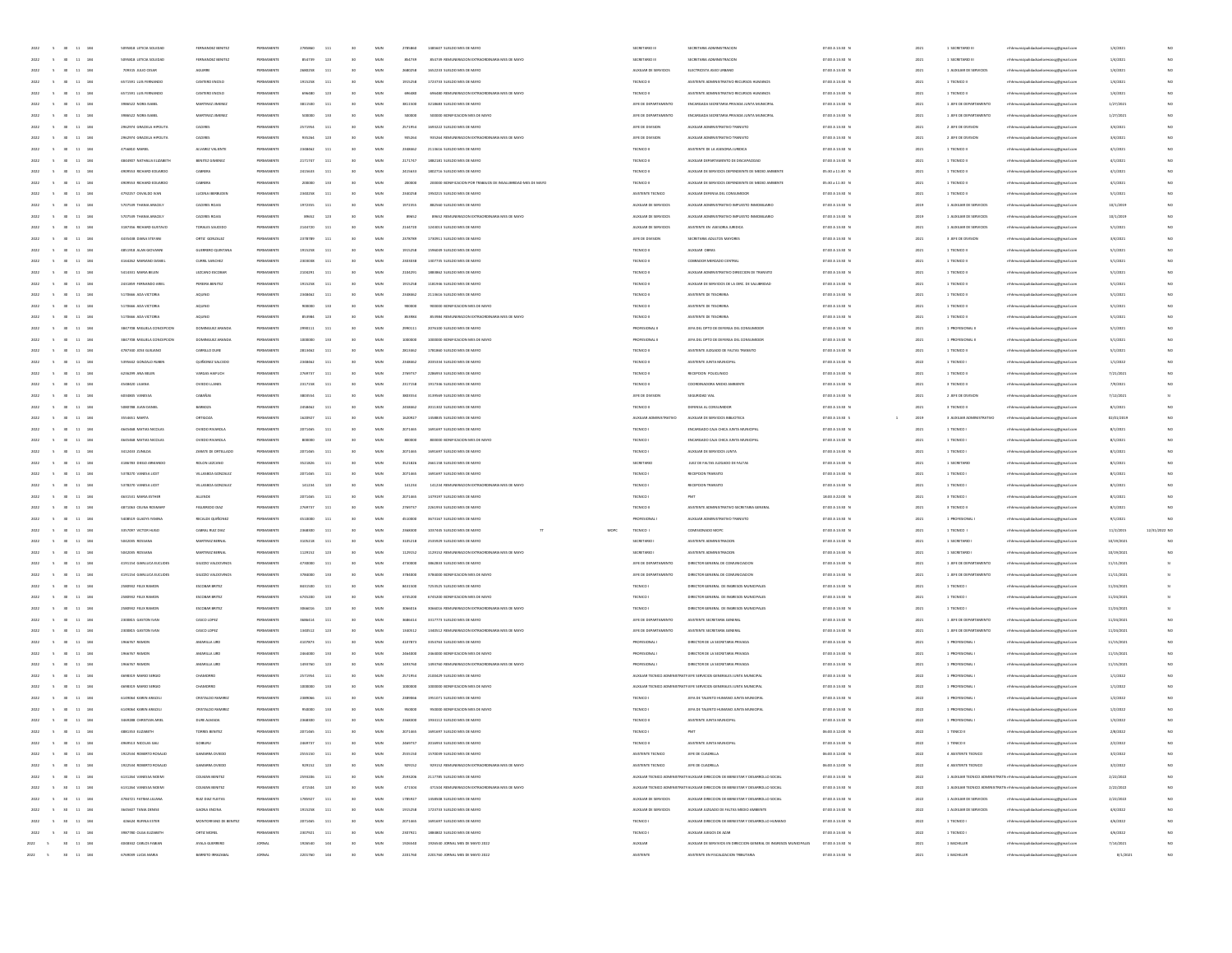| 2022<br>$30 - 11 - 184$                                       | 6769039 LUCIA MAR                    | BARRETO IRRA              |                  | 573375            | 123        | 50                    | MUN        | 57337             | 573375 REMUNERACION EXTRAORDINARIA MAYO 202                                                             | <b>ASISTENTI</b>                   | ASISTENTE EN FISCALIZACIÓN TRIBUTARI                                                                   | 07:00 A 13:30 0                    |              | 1 BACHILLE                 | alidadsanlorenzocg@gmail.c                                                     | 8/1/2021             |                    |
|---------------------------------------------------------------|--------------------------------------|---------------------------|------------------|-------------------|------------|-----------------------|------------|-------------------|---------------------------------------------------------------------------------------------------------|------------------------------------|--------------------------------------------------------------------------------------------------------|------------------------------------|--------------|----------------------------|--------------------------------------------------------------------------------|----------------------|--------------------|
| 30 <sub>°</sub><br>2022<br>$\sim$<br>$11 - 184$               | 1724228 CANDIDO                      | BARRETO PAREDES           | <b>JORNA</b>     | 2293500           | 144        | 50                    | MUN        | 2293500           | 1280858 JORNAL MES DE MAYO 2022                                                                         | <b>AUXILIAN</b>                    | SEGURIDAD EN EL TINGLADO MUNICIPA                                                                      | 06:00 A 12:30 N                    | 2008         | 3 BACHILLER                | alidadsanlorenzocg@gmail.co                                                    | 7/7/2008             | NC                 |
| 2022<br>30 <sub>1</sub><br>11 184<br>$\sim$                   | 3490999 SILVINO                      | BENITEZ VILLAMAYO         | JORNA            | 2385240           | 144        | 30                    | MUN        | 2385240           | 1859115 JORNAL MES DE MAYO 2022                                                                         | <b>ALDELIAR</b>                    | SEGURIDAD EN PALACETE MUNICIPAL                                                                        | 06:00 A 12:00 N                    | 2003         | 1 AUXILAIR                 | rthhmunicipalidadsanlorenzoce@email.cor                                        | 1/1/2003             | NO                 |
| 11 184<br>2022<br>$\sim$<br>30 <sup>°</sup>                   | 3490999 SILVINO                      | BENITEZ VILLAMAYOR        | JORNAL           | 733920            | 123        | 30                    | MUN        | 733920            | 733920 REMUNERACION EXTRAORDINARIA MAYO 2022                                                            | <b>ALOCILIAN</b>                   | SEGURIDAD EN PALACETE MUNICIPAL                                                                        | 06:00 A 12:00 N                    | 2003         | 1 AUXLAIR                  | mhhmunicipalidadsanlorenzocg@gmail.com                                         | 1/1/2003             | NO                 |
| $11 - 184$<br>2022<br>s                                       | 3688907 AUCIA ESTHER                 | BRIZUELA ALCARAZ          | JORNA            | 2201760           | 144        |                       | MUN        | 2201760           | 2201760 JORNAL MES DE MAYO 2022                                                                         | <b>ASISTENTI</b>                   | ASISTENTE EN LA DIRECCIÓN GENERAL DE TALENTO HUMANO                                                    | 07:00 A 13:30 N                    | 2015         | 2 LICENCIADA EN FILOSOFIA  | mhmunicipalidadsanlorenzocg@gmail.com                                          | 12/1/2015            |                    |
| 2022<br>11<br>184                                             | 3688907 AUCIA ESTHE                  | BRIZUELA ALCARA           | <b>JORNA</b>     | 733920            | 123        |                       | MUN        | 733921            | 733920 REMUNERACION EXTRAORDINARIA MAYO 2022                                                            | ASISTENTI                          | ASISTENTE EN LA DIRECCIÓN GENERAL DE TALENTO HUMANO                                                    | 07:00 A 13:30 N                    | 2015         | 2 LICENCIADA EN FILOSOFIA  | alidadsanlorenzocg@gmail.com                                                   | 12/1/2015            |                    |
| 2022<br>$11\,$<br>184                                         | 3879133 TOMAS DANIEL                 | ESPINOLA BENITEZ          | <b>JORNA</b>     | 1926540           |            |                       | MUN        | 192654            | 1404873 JORNAL MES DE MAYO 2022                                                                         | <b>AUXILIAN</b>                    | AUXILIAR DE SERVICIOS EN ARCHIVO CENTRAL                                                               | 07:00 A 13:30 N                    | 2011         | 2 AUXILIAN                 | rhhmunicipalidadsanlorenzocg@gmail.cor                                         | 1/3/2011             | NO                 |
| 2022<br>11 184<br>$\sim$<br>30 <sup>°</sup>                   | 2408096 ZULLY YOHANNA                | GARCETE GONZALEZ          | JORNAL           | 1926540           | 144        | 30                    | MUN        | 1926540           | 1926540 JORNAL MES DE MAYO 2022                                                                         | <b>ALDELIAR</b>                    | INCOLOGA EN EL IMITO MUNICIPAL                                                                         | 07:00 A 13:30 N                    | 2010         | 1 LICENCIADA EN PSICOLOGIA | mhmunicipalidadsanlorenzoce@email.com                                          | 2/1/2010             | NO                 |
|                                                               |                                      |                           |                  |                   |            |                       |            |                   |                                                                                                         |                                    |                                                                                                        |                                    |              |                            |                                                                                |                      | NO                 |
| 11 184<br>2022<br>$\sim$<br>30 <sub>1</sub>                   | 4175965 ROSSANA NATALIA              | GIMENEZ VELAZQUEZ         | JORNAL           | 1926540           | 144        | 30                    | MUN        | 1926540           | 1511540 JORNAL MES DE MAYO 2022                                                                         | <b>AUXILIAR</b>                    | ASISTENTE EN INSPECTORIA DE OBRAS                                                                      | 07:00 A 13:30 N                    | 2007         | 3 BACHILLER                | mhhmunicipalidadsanlorenzocg@gmail.com                                         | 9/14/2007            |                    |
| 2022<br>11 184                                                | 1142288 ANGEL DARIO                  | HAIFUCH GARCIA            | JORNA            | 2385240           | 144        |                       | MUN        | 2385240           | 2385240 JORNAL MES DE MAYO 2022                                                                         | <b>AUXILIAN</b>                    | SEGURIDAD EN PALACETE MUNICIPAL                                                                        | 06:00 A 12:00 N                    | 2021         | 1 AUXILIAN                 | mhmunicipalidadsanlorenzocg@gmail.com                                          | 7/9/2021             |                    |
| 2022<br>$11\,$<br>184                                         | 984746 SONIA                         | LOPEZ PAEL                | <b>JORNA</b>     | 2110020           |            |                       | MUN        | 211002            |                                                                                                         | <b>AUXILIA</b>                     | AUXILIAR EN LA DIRECCIÓN DE CULTUR                                                                     | 07:00 A 13:30 N                    | 2019         | 3 AUXILIA                  | thhmunicipalidadsanlorenzocg@gmail.com                                         | 3/6/2019             |                    |
| 2022<br>11 184                                                | 2320152 JORGE OMAR                   | MENDOZA                   | JORNA            | 2201760           | 144        | 50                    | MUN        | 2201760           | 2066760 JORNAL MES DE MAYO 2022                                                                         | <b>AUXILIAN</b>                    | NOTIFICADOR DEPENDIENTE DE LA DIRECCIÓN GENERAL DE INGRESO MUNICIPA                                    | 07:00 A 13:30 N                    | 2008         | 1 AUXILIA                  | mhhmunicipalidadsanlorenzocg@gmail.com                                         | 11/3/2008            | NO                 |
| 2022<br>11 184<br>$\sim$<br>30 <sup>°</sup>                   | 3551675 NESTOR ARE                   | REIALA GONZALE            | JORNAL           |                   | 144        | 30                    | MUN        |                   | 0 JORNAL MES DE MAYO 2022                                                                               | <b>ALDELIAR</b>                    | AUXILIAR DE SERVICIOS DIRECCIÓN DE ASEO URBANO                                                         | 05:30 A 11:30 N                    | 2011         | 4 AUXILIAN                 | mhhmunicipalidadsanlorenzoce@email.com                                         | 1/2/2011             | NO                 |
| 2022<br>$\sim$<br>11 184<br>30 <sub>1</sub>                   | 490900 RANULFO                       | RIVALDI MORENO            | JORNAL           | 1926540           | 144        | 30                    | MUN        | 1926540           | 1333283 JORNAL MES DE MAYO 2022                                                                         | <b>AUXILIAR</b>                    | AUXILIAR EN LA DIRECCIÓN DE MEDIO AMBIENTE                                                             | 05:30 A 11:30 N                    | 2002         | 4 AUXILIAN                 | mhhmunicipalidadsanlorenzocg@gmail.com                                         | 8/2/2002             | NO                 |
| 2022<br>11 184                                                | 490900 RANULFO                       | RIVALDI MORENI            | JORNA            | 200000            | 133        |                       | MUN        | 200000            | 181819 BONIFICACIÓN Y GRATIFICACIÓN POR LABORES INSALUBRES MAYO 2022                                    | <b>AUXILIAR</b>                    | AUXILIAR EN LA DIRECCIÓN DE MEDIO AMBIENTE                                                             | 05:30 A 11:30 N                    | 2002         | 4 AUXILIA                  | mhmunicipalidadsanlorenzocg@gmail.com                                          | 8/2/2002             |                    |
| 2022<br>$11\,$<br>184                                         | 1860794 MONICA MABE                  | SEGOVIA BE                |                  |                   |            |                       | MUN        | 229350            | ORNAL MES DE MAYO 2022                                                                                  | <b>AUXILIA</b>                     | AUXUAR EN EL MERCADO CENTRA                                                                            | 07:00 A 13:30 0                    | 2007         | 1 AUXILIA                  | mhmunicipalidadsanlorenzocg@gmail.com                                          | 11/15/200            |                    |
| 2022<br>$11\,$<br>184                                         | 1201977 PABUNA SEGUNDA               | SOSA                      | <b>JORNA</b>     | 2385240           |            |                       | MUN        | 238524            | 2385240 JORNAL MES DE MAYO 2022                                                                         | <b>AUXILIAN</b>                    | AUXILIAR DE SERVICIOS DIRECCION DE ASEO URBANO                                                         | 05:30 A 11:30 N                    | 2021         | 4 AUXILIA                  | mhhmunicipalidadsanlorenzocg@gmail.com                                         | 8/1/2021             | NO                 |
| 2022<br>11 184<br>$\sim$<br>30 <sup>°</sup>                   | 1201977 PARLINA SEGUNDA              | SOSA                      | JORNAL           | 200000            | 133        | 30                    | MUN        | 200000            | 181819 BONIFICACION Y GRATIFICACION POR LABORES INSALUBRES MAYO 2022                                    | <b>ALDELIAR</b>                    | AUXILIAR DE SERVICIOS DIRECCIÓN DE ASEO URBANO                                                         | 05:30 A 11:30 N                    | 2021         | 4 AUXILIAN                 | mhhmunicipalidadsanlorenzoce@email.com                                         | 8/1/2021             | NO                 |
| 2022<br>$\sim$<br>11 184<br>30 <sub>1</sub>                   | 5103714 ROMINA BELEN                 | TROCHE DURE               | JORNAL           | 1926540           | 144        | 30                    | MUN        | 1926540           | 1926540 JORNAL MES DE MAYO 2022                                                                         | BACHILLER                          | ASISTENTE EN EL DEPARTAMENTO DE INSPECTORIA DE OBRAS                                                   | 07:00 A 13:30 N                    | 2021         | 3 BACHILLER                | mhmunicipalidadsanlorenzoce@email.com                                          | 7/15/2021            | NO                 |
| 2022<br>11 184                                                | 4621993 EMILIA                       | TROCHE MARTINE            | JORNA            | 1926540           | 144        |                       | MUN        | 1926540           | 1926540 JORNAL MES DE MAYO 2022                                                                         | BACHILLER                          | ASISTENTE EN EL DEPARTAMENTO DE INSPECTORIA DE OBRAS                                                   | 07:00 A 13:30 N                    | 2021         | 3 BACHILLER                | mhmunicipalidadsanlorenzocg@gmail.com                                          | 7/15/2021            |                    |
| 2022<br>$11\,$<br>184                                         | 3410175 MARYAN SOFIA                 | UDRIZAR LEZI              | <b>JORNA</b>     |                   |            |                       | MUN        |                   | 1926540 JORNAL MES DE MAYO 2022                                                                         | BACHILLE                           | AUXILIAR DE SERVICIOS EN MITA ROGA                                                                     | 06:30 A 12:30 0                    | 2021         | 8 BACHILLE                 | mhmunicipalidadsanlorenzocg@gmail.com                                          | 9/1/2021             |                    |
|                                                               |                                      |                           |                  |                   |            |                       | MUN        |                   |                                                                                                         |                                    |                                                                                                        |                                    |              |                            |                                                                                |                      | NO                 |
| 2022<br>$11\,$<br>184                                         | 5225156 MATIAS ALBERTO               | <b>ZORRILLA CABI</b>      | JORNA            |                   | 14         |                       |            |                   | 0 JORNAL MES DE MAYO 2022                                                                               | <b>AUXILIAN</b>                    | AUXILIAR DE SERVICIOS EN LA DIRECCIÓN DE ASEO URBANO                                                   | 07:00 A 13:30 N                    | 2021         | 4 BACHILLER                | mhhmunicipalidadsanlorenzocg@gmail.com                                         | 5/1/2021             |                    |
| 2022<br>11 184<br>$\sim$<br>30 <sup>°</sup>                   | 3875109 JANNINA FIORELLA             | <b>20 RILLA CABRA</b>     | JORNAL           | 1926540           | 144        | 30                    | MUN        | 1926540           | 1926540 JORNAL MES DE MAYO 2022                                                                         | <b>ALDELIAR</b>                    | ASISTENTE EN LA DIRECCIÓN DE ASEO URBANO                                                               | 07:00 A 13:30 N                    | 2022         | 4 BACHILLER                | mhhmunicipalidadsanlorenzoce@email.com                                         | 4/28/2022            | NO                 |
| 2022<br>$\sim$<br>11 184<br>30 <sub>1</sub>                   | 3404865 ERNESTO DAMIAN               | <b>ACOSTA</b>             | JORNAL           | 2385240           | 144        | 30                    | MUN        | 2385240           | 1460240 JORNAL MES DE MAYO 2022                                                                         | <b>AUXILIAR</b>                    | CHOFER ROTATIVA JOHN DEERE EN LA DIRECCION DE ASEO URBANO                                              | 05:30 A 11:30 N                    | 2007         | 4 BACHILLER                | mhmunicipalidadsanlorenzocg@gmail.com                                          | 14/09/200            | NO                 |
| 2022<br>$11$<br>184                                           | 3404865 ERNESTO DAMIAN               | <b>ACOSTA</b>             | JORNA            | 733920            | 123        |                       | MUN        | 733920            | 733920 REMUNERACION EXTRAORDINARIA ABRIL 2022                                                           | <b>AUXILIAR</b>                    | CHOFER ROTATIVA JOHN DEERE EN LA DIRECCION DE ASEO URBANO                                              | 05:30 A 11:30 0                    | 200          | 4 BACHILLER                | mhmunicipalidadsanlorenzocg@gmail.com                                          | 14/09/200            |                    |
| 2022<br>$11\,$<br>184                                         | 3404865 ERNESTO DAM                  | ACOSTA                    |                  | 733920            | 121        |                       | MUN        | 73392             | 733920 REMUNERACION EXTRAORDINARIA MAYO 202                                                             | <b>AUXILIA</b>                     | CHOFER ROTATIVA JOHN DEERE EN LA DIRECCION DE ASEO URBANO                                              | 05:30 A 11:30 0                    |              | 4 BACHILLE                 | mhhmunicipalidadsanlorenzocg@gmail.com                                         | 14/09/20             |                    |
| 2022<br>$_{\rm 11}$<br>184                                    | 2154080 FRANCISCO                    | ACOSTA BOG                |                  | 2203500           |            |                       | MUN        | 229350            | 1791833 JORNAL MES DE MAYO 2022                                                                         | <b>AUXILIA</b>                     | SEGURIDAD EN EL POLIDEPORTIVO MUNICIPAL                                                                | 05:30 A 11:30 0                    | 1996         | 4 PRIMARI                  | mhhmunicipalidadsanlorenzocg@gmail.com                                         | 12/1/199             | NO                 |
| 2022<br>30 <sub>1</sub><br>11 184<br>$\sim$                   | 2154080 FRANCISCO                    | ACOSTA BOGARIN            | JORNAL           | 200000            | 133        | 30                    | MUN        | 200000            | 181819 BONIFICACION Y GRATIFICACION POR LABORES INSALUBRES MAYO 2022                                    | <b>ALDELIAR</b>                    | SEGURIDAD EN EL POLIDEPORTIVO MUNICIPAL                                                                | 05:30 A 11:30 N                    | 1996         | 4 PRIMARIA                 | mhmunicipalidadsanlorenzoog@gmail.com                                          | 12/1/1996            | NO                 |
| 2022<br>$\sim$<br>11 184<br>30 <sub>1</sub>                   | 4281686 CRISTHIAN MARCIAL            | ACOSTA                    | JORNAL           | 2201760           | 144        | 30                    | MUN        | 2201760           | 2201760 JORNAL MES DE MAYO 2022                                                                         | <b>AUXILIAR</b>                    | SEGURIDAD EN EL PALACETE MUNICIPAL                                                                     | 06:00 A 12:00 N                    | 2021         | 1 AUXILIAN                 | mhmunicipalidadsanlorenzocg@gmail.com                                          | 5/1/2021             | NO                 |
| $11 - 184$<br>2022                                            | 1742451 CLEMENCIA                    | ACOSTA DE PEREIRA         | JORNA            | 2201760           | 144        |                       | MUN        | 2201760           | 1990093 JORNAL MES DE MAYO 2022                                                                         | <b>AUXILIA</b>                     | BARRENDERA EN LA DIRECCIÓN DE ASEO URBANO CUADRILLA MICROCENTRO                                        | 05:30 A 11:30 M                    | 2015         | 4 AUXILIA                  | mhmunicipalidadsanlorenzocg@gmail.com                                          | 1/6/2015             |                    |
| 2022<br>$11\,$<br>184                                         | 1742451 CLEMENCH                     | ACOSTA DE P               |                  |                   |            |                       | MUN        | 20000             | 181819 BONIFICACION Y GRATIFICACION POR LABORES INSALUBRES MAYO 2022                                    | AUXILIA                            | BARRENDERA EN LA DIRECCIÓN DE ASEO URBANO CUADRILLA MICROCENTRO                                        | 05:30 A 11:30 M                    | 2015         | 4 AUXILIA                  | mhmunicipalidadsanlorenzocg@gmail.com                                          | 1/6/2019             |                    |
| 2022<br>$11 - 184$                                            | 1702919 ELEUTERIA                    | ACOSTA FIGUERED           |                  | 2201760           |            |                       | MUN        | 220176            | 1990093 JORNAL MES DE MAYO 2022                                                                         | <b>AUXILIA</b>                     | LIMPIADORA JUZGADO DE FALTAS                                                                           | 11:30 A 18:00 0                    | 2003         | 1 PRIMARI                  | mhhmunicipalidadsanlorenzocg@gmail.com                                         | 8/1/2003             | NO                 |
| 2022<br>30 <sub>1</sub><br>11 184<br>$\sim$                   | 1438236 APARICIO                     | ACOSTA HERMOSILL          | JORNAL           | 2203500           | 144        | 30                    | MUN        | 2293500           | 1975500 JORNAL MES DE MAYO 2022                                                                         | <b>ALDELIAR</b>                    | CHOEFRIDEL TRACTOR ROBCAT EN LA DIRECTION DE ASEO LIBRANO                                              | 05:30 A 11:30 N                    | 1998         | 4 PRIMARIA                 | mhmunicipalidadsanlorenzoog@gmail.com                                          | 8/2/1998             | NO                 |
| 2022<br>11 184<br>$\sim$<br>30 <sub>1</sub>                   | 1438236 APARCIO                      | ACOSTA HERMOSILLA         | JORNAL           | 733920            | 133        | 30                    |            |                   | 733920 REMUNERACION EXTRAORDINARIA ABRIL 2022                                                           | <b>AUXILIAR</b>                    | CHOFER DEL TRACTOR BOBCAT EN LA DIRECCIÓN DE ASEO URBANO                                               | 05:30 A 11:30 N                    | 1998         | 4 PRIMARIA                 | mhmunicipalidadsanlorenzocg@gmail.com                                          | 8/2/1998             | NO                 |
|                                                               |                                      |                           |                  |                   |            |                       |            |                   |                                                                                                         |                                    |                                                                                                        |                                    |              |                            |                                                                                |                      |                    |
|                                                               |                                      |                           |                  |                   |            |                       | MUN        | 733920            |                                                                                                         |                                    |                                                                                                        |                                    |              |                            |                                                                                |                      |                    |
| $11 - 184$<br>2022                                            | 597675 NELLY LEANDRA                 | ACOSTA VDA. DE LEGUIZAMOR | JORNA            | 2201760           | 144        |                       | MUN        | 2201760           | 2201760 JORNAL MES DE MAYO 2022                                                                         | <b>AUXILIAN</b>                    | AXULIAR DE SERVICIOS EN DIRECCIÓN DE ASEO URBANO                                                       | 07:00 A 13:30 0                    | 2018         | 4 PRIMARIA                 | mhmunicipalidadsanlorenzocg@gmail.com                                          | 1/5/2018             |                    |
| 2022<br>$11\,$<br>184                                         | 4282312 AUFREDO                      | ACOSTA OLM                |                  | 2293500           |            |                       | MUN        | 229350            | 500 JORNAL MES DE MAYO 2022                                                                             | <b>AUXILIA</b>                     | DIRECCION DE ASEO URBAN                                                                                | 05:30 A 11:30 0                    | 2021         | 4 AUXILIA                  | mhhmunicipalidadsanlorenzocg@gmail.com                                         | 8/1/2021             |                    |
| 2022<br>$11\,$<br>184                                         | 984195 PETRONA                       | ACUÑA BENITE              |                  | 1926540           |            |                       | MUN        |                   | 1634953 JORNAL MES DE MAYO 2022                                                                         | <b>AUXILIAN</b>                    | AUXILIAR DE SERVICIOS EN LA DIRECCIÓN DE SALUBRIDAD E HIGUIENE                                         | 07:00 A 13:30 0                    | 2007         | 3 BACHILLE                 | rhhmunicipalidadsanlorenzocg@gmail.cor                                         | 14/09/20             |                    |
| 2022<br>30 <sub>1</sub><br>11 184<br>$\sim$                   | 2111547 AGUSTINA                     | AGUERO DE SOSA            | JORNAL           | 2203500           | 144        | 30                    | MUN        | 2293500           | 1832403 JORNAL MES DE MAYO 2022                                                                         | HOSPITAL GENEALXILIAR              | AYUDANTE EN EL AREA DE LAVANDERIA DEL H.G.S.L.                                                         | 11:30 A 18:00 N                    | 2001         | 3 AUXILIAN                 | mhhmunicipalidadsanlorenzoce@email.com                                         | 12/2/2001            | 12/31/2022 NO      |
| 2022<br>11 184<br>$\sim$                                      | 1255253 SIXTO ENRIQUE                | AGUERO NUÑEZ              | JORNAL           | 1926540           | 144        | 30                    | MUN        | 1926540           | 1916540 JORNAL MES DE MAYO 2022<br>- 6                                                                  | <b>AUXILIAR</b>                    | UJIER NOTIFICADOR EN JUZG FALTAS MED AMBIENTE Y SALUBRIDAD                                             | 07:00 A 13:30 N                    | 2015         | 1 BACHILLER                | mhmunicipalidadsanlorenzocg@gmail.com                                          | 10/30/2015           | BAJA 14/06/2022 NC |
| $11 - 184$<br>2022                                            | 2209323 FELICITA                     | AGUERO JARA               | JORNA            | 1926540           | 144        |                       | MUN        | 1926540           | 1172373 JORNAL MES DE MAYO 2022                                                                         | <b>AUXILIAN</b>                    | AUXILIAR DE SERVICIOS EN DIRECCIÓN DE DISCAPACIDAD                                                     | 11:30 A 18:00 0                    | 2019         | 2 PRIMARIA                 | mhmunicipalidadsanlorenzocg@gmail.com                                          | 1/2/2019             |                    |
| 2022<br>$11\,$<br>184                                         | 2209323 FELICITA                     | AGUERO JAR                |                  | 573375            | 121        |                       | MUN        | 57337             | ERACION EXTRAORDINARIA ABRIL 2022                                                                       | <b>AUXILIA</b>                     | AUXILIAR DE SERVICIOS EN DIRECCION DE DISCAPACIDAD                                                     | 11:30 A 18:00 0                    | 2019         | 2 PRIMARI                  | hhmunicipalidadsanlorenzocg@gmail.com                                          | 1/2/2015             |                    |
| 2022<br>$_{\rm 11}$<br>184                                    | 5012583 AMILCAR BLA                  | AGUILERA                  |                  | 2293500           |            |                       | MUN        | 229350            | 2293500 JORNAL MES DE MAYO 2022                                                                         | <b>AUXILIA</b>                     | MAQUINISTA EN LA DIRECCIÓN DE ASEO URBANO                                                              | 06:00 A 12:00 0                    | 2021         | 4 AUXILIA                  | mhhmunicipalidadsanlorenzocg@gmail.com                                         | 5/1/2021             | $_{NC}$            |
| 2022<br>30 <sub>1</sub><br>11 184<br>$\sim$                   | 334645 SALVADOR                      | ALDERETE FERREIRA         | JORNAL           | 1926540           | 144        | 30                    | MUN        | 1926540           | 1926540 JORNAL MES DE MAYO 2022                                                                         | <b>ALDELIAR</b>                    | AUXILIAR DE SERVICIOS EN LA DIRECCIÓN GENERAL DE LA POLICIA MUNICIPAL                                  | 07:00 A 13:30 N                    | 2010         | 1 BACHILLER                | mhmunicipalidadsanlorenzoog@gmail.com                                          | 1/7/2010             | NO                 |
| 2022<br>11 184<br>$\sim$                                      | 2331513 MIRIAN CECILIA               | ALMIRON MALE              | JORNAL           | 2201760           | 144        | 30                    | MUN        | 2201760           | 2201760 JORNAL MES DE MAYO 2022                                                                         | <b>AUXILIAR</b>                    | ATENCION AL CONTRIBUYENTE EN TICKETERO                                                                 | 07:00 A 13:30 N                    | 2012         | 1 BACHILLER                | mhmunicipalidadsanlorenzocg@gmail.com                                          | 8/1/2012             | NO                 |
| 2022<br>11 184                                                | 1714770 NANCY MERCEDE                | <b>ALONSO</b>             | JORNA            | 1926540           | 144        |                       | MUN        | 1926540           | 1916540 JORNAL MES DE MAYO 2022                                                                         | <b>AUXILIAN</b>                    |                                                                                                        | 11:30 A 18:00 0                    | 2007         | 8 AUXILIAN                 | mhmunicipalidadsanlorenzocg@gmail.com                                          | 10/17/2007           |                    |
| $11\,$<br>184                                                 |                                      | ALONSO JA                 |                  |                   |            |                       | MUN        |                   |                                                                                                         | <b>AUXILIA</b>                     | CUDADORA EN HOGAR INFANTIL MITA ROGA                                                                   |                                    |              |                            |                                                                                |                      |                    |
|                                                               | 1056643 ALEJANDRO                    |                           |                  |                   |            |                       |            |                   |                                                                                                         |                                    | ASED URBANO CHOFER CUADRILLA DE MIGUEL SANABRIA                                                        | 18:00 A 22:30 0                    |              | 3 BACHILLE                 | hhmunicipalidadsanlorenzocg@gmail.com                                          | 8/2/1998             |                    |
| 2022<br>$_{\rm 11}$<br>184                                    | 5012583 AMILCAR BLA                  | AGUILERA                  |                  |                   |            |                       | MUN        |                   | 181819 BONIFICACION Y GRATIFICACION POR LABORES INSALUBRES MAYO 2022                                    | <b>AUXILIA</b>                     | MAQUINISTA EN LA DIRECCIÓN DE ASEO URBANO                                                              | 06:00 A 12:00 0                    | 202          | 4 AUXILIA                  | mhhmunicipalidadsanlorenzocg@gmail.com                                         | 5/1/2021             | NO                 |
| 2022<br>30 <sub>1</sub><br>11 184<br>$\sim$                   | 4282312 AUREDO                       | ACOSTA OLMEDO             | JORNAL           | 200000            | 133        | 30                    | MUN        | 200000            | 181819 BONIFICACION Y GRATIFICACION POR LABORES INSALUBRES MAYO 2022                                    | <b>ALDELIAR</b>                    | DIRECCION DE ASEO URBANO                                                                               | 05:30 A 11:30 N                    | 2021         | 4 AUXILIAN                 | mhmunicipalidadsanlorenzoog@gmail.com                                          | 8/1/2021             | NO                 |
| 2022<br>11 184<br>$\sim$                                      | 1056643 ALEJANDRO                    | ALONSO JARA               | JORNAL           | 200000            | 133        | 30                    | MUN        | 200000            | 181819 BONIFICACION Y GRATIFICACION POR LABORES INSALUBRES MAYO 2022                                    | <b>AUXILIAR</b>                    | ASEO URBANO CHOFER CUADRILLA DE MIGUEL SANABRA                                                         | 18:00 A 22:30 N                    | 1998         | 3 BACHILLER                | mhmunicipalidadsanlorenzocg@gmail.com                                          | 8/2/1998             | NO                 |
| 2022<br>11 184                                                | 2210087 HUGO                         | ALONSO JARA               | JORNA            | 2293500           | 144        |                       | MUN        | 2293500           | 1555000 JORNAL MES DE MAYO 2022                                                                         | <b>AUXILIAR</b>                    | MERCADO CENTRAL CARRETILLERO                                                                           | 05:00 A 11:30 N                    | 2002         | 7 PRIMARIA                 | mhmunicipalidadsanlorenzocg@gmail.com                                          | 2/1/2002             |                    |
| 2022<br>$11\,$<br>184                                         | 2210087 HUGO                         | ALONSO JAR                | <b>JORNA</b>     |                   | 133        |                       | MUN        | 20000             | 181819 BONIFICACION Y GRATIFICACION POR LABORES INSALUBRES MAYO 2022                                    | <b>AUXILIA</b>                     | MERCADO CENTRAL CARRETILLERO                                                                           | 05:00 A 11:30 N                    | 2002         | 7 PRIMARI                  | hhmunicipalidadsanlorenzocg@gmail.com                                          | 2/1/2002             |                    |
| 2022<br>$_{\rm 11}$<br>184                                    | 4640357 DELSI                        | AMARILLA                  | <b>JORNA</b>     | 2203500           |            |                       | MUN        | 229350            | 2283500 JORNAL MES DE MAYO 2022                                                                         | <b>AUXILIAN</b>                    | INSPECTOR DE TRANSITO PMT                                                                              | 12:00 A 18:00 N                    | 2019         | 3 BACHILLE                 | mhhmunicipalidadsanlorenzocg@gmail.com                                         | 1/2/2019             | NO                 |
| 2022<br>30 <sub>1</sub><br>11 184<br>$\sim$                   | 3496091 LAURA MARGARITA              | AMARILLA LIRD             | JORNAL           | 1926540           | 144        | 30                    | MUN        | 1926540           | 1546540 JORNAL MES DE MAYO 2022                                                                         | <b>ALDELIAR</b>                    | ASISTENTE EN EL DEPARTAMENTO DE ADULTOS MAYORES                                                        | 12:00 A 18:30 N                    | 2009         | 2 BACHILLER                | mhmunicipalidadsanlorenzoog@gmail.com                                          | 13/05/200            | NO                 |
| 11 184<br>2022<br>$\sim$                                      | 495837 NARCISO                       | AMARILLA MARTINE          | JORNAL           | 2201760           | 144        | 30                    | MUN        | 2201760           | 2191760 JORNAL MES DE MAYO 2022                                                                         | <b>AUXILIAR</b>                    | SEGURIDAD VIAL                                                                                         | 07:00 A 13:30 N                    | 2011         | 1 AUXILIAN                 | mhmunicipalidadsanlorenzocg@gmail.com                                          | 3/2/2011             | NO                 |
| 11 184<br>2022<br>$\mathsf{s}$                                | 1116801 MARIANO                      | AQUINO                    | JORNA            | 2201760           | 144        |                       | MUN        | 2201760           | 2201760 JORNAL MES DE MAYO 2022                                                                         | <b>AUXILIAN</b>                    | SEGURIDAD VIAL                                                                                         | 07:00 A 13:30 N                    | 2011         | 1 AUXILIAN                 | mhmunicipalidadsanlorenzocg@gmail.com                                          | 3/2/2011             |                    |
| 2022<br>s.<br>$11\,$<br>184                                   | 3585307 SILVIA BEATRO                | AQUINO                    | <b>JORNA</b>     | 1926540           | 144        |                       | MUN        |                   | 1645232 JORNAL MES DE MAYO 2022                                                                         | <b>AUXILIA</b>                     | ASISTENTE EN LA DIRECCIÓN DE DISCAPACIDAD                                                              | 07:00 A 13:30 0                    | 2018         | 1 AUXILIA                  | hhmunicipalidadsanlorenzocg@gmail.co                                           | 6/1/2018             |                    |
| 2022<br>30 <sub>°</sub><br>$11\quad 184$                      | 3328883 DIEGO FRANCISCO              | ARCE FARIÑ                | <b>JORNA</b>     | 1926540           | 144        |                       | MUN        | 192654            | 1926540 JORNAL MES DE MAYO 2022                                                                         | <b>AUXILIAN</b>                    | ASISTENTE EN DIRECCION DE DISCAPACIDAD                                                                 | 07:00 A 13:30 0                    | 2021         | 2 AUXILIA                  | mhhmunicipalidadsanlorenzocg@gmail.com                                         | 8/1/2021             | NO                 |
| 2022<br>30 <sub>1</sub><br>11 184<br>$\sim$                   | 3618717 GRACIELA                     | AQUINO VILLANUEV          | JORNAL           | 1926540           | 144        | 30                    | MUN        | 1926540           | 1359873 JORNAL MES DE MAYO 2022                                                                         | <b>ALDELIAR</b>                    | BARRENDERA EN LA DIRECCIÓN DE ASEO URBANO CUADRILLA MICROCENTRO                                        | 05:30 A 11:30 N                    | 1998         | 4 AUXILIA                  | mhmunicipalidadsanlorenzoce@email.com                                          | 8/2/1998             | NO                 |
| $\sim$                                                        |                                      |                           |                  |                   | 144        | 30                    |            |                   |                                                                                                         |                                    |                                                                                                        |                                    |              |                            |                                                                                |                      | NO                 |
| 2022<br>11 184                                                | 1217738 LEONCIO                      | <b>AREVALOS</b>           | JORNAL           | 2293500           |            |                       | MUN        | 2293500           | 2293500 JORNAL MES DE MAYO 2022                                                                         | <b>AUXILIAR</b>                    | MAQUINISTA EN LA DIRECCIÓN DE ASEO URBANO                                                              | 05:30 A 11:30 N                    | 2009         | 4 AUXILIAN                 | mhhmunicipalidadsanlorenzocg@gmail.com                                         | 5/13/2009            |                    |
| 2022<br>$11 - 184$<br>$\sim$                                  | 587423 BERNARDO                      | AREVALOS ALONSO           | JORNA            | 2293500           | 144        |                       | MUN        | 2293500           | 2293500 JORNAL MES DE MAYO 2022                                                                         | <b>AUXILIAR</b>                    | LIMPIADOR EN LA CICLOVIA MUNICIPAL                                                                     | 05:30 A 11:30 N                    | 2014         | 4 PRIMARIA                 | mhmunicipalidadsanlorenzocg@gmail.com                                          | 2/3/2014             |                    |
| 2022<br>$\overline{\phantom{a}}$<br>30 <sup>°</sup><br>11 184 | 1235346 AMELIA                       | AREVALOS DE GARA          | <b>IOBNA</b>     | 2201760           | 144        |                       | MUN        | 220176            | 2201760 JORNAL MES DE MAYO 2022                                                                         | <b>AUXILIA</b>                     | LIMPIADORA EN PALACETE MUNICIPAL                                                                       | 12:30 A 18:00 N                    | 2001         | 1 AUXILIA                  | mhmunicipalidadsanlorenzocg@gmail.com                                          | 1/2/2001             | NC                 |
| $2022 \qquad \quad 5$<br>$30\qquad11\qquad184$                | 2675574 MARIANO                      | AREVALOS GIMENEZ          | JORNA            | 2293500           | 144        | 30                    | MUN        | 2293500           | 1743500 JORNAL MES DE MAYO 2022                                                                         | <b>AUXILIAN</b>                    | LIMPIADORA EN CICLOVIA MUNICIPA                                                                        | 05:30 A 11:30 N                    | 2002         | 4 PRIMARIA                 | mhhmunicipalidadsanlorenzocg@gmail.com                                         | 10/2/2002            | NO                 |
| 2022<br>$\sim$                                                |                                      |                           |                  |                   |            |                       |            |                   |                                                                                                         |                                    |                                                                                                        |                                    |              |                            |                                                                                |                      |                    |
| 2022 5<br>30 11 184                                           | 587423 BERNARDO                      | AREVALOS ALONSO           | JOINAL           | 200000 133        |            | 30 <sub>2</sub>       | MUN        | 200000            | 181819 BONIFICACION Y GRATIFICACION POR LABORES INSALUBRES MAYO 2022                                    | <b>AUXILIAR</b>                    | LIMPIADOR EN LA CICLOVIA MUNICIPAL                                                                     | 05:30 A 11:30 N                    | 2014         | 4 PRIMARIA                 | mhmunicipalidadsanlorenzocg@gmail.com                                          | 2/3/2014             | NO                 |
| $30\,$ $-$ 11 $\,$ $-$ 184 $\,$<br>2022<br>$\sim$             | 2675574 MARIANO                      | AREVALOS GIMENEZ          | JORNAL           | 200000 133        |            | 30                    | MUN        | 200000            | 181819 BONIFICACION Y GRATIFICACION POR LABORES INSALUBRES MAYO 2022                                    | <b>AUXILIAN</b>                    | LIMPIADORA EN CICLOVIA MUNICIPAL                                                                       | 05:30 A 11:30 N                    | 2002         | 4 PRIMARIA                 | mhmunicipalidadsanlorenzocg@gmail.com                                          | 10/2/2002            |                    |
| 2022<br>$\sim$<br>$30 -$<br>11 184                            | 1238663 MERCEDES                     | REVALO DE GONZALE         | JORNA            | 1926540           | 144        | 30                    | MUN        | 1926540           | 1926540 JORNAL MES DE MAYO 2022                                                                         | <b>AUXILIAN</b>                    | ILIAR EN EL DEPARTAMENTO DE ARCHIVO CENTRAL                                                            | 05:30 A 11:30 N                    | 2021         | 1 AUXU14                   | mhmunicipalidadsanlorenzocg@gmail.com                                          | 2/1/2021             | NO                 |
| 2022<br>$\sim$<br>30 11 184                                   | 1226438 LUCIANO                      | AREVALOS JARA             | JORNA            | 2293500           | 144        | 30                    | MUN        | 2293500           | 1476833 JORNAL MES DE MAYO 2022                                                                         | <b>AUXILIAR</b>                    | AUXILIAR DE SERVICIOS EN CICLOVIA MUNICIPAL                                                            | 05:00 A 11:30 N                    | 2007         | 4 BACHILLER                | mhmunicipalidadsanlorenzocg@gmail.com                                          | 5/5/2007             | NO                 |
| 2022<br>$\sim$<br>30 11 184                                   | 813424 ANIBAL                        | AREVALOS ROJAS            | JORNAL           | 2203500           | 144        | 30 <sub>1</sub>       | MUN        | 2293500           | 1440500 JORNAL MES DE MAYO 2022                                                                         | <b>AUXILIAR</b>                    | MAQUINISTA EN LA CICLOVIA MUNICIPAL                                                                    | 05:30 A 11:30 N                    | 2009         | 4 PRIMARIA                 | mhmunicipalidadsanlorenzoog@gmail.com                                          | 5/13/2009            | NO                 |
| 2022 5<br>30 11 184                                           | 1226438 LUCIANO                      | AREVALOS JARA             | JORNAL           | 200000            | 133        | 30                    | MUN        | 200000            | 181819 BONIFICACIÓN Y GINTIFICACIÓN POR LABORES INSALUBRES MAYO 2022                                    | <b>AUXILIAR</b>                    | AUXILIAR DE SERVICIOS EN CICLOVIA MUNICIPAL                                                            | 05:00 A 11:30 N                    | 2007         | 4 BACHILLER                | mhmunicipalidadsanlorenzocg@gmail.com                                          | 5/5/2007             | NO                 |
| 2022<br>$30 - 11 - 184$<br>$\sim$                             | 2366665 GLORIA                       | ARGUELLO                  | <b>JORNAL</b>    | 2293500           | 144        | 30                    | MUN        | 2293500           | 1010091 JORNAL MES DE MAYO 2022                                                                         | <b>AUXILIAR</b>                    | BARRENDERA EN LA DIRECCIÓN DE ASEO URBANO CUADRILLA MICROCENTRO                                        | 05:30 A 11:30 N                    | 2018         | 4 BACHILLER                | mhhmunicipalidadsanlorenzocg@gmail.com                                         | 2/1/2018             | NO                 |
| 2022<br>$\sim$<br>30 11 184                                   |                                      | AREVALOS ROJAS            |                  | 200000            | 133        | 30                    |            | 200000            |                                                                                                         | <b>AUXILIAN</b>                    |                                                                                                        | 05:30 A 11:30 N                    | 2009         | 4 PRIMARIA                 |                                                                                |                      |                    |
|                                                               | 813424 ANIBA                         |                           | JORNAL           |                   |            |                       | MUN        |                   | 181819 BONIFICACION Y GRATIFICACION POR LABORES INSALUBRES MAYO 2022                                    |                                    | INISTA EN LA CICLOVIA MUNICIPAL                                                                        |                                    |              |                            | mhmunicipalidadsanlorenzocg@gmail.com                                          | 5/13/2009            | NO                 |
| 2022<br>$\sim$<br>$30 \t 11 \t 184$<br>2022 5 30 11 184       | 2366665 GLORIA<br>2549150 JUAN ANGEL | ARGUELLO<br>ARMAS MAQUEDA | JORNAL<br>JORNAL | 200000<br>2203500 | 133<br>144 | 30<br>30 <sub>1</sub> | MUN<br>MUN | 200000<br>2293500 | 181819 BONIFICACIÓN Y GRATIFICACIÓN POR LABORES INSALUBRES MAYO 2022<br>2148500 JORNAL MES DE MAYO 2022 | <b>AUXILIAR</b><br><b>AUXILIAR</b> | BARRENDERA EN LA DIRECCIÓN DE ASEO URBANO CUADRILLA MICROCENTRO<br>MAQUINISTA FN LA CICLOVIA MUNICIPAL | 05:30 A 11:30 N<br>05:30 A 11:30 N | 2018<br>2007 | 4 BACHILLER<br>4 BACHILLER | mhmunicipalidadsanlorenzocg@gmail.com<br>mhmunicipalidadsanlorenzoog@gmail.com | 2/1/2018<br>4/4/2007 | NO<br>NO           |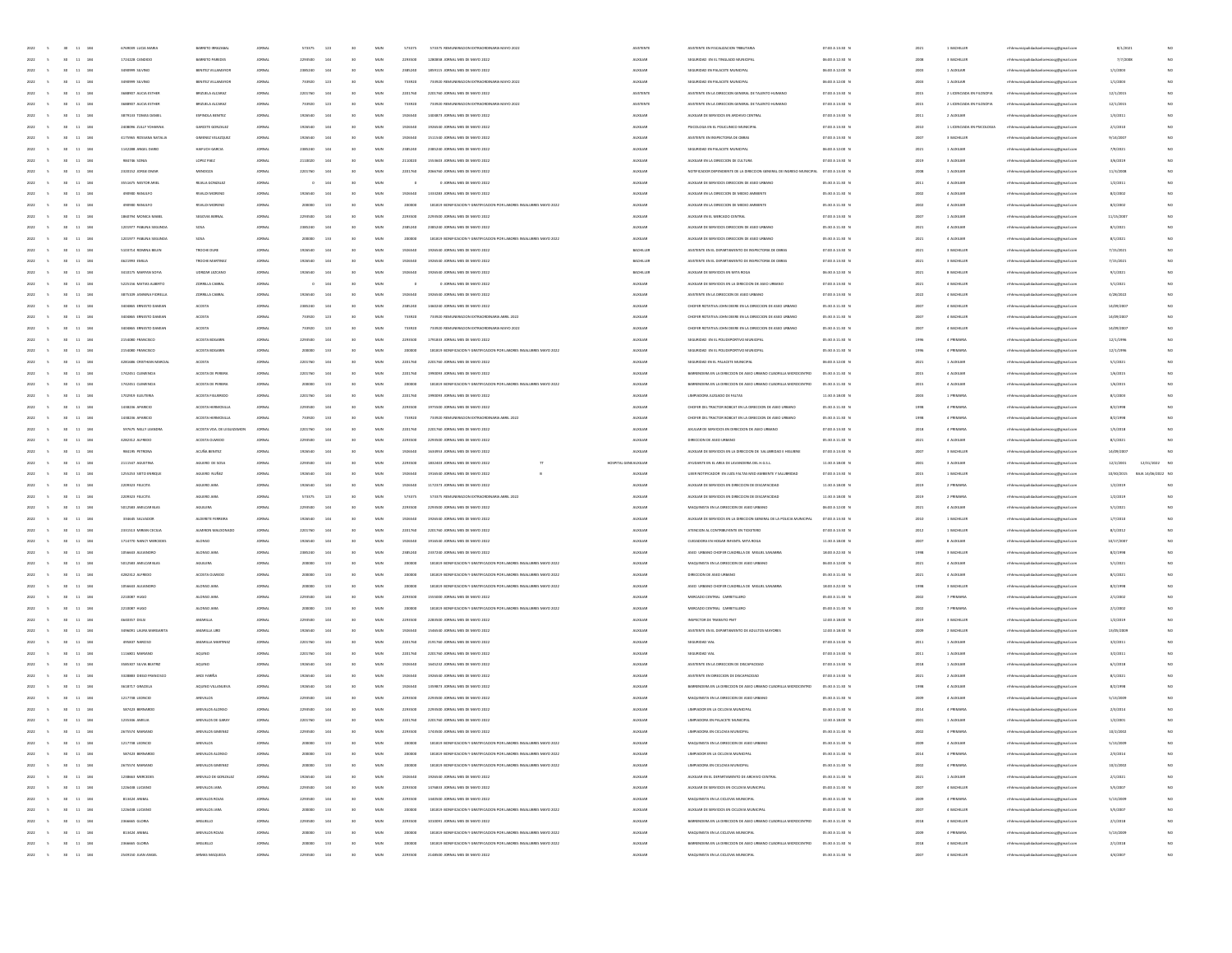| $_{\rm MUN}$<br>2022<br>30 <sup>°</sup><br>$11\quad184$<br>3184671 BERNARDING<br><b>AVALOS</b><br>2293500<br>144<br>30<br>2293500<br>1666833 JORNAL MES DE MAYO 2022<br><b>AUXILIA</b><br>AUXILIAR DE SERVICIOS EN MERCADO FLORIDA<br>06:30 A 12:30 N<br>201<br>4 PRIMARI<br>11 184<br>3184671 BERNARDINO<br><b>AVALOS</b><br>200000<br>133<br>MUN<br>181819 BONIFICACIÓN Y GRATIFICACIÓN DOR LARORES INSALLIBRES MAYO 2022<br><b>ALDELIAR</b><br>AUXILIAR DE SERVICIOS EN MERCADO FLORIDA<br>06:30 A 12:30 N<br>4 PRIMARY<br>2022<br>30<br>JORNAL<br>30<br>200000<br>2011<br>2022<br>11 184<br>2207985 CHRISTIAN VIDAL<br>AVALOS ROMERO<br><b>JORNAL</b><br>2293500<br>144<br>MUN<br>2293500<br>2293500 JORNAL MES DE MAYO 2022<br><b>AUXILIAR</b><br>AUXILIAR EN DIRECCIÓN DE MEDIO AMBIENTE<br>06:00 A 12:00 N<br>2021<br>4 PRIMARIA<br>30<br>11 184<br>AYALA<br><b>AUXILIAN</b><br>07:00 A 13:30 N<br>1996646 JORGE LUIS<br>2201760<br>144<br>MUN<br>2201760<br>1418806 JORNAL MES DE MAYO 2022<br>ELECTRICISTA EN DEPARTAMENTO TECNICO<br>7 BACHILLER<br>2022<br>JORNAL<br>2003<br>2022<br>11<br>184<br>3987166 MIGUEL HERP<br>BALBUENA BENITE<br><b>JORNAL</b><br>1926540<br>144<br>MUN<br>1926540<br>1714873 JORNAL MES DE MAYO 202<br><b>AUXILIA</b><br>ASISTENTE EN INSPECTORIA DE OBRA<br>07:00 A 13:30 N<br>202<br>3 AUXILIA<br>BALBUENA CACERES<br><b>AUXILIAN</b><br>ENFERMERA EN EL POLICLINICO MUNICIPAL<br>2022<br>184<br>3802682 LETICIA PAOLA<br><b>JORNAL</b><br>1926540<br>144<br>MUN<br>1926540<br>1916540 JORNAL MES DE MAYO 2022<br>07:00 A 13:30 N<br>2008<br>3 LICENCIADA EN ENFERMERIA<br>$11 - 184$<br>4424355 KAREN LETICIA<br>BALBUENA VILLAMAYO<br>JORNAL<br>1926540<br>144<br>MUN<br>1926540<br>1926540 JORNAL MES DE MAYO 2022<br><b>ALDELIAR</b><br>ASISTENTE EN LA DIRECCIÓN DE DISCAPACIDAD<br>07:00 A 13:30 N<br>1 BACHILLER<br>2022<br>30<br>2020<br>2022<br>11 184<br>4424355 KAREN LETICIA<br>BALBUENA VILLAMAYO<br><b>JORNAL</b><br>458700<br>123<br>MUN<br>458700<br>417000 REMUNERACION EXTRAORDINARIA ABRIL 2022<br><b>AUXILIAR</b><br>ASISTENTE EN LA DIRECCIÓN DE DISCAPACIDAD<br>07:00 A 13:30 N<br>2020<br>1 BACHILLER<br>30<br>11 184<br>1051087 MARGARITA BELEN<br><b>AUXILIAN</b><br>MERCADO CENTRAL LIMPIADOR<br>05:30 A 12:00 N<br>7 PRIMARIA<br>BALMACED<br>144<br>MUN<br>2293500<br>2022<br>JORNAL<br>2293500<br>2283500 JORNAL MES DE MAYO 2022<br>2018<br>11<br>184<br>2207985 CHRISTIAN VIDA<br>AVALOS ROMEI<br>131<br>MUN<br>181819 BONIFICACION Y GRATIFICACION POR LABORES INSALUBRES MAYO 2022<br><b>AUXILIA</b><br>AUXILIAR EN DIRECCION DE MEDIO AMBIENTI<br>06:00 A 12:00 N<br>202<br>4 PRIMAR<br>MERCADO CENTRAL LIMPIADORA<br>05:30 A 12:00 N<br>2022<br>184<br>1051087 MARGARITA BELEN<br><b>BALMACED</b><br><b>JORNAL</b><br>131<br>MUN<br>20000<br>181819 BONIFICACION Y GRATIFICACION POR LABORES INSALUBRES MAYO 2022<br><b>AUXILIAN</b><br>2018<br>7 PRIMARI<br>$11 - 184$<br>4755200 MARIA BELEN<br>BARRETO GONZALE<br>JORNAL<br>2201760<br>144<br>MUN<br>2201760<br>2201760 JORNAL MES DE MAYO 2022<br><b>ALDELIAR</b><br>ASISTENTE EN LA DIRECCIÓN DE ASEO URBANO<br>07:00 A 13:30 N<br>4 BACHILLER<br>2022<br>30<br>2021<br>2022<br>11 184<br>3422055 LAURA CONCEPCION<br>BENITEZ BAEZ<br><b>JORNAL</b><br>1926540<br>144<br>MUN<br>1926540<br>1926540 JORNAL MES DE MAYO 2022<br><b>AUXILIAR</b><br>ASISTENTE EN DIRECCIÓN DE MEDIO AMBIENTE<br>07:00 A 13:30 N<br>2021<br>3 BACHILLER<br>30<br>$11 - 184$<br>4717873 JORGE EMILIO<br>MUN<br><b>AUXILIAN</b><br>INSPECTOR DE TRANSITO PM<br>12:00 A 18:00 N<br>2022<br>BAREIRO<br>144<br>2293500<br>935900 JORNAL MES DE MAYO 2022<br>3 BACHILLER<br>JORNAL<br>2293500<br>2015<br>$11$<br>184<br>3440895 ALBA<br><b>BAREIRO</b><br>2293500<br>MUN<br>229350<br><b>AUXILIA</b><br>INSPECTOR DE TRANSITO PM<br>12:00 A 18:00 0<br>3 BACHILLE<br>2022<br>184<br>1113141 GERONIMO<br>BAREIRO<br>2293500<br>MUN<br>2293500<br>2293500 JORNAL MES DE MAYO 2022<br><b>AUXILIAN</b><br>MERCADO CENTRAL LIMPIADO<br>11:30 A 18:00 N<br>2005<br>7 PRIMARI<br>$11 - 184$<br>1113141 GERONIMO<br>BAREIRO<br>133<br>MUN<br>181818 BONIFICACIÓN Y GRATIFICACIÓN POR LABORES INSALUBRES MAYO 2022<br><b>ALDELIAR</b><br>MERCADO CENTRAL LIMPIADO<br>11:30 A 18:00 N<br>7 PRIMARIA<br>2022<br>30<br>JORNAL<br>200000<br>200000<br>2005<br>2022<br>11 184<br>2256470 FELIX<br>BARRETO CABR<br><b>JORNAL</b><br>2201760<br>144<br>MUN<br>2201760<br>2201760 JORNAL MES DE MAYO 2022<br><b>AUXILIAR</b><br>ASEO URBANO ALBAÑIL JEFE DE CUADRILLA<br>06:30 A 12:30 N<br>2007<br>4 PRIMARIA<br>30<br>$11 - 184$<br>BENITEZ<br>144<br>MUN<br><b>AUXILIAN</b><br>MERCADO CENTRAL CARRETILLERO<br>05:00 A 11:30 N<br>2022<br>1993022 ADRAM<br>2385240<br>1916439 JORNAL MES DE MAYO 2022<br>7 PRIMARIA<br>JORNAL<br>2385240<br>2015<br>184<br>1993022 ADRA<br>BENITEZ<br>133<br>MUN<br>181818 BONIFICACION Y GRATIFICACION POR LABORES INSALUBRES MAYO 2022<br><b>AUXILIA</b><br>MERCADO CENTRAL CARRETILLER<br>05:00 A 11:30 0<br>201<br>7 PRIMAR<br>AUXILIAR DE SERVICIOS EN EL DEPARTAMENTO TECNICO<br>2022<br>184<br>2220801 MIGUEL ANGE<br>BENITEZ<br>1926540<br>MUN<br>1926540<br>1646540 JORNAL MES DE MAYO 202:<br><b>AUXILIAN</b><br>07:00 A 13:30 N<br>2019<br>6 BACHILLEI<br>2022<br>$11 - 184$<br>3556310 MARIA VIDALIA<br>BENITEZ LESM<br>JORNAL<br>1926540<br>144<br>MUN<br>1926540<br>1616540 JORNAL MES DE MAYO 2022<br><b>ALDELIAR</b><br>JEFA EN LA SECRETARIA DE LA MUJER<br>07:00 A 13:30 N<br>3 AUXILIAN<br>30<br>2018<br>2022<br>11 184<br>7526415 FERNANDO JOSE<br><b>BERNAL</b><br><b>JORNAL</b><br>1926540<br>144<br>MUN<br>1926540<br>1926540 JORNAL MES DE MAYO 2022<br><b>AUXILIAR</b><br>AUXILIAR DE SERVICIOS EN DIRECCIÓN DE DISCAPACIDAD<br>07:00 A 13:30 N<br>2021<br>2 AUXILIAN<br>30<br><b>AUXILIAN</b><br>11 184<br>3329267 ABELINO<br>BENITEZ ROJA<br>144<br>MUN<br>06:30 A 12:30 N<br>4 PRIMARIA<br>2022<br>JORNAL<br>2201760<br>2201760<br>1450744 JORNAL MES DE MAYO 2022<br>PINTOR EN LA DIRECCIÓN DE ASEO URBANO<br>200<br>184<br>3836065 MIGUEL ANGE<br>BERNA<br>MUN<br>192654<br><b>AUXILIA</b><br>FUMIGADOR EN LA DIRECCIÓN DE SALUBRIDAD E HIGUIEN<br>07:00 A 13:30 0<br>3 BACHILLE<br>SEGURIDAD EN EL INSTITUTO MUNICIPAL DE ARTE<br>2022<br>184<br>2123431 MIGUEL ANGEL RAMON<br>BERNA<br>2293500<br>MUN<br>2293500<br>2293500 JORNAL MES DE MAYO 2022<br><b>AUXILIAN</b><br>12:00 A 18:30 N<br>1 PRIMARI<br>2022<br>11 184<br>1057409 JUAN<br>BERNAL ORTIZ<br><b>JORNAL</b><br>2201760<br>144<br>MUN<br>2201760<br>2191760 JORNAL MES DE MAYO 2022<br><b>ALDELIAR</b><br>COBRADOR EN MERCADO CENTRAL<br>06:00 A 12:30 N<br>2012<br>7 PRIMARIA<br>30<br>$6$<br>2022<br>11 184<br>6132043 ANTONIO MANUEL<br>BOBADILLA TORRE<br><b>JORNAL</b><br>1926540<br>144<br>MUN<br>1926540<br>1926540 JORNAL MES DE MAYO 2022<br><b>AUXILIAR</b><br>ASISTENTE EN DIRECCIÓN DE MEDIO AMBIENTE<br>07:00 A 13:30 N<br>2019<br>1 BACHILLER<br>30<br>11 184<br>4743143 YONY ANDRES<br>144<br>MUN<br><b>AUXILIAN</b><br>INSPECTOR DE TRANSITO PMT<br>06:00 A 12:00 N<br>3 AUXILIAN<br>2022<br>BOBADILLA ORON<br>JORNAL<br>2293500<br>2293500<br>2283400 JORNAL MES DE MAYO 2022<br>2021<br>184<br>2495842 RAFAEI<br>BOGADO<br>MUN<br><b>AUXILIA</b><br>BARRENDERO EN LA DIRECCIÓN DE ASEO URBANO CUADRILLA MICROCENTRO<br>05:30 A 11:30 0<br>4 AUXILIA<br>LIMPIADOR EN LA CICLOVIA MUNICIPAL<br>2022<br>184<br>4437823 MARIA GABRIEL<br>BOGADO DM<br>2201760<br>MUN<br>2201760<br>1513426 JORNAL MES DE MAYO 202:<br><b>AUXILIAN</b><br>05:00 A 11:30 N<br>2015<br>4 PRIMARI<br>2022<br>11 184<br>4437823 MARIA GABRIELA<br>BOGADO DIAZ<br>JORNAL<br>133<br>MUN<br>200000<br>181818 BONIFICACIÓN Y GRATIFICACIÓN POR LABORES INSALUBRES MAYO 2022<br><b>ALDELIAR</b><br>LIMPIADOR EN LA CICLOVIA MUNICIPAL<br>05:00 A 11:30 N<br>2015<br>4 PRIMARIA<br>30 <sub>1</sub><br>200000<br>$6$<br>2022<br>11 184<br>1719438 VERONICA<br>BOGADO DIAZ<br>JORNAL<br>2293500<br>144<br>MUN<br>2293500<br>2293500 JORNAL MES DE MAYO 2022<br><b>AUXILIAR</b><br>MERCADO CENTRAL LIMPIADORA<br>11:30 A 18:00 N<br>2010<br>7 PRIMARIA<br>30<br>11 184<br>1719438 VERONICA<br>BOGADO DIA<br>MUN<br>181818 BONIFICACIÓN Y GRATIFICACIÓN POR LABORES INSALUBRES MAYO 2022<br><b>AUXILIAN</b><br>11:30 A 18:00 N<br>7 PRIMARIA<br>2022<br>JORNAL<br>200000<br>133<br>200000<br>MERCADO CENTRAL UMPIADORA<br>2010<br>184<br>4757546 RICHARD BASIAN<br>MUN<br>238524<br><b>AUXILIA</b><br>CHOFER DE VOLQUETE JAC EN LA DIRECCIÓN DE ASEO URBAN<br>05:30 A 11:30 0<br>4 PRIMAR<br>184<br>4757546 RICHARD BASIANI<br>MUN<br>181818 BONIFICACION Y GRATIFICACION POR LABORES INSALUBRES MAYO 2022<br><b>AUXILIAN</b><br>CHOFER DE VOLQUETE JAC EN LA DIRECCIÓN DE ASEO URBAN<br>05:30 A 11:30 N<br>$201 -$<br>4 PRIMARI<br>2022<br>11 184<br>1112007 NIDIA<br>BRITEZ<br>JORNAL<br>1926540<br>144<br>MUN<br>1926540<br>1926540 JORNAL MES DE MAYO 2022<br>AUXILIAR<br>CUIDADORA EN HOGAR INFANTIL MITA ROGA<br>11:30 A 18:00 N<br>2019<br>8 AUXILIAN<br>30 <sub>1</sub><br>$6$<br>2022<br>11 184<br>2396946 JORGELINA<br>BRITEZ MORAT<br><b>JORNAL</b><br>2293500<br>144<br>MUN<br>2293500<br>2293500 JORNAL MES DE MAYO 2022<br><b>AUXILIAR</b><br>BARRENDERA EN LA DIRECCIÓN DE ASEO URBANO CUADRILLA MICROCENTRO<br>05:30 A 11:30 S<br>2014<br>4 PRIMARIA<br>30<br>$\overline{1}$<br><b>AUXILIAN</b><br>$11 - 184$<br>2396946 JORGELIN<br>BRITEZ MORA<br>MUN<br>181818 BONIFICACIÓN Y GRATIFICACIÓN POR LABORES INSALUBRES MAYO 2022<br>BARRENDERA EN LA DIRECCIÓN DE ASEO URBANO CUADRILLA MICROCENTRO<br>2014<br>4 PRIMARIA<br>2022<br>JORNAL<br>200000<br>133<br>200000<br>05:30 A 11:30 S<br>184<br>3641817 MIRNA DE JESU<br>BRITEZ PATIÑ<br>MUN<br>192654<br>1916540 JORNAL MES DE MAYO 202:<br>JUNTA MUNICIFAUXILIAR<br>ATENCION EN MESA DE ENTRADA DE LA JUNTA MUNICI<br>07:00 A 13:30 0<br>1 AUXILIA<br>184<br>4883344 NESTO<br>BRITEZ VILLALB<br>2293500<br>MUN<br>2293500<br>1878500 JORNAL MES DE MAYO 202:<br><b>AUXILIAR</b><br>MAQUINISTA EN LA CICLOVIA MUNICIPA<br>05:30 A 11:30 0<br>201<br>4 BACHILLE<br>2022<br>11 184<br>1269591 DANIEL<br>BRIZUELA ALVARENO<br>JORNAL<br>2203500<br>144<br>MUN<br>2293500<br>2293500 JORNAL MES DE MAYO 2022<br>AUXILIAR<br>BARRENDERO EN LA DIRECCIÓN DE ASEO URBANO CUADRILLA MICROCENTRO<br>05:30 A 11:30 N<br>2002<br>4 AUXILIAN<br>30<br>$6$<br>2022<br>11 184<br>4883344 NESTOR<br>BRITEZ VILLALBA<br><b>JORNAL</b><br>200000<br>133<br>MUN<br>200000<br>181819 BONIFICACION Y GRATIFICACION POR LABORES INSALUBRES MAYO 2022<br><b>AUXILIAR</b><br>MAQUINISTA EN LA CICLOVIA MUNICIPAL<br>05:30 A 11:30 N<br>2017<br>4 BACHILLER<br>$11 - 184$<br>1269591 DANIEL<br>MUN<br><b>AUXILIAN</b><br>BARRENDERO EN LA DIRECCIÓN DE ASEO URBANO CUADRILLA MICROCENTRO<br>05:30 A 11:30 N<br>4 AUXILIAN<br>2022<br><b>BRIZUELA ALVARENI</b><br>JORNAL<br>133<br>200000<br>181818 BONIFICACION Y GRATIFICACION POR LABORES INSALUBRES MAYO 2022<br>2002<br>200000<br>184<br>1302306 ANDRE<br>BULLON<br>144<br>MUN<br>229350<br>2052667 JORNAL MES DE MAYO 202<br><b>AUXILIA</b><br>LIMPIADOR EN LA CICLOVIA MUNICIPA<br>05:30 A 11:30 S<br>2008<br>4 PRIMAR<br>184<br>3851872 AURELI2<br>CABALLERO I<br>1926540<br>MUN<br>1926540<br>1926540 JORNAL MES DE MAYO 202:<br><b>AUXILIAN</b><br>LIMPIADORA EN HOGAR INFANTIL MITA ROGA<br>11:30 A 18:00 N<br>2019<br>8 AUXILIA<br>2022<br>$11 - 184$<br>1681266 LORENZO<br>CABAÑAS<br>JORNAL<br>1926540<br>144<br>MUN<br>1926540<br>1926540 JORNAL MES DE MAYO 2022<br>AUXILIAR<br>AUXILIAR DE SERVICIOS FISCALIZACIÓN TRIBUTARIA<br>05:30 A 11:30 N<br>2008<br>3 BACHILLER<br>30 <sub>1</sub><br>30<br>2022<br>11 184<br>857555 MARIA ANGELICA<br>CABRAL BENITE<br><b>JORNAL</b><br>2385240<br>144<br>MUN<br>2385240<br>2375240 JORNAL MES DE MAYO 2022<br><b>AUXILIAR</b><br>MERCADO CENTRAL INSPECTOR<br>05:00 A 11:30 N<br>2015<br>7 BACHILLER<br>ASEO URBANO ALBAÑIL CUADRILLA FELIX BARRETO<br>$11 - 184$<br>1645698 SEBASTIAN<br>MUN<br><b>AUXILIAN</b><br>06:30 A 12:30 N<br>4 PRIMARIA<br>2022<br>144<br>2110020<br>1965020 JORNAL MES DE MAYO 2022<br>CABRERA<br>JORNAL<br>2110020<br>2010<br>$11$<br>184<br>1187761 LORENZA<br>CACERES<br>2293500<br>144<br>MUN<br>229350<br>2013500 JORNAL MES DE MAYO 2022<br>HOSPITAL GENEALIXILIAR<br>COCINERA EN EL HOSPITAL GENERAL SAN LORENZO<br>07:00 A 13:00 0<br>2015<br>1 AUXILIA<br>18:00 A 22:00 N<br>2022<br>184<br>4233642 SERVELIAN<br>CACERES<br>2293500<br>14<br>MUN<br>2293500<br>1893500 JORNAL MES DE MAYO 2022<br><b>AUXILIAN</b><br>SEGURIDAD EN CICLOVIA MUNICIPAL<br>2019<br>2 AUXILIA<br>2022<br>$11 - 184$<br>374702 ANIBAL<br>CACERES<br>JORNAL<br>2385240<br>144<br>MUN<br>2385240<br>2385240 JORNAL MES DE MAYO 2022<br><b>ALDELIAR</b><br>AUXILIAR DE SERVICIOS MATADERIA<br>18:00 A 23:00 N<br>2002<br>3 AUXILIAN<br>30 <sub>1</sub><br>30<br>2022<br>11 184<br>4180423 BERNARDIN<br>CACERES ACOSTA<br><b>JORNAL</b><br>2293500<br>144<br>MUN<br>2293500<br>1931104 JORNAL MES DE MAYO 2022<br><b>AUXILIAR</b><br>CICLOVIA MEDIO AMBIENTE LIMPIADOR D ELA CATEDRA<br>05:00 A 11:30 N<br>2007<br>4 AUXILIAN<br>$11 - 184$<br>1302306 ANDRES<br>MUN<br><b>AUXILIAN</b><br>05:30 A 11:30 S<br>4 PRIMARIA<br>2022<br>BULLON<br>JORNAL<br>133<br>181819 BONIFICACION Y GRATIFICACION POR LABORES INSALUBRES MAYO 2022<br>LIMPIADOR EN LA CICLOVIA MUNICIPAL<br>2008<br>200000<br>200000<br>$\overline{1}$<br>05:00 A 11:30 N<br>11 184<br>4180423 BERNARDIN<br>CACERES ACOST<br>133<br>MUN<br>20000<br>181819 BONIFICACION Y GRATIFICACION POR LABORES INSALUBRES MAYO 202<br><b>AUXILIA</b><br>CICLOVIA MEDIO AMBIENTE LIMPIADOR D ELA CATEDRA<br>4 AUXILIA<br>CUIDADORA EN HOGAR INFANTIL MITA ROGA<br>2022<br>184<br>3635968 EMILCE CAROLINA<br>CACERES ALVAR<br>1926540<br>144<br>MUN<br>1926540<br>1926540 JORNAL MES DE MAYO 202:<br><b>AUXILIAN</b><br>06:00 a 13:00 N<br>2014<br>8 BACHILLEI<br>$11 - 184$<br>5135865 JORGE ANDRES<br>CACERES LOPEZ<br>JORNAL<br>2385240<br>144<br>MUN<br>2385240<br>1409873 JOINAL MFS DE MAYO 2021<br><b>ALDELIAR</b><br>AUXILIAR DE SERVICIOS EN LA DIRECCIÓN DE MEDIO AMBIENTE<br>06:00 a 12:00 N<br>2021<br>4 BACHILLER<br>2022<br>30<br>30<br>2022<br>11 184<br>4065617 MIGUEL ANGEL<br>CACERES MORE<br><b>JORNAL</b><br>2293500<br>144<br>MUN<br>2293500<br>1666833 JORNAL MES DE MAYO 2022<br><b>AUXILIAR</b><br>INSPECTOR DE TRANSITO PMT<br>11:45 A 18:00 N<br>2015<br>1 AUXILIAN<br>2022<br>11 184<br>1308290 MYRIAN<br>CAMPUZANO<br>144<br>MUN<br><b>AUXILIAR</b><br>AUXILIAR DE SERVICIOS EN MERCADO FLORIDA<br>07:00 A 13:30 S<br>2002<br>6 BACHILLER<br>JORNAL<br>1926540<br>1926540<br>1409873 JORNAL MES DE MAYO 202:<br>2022<br>30<br>11 184<br>4672629 TOMAS/<br>CANDIA PAREDI<br>2385240<br>144<br>MUN<br>238524<br>2385240 JORNAL MES DE MAYO 2022<br><b>AUXILIA</b><br>BARRENDERA EN LA DIRECCIÓN DE ASEO URBANO CUADRILLA MICROCENTRO<br>05:30 A 11:30 N<br>2019<br>4 PRIMAR<br>$2022 \qquad \quad 5 \qquad \quad 30 \qquad 11 \quad \ 184$<br>4672629 TOMASA<br>$_{\rm MUN}$<br>298155 REMUNERACION EXTRAORDINARIA ABRIL 2022<br><b>AUXILIAN</b><br>BARENDERA EN LA DIRECCIÓN DE ASEO URBANO CUADRILLA MICROCENTRO<br>CANDIA PAREDE<br><b>JORNAL</b><br>208155<br>133<br>30<br>298155<br>05:30 A 11:30 N<br>2019<br>4 PRIMARI<br>$2022 -$<br>30<br>2022 5<br>$30$ $11$ $184$<br>2908658 CLAUDINA<br>CANETE DE AGUILAR<br>144<br>MUN<br>2201760<br>LIMPIADORA EN DIRECCIÓN DE CULTURA, EDUCACIÓN Y DEPORTE<br>3 PRIMARIA<br>JORNAL<br>2201760<br>30<br>1359260 JORNAL MES DE MAYO 2022<br><b>AUXILIAR</b><br>06:00 A 12:30 N<br>2002<br>$30\qquad11\qquad184$<br>144<br>2022<br>1527949 RICARDO<br>2293500<br>30 <sub>°</sub><br>MUN<br>2293500<br>1976833 JORNAL MES DE MAYO 2022<br><b>AUXILIAN</b><br>SEGURIDAD EN LA CICLOVIA MUNICIPAL<br>06:00 A 18:00 N<br>5 BACHILLER<br>$\sim$<br>CAND<br><b>JORNAL</b><br>2002<br>MUN<br>NSPECTOR DE TRANSITO PMT<br>18:00 A 22:00 N<br>2022<br>30 <sup>°</sup><br>11 184<br>3856605 JIN<br>CANTERO<br>JORNAL<br>2293500<br>144<br>30 <sub>o</sub><br>2293500<br>2293500 JORNAL MES DE MAYO 2022<br><b>ALDELIAR</b><br>2019<br>3 BACHILLEI<br>4807663 EDUARDO RAMON<br>CAÑIZA<br>2293500<br>MUN<br>2165200 JORNAL MES DE MAYO 2022<br><b>AUXILIAN</b><br>INSPECTOR DE TRANSITO PMT<br>06:00 A 12:00 N<br>2022<br>$30 -$<br>11 184<br>JORNAL<br>144<br>30 <sub>°</sub><br>2293500<br>2015<br>3 AUXILIAN<br>2022<br>$30 - 11 - 184$<br>2218479 SIMON EZEQUIEL<br>CARDOZO ACOSTA<br><b>JORNAL</b><br>2203500<br>144<br>30<br>MUN<br>2293500<br>2283500 JORNAL MES DE MAYO 2022<br><b>AUXILIAR</b><br>AUXILIAR DE SERVICIOS EN PLAZA CERRO CORA<br>06:00 A 18:00 S<br>2008<br>2 PRIMARIA<br>$\sim$<br>$\mathbf{1}$<br>144<br>2022 5<br>30 11 184<br>2314646 MIGUEL<br>CARDOZO MARTINEZ<br>JORNAL<br>2293500<br>30 <sub>1</sub><br>MUN<br>2293500<br>2293500 JORNAL MES DE MAYO 2022<br><b>AUXILIAR</b><br>AUXILIAR DE SERVICIOS EN DIRECCION DE MEDIO AMBIENTE<br>07:00 A 13:30 N<br>2021<br>4 BACHILLER<br>AUXUAR DE SERVICIOS EN DIRECCIÓN DE MEDIO AMBIENTE<br>$30 - 11 - 184$<br>200000<br>133<br>30 <sub>°</sub><br>MUN<br>181819 BONIFICACIÓN Y GRATIFICACIÓN POR LABORES INSALUBRES MAYO 2022<br><b>AUXILIAN</b><br>07:00 A 13:30 N<br>4 BACHILLER<br>2022<br>2314646 MIGUEL<br>CARDOZO MARTINEZ<br><b>JORNAL</b><br>200000<br>2021<br>$\sim$<br>$_{\rm MUN}$<br>2022<br>$30 - 11 - 184$<br>4223174 LEONARDO FAVIO<br>CARDOZO BOBADILLI<br>JORNAL<br>2201760<br>144<br>30 <sub>°</sub><br>2201760<br>1970690 JORNAL MES DE MAYO 2022<br>ASISENTE<br>ASISTENTE EN TESORERU<br>07:00 A 13:30 N<br>2021<br>1 BACHILLEI<br>MUN<br>954096 BONIFICACIÓN Y GRATIFICACIÓN ABRIL 2022<br>ASISENTE<br>ASSTENTE EN TESORERIA<br>07:00 A 13:30 N<br>2022<br>$\sim$<br>$30 - 11 - 184$<br>4223174 LEONARDO FAVIO<br>CARDOZO BOBADILLI<br>JORNAL<br>954096<br>133<br>30 <sub>°</sub><br>954096<br>2021<br>1 BACHILLER<br>4223174 LEONARDO FAVIO | 2022<br>30<br>$11\quad 184$ | 2549150 JUAN ANGE | ARMAS MAQUE       |               |        | 133 |    | MUN |        | 181819 BON<br>FICACIÓN Y GRATIFICACIÓN POR LABORES INSALUBRES MAYO 202 | <b>AUXILIA</b> |                       | 05:30 A 11:30 0 |      | 4 BACHILLE  | anlorenzocg@gmail.cor                  | 4/4/200    |                  |             |
|----------------------------------------------------------------------------------------------------------------------------------------------------------------------------------------------------------------------------------------------------------------------------------------------------------------------------------------------------------------------------------------------------------------------------------------------------------------------------------------------------------------------------------------------------------------------------------------------------------------------------------------------------------------------------------------------------------------------------------------------------------------------------------------------------------------------------------------------------------------------------------------------------------------------------------------------------------------------------------------------------------------------------------------------------------------------------------------------------------------------------------------------------------------------------------------------------------------------------------------------------------------------------------------------------------------------------------------------------------------------------------------------------------------------------------------------------------------------------------------------------------------------------------------------------------------------------------------------------------------------------------------------------------------------------------------------------------------------------------------------------------------------------------------------------------------------------------------------------------------------------------------------------------------------------------------------------------------------------------------------------------------------------------------------------------------------------------------------------------------------------------------------------------------------------------------------------------------------------------------------------------------------------------------------------------------------------------------------------------------------------------------------------------------------------------------------------------------------------------------------------------------------------------------------------------------------------------------------------------------------------------------------------------------------------------------------------------------------------------------------------------------------------------------------------------------------------------------------------------------------------------------------------------------------------------------------------------------------------------------------------------------------------------------------------------------------------------------------------------------------------------------------------------------------------------------------------------------------------------------------------------------------------------------------------------------------------------------------------------------------------------------------------------------------------------------------------------------------------------------------------------------------------------------------------------------------------------------------------------------------------------------------------------------------------------------------------------------------------------------------------------------------------------------------------------------------------------------------------------------------------------------------------------------------------------------------------------------------------------------------------------------------------------------------------------------------------------------------------------------------------------------------------------------------------------------------------------------------------------------------------------------------------------------------------------------------------------------------------------------------------------------------------------------------------------------------------------------------------------------------------------------------------------------------------------------------------------------------------------------------------------------------------------------------------------------------------------------------------------------------------------------------------------------------------------------------------------------------------------------------------------------------------------------------------------------------------------------------------------------------------------------------------------------------------------------------------------------------------------------------------------------------------------------------------------------------------------------------------------------------------------------------------------------------------------------------------------------------------------------------------------------------------------------------------------------------------------------------------------------------------------------------------------------------------------------------------------------------------------------------------------------------------------------------------------------------------------------------------------------------------------------------------------------------------------------------------------------------------------------------------------------------------------------------------------------------------------------------------------------------------------------------------------------------------------------------------------------------------------------------------------------------------------------------------------------------------------------------------------------------------------------------------------------------------------------------------------------------------------------------------------------------------------------------------------------------------------------------------------------------------------------------------------------------------------------------------------------------------------------------------------------------------------------------------------------------------------------------------------------------------------------------------------------------------------------------------------------------------------------------------------------------------------------------------------------------------------------------------------------------------------------------------------------------------------------------------------------------------------------------------------------------------------------------------------------------------------------------------------------------------------------------------------------------------------------------------------------------------------------------------------------------------------------------------------------------------------------------------------------------------------------------------------------------------------------------------------------------------------------------------------------------------------------------------------------------------------------------------------------------------------------------------------------------------------------------------------------------------------------------------------------------------------------------------------------------------------------------------------------------------------------------------------------------------------------------------------------------------------------------------------------------------------------------------------------------------------------------------------------------------------------------------------------------------------------------------------------------------------------------------------------------------------------------------------------------------------------------------------------------------------------------------------------------------------------------------------------------------------------------------------------------------------------------------------------------------------------------------------------------------------------------------------------------------------------------------------------------------------------------------------------------------------------------------------------------------------------------------------------------------------------------------------------------------------------------------------------------------------------------------------------------------------------------------------------------------------------------------------------------------------------------------------------------------------------------------------------------------------------------------------------------------------------------------------------------------------------------------------------------------------------------------------------------------------------------------------------------------------------------------------------------------------------------------------------------------------------------------------------------------------------------------------------------------------------------------------------------------------------------------------------------------------------------------------------------------------------------------------------------------------------------------------------------------------------------------------------------------------------------------------------------------------------------------------------------------------------------------------------------------------------------------------------------------------------------------------------------------------------------------------------------------------------------------------------------------------------------------------------------------------------------------------------------------------------------------------------------------------------------------------------------------------------------------------------------------------------------------------------------------------------------------------------------------------------------------------------------------------------------------------------------------------------------------------------------------------------------------------------------------------------------------------------------------------------------------------------------------------------------------------------------------------------------------------------------------------------------------------------------------------------------------------------------------------------------------------------------------------------------------------------------------------------------------------------------------------------------------------------------------------------------------------------------------------------------------------------------------------------------------------------------------------------------------------------------------------------------------------------------------------------------------------------------------------------------------------------------------------------------------------------------------------------------------------------------------------------------------------------------------------------------------------------------------------------------------------------------------------------------------------------------------------------------------------------------------------------------------------------------------------------------------------------------------------------------------------------------------------------------------------------------------------------------------------------------------------------------------------------------------------------------------------------------------------------------------------------------------------------------------------------------------------------------------------------------------------------------------------------------------------------------------------------------------------------------------------------------------------------------------------------------------------------------------------------------------------------------------------------------------------------------------------------------------------------------------------------------------------------------------------------------------------------------------------------------------------------------------------------------------------------------------------------------------------------------------------------------------------------------------------------------------------------------------------------------------------------------------------------------------------------------------------------------------------------------------------------------------------------------------------------------------------------------------------------------------------------------------------------------------------------------------------------------------------------------------------------------------------------------------------------------------------------------------------------------------------------------------------------------------------------------------------------------------------------------------------------------------------------------------------------------------------------------------------------------------------------------------------------------------------------------------------------------------------------------------------------------------------------------------------------------------------------------------------------------------------------------------------------------------------------------------------------------------------------------------------------------------------------------------------------------------------------------------------------------------------------------------------------------------------------------------------------------------------------------------------------------------------------------------------------------------------------------------------------------------------------------------------------------------------------------------------------------------------------------------------------------------------------------------------------------------------------------------------------------------------------------------------------------------------------------------------------------------------------------------------------------------------------------------------------------------------------------------------------------------------------------------------------------------------------------------------------------------------------------------------------------------------------------------------------------------------------------------------------------------------------------------------------------------------------------------------------------------------------------------------------------------------------------------------------------------------------------------------------------------------------------------------------------------------------------------------------------------------------------------------------------------------------------------------------------------------------------------------------------------------------------------------------------------------------------------------------------------------------------------------------------------------------------------------------------------------------------------------------------------------------------------------------------------------------------------------------------------------------------------------------------------------------------------------------------------------------------------------------------------------------------------------------------------------------------------------------------------------------------------------------------------------------------------------------------------------------------------------------------------------------------------------------------------------------------------------------------------------------------------------------------------------------------------------------------------------------------------------------------------------------------------------------------------------------------------------------------------------------------------------------------------------------------------------------------------------------------------------------------------------------------------------------------------------------------------------------------------------------------------------------------------------------------------------------------------------------------------------------------------------------------------------------------------------------------------------------------------------------------------------------------------------------------------------------------------------------------------------------------------------------------------------------------------------------------------------|-----------------------------|-------------------|-------------------|---------------|--------|-----|----|-----|--------|------------------------------------------------------------------------|----------------|-----------------------|-----------------|------|-------------|----------------------------------------|------------|------------------|-------------|
|                                                                                                                                                                                                                                                                                                                                                                                                                                                                                                                                                                                                                                                                                                                                                                                                                                                                                                                                                                                                                                                                                                                                                                                                                                                                                                                                                                                                                                                                                                                                                                                                                                                                                                                                                                                                                                                                                                                                                                                                                                                                                                                                                                                                                                                                                                                                                                                                                                                                                                                                                                                                                                                                                                                                                                                                                                                                                                                                                                                                                                                                                                                                                                                                                                                                                                                                                                                                                                                                                                                                                                                                                                                                                                                                                                                                                                                                                                                                                                                                                                                                                                                                                                                                                                                                                                                                                                                                                                                                                                                                                                                                                                                                                                                                                                                                                                                                                                                                                                                                                                                                                                                                                                                                                                                                                                                                                                                                                                                                                                                                                                                                                                                                                                                                                                                                                                                                                                                                                                                                                                                                                                                                                                                                                                                                                                                                                                                                                                                                                                                                                                                                                                                                                                                                                                                                                                                                                                                                                                                                                                                                                                                                                                                                                                                                                                                                                                                                                                                                                                                                                                                                                                                                                                                                                                                                                                                                                                                                                                                                                                                                                                                                                                                                                                                                                                                                                                                                                                                                                                                                                                                                                                                                                                                                                                                                                                                                                                                                                                                                                                                                                                                                                                                                                                                                                                                                                                                                                                                                                                                                                                                                                                                                                                                                                                                                                                                                                                                                                                                                                                                                                                                                                                                                                                                                                                                                                                                                                                                                                                                                                                                                                                                                                                                                                                                                                                                                                                                                                                                                                                                                                                                                                                                                                                                                                                                                                                                                                                                                                                                                                                                                                                                                                                                                                                                                                                                                                                                                                                                                                                                                                                                                                                                                                                                                                                                                                                                                                                                                                                                                                                                                                                                                                                                                                                                                                                                                                                                                                                                                                                                                                                                                                                                                                                                                                                                                                                                                                                                                                                                                                                                                                                                                                                                                                                                                                                                                                                                                                                                                                                                                                                                                                                                                                                                                                                                                                                                                                                                                                                                                                                                                                                                                                                                                                                                                                                                                                                                                                                                                                                                                                                                                                                                                                                                                                                                                                                                                                                                                                                                                                                                                                                                                                                                                                                                                                                                                                                                                                                                                                                                                                                                                                                                                                                                                                                                                                                                                                                                                                                                                                                                                                                                                                                                                                                                                                                                                                                                                                                                                                                                                                                                                                                                                                                                                                                                                                                                                                                                                                                                                                                                                                                                                                                                                                                                                                                                                                                                                                                                                                                  |                             |                   |                   |               |        |     |    |     |        |                                                                        |                |                       |                 |      |             | enzocg@gmail.cor                       | 10/3/2011  |                  |             |
|                                                                                                                                                                                                                                                                                                                                                                                                                                                                                                                                                                                                                                                                                                                                                                                                                                                                                                                                                                                                                                                                                                                                                                                                                                                                                                                                                                                                                                                                                                                                                                                                                                                                                                                                                                                                                                                                                                                                                                                                                                                                                                                                                                                                                                                                                                                                                                                                                                                                                                                                                                                                                                                                                                                                                                                                                                                                                                                                                                                                                                                                                                                                                                                                                                                                                                                                                                                                                                                                                                                                                                                                                                                                                                                                                                                                                                                                                                                                                                                                                                                                                                                                                                                                                                                                                                                                                                                                                                                                                                                                                                                                                                                                                                                                                                                                                                                                                                                                                                                                                                                                                                                                                                                                                                                                                                                                                                                                                                                                                                                                                                                                                                                                                                                                                                                                                                                                                                                                                                                                                                                                                                                                                                                                                                                                                                                                                                                                                                                                                                                                                                                                                                                                                                                                                                                                                                                                                                                                                                                                                                                                                                                                                                                                                                                                                                                                                                                                                                                                                                                                                                                                                                                                                                                                                                                                                                                                                                                                                                                                                                                                                                                                                                                                                                                                                                                                                                                                                                                                                                                                                                                                                                                                                                                                                                                                                                                                                                                                                                                                                                                                                                                                                                                                                                                                                                                                                                                                                                                                                                                                                                                                                                                                                                                                                                                                                                                                                                                                                                                                                                                                                                                                                                                                                                                                                                                                                                                                                                                                                                                                                                                                                                                                                                                                                                                                                                                                                                                                                                                                                                                                                                                                                                                                                                                                                                                                                                                                                                                                                                                                                                                                                                                                                                                                                                                                                                                                                                                                                                                                                                                                                                                                                                                                                                                                                                                                                                                                                                                                                                                                                                                                                                                                                                                                                                                                                                                                                                                                                                                                                                                                                                                                                                                                                                                                                                                                                                                                                                                                                                                                                                                                                                                                                                                                                                                                                                                                                                                                                                                                                                                                                                                                                                                                                                                                                                                                                                                                                                                                                                                                                                                                                                                                                                                                                                                                                                                                                                                                                                                                                                                                                                                                                                                                                                                                                                                                                                                                                                                                                                                                                                                                                                                                                                                                                                                                                                                                                                                                                                                                                                                                                                                                                                                                                                                                                                                                                                                                                                                                                                                                                                                                                                                                                                                                                                                                                                                                                                                                                                                                                                                                                                                                                                                                                                                                                                                                                                                                                                                                                                                                                                                                                                                                                                                                                                                                                                                                                                                                                                                                                                  |                             |                   |                   |               |        |     |    |     |        |                                                                        |                |                       |                 |      |             | reoce@gmail.cor                        | 10/3/2011  |                  | NO          |
|                                                                                                                                                                                                                                                                                                                                                                                                                                                                                                                                                                                                                                                                                                                                                                                                                                                                                                                                                                                                                                                                                                                                                                                                                                                                                                                                                                                                                                                                                                                                                                                                                                                                                                                                                                                                                                                                                                                                                                                                                                                                                                                                                                                                                                                                                                                                                                                                                                                                                                                                                                                                                                                                                                                                                                                                                                                                                                                                                                                                                                                                                                                                                                                                                                                                                                                                                                                                                                                                                                                                                                                                                                                                                                                                                                                                                                                                                                                                                                                                                                                                                                                                                                                                                                                                                                                                                                                                                                                                                                                                                                                                                                                                                                                                                                                                                                                                                                                                                                                                                                                                                                                                                                                                                                                                                                                                                                                                                                                                                                                                                                                                                                                                                                                                                                                                                                                                                                                                                                                                                                                                                                                                                                                                                                                                                                                                                                                                                                                                                                                                                                                                                                                                                                                                                                                                                                                                                                                                                                                                                                                                                                                                                                                                                                                                                                                                                                                                                                                                                                                                                                                                                                                                                                                                                                                                                                                                                                                                                                                                                                                                                                                                                                                                                                                                                                                                                                                                                                                                                                                                                                                                                                                                                                                                                                                                                                                                                                                                                                                                                                                                                                                                                                                                                                                                                                                                                                                                                                                                                                                                                                                                                                                                                                                                                                                                                                                                                                                                                                                                                                                                                                                                                                                                                                                                                                                                                                                                                                                                                                                                                                                                                                                                                                                                                                                                                                                                                                                                                                                                                                                                                                                                                                                                                                                                                                                                                                                                                                                                                                                                                                                                                                                                                                                                                                                                                                                                                                                                                                                                                                                                                                                                                                                                                                                                                                                                                                                                                                                                                                                                                                                                                                                                                                                                                                                                                                                                                                                                                                                                                                                                                                                                                                                                                                                                                                                                                                                                                                                                                                                                                                                                                                                                                                                                                                                                                                                                                                                                                                                                                                                                                                                                                                                                                                                                                                                                                                                                                                                                                                                                                                                                                                                                                                                                                                                                                                                                                                                                                                                                                                                                                                                                                                                                                                                                                                                                                                                                                                                                                                                                                                                                                                                                                                                                                                                                                                                                                                                                                                                                                                                                                                                                                                                                                                                                                                                                                                                                                                                                                                                                                                                                                                                                                                                                                                                                                                                                                                                                                                                                                                                                                                                                                                                                                                                                                                                                                                                                                                                                                                                                                                                                                                                                                                                                                                                                                                                                                                                                                                                                                                  |                             |                   |                   |               |        |     |    |     |        |                                                                        |                |                       |                 |      |             | mhhmunicipalidadsanlorenzocg@gmail.com | 8/1/2021   |                  | NO          |
|                                                                                                                                                                                                                                                                                                                                                                                                                                                                                                                                                                                                                                                                                                                                                                                                                                                                                                                                                                                                                                                                                                                                                                                                                                                                                                                                                                                                                                                                                                                                                                                                                                                                                                                                                                                                                                                                                                                                                                                                                                                                                                                                                                                                                                                                                                                                                                                                                                                                                                                                                                                                                                                                                                                                                                                                                                                                                                                                                                                                                                                                                                                                                                                                                                                                                                                                                                                                                                                                                                                                                                                                                                                                                                                                                                                                                                                                                                                                                                                                                                                                                                                                                                                                                                                                                                                                                                                                                                                                                                                                                                                                                                                                                                                                                                                                                                                                                                                                                                                                                                                                                                                                                                                                                                                                                                                                                                                                                                                                                                                                                                                                                                                                                                                                                                                                                                                                                                                                                                                                                                                                                                                                                                                                                                                                                                                                                                                                                                                                                                                                                                                                                                                                                                                                                                                                                                                                                                                                                                                                                                                                                                                                                                                                                                                                                                                                                                                                                                                                                                                                                                                                                                                                                                                                                                                                                                                                                                                                                                                                                                                                                                                                                                                                                                                                                                                                                                                                                                                                                                                                                                                                                                                                                                                                                                                                                                                                                                                                                                                                                                                                                                                                                                                                                                                                                                                                                                                                                                                                                                                                                                                                                                                                                                                                                                                                                                                                                                                                                                                                                                                                                                                                                                                                                                                                                                                                                                                                                                                                                                                                                                                                                                                                                                                                                                                                                                                                                                                                                                                                                                                                                                                                                                                                                                                                                                                                                                                                                                                                                                                                                                                                                                                                                                                                                                                                                                                                                                                                                                                                                                                                                                                                                                                                                                                                                                                                                                                                                                                                                                                                                                                                                                                                                                                                                                                                                                                                                                                                                                                                                                                                                                                                                                                                                                                                                                                                                                                                                                                                                                                                                                                                                                                                                                                                                                                                                                                                                                                                                                                                                                                                                                                                                                                                                                                                                                                                                                                                                                                                                                                                                                                                                                                                                                                                                                                                                                                                                                                                                                                                                                                                                                                                                                                                                                                                                                                                                                                                                                                                                                                                                                                                                                                                                                                                                                                                                                                                                                                                                                                                                                                                                                                                                                                                                                                                                                                                                                                                                                                                                                                                                                                                                                                                                                                                                                                                                                                                                                                                                                                                                                                                                                                                                                                                                                                                                                                                                                                                                                                                                                                                                                                                                                                                                                                                                                                                                                                                                                                                                                                                                                  |                             |                   |                   |               |        |     |    |     |        |                                                                        |                |                       |                 |      |             |                                        |            |                  |             |
|                                                                                                                                                                                                                                                                                                                                                                                                                                                                                                                                                                                                                                                                                                                                                                                                                                                                                                                                                                                                                                                                                                                                                                                                                                                                                                                                                                                                                                                                                                                                                                                                                                                                                                                                                                                                                                                                                                                                                                                                                                                                                                                                                                                                                                                                                                                                                                                                                                                                                                                                                                                                                                                                                                                                                                                                                                                                                                                                                                                                                                                                                                                                                                                                                                                                                                                                                                                                                                                                                                                                                                                                                                                                                                                                                                                                                                                                                                                                                                                                                                                                                                                                                                                                                                                                                                                                                                                                                                                                                                                                                                                                                                                                                                                                                                                                                                                                                                                                                                                                                                                                                                                                                                                                                                                                                                                                                                                                                                                                                                                                                                                                                                                                                                                                                                                                                                                                                                                                                                                                                                                                                                                                                                                                                                                                                                                                                                                                                                                                                                                                                                                                                                                                                                                                                                                                                                                                                                                                                                                                                                                                                                                                                                                                                                                                                                                                                                                                                                                                                                                                                                                                                                                                                                                                                                                                                                                                                                                                                                                                                                                                                                                                                                                                                                                                                                                                                                                                                                                                                                                                                                                                                                                                                                                                                                                                                                                                                                                                                                                                                                                                                                                                                                                                                                                                                                                                                                                                                                                                                                                                                                                                                                                                                                                                                                                                                                                                                                                                                                                                                                                                                                                                                                                                                                                                                                                                                                                                                                                                                                                                                                                                                                                                                                                                                                                                                                                                                                                                                                                                                                                                                                                                                                                                                                                                                                                                                                                                                                                                                                                                                                                                                                                                                                                                                                                                                                                                                                                                                                                                                                                                                                                                                                                                                                                                                                                                                                                                                                                                                                                                                                                                                                                                                                                                                                                                                                                                                                                                                                                                                                                                                                                                                                                                                                                                                                                                                                                                                                                                                                                                                                                                                                                                                                                                                                                                                                                                                                                                                                                                                                                                                                                                                                                                                                                                                                                                                                                                                                                                                                                                                                                                                                                                                                                                                                                                                                                                                                                                                                                                                                                                                                                                                                                                                                                                                                                                                                                                                                                                                                                                                                                                                                                                                                                                                                                                                                                                                                                                                                                                                                                                                                                                                                                                                                                                                                                                                                                                                                                                                                                                                                                                                                                                                                                                                                                                                                                                                                                                                                                                                                                                                                                                                                                                                                                                                                                                                                                                                                                                                                                                                                                                                                                                                                                                                                                                                                                                                                                                                                                                                                  |                             |                   |                   |               |        |     |    |     |        |                                                                        |                |                       |                 |      |             | mhhmunicipalidadsanlorenzocg@gmail.com | 8/2/2003   |                  |             |
|                                                                                                                                                                                                                                                                                                                                                                                                                                                                                                                                                                                                                                                                                                                                                                                                                                                                                                                                                                                                                                                                                                                                                                                                                                                                                                                                                                                                                                                                                                                                                                                                                                                                                                                                                                                                                                                                                                                                                                                                                                                                                                                                                                                                                                                                                                                                                                                                                                                                                                                                                                                                                                                                                                                                                                                                                                                                                                                                                                                                                                                                                                                                                                                                                                                                                                                                                                                                                                                                                                                                                                                                                                                                                                                                                                                                                                                                                                                                                                                                                                                                                                                                                                                                                                                                                                                                                                                                                                                                                                                                                                                                                                                                                                                                                                                                                                                                                                                                                                                                                                                                                                                                                                                                                                                                                                                                                                                                                                                                                                                                                                                                                                                                                                                                                                                                                                                                                                                                                                                                                                                                                                                                                                                                                                                                                                                                                                                                                                                                                                                                                                                                                                                                                                                                                                                                                                                                                                                                                                                                                                                                                                                                                                                                                                                                                                                                                                                                                                                                                                                                                                                                                                                                                                                                                                                                                                                                                                                                                                                                                                                                                                                                                                                                                                                                                                                                                                                                                                                                                                                                                                                                                                                                                                                                                                                                                                                                                                                                                                                                                                                                                                                                                                                                                                                                                                                                                                                                                                                                                                                                                                                                                                                                                                                                                                                                                                                                                                                                                                                                                                                                                                                                                                                                                                                                                                                                                                                                                                                                                                                                                                                                                                                                                                                                                                                                                                                                                                                                                                                                                                                                                                                                                                                                                                                                                                                                                                                                                                                                                                                                                                                                                                                                                                                                                                                                                                                                                                                                                                                                                                                                                                                                                                                                                                                                                                                                                                                                                                                                                                                                                                                                                                                                                                                                                                                                                                                                                                                                                                                                                                                                                                                                                                                                                                                                                                                                                                                                                                                                                                                                                                                                                                                                                                                                                                                                                                                                                                                                                                                                                                                                                                                                                                                                                                                                                                                                                                                                                                                                                                                                                                                                                                                                                                                                                                                                                                                                                                                                                                                                                                                                                                                                                                                                                                                                                                                                                                                                                                                                                                                                                                                                                                                                                                                                                                                                                                                                                                                                                                                                                                                                                                                                                                                                                                                                                                                                                                                                                                                                                                                                                                                                                                                                                                                                                                                                                                                                                                                                                                                                                                                                                                                                                                                                                                                                                                                                                                                                                                                                                                                                                                                                                                                                                                                                                                                                                                                                                                                                                                                                                                  |                             |                   |                   |               |        |     |    |     |        |                                                                        |                |                       |                 |      |             | mhmunicipalidadsanlorenzocg@gmail.com  | 8/1/202    |                  |             |
|                                                                                                                                                                                                                                                                                                                                                                                                                                                                                                                                                                                                                                                                                                                                                                                                                                                                                                                                                                                                                                                                                                                                                                                                                                                                                                                                                                                                                                                                                                                                                                                                                                                                                                                                                                                                                                                                                                                                                                                                                                                                                                                                                                                                                                                                                                                                                                                                                                                                                                                                                                                                                                                                                                                                                                                                                                                                                                                                                                                                                                                                                                                                                                                                                                                                                                                                                                                                                                                                                                                                                                                                                                                                                                                                                                                                                                                                                                                                                                                                                                                                                                                                                                                                                                                                                                                                                                                                                                                                                                                                                                                                                                                                                                                                                                                                                                                                                                                                                                                                                                                                                                                                                                                                                                                                                                                                                                                                                                                                                                                                                                                                                                                                                                                                                                                                                                                                                                                                                                                                                                                                                                                                                                                                                                                                                                                                                                                                                                                                                                                                                                                                                                                                                                                                                                                                                                                                                                                                                                                                                                                                                                                                                                                                                                                                                                                                                                                                                                                                                                                                                                                                                                                                                                                                                                                                                                                                                                                                                                                                                                                                                                                                                                                                                                                                                                                                                                                                                                                                                                                                                                                                                                                                                                                                                                                                                                                                                                                                                                                                                                                                                                                                                                                                                                                                                                                                                                                                                                                                                                                                                                                                                                                                                                                                                                                                                                                                                                                                                                                                                                                                                                                                                                                                                                                                                                                                                                                                                                                                                                                                                                                                                                                                                                                                                                                                                                                                                                                                                                                                                                                                                                                                                                                                                                                                                                                                                                                                                                                                                                                                                                                                                                                                                                                                                                                                                                                                                                                                                                                                                                                                                                                                                                                                                                                                                                                                                                                                                                                                                                                                                                                                                                                                                                                                                                                                                                                                                                                                                                                                                                                                                                                                                                                                                                                                                                                                                                                                                                                                                                                                                                                                                                                                                                                                                                                                                                                                                                                                                                                                                                                                                                                                                                                                                                                                                                                                                                                                                                                                                                                                                                                                                                                                                                                                                                                                                                                                                                                                                                                                                                                                                                                                                                                                                                                                                                                                                                                                                                                                                                                                                                                                                                                                                                                                                                                                                                                                                                                                                                                                                                                                                                                                                                                                                                                                                                                                                                                                                                                                                                                                                                                                                                                                                                                                                                                                                                                                                                                                                                                                                                                                                                                                                                                                                                                                                                                                                                                                                                                                                                                                                                                                                                                                                                                                                                                                                                                                                                                                                                                                                                  |                             |                   |                   |               |        |     |    |     |        |                                                                        |                |                       |                 |      |             | mhmunicipalidadsanlorenzocg@gmail.com  | 6/5/2008   |                  |             |
|                                                                                                                                                                                                                                                                                                                                                                                                                                                                                                                                                                                                                                                                                                                                                                                                                                                                                                                                                                                                                                                                                                                                                                                                                                                                                                                                                                                                                                                                                                                                                                                                                                                                                                                                                                                                                                                                                                                                                                                                                                                                                                                                                                                                                                                                                                                                                                                                                                                                                                                                                                                                                                                                                                                                                                                                                                                                                                                                                                                                                                                                                                                                                                                                                                                                                                                                                                                                                                                                                                                                                                                                                                                                                                                                                                                                                                                                                                                                                                                                                                                                                                                                                                                                                                                                                                                                                                                                                                                                                                                                                                                                                                                                                                                                                                                                                                                                                                                                                                                                                                                                                                                                                                                                                                                                                                                                                                                                                                                                                                                                                                                                                                                                                                                                                                                                                                                                                                                                                                                                                                                                                                                                                                                                                                                                                                                                                                                                                                                                                                                                                                                                                                                                                                                                                                                                                                                                                                                                                                                                                                                                                                                                                                                                                                                                                                                                                                                                                                                                                                                                                                                                                                                                                                                                                                                                                                                                                                                                                                                                                                                                                                                                                                                                                                                                                                                                                                                                                                                                                                                                                                                                                                                                                                                                                                                                                                                                                                                                                                                                                                                                                                                                                                                                                                                                                                                                                                                                                                                                                                                                                                                                                                                                                                                                                                                                                                                                                                                                                                                                                                                                                                                                                                                                                                                                                                                                                                                                                                                                                                                                                                                                                                                                                                                                                                                                                                                                                                                                                                                                                                                                                                                                                                                                                                                                                                                                                                                                                                                                                                                                                                                                                                                                                                                                                                                                                                                                                                                                                                                                                                                                                                                                                                                                                                                                                                                                                                                                                                                                                                                                                                                                                                                                                                                                                                                                                                                                                                                                                                                                                                                                                                                                                                                                                                                                                                                                                                                                                                                                                                                                                                                                                                                                                                                                                                                                                                                                                                                                                                                                                                                                                                                                                                                                                                                                                                                                                                                                                                                                                                                                                                                                                                                                                                                                                                                                                                                                                                                                                                                                                                                                                                                                                                                                                                                                                                                                                                                                                                                                                                                                                                                                                                                                                                                                                                                                                                                                                                                                                                                                                                                                                                                                                                                                                                                                                                                                                                                                                                                                                                                                                                                                                                                                                                                                                                                                                                                                                                                                                                                                                                                                                                                                                                                                                                                                                                                                                                                                                                                                                                                                                                                                                                                                                                                                                                                                                                                                                                                                                                                                                                  |                             |                   |                   |               |        |     |    |     |        |                                                                        |                |                       |                 |      |             | mhhmunicipalidadsanlorenzocg@gmail.com | 3/3/2020   |                  |             |
|                                                                                                                                                                                                                                                                                                                                                                                                                                                                                                                                                                                                                                                                                                                                                                                                                                                                                                                                                                                                                                                                                                                                                                                                                                                                                                                                                                                                                                                                                                                                                                                                                                                                                                                                                                                                                                                                                                                                                                                                                                                                                                                                                                                                                                                                                                                                                                                                                                                                                                                                                                                                                                                                                                                                                                                                                                                                                                                                                                                                                                                                                                                                                                                                                                                                                                                                                                                                                                                                                                                                                                                                                                                                                                                                                                                                                                                                                                                                                                                                                                                                                                                                                                                                                                                                                                                                                                                                                                                                                                                                                                                                                                                                                                                                                                                                                                                                                                                                                                                                                                                                                                                                                                                                                                                                                                                                                                                                                                                                                                                                                                                                                                                                                                                                                                                                                                                                                                                                                                                                                                                                                                                                                                                                                                                                                                                                                                                                                                                                                                                                                                                                                                                                                                                                                                                                                                                                                                                                                                                                                                                                                                                                                                                                                                                                                                                                                                                                                                                                                                                                                                                                                                                                                                                                                                                                                                                                                                                                                                                                                                                                                                                                                                                                                                                                                                                                                                                                                                                                                                                                                                                                                                                                                                                                                                                                                                                                                                                                                                                                                                                                                                                                                                                                                                                                                                                                                                                                                                                                                                                                                                                                                                                                                                                                                                                                                                                                                                                                                                                                                                                                                                                                                                                                                                                                                                                                                                                                                                                                                                                                                                                                                                                                                                                                                                                                                                                                                                                                                                                                                                                                                                                                                                                                                                                                                                                                                                                                                                                                                                                                                                                                                                                                                                                                                                                                                                                                                                                                                                                                                                                                                                                                                                                                                                                                                                                                                                                                                                                                                                                                                                                                                                                                                                                                                                                                                                                                                                                                                                                                                                                                                                                                                                                                                                                                                                                                                                                                                                                                                                                                                                                                                                                                                                                                                                                                                                                                                                                                                                                                                                                                                                                                                                                                                                                                                                                                                                                                                                                                                                                                                                                                                                                                                                                                                                                                                                                                                                                                                                                                                                                                                                                                                                                                                                                                                                                                                                                                                                                                                                                                                                                                                                                                                                                                                                                                                                                                                                                                                                                                                                                                                                                                                                                                                                                                                                                                                                                                                                                                                                                                                                                                                                                                                                                                                                                                                                                                                                                                                                                                                                                                                                                                                                                                                                                                                                                                                                                                                                                                                                                                                                                                                                                                                                                                                                                                                                                                                                                                                                                                                                  |                             |                   |                   |               |        |     |    |     |        |                                                                        |                |                       |                 |      |             | mhhmunicipalidadsanlorenzocg@gmail.com | 3/3/2020   |                  |             |
|                                                                                                                                                                                                                                                                                                                                                                                                                                                                                                                                                                                                                                                                                                                                                                                                                                                                                                                                                                                                                                                                                                                                                                                                                                                                                                                                                                                                                                                                                                                                                                                                                                                                                                                                                                                                                                                                                                                                                                                                                                                                                                                                                                                                                                                                                                                                                                                                                                                                                                                                                                                                                                                                                                                                                                                                                                                                                                                                                                                                                                                                                                                                                                                                                                                                                                                                                                                                                                                                                                                                                                                                                                                                                                                                                                                                                                                                                                                                                                                                                                                                                                                                                                                                                                                                                                                                                                                                                                                                                                                                                                                                                                                                                                                                                                                                                                                                                                                                                                                                                                                                                                                                                                                                                                                                                                                                                                                                                                                                                                                                                                                                                                                                                                                                                                                                                                                                                                                                                                                                                                                                                                                                                                                                                                                                                                                                                                                                                                                                                                                                                                                                                                                                                                                                                                                                                                                                                                                                                                                                                                                                                                                                                                                                                                                                                                                                                                                                                                                                                                                                                                                                                                                                                                                                                                                                                                                                                                                                                                                                                                                                                                                                                                                                                                                                                                                                                                                                                                                                                                                                                                                                                                                                                                                                                                                                                                                                                                                                                                                                                                                                                                                                                                                                                                                                                                                                                                                                                                                                                                                                                                                                                                                                                                                                                                                                                                                                                                                                                                                                                                                                                                                                                                                                                                                                                                                                                                                                                                                                                                                                                                                                                                                                                                                                                                                                                                                                                                                                                                                                                                                                                                                                                                                                                                                                                                                                                                                                                                                                                                                                                                                                                                                                                                                                                                                                                                                                                                                                                                                                                                                                                                                                                                                                                                                                                                                                                                                                                                                                                                                                                                                                                                                                                                                                                                                                                                                                                                                                                                                                                                                                                                                                                                                                                                                                                                                                                                                                                                                                                                                                                                                                                                                                                                                                                                                                                                                                                                                                                                                                                                                                                                                                                                                                                                                                                                                                                                                                                                                                                                                                                                                                                                                                                                                                                                                                                                                                                                                                                                                                                                                                                                                                                                                                                                                                                                                                                                                                                                                                                                                                                                                                                                                                                                                                                                                                                                                                                                                                                                                                                                                                                                                                                                                                                                                                                                                                                                                                                                                                                                                                                                                                                                                                                                                                                                                                                                                                                                                                                                                                                                                                                                                                                                                                                                                                                                                                                                                                                                                                                                                                                                                                                                                                                                                                                                                                                                                                                                                                                                                                                                  |                             |                   |                   |               |        |     |    |     |        |                                                                        |                |                       |                 |      |             | mhhmunicipalidadsanlorenzocg@gmail.com | 1/2/2018   |                  |             |
|                                                                                                                                                                                                                                                                                                                                                                                                                                                                                                                                                                                                                                                                                                                                                                                                                                                                                                                                                                                                                                                                                                                                                                                                                                                                                                                                                                                                                                                                                                                                                                                                                                                                                                                                                                                                                                                                                                                                                                                                                                                                                                                                                                                                                                                                                                                                                                                                                                                                                                                                                                                                                                                                                                                                                                                                                                                                                                                                                                                                                                                                                                                                                                                                                                                                                                                                                                                                                                                                                                                                                                                                                                                                                                                                                                                                                                                                                                                                                                                                                                                                                                                                                                                                                                                                                                                                                                                                                                                                                                                                                                                                                                                                                                                                                                                                                                                                                                                                                                                                                                                                                                                                                                                                                                                                                                                                                                                                                                                                                                                                                                                                                                                                                                                                                                                                                                                                                                                                                                                                                                                                                                                                                                                                                                                                                                                                                                                                                                                                                                                                                                                                                                                                                                                                                                                                                                                                                                                                                                                                                                                                                                                                                                                                                                                                                                                                                                                                                                                                                                                                                                                                                                                                                                                                                                                                                                                                                                                                                                                                                                                                                                                                                                                                                                                                                                                                                                                                                                                                                                                                                                                                                                                                                                                                                                                                                                                                                                                                                                                                                                                                                                                                                                                                                                                                                                                                                                                                                                                                                                                                                                                                                                                                                                                                                                                                                                                                                                                                                                                                                                                                                                                                                                                                                                                                                                                                                                                                                                                                                                                                                                                                                                                                                                                                                                                                                                                                                                                                                                                                                                                                                                                                                                                                                                                                                                                                                                                                                                                                                                                                                                                                                                                                                                                                                                                                                                                                                                                                                                                                                                                                                                                                                                                                                                                                                                                                                                                                                                                                                                                                                                                                                                                                                                                                                                                                                                                                                                                                                                                                                                                                                                                                                                                                                                                                                                                                                                                                                                                                                                                                                                                                                                                                                                                                                                                                                                                                                                                                                                                                                                                                                                                                                                                                                                                                                                                                                                                                                                                                                                                                                                                                                                                                                                                                                                                                                                                                                                                                                                                                                                                                                                                                                                                                                                                                                                                                                                                                                                                                                                                                                                                                                                                                                                                                                                                                                                                                                                                                                                                                                                                                                                                                                                                                                                                                                                                                                                                                                                                                                                                                                                                                                                                                                                                                                                                                                                                                                                                                                                                                                                                                                                                                                                                                                                                                                                                                                                                                                                                                                                                                                                                                                                                                                                                                                                                                                                                                                                                                                                                                                                  |                             |                   |                   |               |        |     |    |     |        |                                                                        |                |                       |                 |      |             | sanlorenzocg@gmail.com                 | 8/1/202    |                  |             |
|                                                                                                                                                                                                                                                                                                                                                                                                                                                                                                                                                                                                                                                                                                                                                                                                                                                                                                                                                                                                                                                                                                                                                                                                                                                                                                                                                                                                                                                                                                                                                                                                                                                                                                                                                                                                                                                                                                                                                                                                                                                                                                                                                                                                                                                                                                                                                                                                                                                                                                                                                                                                                                                                                                                                                                                                                                                                                                                                                                                                                                                                                                                                                                                                                                                                                                                                                                                                                                                                                                                                                                                                                                                                                                                                                                                                                                                                                                                                                                                                                                                                                                                                                                                                                                                                                                                                                                                                                                                                                                                                                                                                                                                                                                                                                                                                                                                                                                                                                                                                                                                                                                                                                                                                                                                                                                                                                                                                                                                                                                                                                                                                                                                                                                                                                                                                                                                                                                                                                                                                                                                                                                                                                                                                                                                                                                                                                                                                                                                                                                                                                                                                                                                                                                                                                                                                                                                                                                                                                                                                                                                                                                                                                                                                                                                                                                                                                                                                                                                                                                                                                                                                                                                                                                                                                                                                                                                                                                                                                                                                                                                                                                                                                                                                                                                                                                                                                                                                                                                                                                                                                                                                                                                                                                                                                                                                                                                                                                                                                                                                                                                                                                                                                                                                                                                                                                                                                                                                                                                                                                                                                                                                                                                                                                                                                                                                                                                                                                                                                                                                                                                                                                                                                                                                                                                                                                                                                                                                                                                                                                                                                                                                                                                                                                                                                                                                                                                                                                                                                                                                                                                                                                                                                                                                                                                                                                                                                                                                                                                                                                                                                                                                                                                                                                                                                                                                                                                                                                                                                                                                                                                                                                                                                                                                                                                                                                                                                                                                                                                                                                                                                                                                                                                                                                                                                                                                                                                                                                                                                                                                                                                                                                                                                                                                                                                                                                                                                                                                                                                                                                                                                                                                                                                                                                                                                                                                                                                                                                                                                                                                                                                                                                                                                                                                                                                                                                                                                                                                                                                                                                                                                                                                                                                                                                                                                                                                                                                                                                                                                                                                                                                                                                                                                                                                                                                                                                                                                                                                                                                                                                                                                                                                                                                                                                                                                                                                                                                                                                                                                                                                                                                                                                                                                                                                                                                                                                                                                                                                                                                                                                                                                                                                                                                                                                                                                                                                                                                                                                                                                                                                                                                                                                                                                                                                                                                                                                                                                                                                                                                                                                                                                                                                                                                                                                                                                                                                                                                                                                                                                                                                                                  |                             |                   |                   |               |        |     |    |     |        |                                                                        |                |                       |                 |      |             |                                        |            |                  |             |
|                                                                                                                                                                                                                                                                                                                                                                                                                                                                                                                                                                                                                                                                                                                                                                                                                                                                                                                                                                                                                                                                                                                                                                                                                                                                                                                                                                                                                                                                                                                                                                                                                                                                                                                                                                                                                                                                                                                                                                                                                                                                                                                                                                                                                                                                                                                                                                                                                                                                                                                                                                                                                                                                                                                                                                                                                                                                                                                                                                                                                                                                                                                                                                                                                                                                                                                                                                                                                                                                                                                                                                                                                                                                                                                                                                                                                                                                                                                                                                                                                                                                                                                                                                                                                                                                                                                                                                                                                                                                                                                                                                                                                                                                                                                                                                                                                                                                                                                                                                                                                                                                                                                                                                                                                                                                                                                                                                                                                                                                                                                                                                                                                                                                                                                                                                                                                                                                                                                                                                                                                                                                                                                                                                                                                                                                                                                                                                                                                                                                                                                                                                                                                                                                                                                                                                                                                                                                                                                                                                                                                                                                                                                                                                                                                                                                                                                                                                                                                                                                                                                                                                                                                                                                                                                                                                                                                                                                                                                                                                                                                                                                                                                                                                                                                                                                                                                                                                                                                                                                                                                                                                                                                                                                                                                                                                                                                                                                                                                                                                                                                                                                                                                                                                                                                                                                                                                                                                                                                                                                                                                                                                                                                                                                                                                                                                                                                                                                                                                                                                                                                                                                                                                                                                                                                                                                                                                                                                                                                                                                                                                                                                                                                                                                                                                                                                                                                                                                                                                                                                                                                                                                                                                                                                                                                                                                                                                                                                                                                                                                                                                                                                                                                                                                                                                                                                                                                                                                                                                                                                                                                                                                                                                                                                                                                                                                                                                                                                                                                                                                                                                                                                                                                                                                                                                                                                                                                                                                                                                                                                                                                                                                                                                                                                                                                                                                                                                                                                                                                                                                                                                                                                                                                                                                                                                                                                                                                                                                                                                                                                                                                                                                                                                                                                                                                                                                                                                                                                                                                                                                                                                                                                                                                                                                                                                                                                                                                                                                                                                                                                                                                                                                                                                                                                                                                                                                                                                                                                                                                                                                                                                                                                                                                                                                                                                                                                                                                                                                                                                                                                                                                                                                                                                                                                                                                                                                                                                                                                                                                                                                                                                                                                                                                                                                                                                                                                                                                                                                                                                                                                                                                                                                                                                                                                                                                                                                                                                                                                                                                                                                                                                                                                                                                                                                                                                                                                                                                                                                                                                                                                                                                                  |                             |                   |                   |               |        |     |    |     |        |                                                                        |                |                       |                 |      |             | mhmunicipalidadsanlorenzocg@gmail.com  | 1/2/2018   |                  |             |
|                                                                                                                                                                                                                                                                                                                                                                                                                                                                                                                                                                                                                                                                                                                                                                                                                                                                                                                                                                                                                                                                                                                                                                                                                                                                                                                                                                                                                                                                                                                                                                                                                                                                                                                                                                                                                                                                                                                                                                                                                                                                                                                                                                                                                                                                                                                                                                                                                                                                                                                                                                                                                                                                                                                                                                                                                                                                                                                                                                                                                                                                                                                                                                                                                                                                                                                                                                                                                                                                                                                                                                                                                                                                                                                                                                                                                                                                                                                                                                                                                                                                                                                                                                                                                                                                                                                                                                                                                                                                                                                                                                                                                                                                                                                                                                                                                                                                                                                                                                                                                                                                                                                                                                                                                                                                                                                                                                                                                                                                                                                                                                                                                                                                                                                                                                                                                                                                                                                                                                                                                                                                                                                                                                                                                                                                                                                                                                                                                                                                                                                                                                                                                                                                                                                                                                                                                                                                                                                                                                                                                                                                                                                                                                                                                                                                                                                                                                                                                                                                                                                                                                                                                                                                                                                                                                                                                                                                                                                                                                                                                                                                                                                                                                                                                                                                                                                                                                                                                                                                                                                                                                                                                                                                                                                                                                                                                                                                                                                                                                                                                                                                                                                                                                                                                                                                                                                                                                                                                                                                                                                                                                                                                                                                                                                                                                                                                                                                                                                                                                                                                                                                                                                                                                                                                                                                                                                                                                                                                                                                                                                                                                                                                                                                                                                                                                                                                                                                                                                                                                                                                                                                                                                                                                                                                                                                                                                                                                                                                                                                                                                                                                                                                                                                                                                                                                                                                                                                                                                                                                                                                                                                                                                                                                                                                                                                                                                                                                                                                                                                                                                                                                                                                                                                                                                                                                                                                                                                                                                                                                                                                                                                                                                                                                                                                                                                                                                                                                                                                                                                                                                                                                                                                                                                                                                                                                                                                                                                                                                                                                                                                                                                                                                                                                                                                                                                                                                                                                                                                                                                                                                                                                                                                                                                                                                                                                                                                                                                                                                                                                                                                                                                                                                                                                                                                                                                                                                                                                                                                                                                                                                                                                                                                                                                                                                                                                                                                                                                                                                                                                                                                                                                                                                                                                                                                                                                                                                                                                                                                                                                                                                                                                                                                                                                                                                                                                                                                                                                                                                                                                                                                                                                                                                                                                                                                                                                                                                                                                                                                                                                                                                                                                                                                                                                                                                                                                                                                                                                                                                                                                                                                                  |                             |                   |                   |               |        |     |    |     |        |                                                                        |                |                       |                 |      |             | mhhmunicipalidadsanlorenzocg@gmail.com | 5/1/2021   |                  |             |
|                                                                                                                                                                                                                                                                                                                                                                                                                                                                                                                                                                                                                                                                                                                                                                                                                                                                                                                                                                                                                                                                                                                                                                                                                                                                                                                                                                                                                                                                                                                                                                                                                                                                                                                                                                                                                                                                                                                                                                                                                                                                                                                                                                                                                                                                                                                                                                                                                                                                                                                                                                                                                                                                                                                                                                                                                                                                                                                                                                                                                                                                                                                                                                                                                                                                                                                                                                                                                                                                                                                                                                                                                                                                                                                                                                                                                                                                                                                                                                                                                                                                                                                                                                                                                                                                                                                                                                                                                                                                                                                                                                                                                                                                                                                                                                                                                                                                                                                                                                                                                                                                                                                                                                                                                                                                                                                                                                                                                                                                                                                                                                                                                                                                                                                                                                                                                                                                                                                                                                                                                                                                                                                                                                                                                                                                                                                                                                                                                                                                                                                                                                                                                                                                                                                                                                                                                                                                                                                                                                                                                                                                                                                                                                                                                                                                                                                                                                                                                                                                                                                                                                                                                                                                                                                                                                                                                                                                                                                                                                                                                                                                                                                                                                                                                                                                                                                                                                                                                                                                                                                                                                                                                                                                                                                                                                                                                                                                                                                                                                                                                                                                                                                                                                                                                                                                                                                                                                                                                                                                                                                                                                                                                                                                                                                                                                                                                                                                                                                                                                                                                                                                                                                                                                                                                                                                                                                                                                                                                                                                                                                                                                                                                                                                                                                                                                                                                                                                                                                                                                                                                                                                                                                                                                                                                                                                                                                                                                                                                                                                                                                                                                                                                                                                                                                                                                                                                                                                                                                                                                                                                                                                                                                                                                                                                                                                                                                                                                                                                                                                                                                                                                                                                                                                                                                                                                                                                                                                                                                                                                                                                                                                                                                                                                                                                                                                                                                                                                                                                                                                                                                                                                                                                                                                                                                                                                                                                                                                                                                                                                                                                                                                                                                                                                                                                                                                                                                                                                                                                                                                                                                                                                                                                                                                                                                                                                                                                                                                                                                                                                                                                                                                                                                                                                                                                                                                                                                                                                                                                                                                                                                                                                                                                                                                                                                                                                                                                                                                                                                                                                                                                                                                                                                                                                                                                                                                                                                                                                                                                                                                                                                                                                                                                                                                                                                                                                                                                                                                                                                                                                                                                                                                                                                                                                                                                                                                                                                                                                                                                                                                                                                                                                                                                                                                                                                                                                                                                                                                                                                                                                                                                                  |                             |                   |                   |               |        |     |    |     |        |                                                                        |                |                       |                 |      |             | mhhmunicipalidadsanlorenzocg@gmail.com | 8/1/2021   |                  |             |
|                                                                                                                                                                                                                                                                                                                                                                                                                                                                                                                                                                                                                                                                                                                                                                                                                                                                                                                                                                                                                                                                                                                                                                                                                                                                                                                                                                                                                                                                                                                                                                                                                                                                                                                                                                                                                                                                                                                                                                                                                                                                                                                                                                                                                                                                                                                                                                                                                                                                                                                                                                                                                                                                                                                                                                                                                                                                                                                                                                                                                                                                                                                                                                                                                                                                                                                                                                                                                                                                                                                                                                                                                                                                                                                                                                                                                                                                                                                                                                                                                                                                                                                                                                                                                                                                                                                                                                                                                                                                                                                                                                                                                                                                                                                                                                                                                                                                                                                                                                                                                                                                                                                                                                                                                                                                                                                                                                                                                                                                                                                                                                                                                                                                                                                                                                                                                                                                                                                                                                                                                                                                                                                                                                                                                                                                                                                                                                                                                                                                                                                                                                                                                                                                                                                                                                                                                                                                                                                                                                                                                                                                                                                                                                                                                                                                                                                                                                                                                                                                                                                                                                                                                                                                                                                                                                                                                                                                                                                                                                                                                                                                                                                                                                                                                                                                                                                                                                                                                                                                                                                                                                                                                                                                                                                                                                                                                                                                                                                                                                                                                                                                                                                                                                                                                                                                                                                                                                                                                                                                                                                                                                                                                                                                                                                                                                                                                                                                                                                                                                                                                                                                                                                                                                                                                                                                                                                                                                                                                                                                                                                                                                                                                                                                                                                                                                                                                                                                                                                                                                                                                                                                                                                                                                                                                                                                                                                                                                                                                                                                                                                                                                                                                                                                                                                                                                                                                                                                                                                                                                                                                                                                                                                                                                                                                                                                                                                                                                                                                                                                                                                                                                                                                                                                                                                                                                                                                                                                                                                                                                                                                                                                                                                                                                                                                                                                                                                                                                                                                                                                                                                                                                                                                                                                                                                                                                                                                                                                                                                                                                                                                                                                                                                                                                                                                                                                                                                                                                                                                                                                                                                                                                                                                                                                                                                                                                                                                                                                                                                                                                                                                                                                                                                                                                                                                                                                                                                                                                                                                                                                                                                                                                                                                                                                                                                                                                                                                                                                                                                                                                                                                                                                                                                                                                                                                                                                                                                                                                                                                                                                                                                                                                                                                                                                                                                                                                                                                                                                                                                                                                                                                                                                                                                                                                                                                                                                                                                                                                                                                                                                                                                                                                                                                                                                                                                                                                                                                                                                                                                                                                                                                                  |                             |                   |                   |               |        |     |    |     |        |                                                                        |                |                       |                 |      |             | mhhmunicipalidadsanlorenzocg@gmail.com | 2/2/2015   |                  |             |
|                                                                                                                                                                                                                                                                                                                                                                                                                                                                                                                                                                                                                                                                                                                                                                                                                                                                                                                                                                                                                                                                                                                                                                                                                                                                                                                                                                                                                                                                                                                                                                                                                                                                                                                                                                                                                                                                                                                                                                                                                                                                                                                                                                                                                                                                                                                                                                                                                                                                                                                                                                                                                                                                                                                                                                                                                                                                                                                                                                                                                                                                                                                                                                                                                                                                                                                                                                                                                                                                                                                                                                                                                                                                                                                                                                                                                                                                                                                                                                                                                                                                                                                                                                                                                                                                                                                                                                                                                                                                                                                                                                                                                                                                                                                                                                                                                                                                                                                                                                                                                                                                                                                                                                                                                                                                                                                                                                                                                                                                                                                                                                                                                                                                                                                                                                                                                                                                                                                                                                                                                                                                                                                                                                                                                                                                                                                                                                                                                                                                                                                                                                                                                                                                                                                                                                                                                                                                                                                                                                                                                                                                                                                                                                                                                                                                                                                                                                                                                                                                                                                                                                                                                                                                                                                                                                                                                                                                                                                                                                                                                                                                                                                                                                                                                                                                                                                                                                                                                                                                                                                                                                                                                                                                                                                                                                                                                                                                                                                                                                                                                                                                                                                                                                                                                                                                                                                                                                                                                                                                                                                                                                                                                                                                                                                                                                                                                                                                                                                                                                                                                                                                                                                                                                                                                                                                                                                                                                                                                                                                                                                                                                                                                                                                                                                                                                                                                                                                                                                                                                                                                                                                                                                                                                                                                                                                                                                                                                                                                                                                                                                                                                                                                                                                                                                                                                                                                                                                                                                                                                                                                                                                                                                                                                                                                                                                                                                                                                                                                                                                                                                                                                                                                                                                                                                                                                                                                                                                                                                                                                                                                                                                                                                                                                                                                                                                                                                                                                                                                                                                                                                                                                                                                                                                                                                                                                                                                                                                                                                                                                                                                                                                                                                                                                                                                                                                                                                                                                                                                                                                                                                                                                                                                                                                                                                                                                                                                                                                                                                                                                                                                                                                                                                                                                                                                                                                                                                                                                                                                                                                                                                                                                                                                                                                                                                                                                                                                                                                                                                                                                                                                                                                                                                                                                                                                                                                                                                                                                                                                                                                                                                                                                                                                                                                                                                                                                                                                                                                                                                                                                                                                                                                                                                                                                                                                                                                                                                                                                                                                                                                                                                                                                                                                                                                                                                                                                                                                                                                                                                                                                                                                                  |                             |                   |                   |               |        |     |    |     |        |                                                                        |                |                       |                 |      |             | mhhmunicipalidadsanlorenzoog@gmail.com | 1/8/201    |                  |             |
|                                                                                                                                                                                                                                                                                                                                                                                                                                                                                                                                                                                                                                                                                                                                                                                                                                                                                                                                                                                                                                                                                                                                                                                                                                                                                                                                                                                                                                                                                                                                                                                                                                                                                                                                                                                                                                                                                                                                                                                                                                                                                                                                                                                                                                                                                                                                                                                                                                                                                                                                                                                                                                                                                                                                                                                                                                                                                                                                                                                                                                                                                                                                                                                                                                                                                                                                                                                                                                                                                                                                                                                                                                                                                                                                                                                                                                                                                                                                                                                                                                                                                                                                                                                                                                                                                                                                                                                                                                                                                                                                                                                                                                                                                                                                                                                                                                                                                                                                                                                                                                                                                                                                                                                                                                                                                                                                                                                                                                                                                                                                                                                                                                                                                                                                                                                                                                                                                                                                                                                                                                                                                                                                                                                                                                                                                                                                                                                                                                                                                                                                                                                                                                                                                                                                                                                                                                                                                                                                                                                                                                                                                                                                                                                                                                                                                                                                                                                                                                                                                                                                                                                                                                                                                                                                                                                                                                                                                                                                                                                                                                                                                                                                                                                                                                                                                                                                                                                                                                                                                                                                                                                                                                                                                                                                                                                                                                                                                                                                                                                                                                                                                                                                                                                                                                                                                                                                                                                                                                                                                                                                                                                                                                                                                                                                                                                                                                                                                                                                                                                                                                                                                                                                                                                                                                                                                                                                                                                                                                                                                                                                                                                                                                                                                                                                                                                                                                                                                                                                                                                                                                                                                                                                                                                                                                                                                                                                                                                                                                                                                                                                                                                                                                                                                                                                                                                                                                                                                                                                                                                                                                                                                                                                                                                                                                                                                                                                                                                                                                                                                                                                                                                                                                                                                                                                                                                                                                                                                                                                                                                                                                                                                                                                                                                                                                                                                                                                                                                                                                                                                                                                                                                                                                                                                                                                                                                                                                                                                                                                                                                                                                                                                                                                                                                                                                                                                                                                                                                                                                                                                                                                                                                                                                                                                                                                                                                                                                                                                                                                                                                                                                                                                                                                                                                                                                                                                                                                                                                                                                                                                                                                                                                                                                                                                                                                                                                                                                                                                                                                                                                                                                                                                                                                                                                                                                                                                                                                                                                                                                                                                                                                                                                                                                                                                                                                                                                                                                                                                                                                                                                                                                                                                                                                                                                                                                                                                                                                                                                                                                                                                                                                                                                                                                                                                                                                                                                                                                                                                                                                                                                                                                  |                             |                   |                   |               |        |     |    |     |        |                                                                        |                |                       |                 |      |             | mhmunicipalidadsanlorenzocg@gmail.com  | 1/2/200    |                  |             |
|                                                                                                                                                                                                                                                                                                                                                                                                                                                                                                                                                                                                                                                                                                                                                                                                                                                                                                                                                                                                                                                                                                                                                                                                                                                                                                                                                                                                                                                                                                                                                                                                                                                                                                                                                                                                                                                                                                                                                                                                                                                                                                                                                                                                                                                                                                                                                                                                                                                                                                                                                                                                                                                                                                                                                                                                                                                                                                                                                                                                                                                                                                                                                                                                                                                                                                                                                                                                                                                                                                                                                                                                                                                                                                                                                                                                                                                                                                                                                                                                                                                                                                                                                                                                                                                                                                                                                                                                                                                                                                                                                                                                                                                                                                                                                                                                                                                                                                                                                                                                                                                                                                                                                                                                                                                                                                                                                                                                                                                                                                                                                                                                                                                                                                                                                                                                                                                                                                                                                                                                                                                                                                                                                                                                                                                                                                                                                                                                                                                                                                                                                                                                                                                                                                                                                                                                                                                                                                                                                                                                                                                                                                                                                                                                                                                                                                                                                                                                                                                                                                                                                                                                                                                                                                                                                                                                                                                                                                                                                                                                                                                                                                                                                                                                                                                                                                                                                                                                                                                                                                                                                                                                                                                                                                                                                                                                                                                                                                                                                                                                                                                                                                                                                                                                                                                                                                                                                                                                                                                                                                                                                                                                                                                                                                                                                                                                                                                                                                                                                                                                                                                                                                                                                                                                                                                                                                                                                                                                                                                                                                                                                                                                                                                                                                                                                                                                                                                                                                                                                                                                                                                                                                                                                                                                                                                                                                                                                                                                                                                                                                                                                                                                                                                                                                                                                                                                                                                                                                                                                                                                                                                                                                                                                                                                                                                                                                                                                                                                                                                                                                                                                                                                                                                                                                                                                                                                                                                                                                                                                                                                                                                                                                                                                                                                                                                                                                                                                                                                                                                                                                                                                                                                                                                                                                                                                                                                                                                                                                                                                                                                                                                                                                                                                                                                                                                                                                                                                                                                                                                                                                                                                                                                                                                                                                                                                                                                                                                                                                                                                                                                                                                                                                                                                                                                                                                                                                                                                                                                                                                                                                                                                                                                                                                                                                                                                                                                                                                                                                                                                                                                                                                                                                                                                                                                                                                                                                                                                                                                                                                                                                                                                                                                                                                                                                                                                                                                                                                                                                                                                                                                                                                                                                                                                                                                                                                                                                                                                                                                                                                                                                                                                                                                                                                                                                                                                                                                                                                                                                                                                                                                                                  |                             |                   |                   |               |        |     |    |     |        |                                                                        |                |                       |                 |      |             |                                        | 1/2/2005   |                  |             |
|                                                                                                                                                                                                                                                                                                                                                                                                                                                                                                                                                                                                                                                                                                                                                                                                                                                                                                                                                                                                                                                                                                                                                                                                                                                                                                                                                                                                                                                                                                                                                                                                                                                                                                                                                                                                                                                                                                                                                                                                                                                                                                                                                                                                                                                                                                                                                                                                                                                                                                                                                                                                                                                                                                                                                                                                                                                                                                                                                                                                                                                                                                                                                                                                                                                                                                                                                                                                                                                                                                                                                                                                                                                                                                                                                                                                                                                                                                                                                                                                                                                                                                                                                                                                                                                                                                                                                                                                                                                                                                                                                                                                                                                                                                                                                                                                                                                                                                                                                                                                                                                                                                                                                                                                                                                                                                                                                                                                                                                                                                                                                                                                                                                                                                                                                                                                                                                                                                                                                                                                                                                                                                                                                                                                                                                                                                                                                                                                                                                                                                                                                                                                                                                                                                                                                                                                                                                                                                                                                                                                                                                                                                                                                                                                                                                                                                                                                                                                                                                                                                                                                                                                                                                                                                                                                                                                                                                                                                                                                                                                                                                                                                                                                                                                                                                                                                                                                                                                                                                                                                                                                                                                                                                                                                                                                                                                                                                                                                                                                                                                                                                                                                                                                                                                                                                                                                                                                                                                                                                                                                                                                                                                                                                                                                                                                                                                                                                                                                                                                                                                                                                                                                                                                                                                                                                                                                                                                                                                                                                                                                                                                                                                                                                                                                                                                                                                                                                                                                                                                                                                                                                                                                                                                                                                                                                                                                                                                                                                                                                                                                                                                                                                                                                                                                                                                                                                                                                                                                                                                                                                                                                                                                                                                                                                                                                                                                                                                                                                                                                                                                                                                                                                                                                                                                                                                                                                                                                                                                                                                                                                                                                                                                                                                                                                                                                                                                                                                                                                                                                                                                                                                                                                                                                                                                                                                                                                                                                                                                                                                                                                                                                                                                                                                                                                                                                                                                                                                                                                                                                                                                                                                                                                                                                                                                                                                                                                                                                                                                                                                                                                                                                                                                                                                                                                                                                                                                                                                                                                                                                                                                                                                                                                                                                                                                                                                                                                                                                                                                                                                                                                                                                                                                                                                                                                                                                                                                                                                                                                                                                                                                                                                                                                                                                                                                                                                                                                                                                                                                                                                                                                                                                                                                                                                                                                                                                                                                                                                                                                                                                                                                                                                                                                                                                                                                                                                                                                                                                                                                                                                                                                                                  |                             |                   |                   |               |        |     |    |     |        |                                                                        |                |                       |                 |      |             | enzocg@gmail.com                       |            |                  |             |
|                                                                                                                                                                                                                                                                                                                                                                                                                                                                                                                                                                                                                                                                                                                                                                                                                                                                                                                                                                                                                                                                                                                                                                                                                                                                                                                                                                                                                                                                                                                                                                                                                                                                                                                                                                                                                                                                                                                                                                                                                                                                                                                                                                                                                                                                                                                                                                                                                                                                                                                                                                                                                                                                                                                                                                                                                                                                                                                                                                                                                                                                                                                                                                                                                                                                                                                                                                                                                                                                                                                                                                                                                                                                                                                                                                                                                                                                                                                                                                                                                                                                                                                                                                                                                                                                                                                                                                                                                                                                                                                                                                                                                                                                                                                                                                                                                                                                                                                                                                                                                                                                                                                                                                                                                                                                                                                                                                                                                                                                                                                                                                                                                                                                                                                                                                                                                                                                                                                                                                                                                                                                                                                                                                                                                                                                                                                                                                                                                                                                                                                                                                                                                                                                                                                                                                                                                                                                                                                                                                                                                                                                                                                                                                                                                                                                                                                                                                                                                                                                                                                                                                                                                                                                                                                                                                                                                                                                                                                                                                                                                                                                                                                                                                                                                                                                                                                                                                                                                                                                                                                                                                                                                                                                                                                                                                                                                                                                                                                                                                                                                                                                                                                                                                                                                                                                                                                                                                                                                                                                                                                                                                                                                                                                                                                                                                                                                                                                                                                                                                                                                                                                                                                                                                                                                                                                                                                                                                                                                                                                                                                                                                                                                                                                                                                                                                                                                                                                                                                                                                                                                                                                                                                                                                                                                                                                                                                                                                                                                                                                                                                                                                                                                                                                                                                                                                                                                                                                                                                                                                                                                                                                                                                                                                                                                                                                                                                                                                                                                                                                                                                                                                                                                                                                                                                                                                                                                                                                                                                                                                                                                                                                                                                                                                                                                                                                                                                                                                                                                                                                                                                                                                                                                                                                                                                                                                                                                                                                                                                                                                                                                                                                                                                                                                                                                                                                                                                                                                                                                                                                                                                                                                                                                                                                                                                                                                                                                                                                                                                                                                                                                                                                                                                                                                                                                                                                                                                                                                                                                                                                                                                                                                                                                                                                                                                                                                                                                                                                                                                                                                                                                                                                                                                                                                                                                                                                                                                                                                                                                                                                                                                                                                                                                                                                                                                                                                                                                                                                                                                                                                                                                                                                                                                                                                                                                                                                                                                                                                                                                                                                                                                                                                                                                                                                                                                                                                                                                                                                                                                                                                                                                                  |                             |                   |                   |               |        |     |    |     |        |                                                                        |                |                       |                 |      |             | mhhmunicipalidadsanlorenzocg@gmail.com | 9/14/2007  |                  |             |
|                                                                                                                                                                                                                                                                                                                                                                                                                                                                                                                                                                                                                                                                                                                                                                                                                                                                                                                                                                                                                                                                                                                                                                                                                                                                                                                                                                                                                                                                                                                                                                                                                                                                                                                                                                                                                                                                                                                                                                                                                                                                                                                                                                                                                                                                                                                                                                                                                                                                                                                                                                                                                                                                                                                                                                                                                                                                                                                                                                                                                                                                                                                                                                                                                                                                                                                                                                                                                                                                                                                                                                                                                                                                                                                                                                                                                                                                                                                                                                                                                                                                                                                                                                                                                                                                                                                                                                                                                                                                                                                                                                                                                                                                                                                                                                                                                                                                                                                                                                                                                                                                                                                                                                                                                                                                                                                                                                                                                                                                                                                                                                                                                                                                                                                                                                                                                                                                                                                                                                                                                                                                                                                                                                                                                                                                                                                                                                                                                                                                                                                                                                                                                                                                                                                                                                                                                                                                                                                                                                                                                                                                                                                                                                                                                                                                                                                                                                                                                                                                                                                                                                                                                                                                                                                                                                                                                                                                                                                                                                                                                                                                                                                                                                                                                                                                                                                                                                                                                                                                                                                                                                                                                                                                                                                                                                                                                                                                                                                                                                                                                                                                                                                                                                                                                                                                                                                                                                                                                                                                                                                                                                                                                                                                                                                                                                                                                                                                                                                                                                                                                                                                                                                                                                                                                                                                                                                                                                                                                                                                                                                                                                                                                                                                                                                                                                                                                                                                                                                                                                                                                                                                                                                                                                                                                                                                                                                                                                                                                                                                                                                                                                                                                                                                                                                                                                                                                                                                                                                                                                                                                                                                                                                                                                                                                                                                                                                                                                                                                                                                                                                                                                                                                                                                                                                                                                                                                                                                                                                                                                                                                                                                                                                                                                                                                                                                                                                                                                                                                                                                                                                                                                                                                                                                                                                                                                                                                                                                                                                                                                                                                                                                                                                                                                                                                                                                                                                                                                                                                                                                                                                                                                                                                                                                                                                                                                                                                                                                                                                                                                                                                                                                                                                                                                                                                                                                                                                                                                                                                                                                                                                                                                                                                                                                                                                                                                                                                                                                                                                                                                                                                                                                                                                                                                                                                                                                                                                                                                                                                                                                                                                                                                                                                                                                                                                                                                                                                                                                                                                                                                                                                                                                                                                                                                                                                                                                                                                                                                                                                                                                                                                                                                                                                                                                                                                                                                                                                                                                                                                                                                                                                                  |                             |                   |                   |               |        |     |    |     |        |                                                                        |                |                       |                 |      |             | mhhmunicipalidadsanlorenzocg@gmail.com | 6/2/2015   |                  |             |
|                                                                                                                                                                                                                                                                                                                                                                                                                                                                                                                                                                                                                                                                                                                                                                                                                                                                                                                                                                                                                                                                                                                                                                                                                                                                                                                                                                                                                                                                                                                                                                                                                                                                                                                                                                                                                                                                                                                                                                                                                                                                                                                                                                                                                                                                                                                                                                                                                                                                                                                                                                                                                                                                                                                                                                                                                                                                                                                                                                                                                                                                                                                                                                                                                                                                                                                                                                                                                                                                                                                                                                                                                                                                                                                                                                                                                                                                                                                                                                                                                                                                                                                                                                                                                                                                                                                                                                                                                                                                                                                                                                                                                                                                                                                                                                                                                                                                                                                                                                                                                                                                                                                                                                                                                                                                                                                                                                                                                                                                                                                                                                                                                                                                                                                                                                                                                                                                                                                                                                                                                                                                                                                                                                                                                                                                                                                                                                                                                                                                                                                                                                                                                                                                                                                                                                                                                                                                                                                                                                                                                                                                                                                                                                                                                                                                                                                                                                                                                                                                                                                                                                                                                                                                                                                                                                                                                                                                                                                                                                                                                                                                                                                                                                                                                                                                                                                                                                                                                                                                                                                                                                                                                                                                                                                                                                                                                                                                                                                                                                                                                                                                                                                                                                                                                                                                                                                                                                                                                                                                                                                                                                                                                                                                                                                                                                                                                                                                                                                                                                                                                                                                                                                                                                                                                                                                                                                                                                                                                                                                                                                                                                                                                                                                                                                                                                                                                                                                                                                                                                                                                                                                                                                                                                                                                                                                                                                                                                                                                                                                                                                                                                                                                                                                                                                                                                                                                                                                                                                                                                                                                                                                                                                                                                                                                                                                                                                                                                                                                                                                                                                                                                                                                                                                                                                                                                                                                                                                                                                                                                                                                                                                                                                                                                                                                                                                                                                                                                                                                                                                                                                                                                                                                                                                                                                                                                                                                                                                                                                                                                                                                                                                                                                                                                                                                                                                                                                                                                                                                                                                                                                                                                                                                                                                                                                                                                                                                                                                                                                                                                                                                                                                                                                                                                                                                                                                                                                                                                                                                                                                                                                                                                                                                                                                                                                                                                                                                                                                                                                                                                                                                                                                                                                                                                                                                                                                                                                                                                                                                                                                                                                                                                                                                                                                                                                                                                                                                                                                                                                                                                                                                                                                                                                                                                                                                                                                                                                                                                                                                                                                                                                                                                                                                                                                                                                                                                                                                                                                                                                                                                                                                                  |                             |                   |                   |               |        |     |    |     |        |                                                                        |                |                       |                 |      |             | mhhmunicipalidadsanlorenzoog@gmail.com | 6/2/201    |                  |             |
|                                                                                                                                                                                                                                                                                                                                                                                                                                                                                                                                                                                                                                                                                                                                                                                                                                                                                                                                                                                                                                                                                                                                                                                                                                                                                                                                                                                                                                                                                                                                                                                                                                                                                                                                                                                                                                                                                                                                                                                                                                                                                                                                                                                                                                                                                                                                                                                                                                                                                                                                                                                                                                                                                                                                                                                                                                                                                                                                                                                                                                                                                                                                                                                                                                                                                                                                                                                                                                                                                                                                                                                                                                                                                                                                                                                                                                                                                                                                                                                                                                                                                                                                                                                                                                                                                                                                                                                                                                                                                                                                                                                                                                                                                                                                                                                                                                                                                                                                                                                                                                                                                                                                                                                                                                                                                                                                                                                                                                                                                                                                                                                                                                                                                                                                                                                                                                                                                                                                                                                                                                                                                                                                                                                                                                                                                                                                                                                                                                                                                                                                                                                                                                                                                                                                                                                                                                                                                                                                                                                                                                                                                                                                                                                                                                                                                                                                                                                                                                                                                                                                                                                                                                                                                                                                                                                                                                                                                                                                                                                                                                                                                                                                                                                                                                                                                                                                                                                                                                                                                                                                                                                                                                                                                                                                                                                                                                                                                                                                                                                                                                                                                                                                                                                                                                                                                                                                                                                                                                                                                                                                                                                                                                                                                                                                                                                                                                                                                                                                                                                                                                                                                                                                                                                                                                                                                                                                                                                                                                                                                                                                                                                                                                                                                                                                                                                                                                                                                                                                                                                                                                                                                                                                                                                                                                                                                                                                                                                                                                                                                                                                                                                                                                                                                                                                                                                                                                                                                                                                                                                                                                                                                                                                                                                                                                                                                                                                                                                                                                                                                                                                                                                                                                                                                                                                                                                                                                                                                                                                                                                                                                                                                                                                                                                                                                                                                                                                                                                                                                                                                                                                                                                                                                                                                                                                                                                                                                                                                                                                                                                                                                                                                                                                                                                                                                                                                                                                                                                                                                                                                                                                                                                                                                                                                                                                                                                                                                                                                                                                                                                                                                                                                                                                                                                                                                                                                                                                                                                                                                                                                                                                                                                                                                                                                                                                                                                                                                                                                                                                                                                                                                                                                                                                                                                                                                                                                                                                                                                                                                                                                                                                                                                                                                                                                                                                                                                                                                                                                                                                                                                                                                                                                                                                                                                                                                                                                                                                                                                                                                                                                                                                                                                                                                                                                                                                                                                                                                                                                                                                                                                                                                  |                             |                   |                   |               |        |     |    |     |        |                                                                        |                |                       |                 |      |             | mhmunicipalidadsanlorenzocg@gmail.com  | 4/24/2019  |                  |             |
|                                                                                                                                                                                                                                                                                                                                                                                                                                                                                                                                                                                                                                                                                                                                                                                                                                                                                                                                                                                                                                                                                                                                                                                                                                                                                                                                                                                                                                                                                                                                                                                                                                                                                                                                                                                                                                                                                                                                                                                                                                                                                                                                                                                                                                                                                                                                                                                                                                                                                                                                                                                                                                                                                                                                                                                                                                                                                                                                                                                                                                                                                                                                                                                                                                                                                                                                                                                                                                                                                                                                                                                                                                                                                                                                                                                                                                                                                                                                                                                                                                                                                                                                                                                                                                                                                                                                                                                                                                                                                                                                                                                                                                                                                                                                                                                                                                                                                                                                                                                                                                                                                                                                                                                                                                                                                                                                                                                                                                                                                                                                                                                                                                                                                                                                                                                                                                                                                                                                                                                                                                                                                                                                                                                                                                                                                                                                                                                                                                                                                                                                                                                                                                                                                                                                                                                                                                                                                                                                                                                                                                                                                                                                                                                                                                                                                                                                                                                                                                                                                                                                                                                                                                                                                                                                                                                                                                                                                                                                                                                                                                                                                                                                                                                                                                                                                                                                                                                                                                                                                                                                                                                                                                                                                                                                                                                                                                                                                                                                                                                                                                                                                                                                                                                                                                                                                                                                                                                                                                                                                                                                                                                                                                                                                                                                                                                                                                                                                                                                                                                                                                                                                                                                                                                                                                                                                                                                                                                                                                                                                                                                                                                                                                                                                                                                                                                                                                                                                                                                                                                                                                                                                                                                                                                                                                                                                                                                                                                                                                                                                                                                                                                                                                                                                                                                                                                                                                                                                                                                                                                                                                                                                                                                                                                                                                                                                                                                                                                                                                                                                                                                                                                                                                                                                                                                                                                                                                                                                                                                                                                                                                                                                                                                                                                                                                                                                                                                                                                                                                                                                                                                                                                                                                                                                                                                                                                                                                                                                                                                                                                                                                                                                                                                                                                                                                                                                                                                                                                                                                                                                                                                                                                                                                                                                                                                                                                                                                                                                                                                                                                                                                                                                                                                                                                                                                                                                                                                                                                                                                                                                                                                                                                                                                                                                                                                                                                                                                                                                                                                                                                                                                                                                                                                                                                                                                                                                                                                                                                                                                                                                                                                                                                                                                                                                                                                                                                                                                                                                                                                                                                                                                                                                                                                                                                                                                                                                                                                                                                                                                                                                                                                                                                                                                                                                                                                                                                                                                                                                                                                                                                                                                  |                             |                   |                   |               |        |     |    |     |        |                                                                        |                |                       |                 |      |             | neocg@gmail.com                        | 1/2/2018   |                  |             |
|                                                                                                                                                                                                                                                                                                                                                                                                                                                                                                                                                                                                                                                                                                                                                                                                                                                                                                                                                                                                                                                                                                                                                                                                                                                                                                                                                                                                                                                                                                                                                                                                                                                                                                                                                                                                                                                                                                                                                                                                                                                                                                                                                                                                                                                                                                                                                                                                                                                                                                                                                                                                                                                                                                                                                                                                                                                                                                                                                                                                                                                                                                                                                                                                                                                                                                                                                                                                                                                                                                                                                                                                                                                                                                                                                                                                                                                                                                                                                                                                                                                                                                                                                                                                                                                                                                                                                                                                                                                                                                                                                                                                                                                                                                                                                                                                                                                                                                                                                                                                                                                                                                                                                                                                                                                                                                                                                                                                                                                                                                                                                                                                                                                                                                                                                                                                                                                                                                                                                                                                                                                                                                                                                                                                                                                                                                                                                                                                                                                                                                                                                                                                                                                                                                                                                                                                                                                                                                                                                                                                                                                                                                                                                                                                                                                                                                                                                                                                                                                                                                                                                                                                                                                                                                                                                                                                                                                                                                                                                                                                                                                                                                                                                                                                                                                                                                                                                                                                                                                                                                                                                                                                                                                                                                                                                                                                                                                                                                                                                                                                                                                                                                                                                                                                                                                                                                                                                                                                                                                                                                                                                                                                                                                                                                                                                                                                                                                                                                                                                                                                                                                                                                                                                                                                                                                                                                                                                                                                                                                                                                                                                                                                                                                                                                                                                                                                                                                                                                                                                                                                                                                                                                                                                                                                                                                                                                                                                                                                                                                                                                                                                                                                                                                                                                                                                                                                                                                                                                                                                                                                                                                                                                                                                                                                                                                                                                                                                                                                                                                                                                                                                                                                                                                                                                                                                                                                                                                                                                                                                                                                                                                                                                                                                                                                                                                                                                                                                                                                                                                                                                                                                                                                                                                                                                                                                                                                                                                                                                                                                                                                                                                                                                                                                                                                                                                                                                                                                                                                                                                                                                                                                                                                                                                                                                                                                                                                                                                                                                                                                                                                                                                                                                                                                                                                                                                                                                                                                                                                                                                                                                                                                                                                                                                                                                                                                                                                                                                                                                                                                                                                                                                                                                                                                                                                                                                                                                                                                                                                                                                                                                                                                                                                                                                                                                                                                                                                                                                                                                                                                                                                                                                                                                                                                                                                                                                                                                                                                                                                                                                                                                                                                                                                                                                                                                                                                                                                                                                                                                                                                                                                                                  |                             |                   |                   |               |        |     |    |     |        |                                                                        |                |                       |                 |      |             | mhhmunicipalidadsanlorenzocg@gmail.com | 5/1/2021   |                  |             |
|                                                                                                                                                                                                                                                                                                                                                                                                                                                                                                                                                                                                                                                                                                                                                                                                                                                                                                                                                                                                                                                                                                                                                                                                                                                                                                                                                                                                                                                                                                                                                                                                                                                                                                                                                                                                                                                                                                                                                                                                                                                                                                                                                                                                                                                                                                                                                                                                                                                                                                                                                                                                                                                                                                                                                                                                                                                                                                                                                                                                                                                                                                                                                                                                                                                                                                                                                                                                                                                                                                                                                                                                                                                                                                                                                                                                                                                                                                                                                                                                                                                                                                                                                                                                                                                                                                                                                                                                                                                                                                                                                                                                                                                                                                                                                                                                                                                                                                                                                                                                                                                                                                                                                                                                                                                                                                                                                                                                                                                                                                                                                                                                                                                                                                                                                                                                                                                                                                                                                                                                                                                                                                                                                                                                                                                                                                                                                                                                                                                                                                                                                                                                                                                                                                                                                                                                                                                                                                                                                                                                                                                                                                                                                                                                                                                                                                                                                                                                                                                                                                                                                                                                                                                                                                                                                                                                                                                                                                                                                                                                                                                                                                                                                                                                                                                                                                                                                                                                                                                                                                                                                                                                                                                                                                                                                                                                                                                                                                                                                                                                                                                                                                                                                                                                                                                                                                                                                                                                                                                                                                                                                                                                                                                                                                                                                                                                                                                                                                                                                                                                                                                                                                                                                                                                                                                                                                                                                                                                                                                                                                                                                                                                                                                                                                                                                                                                                                                                                                                                                                                                                                                                                                                                                                                                                                                                                                                                                                                                                                                                                                                                                                                                                                                                                                                                                                                                                                                                                                                                                                                                                                                                                                                                                                                                                                                                                                                                                                                                                                                                                                                                                                                                                                                                                                                                                                                                                                                                                                                                                                                                                                                                                                                                                                                                                                                                                                                                                                                                                                                                                                                                                                                                                                                                                                                                                                                                                                                                                                                                                                                                                                                                                                                                                                                                                                                                                                                                                                                                                                                                                                                                                                                                                                                                                                                                                                                                                                                                                                                                                                                                                                                                                                                                                                                                                                                                                                                                                                                                                                                                                                                                                                                                                                                                                                                                                                                                                                                                                                                                                                                                                                                                                                                                                                                                                                                                                                                                                                                                                                                                                                                                                                                                                                                                                                                                                                                                                                                                                                                                                                                                                                                                                                                                                                                                                                                                                                                                                                                                                                                                                                                                                                                                                                                                                                                                                                                                                                                                                                                                                                                                                                  |                             |                   |                   |               |        |     |    |     |        |                                                                        |                |                       |                 |      |             |                                        |            |                  |             |
|                                                                                                                                                                                                                                                                                                                                                                                                                                                                                                                                                                                                                                                                                                                                                                                                                                                                                                                                                                                                                                                                                                                                                                                                                                                                                                                                                                                                                                                                                                                                                                                                                                                                                                                                                                                                                                                                                                                                                                                                                                                                                                                                                                                                                                                                                                                                                                                                                                                                                                                                                                                                                                                                                                                                                                                                                                                                                                                                                                                                                                                                                                                                                                                                                                                                                                                                                                                                                                                                                                                                                                                                                                                                                                                                                                                                                                                                                                                                                                                                                                                                                                                                                                                                                                                                                                                                                                                                                                                                                                                                                                                                                                                                                                                                                                                                                                                                                                                                                                                                                                                                                                                                                                                                                                                                                                                                                                                                                                                                                                                                                                                                                                                                                                                                                                                                                                                                                                                                                                                                                                                                                                                                                                                                                                                                                                                                                                                                                                                                                                                                                                                                                                                                                                                                                                                                                                                                                                                                                                                                                                                                                                                                                                                                                                                                                                                                                                                                                                                                                                                                                                                                                                                                                                                                                                                                                                                                                                                                                                                                                                                                                                                                                                                                                                                                                                                                                                                                                                                                                                                                                                                                                                                                                                                                                                                                                                                                                                                                                                                                                                                                                                                                                                                                                                                                                                                                                                                                                                                                                                                                                                                                                                                                                                                                                                                                                                                                                                                                                                                                                                                                                                                                                                                                                                                                                                                                                                                                                                                                                                                                                                                                                                                                                                                                                                                                                                                                                                                                                                                                                                                                                                                                                                                                                                                                                                                                                                                                                                                                                                                                                                                                                                                                                                                                                                                                                                                                                                                                                                                                                                                                                                                                                                                                                                                                                                                                                                                                                                                                                                                                                                                                                                                                                                                                                                                                                                                                                                                                                                                                                                                                                                                                                                                                                                                                                                                                                                                                                                                                                                                                                                                                                                                                                                                                                                                                                                                                                                                                                                                                                                                                                                                                                                                                                                                                                                                                                                                                                                                                                                                                                                                                                                                                                                                                                                                                                                                                                                                                                                                                                                                                                                                                                                                                                                                                                                                                                                                                                                                                                                                                                                                                                                                                                                                                                                                                                                                                                                                                                                                                                                                                                                                                                                                                                                                                                                                                                                                                                                                                                                                                                                                                                                                                                                                                                                                                                                                                                                                                                                                                                                                                                                                                                                                                                                                                                                                                                                                                                                                                                                                                                                                                                                                                                                                                                                                                                                                                                                                                                                                                                                  |                             |                   |                   |               |        |     |    |     |        |                                                                        |                |                       |                 |      |             | mhhmunicipalidadsanlorenzocg@gmail.com | 6/5/2008   |                  |             |
|                                                                                                                                                                                                                                                                                                                                                                                                                                                                                                                                                                                                                                                                                                                                                                                                                                                                                                                                                                                                                                                                                                                                                                                                                                                                                                                                                                                                                                                                                                                                                                                                                                                                                                                                                                                                                                                                                                                                                                                                                                                                                                                                                                                                                                                                                                                                                                                                                                                                                                                                                                                                                                                                                                                                                                                                                                                                                                                                                                                                                                                                                                                                                                                                                                                                                                                                                                                                                                                                                                                                                                                                                                                                                                                                                                                                                                                                                                                                                                                                                                                                                                                                                                                                                                                                                                                                                                                                                                                                                                                                                                                                                                                                                                                                                                                                                                                                                                                                                                                                                                                                                                                                                                                                                                                                                                                                                                                                                                                                                                                                                                                                                                                                                                                                                                                                                                                                                                                                                                                                                                                                                                                                                                                                                                                                                                                                                                                                                                                                                                                                                                                                                                                                                                                                                                                                                                                                                                                                                                                                                                                                                                                                                                                                                                                                                                                                                                                                                                                                                                                                                                                                                                                                                                                                                                                                                                                                                                                                                                                                                                                                                                                                                                                                                                                                                                                                                                                                                                                                                                                                                                                                                                                                                                                                                                                                                                                                                                                                                                                                                                                                                                                                                                                                                                                                                                                                                                                                                                                                                                                                                                                                                                                                                                                                                                                                                                                                                                                                                                                                                                                                                                                                                                                                                                                                                                                                                                                                                                                                                                                                                                                                                                                                                                                                                                                                                                                                                                                                                                                                                                                                                                                                                                                                                                                                                                                                                                                                                                                                                                                                                                                                                                                                                                                                                                                                                                                                                                                                                                                                                                                                                                                                                                                                                                                                                                                                                                                                                                                                                                                                                                                                                                                                                                                                                                                                                                                                                                                                                                                                                                                                                                                                                                                                                                                                                                                                                                                                                                                                                                                                                                                                                                                                                                                                                                                                                                                                                                                                                                                                                                                                                                                                                                                                                                                                                                                                                                                                                                                                                                                                                                                                                                                                                                                                                                                                                                                                                                                                                                                                                                                                                                                                                                                                                                                                                                                                                                                                                                                                                                                                                                                                                                                                                                                                                                                                                                                                                                                                                                                                                                                                                                                                                                                                                                                                                                                                                                                                                                                                                                                                                                                                                                                                                                                                                                                                                                                                                                                                                                                                                                                                                                                                                                                                                                                                                                                                                                                                                                                                                                                                                                                                                                                                                                                                                                                                                                                                                                                                                                                                                                  |                             |                   |                   |               |        |     |    |     |        |                                                                        |                |                       |                 |      |             | mhhmunicipalidadsanlorenzoog@gmail.com | 9/14/200   |                  |             |
|                                                                                                                                                                                                                                                                                                                                                                                                                                                                                                                                                                                                                                                                                                                                                                                                                                                                                                                                                                                                                                                                                                                                                                                                                                                                                                                                                                                                                                                                                                                                                                                                                                                                                                                                                                                                                                                                                                                                                                                                                                                                                                                                                                                                                                                                                                                                                                                                                                                                                                                                                                                                                                                                                                                                                                                                                                                                                                                                                                                                                                                                                                                                                                                                                                                                                                                                                                                                                                                                                                                                                                                                                                                                                                                                                                                                                                                                                                                                                                                                                                                                                                                                                                                                                                                                                                                                                                                                                                                                                                                                                                                                                                                                                                                                                                                                                                                                                                                                                                                                                                                                                                                                                                                                                                                                                                                                                                                                                                                                                                                                                                                                                                                                                                                                                                                                                                                                                                                                                                                                                                                                                                                                                                                                                                                                                                                                                                                                                                                                                                                                                                                                                                                                                                                                                                                                                                                                                                                                                                                                                                                                                                                                                                                                                                                                                                                                                                                                                                                                                                                                                                                                                                                                                                                                                                                                                                                                                                                                                                                                                                                                                                                                                                                                                                                                                                                                                                                                                                                                                                                                                                                                                                                                                                                                                                                                                                                                                                                                                                                                                                                                                                                                                                                                                                                                                                                                                                                                                                                                                                                                                                                                                                                                                                                                                                                                                                                                                                                                                                                                                                                                                                                                                                                                                                                                                                                                                                                                                                                                                                                                                                                                                                                                                                                                                                                                                                                                                                                                                                                                                                                                                                                                                                                                                                                                                                                                                                                                                                                                                                                                                                                                                                                                                                                                                                                                                                                                                                                                                                                                                                                                                                                                                                                                                                                                                                                                                                                                                                                                                                                                                                                                                                                                                                                                                                                                                                                                                                                                                                                                                                                                                                                                                                                                                                                                                                                                                                                                                                                                                                                                                                                                                                                                                                                                                                                                                                                                                                                                                                                                                                                                                                                                                                                                                                                                                                                                                                                                                                                                                                                                                                                                                                                                                                                                                                                                                                                                                                                                                                                                                                                                                                                                                                                                                                                                                                                                                                                                                                                                                                                                                                                                                                                                                                                                                                                                                                                                                                                                                                                                                                                                                                                                                                                                                                                                                                                                                                                                                                                                                                                                                                                                                                                                                                                                                                                                                                                                                                                                                                                                                                                                                                                                                                                                                                                                                                                                                                                                                                                                                                                                                                                                                                                                                                                                                                                                                                                                                                                                                                                                                                  |                             |                   |                   |               |        |     |    |     |        |                                                                        |                |                       |                 |      |             | mhmunicipalidadsanlorenzocg@gmail.com  | 5/13/2001  |                  |             |
|                                                                                                                                                                                                                                                                                                                                                                                                                                                                                                                                                                                                                                                                                                                                                                                                                                                                                                                                                                                                                                                                                                                                                                                                                                                                                                                                                                                                                                                                                                                                                                                                                                                                                                                                                                                                                                                                                                                                                                                                                                                                                                                                                                                                                                                                                                                                                                                                                                                                                                                                                                                                                                                                                                                                                                                                                                                                                                                                                                                                                                                                                                                                                                                                                                                                                                                                                                                                                                                                                                                                                                                                                                                                                                                                                                                                                                                                                                                                                                                                                                                                                                                                                                                                                                                                                                                                                                                                                                                                                                                                                                                                                                                                                                                                                                                                                                                                                                                                                                                                                                                                                                                                                                                                                                                                                                                                                                                                                                                                                                                                                                                                                                                                                                                                                                                                                                                                                                                                                                                                                                                                                                                                                                                                                                                                                                                                                                                                                                                                                                                                                                                                                                                                                                                                                                                                                                                                                                                                                                                                                                                                                                                                                                                                                                                                                                                                                                                                                                                                                                                                                                                                                                                                                                                                                                                                                                                                                                                                                                                                                                                                                                                                                                                                                                                                                                                                                                                                                                                                                                                                                                                                                                                                                                                                                                                                                                                                                                                                                                                                                                                                                                                                                                                                                                                                                                                                                                                                                                                                                                                                                                                                                                                                                                                                                                                                                                                                                                                                                                                                                                                                                                                                                                                                                                                                                                                                                                                                                                                                                                                                                                                                                                                                                                                                                                                                                                                                                                                                                                                                                                                                                                                                                                                                                                                                                                                                                                                                                                                                                                                                                                                                                                                                                                                                                                                                                                                                                                                                                                                                                                                                                                                                                                                                                                                                                                                                                                                                                                                                                                                                                                                                                                                                                                                                                                                                                                                                                                                                                                                                                                                                                                                                                                                                                                                                                                                                                                                                                                                                                                                                                                                                                                                                                                                                                                                                                                                                                                                                                                                                                                                                                                                                                                                                                                                                                                                                                                                                                                                                                                                                                                                                                                                                                                                                                                                                                                                                                                                                                                                                                                                                                                                                                                                                                                                                                                                                                                                                                                                                                                                                                                                                                                                                                                                                                                                                                                                                                                                                                                                                                                                                                                                                                                                                                                                                                                                                                                                                                                                                                                                                                                                                                                                                                                                                                                                                                                                                                                                                                                                                                                                                                                                                                                                                                                                                                                                                                                                                                                                                                                                                                                                                                                                                                                                                                                                                                                                                                                                                                                                                                                  |                             |                   |                   |               |        |     |    |     |        |                                                                        |                |                       |                 |      |             | reoce@gmail.com                        | 3/30/2012  |                  |             |
|                                                                                                                                                                                                                                                                                                                                                                                                                                                                                                                                                                                                                                                                                                                                                                                                                                                                                                                                                                                                                                                                                                                                                                                                                                                                                                                                                                                                                                                                                                                                                                                                                                                                                                                                                                                                                                                                                                                                                                                                                                                                                                                                                                                                                                                                                                                                                                                                                                                                                                                                                                                                                                                                                                                                                                                                                                                                                                                                                                                                                                                                                                                                                                                                                                                                                                                                                                                                                                                                                                                                                                                                                                                                                                                                                                                                                                                                                                                                                                                                                                                                                                                                                                                                                                                                                                                                                                                                                                                                                                                                                                                                                                                                                                                                                                                                                                                                                                                                                                                                                                                                                                                                                                                                                                                                                                                                                                                                                                                                                                                                                                                                                                                                                                                                                                                                                                                                                                                                                                                                                                                                                                                                                                                                                                                                                                                                                                                                                                                                                                                                                                                                                                                                                                                                                                                                                                                                                                                                                                                                                                                                                                                                                                                                                                                                                                                                                                                                                                                                                                                                                                                                                                                                                                                                                                                                                                                                                                                                                                                                                                                                                                                                                                                                                                                                                                                                                                                                                                                                                                                                                                                                                                                                                                                                                                                                                                                                                                                                                                                                                                                                                                                                                                                                                                                                                                                                                                                                                                                                                                                                                                                                                                                                                                                                                                                                                                                                                                                                                                                                                                                                                                                                                                                                                                                                                                                                                                                                                                                                                                                                                                                                                                                                                                                                                                                                                                                                                                                                                                                                                                                                                                                                                                                                                                                                                                                                                                                                                                                                                                                                                                                                                                                                                                                                                                                                                                                                                                                                                                                                                                                                                                                                                                                                                                                                                                                                                                                                                                                                                                                                                                                                                                                                                                                                                                                                                                                                                                                                                                                                                                                                                                                                                                                                                                                                                                                                                                                                                                                                                                                                                                                                                                                                                                                                                                                                                                                                                                                                                                                                                                                                                                                                                                                                                                                                                                                                                                                                                                                                                                                                                                                                                                                                                                                                                                                                                                                                                                                                                                                                                                                                                                                                                                                                                                                                                                                                                                                                                                                                                                                                                                                                                                                                                                                                                                                                                                                                                                                                                                                                                                                                                                                                                                                                                                                                                                                                                                                                                                                                                                                                                                                                                                                                                                                                                                                                                                                                                                                                                                                                                                                                                                                                                                                                                                                                                                                                                                                                                                                                                                                                                                                                                                                                                                                                                                                                                                                                                                                                                                                                                                  |                             |                   |                   |               |        |     |    |     |        |                                                                        |                |                       |                 |      |             | mhhmunicipalidadsanlorenzocg@gmail.com | 4/4/2019   |                  |             |
|                                                                                                                                                                                                                                                                                                                                                                                                                                                                                                                                                                                                                                                                                                                                                                                                                                                                                                                                                                                                                                                                                                                                                                                                                                                                                                                                                                                                                                                                                                                                                                                                                                                                                                                                                                                                                                                                                                                                                                                                                                                                                                                                                                                                                                                                                                                                                                                                                                                                                                                                                                                                                                                                                                                                                                                                                                                                                                                                                                                                                                                                                                                                                                                                                                                                                                                                                                                                                                                                                                                                                                                                                                                                                                                                                                                                                                                                                                                                                                                                                                                                                                                                                                                                                                                                                                                                                                                                                                                                                                                                                                                                                                                                                                                                                                                                                                                                                                                                                                                                                                                                                                                                                                                                                                                                                                                                                                                                                                                                                                                                                                                                                                                                                                                                                                                                                                                                                                                                                                                                                                                                                                                                                                                                                                                                                                                                                                                                                                                                                                                                                                                                                                                                                                                                                                                                                                                                                                                                                                                                                                                                                                                                                                                                                                                                                                                                                                                                                                                                                                                                                                                                                                                                                                                                                                                                                                                                                                                                                                                                                                                                                                                                                                                                                                                                                                                                                                                                                                                                                                                                                                                                                                                                                                                                                                                                                                                                                                                                                                                                                                                                                                                                                                                                                                                                                                                                                                                                                                                                                                                                                                                                                                                                                                                                                                                                                                                                                                                                                                                                                                                                                                                                                                                                                                                                                                                                                                                                                                                                                                                                                                                                                                                                                                                                                                                                                                                                                                                                                                                                                                                                                                                                                                                                                                                                                                                                                                                                                                                                                                                                                                                                                                                                                                                                                                                                                                                                                                                                                                                                                                                                                                                                                                                                                                                                                                                                                                                                                                                                                                                                                                                                                                                                                                                                                                                                                                                                                                                                                                                                                                                                                                                                                                                                                                                                                                                                                                                                                                                                                                                                                                                                                                                                                                                                                                                                                                                                                                                                                                                                                                                                                                                                                                                                                                                                                                                                                                                                                                                                                                                                                                                                                                                                                                                                                                                                                                                                                                                                                                                                                                                                                                                                                                                                                                                                                                                                                                                                                                                                                                                                                                                                                                                                                                                                                                                                                                                                                                                                                                                                                                                                                                                                                                                                                                                                                                                                                                                                                                                                                                                                                                                                                                                                                                                                                                                                                                                                                                                                                                                                                                                                                                                                                                                                                                                                                                                                                                                                                                                                                                                                                                                                                                                                                                                                                                                                                                                                                                                                                                                                                                  |                             |                   |                   |               |        |     |    |     |        |                                                                        |                |                       |                 |      |             |                                        | 8/2/2021   |                  |             |
|                                                                                                                                                                                                                                                                                                                                                                                                                                                                                                                                                                                                                                                                                                                                                                                                                                                                                                                                                                                                                                                                                                                                                                                                                                                                                                                                                                                                                                                                                                                                                                                                                                                                                                                                                                                                                                                                                                                                                                                                                                                                                                                                                                                                                                                                                                                                                                                                                                                                                                                                                                                                                                                                                                                                                                                                                                                                                                                                                                                                                                                                                                                                                                                                                                                                                                                                                                                                                                                                                                                                                                                                                                                                                                                                                                                                                                                                                                                                                                                                                                                                                                                                                                                                                                                                                                                                                                                                                                                                                                                                                                                                                                                                                                                                                                                                                                                                                                                                                                                                                                                                                                                                                                                                                                                                                                                                                                                                                                                                                                                                                                                                                                                                                                                                                                                                                                                                                                                                                                                                                                                                                                                                                                                                                                                                                                                                                                                                                                                                                                                                                                                                                                                                                                                                                                                                                                                                                                                                                                                                                                                                                                                                                                                                                                                                                                                                                                                                                                                                                                                                                                                                                                                                                                                                                                                                                                                                                                                                                                                                                                                                                                                                                                                                                                                                                                                                                                                                                                                                                                                                                                                                                                                                                                                                                                                                                                                                                                                                                                                                                                                                                                                                                                                                                                                                                                                                                                                                                                                                                                                                                                                                                                                                                                                                                                                                                                                                                                                                                                                                                                                                                                                                                                                                                                                                                                                                                                                                                                                                                                                                                                                                                                                                                                                                                                                                                                                                                                                                                                                                                                                                                                                                                                                                                                                                                                                                                                                                                                                                                                                                                                                                                                                                                                                                                                                                                                                                                                                                                                                                                                                                                                                                                                                                                                                                                                                                                                                                                                                                                                                                                                                                                                                                                                                                                                                                                                                                                                                                                                                                                                                                                                                                                                                                                                                                                                                                                                                                                                                                                                                                                                                                                                                                                                                                                                                                                                                                                                                                                                                                                                                                                                                                                                                                                                                                                                                                                                                                                                                                                                                                                                                                                                                                                                                                                                                                                                                                                                                                                                                                                                                                                                                                                                                                                                                                                                                                                                                                                                                                                                                                                                                                                                                                                                                                                                                                                                                                                                                                                                                                                                                                                                                                                                                                                                                                                                                                                                                                                                                                                                                                                                                                                                                                                                                                                                                                                                                                                                                                                                                                                                                                                                                                                                                                                                                                                                                                                                                                                                                                                                                                                                                                                                                                                                                                                                                                                                                                                                                                                                                                                                  |                             |                   |                   |               |        |     |    |     |        |                                                                        |                |                       |                 |      |             | mhhmunicipalidadsanlorenzocg@gmail.com |            |                  |             |
|                                                                                                                                                                                                                                                                                                                                                                                                                                                                                                                                                                                                                                                                                                                                                                                                                                                                                                                                                                                                                                                                                                                                                                                                                                                                                                                                                                                                                                                                                                                                                                                                                                                                                                                                                                                                                                                                                                                                                                                                                                                                                                                                                                                                                                                                                                                                                                                                                                                                                                                                                                                                                                                                                                                                                                                                                                                                                                                                                                                                                                                                                                                                                                                                                                                                                                                                                                                                                                                                                                                                                                                                                                                                                                                                                                                                                                                                                                                                                                                                                                                                                                                                                                                                                                                                                                                                                                                                                                                                                                                                                                                                                                                                                                                                                                                                                                                                                                                                                                                                                                                                                                                                                                                                                                                                                                                                                                                                                                                                                                                                                                                                                                                                                                                                                                                                                                                                                                                                                                                                                                                                                                                                                                                                                                                                                                                                                                                                                                                                                                                                                                                                                                                                                                                                                                                                                                                                                                                                                                                                                                                                                                                                                                                                                                                                                                                                                                                                                                                                                                                                                                                                                                                                                                                                                                                                                                                                                                                                                                                                                                                                                                                                                                                                                                                                                                                                                                                                                                                                                                                                                                                                                                                                                                                                                                                                                                                                                                                                                                                                                                                                                                                                                                                                                                                                                                                                                                                                                                                                                                                                                                                                                                                                                                                                                                                                                                                                                                                                                                                                                                                                                                                                                                                                                                                                                                                                                                                                                                                                                                                                                                                                                                                                                                                                                                                                                                                                                                                                                                                                                                                                                                                                                                                                                                                                                                                                                                                                                                                                                                                                                                                                                                                                                                                                                                                                                                                                                                                                                                                                                                                                                                                                                                                                                                                                                                                                                                                                                                                                                                                                                                                                                                                                                                                                                                                                                                                                                                                                                                                                                                                                                                                                                                                                                                                                                                                                                                                                                                                                                                                                                                                                                                                                                                                                                                                                                                                                                                                                                                                                                                                                                                                                                                                                                                                                                                                                                                                                                                                                                                                                                                                                                                                                                                                                                                                                                                                                                                                                                                                                                                                                                                                                                                                                                                                                                                                                                                                                                                                                                                                                                                                                                                                                                                                                                                                                                                                                                                                                                                                                                                                                                                                                                                                                                                                                                                                                                                                                                                                                                                                                                                                                                                                                                                                                                                                                                                                                                                                                                                                                                                                                                                                                                                                                                                                                                                                                                                                                                                                                                                                                                                                                                                                                                                                                                                                                                                                                                                                                                                                                                                  |                             |                   |                   |               |        |     |    |     |        |                                                                        |                |                       |                 |      |             | mhhmunicipalidadsanlorenzoog@gmail.com | 6/2/2015   | 44 30/05/2022 NO |             |
|                                                                                                                                                                                                                                                                                                                                                                                                                                                                                                                                                                                                                                                                                                                                                                                                                                                                                                                                                                                                                                                                                                                                                                                                                                                                                                                                                                                                                                                                                                                                                                                                                                                                                                                                                                                                                                                                                                                                                                                                                                                                                                                                                                                                                                                                                                                                                                                                                                                                                                                                                                                                                                                                                                                                                                                                                                                                                                                                                                                                                                                                                                                                                                                                                                                                                                                                                                                                                                                                                                                                                                                                                                                                                                                                                                                                                                                                                                                                                                                                                                                                                                                                                                                                                                                                                                                                                                                                                                                                                                                                                                                                                                                                                                                                                                                                                                                                                                                                                                                                                                                                                                                                                                                                                                                                                                                                                                                                                                                                                                                                                                                                                                                                                                                                                                                                                                                                                                                                                                                                                                                                                                                                                                                                                                                                                                                                                                                                                                                                                                                                                                                                                                                                                                                                                                                                                                                                                                                                                                                                                                                                                                                                                                                                                                                                                                                                                                                                                                                                                                                                                                                                                                                                                                                                                                                                                                                                                                                                                                                                                                                                                                                                                                                                                                                                                                                                                                                                                                                                                                                                                                                                                                                                                                                                                                                                                                                                                                                                                                                                                                                                                                                                                                                                                                                                                                                                                                                                                                                                                                                                                                                                                                                                                                                                                                                                                                                                                                                                                                                                                                                                                                                                                                                                                                                                                                                                                                                                                                                                                                                                                                                                                                                                                                                                                                                                                                                                                                                                                                                                                                                                                                                                                                                                                                                                                                                                                                                                                                                                                                                                                                                                                                                                                                                                                                                                                                                                                                                                                                                                                                                                                                                                                                                                                                                                                                                                                                                                                                                                                                                                                                                                                                                                                                                                                                                                                                                                                                                                                                                                                                                                                                                                                                                                                                                                                                                                                                                                                                                                                                                                                                                                                                                                                                                                                                                                                                                                                                                                                                                                                                                                                                                                                                                                                                                                                                                                                                                                                                                                                                                                                                                                                                                                                                                                                                                                                                                                                                                                                                                                                                                                                                                                                                                                                                                                                                                                                                                                                                                                                                                                                                                                                                                                                                                                                                                                                                                                                                                                                                                                                                                                                                                                                                                                                                                                                                                                                                                                                                                                                                                                                                                                                                                                                                                                                                                                                                                                                                                                                                                                                                                                                                                                                                                                                                                                                                                                                                                                                                                                                                                                                                                                                                                                                                                                                                                                                                                                                                                                                                                                                                  |                             |                   |                   |               |        |     |    |     |        |                                                                        |                |                       |                 |      |             | anlorenzocg@gmail.com                  | 7/3/2015   |                  |             |
|                                                                                                                                                                                                                                                                                                                                                                                                                                                                                                                                                                                                                                                                                                                                                                                                                                                                                                                                                                                                                                                                                                                                                                                                                                                                                                                                                                                                                                                                                                                                                                                                                                                                                                                                                                                                                                                                                                                                                                                                                                                                                                                                                                                                                                                                                                                                                                                                                                                                                                                                                                                                                                                                                                                                                                                                                                                                                                                                                                                                                                                                                                                                                                                                                                                                                                                                                                                                                                                                                                                                                                                                                                                                                                                                                                                                                                                                                                                                                                                                                                                                                                                                                                                                                                                                                                                                                                                                                                                                                                                                                                                                                                                                                                                                                                                                                                                                                                                                                                                                                                                                                                                                                                                                                                                                                                                                                                                                                                                                                                                                                                                                                                                                                                                                                                                                                                                                                                                                                                                                                                                                                                                                                                                                                                                                                                                                                                                                                                                                                                                                                                                                                                                                                                                                                                                                                                                                                                                                                                                                                                                                                                                                                                                                                                                                                                                                                                                                                                                                                                                                                                                                                                                                                                                                                                                                                                                                                                                                                                                                                                                                                                                                                                                                                                                                                                                                                                                                                                                                                                                                                                                                                                                                                                                                                                                                                                                                                                                                                                                                                                                                                                                                                                                                                                                                                                                                                                                                                                                                                                                                                                                                                                                                                                                                                                                                                                                                                                                                                                                                                                                                                                                                                                                                                                                                                                                                                                                                                                                                                                                                                                                                                                                                                                                                                                                                                                                                                                                                                                                                                                                                                                                                                                                                                                                                                                                                                                                                                                                                                                                                                                                                                                                                                                                                                                                                                                                                                                                                                                                                                                                                                                                                                                                                                                                                                                                                                                                                                                                                                                                                                                                                                                                                                                                                                                                                                                                                                                                                                                                                                                                                                                                                                                                                                                                                                                                                                                                                                                                                                                                                                                                                                                                                                                                                                                                                                                                                                                                                                                                                                                                                                                                                                                                                                                                                                                                                                                                                                                                                                                                                                                                                                                                                                                                                                                                                                                                                                                                                                                                                                                                                                                                                                                                                                                                                                                                                                                                                                                                                                                                                                                                                                                                                                                                                                                                                                                                                                                                                                                                                                                                                                                                                                                                                                                                                                                                                                                                                                                                                                                                                                                                                                                                                                                                                                                                                                                                                                                                                                                                                                                                                                                                                                                                                                                                                                                                                                                                                                                                                                                                                                                                                                                                                                                                                                                                                                                                                                                                                                                                                                                  |                             |                   |                   |               |        |     |    |     |        |                                                                        |                |                       |                 |      |             | neocg@gmail.com                        | 7/3/2015   |                  | NO          |
|                                                                                                                                                                                                                                                                                                                                                                                                                                                                                                                                                                                                                                                                                                                                                                                                                                                                                                                                                                                                                                                                                                                                                                                                                                                                                                                                                                                                                                                                                                                                                                                                                                                                                                                                                                                                                                                                                                                                                                                                                                                                                                                                                                                                                                                                                                                                                                                                                                                                                                                                                                                                                                                                                                                                                                                                                                                                                                                                                                                                                                                                                                                                                                                                                                                                                                                                                                                                                                                                                                                                                                                                                                                                                                                                                                                                                                                                                                                                                                                                                                                                                                                                                                                                                                                                                                                                                                                                                                                                                                                                                                                                                                                                                                                                                                                                                                                                                                                                                                                                                                                                                                                                                                                                                                                                                                                                                                                                                                                                                                                                                                                                                                                                                                                                                                                                                                                                                                                                                                                                                                                                                                                                                                                                                                                                                                                                                                                                                                                                                                                                                                                                                                                                                                                                                                                                                                                                                                                                                                                                                                                                                                                                                                                                                                                                                                                                                                                                                                                                                                                                                                                                                                                                                                                                                                                                                                                                                                                                                                                                                                                                                                                                                                                                                                                                                                                                                                                                                                                                                                                                                                                                                                                                                                                                                                                                                                                                                                                                                                                                                                                                                                                                                                                                                                                                                                                                                                                                                                                                                                                                                                                                                                                                                                                                                                                                                                                                                                                                                                                                                                                                                                                                                                                                                                                                                                                                                                                                                                                                                                                                                                                                                                                                                                                                                                                                                                                                                                                                                                                                                                                                                                                                                                                                                                                                                                                                                                                                                                                                                                                                                                                                                                                                                                                                                                                                                                                                                                                                                                                                                                                                                                                                                                                                                                                                                                                                                                                                                                                                                                                                                                                                                                                                                                                                                                                                                                                                                                                                                                                                                                                                                                                                                                                                                                                                                                                                                                                                                                                                                                                                                                                                                                                                                                                                                                                                                                                                                                                                                                                                                                                                                                                                                                                                                                                                                                                                                                                                                                                                                                                                                                                                                                                                                                                                                                                                                                                                                                                                                                                                                                                                                                                                                                                                                                                                                                                                                                                                                                                                                                                                                                                                                                                                                                                                                                                                                                                                                                                                                                                                                                                                                                                                                                                                                                                                                                                                                                                                                                                                                                                                                                                                                                                                                                                                                                                                                                                                                                                                                                                                                                                                                                                                                                                                                                                                                                                                                                                                                                                                                                                                                                                                                                                                                                                                                                                                                                                                                                                                                                                                                                  |                             |                   |                   |               |        |     |    |     |        |                                                                        |                |                       |                 |      |             | mhhmunicipalidadsanlorenzocg@gmail.com | 12/20/2010 |                  |             |
|                                                                                                                                                                                                                                                                                                                                                                                                                                                                                                                                                                                                                                                                                                                                                                                                                                                                                                                                                                                                                                                                                                                                                                                                                                                                                                                                                                                                                                                                                                                                                                                                                                                                                                                                                                                                                                                                                                                                                                                                                                                                                                                                                                                                                                                                                                                                                                                                                                                                                                                                                                                                                                                                                                                                                                                                                                                                                                                                                                                                                                                                                                                                                                                                                                                                                                                                                                                                                                                                                                                                                                                                                                                                                                                                                                                                                                                                                                                                                                                                                                                                                                                                                                                                                                                                                                                                                                                                                                                                                                                                                                                                                                                                                                                                                                                                                                                                                                                                                                                                                                                                                                                                                                                                                                                                                                                                                                                                                                                                                                                                                                                                                                                                                                                                                                                                                                                                                                                                                                                                                                                                                                                                                                                                                                                                                                                                                                                                                                                                                                                                                                                                                                                                                                                                                                                                                                                                                                                                                                                                                                                                                                                                                                                                                                                                                                                                                                                                                                                                                                                                                                                                                                                                                                                                                                                                                                                                                                                                                                                                                                                                                                                                                                                                                                                                                                                                                                                                                                                                                                                                                                                                                                                                                                                                                                                                                                                                                                                                                                                                                                                                                                                                                                                                                                                                                                                                                                                                                                                                                                                                                                                                                                                                                                                                                                                                                                                                                                                                                                                                                                                                                                                                                                                                                                                                                                                                                                                                                                                                                                                                                                                                                                                                                                                                                                                                                                                                                                                                                                                                                                                                                                                                                                                                                                                                                                                                                                                                                                                                                                                                                                                                                                                                                                                                                                                                                                                                                                                                                                                                                                                                                                                                                                                                                                                                                                                                                                                                                                                                                                                                                                                                                                                                                                                                                                                                                                                                                                                                                                                                                                                                                                                                                                                                                                                                                                                                                                                                                                                                                                                                                                                                                                                                                                                                                                                                                                                                                                                                                                                                                                                                                                                                                                                                                                                                                                                                                                                                                                                                                                                                                                                                                                                                                                                                                                                                                                                                                                                                                                                                                                                                                                                                                                                                                                                                                                                                                                                                                                                                                                                                                                                                                                                                                                                                                                                                                                                                                                                                                                                                                                                                                                                                                                                                                                                                                                                                                                                                                                                                                                                                                                                                                                                                                                                                                                                                                                                                                                                                                                                                                                                                                                                                                                                                                                                                                                                                                                                                                                                                                                                                                                                                                                                                                                                                                                                                                                                                                                                                                                                                                                  |                             |                   |                   |               |        |     |    |     |        |                                                                        |                |                       |                 |      |             | mhhmunicipalidadsanlorenzocg@gmail.com | 12/20/2010 |                  |             |
|                                                                                                                                                                                                                                                                                                                                                                                                                                                                                                                                                                                                                                                                                                                                                                                                                                                                                                                                                                                                                                                                                                                                                                                                                                                                                                                                                                                                                                                                                                                                                                                                                                                                                                                                                                                                                                                                                                                                                                                                                                                                                                                                                                                                                                                                                                                                                                                                                                                                                                                                                                                                                                                                                                                                                                                                                                                                                                                                                                                                                                                                                                                                                                                                                                                                                                                                                                                                                                                                                                                                                                                                                                                                                                                                                                                                                                                                                                                                                                                                                                                                                                                                                                                                                                                                                                                                                                                                                                                                                                                                                                                                                                                                                                                                                                                                                                                                                                                                                                                                                                                                                                                                                                                                                                                                                                                                                                                                                                                                                                                                                                                                                                                                                                                                                                                                                                                                                                                                                                                                                                                                                                                                                                                                                                                                                                                                                                                                                                                                                                                                                                                                                                                                                                                                                                                                                                                                                                                                                                                                                                                                                                                                                                                                                                                                                                                                                                                                                                                                                                                                                                                                                                                                                                                                                                                                                                                                                                                                                                                                                                                                                                                                                                                                                                                                                                                                                                                                                                                                                                                                                                                                                                                                                                                                                                                                                                                                                                                                                                                                                                                                                                                                                                                                                                                                                                                                                                                                                                                                                                                                                                                                                                                                                                                                                                                                                                                                                                                                                                                                                                                                                                                                                                                                                                                                                                                                                                                                                                                                                                                                                                                                                                                                                                                                                                                                                                                                                                                                                                                                                                                                                                                                                                                                                                                                                                                                                                                                                                                                                                                                                                                                                                                                                                                                                                                                                                                                                                                                                                                                                                                                                                                                                                                                                                                                                                                                                                                                                                                                                                                                                                                                                                                                                                                                                                                                                                                                                                                                                                                                                                                                                                                                                                                                                                                                                                                                                                                                                                                                                                                                                                                                                                                                                                                                                                                                                                                                                                                                                                                                                                                                                                                                                                                                                                                                                                                                                                                                                                                                                                                                                                                                                                                                                                                                                                                                                                                                                                                                                                                                                                                                                                                                                                                                                                                                                                                                                                                                                                                                                                                                                                                                                                                                                                                                                                                                                                                                                                                                                                                                                                                                                                                                                                                                                                                                                                                                                                                                                                                                                                                                                                                                                                                                                                                                                                                                                                                                                                                                                                                                                                                                                                                                                                                                                                                                                                                                                                                                                                                                                                                                                                                                                                                                                                                                                                                                                                                                                                                                                                                                                                  |                             |                   |                   |               |        |     |    |     |        |                                                                        |                |                       |                 |      |             | mhhmunicipalidadsanlorenzocg@gmail.com | 06/06/201  |                  |             |
|                                                                                                                                                                                                                                                                                                                                                                                                                                                                                                                                                                                                                                                                                                                                                                                                                                                                                                                                                                                                                                                                                                                                                                                                                                                                                                                                                                                                                                                                                                                                                                                                                                                                                                                                                                                                                                                                                                                                                                                                                                                                                                                                                                                                                                                                                                                                                                                                                                                                                                                                                                                                                                                                                                                                                                                                                                                                                                                                                                                                                                                                                                                                                                                                                                                                                                                                                                                                                                                                                                                                                                                                                                                                                                                                                                                                                                                                                                                                                                                                                                                                                                                                                                                                                                                                                                                                                                                                                                                                                                                                                                                                                                                                                                                                                                                                                                                                                                                                                                                                                                                                                                                                                                                                                                                                                                                                                                                                                                                                                                                                                                                                                                                                                                                                                                                                                                                                                                                                                                                                                                                                                                                                                                                                                                                                                                                                                                                                                                                                                                                                                                                                                                                                                                                                                                                                                                                                                                                                                                                                                                                                                                                                                                                                                                                                                                                                                                                                                                                                                                                                                                                                                                                                                                                                                                                                                                                                                                                                                                                                                                                                                                                                                                                                                                                                                                                                                                                                                                                                                                                                                                                                                                                                                                                                                                                                                                                                                                                                                                                                                                                                                                                                                                                                                                                                                                                                                                                                                                                                                                                                                                                                                                                                                                                                                                                                                                                                                                                                                                                                                                                                                                                                                                                                                                                                                                                                                                                                                                                                                                                                                                                                                                                                                                                                                                                                                                                                                                                                                                                                                                                                                                                                                                                                                                                                                                                                                                                                                                                                                                                                                                                                                                                                                                                                                                                                                                                                                                                                                                                                                                                                                                                                                                                                                                                                                                                                                                                                                                                                                                                                                                                                                                                                                                                                                                                                                                                                                                                                                                                                                                                                                                                                                                                                                                                                                                                                                                                                                                                                                                                                                                                                                                                                                                                                                                                                                                                                                                                                                                                                                                                                                                                                                                                                                                                                                                                                                                                                                                                                                                                                                                                                                                                                                                                                                                                                                                                                                                                                                                                                                                                                                                                                                                                                                                                                                                                                                                                                                                                                                                                                                                                                                                                                                                                                                                                                                                                                                                                                                                                                                                                                                                                                                                                                                                                                                                                                                                                                                                                                                                                                                                                                                                                                                                                                                                                                                                                                                                                                                                                                                                                                                                                                                                                                                                                                                                                                                                                                                                                                                                                                                                                                                                                                                                                                                                                                                                                                                                                                                                                                                                  |                             |                   |                   |               |        |     |    |     |        |                                                                        |                |                       |                 |      |             |                                        |            |                  |             |
|                                                                                                                                                                                                                                                                                                                                                                                                                                                                                                                                                                                                                                                                                                                                                                                                                                                                                                                                                                                                                                                                                                                                                                                                                                                                                                                                                                                                                                                                                                                                                                                                                                                                                                                                                                                                                                                                                                                                                                                                                                                                                                                                                                                                                                                                                                                                                                                                                                                                                                                                                                                                                                                                                                                                                                                                                                                                                                                                                                                                                                                                                                                                                                                                                                                                                                                                                                                                                                                                                                                                                                                                                                                                                                                                                                                                                                                                                                                                                                                                                                                                                                                                                                                                                                                                                                                                                                                                                                                                                                                                                                                                                                                                                                                                                                                                                                                                                                                                                                                                                                                                                                                                                                                                                                                                                                                                                                                                                                                                                                                                                                                                                                                                                                                                                                                                                                                                                                                                                                                                                                                                                                                                                                                                                                                                                                                                                                                                                                                                                                                                                                                                                                                                                                                                                                                                                                                                                                                                                                                                                                                                                                                                                                                                                                                                                                                                                                                                                                                                                                                                                                                                                                                                                                                                                                                                                                                                                                                                                                                                                                                                                                                                                                                                                                                                                                                                                                                                                                                                                                                                                                                                                                                                                                                                                                                                                                                                                                                                                                                                                                                                                                                                                                                                                                                                                                                                                                                                                                                                                                                                                                                                                                                                                                                                                                                                                                                                                                                                                                                                                                                                                                                                                                                                                                                                                                                                                                                                                                                                                                                                                                                                                                                                                                                                                                                                                                                                                                                                                                                                                                                                                                                                                                                                                                                                                                                                                                                                                                                                                                                                                                                                                                                                                                                                                                                                                                                                                                                                                                                                                                                                                                                                                                                                                                                                                                                                                                                                                                                                                                                                                                                                                                                                                                                                                                                                                                                                                                                                                                                                                                                                                                                                                                                                                                                                                                                                                                                                                                                                                                                                                                                                                                                                                                                                                                                                                                                                                                                                                                                                                                                                                                                                                                                                                                                                                                                                                                                                                                                                                                                                                                                                                                                                                                                                                                                                                                                                                                                                                                                                                                                                                                                                                                                                                                                                                                                                                                                                                                                                                                                                                                                                                                                                                                                                                                                                                                                                                                                                                                                                                                                                                                                                                                                                                                                                                                                                                                                                                                                                                                                                                                                                                                                                                                                                                                                                                                                                                                                                                                                                                                                                                                                                                                                                                                                                                                                                                                                                                                                                                                                                                                                                                                                                                                                                                                                                                                                                                                                                                                                                                                  |                             |                   |                   |               |        |     |    |     |        |                                                                        |                |                       |                 |      |             | mhmunicipalidadsanlorenzocg@gmail.com  | 06/06/201  |                  |             |
|                                                                                                                                                                                                                                                                                                                                                                                                                                                                                                                                                                                                                                                                                                                                                                                                                                                                                                                                                                                                                                                                                                                                                                                                                                                                                                                                                                                                                                                                                                                                                                                                                                                                                                                                                                                                                                                                                                                                                                                                                                                                                                                                                                                                                                                                                                                                                                                                                                                                                                                                                                                                                                                                                                                                                                                                                                                                                                                                                                                                                                                                                                                                                                                                                                                                                                                                                                                                                                                                                                                                                                                                                                                                                                                                                                                                                                                                                                                                                                                                                                                                                                                                                                                                                                                                                                                                                                                                                                                                                                                                                                                                                                                                                                                                                                                                                                                                                                                                                                                                                                                                                                                                                                                                                                                                                                                                                                                                                                                                                                                                                                                                                                                                                                                                                                                                                                                                                                                                                                                                                                                                                                                                                                                                                                                                                                                                                                                                                                                                                                                                                                                                                                                                                                                                                                                                                                                                                                                                                                                                                                                                                                                                                                                                                                                                                                                                                                                                                                                                                                                                                                                                                                                                                                                                                                                                                                                                                                                                                                                                                                                                                                                                                                                                                                                                                                                                                                                                                                                                                                                                                                                                                                                                                                                                                                                                                                                                                                                                                                                                                                                                                                                                                                                                                                                                                                                                                                                                                                                                                                                                                                                                                                                                                                                                                                                                                                                                                                                                                                                                                                                                                                                                                                                                                                                                                                                                                                                                                                                                                                                                                                                                                                                                                                                                                                                                                                                                                                                                                                                                                                                                                                                                                                                                                                                                                                                                                                                                                                                                                                                                                                                                                                                                                                                                                                                                                                                                                                                                                                                                                                                                                                                                                                                                                                                                                                                                                                                                                                                                                                                                                                                                                                                                                                                                                                                                                                                                                                                                                                                                                                                                                                                                                                                                                                                                                                                                                                                                                                                                                                                                                                                                                                                                                                                                                                                                                                                                                                                                                                                                                                                                                                                                                                                                                                                                                                                                                                                                                                                                                                                                                                                                                                                                                                                                                                                                                                                                                                                                                                                                                                                                                                                                                                                                                                                                                                                                                                                                                                                                                                                                                                                                                                                                                                                                                                                                                                                                                                                                                                                                                                                                                                                                                                                                                                                                                                                                                                                                                                                                                                                                                                                                                                                                                                                                                                                                                                                                                                                                                                                                                                                                                                                                                                                                                                                                                                                                                                                                                                                                                                                                                                                                                                                                                                                                                                                                                                                                                                                                                                                                                                  |                             |                   |                   |               |        |     |    |     |        |                                                                        |                |                       |                 |      |             | neocg@gmail.com                        | 1/16/2019  |                  | NO          |
|                                                                                                                                                                                                                                                                                                                                                                                                                                                                                                                                                                                                                                                                                                                                                                                                                                                                                                                                                                                                                                                                                                                                                                                                                                                                                                                                                                                                                                                                                                                                                                                                                                                                                                                                                                                                                                                                                                                                                                                                                                                                                                                                                                                                                                                                                                                                                                                                                                                                                                                                                                                                                                                                                                                                                                                                                                                                                                                                                                                                                                                                                                                                                                                                                                                                                                                                                                                                                                                                                                                                                                                                                                                                                                                                                                                                                                                                                                                                                                                                                                                                                                                                                                                                                                                                                                                                                                                                                                                                                                                                                                                                                                                                                                                                                                                                                                                                                                                                                                                                                                                                                                                                                                                                                                                                                                                                                                                                                                                                                                                                                                                                                                                                                                                                                                                                                                                                                                                                                                                                                                                                                                                                                                                                                                                                                                                                                                                                                                                                                                                                                                                                                                                                                                                                                                                                                                                                                                                                                                                                                                                                                                                                                                                                                                                                                                                                                                                                                                                                                                                                                                                                                                                                                                                                                                                                                                                                                                                                                                                                                                                                                                                                                                                                                                                                                                                                                                                                                                                                                                                                                                                                                                                                                                                                                                                                                                                                                                                                                                                                                                                                                                                                                                                                                                                                                                                                                                                                                                                                                                                                                                                                                                                                                                                                                                                                                                                                                                                                                                                                                                                                                                                                                                                                                                                                                                                                                                                                                                                                                                                                                                                                                                                                                                                                                                                                                                                                                                                                                                                                                                                                                                                                                                                                                                                                                                                                                                                                                                                                                                                                                                                                                                                                                                                                                                                                                                                                                                                                                                                                                                                                                                                                                                                                                                                                                                                                                                                                                                                                                                                                                                                                                                                                                                                                                                                                                                                                                                                                                                                                                                                                                                                                                                                                                                                                                                                                                                                                                                                                                                                                                                                                                                                                                                                                                                                                                                                                                                                                                                                                                                                                                                                                                                                                                                                                                                                                                                                                                                                                                                                                                                                                                                                                                                                                                                                                                                                                                                                                                                                                                                                                                                                                                                                                                                                                                                                                                                                                                                                                                                                                                                                                                                                                                                                                                                                                                                                                                                                                                                                                                                                                                                                                                                                                                                                                                                                                                                                                                                                                                                                                                                                                                                                                                                                                                                                                                                                                                                                                                                                                                                                                                                                                                                                                                                                                                                                                                                                                                                                                                                                                                                                                                                                                                                                                                                                                                                                                                                                                                                                                                                  |                             |                   |                   |               |        |     |    |     |        |                                                                        |                |                       |                 |      |             | mhhmunicipalidadsanlorenzocg@gmail.com | 6/6/2014   |                  |             |
|                                                                                                                                                                                                                                                                                                                                                                                                                                                                                                                                                                                                                                                                                                                                                                                                                                                                                                                                                                                                                                                                                                                                                                                                                                                                                                                                                                                                                                                                                                                                                                                                                                                                                                                                                                                                                                                                                                                                                                                                                                                                                                                                                                                                                                                                                                                                                                                                                                                                                                                                                                                                                                                                                                                                                                                                                                                                                                                                                                                                                                                                                                                                                                                                                                                                                                                                                                                                                                                                                                                                                                                                                                                                                                                                                                                                                                                                                                                                                                                                                                                                                                                                                                                                                                                                                                                                                                                                                                                                                                                                                                                                                                                                                                                                                                                                                                                                                                                                                                                                                                                                                                                                                                                                                                                                                                                                                                                                                                                                                                                                                                                                                                                                                                                                                                                                                                                                                                                                                                                                                                                                                                                                                                                                                                                                                                                                                                                                                                                                                                                                                                                                                                                                                                                                                                                                                                                                                                                                                                                                                                                                                                                                                                                                                                                                                                                                                                                                                                                                                                                                                                                                                                                                                                                                                                                                                                                                                                                                                                                                                                                                                                                                                                                                                                                                                                                                                                                                                                                                                                                                                                                                                                                                                                                                                                                                                                                                                                                                                                                                                                                                                                                                                                                                                                                                                                                                                                                                                                                                                                                                                                                                                                                                                                                                                                                                                                                                                                                                                                                                                                                                                                                                                                                                                                                                                                                                                                                                                                                                                                                                                                                                                                                                                                                                                                                                                                                                                                                                                                                                                                                                                                                                                                                                                                                                                                                                                                                                                                                                                                                                                                                                                                                                                                                                                                                                                                                                                                                                                                                                                                                                                                                                                                                                                                                                                                                                                                                                                                                                                                                                                                                                                                                                                                                                                                                                                                                                                                                                                                                                                                                                                                                                                                                                                                                                                                                                                                                                                                                                                                                                                                                                                                                                                                                                                                                                                                                                                                                                                                                                                                                                                                                                                                                                                                                                                                                                                                                                                                                                                                                                                                                                                                                                                                                                                                                                                                                                                                                                                                                                                                                                                                                                                                                                                                                                                                                                                                                                                                                                                                                                                                                                                                                                                                                                                                                                                                                                                                                                                                                                                                                                                                                                                                                                                                                                                                                                                                                                                                                                                                                                                                                                                                                                                                                                                                                                                                                                                                                                                                                                                                                                                                                                                                                                                                                                                                                                                                                                                                                                                                                                                                                                                                                                                                                                                                                                                                                                                                                                                                                                                                  |                             |                   |                   |               |        |     |    |     |        |                                                                        |                |                       |                 |      |             | mhhmunicipalidadsanlorenzocg@gmail.com | 6/6/2014   |                  |             |
|                                                                                                                                                                                                                                                                                                                                                                                                                                                                                                                                                                                                                                                                                                                                                                                                                                                                                                                                                                                                                                                                                                                                                                                                                                                                                                                                                                                                                                                                                                                                                                                                                                                                                                                                                                                                                                                                                                                                                                                                                                                                                                                                                                                                                                                                                                                                                                                                                                                                                                                                                                                                                                                                                                                                                                                                                                                                                                                                                                                                                                                                                                                                                                                                                                                                                                                                                                                                                                                                                                                                                                                                                                                                                                                                                                                                                                                                                                                                                                                                                                                                                                                                                                                                                                                                                                                                                                                                                                                                                                                                                                                                                                                                                                                                                                                                                                                                                                                                                                                                                                                                                                                                                                                                                                                                                                                                                                                                                                                                                                                                                                                                                                                                                                                                                                                                                                                                                                                                                                                                                                                                                                                                                                                                                                                                                                                                                                                                                                                                                                                                                                                                                                                                                                                                                                                                                                                                                                                                                                                                                                                                                                                                                                                                                                                                                                                                                                                                                                                                                                                                                                                                                                                                                                                                                                                                                                                                                                                                                                                                                                                                                                                                                                                                                                                                                                                                                                                                                                                                                                                                                                                                                                                                                                                                                                                                                                                                                                                                                                                                                                                                                                                                                                                                                                                                                                                                                                                                                                                                                                                                                                                                                                                                                                                                                                                                                                                                                                                                                                                                                                                                                                                                                                                                                                                                                                                                                                                                                                                                                                                                                                                                                                                                                                                                                                                                                                                                                                                                                                                                                                                                                                                                                                                                                                                                                                                                                                                                                                                                                                                                                                                                                                                                                                                                                                                                                                                                                                                                                                                                                                                                                                                                                                                                                                                                                                                                                                                                                                                                                                                                                                                                                                                                                                                                                                                                                                                                                                                                                                                                                                                                                                                                                                                                                                                                                                                                                                                                                                                                                                                                                                                                                                                                                                                                                                                                                                                                                                                                                                                                                                                                                                                                                                                                                                                                                                                                                                                                                                                                                                                                                                                                                                                                                                                                                                                                                                                                                                                                                                                                                                                                                                                                                                                                                                                                                                                                                                                                                                                                                                                                                                                                                                                                                                                                                                                                                                                                                                                                                                                                                                                                                                                                                                                                                                                                                                                                                                                                                                                                                                                                                                                                                                                                                                                                                                                                                                                                                                                                                                                                                                                                                                                                                                                                                                                                                                                                                                                                                                                                                                                                                                                                                                                                                                                                                                                                                                                                                                                                                                                                                                  |                             |                   |                   |               |        |     |    |     |        |                                                                        |                |                       |                 |      |             | mhhmunicipalidadsanlorenzoog@gmail.com | 15/03/201  | 12/31/2022       | NO          |
|                                                                                                                                                                                                                                                                                                                                                                                                                                                                                                                                                                                                                                                                                                                                                                                                                                                                                                                                                                                                                                                                                                                                                                                                                                                                                                                                                                                                                                                                                                                                                                                                                                                                                                                                                                                                                                                                                                                                                                                                                                                                                                                                                                                                                                                                                                                                                                                                                                                                                                                                                                                                                                                                                                                                                                                                                                                                                                                                                                                                                                                                                                                                                                                                                                                                                                                                                                                                                                                                                                                                                                                                                                                                                                                                                                                                                                                                                                                                                                                                                                                                                                                                                                                                                                                                                                                                                                                                                                                                                                                                                                                                                                                                                                                                                                                                                                                                                                                                                                                                                                                                                                                                                                                                                                                                                                                                                                                                                                                                                                                                                                                                                                                                                                                                                                                                                                                                                                                                                                                                                                                                                                                                                                                                                                                                                                                                                                                                                                                                                                                                                                                                                                                                                                                                                                                                                                                                                                                                                                                                                                                                                                                                                                                                                                                                                                                                                                                                                                                                                                                                                                                                                                                                                                                                                                                                                                                                                                                                                                                                                                                                                                                                                                                                                                                                                                                                                                                                                                                                                                                                                                                                                                                                                                                                                                                                                                                                                                                                                                                                                                                                                                                                                                                                                                                                                                                                                                                                                                                                                                                                                                                                                                                                                                                                                                                                                                                                                                                                                                                                                                                                                                                                                                                                                                                                                                                                                                                                                                                                                                                                                                                                                                                                                                                                                                                                                                                                                                                                                                                                                                                                                                                                                                                                                                                                                                                                                                                                                                                                                                                                                                                                                                                                                                                                                                                                                                                                                                                                                                                                                                                                                                                                                                                                                                                                                                                                                                                                                                                                                                                                                                                                                                                                                                                                                                                                                                                                                                                                                                                                                                                                                                                                                                                                                                                                                                                                                                                                                                                                                                                                                                                                                                                                                                                                                                                                                                                                                                                                                                                                                                                                                                                                                                                                                                                                                                                                                                                                                                                                                                                                                                                                                                                                                                                                                                                                                                                                                                                                                                                                                                                                                                                                                                                                                                                                                                                                                                                                                                                                                                                                                                                                                                                                                                                                                                                                                                                                                                                                                                                                                                                                                                                                                                                                                                                                                                                                                                                                                                                                                                                                                                                                                                                                                                                                                                                                                                                                                                                                                                                                                                                                                                                                                                                                                                                                                                                                                                                                                                                                                                                                                                                                                                                                                                                                                                                                                                                                                                                                                                                                                                  |                             |                   |                   |               |        |     |    |     |        |                                                                        |                |                       |                 |      |             | mhmunicipalidadsanlorenzocg@gmail.com  | 3/2/201    |                  |             |
|                                                                                                                                                                                                                                                                                                                                                                                                                                                                                                                                                                                                                                                                                                                                                                                                                                                                                                                                                                                                                                                                                                                                                                                                                                                                                                                                                                                                                                                                                                                                                                                                                                                                                                                                                                                                                                                                                                                                                                                                                                                                                                                                                                                                                                                                                                                                                                                                                                                                                                                                                                                                                                                                                                                                                                                                                                                                                                                                                                                                                                                                                                                                                                                                                                                                                                                                                                                                                                                                                                                                                                                                                                                                                                                                                                                                                                                                                                                                                                                                                                                                                                                                                                                                                                                                                                                                                                                                                                                                                                                                                                                                                                                                                                                                                                                                                                                                                                                                                                                                                                                                                                                                                                                                                                                                                                                                                                                                                                                                                                                                                                                                                                                                                                                                                                                                                                                                                                                                                                                                                                                                                                                                                                                                                                                                                                                                                                                                                                                                                                                                                                                                                                                                                                                                                                                                                                                                                                                                                                                                                                                                                                                                                                                                                                                                                                                                                                                                                                                                                                                                                                                                                                                                                                                                                                                                                                                                                                                                                                                                                                                                                                                                                                                                                                                                                                                                                                                                                                                                                                                                                                                                                                                                                                                                                                                                                                                                                                                                                                                                                                                                                                                                                                                                                                                                                                                                                                                                                                                                                                                                                                                                                                                                                                                                                                                                                                                                                                                                                                                                                                                                                                                                                                                                                                                                                                                                                                                                                                                                                                                                                                                                                                                                                                                                                                                                                                                                                                                                                                                                                                                                                                                                                                                                                                                                                                                                                                                                                                                                                                                                                                                                                                                                                                                                                                                                                                                                                                                                                                                                                                                                                                                                                                                                                                                                                                                                                                                                                                                                                                                                                                                                                                                                                                                                                                                                                                                                                                                                                                                                                                                                                                                                                                                                                                                                                                                                                                                                                                                                                                                                                                                                                                                                                                                                                                                                                                                                                                                                                                                                                                                                                                                                                                                                                                                                                                                                                                                                                                                                                                                                                                                                                                                                                                                                                                                                                                                                                                                                                                                                                                                                                                                                                                                                                                                                                                                                                                                                                                                                                                                                                                                                                                                                                                                                                                                                                                                                                                                                                                                                                                                                                                                                                                                                                                                                                                                                                                                                                                                                                                                                                                                                                                                                                                                                                                                                                                                                                                                                                                                                                                                                                                                                                                                                                                                                                                                                                                                                                                                                                                                                                                                                                                                                                                                                                                                                                                                                                                                                                                                                                                  |                             |                   |                   |               |        |     |    |     |        |                                                                        |                |                       |                 |      |             |                                        |            |                  |             |
|                                                                                                                                                                                                                                                                                                                                                                                                                                                                                                                                                                                                                                                                                                                                                                                                                                                                                                                                                                                                                                                                                                                                                                                                                                                                                                                                                                                                                                                                                                                                                                                                                                                                                                                                                                                                                                                                                                                                                                                                                                                                                                                                                                                                                                                                                                                                                                                                                                                                                                                                                                                                                                                                                                                                                                                                                                                                                                                                                                                                                                                                                                                                                                                                                                                                                                                                                                                                                                                                                                                                                                                                                                                                                                                                                                                                                                                                                                                                                                                                                                                                                                                                                                                                                                                                                                                                                                                                                                                                                                                                                                                                                                                                                                                                                                                                                                                                                                                                                                                                                                                                                                                                                                                                                                                                                                                                                                                                                                                                                                                                                                                                                                                                                                                                                                                                                                                                                                                                                                                                                                                                                                                                                                                                                                                                                                                                                                                                                                                                                                                                                                                                                                                                                                                                                                                                                                                                                                                                                                                                                                                                                                                                                                                                                                                                                                                                                                                                                                                                                                                                                                                                                                                                                                                                                                                                                                                                                                                                                                                                                                                                                                                                                                                                                                                                                                                                                                                                                                                                                                                                                                                                                                                                                                                                                                                                                                                                                                                                                                                                                                                                                                                                                                                                                                                                                                                                                                                                                                                                                                                                                                                                                                                                                                                                                                                                                                                                                                                                                                                                                                                                                                                                                                                                                                                                                                                                                                                                                                                                                                                                                                                                                                                                                                                                                                                                                                                                                                                                                                                                                                                                                                                                                                                                                                                                                                                                                                                                                                                                                                                                                                                                                                                                                                                                                                                                                                                                                                                                                                                                                                                                                                                                                                                                                                                                                                                                                                                                                                                                                                                                                                                                                                                                                                                                                                                                                                                                                                                                                                                                                                                                                                                                                                                                                                                                                                                                                                                                                                                                                                                                                                                                                                                                                                                                                                                                                                                                                                                                                                                                                                                                                                                                                                                                                                                                                                                                                                                                                                                                                                                                                                                                                                                                                                                                                                                                                                                                                                                                                                                                                                                                                                                                                                                                                                                                                                                                                                                                                                                                                                                                                                                                                                                                                                                                                                                                                                                                                                                                                                                                                                                                                                                                                                                                                                                                                                                                                                                                                                                                                                                                                                                                                                                                                                                                                                                                                                                                                                                                                                                                                                                                                                                                                                                                                                                                                                                                                                                                                                                                                                                                                                                                                                                                                                                                                                                                                                                                                                                                                                                                                                  |                             |                   |                   |               |        |     |    |     |        |                                                                        |                |                       |                 |      |             | reocg@gmail.cor                        | 12/1/2002  |                  | NO          |
|                                                                                                                                                                                                                                                                                                                                                                                                                                                                                                                                                                                                                                                                                                                                                                                                                                                                                                                                                                                                                                                                                                                                                                                                                                                                                                                                                                                                                                                                                                                                                                                                                                                                                                                                                                                                                                                                                                                                                                                                                                                                                                                                                                                                                                                                                                                                                                                                                                                                                                                                                                                                                                                                                                                                                                                                                                                                                                                                                                                                                                                                                                                                                                                                                                                                                                                                                                                                                                                                                                                                                                                                                                                                                                                                                                                                                                                                                                                                                                                                                                                                                                                                                                                                                                                                                                                                                                                                                                                                                                                                                                                                                                                                                                                                                                                                                                                                                                                                                                                                                                                                                                                                                                                                                                                                                                                                                                                                                                                                                                                                                                                                                                                                                                                                                                                                                                                                                                                                                                                                                                                                                                                                                                                                                                                                                                                                                                                                                                                                                                                                                                                                                                                                                                                                                                                                                                                                                                                                                                                                                                                                                                                                                                                                                                                                                                                                                                                                                                                                                                                                                                                                                                                                                                                                                                                                                                                                                                                                                                                                                                                                                                                                                                                                                                                                                                                                                                                                                                                                                                                                                                                                                                                                                                                                                                                                                                                                                                                                                                                                                                                                                                                                                                                                                                                                                                                                                                                                                                                                                                                                                                                                                                                                                                                                                                                                                                                                                                                                                                                                                                                                                                                                                                                                                                                                                                                                                                                                                                                                                                                                                                                                                                                                                                                                                                                                                                                                                                                                                                                                                                                                                                                                                                                                                                                                                                                                                                                                                                                                                                                                                                                                                                                                                                                                                                                                                                                                                                                                                                                                                                                                                                                                                                                                                                                                                                                                                                                                                                                                                                                                                                                                                                                                                                                                                                                                                                                                                                                                                                                                                                                                                                                                                                                                                                                                                                                                                                                                                                                                                                                                                                                                                                                                                                                                                                                                                                                                                                                                                                                                                                                                                                                                                                                                                                                                                                                                                                                                                                                                                                                                                                                                                                                                                                                                                                                                                                                                                                                                                                                                                                                                                                                                                                                                                                                                                                                                                                                                                                                                                                                                                                                                                                                                                                                                                                                                                                                                                                                                                                                                                                                                                                                                                                                                                                                                                                                                                                                                                                                                                                                                                                                                                                                                                                                                                                                                                                                                                                                                                                                                                                                                                                                                                                                                                                                                                                                                                                                                                                                                                                                                                                                                                                                                                                                                                                                                                                                                                                                                                                                                                                  |                             |                   |                   |               |        |     |    |     |        |                                                                        |                |                       |                 |      |             | mhhmunicipalidadsanlorenzocg@gmail.com | 3/2/2017   |                  | NO          |
|                                                                                                                                                                                                                                                                                                                                                                                                                                                                                                                                                                                                                                                                                                                                                                                                                                                                                                                                                                                                                                                                                                                                                                                                                                                                                                                                                                                                                                                                                                                                                                                                                                                                                                                                                                                                                                                                                                                                                                                                                                                                                                                                                                                                                                                                                                                                                                                                                                                                                                                                                                                                                                                                                                                                                                                                                                                                                                                                                                                                                                                                                                                                                                                                                                                                                                                                                                                                                                                                                                                                                                                                                                                                                                                                                                                                                                                                                                                                                                                                                                                                                                                                                                                                                                                                                                                                                                                                                                                                                                                                                                                                                                                                                                                                                                                                                                                                                                                                                                                                                                                                                                                                                                                                                                                                                                                                                                                                                                                                                                                                                                                                                                                                                                                                                                                                                                                                                                                                                                                                                                                                                                                                                                                                                                                                                                                                                                                                                                                                                                                                                                                                                                                                                                                                                                                                                                                                                                                                                                                                                                                                                                                                                                                                                                                                                                                                                                                                                                                                                                                                                                                                                                                                                                                                                                                                                                                                                                                                                                                                                                                                                                                                                                                                                                                                                                                                                                                                                                                                                                                                                                                                                                                                                                                                                                                                                                                                                                                                                                                                                                                                                                                                                                                                                                                                                                                                                                                                                                                                                                                                                                                                                                                                                                                                                                                                                                                                                                                                                                                                                                                                                                                                                                                                                                                                                                                                                                                                                                                                                                                                                                                                                                                                                                                                                                                                                                                                                                                                                                                                                                                                                                                                                                                                                                                                                                                                                                                                                                                                                                                                                                                                                                                                                                                                                                                                                                                                                                                                                                                                                                                                                                                                                                                                                                                                                                                                                                                                                                                                                                                                                                                                                                                                                                                                                                                                                                                                                                                                                                                                                                                                                                                                                                                                                                                                                                                                                                                                                                                                                                                                                                                                                                                                                                                                                                                                                                                                                                                                                                                                                                                                                                                                                                                                                                                                                                                                                                                                                                                                                                                                                                                                                                                                                                                                                                                                                                                                                                                                                                                                                                                                                                                                                                                                                                                                                                                                                                                                                                                                                                                                                                                                                                                                                                                                                                                                                                                                                                                                                                                                                                                                                                                                                                                                                                                                                                                                                                                                                                                                                                                                                                                                                                                                                                                                                                                                                                                                                                                                                                                                                                                                                                                                                                                                                                                                                                                                                                                                                                                                                                                                                                                                                                                                                                                                                                                                                                                                                                                                                                                                                                  |                             |                   |                   |               |        |     |    |     |        |                                                                        |                |                       |                 |      |             | mhhmunicipalidadsanlorenzocg@gmail.com | 12/1/2002  |                  |             |
|                                                                                                                                                                                                                                                                                                                                                                                                                                                                                                                                                                                                                                                                                                                                                                                                                                                                                                                                                                                                                                                                                                                                                                                                                                                                                                                                                                                                                                                                                                                                                                                                                                                                                                                                                                                                                                                                                                                                                                                                                                                                                                                                                                                                                                                                                                                                                                                                                                                                                                                                                                                                                                                                                                                                                                                                                                                                                                                                                                                                                                                                                                                                                                                                                                                                                                                                                                                                                                                                                                                                                                                                                                                                                                                                                                                                                                                                                                                                                                                                                                                                                                                                                                                                                                                                                                                                                                                                                                                                                                                                                                                                                                                                                                                                                                                                                                                                                                                                                                                                                                                                                                                                                                                                                                                                                                                                                                                                                                                                                                                                                                                                                                                                                                                                                                                                                                                                                                                                                                                                                                                                                                                                                                                                                                                                                                                                                                                                                                                                                                                                                                                                                                                                                                                                                                                                                                                                                                                                                                                                                                                                                                                                                                                                                                                                                                                                                                                                                                                                                                                                                                                                                                                                                                                                                                                                                                                                                                                                                                                                                                                                                                                                                                                                                                                                                                                                                                                                                                                                                                                                                                                                                                                                                                                                                                                                                                                                                                                                                                                                                                                                                                                                                                                                                                                                                                                                                                                                                                                                                                                                                                                                                                                                                                                                                                                                                                                                                                                                                                                                                                                                                                                                                                                                                                                                                                                                                                                                                                                                                                                                                                                                                                                                                                                                                                                                                                                                                                                                                                                                                                                                                                                                                                                                                                                                                                                                                                                                                                                                                                                                                                                                                                                                                                                                                                                                                                                                                                                                                                                                                                                                                                                                                                                                                                                                                                                                                                                                                                                                                                                                                                                                                                                                                                                                                                                                                                                                                                                                                                                                                                                                                                                                                                                                                                                                                                                                                                                                                                                                                                                                                                                                                                                                                                                                                                                                                                                                                                                                                                                                                                                                                                                                                                                                                                                                                                                                                                                                                                                                                                                                                                                                                                                                                                                                                                                                                                                                                                                                                                                                                                                                                                                                                                                                                                                                                                                                                                                                                                                                                                                                                                                                                                                                                                                                                                                                                                                                                                                                                                                                                                                                                                                                                                                                                                                                                                                                                                                                                                                                                                                                                                                                                                                                                                                                                                                                                                                                                                                                                                                                                                                                                                                                                                                                                                                                                                                                                                                                                                                                                                                                                                                                                                                                                                                                                                                                                                                                                                                                                                                                                                  |                             |                   |                   |               |        |     |    |     |        |                                                                        |                |                       |                 |      |             | mhmunicipalidadsanlorenzocg@gmail.com  | 6/5/200    |                  |             |
|                                                                                                                                                                                                                                                                                                                                                                                                                                                                                                                                                                                                                                                                                                                                                                                                                                                                                                                                                                                                                                                                                                                                                                                                                                                                                                                                                                                                                                                                                                                                                                                                                                                                                                                                                                                                                                                                                                                                                                                                                                                                                                                                                                                                                                                                                                                                                                                                                                                                                                                                                                                                                                                                                                                                                                                                                                                                                                                                                                                                                                                                                                                                                                                                                                                                                                                                                                                                                                                                                                                                                                                                                                                                                                                                                                                                                                                                                                                                                                                                                                                                                                                                                                                                                                                                                                                                                                                                                                                                                                                                                                                                                                                                                                                                                                                                                                                                                                                                                                                                                                                                                                                                                                                                                                                                                                                                                                                                                                                                                                                                                                                                                                                                                                                                                                                                                                                                                                                                                                                                                                                                                                                                                                                                                                                                                                                                                                                                                                                                                                                                                                                                                                                                                                                                                                                                                                                                                                                                                                                                                                                                                                                                                                                                                                                                                                                                                                                                                                                                                                                                                                                                                                                                                                                                                                                                                                                                                                                                                                                                                                                                                                                                                                                                                                                                                                                                                                                                                                                                                                                                                                                                                                                                                                                                                                                                                                                                                                                                                                                                                                                                                                                                                                                                                                                                                                                                                                                                                                                                                                                                                                                                                                                                                                                                                                                                                                                                                                                                                                                                                                                                                                                                                                                                                                                                                                                                                                                                                                                                                                                                                                                                                                                                                                                                                                                                                                                                                                                                                                                                                                                                                                                                                                                                                                                                                                                                                                                                                                                                                                                                                                                                                                                                                                                                                                                                                                                                                                                                                                                                                                                                                                                                                                                                                                                                                                                                                                                                                                                                                                                                                                                                                                                                                                                                                                                                                                                                                                                                                                                                                                                                                                                                                                                                                                                                                                                                                                                                                                                                                                                                                                                                                                                                                                                                                                                                                                                                                                                                                                                                                                                                                                                                                                                                                                                                                                                                                                                                                                                                                                                                                                                                                                                                                                                                                                                                                                                                                                                                                                                                                                                                                                                                                                                                                                                                                                                                                                                                                                                                                                                                                                                                                                                                                                                                                                                                                                                                                                                                                                                                                                                                                                                                                                                                                                                                                                                                                                                                                                                                                                                                                                                                                                                                                                                                                                                                                                                                                                                                                                                                                                                                                                                                                                                                                                                                                                                                                                                                                                                                                                                                                                                                                                                                                                                                                                                                                                                                                                                                                                                                                                  |                             |                   |                   |               |        |     |    |     |        |                                                                        |                |                       |                 |      |             | mhmunicipalidadsanlorenzocg@gmail.com  | 1/2/2019   |                  |             |
|                                                                                                                                                                                                                                                                                                                                                                                                                                                                                                                                                                                                                                                                                                                                                                                                                                                                                                                                                                                                                                                                                                                                                                                                                                                                                                                                                                                                                                                                                                                                                                                                                                                                                                                                                                                                                                                                                                                                                                                                                                                                                                                                                                                                                                                                                                                                                                                                                                                                                                                                                                                                                                                                                                                                                                                                                                                                                                                                                                                                                                                                                                                                                                                                                                                                                                                                                                                                                                                                                                                                                                                                                                                                                                                                                                                                                                                                                                                                                                                                                                                                                                                                                                                                                                                                                                                                                                                                                                                                                                                                                                                                                                                                                                                                                                                                                                                                                                                                                                                                                                                                                                                                                                                                                                                                                                                                                                                                                                                                                                                                                                                                                                                                                                                                                                                                                                                                                                                                                                                                                                                                                                                                                                                                                                                                                                                                                                                                                                                                                                                                                                                                                                                                                                                                                                                                                                                                                                                                                                                                                                                                                                                                                                                                                                                                                                                                                                                                                                                                                                                                                                                                                                                                                                                                                                                                                                                                                                                                                                                                                                                                                                                                                                                                                                                                                                                                                                                                                                                                                                                                                                                                                                                                                                                                                                                                                                                                                                                                                                                                                                                                                                                                                                                                                                                                                                                                                                                                                                                                                                                                                                                                                                                                                                                                                                                                                                                                                                                                                                                                                                                                                                                                                                                                                                                                                                                                                                                                                                                                                                                                                                                                                                                                                                                                                                                                                                                                                                                                                                                                                                                                                                                                                                                                                                                                                                                                                                                                                                                                                                                                                                                                                                                                                                                                                                                                                                                                                                                                                                                                                                                                                                                                                                                                                                                                                                                                                                                                                                                                                                                                                                                                                                                                                                                                                                                                                                                                                                                                                                                                                                                                                                                                                                                                                                                                                                                                                                                                                                                                                                                                                                                                                                                                                                                                                                                                                                                                                                                                                                                                                                                                                                                                                                                                                                                                                                                                                                                                                                                                                                                                                                                                                                                                                                                                                                                                                                                                                                                                                                                                                                                                                                                                                                                                                                                                                                                                                                                                                                                                                                                                                                                                                                                                                                                                                                                                                                                                                                                                                                                                                                                                                                                                                                                                                                                                                                                                                                                                                                                                                                                                                                                                                                                                                                                                                                                                                                                                                                                                                                                                                                                                                                                                                                                                                                                                                                                                                                                                                                                                                                                                                                                                                                                                                                                                                                                                                                                                                                                                                                                                                                  |                             |                   |                   |               |        |     |    |     |        |                                                                        |                |                       |                 |      |             | neocg@gmail.com                        | 6/5/2008   |                  | NO          |
|                                                                                                                                                                                                                                                                                                                                                                                                                                                                                                                                                                                                                                                                                                                                                                                                                                                                                                                                                                                                                                                                                                                                                                                                                                                                                                                                                                                                                                                                                                                                                                                                                                                                                                                                                                                                                                                                                                                                                                                                                                                                                                                                                                                                                                                                                                                                                                                                                                                                                                                                                                                                                                                                                                                                                                                                                                                                                                                                                                                                                                                                                                                                                                                                                                                                                                                                                                                                                                                                                                                                                                                                                                                                                                                                                                                                                                                                                                                                                                                                                                                                                                                                                                                                                                                                                                                                                                                                                                                                                                                                                                                                                                                                                                                                                                                                                                                                                                                                                                                                                                                                                                                                                                                                                                                                                                                                                                                                                                                                                                                                                                                                                                                                                                                                                                                                                                                                                                                                                                                                                                                                                                                                                                                                                                                                                                                                                                                                                                                                                                                                                                                                                                                                                                                                                                                                                                                                                                                                                                                                                                                                                                                                                                                                                                                                                                                                                                                                                                                                                                                                                                                                                                                                                                                                                                                                                                                                                                                                                                                                                                                                                                                                                                                                                                                                                                                                                                                                                                                                                                                                                                                                                                                                                                                                                                                                                                                                                                                                                                                                                                                                                                                                                                                                                                                                                                                                                                                                                                                                                                                                                                                                                                                                                                                                                                                                                                                                                                                                                                                                                                                                                                                                                                                                                                                                                                                                                                                                                                                                                                                                                                                                                                                                                                                                                                                                                                                                                                                                                                                                                                                                                                                                                                                                                                                                                                                                                                                                                                                                                                                                                                                                                                                                                                                                                                                                                                                                                                                                                                                                                                                                                                                                                                                                                                                                                                                                                                                                                                                                                                                                                                                                                                                                                                                                                                                                                                                                                                                                                                                                                                                                                                                                                                                                                                                                                                                                                                                                                                                                                                                                                                                                                                                                                                                                                                                                                                                                                                                                                                                                                                                                                                                                                                                                                                                                                                                                                                                                                                                                                                                                                                                                                                                                                                                                                                                                                                                                                                                                                                                                                                                                                                                                                                                                                                                                                                                                                                                                                                                                                                                                                                                                                                                                                                                                                                                                                                                                                                                                                                                                                                                                                                                                                                                                                                                                                                                                                                                                                                                                                                                                                                                                                                                                                                                                                                                                                                                                                                                                                                                                                                                                                                                                                                                                                                                                                                                                                                                                                                                                                                                                                                                                                                                                                                                                                                                                                                                                                                                                                                                                                                  |                             |                   |                   |               |        |     |    |     |        |                                                                        |                |                       |                 |      |             |                                        |            |                  |             |
|                                                                                                                                                                                                                                                                                                                                                                                                                                                                                                                                                                                                                                                                                                                                                                                                                                                                                                                                                                                                                                                                                                                                                                                                                                                                                                                                                                                                                                                                                                                                                                                                                                                                                                                                                                                                                                                                                                                                                                                                                                                                                                                                                                                                                                                                                                                                                                                                                                                                                                                                                                                                                                                                                                                                                                                                                                                                                                                                                                                                                                                                                                                                                                                                                                                                                                                                                                                                                                                                                                                                                                                                                                                                                                                                                                                                                                                                                                                                                                                                                                                                                                                                                                                                                                                                                                                                                                                                                                                                                                                                                                                                                                                                                                                                                                                                                                                                                                                                                                                                                                                                                                                                                                                                                                                                                                                                                                                                                                                                                                                                                                                                                                                                                                                                                                                                                                                                                                                                                                                                                                                                                                                                                                                                                                                                                                                                                                                                                                                                                                                                                                                                                                                                                                                                                                                                                                                                                                                                                                                                                                                                                                                                                                                                                                                                                                                                                                                                                                                                                                                                                                                                                                                                                                                                                                                                                                                                                                                                                                                                                                                                                                                                                                                                                                                                                                                                                                                                                                                                                                                                                                                                                                                                                                                                                                                                                                                                                                                                                                                                                                                                                                                                                                                                                                                                                                                                                                                                                                                                                                                                                                                                                                                                                                                                                                                                                                                                                                                                                                                                                                                                                                                                                                                                                                                                                                                                                                                                                                                                                                                                                                                                                                                                                                                                                                                                                                                                                                                                                                                                                                                                                                                                                                                                                                                                                                                                                                                                                                                                                                                                                                                                                                                                                                                                                                                                                                                                                                                                                                                                                                                                                                                                                                                                                                                                                                                                                                                                                                                                                                                                                                                                                                                                                                                                                                                                                                                                                                                                                                                                                                                                                                                                                                                                                                                                                                                                                                                                                                                                                                                                                                                                                                                                                                                                                                                                                                                                                                                                                                                                                                                                                                                                                                                                                                                                                                                                                                                                                                                                                                                                                                                                                                                                                                                                                                                                                                                                                                                                                                                                                                                                                                                                                                                                                                                                                                                                                                                                                                                                                                                                                                                                                                                                                                                                                                                                                                                                                                                                                                                                                                                                                                                                                                                                                                                                                                                                                                                                                                                                                                                                                                                                                                                                                                                                                                                                                                                                                                                                                                                                                                                                                                                                                                                                                                                                                                                                                                                                                                                                                                                                                                                                                                                                                                                                                                                                                                                                                                                                                                                                                                  |                             |                   |                   |               |        |     |    |     |        |                                                                        |                |                       |                 |      |             | mhhmunicipalidadsanlorenzocg@gmail.com | 1/6/2015   |                  |             |
|                                                                                                                                                                                                                                                                                                                                                                                                                                                                                                                                                                                                                                                                                                                                                                                                                                                                                                                                                                                                                                                                                                                                                                                                                                                                                                                                                                                                                                                                                                                                                                                                                                                                                                                                                                                                                                                                                                                                                                                                                                                                                                                                                                                                                                                                                                                                                                                                                                                                                                                                                                                                                                                                                                                                                                                                                                                                                                                                                                                                                                                                                                                                                                                                                                                                                                                                                                                                                                                                                                                                                                                                                                                                                                                                                                                                                                                                                                                                                                                                                                                                                                                                                                                                                                                                                                                                                                                                                                                                                                                                                                                                                                                                                                                                                                                                                                                                                                                                                                                                                                                                                                                                                                                                                                                                                                                                                                                                                                                                                                                                                                                                                                                                                                                                                                                                                                                                                                                                                                                                                                                                                                                                                                                                                                                                                                                                                                                                                                                                                                                                                                                                                                                                                                                                                                                                                                                                                                                                                                                                                                                                                                                                                                                                                                                                                                                                                                                                                                                                                                                                                                                                                                                                                                                                                                                                                                                                                                                                                                                                                                                                                                                                                                                                                                                                                                                                                                                                                                                                                                                                                                                                                                                                                                                                                                                                                                                                                                                                                                                                                                                                                                                                                                                                                                                                                                                                                                                                                                                                                                                                                                                                                                                                                                                                                                                                                                                                                                                                                                                                                                                                                                                                                                                                                                                                                                                                                                                                                                                                                                                                                                                                                                                                                                                                                                                                                                                                                                                                                                                                                                                                                                                                                                                                                                                                                                                                                                                                                                                                                                                                                                                                                                                                                                                                                                                                                                                                                                                                                                                                                                                                                                                                                                                                                                                                                                                                                                                                                                                                                                                                                                                                                                                                                                                                                                                                                                                                                                                                                                                                                                                                                                                                                                                                                                                                                                                                                                                                                                                                                                                                                                                                                                                                                                                                                                                                                                                                                                                                                                                                                                                                                                                                                                                                                                                                                                                                                                                                                                                                                                                                                                                                                                                                                                                                                                                                                                                                                                                                                                                                                                                                                                                                                                                                                                                                                                                                                                                                                                                                                                                                                                                                                                                                                                                                                                                                                                                                                                                                                                                                                                                                                                                                                                                                                                                                                                                                                                                                                                                                                                                                                                                                                                                                                                                                                                                                                                                                                                                                                                                                                                                                                                                                                                                                                                                                                                                                                                                                                                                                                                                                                                                                                                                                                                                                                                                                                                                                                                                                                                                                                                  |                             |                   |                   |               |        |     |    |     |        |                                                                        |                |                       |                 |      |             | mhhmunicipalidadsanlorenzocg@gmail.com | 1/5/2010   |                  |             |
|                                                                                                                                                                                                                                                                                                                                                                                                                                                                                                                                                                                                                                                                                                                                                                                                                                                                                                                                                                                                                                                                                                                                                                                                                                                                                                                                                                                                                                                                                                                                                                                                                                                                                                                                                                                                                                                                                                                                                                                                                                                                                                                                                                                                                                                                                                                                                                                                                                                                                                                                                                                                                                                                                                                                                                                                                                                                                                                                                                                                                                                                                                                                                                                                                                                                                                                                                                                                                                                                                                                                                                                                                                                                                                                                                                                                                                                                                                                                                                                                                                                                                                                                                                                                                                                                                                                                                                                                                                                                                                                                                                                                                                                                                                                                                                                                                                                                                                                                                                                                                                                                                                                                                                                                                                                                                                                                                                                                                                                                                                                                                                                                                                                                                                                                                                                                                                                                                                                                                                                                                                                                                                                                                                                                                                                                                                                                                                                                                                                                                                                                                                                                                                                                                                                                                                                                                                                                                                                                                                                                                                                                                                                                                                                                                                                                                                                                                                                                                                                                                                                                                                                                                                                                                                                                                                                                                                                                                                                                                                                                                                                                                                                                                                                                                                                                                                                                                                                                                                                                                                                                                                                                                                                                                                                                                                                                                                                                                                                                                                                                                                                                                                                                                                                                                                                                                                                                                                                                                                                                                                                                                                                                                                                                                                                                                                                                                                                                                                                                                                                                                                                                                                                                                                                                                                                                                                                                                                                                                                                                                                                                                                                                                                                                                                                                                                                                                                                                                                                                                                                                                                                                                                                                                                                                                                                                                                                                                                                                                                                                                                                                                                                                                                                                                                                                                                                                                                                                                                                                                                                                                                                                                                                                                                                                                                                                                                                                                                                                                                                                                                                                                                                                                                                                                                                                                                                                                                                                                                                                                                                                                                                                                                                                                                                                                                                                                                                                                                                                                                                                                                                                                                                                                                                                                                                                                                                                                                                                                                                                                                                                                                                                                                                                                                                                                                                                                                                                                                                                                                                                                                                                                                                                                                                                                                                                                                                                                                                                                                                                                                                                                                                                                                                                                                                                                                                                                                                                                                                                                                                                                                                                                                                                                                                                                                                                                                                                                                                                                                                                                                                                                                                                                                                                                                                                                                                                                                                                                                                                                                                                                                                                                                                                                                                                                                                                                                                                                                                                                                                                                                                                                                                                                                                                                                                                                                                                                                                                                                                                                                                                                                                                                                                                                                                                                                                                                                                                                                                                                                                                                                                                                                  |                             |                   |                   |               |        |     |    |     |        |                                                                        |                |                       |                 |      |             | anlorenzocg@gmail.com                  | 2/3/2015   | 12/31/2022       | NO          |
|                                                                                                                                                                                                                                                                                                                                                                                                                                                                                                                                                                                                                                                                                                                                                                                                                                                                                                                                                                                                                                                                                                                                                                                                                                                                                                                                                                                                                                                                                                                                                                                                                                                                                                                                                                                                                                                                                                                                                                                                                                                                                                                                                                                                                                                                                                                                                                                                                                                                                                                                                                                                                                                                                                                                                                                                                                                                                                                                                                                                                                                                                                                                                                                                                                                                                                                                                                                                                                                                                                                                                                                                                                                                                                                                                                                                                                                                                                                                                                                                                                                                                                                                                                                                                                                                                                                                                                                                                                                                                                                                                                                                                                                                                                                                                                                                                                                                                                                                                                                                                                                                                                                                                                                                                                                                                                                                                                                                                                                                                                                                                                                                                                                                                                                                                                                                                                                                                                                                                                                                                                                                                                                                                                                                                                                                                                                                                                                                                                                                                                                                                                                                                                                                                                                                                                                                                                                                                                                                                                                                                                                                                                                                                                                                                                                                                                                                                                                                                                                                                                                                                                                                                                                                                                                                                                                                                                                                                                                                                                                                                                                                                                                                                                                                                                                                                                                                                                                                                                                                                                                                                                                                                                                                                                                                                                                                                                                                                                                                                                                                                                                                                                                                                                                                                                                                                                                                                                                                                                                                                                                                                                                                                                                                                                                                                                                                                                                                                                                                                                                                                                                                                                                                                                                                                                                                                                                                                                                                                                                                                                                                                                                                                                                                                                                                                                                                                                                                                                                                                                                                                                                                                                                                                                                                                                                                                                                                                                                                                                                                                                                                                                                                                                                                                                                                                                                                                                                                                                                                                                                                                                                                                                                                                                                                                                                                                                                                                                                                                                                                                                                                                                                                                                                                                                                                                                                                                                                                                                                                                                                                                                                                                                                                                                                                                                                                                                                                                                                                                                                                                                                                                                                                                                                                                                                                                                                                                                                                                                                                                                                                                                                                                                                                                                                                                                                                                                                                                                                                                                                                                                                                                                                                                                                                                                                                                                                                                                                                                                                                                                                                                                                                                                                                                                                                                                                                                                                                                                                                                                                                                                                                                                                                                                                                                                                                                                                                                                                                                                                                                                                                                                                                                                                                                                                                                                                                                                                                                                                                                                                                                                                                                                                                                                                                                                                                                                                                                                                                                                                                                                                                                                                                                                                                                                                                                                                                                                                                                                                                                                                                                                                                                                                                                                                                                                                                                                                                                                                                                                                                                                                                                                  |                             |                   |                   |               |        |     |    |     |        |                                                                        |                |                       |                 |      |             | nlorenzocg@gmail.com                   | 3/8/2019   |                  |             |
|                                                                                                                                                                                                                                                                                                                                                                                                                                                                                                                                                                                                                                                                                                                                                                                                                                                                                                                                                                                                                                                                                                                                                                                                                                                                                                                                                                                                                                                                                                                                                                                                                                                                                                                                                                                                                                                                                                                                                                                                                                                                                                                                                                                                                                                                                                                                                                                                                                                                                                                                                                                                                                                                                                                                                                                                                                                                                                                                                                                                                                                                                                                                                                                                                                                                                                                                                                                                                                                                                                                                                                                                                                                                                                                                                                                                                                                                                                                                                                                                                                                                                                                                                                                                                                                                                                                                                                                                                                                                                                                                                                                                                                                                                                                                                                                                                                                                                                                                                                                                                                                                                                                                                                                                                                                                                                                                                                                                                                                                                                                                                                                                                                                                                                                                                                                                                                                                                                                                                                                                                                                                                                                                                                                                                                                                                                                                                                                                                                                                                                                                                                                                                                                                                                                                                                                                                                                                                                                                                                                                                                                                                                                                                                                                                                                                                                                                                                                                                                                                                                                                                                                                                                                                                                                                                                                                                                                                                                                                                                                                                                                                                                                                                                                                                                                                                                                                                                                                                                                                                                                                                                                                                                                                                                                                                                                                                                                                                                                                                                                                                                                                                                                                                                                                                                                                                                                                                                                                                                                                                                                                                                                                                                                                                                                                                                                                                                                                                                                                                                                                                                                                                                                                                                                                                                                                                                                                                                                                                                                                                                                                                                                                                                                                                                                                                                                                                                                                                                                                                                                                                                                                                                                                                                                                                                                                                                                                                                                                                                                                                                                                                                                                                                                                                                                                                                                                                                                                                                                                                                                                                                                                                                                                                                                                                                                                                                                                                                                                                                                                                                                                                                                                                                                                                                                                                                                                                                                                                                                                                                                                                                                                                                                                                                                                                                                                                                                                                                                                                                                                                                                                                                                                                                                                                                                                                                                                                                                                                                                                                                                                                                                                                                                                                                                                                                                                                                                                                                                                                                                                                                                                                                                                                                                                                                                                                                                                                                                                                                                                                                                                                                                                                                                                                                                                                                                                                                                                                                                                                                                                                                                                                                                                                                                                                                                                                                                                                                                                                                                                                                                                                                                                                                                                                                                                                                                                                                                                                                                                                                                                                                                                                                                                                                                                                                                                                                                                                                                                                                                                                                                                                                                                                                                                                                                                                                                                                                                                                                                                                                                                                                                                                                                                                                                                                                                                                                                                                                                                                                                                                                                                                                  |                             |                   |                   |               |        |     |    |     |        |                                                                        |                |                       |                 |      |             | reocg@gmail.cor                        | 11/6/2002  |                  | NO          |
|                                                                                                                                                                                                                                                                                                                                                                                                                                                                                                                                                                                                                                                                                                                                                                                                                                                                                                                                                                                                                                                                                                                                                                                                                                                                                                                                                                                                                                                                                                                                                                                                                                                                                                                                                                                                                                                                                                                                                                                                                                                                                                                                                                                                                                                                                                                                                                                                                                                                                                                                                                                                                                                                                                                                                                                                                                                                                                                                                                                                                                                                                                                                                                                                                                                                                                                                                                                                                                                                                                                                                                                                                                                                                                                                                                                                                                                                                                                                                                                                                                                                                                                                                                                                                                                                                                                                                                                                                                                                                                                                                                                                                                                                                                                                                                                                                                                                                                                                                                                                                                                                                                                                                                                                                                                                                                                                                                                                                                                                                                                                                                                                                                                                                                                                                                                                                                                                                                                                                                                                                                                                                                                                                                                                                                                                                                                                                                                                                                                                                                                                                                                                                                                                                                                                                                                                                                                                                                                                                                                                                                                                                                                                                                                                                                                                                                                                                                                                                                                                                                                                                                                                                                                                                                                                                                                                                                                                                                                                                                                                                                                                                                                                                                                                                                                                                                                                                                                                                                                                                                                                                                                                                                                                                                                                                                                                                                                                                                                                                                                                                                                                                                                                                                                                                                                                                                                                                                                                                                                                                                                                                                                                                                                                                                                                                                                                                                                                                                                                                                                                                                                                                                                                                                                                                                                                                                                                                                                                                                                                                                                                                                                                                                                                                                                                                                                                                                                                                                                                                                                                                                                                                                                                                                                                                                                                                                                                                                                                                                                                                                                                                                                                                                                                                                                                                                                                                                                                                                                                                                                                                                                                                                                                                                                                                                                                                                                                                                                                                                                                                                                                                                                                                                                                                                                                                                                                                                                                                                                                                                                                                                                                                                                                                                                                                                                                                                                                                                                                                                                                                                                                                                                                                                                                                                                                                                                                                                                                                                                                                                                                                                                                                                                                                                                                                                                                                                                                                                                                                                                                                                                                                                                                                                                                                                                                                                                                                                                                                                                                                                                                                                                                                                                                                                                                                                                                                                                                                                                                                                                                                                                                                                                                                                                                                                                                                                                                                                                                                                                                                                                                                                                                                                                                                                                                                                                                                                                                                                                                                                                                                                                                                                                                                                                                                                                                                                                                                                                                                                                                                                                                                                                                                                                                                                                                                                                                                                                                                                                                                                                                                                                                                                                                                                                                                                                                                                                                                                                                                                                                                                                                                                  |                             |                   |                   |               |        |     |    |     |        |                                                                        |                |                       |                 |      |             | mhhmunicipalidadsanlorenzocg@gmail.com | 3/13/2007  |                  |             |
|                                                                                                                                                                                                                                                                                                                                                                                                                                                                                                                                                                                                                                                                                                                                                                                                                                                                                                                                                                                                                                                                                                                                                                                                                                                                                                                                                                                                                                                                                                                                                                                                                                                                                                                                                                                                                                                                                                                                                                                                                                                                                                                                                                                                                                                                                                                                                                                                                                                                                                                                                                                                                                                                                                                                                                                                                                                                                                                                                                                                                                                                                                                                                                                                                                                                                                                                                                                                                                                                                                                                                                                                                                                                                                                                                                                                                                                                                                                                                                                                                                                                                                                                                                                                                                                                                                                                                                                                                                                                                                                                                                                                                                                                                                                                                                                                                                                                                                                                                                                                                                                                                                                                                                                                                                                                                                                                                                                                                                                                                                                                                                                                                                                                                                                                                                                                                                                                                                                                                                                                                                                                                                                                                                                                                                                                                                                                                                                                                                                                                                                                                                                                                                                                                                                                                                                                                                                                                                                                                                                                                                                                                                                                                                                                                                                                                                                                                                                                                                                                                                                                                                                                                                                                                                                                                                                                                                                                                                                                                                                                                                                                                                                                                                                                                                                                                                                                                                                                                                                                                                                                                                                                                                                                                                                                                                                                                                                                                                                                                                                                                                                                                                                                                                                                                                                                                                                                                                                                                                                                                                                                                                                                                                                                                                                                                                                                                                                                                                                                                                                                                                                                                                                                                                                                                                                                                                                                                                                                                                                                                                                                                                                                                                                                                                                                                                                                                                                                                                                                                                                                                                                                                                                                                                                                                                                                                                                                                                                                                                                                                                                                                                                                                                                                                                                                                                                                                                                                                                                                                                                                                                                                                                                                                                                                                                                                                                                                                                                                                                                                                                                                                                                                                                                                                                                                                                                                                                                                                                                                                                                                                                                                                                                                                                                                                                                                                                                                                                                                                                                                                                                                                                                                                                                                                                                                                                                                                                                                                                                                                                                                                                                                                                                                                                                                                                                                                                                                                                                                                                                                                                                                                                                                                                                                                                                                                                                                                                                                                                                                                                                                                                                                                                                                                                                                                                                                                                                                                                                                                                                                                                                                                                                                                                                                                                                                                                                                                                                                                                                                                                                                                                                                                                                                                                                                                                                                                                                                                                                                                                                                                                                                                                                                                                                                                                                                                                                                                                                                                                                                                                                                                                                                                                                                                                                                                                                                                                                                                                                                                                                                                                                                                                                                                                                                                                                                                                                                                                                                                                                                                                                                                                  |                             |                   |                   |               |        |     |    |     |        |                                                                        |                |                       |                 |      |             |                                        |            |                  |             |
|                                                                                                                                                                                                                                                                                                                                                                                                                                                                                                                                                                                                                                                                                                                                                                                                                                                                                                                                                                                                                                                                                                                                                                                                                                                                                                                                                                                                                                                                                                                                                                                                                                                                                                                                                                                                                                                                                                                                                                                                                                                                                                                                                                                                                                                                                                                                                                                                                                                                                                                                                                                                                                                                                                                                                                                                                                                                                                                                                                                                                                                                                                                                                                                                                                                                                                                                                                                                                                                                                                                                                                                                                                                                                                                                                                                                                                                                                                                                                                                                                                                                                                                                                                                                                                                                                                                                                                                                                                                                                                                                                                                                                                                                                                                                                                                                                                                                                                                                                                                                                                                                                                                                                                                                                                                                                                                                                                                                                                                                                                                                                                                                                                                                                                                                                                                                                                                                                                                                                                                                                                                                                                                                                                                                                                                                                                                                                                                                                                                                                                                                                                                                                                                                                                                                                                                                                                                                                                                                                                                                                                                                                                                                                                                                                                                                                                                                                                                                                                                                                                                                                                                                                                                                                                                                                                                                                                                                                                                                                                                                                                                                                                                                                                                                                                                                                                                                                                                                                                                                                                                                                                                                                                                                                                                                                                                                                                                                                                                                                                                                                                                                                                                                                                                                                                                                                                                                                                                                                                                                                                                                                                                                                                                                                                                                                                                                                                                                                                                                                                                                                                                                                                                                                                                                                                                                                                                                                                                                                                                                                                                                                                                                                                                                                                                                                                                                                                                                                                                                                                                                                                                                                                                                                                                                                                                                                                                                                                                                                                                                                                                                                                                                                                                                                                                                                                                                                                                                                                                                                                                                                                                                                                                                                                                                                                                                                                                                                                                                                                                                                                                                                                                                                                                                                                                                                                                                                                                                                                                                                                                                                                                                                                                                                                                                                                                                                                                                                                                                                                                                                                                                                                                                                                                                                                                                                                                                                                                                                                                                                                                                                                                                                                                                                                                                                                                                                                                                                                                                                                                                                                                                                                                                                                                                                                                                                                                                                                                                                                                                                                                                                                                                                                                                                                                                                                                                                                                                                                                                                                                                                                                                                                                                                                                                                                                                                                                                                                                                                                                                                                                                                                                                                                                                                                                                                                                                                                                                                                                                                                                                                                                                                                                                                                                                                                                                                                                                                                                                                                                                                                                                                                                                                                                                                                                                                                                                                                                                                                                                                                                                                                                                                                                                                                                                                                                                                                                                                                                                                                                                                                                                                                  |                             |                   |                   |               |        |     |    |     |        |                                                                        |                |                       |                 |      |             | mhhmunicipalidadsanlorenzocg@gmail.com | 6/5/2008   |                  |             |
|                                                                                                                                                                                                                                                                                                                                                                                                                                                                                                                                                                                                                                                                                                                                                                                                                                                                                                                                                                                                                                                                                                                                                                                                                                                                                                                                                                                                                                                                                                                                                                                                                                                                                                                                                                                                                                                                                                                                                                                                                                                                                                                                                                                                                                                                                                                                                                                                                                                                                                                                                                                                                                                                                                                                                                                                                                                                                                                                                                                                                                                                                                                                                                                                                                                                                                                                                                                                                                                                                                                                                                                                                                                                                                                                                                                                                                                                                                                                                                                                                                                                                                                                                                                                                                                                                                                                                                                                                                                                                                                                                                                                                                                                                                                                                                                                                                                                                                                                                                                                                                                                                                                                                                                                                                                                                                                                                                                                                                                                                                                                                                                                                                                                                                                                                                                                                                                                                                                                                                                                                                                                                                                                                                                                                                                                                                                                                                                                                                                                                                                                                                                                                                                                                                                                                                                                                                                                                                                                                                                                                                                                                                                                                                                                                                                                                                                                                                                                                                                                                                                                                                                                                                                                                                                                                                                                                                                                                                                                                                                                                                                                                                                                                                                                                                                                                                                                                                                                                                                                                                                                                                                                                                                                                                                                                                                                                                                                                                                                                                                                                                                                                                                                                                                                                                                                                                                                                                                                                                                                                                                                                                                                                                                                                                                                                                                                                                                                                                                                                                                                                                                                                                                                                                                                                                                                                                                                                                                                                                                                                                                                                                                                                                                                                                                                                                                                                                                                                                                                                                                                                                                                                                                                                                                                                                                                                                                                                                                                                                                                                                                                                                                                                                                                                                                                                                                                                                                                                                                                                                                                                                                                                                                                                                                                                                                                                                                                                                                                                                                                                                                                                                                                                                                                                                                                                                                                                                                                                                                                                                                                                                                                                                                                                                                                                                                                                                                                                                                                                                                                                                                                                                                                                                                                                                                                                                                                                                                                                                                                                                                                                                                                                                                                                                                                                                                                                                                                                                                                                                                                                                                                                                                                                                                                                                                                                                                                                                                                                                                                                                                                                                                                                                                                                                                                                                                                                                                                                                                                                                                                                                                                                                                                                                                                                                                                                                                                                                                                                                                                                                                                                                                                                                                                                                                                                                                                                                                                                                                                                                                                                                                                                                                                                                                                                                                                                                                                                                                                                                                                                                                                                                                                                                                                                                                                                                                                                                                                                                                                                                                                                                                                                                                                                                                                                                                                                                                                                                                                                                                                                                                                                                  |                             |                   |                   |               |        |     |    |     |        |                                                                        |                |                       |                 |      |             | mhmunicipalidadsanlorenzocg@gmail.com  | 3/13/2007  |                  |             |
|                                                                                                                                                                                                                                                                                                                                                                                                                                                                                                                                                                                                                                                                                                                                                                                                                                                                                                                                                                                                                                                                                                                                                                                                                                                                                                                                                                                                                                                                                                                                                                                                                                                                                                                                                                                                                                                                                                                                                                                                                                                                                                                                                                                                                                                                                                                                                                                                                                                                                                                                                                                                                                                                                                                                                                                                                                                                                                                                                                                                                                                                                                                                                                                                                                                                                                                                                                                                                                                                                                                                                                                                                                                                                                                                                                                                                                                                                                                                                                                                                                                                                                                                                                                                                                                                                                                                                                                                                                                                                                                                                                                                                                                                                                                                                                                                                                                                                                                                                                                                                                                                                                                                                                                                                                                                                                                                                                                                                                                                                                                                                                                                                                                                                                                                                                                                                                                                                                                                                                                                                                                                                                                                                                                                                                                                                                                                                                                                                                                                                                                                                                                                                                                                                                                                                                                                                                                                                                                                                                                                                                                                                                                                                                                                                                                                                                                                                                                                                                                                                                                                                                                                                                                                                                                                                                                                                                                                                                                                                                                                                                                                                                                                                                                                                                                                                                                                                                                                                                                                                                                                                                                                                                                                                                                                                                                                                                                                                                                                                                                                                                                                                                                                                                                                                                                                                                                                                                                                                                                                                                                                                                                                                                                                                                                                                                                                                                                                                                                                                                                                                                                                                                                                                                                                                                                                                                                                                                                                                                                                                                                                                                                                                                                                                                                                                                                                                                                                                                                                                                                                                                                                                                                                                                                                                                                                                                                                                                                                                                                                                                                                                                                                                                                                                                                                                                                                                                                                                                                                                                                                                                                                                                                                                                                                                                                                                                                                                                                                                                                                                                                                                                                                                                                                                                                                                                                                                                                                                                                                                                                                                                                                                                                                                                                                                                                                                                                                                                                                                                                                                                                                                                                                                                                                                                                                                                                                                                                                                                                                                                                                                                                                                                                                                                                                                                                                                                                                                                                                                                                                                                                                                                                                                                                                                                                                                                                                                                                                                                                                                                                                                                                                                                                                                                                                                                                                                                                                                                                                                                                                                                                                                                                                                                                                                                                                                                                                                                                                                                                                                                                                                                                                                                                                                                                                                                                                                                                                                                                                                                                                                                                                                                                                                                                                                                                                                                                                                                                                                                                                                                                                                                                                                                                                                                                                                                                                                                                                                                                                                                                                                                                                                                                                                                                                                                                                                                                                                                                                                                                                                                                                                                  |                             |                   |                   |               |        |     |    |     |        |                                                                        |                |                       |                 |      |             | mhmunicipalidadsanlorenzocg@gmail.com  | 18/08/201  |                  |             |
|                                                                                                                                                                                                                                                                                                                                                                                                                                                                                                                                                                                                                                                                                                                                                                                                                                                                                                                                                                                                                                                                                                                                                                                                                                                                                                                                                                                                                                                                                                                                                                                                                                                                                                                                                                                                                                                                                                                                                                                                                                                                                                                                                                                                                                                                                                                                                                                                                                                                                                                                                                                                                                                                                                                                                                                                                                                                                                                                                                                                                                                                                                                                                                                                                                                                                                                                                                                                                                                                                                                                                                                                                                                                                                                                                                                                                                                                                                                                                                                                                                                                                                                                                                                                                                                                                                                                                                                                                                                                                                                                                                                                                                                                                                                                                                                                                                                                                                                                                                                                                                                                                                                                                                                                                                                                                                                                                                                                                                                                                                                                                                                                                                                                                                                                                                                                                                                                                                                                                                                                                                                                                                                                                                                                                                                                                                                                                                                                                                                                                                                                                                                                                                                                                                                                                                                                                                                                                                                                                                                                                                                                                                                                                                                                                                                                                                                                                                                                                                                                                                                                                                                                                                                                                                                                                                                                                                                                                                                                                                                                                                                                                                                                                                                                                                                                                                                                                                                                                                                                                                                                                                                                                                                                                                                                                                                                                                                                                                                                                                                                                                                                                                                                                                                                                                                                                                                                                                                                                                                                                                                                                                                                                                                                                                                                                                                                                                                                                                                                                                                                                                                                                                                                                                                                                                                                                                                                                                                                                                                                                                                                                                                                                                                                                                                                                                                                                                                                                                                                                                                                                                                                                                                                                                                                                                                                                                                                                                                                                                                                                                                                                                                                                                                                                                                                                                                                                                                                                                                                                                                                                                                                                                                                                                                                                                                                                                                                                                                                                                                                                                                                                                                                                                                                                                                                                                                                                                                                                                                                                                                                                                                                                                                                                                                                                                                                                                                                                                                                                                                                                                                                                                                                                                                                                                                                                                                                                                                                                                                                                                                                                                                                                                                                                                                                                                                                                                                                                                                                                                                                                                                                                                                                                                                                                                                                                                                                                                                                                                                                                                                                                                                                                                                                                                                                                                                                                                                                                                                                                                                                                                                                                                                                                                                                                                                                                                                                                                                                                                                                                                                                                                                                                                                                                                                                                                                                                                                                                                                                                                                                                                                                                                                                                                                                                                                                                                                                                                                                                                                                                                                                                                                                                                                                                                                                                                                                                                                                                                                                                                                                                                                                                                                                                                                                                                                                                                                                                                                                                                                                                                                                                                  |                             |                   |                   |               |        |     |    |     |        |                                                                        |                |                       |                 |      |             | reocg@gmail.cor                        | 5/1/2021   |                  | NO          |
|                                                                                                                                                                                                                                                                                                                                                                                                                                                                                                                                                                                                                                                                                                                                                                                                                                                                                                                                                                                                                                                                                                                                                                                                                                                                                                                                                                                                                                                                                                                                                                                                                                                                                                                                                                                                                                                                                                                                                                                                                                                                                                                                                                                                                                                                                                                                                                                                                                                                                                                                                                                                                                                                                                                                                                                                                                                                                                                                                                                                                                                                                                                                                                                                                                                                                                                                                                                                                                                                                                                                                                                                                                                                                                                                                                                                                                                                                                                                                                                                                                                                                                                                                                                                                                                                                                                                                                                                                                                                                                                                                                                                                                                                                                                                                                                                                                                                                                                                                                                                                                                                                                                                                                                                                                                                                                                                                                                                                                                                                                                                                                                                                                                                                                                                                                                                                                                                                                                                                                                                                                                                                                                                                                                                                                                                                                                                                                                                                                                                                                                                                                                                                                                                                                                                                                                                                                                                                                                                                                                                                                                                                                                                                                                                                                                                                                                                                                                                                                                                                                                                                                                                                                                                                                                                                                                                                                                                                                                                                                                                                                                                                                                                                                                                                                                                                                                                                                                                                                                                                                                                                                                                                                                                                                                                                                                                                                                                                                                                                                                                                                                                                                                                                                                                                                                                                                                                                                                                                                                                                                                                                                                                                                                                                                                                                                                                                                                                                                                                                                                                                                                                                                                                                                                                                                                                                                                                                                                                                                                                                                                                                                                                                                                                                                                                                                                                                                                                                                                                                                                                                                                                                                                                                                                                                                                                                                                                                                                                                                                                                                                                                                                                                                                                                                                                                                                                                                                                                                                                                                                                                                                                                                                                                                                                                                                                                                                                                                                                                                                                                                                                                                                                                                                                                                                                                                                                                                                                                                                                                                                                                                                                                                                                                                                                                                                                                                                                                                                                                                                                                                                                                                                                                                                                                                                                                                                                                                                                                                                                                                                                                                                                                                                                                                                                                                                                                                                                                                                                                                                                                                                                                                                                                                                                                                                                                                                                                                                                                                                                                                                                                                                                                                                                                                                                                                                                                                                                                                                                                                                                                                                                                                                                                                                                                                                                                                                                                                                                                                                                                                                                                                                                                                                                                                                                                                                                                                                                                                                                                                                                                                                                                                                                                                                                                                                                                                                                                                                                                                                                                                                                                                                                                                                                                                                                                                                                                                                                                                                                                                                                                                                                                                                                                                                                                                                                                                                                                                                                                                                                                                                                                                  |                             |                   |                   |               |        |     |    |     |        |                                                                        |                |                       |                 |      |             | mhhmunicipalidadsanlorenzocg@gmail.com | 10/1/2015  |                  |             |
|                                                                                                                                                                                                                                                                                                                                                                                                                                                                                                                                                                                                                                                                                                                                                                                                                                                                                                                                                                                                                                                                                                                                                                                                                                                                                                                                                                                                                                                                                                                                                                                                                                                                                                                                                                                                                                                                                                                                                                                                                                                                                                                                                                                                                                                                                                                                                                                                                                                                                                                                                                                                                                                                                                                                                                                                                                                                                                                                                                                                                                                                                                                                                                                                                                                                                                                                                                                                                                                                                                                                                                                                                                                                                                                                                                                                                                                                                                                                                                                                                                                                                                                                                                                                                                                                                                                                                                                                                                                                                                                                                                                                                                                                                                                                                                                                                                                                                                                                                                                                                                                                                                                                                                                                                                                                                                                                                                                                                                                                                                                                                                                                                                                                                                                                                                                                                                                                                                                                                                                                                                                                                                                                                                                                                                                                                                                                                                                                                                                                                                                                                                                                                                                                                                                                                                                                                                                                                                                                                                                                                                                                                                                                                                                                                                                                                                                                                                                                                                                                                                                                                                                                                                                                                                                                                                                                                                                                                                                                                                                                                                                                                                                                                                                                                                                                                                                                                                                                                                                                                                                                                                                                                                                                                                                                                                                                                                                                                                                                                                                                                                                                                                                                                                                                                                                                                                                                                                                                                                                                                                                                                                                                                                                                                                                                                                                                                                                                                                                                                                                                                                                                                                                                                                                                                                                                                                                                                                                                                                                                                                                                                                                                                                                                                                                                                                                                                                                                                                                                                                                                                                                                                                                                                                                                                                                                                                                                                                                                                                                                                                                                                                                                                                                                                                                                                                                                                                                                                                                                                                                                                                                                                                                                                                                                                                                                                                                                                                                                                                                                                                                                                                                                                                                                                                                                                                                                                                                                                                                                                                                                                                                                                                                                                                                                                                                                                                                                                                                                                                                                                                                                                                                                                                                                                                                                                                                                                                                                                                                                                                                                                                                                                                                                                                                                                                                                                                                                                                                                                                                                                                                                                                                                                                                                                                                                                                                                                                                                                                                                                                                                                                                                                                                                                                                                                                                                                                                                                                                                                                                                                                                                                                                                                                                                                                                                                                                                                                                                                                                                                                                                                                                                                                                                                                                                                                                                                                                                                                                                                                                                                                                                                                                                                                                                                                                                                                                                                                                                                                                                                                                                                                                                                                                                                                                                                                                                                                                                                                                                                                                                                                                                                                                                                                                                                                                                                                                                                                                                                                                                                                                                                                  |                             |                   |                   |               |        |     |    |     |        |                                                                        |                |                       |                 |      |             | mhhmunicipalidadsanlorenzocg@gmail.com | 4/1/2002   |                  |             |
|                                                                                                                                                                                                                                                                                                                                                                                                                                                                                                                                                                                                                                                                                                                                                                                                                                                                                                                                                                                                                                                                                                                                                                                                                                                                                                                                                                                                                                                                                                                                                                                                                                                                                                                                                                                                                                                                                                                                                                                                                                                                                                                                                                                                                                                                                                                                                                                                                                                                                                                                                                                                                                                                                                                                                                                                                                                                                                                                                                                                                                                                                                                                                                                                                                                                                                                                                                                                                                                                                                                                                                                                                                                                                                                                                                                                                                                                                                                                                                                                                                                                                                                                                                                                                                                                                                                                                                                                                                                                                                                                                                                                                                                                                                                                                                                                                                                                                                                                                                                                                                                                                                                                                                                                                                                                                                                                                                                                                                                                                                                                                                                                                                                                                                                                                                                                                                                                                                                                                                                                                                                                                                                                                                                                                                                                                                                                                                                                                                                                                                                                                                                                                                                                                                                                                                                                                                                                                                                                                                                                                                                                                                                                                                                                                                                                                                                                                                                                                                                                                                                                                                                                                                                                                                                                                                                                                                                                                                                                                                                                                                                                                                                                                                                                                                                                                                                                                                                                                                                                                                                                                                                                                                                                                                                                                                                                                                                                                                                                                                                                                                                                                                                                                                                                                                                                                                                                                                                                                                                                                                                                                                                                                                                                                                                                                                                                                                                                                                                                                                                                                                                                                                                                                                                                                                                                                                                                                                                                                                                                                                                                                                                                                                                                                                                                                                                                                                                                                                                                                                                                                                                                                                                                                                                                                                                                                                                                                                                                                                                                                                                                                                                                                                                                                                                                                                                                                                                                                                                                                                                                                                                                                                                                                                                                                                                                                                                                                                                                                                                                                                                                                                                                                                                                                                                                                                                                                                                                                                                                                                                                                                                                                                                                                                                                                                                                                                                                                                                                                                                                                                                                                                                                                                                                                                                                                                                                                                                                                                                                                                                                                                                                                                                                                                                                                                                                                                                                                                                                                                                                                                                                                                                                                                                                                                                                                                                                                                                                                                                                                                                                                                                                                                                                                                                                                                                                                                                                                                                                                                                                                                                                                                                                                                                                                                                                                                                                                                                                                                                                                                                                                                                                                                                                                                                                                                                                                                                                                                                                                                                                                                                                                                                                                                                                                                                                                                                                                                                                                                                                                                                                                                                                                                                                                                                                                                                                                                                                                                                                                                                                                                                                                                                                                                                                                                                                                                                                                                                                                                                                                                                                                                  |                             |                   |                   |               |        |     |    |     |        |                                                                        |                |                       |                 |      |             |                                        |            |                  |             |
|                                                                                                                                                                                                                                                                                                                                                                                                                                                                                                                                                                                                                                                                                                                                                                                                                                                                                                                                                                                                                                                                                                                                                                                                                                                                                                                                                                                                                                                                                                                                                                                                                                                                                                                                                                                                                                                                                                                                                                                                                                                                                                                                                                                                                                                                                                                                                                                                                                                                                                                                                                                                                                                                                                                                                                                                                                                                                                                                                                                                                                                                                                                                                                                                                                                                                                                                                                                                                                                                                                                                                                                                                                                                                                                                                                                                                                                                                                                                                                                                                                                                                                                                                                                                                                                                                                                                                                                                                                                                                                                                                                                                                                                                                                                                                                                                                                                                                                                                                                                                                                                                                                                                                                                                                                                                                                                                                                                                                                                                                                                                                                                                                                                                                                                                                                                                                                                                                                                                                                                                                                                                                                                                                                                                                                                                                                                                                                                                                                                                                                                                                                                                                                                                                                                                                                                                                                                                                                                                                                                                                                                                                                                                                                                                                                                                                                                                                                                                                                                                                                                                                                                                                                                                                                                                                                                                                                                                                                                                                                                                                                                                                                                                                                                                                                                                                                                                                                                                                                                                                                                                                                                                                                                                                                                                                                                                                                                                                                                                                                                                                                                                                                                                                                                                                                                                                                                                                                                                                                                                                                                                                                                                                                                                                                                                                                                                                                                                                                                                                                                                                                                                                                                                                                                                                                                                                                                                                                                                                                                                                                                                                                                                                                                                                                                                                                                                                                                                                                                                                                                                                                                                                                                                                                                                                                                                                                                                                                                                                                                                                                                                                                                                                                                                                                                                                                                                                                                                                                                                                                                                                                                                                                                                                                                                                                                                                                                                                                                                                                                                                                                                                                                                                                                                                                                                                                                                                                                                                                                                                                                                                                                                                                                                                                                                                                                                                                                                                                                                                                                                                                                                                                                                                                                                                                                                                                                                                                                                                                                                                                                                                                                                                                                                                                                                                                                                                                                                                                                                                                                                                                                                                                                                                                                                                                                                                                                                                                                                                                                                                                                                                                                                                                                                                                                                                                                                                                                                                                                                                                                                                                                                                                                                                                                                                                                                                                                                                                                                                                                                                                                                                                                                                                                                                                                                                                                                                                                                                                                                                                                                                                                                                                                                                                                                                                                                                                                                                                                                                                                                                                                                                                                                                                                                                                                                                                                                                                                                                                                                                                                                                                                                                                                                                                                                                                                                                                                                                                                                                                                                                                                                                                  |                             |                   |                   |               |        |     |    |     |        |                                                                        |                |                       |                 |      |             | mhmunicipalidadsanlorenzocg@gmail.com  | 3/8/2019   |                  |             |
|                                                                                                                                                                                                                                                                                                                                                                                                                                                                                                                                                                                                                                                                                                                                                                                                                                                                                                                                                                                                                                                                                                                                                                                                                                                                                                                                                                                                                                                                                                                                                                                                                                                                                                                                                                                                                                                                                                                                                                                                                                                                                                                                                                                                                                                                                                                                                                                                                                                                                                                                                                                                                                                                                                                                                                                                                                                                                                                                                                                                                                                                                                                                                                                                                                                                                                                                                                                                                                                                                                                                                                                                                                                                                                                                                                                                                                                                                                                                                                                                                                                                                                                                                                                                                                                                                                                                                                                                                                                                                                                                                                                                                                                                                                                                                                                                                                                                                                                                                                                                                                                                                                                                                                                                                                                                                                                                                                                                                                                                                                                                                                                                                                                                                                                                                                                                                                                                                                                                                                                                                                                                                                                                                                                                                                                                                                                                                                                                                                                                                                                                                                                                                                                                                                                                                                                                                                                                                                                                                                                                                                                                                                                                                                                                                                                                                                                                                                                                                                                                                                                                                                                                                                                                                                                                                                                                                                                                                                                                                                                                                                                                                                                                                                                                                                                                                                                                                                                                                                                                                                                                                                                                                                                                                                                                                                                                                                                                                                                                                                                                                                                                                                                                                                                                                                                                                                                                                                                                                                                                                                                                                                                                                                                                                                                                                                                                                                                                                                                                                                                                                                                                                                                                                                                                                                                                                                                                                                                                                                                                                                                                                                                                                                                                                                                                                                                                                                                                                                                                                                                                                                                                                                                                                                                                                                                                                                                                                                                                                                                                                                                                                                                                                                                                                                                                                                                                                                                                                                                                                                                                                                                                                                                                                                                                                                                                                                                                                                                                                                                                                                                                                                                                                                                                                                                                                                                                                                                                                                                                                                                                                                                                                                                                                                                                                                                                                                                                                                                                                                                                                                                                                                                                                                                                                                                                                                                                                                                                                                                                                                                                                                                                                                                                                                                                                                                                                                                                                                                                                                                                                                                                                                                                                                                                                                                                                                                                                                                                                                                                                                                                                                                                                                                                                                                                                                                                                                                                                                                                                                                                                                                                                                                                                                                                                                                                                                                                                                                                                                                                                                                                                                                                                                                                                                                                                                                                                                                                                                                                                                                                                                                                                                                                                                                                                                                                                                                                                                                                                                                                                                                                                                                                                                                                                                                                                                                                                                                                                                                                                                                                                                                                                                                                                                                                                                                                                                                                                                                                                                                                                                                                                                  |                             |                   |                   |               |        |     |    |     |        |                                                                        |                |                       |                 |      |             | mhmunicipalidadsanlorenzocg@gmail.com  | 3/8/2019   |                  |             |
|                                                                                                                                                                                                                                                                                                                                                                                                                                                                                                                                                                                                                                                                                                                                                                                                                                                                                                                                                                                                                                                                                                                                                                                                                                                                                                                                                                                                                                                                                                                                                                                                                                                                                                                                                                                                                                                                                                                                                                                                                                                                                                                                                                                                                                                                                                                                                                                                                                                                                                                                                                                                                                                                                                                                                                                                                                                                                                                                                                                                                                                                                                                                                                                                                                                                                                                                                                                                                                                                                                                                                                                                                                                                                                                                                                                                                                                                                                                                                                                                                                                                                                                                                                                                                                                                                                                                                                                                                                                                                                                                                                                                                                                                                                                                                                                                                                                                                                                                                                                                                                                                                                                                                                                                                                                                                                                                                                                                                                                                                                                                                                                                                                                                                                                                                                                                                                                                                                                                                                                                                                                                                                                                                                                                                                                                                                                                                                                                                                                                                                                                                                                                                                                                                                                                                                                                                                                                                                                                                                                                                                                                                                                                                                                                                                                                                                                                                                                                                                                                                                                                                                                                                                                                                                                                                                                                                                                                                                                                                                                                                                                                                                                                                                                                                                                                                                                                                                                                                                                                                                                                                                                                                                                                                                                                                                                                                                                                                                                                                                                                                                                                                                                                                                                                                                                                                                                                                                                                                                                                                                                                                                                                                                                                                                                                                                                                                                                                                                                                                                                                                                                                                                                                                                                                                                                                                                                                                                                                                                                                                                                                                                                                                                                                                                                                                                                                                                                                                                                                                                                                                                                                                                                                                                                                                                                                                                                                                                                                                                                                                                                                                                                                                                                                                                                                                                                                                                                                                                                                                                                                                                                                                                                                                                                                                                                                                                                                                                                                                                                                                                                                                                                                                                                                                                                                                                                                                                                                                                                                                                                                                                                                                                                                                                                                                                                                                                                                                                                                                                                                                                                                                                                                                                                                                                                                                                                                                                                                                                                                                                                                                                                                                                                                                                                                                                                                                                                                                                                                                                                                                                                                                                                                                                                                                                                                                                                                                                                                                                                                                                                                                                                                                                                                                                                                                                                                                                                                                                                                                                                                                                                                                                                                                                                                                                                                                                                                                                                                                                                                                                                                                                                                                                                                                                                                                                                                                                                                                                                                                                                                                                                                                                                                                                                                                                                                                                                                                                                                                                                                                                                                                                                                                                                                                                                                                                                                                                                                                                                                                                                                                                                                                                                                                                                                                                                                                                                                                                                                                                                                                                                                                                  |                             |                   |                   |               |        |     |    |     |        |                                                                        |                |                       |                 |      |             |                                        |            |                  |             |
|                                                                                                                                                                                                                                                                                                                                                                                                                                                                                                                                                                                                                                                                                                                                                                                                                                                                                                                                                                                                                                                                                                                                                                                                                                                                                                                                                                                                                                                                                                                                                                                                                                                                                                                                                                                                                                                                                                                                                                                                                                                                                                                                                                                                                                                                                                                                                                                                                                                                                                                                                                                                                                                                                                                                                                                                                                                                                                                                                                                                                                                                                                                                                                                                                                                                                                                                                                                                                                                                                                                                                                                                                                                                                                                                                                                                                                                                                                                                                                                                                                                                                                                                                                                                                                                                                                                                                                                                                                                                                                                                                                                                                                                                                                                                                                                                                                                                                                                                                                                                                                                                                                                                                                                                                                                                                                                                                                                                                                                                                                                                                                                                                                                                                                                                                                                                                                                                                                                                                                                                                                                                                                                                                                                                                                                                                                                                                                                                                                                                                                                                                                                                                                                                                                                                                                                                                                                                                                                                                                                                                                                                                                                                                                                                                                                                                                                                                                                                                                                                                                                                                                                                                                                                                                                                                                                                                                                                                                                                                                                                                                                                                                                                                                                                                                                                                                                                                                                                                                                                                                                                                                                                                                                                                                                                                                                                                                                                                                                                                                                                                                                                                                                                                                                                                                                                                                                                                                                                                                                                                                                                                                                                                                                                                                                                                                                                                                                                                                                                                                                                                                                                                                                                                                                                                                                                                                                                                                                                                                                                                                                                                                                                                                                                                                                                                                                                                                                                                                                                                                                                                                                                                                                                                                                                                                                                                                                                                                                                                                                                                                                                                                                                                                                                                                                                                                                                                                                                                                                                                                                                                                                                                                                                                                                                                                                                                                                                                                                                                                                                                                                                                                                                                                                                                                                                                                                                                                                                                                                                                                                                                                                                                                                                                                                                                                                                                                                                                                                                                                                                                                                                                                                                                                                                                                                                                                                                                                                                                                                                                                                                                                                                                                                                                                                                                                                                                                                                                                                                                                                                                                                                                                                                                                                                                                                                                                                                                                                                                                                                                                                                                                                                                                                                                                                                                                                                                                                                                                                                                                                                                                                                                                                                                                                                                                                                                                                                                                                                                                                                                                                                                                                                                                                                                                                                                                                                                                                                                                                                                                                                                                                                                                                                                                                                                                                                                                                                                                                                                                                                                                                                                                                                                                                                                                                                                                                                                                                                                                                                                                                                                                                                                                                                                                                                                                                                                                                                                                                                                                                                                                                                                                  |                             |                   |                   |               |        |     |    |     |        |                                                                        |                |                       |                 |      |             | mhhmunicipalidadsanlorenzocg@gmail.com | 12/1/2002  |                  | NO          |
|                                                                                                                                                                                                                                                                                                                                                                                                                                                                                                                                                                                                                                                                                                                                                                                                                                                                                                                                                                                                                                                                                                                                                                                                                                                                                                                                                                                                                                                                                                                                                                                                                                                                                                                                                                                                                                                                                                                                                                                                                                                                                                                                                                                                                                                                                                                                                                                                                                                                                                                                                                                                                                                                                                                                                                                                                                                                                                                                                                                                                                                                                                                                                                                                                                                                                                                                                                                                                                                                                                                                                                                                                                                                                                                                                                                                                                                                                                                                                                                                                                                                                                                                                                                                                                                                                                                                                                                                                                                                                                                                                                                                                                                                                                                                                                                                                                                                                                                                                                                                                                                                                                                                                                                                                                                                                                                                                                                                                                                                                                                                                                                                                                                                                                                                                                                                                                                                                                                                                                                                                                                                                                                                                                                                                                                                                                                                                                                                                                                                                                                                                                                                                                                                                                                                                                                                                                                                                                                                                                                                                                                                                                                                                                                                                                                                                                                                                                                                                                                                                                                                                                                                                                                                                                                                                                                                                                                                                                                                                                                                                                                                                                                                                                                                                                                                                                                                                                                                                                                                                                                                                                                                                                                                                                                                                                                                                                                                                                                                                                                                                                                                                                                                                                                                                                                                                                                                                                                                                                                                                                                                                                                                                                                                                                                                                                                                                                                                                                                                                                                                                                                                                                                                                                                                                                                                                                                                                                                                                                                                                                                                                                                                                                                                                                                                                                                                                                                                                                                                                                                                                                                                                                                                                                                                                                                                                                                                                                                                                                                                                                                                                                                                                                                                                                                                                                                                                                                                                                                                                                                                                                                                                                                                                                                                                                                                                                                                                                                                                                                                                                                                                                                                                                                                                                                                                                                                                                                                                                                                                                                                                                                                                                                                                                                                                                                                                                                                                                                                                                                                                                                                                                                                                                                                                                                                                                                                                                                                                                                                                                                                                                                                                                                                                                                                                                                                                                                                                                                                                                                                                                                                                                                                                                                                                                                                                                                                                                                                                                                                                                                                                                                                                                                                                                                                                                                                                                                                                                                                                                                                                                                                                                                                                                                                                                                                                                                                                                                                                                                                                                                                                                                                                                                                                                                                                                                                                                                                                                                                                                                                                                                                                                                                                                                                                                                                                                                                                                                                                                                                                                                                                                                                                                                                                                                                                                                                                                                                                                                                                                                                                                                                                                                                                                                                                                                                                                                                                                                                                                                                                                                                                                  |                             |                   |                   |               |        |     |    |     |        |                                                                        |                |                       |                 |      |             | mhmunicipalidadsanlorenzocg@gmail.com  | 12/1/2002  |                  | NO          |
|                                                                                                                                                                                                                                                                                                                                                                                                                                                                                                                                                                                                                                                                                                                                                                                                                                                                                                                                                                                                                                                                                                                                                                                                                                                                                                                                                                                                                                                                                                                                                                                                                                                                                                                                                                                                                                                                                                                                                                                                                                                                                                                                                                                                                                                                                                                                                                                                                                                                                                                                                                                                                                                                                                                                                                                                                                                                                                                                                                                                                                                                                                                                                                                                                                                                                                                                                                                                                                                                                                                                                                                                                                                                                                                                                                                                                                                                                                                                                                                                                                                                                                                                                                                                                                                                                                                                                                                                                                                                                                                                                                                                                                                                                                                                                                                                                                                                                                                                                                                                                                                                                                                                                                                                                                                                                                                                                                                                                                                                                                                                                                                                                                                                                                                                                                                                                                                                                                                                                                                                                                                                                                                                                                                                                                                                                                                                                                                                                                                                                                                                                                                                                                                                                                                                                                                                                                                                                                                                                                                                                                                                                                                                                                                                                                                                                                                                                                                                                                                                                                                                                                                                                                                                                                                                                                                                                                                                                                                                                                                                                                                                                                                                                                                                                                                                                                                                                                                                                                                                                                                                                                                                                                                                                                                                                                                                                                                                                                                                                                                                                                                                                                                                                                                                                                                                                                                                                                                                                                                                                                                                                                                                                                                                                                                                                                                                                                                                                                                                                                                                                                                                                                                                                                                                                                                                                                                                                                                                                                                                                                                                                                                                                                                                                                                                                                                                                                                                                                                                                                                                                                                                                                                                                                                                                                                                                                                                                                                                                                                                                                                                                                                                                                                                                                                                                                                                                                                                                                                                                                                                                                                                                                                                                                                                                                                                                                                                                                                                                                                                                                                                                                                                                                                                                                                                                                                                                                                                                                                                                                                                                                                                                                                                                                                                                                                                                                                                                                                                                                                                                                                                                                                                                                                                                                                                                                                                                                                                                                                                                                                                                                                                                                                                                                                                                                                                                                                                                                                                                                                                                                                                                                                                                                                                                                                                                                                                                                                                                                                                                                                                                                                                                                                                                                                                                                                                                                                                                                                                                                                                                                                                                                                                                                                                                                                                                                                                                                                                                                                                                                                                                                                                                                                                                                                                                                                                                                                                                                                                                                                                                                                                                                                                                                                                                                                                                                                                                                                                                                                                                                                                                                                                                                                                                                                                                                                                                                                                                                                                                                                                                                                                                                                                                                                                                                                                                                                                                                                                                                                                                                                                                                  |                             |                   |                   |               |        |     |    |     |        |                                                                        |                |                       |                 |      |             | mhmunicipalidadsanlorenzocg@gmail.com  | 1/5/2019   |                  | $_{\rm NO}$ |
|                                                                                                                                                                                                                                                                                                                                                                                                                                                                                                                                                                                                                                                                                                                                                                                                                                                                                                                                                                                                                                                                                                                                                                                                                                                                                                                                                                                                                                                                                                                                                                                                                                                                                                                                                                                                                                                                                                                                                                                                                                                                                                                                                                                                                                                                                                                                                                                                                                                                                                                                                                                                                                                                                                                                                                                                                                                                                                                                                                                                                                                                                                                                                                                                                                                                                                                                                                                                                                                                                                                                                                                                                                                                                                                                                                                                                                                                                                                                                                                                                                                                                                                                                                                                                                                                                                                                                                                                                                                                                                                                                                                                                                                                                                                                                                                                                                                                                                                                                                                                                                                                                                                                                                                                                                                                                                                                                                                                                                                                                                                                                                                                                                                                                                                                                                                                                                                                                                                                                                                                                                                                                                                                                                                                                                                                                                                                                                                                                                                                                                                                                                                                                                                                                                                                                                                                                                                                                                                                                                                                                                                                                                                                                                                                                                                                                                                                                                                                                                                                                                                                                                                                                                                                                                                                                                                                                                                                                                                                                                                                                                                                                                                                                                                                                                                                                                                                                                                                                                                                                                                                                                                                                                                                                                                                                                                                                                                                                                                                                                                                                                                                                                                                                                                                                                                                                                                                                                                                                                                                                                                                                                                                                                                                                                                                                                                                                                                                                                                                                                                                                                                                                                                                                                                                                                                                                                                                                                                                                                                                                                                                                                                                                                                                                                                                                                                                                                                                                                                                                                                                                                                                                                                                                                                                                                                                                                                                                                                                                                                                                                                                                                                                                                                                                                                                                                                                                                                                                                                                                                                                                                                                                                                                                                                                                                                                                                                                                                                                                                                                                                                                                                                                                                                                                                                                                                                                                                                                                                                                                                                                                                                                                                                                                                                                                                                                                                                                                                                                                                                                                                                                                                                                                                                                                                                                                                                                                                                                                                                                                                                                                                                                                                                                                                                                                                                                                                                                                                                                                                                                                                                                                                                                                                                                                                                                                                                                                                                                                                                                                                                                                                                                                                                                                                                                                                                                                                                                                                                                                                                                                                                                                                                                                                                                                                                                                                                                                                                                                                                                                                                                                                                                                                                                                                                                                                                                                                                                                                                                                                                                                                                                                                                                                                                                                                                                                                                                                                                                                                                                                                                                                                                                                                                                                                                                                                                                                                                                                                                                                                                                                                                                                                                                                                                                                                                                                                                                                                                                                                                                                                                                                                  |                             |                   |                   |               |        |     |    |     |        |                                                                        |                |                       |                 |      |             |                                        |            |                  |             |
|                                                                                                                                                                                                                                                                                                                                                                                                                                                                                                                                                                                                                                                                                                                                                                                                                                                                                                                                                                                                                                                                                                                                                                                                                                                                                                                                                                                                                                                                                                                                                                                                                                                                                                                                                                                                                                                                                                                                                                                                                                                                                                                                                                                                                                                                                                                                                                                                                                                                                                                                                                                                                                                                                                                                                                                                                                                                                                                                                                                                                                                                                                                                                                                                                                                                                                                                                                                                                                                                                                                                                                                                                                                                                                                                                                                                                                                                                                                                                                                                                                                                                                                                                                                                                                                                                                                                                                                                                                                                                                                                                                                                                                                                                                                                                                                                                                                                                                                                                                                                                                                                                                                                                                                                                                                                                                                                                                                                                                                                                                                                                                                                                                                                                                                                                                                                                                                                                                                                                                                                                                                                                                                                                                                                                                                                                                                                                                                                                                                                                                                                                                                                                                                                                                                                                                                                                                                                                                                                                                                                                                                                                                                                                                                                                                                                                                                                                                                                                                                                                                                                                                                                                                                                                                                                                                                                                                                                                                                                                                                                                                                                                                                                                                                                                                                                                                                                                                                                                                                                                                                                                                                                                                                                                                                                                                                                                                                                                                                                                                                                                                                                                                                                                                                                                                                                                                                                                                                                                                                                                                                                                                                                                                                                                                                                                                                                                                                                                                                                                                                                                                                                                                                                                                                                                                                                                                                                                                                                                                                                                                                                                                                                                                                                                                                                                                                                                                                                                                                                                                                                                                                                                                                                                                                                                                                                                                                                                                                                                                                                                                                                                                                                                                                                                                                                                                                                                                                                                                                                                                                                                                                                                                                                                                                                                                                                                                                                                                                                                                                                                                                                                                                                                                                                                                                                                                                                                                                                                                                                                                                                                                                                                                                                                                                                                                                                                                                                                                                                                                                                                                                                                                                                                                                                                                                                                                                                                                                                                                                                                                                                                                                                                                                                                                                                                                                                                                                                                                                                                                                                                                                                                                                                                                                                                                                                                                                                                                                                                                                                                                                                                                                                                                                                                                                                                                                                                                                                                                                                                                                                                                                                                                                                                                                                                                                                                                                                                                                                                                                                                                                                                                                                                                                                                                                                                                                                                                                                                                                                                                                                                                                                                                                                                                                                                                                                                                                                                                                                                                                                                                                                                                                                                                                                                                                                                                                                                                                                                                                                                                                                                                                                                                                                                                                                                                                                                                                                                                                                                                                                                                                                                                  |                             |                   |                   |               |        |     |    |     |        |                                                                        |                |                       |                 |      |             | mhmunicipalidadsanlorenzocg@gmail.com  | 06/01/2019 |                  | NO          |
|                                                                                                                                                                                                                                                                                                                                                                                                                                                                                                                                                                                                                                                                                                                                                                                                                                                                                                                                                                                                                                                                                                                                                                                                                                                                                                                                                                                                                                                                                                                                                                                                                                                                                                                                                                                                                                                                                                                                                                                                                                                                                                                                                                                                                                                                                                                                                                                                                                                                                                                                                                                                                                                                                                                                                                                                                                                                                                                                                                                                                                                                                                                                                                                                                                                                                                                                                                                                                                                                                                                                                                                                                                                                                                                                                                                                                                                                                                                                                                                                                                                                                                                                                                                                                                                                                                                                                                                                                                                                                                                                                                                                                                                                                                                                                                                                                                                                                                                                                                                                                                                                                                                                                                                                                                                                                                                                                                                                                                                                                                                                                                                                                                                                                                                                                                                                                                                                                                                                                                                                                                                                                                                                                                                                                                                                                                                                                                                                                                                                                                                                                                                                                                                                                                                                                                                                                                                                                                                                                                                                                                                                                                                                                                                                                                                                                                                                                                                                                                                                                                                                                                                                                                                                                                                                                                                                                                                                                                                                                                                                                                                                                                                                                                                                                                                                                                                                                                                                                                                                                                                                                                                                                                                                                                                                                                                                                                                                                                                                                                                                                                                                                                                                                                                                                                                                                                                                                                                                                                                                                                                                                                                                                                                                                                                                                                                                                                                                                                                                                                                                                                                                                                                                                                                                                                                                                                                                                                                                                                                                                                                                                                                                                                                                                                                                                                                                                                                                                                                                                                                                                                                                                                                                                                                                                                                                                                                                                                                                                                                                                                                                                                                                                                                                                                                                                                                                                                                                                                                                                                                                                                                                                                                                                                                                                                                                                                                                                                                                                                                                                                                                                                                                                                                                                                                                                                                                                                                                                                                                                                                                                                                                                                                                                                                                                                                                                                                                                                                                                                                                                                                                                                                                                                                                                                                                                                                                                                                                                                                                                                                                                                                                                                                                                                                                                                                                                                                                                                                                                                                                                                                                                                                                                                                                                                                                                                                                                                                                                                                                                                                                                                                                                                                                                                                                                                                                                                                                                                                                                                                                                                                                                                                                                                                                                                                                                                                                                                                                                                                                                                                                                                                                                                                                                                                                                                                                                                                                                                                                                                                                                                                                                                                                                                                                                                                                                                                                                                                                                                                                                                                                                                                                                                                                                                                                                                                                                                                                                                                                                                                                                                                                                                                                                                                                                                                                                                                                                                                                                                                                                                                                                                  |                             |                   |                   |               |        |     |    |     |        |                                                                        |                |                       |                 |      |             | mhmunicipalidadsanlorenzocg@gmail.com  | 05/06/2008 |                  | NO          |
|                                                                                                                                                                                                                                                                                                                                                                                                                                                                                                                                                                                                                                                                                                                                                                                                                                                                                                                                                                                                                                                                                                                                                                                                                                                                                                                                                                                                                                                                                                                                                                                                                                                                                                                                                                                                                                                                                                                                                                                                                                                                                                                                                                                                                                                                                                                                                                                                                                                                                                                                                                                                                                                                                                                                                                                                                                                                                                                                                                                                                                                                                                                                                                                                                                                                                                                                                                                                                                                                                                                                                                                                                                                                                                                                                                                                                                                                                                                                                                                                                                                                                                                                                                                                                                                                                                                                                                                                                                                                                                                                                                                                                                                                                                                                                                                                                                                                                                                                                                                                                                                                                                                                                                                                                                                                                                                                                                                                                                                                                                                                                                                                                                                                                                                                                                                                                                                                                                                                                                                                                                                                                                                                                                                                                                                                                                                                                                                                                                                                                                                                                                                                                                                                                                                                                                                                                                                                                                                                                                                                                                                                                                                                                                                                                                                                                                                                                                                                                                                                                                                                                                                                                                                                                                                                                                                                                                                                                                                                                                                                                                                                                                                                                                                                                                                                                                                                                                                                                                                                                                                                                                                                                                                                                                                                                                                                                                                                                                                                                                                                                                                                                                                                                                                                                                                                                                                                                                                                                                                                                                                                                                                                                                                                                                                                                                                                                                                                                                                                                                                                                                                                                                                                                                                                                                                                                                                                                                                                                                                                                                                                                                                                                                                                                                                                                                                                                                                                                                                                                                                                                                                                                                                                                                                                                                                                                                                                                                                                                                                                                                                                                                                                                                                                                                                                                                                                                                                                                                                                                                                                                                                                                                                                                                                                                                                                                                                                                                                                                                                                                                                                                                                                                                                                                                                                                                                                                                                                                                                                                                                                                                                                                                                                                                                                                                                                                                                                                                                                                                                                                                                                                                                                                                                                                                                                                                                                                                                                                                                                                                                                                                                                                                                                                                                                                                                                                                                                                                                                                                                                                                                                                                                                                                                                                                                                                                                                                                                                                                                                                                                                                                                                                                                                                                                                                                                                                                                                                                                                                                                                                                                                                                                                                                                                                                                                                                                                                                                                                                                                                                                                                                                                                                                                                                                                                                                                                                                                                                                                                                                                                                                                                                                                                                                                                                                                                                                                                                                                                                                                                                                                                                                                                                                                                                                                                                                                                                                                                                                                                                                                                                                                                                                                                                                                                                                                                                                                                                                                                                                                                                                                                                  |                             |                   |                   |               |        |     |    |     |        |                                                                        |                |                       |                 |      |             | mhhmunicipalidadsanlorenzoce@email.com | 8/1/2021   |                  | NO          |
|                                                                                                                                                                                                                                                                                                                                                                                                                                                                                                                                                                                                                                                                                                                                                                                                                                                                                                                                                                                                                                                                                                                                                                                                                                                                                                                                                                                                                                                                                                                                                                                                                                                                                                                                                                                                                                                                                                                                                                                                                                                                                                                                                                                                                                                                                                                                                                                                                                                                                                                                                                                                                                                                                                                                                                                                                                                                                                                                                                                                                                                                                                                                                                                                                                                                                                                                                                                                                                                                                                                                                                                                                                                                                                                                                                                                                                                                                                                                                                                                                                                                                                                                                                                                                                                                                                                                                                                                                                                                                                                                                                                                                                                                                                                                                                                                                                                                                                                                                                                                                                                                                                                                                                                                                                                                                                                                                                                                                                                                                                                                                                                                                                                                                                                                                                                                                                                                                                                                                                                                                                                                                                                                                                                                                                                                                                                                                                                                                                                                                                                                                                                                                                                                                                                                                                                                                                                                                                                                                                                                                                                                                                                                                                                                                                                                                                                                                                                                                                                                                                                                                                                                                                                                                                                                                                                                                                                                                                                                                                                                                                                                                                                                                                                                                                                                                                                                                                                                                                                                                                                                                                                                                                                                                                                                                                                                                                                                                                                                                                                                                                                                                                                                                                                                                                                                                                                                                                                                                                                                                                                                                                                                                                                                                                                                                                                                                                                                                                                                                                                                                                                                                                                                                                                                                                                                                                                                                                                                                                                                                                                                                                                                                                                                                                                                                                                                                                                                                                                                                                                                                                                                                                                                                                                                                                                                                                                                                                                                                                                                                                                                                                                                                                                                                                                                                                                                                                                                                                                                                                                                                                                                                                                                                                                                                                                                                                                                                                                                                                                                                                                                                                                                                                                                                                                                                                                                                                                                                                                                                                                                                                                                                                                                                                                                                                                                                                                                                                                                                                                                                                                                                                                                                                                                                                                                                                                                                                                                                                                                                                                                                                                                                                                                                                                                                                                                                                                                                                                                                                                                                                                                                                                                                                                                                                                                                                                                                                                                                                                                                                                                                                                                                                                                                                                                                                                                                                                                                                                                                                                                                                                                                                                                                                                                                                                                                                                                                                                                                                                                                                                                                                                                                                                                                                                                                                                                                                                                                                                                                                                                                                                                                                                                                                                                                                                                                                                                                                                                                                                                                                                                                                                                                                                                                                                                                                                                                                                                                                                                                                                                                                                                                                                                                                                                                                                                                                                                                                                                                                                                                                                                                                  |                             |                   |                   |               |        |     |    |     |        |                                                                        |                |                       |                 |      |             | mhhmunicipalidadsanlorenzocg@gmail.com | 8/1/2021   |                  | NO          |
|                                                                                                                                                                                                                                                                                                                                                                                                                                                                                                                                                                                                                                                                                                                                                                                                                                                                                                                                                                                                                                                                                                                                                                                                                                                                                                                                                                                                                                                                                                                                                                                                                                                                                                                                                                                                                                                                                                                                                                                                                                                                                                                                                                                                                                                                                                                                                                                                                                                                                                                                                                                                                                                                                                                                                                                                                                                                                                                                                                                                                                                                                                                                                                                                                                                                                                                                                                                                                                                                                                                                                                                                                                                                                                                                                                                                                                                                                                                                                                                                                                                                                                                                                                                                                                                                                                                                                                                                                                                                                                                                                                                                                                                                                                                                                                                                                                                                                                                                                                                                                                                                                                                                                                                                                                                                                                                                                                                                                                                                                                                                                                                                                                                                                                                                                                                                                                                                                                                                                                                                                                                                                                                                                                                                                                                                                                                                                                                                                                                                                                                                                                                                                                                                                                                                                                                                                                                                                                                                                                                                                                                                                                                                                                                                                                                                                                                                                                                                                                                                                                                                                                                                                                                                                                                                                                                                                                                                                                                                                                                                                                                                                                                                                                                                                                                                                                                                                                                                                                                                                                                                                                                                                                                                                                                                                                                                                                                                                                                                                                                                                                                                                                                                                                                                                                                                                                                                                                                                                                                                                                                                                                                                                                                                                                                                                                                                                                                                                                                                                                                                                                                                                                                                                                                                                                                                                                                                                                                                                                                                                                                                                                                                                                                                                                                                                                                                                                                                                                                                                                                                                                                                                                                                                                                                                                                                                                                                                                                                                                                                                                                                                                                                                                                                                                                                                                                                                                                                                                                                                                                                                                                                                                                                                                                                                                                                                                                                                                                                                                                                                                                                                                                                                                                                                                                                                                                                                                                                                                                                                                                                                                                                                                                                                                                                                                                                                                                                                                                                                                                                                                                                                                                                                                                                                                                                                                                                                                                                                                                                                                                                                                                                                                                                                                                                                                                                                                                                                                                                                                                                                                                                                                                                                                                                                                                                                                                                                                                                                                                                                                                                                                                                                                                                                                                                                                                                                                                                                                                                                                                                                                                                                                                                                                                                                                                                                                                                                                                                                                                                                                                                                                                                                                                                                                                                                                                                                                                                                                                                                                                                                                                                                                                                                                                                                                                                                                                                                                                                                                                                                                                                                                                                                                                                                                                                                                                                                                                                                                                                                                                                                                                                                                                                                                                                                                                                                                                                                                                                                                                                                                                                                                  |                             |                   |                   |               |        |     |    |     |        |                                                                        |                |                       |                 |      |             | mhmunicipalidadsanlorenzocg@gmail.com  | 2/1/2021   |                  | $_{\rm NO}$ |
|                                                                                                                                                                                                                                                                                                                                                                                                                                                                                                                                                                                                                                                                                                                                                                                                                                                                                                                                                                                                                                                                                                                                                                                                                                                                                                                                                                                                                                                                                                                                                                                                                                                                                                                                                                                                                                                                                                                                                                                                                                                                                                                                                                                                                                                                                                                                                                                                                                                                                                                                                                                                                                                                                                                                                                                                                                                                                                                                                                                                                                                                                                                                                                                                                                                                                                                                                                                                                                                                                                                                                                                                                                                                                                                                                                                                                                                                                                                                                                                                                                                                                                                                                                                                                                                                                                                                                                                                                                                                                                                                                                                                                                                                                                                                                                                                                                                                                                                                                                                                                                                                                                                                                                                                                                                                                                                                                                                                                                                                                                                                                                                                                                                                                                                                                                                                                                                                                                                                                                                                                                                                                                                                                                                                                                                                                                                                                                                                                                                                                                                                                                                                                                                                                                                                                                                                                                                                                                                                                                                                                                                                                                                                                                                                                                                                                                                                                                                                                                                                                                                                                                                                                                                                                                                                                                                                                                                                                                                                                                                                                                                                                                                                                                                                                                                                                                                                                                                                                                                                                                                                                                                                                                                                                                                                                                                                                                                                                                                                                                                                                                                                                                                                                                                                                                                                                                                                                                                                                                                                                                                                                                                                                                                                                                                                                                                                                                                                                                                                                                                                                                                                                                                                                                                                                                                                                                                                                                                                                                                                                                                                                                                                                                                                                                                                                                                                                                                                                                                                                                                                                                                                                                                                                                                                                                                                                                                                                                                                                                                                                                                                                                                                                                                                                                                                                                                                                                                                                                                                                                                                                                                                                                                                                                                                                                                                                                                                                                                                                                                                                                                                                                                                                                                                                                                                                                                                                                                                                                                                                                                                                                                                                                                                                                                                                                                                                                                                                                                                                                                                                                                                                                                                                                                                                                                                                                                                                                                                                                                                                                                                                                                                                                                                                                                                                                                                                                                                                                                                                                                                                                                                                                                                                                                                                                                                                                                                                                                                                                                                                                                                                                                                                                                                                                                                                                                                                                                                                                                                                                                                                                                                                                                                                                                                                                                                                                                                                                                                                                                                                                                                                                                                                                                                                                                                                                                                                                                                                                                                                                                                                                                                                                                                                                                                                                                                                                                                                                                                                                                                                                                                                                                                                                                                                                                                                                                                                                                                                                                                                                                                                                                                                                                                                                                                                                                                                                                                                                                                                                                                                                                                                                  |                             |                   |                   |               |        |     |    |     |        |                                                                        |                |                       |                 |      |             | mhmunicipalidadsanlorenzocg@gmail.com  | 2/1/2021   |                  | NO          |
|                                                                                                                                                                                                                                                                                                                                                                                                                                                                                                                                                                                                                                                                                                                                                                                                                                                                                                                                                                                                                                                                                                                                                                                                                                                                                                                                                                                                                                                                                                                                                                                                                                                                                                                                                                                                                                                                                                                                                                                                                                                                                                                                                                                                                                                                                                                                                                                                                                                                                                                                                                                                                                                                                                                                                                                                                                                                                                                                                                                                                                                                                                                                                                                                                                                                                                                                                                                                                                                                                                                                                                                                                                                                                                                                                                                                                                                                                                                                                                                                                                                                                                                                                                                                                                                                                                                                                                                                                                                                                                                                                                                                                                                                                                                                                                                                                                                                                                                                                                                                                                                                                                                                                                                                                                                                                                                                                                                                                                                                                                                                                                                                                                                                                                                                                                                                                                                                                                                                                                                                                                                                                                                                                                                                                                                                                                                                                                                                                                                                                                                                                                                                                                                                                                                                                                                                                                                                                                                                                                                                                                                                                                                                                                                                                                                                                                                                                                                                                                                                                                                                                                                                                                                                                                                                                                                                                                                                                                                                                                                                                                                                                                                                                                                                                                                                                                                                                                                                                                                                                                                                                                                                                                                                                                                                                                                                                                                                                                                                                                                                                                                                                                                                                                                                                                                                                                                                                                                                                                                                                                                                                                                                                                                                                                                                                                                                                                                                                                                                                                                                                                                                                                                                                                                                                                                                                                                                                                                                                                                                                                                                                                                                                                                                                                                                                                                                                                                                                                                                                                                                                                                                                                                                                                                                                                                                                                                                                                                                                                                                                                                                                                                                                                                                                                                                                                                                                                                                                                                                                                                                                                                                                                                                                                                                                                                                                                                                                                                                                                                                                                                                                                                                                                                                                                                                                                                                                                                                                                                                                                                                                                                                                                                                                                                                                                                                                                                                                                                                                                                                                                                                                                                                                                                                                                                                                                                                                                                                                                                                                                                                                                                                                                                                                                                                                                                                                                                                                                                                                                                                                                                                                                                                                                                                                                                                                                                                                                                                                                                                                                                                                                                                                                                                                                                                                                                                                                                                                                                                                                                                                                                                                                                                                                                                                                                                                                                                                                                                                                                                                                                                                                                                                                                                                                                                                                                                                                                                                                                                                                                                                                                                                                                                                                                                                                                                                                                                                                                                                                                                                                                                                                                                                                                                                                                                                                                                                                                                                                                                                                                                                                                                                                                                                                                                                                                                                                                                                                                                                                                                                                                                                                  |                             |                   | CARDOZO BOBADILLA | <b>JORNAL</b> |        |     |    |     |        |                                                                        |                | ASSTENTE EN TESORERIA |                 |      |             |                                        |            |                  |             |
| $2022 \qquad \  \, 5 \qquad \quad \  \, 30 \qquad \, 11 \quad \, 184$                                                                                                                                                                                                                                                                                                                                                                                                                                                                                                                                                                                                                                                                                                                                                                                                                                                                                                                                                                                                                                                                                                                                                                                                                                                                                                                                                                                                                                                                                                                                                                                                                                                                                                                                                                                                                                                                                                                                                                                                                                                                                                                                                                                                                                                                                                                                                                                                                                                                                                                                                                                                                                                                                                                                                                                                                                                                                                                                                                                                                                                                                                                                                                                                                                                                                                                                                                                                                                                                                                                                                                                                                                                                                                                                                                                                                                                                                                                                                                                                                                                                                                                                                                                                                                                                                                                                                                                                                                                                                                                                                                                                                                                                                                                                                                                                                                                                                                                                                                                                                                                                                                                                                                                                                                                                                                                                                                                                                                                                                                                                                                                                                                                                                                                                                                                                                                                                                                                                                                                                                                                                                                                                                                                                                                                                                                                                                                                                                                                                                                                                                                                                                                                                                                                                                                                                                                                                                                                                                                                                                                                                                                                                                                                                                                                                                                                                                                                                                                                                                                                                                                                                                                                                                                                                                                                                                                                                                                                                                                                                                                                                                                                                                                                                                                                                                                                                                                                                                                                                                                                                                                                                                                                                                                                                                                                                                                                                                                                                                                                                                                                                                                                                                                                                                                                                                                                                                                                                                                                                                                                                                                                                                                                                                                                                                                                                                                                                                                                                                                                                                                                                                                                                                                                                                                                                                                                                                                                                                                                                                                                                                                                                                                                                                                                                                                                                                                                                                                                                                                                                                                                                                                                                                                                                                                                                                                                                                                                                                                                                                                                                                                                                                                                                                                                                                                                                                                                                                                                                                                                                                                                                                                                                                                                                                                                                                                                                                                                                                                                                                                                                                                                                                                                                                                                                                                                                                                                                                                                                                                                                                                                                                                                                                                                                                                                                                                                                                                                                                                                                                                                                                                                                                                                                                                                                                                                                                                                                                                                                                                                                                                                                                                                                                                                                                                                                                                                                                                                                                                                                                                                                                                                                                                                                                                                                                                                                                                                                                                                                                                                                                                                                                                                                                                                                                                                                                                                                                                                                                                                                                                                                                                                                                                                                                                                                                                                                                                                                                                                                                                                                                                                                                                                                                                                                                                                                                                                                                                                                                                                                                                                                                                                                                                                                                                                                                                                                                                                                                                                                                                                                                                                                                                                                                                                                                                                                                                                                                                                                                                                                                                                                                                                                                                                                                                                                                                                                                                                                                                                                                            |                             |                   |                   |               | 954096 | 133 | 30 | MUN | 954096 | 954096 BONIFICACION Y GRATIFICACION MAYO 2022                          | ASISENTE       |                       | 07:00 A 13:30 N | 2021 | 1 BACHILLER | mhmunicipalidadsanlorenzocg@gmail.com  | 2/1/2021   |                  | NO          |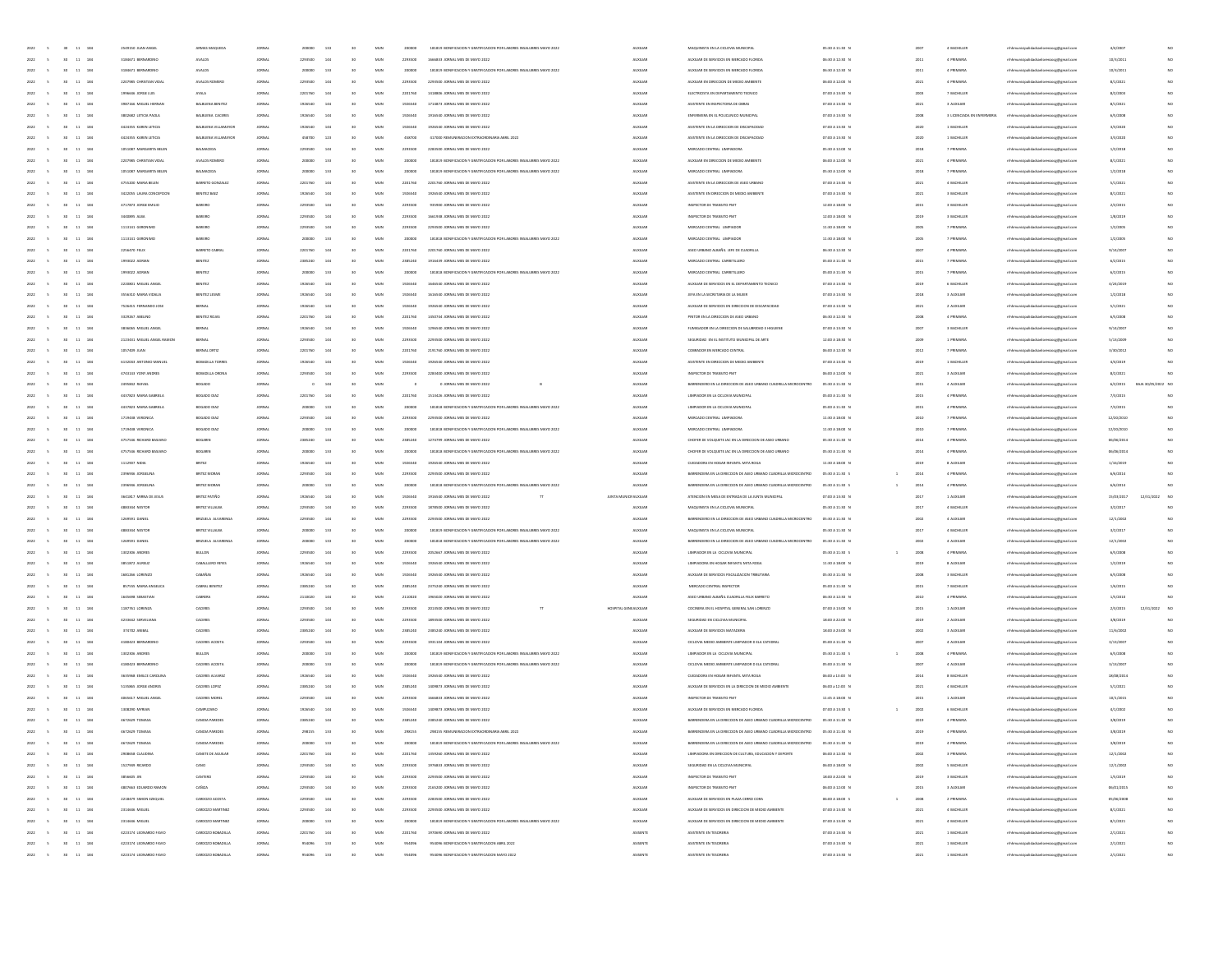| 2022<br>$30$ $11$ $184$                   | 4223124 LEONARDO FAVIO            | CARDOZO BOBADILLA        | <b>JORNAL</b> | 733920  | 123 | 30              | MUN          | 733920  | 733920 BEMINEBACION EXTRAORDINABIA MAYO 2022                         | ASISENTE               | ASISTENTE EN TESORERIA                                          | 07:00 A 13:30 N | 2021 | 1 BACHILLER | mhmunicipalidadsanlorenzocg@gmail.com   | 2/1/2021   |                    |
|-------------------------------------------|-----------------------------------|--------------------------|---------------|---------|-----|-----------------|--------------|---------|----------------------------------------------------------------------|------------------------|-----------------------------------------------------------------|-----------------|------|-------------|-----------------------------------------|------------|--------------------|
| 2022<br>30 11 184                         | 1467857 PORFIRIO                  | CARDOZO MARTINEZ         | <b>JORNAL</b> | 2293500 | 144 | 30 <sub>1</sub> | MUN          | 2293500 | 2283500 JORNAL MES DE MAYO 2022                                      | AUXILIAR               | PODADOR EN CICLOVIA MUNICIPAL                                   | 05:30 A 11:30 N | 2007 | 4 PRIMARY   | rthhmunicipalidadsanlorenzoce@email.com | 9/14/2007  | NO                 |
| 2022<br>11<br>184<br>30                   | 4509378 LORENZO RAFAEL            | CARDOZO SANGUINA         | JORNAL        | 2385240 | 144 |                 | MUN          | 2385240 | 1368668 JORNAL MES DE MAYO 2022                                      | AUXILIAR               | CHOFER DE AGRALE EN LA DIRECCIÓN DE ASEO URBANO                 | 12:00 A 18:00 N | 2013 | 4 PRIMARY   | mhhmunicipalidadsanlorenzocg@gmail.com  | 3/5/2013   | NO                 |
| 11 184<br>2022                            | 1467857 PORFIRIO                  | CARDOZO MARTINEZ         | JORNAL        | 200000  | 133 |                 | MUN          | 200000  | 181819 BONIFICACION Y GRATIFICACION POR LABORES INSALUBRES MAYO 2022 | <b>AUXILIAR</b>        | PODADOR EN CICLOVIA MUNICIPAL                                   | 05:30 A 11:30 N | 200  | 4 PRIMARY   | mhhmunicipalidadsanlorenzocg@gmail.com  | 9/14/2007  | NO                 |
| 11<br>184                                 | 3938831 ANA ELIZABETH             |                          |               | 1926540 | 144 |                 | MUN          |         |                                                                      | <b>AUXILIA</b>         | AUXILIAR DE SERVICIOS EN DIRECCION DE MEDIO AMBIENTI            | 07:00 A 13:30 N |      | 3 AUXILIA   | naocg@gmail.cor                         | 1/2/200    | NO                 |
| 2022<br>11 184<br><b>SO</b>               | 2111264 VERONICA                  | CERNA                    | <b>JORNAL</b> | 2201760 | 144 |                 | MUN          | 2201760 | 2201760 JORNAL MES DE MAYO 2022                                      | AUXILIAR               | SEGURIDAD EN LA DIRECCIÓN DE CULTURA                            | 06:00 A 18:00 N | 2015 | 3 PRIMARY   | mhhmunicipalidadsanlorenzocg@gmail.com  | 01/07/2019 | NO                 |
| 11 184<br>2022<br>30 <sub>2</sub>         | 3609703 ANA TERESA                | CESPEDES BAEZA           | <b>JORNAL</b> | 1926540 | 144 |                 | MUN          | 1926540 | 1926540 JORNAL MES DE MAYO 2022<br>A                                 | AUXILIAR               | ASISTENTE EN EL DEPARTAMENTO DE TRANSPORTE                      | 07:00 A 13:30 N | 2022 | 4 BACHILLER | mhhmunicipalidadsanlorenzoce@email.com  | 5/1/2022   | ALTA 01/05/2022 NO |
| 2022<br>11<br>184<br>30                   | 1492728 TEREZA                    | CHAPARRO DE PERALTA      | JORNAL        | 2201760 | 144 |                 | MUN          | 2201760 | 1458802 JORNAL MES DE MAYO 2022                                      | AUXILIAR               | LIMPIADORA DE DIRECCIÓN DE DESARROLLO HUMANO Y SOCIAL           | 06:00 A 12:30 N | 2003 | 2 PRIMARIA  | mhhmunicipalidadsanlorenzocg@gmail.com  | 3/14/2003  |                    |
| 11<br>184<br>2022                         | 1975594 AGUSTIP                   | CHENA                    | JORNAL        | 2385240 | 144 |                 | MUN          | 2385240 | 2385240 JORNAL MES DE MAYO 2022                                      | <b>AUXILIAR</b>        | SEGURIDAD EN CICLOVIA MUNICIPAL                                 | 18:00 A 06:00 1 | 2019 | 4 BACHILLER | mhmunicipalidadsanlorenzocg@gmail.com   | 1/2/2015   |                    |
| 11<br>184                                 | 3426718 SANDRA EUZABETI           | COLOMBIA                 |               | 1926540 | 144 |                 | MUN          | 192654  |                                                                      | <b>AUXILIAI</b>        | CAUERA EN DIRECCIÓN DE DESARROLLO HUMANO Y SOCIAL               | 07:00 A 13:30 N | 202  | 3 BACHILLE  | municipalidadsanlorenzocg@gmail.cor     | 8/1/202    | NO                 |
| 11 184<br>2022<br><b>SO</b>               | 2087053 ELEUTERIO                 | CORONEL                  | <b>JORNAL</b> | 2110020 | 144 |                 | MUN          | 2110020 | 1370024 JORNAL MES DE MAYO 2022                                      | AUXILIAR               | NOTIFICADOR EN LA DIRECCIÓN DE SALUBRIDAD E HIGUIENE            | 07:00 A 13:30 N | 2015 | 3 PRIMARIA  | mhhmunicipalidadsanlorenzocg@gmail.com  | 2/2/2015   | NO                 |
|                                           |                                   |                          |               |         |     |                 |              |         |                                                                      |                        |                                                                 |                 |      |             |                                         |            |                    |
| 11 184<br>2022<br>30 <sub>2</sub>         | 1849818 NORSERTO RAMON            | CORONEL MELGAREIC        | <b>JORNAL</b> | 2293500 | 144 |                 | MUN          | 2293500 | 2293500 JORNAL MES DE MAYO 2022                                      | AUXILIAR               | ASEO URBANO AYUDANTE RECOLECTOR CUADRILLA MIGUEL SANABRIA       | 18:00 A 22:30 N | 2009 | 3 PRIMARY   | mhhmunicipalidadsanlorenzocg@gmail.com  | 5/13/2009  | NO                 |
| 2022<br>11<br>184<br>30                   | 4509378 LORENZO RAFAEL            | CARDOZO SANGUINA         | JORNAL        | 200000  | 133 |                 | MUN          | 200000  | 181819 BONIFICACION Y GRATIFICACION POR LABORES INSALUBRES MAYO 2022 | AUXILIAR               | CHOFER DE AGRALE EN LA DIRECCION DE ASEO URBANO                 | 12:00 A 18:00 N | 2013 | 4 PRIMARY   | mhhmunicipalidadsanlorenzocg@gmail.com  | 3/5/2013   | NO                 |
| 11 184<br>2022                            | 1849318 NORSERTO RAMON            | CORONEL MELGARER         | JORNAL        | 200000  | 133 |                 | MUN          | 200000  | 181819 BONIFICACIÓN Y GRATIFICACIÓN POR LABORES INSALUBRES MAYO 202  | <b>AUXILIAR</b>        | ASEO URBANO AYUDANTE RECOLECTOR CUADRILLA MIGUEL SANABRIA       | 18:00 A 22:30 N | 2005 | 3 PRIMARIA  | mhmunicipalidadsanlorenzocg@gmail.com   | 5/13/2009  |                    |
| 11<br>184                                 | 4218659 MABE                      | CORVALAN ACH             | <b>JORNAL</b> | 2110020 | 144 |                 | MUN          |         |                                                                      | <b>AUXILIA</b>         | ASISTENTE EN SEGURIDAD VIA                                      | 07:00 A 13:30 N |      | 1 AUXILIA   | naocg@gmail.cor                         | 4/11/200   | NO                 |
| 184<br>2022<br><b>Vo</b><br>11            | 4428422 LUCIA MABEL               | CRISTALDO ALVARENGI      | <b>JORNAL</b> | 2201760 | 144 |                 | MUN          | 2201760 | 2201760 JORNAL MES DE MAYO 2022                                      | PUESTO DE SAL AUXILIAR | ENFERMERA EN PUESTO DE SALUD                                    | 07:00 A 13:00 N | 2009 | 1 AUXILIAR  | mhhmunicipalidadsanlorenzocg@gmail.com  | 5/13/2009  | 12/31/2022 NO      |
| 11 184<br>2022<br>30 <sub>2</sub>         | 1072789 EUGENIO                   | CURRIL PEREZ             | <b>JORNAL</b> | 2385240 | 144 |                 | MUN          | 2385240 | 2375240 IORNAL MFS DE MAYO 2022                                      | AUXILIAR               | ASEO URBANO BARRENDERO CUADRILLA DE MIGUEL SANABRIA             | 18:00 A 22:30 N | 2008 | 3 PRIMARY   | mhhmunicipalidadsanlorenzoce@email.com  | 6/5/2008   | NO                 |
| 2022<br>30 <sub>1</sub><br>11<br>184      | 1072789 EUGENIO                   | CURRIL PEREZ             | JORNAL        | 200000  | 133 |                 | MUN          | 200000  | 181818 BONIFICACION Y GRATIFICACION POR LABORES INSALUBRES MAYO 2022 | AUXILIAR               | ASEO URBANO BARRENDERO CUADRILLA DE MIGUEL SANABRIA             | 18:00 A 22:30 N | 2008 | 3 PRIMARIA  | mhhmunicipalidadsanlorenzocg@gmail.com  | 6/5/2008   | NO                 |
| 11 184<br>2022                            | 5311139 GREGORIC                  | <b>CURRIL SANCHEZ</b>    | JORNAL        | 2293500 | 144 |                 | MUN          | 2293500 | 1948500 JORNAL MES DE MAYO 2022                                      | <b>AUXILIAR</b>        | ASEO URBANO CUADRILLA DE LIMPIEZA DE DIEGO GONZALEZ             | 05:30 A 11:30 N | 2019 | 3 BACHILLER | mhmunicipalidadsanlorenzocg@gmail.com   | 1/2/2015   | NO                 |
| 11 184                                    | 2923458 ANALIA ELIZABETH          | DA PONTS                 |               | 2110020 | 144 |                 | MUN          | 211002  | 1709187 JORNAL MES DE MAYO 2022                                      | <b>AUXILIAI</b>        | SECRETARIA EN LA DIRECCIÓN DE SALUBRIDAD E HIGUIENE             | 07:00 A 13:30 N |      | 3 BACHILLE  | enzocg@gmail.cor                        | 12/11/200  | NO                 |
| 184<br>2022<br>11                         | 2503293 LILIAN MARLENE            | DAVALOS DE SANABRIA      | <b>JORNAL</b> | 2293500 | 144 |                 | MUN          | 2293500 | 1761833 JORNAL MES DE MAYO 2022                                      | AUXILIAR               | INSPECTOR DE TRANSITO PMT                                       | 06:00 A 12:00 N | 2017 | 3 BACHILLER | mhhmunicipalidadsanlorenzocg@gmail.com  | 17/03/2017 |                    |
| 11 184<br>2022<br>30 <sub>2</sub>         | 1203886 MARIA LOURDES             | DE CANO                  | <b>JORNAL</b> | 2293500 | 144 |                 | MUN          | 2293500 | 2148273 JORNAL MES DE MAYO 2022                                      | HOSPITAL GENEALIXILIAR | COCINERA EN EL HOSPITAL GENERAL SAN LORENZO                     | 07:00 A 13:00 N | 2012 | 1 AUXILIA   | mhhmunicipalidadsanlorenzoce@email.com  | 1/4/2012   | 12/31/2022 NO      |
| 2022<br>11<br>184<br>30                   | 1406073 MIGUEL                    | DELGADO                  | JOINAL        | 1926540 | 144 |                 | MUN          | 1926540 | 1200707 JORNAL MES DE MAYO 2022                                      | AUXILIAR               | ELECTRICISTA EN DEPARTAMENTO TECNICO                            | 06:00 A 12:30 N | 2011 | 7 BACHILLER | mhhmunicipalidadsanlorenzocg@gmail.com  | 2/1/2011   | NO                 |
| 184<br>11                                 | 2045605 PEDRO INOCENCIO           |                          | JORNAL        | 2385240 | 144 |                 | MUN          | 2385240 | 2385240 JORNAL MES DE MAYO 2022                                      | <b>AUXILIAR</b>        | AUXILIAR DE SERVICIOS EN LA DIRECCIÓN DE ASEO URBANO            | 07:00 A 13:30 N |      |             |                                         | 9/1/2021   |                    |
| 2022                                      |                                   | DELVALLE OVEDA           |               |         |     |                 |              |         |                                                                      |                        |                                                                 |                 | 2021 | 4 AUXILIA   | mhmunicipalidadsanlorenzocg@gmail.com   |            |                    |
| 11<br>184                                 | 2045605 PEDRO INOCENCIO           | DELVALLE OVED            | <b>JORNAL</b> | 733920  | 123 |                 | MUN          | 733921  | 733920 REMUNERACION EXTRAORDINARIA ABRIL 202                         | <b>AUXILIAI</b>        | AUXILIAR DE SERVICIOS EN LA DIRECCIÓN DE ASEO URBANI            | 07:00 A 13:30 N | 2021 | 4 AUXILIA   | enzocg@gmail.cor                        | 9/1/202    | NO                 |
| 184<br>2022<br>11                         | 2045605 PEDRO INOCENCIO           | DELVALLE OVEDA           | <b>JORNAL</b> | 733920  | 123 |                 | MUN          | 733920  | 733920 REMUNERACION EXTRAORDINARIA MAYO 2022                         | AUXILIAR               | AUXILIAR DE SERVICIOS EN LA DIRECCIÓN DE ASEO URBANO            | 07:00 A 13:30 N | 2021 | 4 AUXILIAR  | mhhmunicipalidadsanlorenzocg@gmail.com  | 9/1/2021   | NO                 |
| 11 184<br>2022<br>30 <sub>2</sub>         | 713254 JOSE VALENTIN              | DELVALLE ALCARAZ         | <b>JORNAL</b> | 2385240 | 144 |                 | MUN          | 2385240 | 2375240 JORNAL MES DE MAYO 2022                                      | AUXILIAR               | ELECTRICISTA EN LA DIRECCIÓN DE ASEO URBANO                     | 07:00 A 13:30 N | 2019 | 4 AUXILIA   | mhhmunicipalidadsanlorenzoce@email.com  | 1/2/2019   | NO                 |
| 2022<br>30 <sub>2</sub><br>11 184         | 713254 JOSE VALENTIN              | DELVALLE ALCARAZ         | <b>JORNAL</b> | 733920  | 123 |                 | MUN          | 733920  | 733920 REMUNERACION EXTRAORDINARIA ABRIL 2022                        | AUXILIAR               | ELECTRICISTA EN LA DIRECCIÓN DE ASEO URBANO                     | 07:00 A 13:30 N | 2019 | 4 AUXILIAR  | mhhmunicipalidadsanlorenzocg@gmail.com  | 1/2/2019   | NO                 |
| 184<br>11<br>2022                         | 713254 JOSE VALENTIN              | DELVALLE ALCARA          | JORNAL        | 733920  | 123 |                 | MUN          | 733920  | 733920 REMUNERACION EXTRAORDINARIA MAYO 2022                         | <b>AUXILIAR</b>        | ELECTRICISTA EN LA DIRECCIÓN DE ASEO URBANO                     | 07:00 A 13:30 N | 2019 | 4 AUXILIA   | mhmunicipalidadsanlorenzocg@gmail.com   | 1/2/2015   |                    |
| 11 184                                    | 4355620 SILVIA CONCEPCION         | DIAZ SOSA                | <b>JORNAL</b> | 2018280 | 144 |                 | MUN          | 201828  | 1435780 JORNAL MES DE MAYO 2022                                      | <b>AUXILIAI</b>        | SECRETARIA EN DIRECCIÓN DE SALUBRIDAD E HIGL                    | 07:00 A 13:30 1 | 2014 | 3 BACHILLE  | municipalidadsanlorenzocg@gmail.cor     | 2/3/201    | NO                 |
| 11 184<br>2022                            | 5340198 ZUNLDA                    | <b>DOMINGUEZ BENITEZ</b> | <b>JORNAL</b> | 2293500 | 144 |                 | MUN          | 2293500 | 1648859 JORNAL MES DE MAYO 2022                                      | AUXILIAR               | BARRENDERA EN LA DIRECCIÓN DE ASEO URBANO CUADRULA MICROCENTRO  | 05:30 A 11:30 N | 2019 | 4 PRIMARIA  | mhhmunicipalidadsanlorenzocg@gmail.com  | 1/2/2019   | NO                 |
| 11 184<br>2022<br>30 <sub>2</sub>         | 5311139 GREGORIC                  | CURRIL SANCHEZ           | <b>JORNAL</b> | 200000  | 133 |                 | MUN          | 200000  | 181818 BONIFICACION Y GRATIFICACION POR LABORES INSALUBRES MAYO 2022 | AUXILIAR               | ASEO URBANO CUADRILLA DE LIMPIEZA DE DIEGO GONZALEZ             | 05:30 A 11.30 N | 2019 | 3 BACHILLER | mhhmunicipalidadsanlorenzoce@email.com  | 1/2/2019   | NO                 |
| 2022<br>11 184<br>30                      | 5340198 ZUNLDA                    | DOMINGUEZ BENITEZ        | <b>JORNAL</b> | 200000  | 133 |                 | MUN          | 200000  | 181818 BONIFICACION Y GRATIFICACION POR LABORES INSALUBRES MAYO 2022 | AUXILIAR               | BARRENDERA EN LA DIRECCIÓN DE ASEO URBANO CUADRILLA MICROCENTRO | 05:30 A 11:30 N | 2019 | 4 PRIMARIA  | mhhmunicipalidadsanlorenzocg@gmail.com  | 1/2/2019   | NO                 |
| 184<br>11                                 | 2692211 MALBINA VICTORIA          | DOMINGUEZ DE FIGUEROJ    | JORNAL        | 2110020 | 144 |                 | MUN          | 2110020 | 1748353 JORNAL MES DE MAYO 2022                                      | <b>AUXILIAR</b>        | ASISTENTE EN CENTRO REGIONAL DE EDUCACIÓN SATURIO RIOS          | 07:00 A 13:30 N | 2015 | 1 AUXU14    | mhmunicipalidadsanlorenzocg@gmail.com   | 3/6/2015   |                    |
| 11<br>184                                 | 2955353 VICTOR ISMAI              | DOM/NGUEZ                |               | 1834800 | 144 |                 | MUN          |         | 1834800 JORNAL MES DE MAYO 2022                                      | ASISENT                | ASISTENTE EN PCI                                                | 07:00 A 13:30 1 | 2021 | 1 AUXILIA   | mhhmunicipalidadsanlorenzocg@gmail.co   | 8/1/202    | NO                 |
| 11 184<br>2022<br><b>SO</b>               | 705822 JUANA                      | DUARTE                   | <b>JORNAL</b> | 2385240 | 144 |                 | MUN          | 2385240 | 2385240 JORNAL MES DE MAYO 2022                                      | AUXILIAR               | BARRENDERA EN LA DIRECCIÓN DE ASEO URBANO CUADRILLA MICROCENTRO | 05:30 A 11:30 N | 2019 | 4 BACHILLER | mhhmunicipalidadsanlorenzocg@gmail.com  | 1/2/2019   | NO                 |
|                                           | 705822 JUANA                      | DUARTE                   |               |         | 133 |                 | MUN          |         | 181818 BONIFICACION Y GRATIFICACION POR LABORES INSALUBRES MAYO 2022 | AUXILIAR               | BARRENDERA EN LA DIRECCIÓN DE ASEO URBANO CUADRILLA MICROCENTRO | 05:30 A 11:30 N |      | 4 BACHILLER |                                         | 1/2/2019   | NO                 |
| 11 184<br>2022<br>30 <sub>2</sub>         |                                   |                          | <b>JORNAL</b> | 200000  |     |                 |              | 200000  |                                                                      |                        |                                                                 |                 | 2019 |             | rthhmunicipalidadsanlorenzoce@email.com |            |                    |
| 2022<br>11 184<br>30                      | 4656164 CINTHIA GRACIELA CAROLINA | DUARTE                   | JORNAL        | 2201760 | 144 |                 | MUN          | 2201760 | 2191760 JORNAL MES DE MAYO 2022                                      | AUXILIAR               | ASISTENTE EN LA DIRECCIÓN DE OBRAS                              | 07:00 A 13:30 N | 2021 | 1 ABOGADA   | mhhmunicipalidadsanlorenzocg@gmail.com  | 3/2/2021   | NO                 |
| 184<br>11                                 | 3408031 INOCENCIO RAMON           | <b>DUARTE FERNANDS</b>   | JORNAL        | 1926540 | 144 |                 | MUN          | 1926540 | 1916540 JORNAL MES DE MAYO 2022                                      | <b>AUXILIAR</b>        | INSPECTOR DE TRANSITO PMT                                       | 18:00 A 22:00 N | 2011 | 3 BACHILLER | mhhmunicipalidadsanlorenzocg@gmail.com  | 1/3/2011   |                    |
| $\mathbf{11}$<br>18                       | 1302921 MARI                      | DUARTE LOPE              |               | 2293500 |     |                 | MUN          | 229350  |                                                                      | <b>AUXILIAI</b>        | LIMPIADORA DE PALACETE MUNICIPA                                 | 06:00 A 12:30 1 |      | 1 AUXILIA   | mhhmunicipalidadsanlorenzocg@gmail.com  | 1/17/201   | NO                 |
| 184<br>2022<br><b>SO</b><br>11            | 3414602 DIEGO JAVIER              | ENOSO AGUERO             | <b>JORNAL</b> | 1926540 | 144 |                 | MUN          | 1926540 | 1679873 JORNAL MES DE MAYO 2022                                      | AUXILIAR               | LIMPIADOR EN MERCADO FLORIDA                                    | 05:00 A 11:30 N | 2017 | 6 BACHILLER | mhhmunicipalidadsanlorenzocg@gmail.com  | 1/2/2017   | NO                 |
| 11 184<br>2022<br>30 <sub>2</sub>         | 3414602 DIEGO JAVIER              | ENOSO AGUERO             | <b>JORNAL</b> | 200000  | 133 |                 | MUN          | 200000  | 181818 BONIFICACION Y GRATIFICACION POR LABORES INSALUBRES MAYO 2022 | AUXILIAR               | LIMPIADOR EN MERCADO FLORIDA                                    | 05:00 A 11:30 N | 2017 | 6 BACHILLER | rthhmunicipalidadsanlorenzoce@email.com | 1/2/2011   | NO                 |
| 2022<br>11 184<br>30                      | 708302 JULIO ALBERTO              | ENOSO BENITEZ            | JORNAL        | 1926540 | 144 |                 | MUN          | 1926540 | 1781540 JORNAL MES DE MAYO 2022                                      | AUXILIAR               | AUXILIAR EN DEFENSA DEL CONSUMIDOR                              | 07:00 A 13:30 N | 2021 | 3 BACHILLER | mhhmunicipalidadsanlorenzocg@gmail.com  | 8/1/2021   | NO                 |
| 11<br>184                                 | 1251430 JUAN                      | ENDSO JAIU               | JORNAL        | 2293500 |     |                 | MUN          | 2293500 | 2293500 JORNAL MES DE MAYO 2022                                      | <b>AUXILIAR</b>        | CUADILLA DE LIMPIEZA ASEO LIRBANO                               | 05:00 A 11:30 N | 2019 | 3 AUXILIA   | mhhmunicipalidadsanlorenzocg@gmail.com  | 3/2/2019   |                    |
| $11\,$<br>18                              | 4465306 JUAN CARLO                | ESCOBAR                  |               | 229350  |     |                 | MUN          | 229350  | 1863500 JORNAL MES DE MAYO 2022                                      | <b>AUXILIAI</b>        | INSPECTOR DE TRANSITO PM                                        | 18:00 A 22:00 B |      | 3 BACHILE   | mhhmunicipalidadsanlorenzocg@gmail.com  | 8/16/201   | NO                 |
| 2022<br>11 184<br><b>SO</b>               | 624887 PEDRO DEL ROSARIO          | ESCOBAR ACOSTA           | <b>JORNAL</b> | 2293500 | 144 |                 | MUN          | 2293500 | 2283500 JORNAL MES DE MAYO 2022                                      | AUXILIAR               | HERRERO EN LA DIRECCIÓN DE ASEO URBANI                          | 05:00 A 11:30 N | 2015 | 4 AUXILIAR  | mhhmunicipalidadsanlorenzocg@gmail.com  | 06/01/2019 | NO                 |
| 11 184<br>2022<br>30 <sub>2</sub>         | 5335665 MARTIN                    | ESCOBAR DIAZ             | <b>JORNAL</b> | 2293500 | 144 |                 | MUN          | 2293500 | 2088500 JORNAL MES DE MAYO 2022                                      | AUXILIAR               | INSPECTOR DE TRANSITO PMT                                       | 12:00 A 18:00 N | 2019 | 3 BACHILLER | rthhmunicipalidadsanlorenzoce@email.com | 3/8/2019   | NO                 |
| 2022<br>11 184<br>30                      | 2057232 LUIS                      | ESPINOLA ROTELA          | JORNAL        | 2293500 | 144 |                 | MUN          | 2293500 | 2293500 JORNAL MES DE MAYO 2022                                      | AUXILIAR               | MERCADO CENTRAL CARRETILLERO                                    | 11:30 A 18:00 N | 2007 | 7 PRIMARIA  | mhhmunicipalidadsanlorenzocg@gmail.com  | 3/13/2007  | NO                 |
| $11\,$<br>184                             | 624887 PEDRO DEL ROSARIO          | ESCOBAR ACOST            | JORNAL        | 000002  | 133 |                 | MUN          | 20000   | 194546 BONIFICACION Y GRATIFICACION POR LABORES INSALUBRES MAYO 202  | <b>AUXILIAR</b>        | HERRERO EN LA DIRECCIÓN DE ASEO URBANI                          | 05:00 A 11:30 N | 2015 | 4 AUXILIA   | mhmunicipalidadsanlorenzocg@gmail.com   | 06/01/2019 |                    |
| $\mathbf{11}$<br>18                       | 2057232 LUIS                      | <b>ESPINOLA ROTEL</b>    |               |         | 133 |                 | MUN          | 200001  | 181818 BONIFICACION Y GRATIFICACION POR LABORES INSALUBRES MAYO 202  | <b>AUXILIA</b>         | MERCADO CENTRAL CARRETILLER                                     | 11:30 A 18:00 f |      | 7 PRIMARI   |                                         | 3/13/200   | NO                 |
|                                           |                                   |                          |               |         |     |                 |              |         |                                                                      |                        |                                                                 |                 |      |             | mhhmunicipalidadsanlorenzocg@gmail.com  |            |                    |
| 2022<br>11 184<br><b>SO</b>               | 947452 HEMERENCIANA               | ESPINOLA TALAVERA        | <b>JORNAL</b> | 2385240 | 144 |                 | MUN          | 2385240 | 2138573 JORNAL MES DE MAYO 2022                                      | AUXILIAR               | LIMPIADORA EN MERCADO FLORIDA                                   | 05:00 A 11:30 N | 2011 | 6 BACHILLER | mhhmunicipalidadsanlorenzocg@gmail.com  | 1/3/2011   | NO                 |
| 11 184<br>2022<br>30 <sub>2</sub>         | 1451790 DIONISIA                  | <b>ESTIGARRIBIA</b>      | <b>JORNAL</b> | 2385240 | 144 |                 | MUN          | 2385240 | 2338090 JORNAL MES DE MAYO 2022                                      | AUXILIAR               | AUXILIAR DE SERVICIOS EN DIRECCIÓN DE ASEO URBANO               | 12:00 A 18:00 N | 2013 | 4 PRIMARY   | rthhmunicipalidadsanlorenzoce@email.com | 10/1/2013  | NO                 |
| 2022<br>11 184<br>30                      | 947452 HEMERENCIAN                | ESPINOLA TALAVERA        | JORNAL        | 200000  | 133 |                 | MUN          | 200000  | 181819 BONIFICACION Y GRATIFICACION POR LABORES INSALUBRES MAYO 2022 | AUXILIAR               | LIMPIADORA EN MERCADO FLORIDA                                   | 05:00 A 11:30 N | 2011 | 6 BACHILLER | mhhmunicipalidadsanlorenzocg@gmail.com  | 1/3/2011   | NO                 |
| 11 184                                    | 1451790 DIONISIA                  | <b>ESTIGARRIBV</b>       | JORNAL        | 000005  | 133 |                 | MUN          | 200000  | 181819 BONIFICACION Y GRATIFICACION POR LABORES INSALUBRES MAYO 202  | <b>AUXILIAR</b>        | AUXILIAR DE SERVICIOS EN DIRECCIÓN DE ASEO URBANO               | 12:00 A 18:00 1 | 2013 | 4 PRIMARIA  | mhmunicipalidadsanlorenzocg@gmail.com   | 10/1/2013  |                    |
| $\bf{11}$<br>184                          | 4940818 DEYSI CAROLIN             |                          |               | 2293500 | 144 |                 | MUN          | 229350  | 1683500 JORNAL MES DE MAYO 202:                                      | <b>AUXILIA</b>         | INSPECTOR DE TRANSITO PM                                        | 06:00 A 12:00 1 |      | 3 BACHILLE  | mhhmunicipalidadsanlorenzocg@gmail.com  | 1/2/201    | NO                 |
| 2022<br>11 184<br>30 <sub>2</sub>         | 2289351 ISDORO                    | <b>FERNANDEZ</b>         | <b>JORNAL</b> | 1926540 | 144 |                 | MUN          | 1926540 | 1681540 JORNAL MES DE MAYO 2022                                      | AUXILIAR               | CARRETILLERO MERCADO CENTRAL                                    | 05:00 A 11:30 N | 2017 | 7 PRIMARIA  | mhhmunicipalidadsanlorenzocg@gmail.com  | 4/1/2017   | NO                 |
| 30 <sub>2</sub><br>11 184<br>2022         | 3516825 ROOLE                     | <b>FERNANDEZ</b>         | <b>JORNAL</b> | 2293500 | 144 |                 | MUN          | 2293500 | 2046833 IOBNALMES DE MAYO 2022                                       | AUXILIAR               | INSPECTOR DE TRANSITO PMT                                       | 06:00 A 12:00 N | 2019 | 3 BACHILLER | rthhmunicipalidadsanlorenzoce@email.com | 2/14/2019  | NO                 |
| 2022<br>11 184<br>30                      | 708420 SANTIAGO                   | FERNANDEZ ORREGO         | JORNAL        | 2385240 | 144 |                 | MUN          | 2385240 | 1768837 JORNAL MES DE MAYO 2022                                      | AUXILIAR               | CHOFER EN LA DIRECCIÓN DE ASEO URBANO                           | 05:30 A 11:30 N | 2011 | 4 BACHILLER | mhhmunicipalidadsanlorenzocg@gmail.com  | 10/3/2011  | NO                 |
| 11<br>184<br>2022                         | 708420 SANTIAGO                   | FERNANDEZ ORREGO         | JORNAL        | 733920  | 123 |                 | MUN          | 733920  | 733920 REMUNERACION EXTRAORDINARIA ABRIL 202                         | <b>AUXILIAR</b>        | CHOFER EN LA DIRECCIÓN DE ASEO URBANO                           | 05:30 A 11:30 N | 2011 | 4 BACHILLER | mhhmunicipalidadsanlorenzocg@gmail.com  | 10/3/2011  |                    |
| 18                                        | 708420 SANTIAGO                   |                          |               |         | 123 |                 | MUM          | 73392   | 733920 REMUNERACION EXTRAORDINARIA MAYO 202                          |                        | CHOFER EN LA DIRECCIÓN DE ASEO URBA                             | 05:30 A 11:30 f |      | 4 BACHILLI  | mhhmunicipalidadsanlorenzocg@gmail.com  | 10/3/2011  |                    |
| 2022 5<br>30 11 184                       | 6168382 LORENA                    | FERREIRA                 | <b>JORNAL</b> | 1926540 | 144 |                 | MUN          | 1926540 | 1916540 JORNAL MES DE MAYO 2022<br>T                                 | HOSPITAL GENEALIXILIAR | SECRETARIA EN LARORATORIO DEL HOSPITAL GENERAL SAN LORENZO      | 07:00 A 13:00 N | 2015 | 1 AUXILIAR  | mhhmunicipalidadsanlorenzocg@gmail.com  | 01/07/2015 | 12/31/2022 NO      |
| 2022 5 30 11 184                          | 2203980 DAM/AN                    | FERREIRA                 | <b>JORNAL</b> | 2203500 | 144 | 30              | MUN          | 2293500 | 1848500 JORNAL MES DE MAYO 2022                                      | AUXILIAR               | SEGURIDAD MERCADO CENTRAL                                       | 17:00 A 05:00 N | 2007 | 7 PRIMARY   | mhhmunicipalidadsanlorenzoce@email.com  | 9/14/2007  | NO                 |
|                                           |                                   |                          |               |         |     |                 |              |         |                                                                      |                        |                                                                 |                 |      |             |                                         |            |                    |
|                                           | 1002578 DIOSNE                    |                          |               |         |     |                 |              | 2293500 | 2046833 JORNAL MES DE MAYO 2022                                      | <b>ALCOHOL</b>         | SEGURIDAD EN LA DIRECCIÓN DE CULTURI                            | 06:00 A 18:00 N |      | 3 AUXILIA   | mhhmunicipalidad<br>oce@email.com       | 1/2/2019   |                    |
| 2022<br>$30\qquad 11\qquad 184$<br>$\sim$ | 3554761 ANGELICA SATURNINA        | FLEITAS                  | JORNAL        | 2385240 | 144 |                 | MUN          |         | 2385240 1528865 JORNAL MES DE MAYO 2022                              | <b>AUXILIAR</b>        | MERCADO CENTRAL LIMPIADORA                                      | 05:00 A 11:30 N | 2010 | 7 PRIMARIA  | mhhmunicipalidadsanlorenzocg@gmail.com  | 1/30/2010  |                    |
| 2022<br>$30 - 11 - 184$                   | 3554761 ANGELICA SATURNIP         | <b>FLEITAS</b>           |               | 200000  | 133 | 30 <sub>°</sub> | $_{\rm MUN}$ | 200000  | 181819 BONIFICACIÓN Y GRATIFICACIÓN POR LABORES INSALUBRES MAYO 2022 | <b>AUXILIAR</b>        | MERCADO CENTRAL LIMPIADORA                                      | 05:00 A 11:30 N | 2010 | 7 PRIMARIA  | mhmunicipalidadsanlorenzocg@gmail.com   | 1/30/2010  | NO                 |
| 2022<br>30 11 184<br>$\sim$               | 4446514 MARIO RUBEN               | FLEITAS MENDOZA          | JORNAL        | 2201760 | 144 | 30 <sub>1</sub> | MUN          | 2201760 | 1408093 JORNAL MES DE MAYO 2022                                      | AUXILIAR               | SEGURIDAD EN EL PALACETE MUNICIPAL                              | 06:00 A 18:00 N | 2007 | 2 SEGURIDAD | mhhmunicipalidadsanlorenzocg@gmail.com  | 11/12/2007 | NO                 |
| 2022<br>$30$ $11$ $184$<br>$\sim$         | 1888781 ANGELINA                  | <b>FLORENTIN</b>         | JORNAL        | 2203500 | 144 | 30 <sub>1</sub> | MUN          | 2293500 | 2148500 JORNAL MES DE MAYO 2022                                      | AUXILIAR               | LIMPIADORA ADMINISTRACIÓN PALACETE MUNICIPAL                    | 11:30 A 18:00 N | 2002 | 1 PRIMARIA  | mhmunicipalidadsanlorenzocg@gmail.com   | 5/2/2002   | NO                 |
| 2022 5<br>30 11 184                       | 2265783 WALTER AURELIO            | FLORES LOPEZ             | JORNAL        | 1926540 | 144 | 30 <sub>1</sub> | MUN          | 1926540 | 1916540 JORNAL MES DE MAYO 2022                                      | AUXILIAR               | AUXILIAR DE SERVICIOS EN FISCAUZACIÓN TRIBUTARIA                | 07:00 A 13:30 N | 2019 | 1 BACHILLER | mhhmunicipalidadsanlorenzocg@gmail.com  | 5/7/2019   | NO                 |
| $30 - 11 - 184$<br>2022<br>$\sim$         | 3589859 JUAN ANGEL                | FRANCO                   | <b>JORNAL</b> | 2203500 | 144 |                 | MUN          | 2293500 | 2293500 JORNAL MES DE MAYO 2022                                      | <b>AUXILIAR</b>        | INSPECTOR DE TRANSITO PMT                                       | 11:45 A 18:00 N | 2019 | 3 AUXILIAR  | mhhmunicipalidadsanlorenzocg@gmail.com  | 1/2/2019   | NO                 |
| 2022<br>$30 - 11 - 184$                   | 1657827 NILDA GUILLERMIN          | FRANCO                   | JORNAL        | 1926540 | 144 |                 | MUN          | 1926540 | 1186540 JORNAL MES DE MAYO 2022                                      | <b>AUXILIAR</b>        | AUXILIAR DE SERVICIOS EN LA DIRECCIÓN DE SALUBRIDAD E HIGUIENE  | 07:00 A 13:30 N | 2012 | 3 BACHILLER | mhmunicipalidadsanlorenzocg@gmail.com   | 5/2/2012   | $_{\rm NO}$        |
| 2022 5<br>30 11 184                       | 755595 CALIXTO                    | FRETES                   | JORNAL        | 2385240 | 144 | 30 <sub>1</sub> | MUN          | 2385240 | 1692115 JORNAL MES DE MAYO 2022                                      | <b>AUXILIAR</b>        | SEGUINDAD EN MERCADO ELORIDA                                    | 18:00 A 06:00 N | 2015 | 4 BACHILLER | mhmunicipalidadsanlorenzocg@gmail.com   | 7/3/2015   | NO                 |
| 2022 5<br>30 11 184                       | 2059441 MARCOS                    | FRETES                   | JORNAL        | 2293500 | 144 | 30 <sub>1</sub> | MUN          | 2293500 | 2293500 IOBNAL MES DE MAYO 2022                                      | AUXILIAR               | SEGURIDAD EN CICLOVIA MUNICIPAL                                 | 06:00 A 18:00 N | 2007 | 4 PRIMARIA  | mhmunicipalidadsanlorenzocg@gmail.com   | 4/2/2007   | $_{\rm NO}$        |
| 2022 5 30 11 184                          | 4693430 LUIS JAVIER               | FRETES GONZALEZ          | JORNAL        | 2293500 | 144 | 30 <sub>1</sub> | MUN          | 2293500 | 1669460 JORNAL MES DE MAYO 2022                                      | AUXILIAR               | ASEO URBANO AYUDANTE RECOLECTOR CUADRILLA MIGUEL SANABRIA       | 18:00 A 22:30 N | 2013 | 4 BACHILLER | mhhmunicipalidadsanlorenzocg@gmail.com  | 10/1/2013  | NO                 |
|                                           |                                   |                          |               |         |     |                 |              |         |                                                                      |                        |                                                                 |                 |      |             |                                         |            |                    |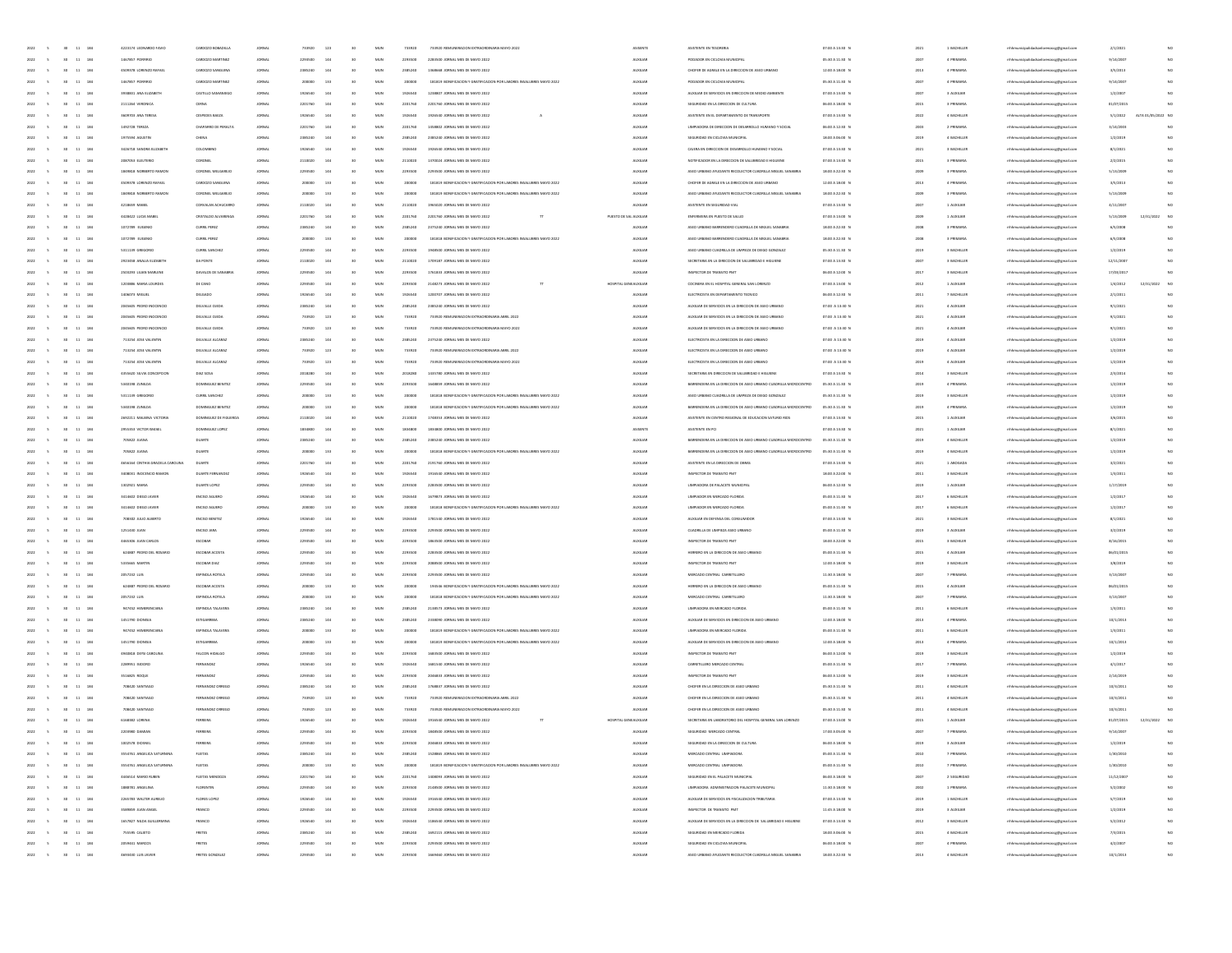| 2022<br>$\sim$<br>30 11 184                                 | 4693430 LUIS JAVIER     | FRETES GONZALEZ    | JORNAL        | 200000  | 133 | 30              | MUN          | 200000  | 181819 BONIFICACION Y GRATIFICACION POR LABORES INSALUBRES MAYO 2022 | <b>AUXILIAR</b>        | ASEO URBANO AYUDANTE RECOLECTOR CUADRILLA MIGUEL SANABRIA       | 18:00 A 22:30 N | 2013 | 4 BACHILLER                  | mhhmunicipalidadsanlorenzocg@gmail.com                                  | 10/1/201   |                    |     |
|-------------------------------------------------------------|-------------------------|--------------------|---------------|---------|-----|-----------------|--------------|---------|----------------------------------------------------------------------|------------------------|-----------------------------------------------------------------|-----------------|------|------------------------------|-------------------------------------------------------------------------|------------|--------------------|-----|
| 2022<br>30 11 184                                           | 1731577 EVER            | GALATI             | JORNAL        | 1926540 | 144 | 30              | MUN          | 1926540 | 1451540 JORNAL MES DE MAYO 2022                                      | <b>AUXILIAR</b>        | AUXILIAR DE SERVICIOS EN MERCADO FLORIDA                        | 07:00 A 13:30 N | 2015 |                              | 6 LICENCIADO EN CIENCIAS CONTABI mhhmunicipalidadsanlorenzoog@gmail.com | 1/8/2015   |                    | NO. |
| 2022<br>30 <sub>1</sub><br>11 184                           | 1324081 MERCEDES        | GALEANO            | JORNAL        | 1926540 | 144 | 50              | MUN          | 1926540 | 1926540 JORNAL MES DE MAYO 2022                                      | AUXILIAR               | AUXILIAR DE SERVICIOS EN MERCADO FLORIDA                        | 07:00 A 13:30 N | 2021 | 6 AUXILIAR                   | mhmunicipalidadsanlorenzocg@gmail.com                                   | 8/1/2021   |                    | NO  |
| 184                                                         | 3541759 FRANCIS         | GALVAN TO          |               | 2203500 | 144 |                 | MUN          | 2293500 | 1903500 JORNAL MES DE MAYO 202:                                      | <b>AUXILIA</b>         | INSPECTOR DE TRANSITO PMT                                       | 18:00 A 22:00 N | 2015 | 2 AUXILIA                    | thhmunicipalidadsanlorenzocg@gmail.cor                                  | 3/8/2019   |                    | NO  |
| 2022<br>so.<br>11 184                                       | 1740465 GLADIS          | GAMARINA           | JORNAL        | 2385240 | 144 | 30              | MUN          | 2385240 | 1791073 JORNAL MES DE MAYO 2022                                      | <b>AUXILIAR</b>        | AUDILIAR DE SERVICIOS EN MERCADO CENTRAL                        | 11:30 A 18:00 N | 2002 | 7 BACHILLER                  | mhhmunicipalidadsanlorenzocg@gmail.com                                  | 2/1/2002   |                    | NO  |
| 2022<br>11 184<br>30 <sub>1</sub>                           | 1740465 GLADI'S         | GAMARINA           | JORNAL        | 200000  | 133 | 30 <sub>1</sub> | MUN          | 200000  | 181819 BONIFICACION Y GRATIFICACION POR LABORES INSALUBRES MAYO 2022 | <b>AUXILIAR</b>        | AUXILIAR DE SERVICIOS EN MERCADO CENTRAL                        | 11:30 A 18:00 N | 2002 | 7 BACHILLER                  | mhhmunicipalidadsanlorenzocg@gmail.com                                  | 2/1/2002   |                    | NO  |
| 2022<br>11 184<br>30 <sub>1</sub>                           | 1748689 BLAS            | GAMARRA            | JORNAL        | 2201760 | 144 | 30              | MUN          | 2201760 | 2201760 JORNAL MES DE MAYO 2022                                      | <b>AUXILIAR</b>        | ASEO URBANO BARRENDERO CUADRILLA DE MIGUEL SANABRIA             | 18:00 A 22:00 N | 2001 | 3 PRIMARIA                   | mhhmunicipalidadsanlorenzocg@gmail.com                                  | 1/2/2001   |                    | NO  |
| 11 184                                                      | 1748689 BLAS            |                    |               |         | 133 | 30              | MUN          | 200000  | 181819 BONIFICACION Y GRATIFICACION POR LABORES INSALUBRES MAYO 2022 |                        | ASEO URBANO BARRENDERO CUADRILLA DE MIGUEL SANABRU              |                 | 2001 |                              |                                                                         |            |                    | NO  |
| 2022<br>30 <sub>1</sub>                                     |                         | GAMARRA            | JORNAL        | 200000  |     |                 |              |         |                                                                      | <b>AUXILIAR</b>        |                                                                 | 18:00 A 22:00 N |      | 3 PRIMARIA                   | mhhmunicipalidadsanlorenzocg@gmail.com                                  | 1/2/2001   |                    | NO  |
| 184                                                         | 4352492 DERLIS          | GALITO             |               |         |     |                 | MUN          | 2293500 | 1356000 JORNAL MES DE MAYO 2022                                      | <b>AUXILIA</b>         | AUXILIAR DE SERVICIOS EN MERCADO CENTRAL                        | 07:00 A 13:30 N | 2019 | 3 BACHILLE                   | thhmunicipalidadsanlorenzocg@gmail.cor                                  | 1/2/2015   |                    |     |
| 2022<br>30 <sub>1</sub><br>11 184                           | 4370078 AUREDO          | GIMENEZ GAR        | JORNAL        | 2201760 | 144 | 50              | MUN          | 2201760 | 1989260 JORNAL MES DE MAYO 2022                                      | <b>AUXILIAR</b>        | ASEO URBANO CUADRILLA DE LIMPIEZA DE DIEGO GONZALEZ             | 05:30 A 11:30 N | 2012 | 4 PRIMARIA                   | nhhmunicipalidadsanlorenzocg@gmail.com                                  | 2/1/2012   |                    | NO  |
| 2022<br>11 184<br>30 <sub>1</sub>                           | 732410 ELIGIO RAMON     | GOMEZ              | JORNAL        | 2201760 | 144 | 30 <sub>1</sub> | MUN          | 2201760 | 2191760 JORNAL MES DE MAYO 2022                                      | <b>AUXILIAR</b>        | SEGURIDAD EN EL PALACETE MUNICIPAL                              | 06:00 A 18:00 N | 2009 | 1 PRIMARIA                   | mhhmunicipalidadsanlorenzocg@gmail.com                                  | 5/13/2001  |                    | NO  |
| 2022<br>30 <sub>1</sub><br>11 184                           | 732410 ELIGIO RAMON     | GOME2              | JORNAL        | 733920  | 123 | 30              | MUN          | 733920  | 733920 REMUNERACION EXTRAORDINARIA MAYO 2022                         | <b>AUXILIAR</b>        | SEGURIDAD EN EL PALACETE MUNICIPAL                              | 06:00 A 18:00 N | 2009 | 1 PRIMARIA                   | mhhmunicipalidadsanlorenzocg@gmail.com                                  | 5/13/2001  |                    | NO  |
| 11 184<br>2022<br>30 <sub>1</sub>                           | 1793999 LEONGINO        | GOME2              | JORNAL        | 2385240 | 144 | 30              | MUN          | 2385240 | 2375240 JORNAL MES DE MAYO 2022                                      | <b>AUXILIAR</b>        | SEGURIDAD EN LA DIRECCIÓN DE ASEO URBANO                        | 07:00 A 13:30 N | 1998 | 4 AUXILIA                    | mhhmunicipalidadsanlorenzocg@gmail.com                                  | 1/2/1998   |                    | NO  |
| 184                                                         | 2660502 NELSON          | SOME               |               |         |     |                 | MUN          | 229350  | 1539463 JORNAL MES DE MAYO 2022                                      | <b>AUXILIA</b>         | INSPECTOR DE TRANSITO PMT                                       | 12:00 A 18:00 N | 2015 | 3 BACHILLE                   | thhmunicipalidadsanlorenzocg@gmail.cor                                  | 8/5/2019   |                    | NO  |
| 2022<br>so.<br>11 184                                       | 2935774 NESTOR ALCIDES  | GOMEZ FRETES       | JORNAL        | 2293500 | 144 | 50              | MUN          | 2293500 | 2148500 JORNAL MES DE MAYO 2022                                      | <b>AUXILIAR</b>        | AIRE NE SENIOOS EN DIRECTION DE ASEO LIBRANO                    | 12:00 A 18:00 N | 2007 | 4 PRIMARIA                   | mhhmunicipalidadsanlorenzocg@gmail.com                                  | 1/2/2007   |                    | NO  |
| 2022<br>11 184<br>30 <sub>1</sub>                           | 4370078 ALFREDO         | GIMENEZ GARCI      | JORNAL        | 200000  | 133 | 30              | MUN          | 200000  | 181819 BONIFICACION Y GRATIFICACION POR LABORES INSALUBRES MAYO 2022 | <b>AUXILIAR</b>        | ASEO URBANO CUADRILLA DE LIMPIEZA DE DIEGO GONZALEZ             | 05:30 A 11:30 N | 2012 | 4 PRIMARIA                   | mhhmunicipalidadsanlorenzocg@gmail.com                                  | 2/1/2012   |                    | NO  |
| 2022<br>11 184<br>30 <sub>1</sub>                           | 2935774 NESTOR ALCIDES  | GOMEZ FRETES       | JORNAL        | 200000  | 133 | 30              | MUN          | 200000  | 181819 BONIFICACION Y GRATIFICACION POR LABORES INSALUBRES MAYO 2022 | <b>AUXILIAR</b>        | AUXILIAR DE SERVICIOS EN DIRECCIÓN DE ASEO URBANO               | 12:00 A 18:00 N | 2007 | 4 PRIMARIA                   | mhhmunicipalidadsanlorenzoce@email.com                                  | 1/2/2001   |                    | NO  |
| 11 184<br>2022<br>30 <sub>1</sub>                           | 3861372 SERGIA FABIANA  | GONZALEZ ACOST     | JORNAL        | 1926540 | 144 | 50              | MUN          | 1926540 | 1891540 JORNAL MES DE MAYO 2022                                      | ASISTENTI              | ASISTENTE EN EL DEPARTAMENTO DE INSPECTORIA DE OBRAS            | 07:00 A 13:30 N | 2021 | 3 AUXILIA                    | mhhmunicipalidadsanlorenzocg@gmail.com                                  | 10/1/202   |                    | NO  |
| 184                                                         | 1648467 LUIS ALBERTO    | GONZALEZ           |               |         |     |                 | MUN          | 238524  | 1758428 JORNAL MES DE MAYO 202:                                      | <b>AUXILIA</b>         | CHOFER DEL PORTACONTENEDOR EN LA DIRECCIÓN DE ASEO URBANO       | 05:30 A 11:30 N | 2002 | 4 PRIMARI                    | thhmunicipalidadsanlorenzocg@gmail.cor                                  | 8/2/2002   |                    | NO  |
| 2022<br>so.<br>11 184                                       | 1648467 LUIS ALBERTO    | GONZALEZ           | JORNAL        | 733920  | 123 | 50              | MUN          | 733920  | 733920 REMUNERACION EXTRAORDINARIA ABRIL 2022                        | <b>AUXILIAR</b>        | CHOFER DEL PORTACONTENEDOR EN LA DIRECCIÓN DE ASEO URBANO       | 05:30 A 11:30 N | 2002 | 4 PRIMARIA                   | mhhmunicipalidadsanlorenzocg@gmail.com                                  | 8/2/2002   |                    | NO  |
| 2022<br>11 184<br>30 <sub>1</sub>                           | 3933631 DIEGO DANIEL    | GONZALEZ           | JORNAL        | 2385240 | 144 | 30 <sub>1</sub> | MUN          | 2385240 | 1805240 JORNAL MES DE MAYO 2022                                      | <b>AUXILIAR</b>        | JEFE DE CUADRILLA DIRECCIÓN DE ASEO URBANO                      | 05:30 A 11:30 N | 2008 | 3 BACHILLER                  | mhhmunicipalidadsanlorenzocg@gmail.com                                  | 11/3/200   |                    | NO  |
|                                                             |                         |                    |               | 200000  |     | 30              |              |         |                                                                      |                        |                                                                 |                 |      |                              |                                                                         |            |                    |     |
| 2022<br>11 184<br>30 <sub>1</sub>                           | 3933631 DIEGO DANIEL    | GONZALEZ           | JORNAL        |         | 133 |                 | MUN          | 200000  | 181819 BONIFICACION Y GRATIFICACION POR LABORES INSALUBRES MAYO 2022 | <b>AUXILIAR</b>        | JEFE DE CUADRILLA DIRECCIÓN DE ASEO URBANO                      | 05:30 A 11:30 N | 2008 | 3 BACHILLER                  | mhhmunicipalidadsanlorenzocg@gmail.com                                  | 11/3/2008  |                    |     |
| 11 184<br>2022<br>30 <sub>1</sub>                           | 1104763 EVA TERESA      | GONZALEZ           | JORNAL        | 2201760 | 144 | 30              | MUN          | 2201760 | 1095880 JORNAL MES DE MAYO 2022                                      | PUESTO DE SAU AUXILIAR | AUXILIAR DE SERVICIOS EN PUESTO DE SALUD TAYAZUAPEI             | 07:00 A 13:30 N | 2021 | 1 AUXILIAR                   | lorenzocg@gmail.com                                                     | 2/1/2021   | 12/31/2022         | NC  |
| 184                                                         | 3420383 VWIANA          | GONZALEZ           |               |         |     |                 | MUN          | 2201760 | 2201760 JORNAL MES DE MAYO 2022                                      | <b>AUXILIAR</b>        | LIMPIADORA EN LA DIRECCIÓN DE CULTURA, EDUCACIÓN Y DEPORTI      | 11:30 A 18:00 N | 2012 | 7 PRIMARI                    | thhmunicipalidadsanlorenzocg@gmail.cor                                  | 2/8/2012   |                    |     |
| 2022<br>so.<br>11 184                                       | 3450906 MIRTA LETICIA   | GONZALEZ           | JORNAL        | 2385240 | 144 | 50              | MUN          | 2385240 | 1695240 JORNAL MES DE MAYO 2022                                      | <b>AUXILIAR</b>        | INSPECTOR DEL MERCADO CENTRAL                                   | 07:00 A 13:30 N | 2009 | 7 BACHILLER                  | mhhmunicipalidadsanlorenzocg@gmail.com                                  | 5/13/2001  |                    |     |
| 2022<br>11 184<br>30 <sub>1</sub>                           | 526638 RAMONA FRANCISCA | GONZALEZ           | JORNAL        | 1926540 | 144 | 30 <sub>1</sub> | MUN          | 1926540 | 1766540 JORNAL MES DE MAYO 2022                                      | <b>AUXILIAR</b>        | GUIA EN EL CENTRO CULTURAL ESTACION DEL TREN LECHERO            | 07:00 A 13:30 N | 2015 | 3 BASICO                     | mhhmunicipalidadsanlorenzocg@gmail.com                                  | 1/6/2015   |                    | NO  |
| 2022<br>11 184<br>30 <sub>1</sub>                           | 3421084 RODRIGO         | GONZALEZ           | JORNAL        | 2201760 | 144 | 30 <sub>1</sub> | MUN          | 2201760 | 1621915 JORNAL MES DE MAYO 2022                                      | <b>AUXILIAR</b>        | ATENCION AL CONTRIBUYENTE EN BOX                                | 07:00 A 13:30 N | 2015 | 2 BACHILLER                  | mhhmunicipalidadsanlorenzocg@gmail.com                                  | 2/3/2015   |                    | NO  |
| 11 184<br>2022<br>30 <sub>2</sub>                           | 3421084 RODRIGO         | GONZALEZ           | JORNAL        | 504570  | 123 | 30              | MUN          | 504570  | 504570 REMUNERACION EXTRAORDINARIA MAYO 2022                         | <b>AUXILIAR</b>        | ATENCION AL CONTRIBUYENTE EN BOX                                | 07:00 A 13:30 1 | 2015 | 2 BACHILLER                  | mhhmunicipalidadsanlorenzocg@gmail.com                                  | 2/3/2015   |                    | NO  |
| 184                                                         | 764870 UBALDIN          | GONZALEZ           |               |         |     |                 | MUN          | 238524  | 1783573 JORNAL MES DE MAYO 2022                                      | <b>AUXILIA</b>         | BARRENDERA EN LA DIRECCIÓN DE ASEO URBANO CUADRILLA MICROCENTRI | 05:30 A 11:30 N | 2015 | 4 PRIMARIA                   | thhmunicipalidadsanlorenzocg@gmail.cor                                  | 6/2/2015   |                    | NO  |
| 2022<br>so.<br>11 184                                       | 764870 UBALDINA         | GONZALEZ           | JORNAL        | 200000  | 133 | 50              | MUN          | 200000  | 181819 BONIFICACION Y GRATIFICACION DOR LARORES INSALIBRES MAYO 2022 | <b>AUXILIAR</b>        | BARRENDERA EN LA DIRECCIÓN DE ASEO URBANO CUADRILLA MICROCENTRO | 05:30 A 11:30 N | 2015 | 4 PRIMARIA                   | mhhmunicipalidadsanlorenzocg@gmail.com                                  | 6/2/2015   |                    | NO  |
| 2022<br>11 184<br>30 <sub>1</sub>                           | 448559 DANIEL           | GONZALEZ           | JORNAL        | 1926540 | 144 | 30              | MUN          | 1926540 | 1591540 JORNAL MES DE MAYO 2022                                      | <b>AUXILIAR</b>        | INSPECTOR EN LA DIRECCIÓN DE SALUBRIDAD E HIGUIENE              | 07:00 A 13:30 N | 2015 | 3 BACHILLER                  | mhhmunicipalidadsanlorenzocg@gmail.com                                  | 7/1/2015   |                    | NO  |
|                                                             |                         |                    |               |         |     |                 |              |         |                                                                      |                        |                                                                 |                 |      |                              |                                                                         |            |                    |     |
| 2022<br>30 <sub>1</sub><br>11 184                           | 3687306 MAGNO           | GONZALEZ           | JORNAL        | 2293500 | 144 | 30              | MUN          | 2293500 | 2283500 JORNAL MES DE MAYO 2022                                      | <b>AUXILIAR</b>        | JEFE DEL TURNO MAÑANA DE LA P.M.T                               | 06:00 A 12:00 N | 2019 | 3 AUXILIAR                   | mhhmunicipalidadsanlorenzocg@gmail.com                                  | 3/8/2019   |                    | NO  |
| 11 184<br>2022<br>30 <sub>1</sub>                           | 4224317 CRISTHIAN FIDE  | GONZALEZ           | JORNAL        | 1926540 | 144 | 30              | MUN          | 1926540 | 1480499 JORNAL MES DE MAYO 2022                                      | <b>AUXILIAR</b>        | AUXILIAR EN EL DEPARTAMENTO DE ARCHIVO CENTRAL                  | 07:00 A 13:30 N | 2021 | 2 BACHILLER                  | lorenzocg@gmail.com                                                     | 3/2/2021   |                    |     |
| 184                                                         | 1207323 VENANCIO        | GONZALEZ BO        |               |         |     |                 | MUN          | 220176  | 2191760 JORNAL MES DE MAYO 2022                                      | <b>AUXILIA</b>         | CHOFER EN DIRECCION DE ACCION SOCIAL                            | 07:00 A 13:30 N | 2005 | 3 PRIMARIA                   | thhmunicipalidadsanlorenzocg@gmail.com                                  | 5/13/2009  | BAJA 09/06/2022 NC |     |
| 2022<br>so.<br>11 184                                       | 1487792 BERNARDO        | GONZALEZ DEL VALL  | JORNAL        | 2293500 | 144 | 50              | MUN          | 2293500 | 2283500 JORNAL MES DE MAYO 2022                                      | <b>AUXILIAR</b>        | MAQUINISTA EN LA DIRECCIÓN DE ASEO URBANO                       | 05:30 A 11:30 N | 2001 | 4 BACHILLER                  | mhhmunicipalidadsanlorenzocg@gmail.com                                  | 12/2/2001  |                    | NO. |
| 2022<br>11 184<br>30 <sub>1</sub>                           | 1530568 LUIS ALFREDO    | GONZALEZ ESPINOLI  | JORNAL        | 2201760 | 144 | 30 <sub>1</sub> | MUN          | 2201760 | 2191760 JORNAL MES DE MAYO 2022                                      | <b>AUXILIAR</b>        | INSPECTOR EN LA DIRECCIÓN DE INGRESOS                           | 07:00 A 13:30 N | 2019 | 2 BACHILLER                  | mhhmunicipalidadsanlorenzocg@gmail.com                                  | 4/9/2019   |                    | NO  |
| 2022<br>11 184<br>30 <sub>1</sub>                           | 4769343 ZULMA           | GONZALEZ GOMEZ     | JORNAL        | 2201760 | 144 | 30              | MUN          | 2201760 | 1803835 JORNAL MES DE MAYO 2022                                      | <b>AUXILIAR</b>        | BARRENDERA EN LA DIRECCIÓN DE ASEO URBANO CUADRILLA MICROCENTRO | 05:30 A 11:30 N | 2018 | 4 PRIMARIA                   | mhhmunicipalidadsanlorenzoce@email.com                                  | 1/2/2018   |                    | NO  |
| 11 184<br>2022<br>30 <sub>2</sub>                           | 1487792 BERNARDO        | GONZALEZ DEL VALLE | JORNAL        | 200000  | 133 | 50              | MUN          | 200000  | 181819 BONIFICACIÓN Y GRATIFICACIÓN POR LABORES INSALUBRES MAYO 2022 | <b>AUXILIAR</b>        | MAQUINISTA EN LA DIRECCIÓN DE ASEO URBANO                       | 05:30 A 11:30 8 | 2001 | 4 BACHILLER                  | mhhmunicipalidadsanlorenzocg@gmail.com                                  | 12/2/2001  |                    | NO  |
| 184                                                         | 4769343 2ULMA           | GONZALEZ GOME      |               |         |     |                 | MUN          | 20000   | 181819 BONIFICACION Y GRATIFICACION POR LABORES INSALUBRES MAYO 202  | <b>AUXILIA</b>         | BARRENDERA EN LA DIRECCIÓN DE ASEO URBANO CUADRILLA MICROCENTRO | 05:30 A 11:30 N | 2018 | 4 PRIMARIA                   | thhmunicipalidadsanlorenzocg@gmail.com                                  | 1/2/2018   |                    | NO  |
| 2022<br>so.<br>11 184                                       | 2010256 FDG48 OSVAIDO   | GONZALEZ MERELES   | JORNAL        | 2293500 | 144 | 50              | MUN          | 2293500 | 1535935 JORNAL MES DE MAYO 2022                                      | <b>AUXILIAR</b>        | CHOFFILDF LA IFTEOFYCAVADORA FN LA DIRECCIÓN DE ASEO LIBRANO    | 05:30 A 11:30 N | 2015 | 4 PRIMARIA                   | mhhmunicipalidadsanlorenzocg@gmail.com                                  | 8/5/2019   |                    | NO  |
| 2022<br>11 184<br>30 <sub>1</sub>                           | 2910256 EDGAR OSVALDO   | GONZALEZ MERELES   | JORNAL        | 733920  | 123 | 30              | MUN          | 733920  | 733920 REMUNERACION EXTRAORDINARIA ABRIL 2022                        | <b>AUXILIAR</b>        | CHOFER DE LA RETROEXCAVADORA EN LA DIRECCIÓN DE ASEO URBANO     | 05:30 A 11:30 N | 2015 | 4 PRIMARIA                   | mhhmunicipalidadsanlorenzocg@gmail.com                                  | 8/5/2015   |                    | NO  |
|                                                             |                         |                    |               |         |     |                 |              |         |                                                                      |                        |                                                                 |                 |      |                              |                                                                         |            |                    | NO  |
| 2022<br>11 184<br>30 <sub>1</sub>                           | 2910256 EDGAR OSVALDO   | GONZALEZ MERELES   | JORNAL        | 733920  | 123 | 30              | MUN          | 733920  | 733920 REMUNERACION EXTRAORDINARIA MAYO 2022                         | <b>AUXILIAR</b>        | CHOFER DE LA RETROEXCAVADORA EN LA DIRECCIÓN DE ASEO URBANO     | 05:30 A 11:30 N | 2015 | 4 PRIMARIA                   | mhhmunicipalidadsanlorenzocg@gmail.com                                  | 8/5/2019   |                    |     |
| 11 184<br>2022<br>30 <sub>2</sub>                           | 4552370 VICTOR FABIA    | GONZALEZ MONTIEL   | JORNAL        | 2385240 | 144 | 50              | MUN          | 2385240 | 1791185 JORNAL MES DE MAYO 2022                                      | <b>AUXILIAR</b>        | LIMPIADOR EN CEMENTERIO MUNICIPAL                               | 07:00 A 13:30 N | 2014 | 5 BACHILLER                  | mhhmunicipalidadsanlorenzocg@gmail.com                                  | 5/21/201   |                    | NO  |
| 184                                                         | 4552370 VICTOR FABIA    | GONZALEZ MONTIE    |               |         |     |                 | MUN          |         | 181819 BONIFICACION Y GRATIFICACION POR LABORES INSALUBRES MAYO 2022 | <b>AUXILIA</b>         | LIMPIADOR EN CEMENTERIO MUNICIPAL                               | 07:00 A 13:30 N | 2014 | 5 BACHILLE                   | thhmunicipalidadsanlorenzocg@gmail.com                                  | 5/21/201   |                    | NO  |
| 2022<br>so.<br>11 184                                       | 2645343 PEDRO VIRGILIO  | GONZALEZ ROMERO    | JORNAL        | 2110020 | 144 | <b>to</b>       | MUN          | 2110020 | 1343722 JORNAL MES DE MAYO 2022                                      | <b>AUXILIAR</b>        | LIMPIADOR CEMENTERIO                                            | 07:00 A 13:30 N | 2011 | 5 BACHILLER                  | mhhmunicipalidadsanlorenzocg@gmail.com                                  | 2/1/2011   |                    | NO  |
| 2022<br>11 184<br>30 <sub>1</sub>                           | 2645343 PEDRO VIRGILIO  | GONZALEZ ROMERO    | JORNAL        | 200000  | 133 | 30              | MUN          | 200000  | 181819 BONIFICACION Y GRATIFICACION POR LABORES INSALUBRES MAYO 2022 | <b>AUXILIAR</b>        | LIMPIADOR CEMENTERIO                                            | 07:00 A 13:30 N | 2011 | 5 BACHILLER                  | mhhmunicipalidadsanlorenzocg@gmail.com                                  | 2/1/2011   |                    | NO  |
| 2022<br>30 <sub>1</sub><br>11 184                           | 3193792 CARLOS ALBERTO  | GONZALEZ ROMERO    | JORNAL        | 2385240 | 144 | 30              | MUN          | 2385240 | 2375240 JORNAL MES DE MAYO 2022                                      | <b>AUXILIAR</b>        | SEGURIDAD EN MERCADO FLORIDA                                    | 18:00 A 06:00 N | 2018 | 6 PRIMARIA                   | mhhmunicipalidadsanlorenzocg@gmail.com                                  | 7/31/2018  |                    | NO  |
| 184<br>2022<br>30 <sub>2</sub><br>11                        | 912234 ANDRES           | GONZALEZ SOTEL     | JORNAL        | 2293500 | 144 | 50              | MUN          | 2293500 | 2293500 JORNAL MES DE MAYO 2022                                      | <b>AUXILIAR</b>        | LIMPIADOR EN LA CICLOVIA MUNICIPAL                              | 05:30 A 11:30 N | 2016 | 4 PRIMARIA                   | mhhmunicipalidadsanlorenzocg@gmail.com                                  | 3/2/2016   |                    | NO  |
| 184                                                         | 4484713 MARTHA          | GLIASP ARANO       |               |         |     |                 | MUN          |         | 1926540 JORNAL MES DE MAYO 202:                                      | <b>AUXILIA</b>         | ASISTENTE EN INSPECTORIA DE OBRA                                | 07:00 A 13:30 N | 2021 | 3 LICENCIADO EN CIENCIAS COM | (B) mhhmunicipalidadsanlorenzocg@gmail.com                              | 11/1/202   |                    | NO  |
| 2022<br>so.<br>11 184                                       | 1657784 VICTOR          | GUILLEN            | JORNAL        | 1926540 | 144 | 50              | MUN          | 1926540 | 1313940 JORNAL MES DE MAYO 2022                                      | <b>AUXILIAR</b>        | AUXILIAR DE SERVICIOS EN INSPECTORIA DE OBRAS                   | 06:00 A 18:00 N | 2011 | 2 BACHILLER                  | mhhmunicipalidadsanlorenzocg@gmail.com                                  | 1/3/2011   |                    | NO  |
| 2022<br>11 184<br>30 <sub>1</sub>                           | 1261463 PATROCINIO      | GUILLEN            | JORNAL        | 2201760 | 144 | 30 <sub>1</sub> | MUN          | 2201760 | 2201760 JORNAL MES DE MAYO 2022                                      | <b>AUXILIAR</b>        | CARRETILLERO MERCADO CENTRAL                                    | 05:00 A 11:30 N | 1998 | 7 PRIMARIA                   | mhhmunicipalidadsanlorenzocg@gmail.com                                  | 8/2/1998   |                    | NO  |
| 2022<br>30<br>11 184                                        | 912234 ANDRES           | GONZALEZ SOTEL     | JORNAL        | 200000  | 133 | 30              | MUN          | 200000  | 181819 BONIFICACION Y GRATIFICACION POR LABORES INSALUBRES MAYO 2022 | <b>AUXILIAR</b>        | LIMPIADOR EN LA CICLOVIA MUNICIPAL                              | 05:30 A 11:30 N | 2016 | 4 PRIMARIA                   | mhhmunicipalidadsanlorenzocg@gmail.com                                  | 3/2/2016   |                    | NO  |
| 11 184<br>2022<br>30 <sub>2</sub>                           | 1261463 PATROCINIC      | GUILLEN            | JORNAL        | 200000  | 133 | 50              | MUN          | 200000  | 181819 BONIFICACION Y GRATIFICACION POR LABORES INSALUBRES MAYO 2022 | <b>AUXILIAR</b>        | CARRETILLERO MERCADO CENTRA                                     | 05:00 A 11:30 N | 1998 | 7 PRIMARIA                   |                                                                         | 8/2/1998   |                    |     |
| 184                                                         | 698844 CRISTINA         | HELMAI             |               |         |     |                 | MUN          | 2293500 | 2293500 JORNAL MES DE MAYO 2022                                      | HOSPITAL GENEALIXILIAR | PORTERA EN EL HOSPITAL GENERAL SAN LORENZO                      | 07:00 A 13:00 N | 2010 | 1 AUXILIA                    | mhhmunicipalidadsanlorenzocg@gmail.com                                  | 1/7/2010   | 12/31/2022         | NC  |
|                                                             |                         |                    |               |         |     |                 |              |         |                                                                      |                        |                                                                 |                 |      |                              | rhhmunicipalidadsanlorenzocg@gmail.com                                  |            |                    |     |
| 11 184<br>2022<br>30 <sub>1</sub>                           | 1615255 VICTOR MANUE    | <b>BERBUDE</b>     | JORNAL        | 2293500 | 144 | 30              | MUN          | 2293500 | 1703500 JORNAL MES DE MAYO 2022                                      | <b>AUXILIAR</b>        | ALBAÑIL EN LA DIRECCIÓN DE ASEO URBANO                          | 06:30 A 12:30 N | 2012 | 4 BACHILLER                  | mhhmunicipalidadsanlorenzocg@gmail.com                                  | 2/1/2012   |                    | NO. |
| 2022<br>$30-1$<br>11 184                                    | 749389 AMADA            | ARAL               | JORNAL        | 2293500 | 144 | 30 <sub>1</sub> | MUN          | 2293500 | 2293500 JORNAL MES DE MAYO 2022                                      | <b>AUXILIAR</b>        | BARRENDERA EN LA DIRECCIÓN DE ASEO URBANO CUADRILLA MICROCENTRO | 05:30 A 11:30 N | 2009 | 4 PRIMARIA                   | mhhmunicipalidadsanlorenzocg@gmail.com                                  | 6/5/2009   |                    | NO  |
| 2022<br>30 <sub>2</sub><br>11 184<br>$\sim$                 | 749889 AMADA            | <b>JARA</b>        | JORNAL        | 200000  | 133 | 30 <sub>1</sub> | MUN          | 200000  | 181819 BONIFICACION Y GRATIFICACION POR LABORES INSALUBRES MAYO 2022 | <b>AUXILIAR</b>        | BARRENDERA EN LA DIRECCIÓN DE ASEO URBANO CUADRILLA MICROCENTRO | 05:30 A 11:30 N | 2009 | 4 PRIMARIA                   | mhhmunicipalidadsanlorenzocg@gmail.com                                  | 6/5/2009   |                    | NO  |
| 11 184<br>2022<br>30 <sub>1</sub>                           | 4118020 MARIZ           |                    | JORNAL        | 2385240 | 144 | 30              | MUN          | 2385240 | 1820240 JORNAL MES DE MAYO 2022                                      | <b>AUXILIAR</b>        | LIMPIADORA MERCADO CENTRAL                                      | 05:00 A 11:30 N | 2002 | 7 BACHILLE                   | mhhmunicipalidadsanlorenzocg@gmail.com                                  | 10/2/2002  |                    | NO  |
| 184                                                         | 4118020 MARZ            |                    |               |         |     |                 | MUN          |         | 181819 BONIFICACION Y GRATIFICACION POR LABORES INSALUBRES MAYO 2022 | <b>AUXILIA</b>         | <b>IMPIADORA MERCADO CENTRA</b>                                 | 05:00 A 11:30 N |      | 7 BACHILLE                   | thhmunicipalidadsanlorenzocg@gmail.cor                                  | 10/2/200   |                    | NO  |
| 2022<br>so.<br>11 184                                       | 2269590 JOSE            | 14.84              | JORNA         | 2293500 | 144 | <b>to</b>       | MUN          | 2293500 | 1407625 JORNAL MES DE MAYO 2022                                      | <b>AUXILIAR</b>        | INSPECTOR DE TRANSITO PMT                                       | 05:00 A 11:30 N | 2019 | 2 AUXILIAR                   | mhhmunicipalidadsanlorenzocg@gmail.com                                  | 3/8/2019   |                    | NO  |
| 2022 5<br>30 11 184                                         | 997838 NELIDA           | <b>ARAL</b>        | JORNAL        | 2385240 | 144 | 30 <sub>1</sub> | MUN          | 2385240 | 2375240 JORNAL MES DE MAYO 2022                                      | <b>AUXILIAR</b>        | LIMPIADORA MERCADO CENTRAL                                      | 05:00 A 11:30 N | 1998 | 7 PRIMARIA                   | mhhmunicipalidadsanlorenzocg@gmail.com                                  | 8/2/1998   |                    | NO  |
| 2022 5 30 11 184                                            | 997838 NELIDA           |                    | JORNAL        | 200000  | 133 | 30              | MUN          | 200000  | 181819 BONIFICACION Y GRATIFICACION POR LABORES INSALUBRES MAYO 2022 | <b>AUXILIAR</b>        | LIMPIADORA MERCADO CENTRAL                                      | 05:00 A 11:30 N | 1998 | 7 PRIMARIA                   | mhhmunicipalidadsanlorenzocg@gmail.com                                  | 8/2/1998   |                    |     |
|                                                             |                         |                    |               |         |     |                 |              |         |                                                                      |                        |                                                                 | 05:30 A 11:30   |      |                              | naocg@gmail.c                                                           |            |                    |     |
| 2022<br>$\sim$<br>$30\quad \quad 11$<br>184                 | 5217482 MARIAN FABIANA  | LEGUIZAMO          | JORNA         | 1834800 | 144 | 50              | MUN          | 1834800 | 1502821 JORNAL MES DE MAYO 2022                                      | <b>AUXILIAN</b>        | ASISTENTE EN EL INSTITUTO MUNICIPAL DE ARTE                     | 13:00A19:30N    | 2015 | 1 BACHILLER                  | mhhmunicipalidadsanlorenzocg@gmail.com                                  | 12/1/201   |                    |     |
| 2022<br>30 11 184<br>$\sim$                                 | 408805 ANGEL            | LEGUIZAMON MEDINA  | JORNAL        | 2201760 | 144 | 30              | MUN          | 2201760 | 2090927 JORNAL MES DE MAYO 2022                                      | <b>AUXILIAR</b>        | SEGURIDAD PALACETE                                              | 06:00 A 18:00 N | 2013 | 1 AUXILIAR                   | mhhmunicipalidadsanlorenzocg@gmail.com                                  | 8/19/2013  |                    | NO. |
|                                                             |                         |                    |               |         |     |                 |              |         |                                                                      |                        |                                                                 |                 |      |                              |                                                                         |            |                    |     |
| 2022 5<br>30 11 184                                         | 1035665 GLORIA ISABEI   | LEZCANO            | <b>JORNAL</b> | 1926540 | 144 | 30              | MUN          | 1926540 | 1355790 JORNAL MES DE MAYO 2022                                      | <b>AUXILIAR</b>        | MESA DE ENTRADA EN ASESORIA JURIDICA                            | 07:00 A 13:30 N | 2018 | 1 BACHILLER                  | mhhmunicipalidadsanlorenzocg@gmail.com                                  | 9/3/2018   |                    | NO  |
| 2022 5<br>30 11 184                                         | 1832279 ISABELINO       | LEZCANO            | JORNAL        | 2293500 | 144 | 30 <sub>2</sub> | MUN          | 2293500 | 2293500 JORNAL MES DE MAYO 2022                                      | <b>AUXILIAR</b>        | AUXILIAR DE SERVICIOS DIRECCIÓN DE ASEO URBANO                  | 06:00 A 12:00 N | 2021 | 4 AUXILIAR                   | mhhmunicipalidadsanlorenzocg@gmail.com                                  | 4/1/2021   |                    | NO  |
| 2022<br>$30 - 11 - 184$<br>$\sim$                           | 3438515 CLARA FATIMA    | LOMBARDO           | JORNAL        | 2293500 | 144 | 30 <sub>°</sub> | $_{\rm MUN}$ | 2293500 | 2283500 JORNAL MES DE MAYO 2022                                      | <b>AUXILIAR</b>        | COORDINADORA DE LIMPIEZA                                        | 06:00 A 12:30 N | 2010 | 3 BASICO                     | mhhmunicipalidadsanlorenzocg@gmail.com                                  | 12/20/2010 |                    | NO  |
| 2022<br>11<br>184                                           | 3336173 RAMON           | LOPEZ              | <b>JORNA</b>  | 2201760 | 144 | 50              | MUN          | 2201760 | 2056760 JORNAL MES DE MAYO 2022                                      | <b>AUXILIAR</b>        | ELECTRICISTE EN EL DEPARTAMENTO TECNICO                         | 06:00 A 12:00 N | 2008 | 5 AUXILIA                    | rhhmunicipalidadsanlorenzocg@gmail.com                                  | 10/2/2008  |                    | NO  |
| 2022<br>30 11 184<br>$\sim$                                 | 1194229 ELISEO          | LOPEZ              | JORNAL        | 2203500 | 144 | 50 <sub>2</sub> | MUN          | 2293500 | 1593500 JORNAL MES DE MAYO 2022                                      | <b>AUXILIAR</b>        | CARRETILLERO EN MERCADO FLORIDA                                 | 05:00 A 11:00 N | 2015 | 6 BACHILLER                  | mhhmunicipalidadsanlorenzocg@gmail.com                                  | 4/1/2015   |                    | NO  |
| 2022 5<br>30 11 184                                         | 1832279 ISABELINO       | LEZCANO            | <b>JORNAL</b> | 200000  | 133 | 30              | MUN          | 200000  | 181819 BONIFICACION Y GRATIFICACION POR LABORES INSALUBRES MAYO 2022 | <b>AUXILIAR</b>        | AUXILIAR DE SERVICIOS DIRECCION DE ASEO URBANO                  | 06:00 A 12:00 N | 2021 | 4 AUXILIAR                   | mhhmunicipalidadsanlorenzocg@gmail.com                                  | 4/1/2021   |                    | NO  |
| 2022 5<br>30 11 184                                         | 1237104 GREGORIO        | JARA LOPEZ         | JORNAL        | 200000  | 133 | 30              | MUN          | 200000  | 181819 BONIFICACIÓN Y GRATIFICACIÓN POR LABORES INSALUBRES MAYO 2022 | <b>AUXILIAR</b>        | MAQUINISTA EN LA CICLOVIA MUNICIPAL                             | 05:30 A 11:30 N | 2017 | 4 PRIMARIA                   | mhhmunicipalidadsanlorenzocg@gmail.com                                  | 3/4/2017   |                    | NO  |
| $2022 \qquad \quad 5 \qquad \quad 30 \qquad 11 \quad \ 184$ | 1194229 ELISEO          | LOPEZ              | JOINAL        | 200000  | 133 | 30 <sub>°</sub> | MUN          | 200000  | 181819 BONIFICACIÓN Y GRATIFICACIÓN POR LABORES INSALUBRES MAYO 2022 | <b>AUXILIAR</b>        | CARRETILLERO EN MERCADO FLORIDA                                 | 05:00 A 11:00 N | 2015 | 6 BACHILLER                  | mhmunicipalidadsanlorenzocg@gmail.com                                   | 4/1/2015   |                    | NO  |
|                                                             |                         |                    |               |         |     |                 |              |         |                                                                      |                        |                                                                 |                 |      |                              |                                                                         |            |                    |     |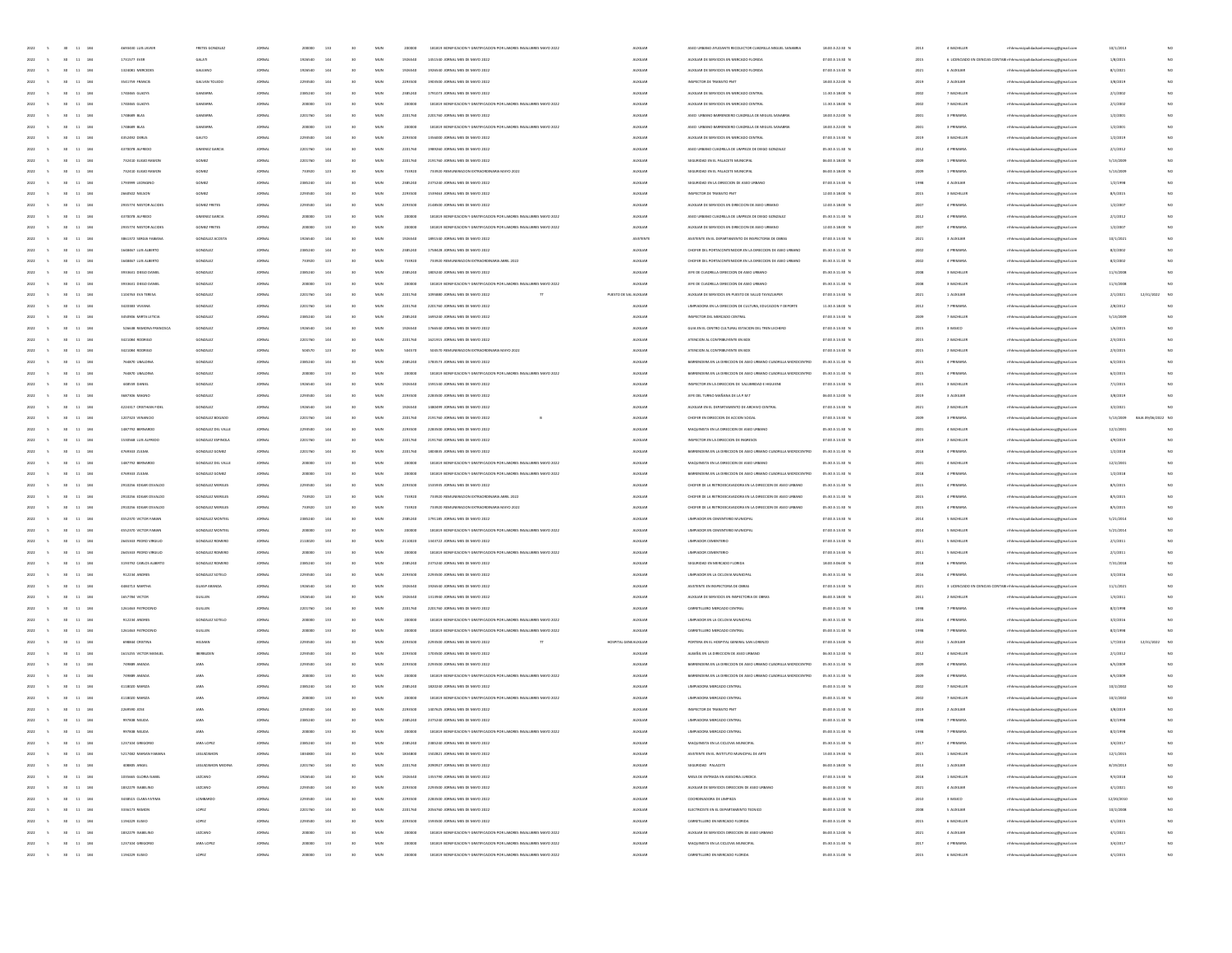| $30 - 11 - 184$<br>2022<br>$\sim$                           | 4470579 ROSA                | MACCHIO GONZALEZ    | JORNAL        | 1926540 | 144 | 30              | MUN          | 1926540 | 1242373 JORNAL MES DE MAYO 2022                                      | <b>AUXILIAR</b>        | AUXILIAR DE SERVICIOS EN LA DIRECCIÓN DE SALUBRIDAD E HIGIENE                   | 07:00 A 13:30 N                 | 2015 | 2 BACHILLER | mhhmunicipalidadsanlorenzocg@gmail.com | 3/2/2015   |                    |
|-------------------------------------------------------------|-----------------------------|---------------------|---------------|---------|-----|-----------------|--------------|---------|----------------------------------------------------------------------|------------------------|---------------------------------------------------------------------------------|---------------------------------|------|-------------|----------------------------------------|------------|--------------------|
| 2022<br>30 <sub>1</sub><br>$11\quad184$                     | 1806663 LUCIANA             | MACIEL              | <b>JORNAL</b> | 1926540 | 144 | 30              | MUN          | 1926540 | 1743040 JORNAL MES DE MAYO 2022                                      | <b>AUXILIAN</b>        | ASISTENTE EN LA DIRECCIÓN DE DISCAPACIDAD                                       | 06:00 A 12:30 N                 | 2008 | 7 BACHILLER | mhhmunicipalidadsanlorenzocg@gmail.com | 11/3/2008  |                    |
| 30 <sub>1</sub><br>$11\,$<br>184                            | 975124 MARIA ORISTIN        | DE GARAY            |               | 1926540 | 144 | $50 -$          | $_{\rm MUN}$ | 192654  | 1926540 JORNAL MES DE MAYO 2022                                      |                        | LIXILIAR DE SERVICIOS EN LA DIRECCION DE GABINETI                               | 07:00 A 13:30 0                 |      | 1 BACH      | aocg@gmail.cor                         | 5/1/2022   | ALTA 01/05/2022 NO |
| 11 184<br>2022<br>30 <sub>1</sub>                           | 975124 MARIA CRISTINA       | MALDONADO DE GARAY  | <b>JORNAL</b> | 468750  | 123 | 50 <sub>2</sub> | MUN          | 468750  | 426137 REMUNERACION EXTRAORDINARIA ABRIL 2022                        | AUXILIAR               | AUXILIAR DE SERVICIOS EN LA DIRECCIÓN DE GABINETE                               | 07:00 A 13:30 N                 | 2022 | 1 BACHILLER | mhhmunicipalidadsanlorenzocg@gmail.com | 5/1/2022   | ALTA 01/05/2022 NO |
|                                                             |                             |                     |               |         |     |                 |              |         |                                                                      |                        |                                                                                 |                                 |      |             |                                        |            |                    |
| 2022<br>30 <sub>1</sub><br>11 184                           | 975124 MARIA ORISTINA       | MALDONADO DE GARAY  | JORNA         | 733920  | 123 |                 | MUN          | 733920  | 733920 REMUNERACION EXTRAORDINARIA MAYO 2022                         | <b>AUXILIAR</b>        | AUXILIAR DE SERVICIOS EN LA DIRECCIÓN DE GABINETE                               | 07:00 A 13:30 N                 | 2022 | 1 BACHILLER | mhhmunicipalidadsanlorenzoce@email.com | 5/1/2022   | ALTA 01/05/2022 NO |
| 11 184<br>2022<br>30 <sub>2</sub>                           | 3992272 DELIA               | MARECO SAM          | <b>JORNAL</b> | 2018280 | 144 |                 | MUN          | 2018280 | 1671613 JORNAL MES DE MAYO 2022                                      | <b>AUXILIAR</b>        | AUXILIAR DE SERVICIOS EN LA DIRECCIÓN DE SALUBRIDAD E HIGIENE                   | 07:00 A 13:30 N                 | 2019 | 2 BACHILLER | mhhmunicipalidadsanlorenzocg@gmail.com | 1/2/2018   | NO                 |
| 2022<br>11 184<br>30 <sub>2</sub>                           | 1977164 MARTA               | MARIÑO              | <b>JORNAL</b> | 2110020 | 144 |                 | MUN          | 2110020 | 2070020 JORNAL MES DE MAYO 2022                                      | <b>AUXILIAN</b>        | LIMPIADORA EN PALACETE MUNICIPAL                                                | 06:00 A 12:30 N                 | 2019 | 1 BACHILLER | mhmunicipalidadsanlorenzocg@gmail.com  | 11/15/2019 | NO                 |
| 2022<br>30<br>$11\,$<br>184                                 | 5990589 CRISTHIA            | MARTINE             | JORNA         | 2203500 | 144 |                 | MUN          | 2293500 | 2283500 JORNAL MES DE MAYO 2022                                      | <b>AUXILIAN</b>        | INSPECTOR DE TRANSITO PMT                                                       | 12:00 A 18:00 0                 | 2019 | 3 BACHILLI  | naocg@gmail.cor                        | 1/2/201    | NO                 |
| 11 184<br>2022<br>30 <sub>1</sub>                           | 1357903 VENANCIA            | MARTINEZ DE CUENCA  | <b>JORNAL</b> | 2201760 | 144 |                 | MUN          | 2201760 | 2201760 JORNAL MES DE MAYO 2022                                      | <b>ALDELIAR</b>        | LIMPIADORA EN PALACETE MUNICIPAL TURNO TARDE                                    | 06.30 A 12:30 N                 | 1998 | 1 PRIMARIA  | mhmunicipalidadsanlorenzocg@gmail.com  | 8/2/1998   | NO                 |
| 2022<br>11 184<br>30 <sub>1</sub>                           | 722163 ZURY GHERALDINE      | MARTINEZ RIVERO     | <b>JORNAL</b> | 2110020 | 144 |                 | MUN          | 2110020 | 1898353 JORNAL MES DE MAYO 2022                                      | <b>AUXILIAR</b>        | LIMPIADORA EN CICLOVIA MUNICIPAL                                                | 06:00 A 12:30 N                 | 2015 | 4 BACHILLER | mhhmunicipalidadsanlorenzocg@gmail.com | 1/5/2015   | NO                 |
| 184                                                         |                             |                     |               |         | 144 |                 | MUN          |         |                                                                      | <b>AUXILIAR</b>        |                                                                                 |                                 |      |             |                                        |            | NO                 |
| 2022<br>30 <sub>2</sub><br>11                               | 4541030 JORGE ROBERTO       | MEDINA              | <b>JORNAL</b> | 2293500 |     |                 |              | 2293500 | 1692533 JORNAL MES DE MAYO 2022                                      |                        | GOMERO EN LA DIRECCIÓN DE ASEO URBANO                                           | 07:00 A 13:30 N                 | 2009 | 4 AUXILIAR  | mhhmunicipalidadsanlorenzocg@gmail.com | 5/13/2009  |                    |
| 2022<br>11 184<br>30 <sub>2</sub>                           | 4541030 JORGE ROBERTO       | MEDINA              | JORNA         | 733920  | 123 |                 | MUN          | 733920  | 733920 REMUNERACION EXTRAORDINARIA ABRIL 2022                        | <b>AUXILIAN</b>        | GOMERO EN LA DIRECCIÓN DE ASEO URBANO                                           | 07:00 A 13:30 N                 | 2009 | 4 AUXILIAR  | mhmunicipalidadsanlorenzocg@gmail.com  | 5/13/2009  |                    |
| 2022<br>30<br>$11\,$<br>184                                 | 4541030 JORGE ROBERTO       |                     |               | 733920  | 123 |                 | MUN          | 733920  | 733920 REMUNERACION EXTRAORDINARIA MAYO 2022                         | <b>AUXILIA</b>         | GOMERO EN LA DIRECCIÓN DE ASEO URBAN                                            | 07:00 A 13:30 N                 |      | 4 AUXILIA   | naocg@gmail.com                        | 5/13/200   | NO                 |
| 11 184<br>2022<br>30 <sub>1</sub>                           | 2135367 RAFAEL              | MELGAREIC           | <b>JORNAL</b> | 2203500 | 144 |                 | MUN          | 2293500 | 2283500 JORNAL MES DE MAYO 2022                                      | <b>ALDELIAR</b>        | SEGURIDAD EN EL CEMENTERIO MUNICIPAL                                            | 06:00 A 18:00 N                 | 2015 | 5 AUXILIAR  | mhmunicipalidadsanlorenzocg@gmail.com  | 12/7/2015  | NO                 |
| 2022<br>11 184<br>30 <sub>1</sub>                           | 1419113 PEDRO               | MELGAREIO GIMENE    | <b>JORNAL</b> | 2385240 | 144 |                 | MUN          | 2385240 | 2375240 JORNAL MES DE MAYO 2022                                      | <b>AUXILIAR</b>        | SEGURIDAD EN EL CEMENTERIO MUNICIPAL                                            | 06:00 A 18:00 N                 | 2013 | 5 BACHILLER | mhhmunicipalidadsanlorenzocg@gmail.com | 5/3/2013   | NO                 |
| 184<br>2022<br>30 <sub>2</sub><br>11                        | 6566071 SANTIAGO MIGUEL     | MENDIETA MORE       | <b>JORNAL</b> | 2293500 | 144 |                 | MUN          | 2293500 | 2283500 JORNAL MES DE MAYO 2022                                      | <b>AUXILIA</b>         | AUXILIAR DE SERVICIOS EN DIRECCIÓN DE ASEO URBANO                               | 05:30 A 11:30 N                 | 1998 | 4 BACHILLER | mhhmunicipalidadsanlorenzocg@gmail.com | 5/13/2021  |                    |
| 2022<br>184                                                 |                             |                     |               |         | 133 |                 | MUN          |         |                                                                      | <b>AUXILIAN</b>        | AUXILIAR DE SERVICIOS EN DIRECCIÓN DE ASEO URBANO                               |                                 |      |             |                                        |            |                    |
| 30 <sub>2</sub><br>11                                       | 6566071 SANTIAGO MIGUEL     | MENDIETA MORE       | JORNA         | 200000  |     |                 |              | 200000  | 181819 BONIFICACION Y GRATIFICACION POR LABORES INSALUBRES MAYO 2022 |                        |                                                                                 | 05:30 A 11:30 N                 | 1998 | 4 BACHILLER | mhmunicipalidadsanlorenzocg@gmail.com  | 5/13/2021  |                    |
| 2022<br>$11\,$<br>184                                       | 1315607 CRLO                | MENDOZA             | JORNA         |         | 144 |                 | MUN          | 192654  | 1781540 JORNAL MES DE MAYO 2022                                      | <b>AUXILIA</b>         | IENTO OBRAS DE PLOMÉRIA                                                         | 07:00 A 13:30 0                 | 2003 | 1 BACHILL   | naocg@gmail.com                        | 8/1/200    | NO                 |
| 2022<br>11<br>184                                           | 929801 VICTOR               | MENDOZA             | <b>JORNAL</b> | 2203500 | 144 |                 | MUN          | 2293500 | 2293500 JORNAL MES DE MAYO 2022                                      | <b>ALDELIAR</b>        | MAQUINISTA EN LA DIRECCIÓN DE ASEO URBANO                                       | 05:30 A 11:30 N                 | 2019 | 4 AUXILIAR  | mhmunicipalidadsanlorenzocg@gmail.com  | 1/2/2019   | NO                 |
| 2022<br>11 184<br>30 <sub>1</sub>                           | 1313802 MARGARITA           | MENDOZA DE OVIED    | <b>JORNAL</b> | 2201760 | 144 |                 | MUN          | 2201760 | 1511760 JORNAL MES DE MAYO 2022                                      | <b>AUXILIAR</b>        | LIMPIADORA EN LA DIRECCIÓN DE ASEO URBANO                                       | 05:30 A 11:30 S<br>$\mathbf{1}$ | 2015 | 4 PRIMARIA  | mhhmunicipalidadsanlorenzocg@gmail.com | 2/3/2015   | NO                 |
| 2022<br>184<br>30 <sub>2</sub><br>11                        | 2337480 APOUNARE            | MENDOZA FLEITAS     | <b>JORNAL</b> | 1926540 | 144 |                 | MUN          | 1926540 | 1926540 JORNAL MES DE MAYO 2022                                      | <b>AUXILIA</b>         | CUIDADOR DE VIVERO EN LA OCLOVIA MUNICIPAL                                      | 05:30 A 11:30 N                 | 2011 | 4 PRIMARY   | mhhmunicipalidadsanlorenzocg@gmail.com | 1/5/2011   |                    |
| 2022<br>11 184<br>30 <sub>2</sub>                           | 929801 VICTOR               | MENDOZA             | JORNA         | 200000  | 133 |                 | MUN          | 200000  | 181819 BONIFICACION Y GRATIFICACION POR LABORES INSALUBRES MAYO 2022 | <b>AUXILIAN</b>        | MAQUINISTA EN LA DIRECCIÓN DE ASEO URBANO                                       | 05:30 A 11:30 N                 | 2019 | 4 AUXILIAR  | mhhmunicipalidadsanlorenzocg@gmail.com | 1/2/2015   |                    |
| 2022<br>$11\,$<br>184                                       | 2657576 ROSALING            |                     |               | 238524  | 144 |                 | $_{\rm MUN}$ | 238524  |                                                                      |                        | ASEO URBANO ENCARGADO DEL DEPOSITO CUADRILLA MIGUEL SANABRI                     | 18:00 A 22:30 0                 | 2015 |             |                                        | 3/2/201    | NO                 |
|                                                             |                             |                     |               |         |     |                 |              |         |                                                                      |                        |                                                                                 |                                 |      |             | naocg@gmail.com                        |            |                    |
| 11 184<br>2022                                              | 2337480 APOUNARIO           | MENDOZA FLEITAS     | <b>JORNAL</b> | 200000  | 133 |                 | MUN          | 200000  | 181819 BONIFICACION Y GRATIFICACION POR LABORES INSALUBRES MAYO 2022 | <b>ALDELIAR</b>        | CUIDADOR DE VIVERO EN LA OCLOVIA MUNICIPAL                                      | 05:30 A 11:30 N                 | 2011 | 4 PRIMARIA  | mhmunicipalidadsanlorenzocg@gmail.com  | 1/5/2011   | NO                 |
| 2022<br>11 184<br>30 <sub>1</sub>                           | 2657576 ROSALINO            | MERELES             | <b>JORNAL</b> | 200000  | 133 |                 | MUN          | 200000  | 181819 BONIFICACION Y GRATIFICACION POR LABORES INSALUBRES MAYO 2022 | <b>AUXILIAR</b>        | ASEO URBANO ENCARGADO DEL DEPOSITO CUADRILLA MIGUEL SANABRIA                    | 18:00 A 22:30 N                 | 2015 | 4 PRIMARIA  | mhhmunicipalidadsanlorenzocg@gmail.com | 3/2/2015   | NO                 |
| 2022<br>184<br>30<br>11                                     | 1020433 LUCIANO             | MEZA                | <b>JORNAL</b> | 2293500 | 144 |                 | MUN          | 2293500 | 2081833 JORNAL MES DE MAYO 2022                                      | <b>AUXILIA</b>         | JARDINERO EN LA OCLOVIA MUNCIPAL                                                | 05:30 A 11:30 N                 | 2007 | 4 PRIMARV   | mhhmunicipalidadsanlorenzocg@gmail.com | 17/10/200  |                    |
| 184<br>2022<br>30 <sub>2</sub><br>11                        | 1792951 OSCAR NARCISO       | MEZA MIRANDI        | JORNA         | 2385240 | 144 |                 | MUN          | 2385240 | 2375240 JORNAL MES DE MAYO 2022                                      | <b>AUXILIAN</b>        | ASEO URBANO CUADRILLA DE LIMPIEZA DE DIEGO GONZALEZ                             | 05:30 A 11:30 N                 | 2013 | 3 BACHILLER | mhhmunicipalidadsanlorenzocg@gmail.com | 10/1/2013  |                    |
| 2022<br>$11\,$<br>184                                       | 1792951 OSCAR NARCIS        |                     |               |         | 133 |                 | $_{\rm MUN}$ |         | 181819 BONIFICACIÓN Y GRATIFICACIÓN POR LABORES INSALUBRES MAYO 2022 | <b>AUXILIA</b>         | ASEO URBANO CUADRILLA DE LIMPIEZA DE DIEGO GONZALEZ                             | 05:30 A 11:30 0                 | 2013 | 3 BACHII    | naocg@gmail.com                        | 10/1/201   | NO                 |
| 184<br>2022<br>11                                           | 431982 CARMEN ALICIA        | MOLAS               | <b>JORNAL</b> | 1926540 | 144 |                 | MUN          | 1926540 | 1916540 JORNAL MES DE MAYO 2022                                      | <b>ALDELIAR</b>        | CUIDADORA EN HOGAR INFANTIL MITA ROGA                                           | 06:00 A 13:00 N                 | 2007 | 8 BACHILLER | mhmunicipalidadsanlorenzocg@gmail.com  | 9/14/2007  | NO                 |
|                                                             |                             |                     |               |         |     |                 |              |         |                                                                      |                        |                                                                                 |                                 |      |             |                                        |            |                    |
| 2022<br>11 184<br>30 <sub>1</sub>                           | 910054 MARIO                | MONTENEGRO          | <b>JORNAL</b> | 2293500 | 144 |                 | MUN          | 2293500 | 2148500 JORNAL MES DE MAYO 2022                                      | <b>AUXILIAR</b>        | INSPECTOR DE TRANSITO PMT                                                       | 05:45 A 12:00 N                 | 2015 | 2 AUXILIAR  | mhhmunicipalidadsanlorenzocg@gmail.com | 11/2/2015  | NO                 |
| 184<br>2022<br>11                                           | 5234769 CARLOS ANTON        | MONTENEGR           | <b>JORNAL</b> | 2203500 | 144 |                 | MUN          | 2293500 | 2283500 JORNAL MES DE MAYO 2022                                      | <b>AUXILIA</b>         | INSPECTOR DE TRANSITO PM                                                        | 06:00 A 12:00 N                 | 2019 | 3 BACHILLER | mhhmunicipalidadsanlorenzocg@gmail.com | 1/2/2019   |                    |
| 2022<br>184<br>30 <sub>2</sub><br>11                        | 2559379 DOMINGO             | MONTIEL VERA        | JORNA         | 2203500 | 144 |                 | MUN          | 2293500 | 2283500 JORNAL MES DE MAYO 2022                                      | <b>AUXILIAN</b>        | AYUDANTE DE CONTENEDOR EN LA DIRECCION DE ASEO URBANO                           | 05:30 A 11:30 N                 | 1998 | 3 AUXILIAR  | mhmunicipalidadsanlorenzocg@gmail.com  | 8/2/1998   |                    |
| 2022<br>184                                                 | 2559379 DOMINO              | MONTIEL VER         |               |         | 133 |                 | MUN          |         | 181819 BONIFICACIÓN Y GRATIFICACIÓN POR LABORES INSALUBRES MAYO 2022 | <b>AUXILIA</b>         | AYUDANTE DE CONTENEDOR EN LA DIRECCIÓN DE ASEO URBAN                            | 05:30 A 11:30 1                 |      | 3 AUXILIA   | naocg@gmail.com                        | 8/2/199    | NO                 |
| 11 184<br>2022                                              | 450487 PABLO REIMUNDO       | MORA                | <b>JORNAL</b> | 2385240 | 144 |                 | MUN          | 2385240 | 2385240 JORNAL MES DE MAYO 2022                                      | <b>ALDELIAR</b>        | ASEO URBANO CHOFER CUADRILLA DE MIGUEL SANABRIA                                 | 18:00 A 22:30 N                 | 2018 | 3 BACHILLER | mhmunicipalidadsanlorenzocg@gmail.com  | 7/31/2018  | NO                 |
| 2022<br>11 184<br>30 <sub>1</sub>                           | 1235340 AUGUSTO             | MORAN ESPINOLI      | <b>JORNAL</b> | 2385240 | 144 |                 | MUN          | 2385240 | 2385240 JORNAL MES DE MAYO 2022                                      | <b>AUXILIAR</b>        | SEGURIDAD EN PALACETE MUNICIPAL                                                 | 06:00 A 18:00 N                 | 2017 | 2 BACHILLER | mhhmunicipalidadsanlorenzocg@gmail.com | 10/4/2017  | NO                 |
| 184                                                         | 1592822 OLGA                |                     |               |         |     |                 | MUN          |         |                                                                      | <b>AUXILIA</b>         | MERCADO CENTRAL LIMPIADORA                                                      |                                 |      |             |                                        |            |                    |
| 2022<br>30<br>11                                            |                             | MOREL               | JORNA         | 2110020 | 144 |                 |              | 2110020 | 1695020 JORNAL MES DE MAYO 2022                                      |                        |                                                                                 | 11:30 A 18:00 N                 | 2010 | 7 PRIMARV   | mhhmunicipalidadsanlorenzocg@gmail.com | 12/20/2010 |                    |
| 2022<br>184<br>11<br>30 <sub>2</sub>                        | 450487 PABLO REIMUNDO       | MORA                | JORNA         | 200000  | 133 |                 | MUN          | 200000  | 181819 BONIFICACIÓN Y GRATIFICACIÓN POR LABORES INSALUBRES MAYO 2022 | <b>AUXILIAN</b>        | ASEO URBANO CHOFER CUADRILLA DE MIGUEL SANABINA                                 | 18:00 A 22:30 N                 | 2018 | 3 BACHILLER | mhhmunicipalidadsanlorenzocg@gmail.com | 7/31/2018  |                    |
| 2022<br>184                                                 | 1592822 OLG                 |                     |               |         | 133 |                 | MUN          |         | 181819 BONIFICACION Y GRATIFICACION POR LABORES INSALUBRES MAYO 2022 |                        | MERCADO CENTRAL LIMPIADOR                                                       | 11:30 A 18:00 f                 |      |             | naocg@gmail.com                        | 12/20/201  | NO                 |
| 2022<br>11 184<br>30 <sub>0</sub>                           | 1887514 FEDERICO            | MOREL               | <b>JORNAL</b> | 2203500 | 144 |                 | MUN          | 2293500 | 1482650 IOBNAL MFS DE MAYO 2022                                      | <b>ALDELIAR</b>        | SEGURIDAD EN LA DIRECCIÓN DE CULTURA                                            | 06:00 A 18:00 N                 | 2003 | 3 PRIMARIA  | mhmunicipalidadsanlorenzocg@gmail.com  | 7/1/2003   | NO                 |
| 2022<br>11 184<br>30 <sub>1</sub>                           | 2010426 HERME ALCIDES       | MOREL               | <b>JORNAL</b> | 2385240 | 144 |                 | MUN          | 2385240 | 2375240 JORNAL MES DE MAYO 2022                                      | <b>AUXILIAR</b>        | INSPECTOR DEL MERCADO CENTRAL                                                   | 11:30 a 18:00 N                 | 2019 | 7 BACHILLER | mhhmunicipalidadsanlorenzoce@email.com | 4/3/2019   | NO                 |
| 184<br>2022<br>30<br>11                                     | 1697492 EDGAR DANIE         | MOREL VER           | <b>JORNAL</b> | 2203500 | 144 |                 | MUN          | 2293500 | 1971121 JORNAL MES DE MAYO 2022                                      | <b>AUXILIA</b>         | ASEO URBANO BARRENDERO CUADRILLA DE MIGUEL SANABRIA                             | 18:00 A 22:30 N                 | 2008 | 3 BACHILLER | mhhmunicipalidadsanlorenzocg@gmail.com | 6/5/2008   |                    |
|                                                             |                             |                     |               |         |     |                 |              |         |                                                                      | <b>AUXILIAN</b>        | ASEO URBANO BARRENDERO CUADRILLA DE MIGUEL SANABRIA                             |                                 |      |             |                                        |            |                    |
| 2022<br>184<br>11<br>30 <sub>2</sub>                        | 1697492 EDGAR DANIE         | MOREL VER           | JORNA         | 200000  | 133 |                 | MUN          | 200000  | 181818 BONIFICACIÓN Y GRATIFICACIÓN POR LABORES INSALUBRES MAYO 2022 |                        |                                                                                 | 18:00 A 22:30 N                 | 2008 | 3 BACHILLER | mhhmunicipalidadsanlorenzocg@gmail.com | 6/5/2008   |                    |
| 2022<br>184                                                 | 830729 ELVI                 |                     |               |         | 144 |                 | MUN          |         | 1916540 JORNAL MES DE MAYO 202:                                      |                        | AUXILIAR DE SERVICIOS EN MERCADO CENTRA                                         | 05:00 A 11:30 f                 |      |             | naocg@gmail.com                        | 12/20/20   | NO                 |
| 2022<br>11 184<br>30 <sub>1</sub>                           | 2556104 CRISTOBAL           | MORENO              | <b>JORNAL</b> | 2385240 | 144 |                 | MUN          | 2385240 | 2135240 JORNAL MES DE MAYO 2022                                      | AUXILIAR               | MAQUINISTA EN LA DIRECCIÓN DE ASEO URBANO                                       | 05:30 A 11:30 N                 | 2011 | 4 AUXILIAR  | mhmunicipalidadsanlorenzocg@gmail.com  | 12/1/2011  | NO                 |
| 2022<br>30 <sub>1</sub><br>11 184                           | 812441 NICOLAS              | NAVARRO             | <b>JORNAL</b> | 1926540 | 144 |                 | MUN          | 1926540 | 1244695 JORNAL MES DE MAYO 2022                                      | <b>AUXILIAR</b>        | AUXILIAR DE SERVICIOS EN FISCAUZACIÓN TRIBUTARIA                                | 07:00 A 13:30 N                 | 2018 | 1 AUXILIAR  | mhhmunicipalidadsanlorenzocg@gmail.com | 5/2/2018   | NO                 |
| 184<br>2022<br>30 <sub>2</sub><br>11                        | 2580379 ANTONIO             | NOGUERA             | <b>JORNAL</b> | 2201760 | 144 |                 | MUN          | 2201760 | 1720093 JORNAL MES DE MAYO 2022                                      | <b>AUXILIAN</b>        | MECANICO EN LA DIRECCIÓN DE ASEO URBANI                                         | 07:00 A 13:30 N                 | 2015 | 4 BACHILLER | mhhmunicipalidadsanlorenzocg@gmail.com | 8/5/2015   | NO                 |
| 2022<br>11 184<br>30 <sub>2</sub>                           | 1696175 NORMA ELEN          | NOGUERA CASTIÑEI    | JORNA         | 2203500 | 144 |                 | MUN          | 2293500 | 1776833 JORNAL MES DE MAYO 2022                                      | <b>AUXILIAN</b>        | INSPECTOR DE TRANSITO PM                                                        | 18:00 A 22:00 N                 | 2019 | 3 BACHILLER | mhhmunicipalidadsanlorenzocg@gmail.com | 3/8/2019   |                    |
|                                                             |                             |                     |               |         | 144 |                 |              | 229350  |                                                                      | <b>AUXILIA</b>         |                                                                                 |                                 |      |             |                                        |            | NO                 |
| 2022<br>184                                                 | 3367505 ALCIDE              | NOGUERA VIL         |               |         |     |                 | MUN          |         |                                                                      |                        |                                                                                 | 05:30 A 11:30 f                 |      | 3 AUXILIA   | naocg@gmail.com                        | 03/11/20   |                    |
| 2022<br>11 184<br>30 <sub>1</sub>                           | 2556104 CRISTOBAL           | MORENO              | <b>JORNAL</b> | 200000  | 133 | to.             | MUN          | 200000  | 181819 BONIFICACION Y GRATIFICACION POR LABORES INSALUBRES MAYO 2022 | AUXILIAR               | MAQUINISTA EN LA DIRECCIÓN DE ASEO URBANO                                       | 05:30 A 11:30 N                 | 2011 | 4 AUXILIAR  | mhmunicipalidadsanlorenzocg@gmail.com  | 12/1/2011  |                    |
| 2022<br>11 184<br>30 <sub>1</sub>                           | 3338450 EDITH               | NUREZ BOGADO        | <b>JORNAL</b> | 2293500 | 144 |                 | MUN          | 2293500 | 1738500 JORNAL MES DE MAYO 2022                                      | JUNTA MUNICIFALIXILIAR | LIMPIADORA EN JUNTA MUNICIPAL                                                   | 11:30 A 18:00 N                 | 2015 | 1 PRIMARIA  | mhhmunicipalidadsanlorenzocg@gmail.com | 8/5/2015   | NO<br>12/31/2022   |
| 2022<br>184<br>30 <sub>2</sub><br>11                        | 1062094 MARIA CRISTINA      | OCAMPO              | <b>JORNAL</b> | 1926540 | 144 |                 | MUN          | 1926540 | 1916540 JORNAL MES DE MAYO 2022                                      | <b>AUXILIAR</b>        | COCINERA EN HOGAR INFANTIL MITA ROG                                             | 06:00 A 13:00 N                 | 2014 | 8 AUXILIAR  | mhhmunicipalidadsanlorenzocg@gmail.com | 4/15/2014  |                    |
| 2022<br>11 184<br>30 <sub>2</sub>                           | 2036333 ARNALDO ABE         | OCAMPO FER          | JORNA         | 2201760 | 144 |                 | MUN          | 2201760 | 1211760 JORNAL MES DE MAYO 2022                                      | <b>AUXILIAN</b>        | AUXILIAR DE SERVICIOS EN DIRECCIÓN DE ASEO URBANO                               | 12:00 A 18:00 0                 | 2012 | 4 BACHILLER | mhhmunicipalidadsanlorenzocg@gmail.com | 7/10/2012  |                    |
| 2022<br>184                                                 | 3367505 ALCIDE              | NOGUERA VILLALB     |               |         | 133 |                 | MUN          |         | 181819 BONIFICACION Y GRATIFICACION POR LABORES INSALUBRES MAYO 2022 | <b>AUXILIA</b>         |                                                                                 | 05:30 A 11:30 0                 |      | 3 AUXILIA   | enzocg@gmail.com                       | 03/11/200  | NO                 |
| 11 184<br>2022<br>30 <sub>1</sub>                           | 2144180 JAVIER              | OCAMPO FERNANDE     | <b>JORNAL</b> | 2203500 | 144 |                 | MUN          | 2293500 | 2081000 JORNAL MES DE MAYO 2022                                      | AUXILIAR               | CHOFER DEL PORTACONTENEDOR EN LA DIRECCIÓN DE ASEO URBANO                       | 05:30 A 11:30 N                 | 2013 | 4 BACHILLER | mhmunicipalidadsanlorenzocg@gmail.com  | 6/6/2013   | NO                 |
|                                                             |                             |                     |               |         |     |                 |              |         |                                                                      |                        |                                                                                 |                                 |      |             |                                        |            |                    |
| 2022<br>$30-1$<br>11 184                                    | 2036333 ARNALDO ABEI        | OCAMPO FERNANDE     | <b>JORNAL</b> | 200000  | 133 |                 | MUN          | 200000  | 181819 BONIFICACION Y GRATIFICACION POR LABORES INSALUBRES MAYO 2022 | <b>AUXILIAR</b>        | AUXILIAR DE SERVICIOS EN DIRECCIÓN DE ASEO URBANO                               | 12:00 A 18:00 N                 | 2012 | 4 BACHILLER | mhhmunicipalidadsanlorenzocg@gmail.com | 7/10/2012  | NO                 |
| 2022<br>11 184<br>30 <sub>1</sub>                           | 2144180 JAVIER              | OCAMPO FERNA        | <b>JORNAL</b> | 200000  | 133 |                 | MUN          | 200000  | 181819 BONIFICACION Y GRATIFICACION POR LABORES INSALUBRES MAYO 2022 | <b>AUXILIAR</b>        | CHOFER DEL PORTACONTENEDOR EN LA DIRECCIÓN DE ASEO URBANO                       | 05:30 A 11:30 N                 | 2013 | 4 BACHILLER | mhhmunicipalidadsanlorenzocg@gmail.com | 6/6/2013   | NO                 |
| 2022<br>$11-184\,$<br>30 <sub>1</sub>                       | 1658774 MARIA LAURA         | OCAMPOS PENAYO      | JORNA         | 2201760 | 144 |                 | MUN          | 2201760 | 2191760 JORNAL MES DE MAYO 2022                                      | <b>AUXILIAN</b>        | ASISTENTE EN LA DIRECCIÓN GENERAL DE TALENTO HUMANO                             | 07:00 A 13:30 N                 | 2021 | 1 BACHILLER | mhhmunicipalidadsanlorenzocg@gmail.com | 9/1/2021   |                    |
| 2022<br>184                                                 | 1658774 MARIA LAURA         |                     |               | 733920  | 123 |                 | MUN          | 733920  | 733920 REMUNERACION EXTRAORI                                         | <b>AUXILIA</b>         | ASISTENTE EN LA DIRECCIÓN GENERAL DE TALENTO HUMANO                             | 07:00 A 13:30 1                 |      |             | naocg@gmail.com                        | 9/1/202    | NO                 |
| 2022<br>30 <sub>1</sub><br>11 184                           | 1062101 STELLA MARIS        | <b>OCAMPOS</b>      | <b>JORNAL</b> | 2385240 | 144 |                 | MUN          | 2385240 | 2375240 JORNAL MES DE MAYO 2022                                      | AUXILIAR               | LIMPIADORA MERCADO CENTRA                                                       | 05:00 a 11:30 N                 | 2015 | 7 PRIMARIA  | mhmunicipalidadsanlorenzocg@gmail.com  | 3/2/2015   | NO                 |
| 2022<br>$30-1$<br>11 184                                    | 1062101 STELLA MARIS        | <b>OCAMPOS</b>      | JORNA         | 200000  | 133 |                 | MUN          | 200000  | 181819 BONIFICACION Y GRATIFICACION POR LABORES INSALUBRES MAYO 2022 | <b>AUXILIAR</b>        | LIMPIADORA MERCADO CENTRA                                                       | 05:00 a 11:30 N                 | 2015 | 7 PRIMARIA  | mhhmunicipalidadsanlorenzoce@email.com | 3/2/2015   | NO                 |
|                                                             |                             |                     |               |         |     |                 |              |         |                                                                      |                        |                                                                                 |                                 |      |             |                                        |            |                    |
| 2022 5<br>30 11 184                                         | 3454910 ROSALINO            | <b>OCAMPOS</b>      | <b>JORNAL</b> | 2293500 | 144 |                 | MUN          | 2293500 | 2293500 JORNAL MES DE MAYO 2022                                      | <b>AUXILIAR</b>        | INSPECTOR DE TRANSITO PM                                                        | 17:45 a 22:00 N                 | 2015 | 3 AUXILIAR  | mhhmunicipalidadsanlorenzocg@gmail.com | 4/6/2015   |                    |
| $2022 \qquad \quad 5 \qquad \quad 30 \qquad 11 \quad \ 184$ | 1798417 VALENTINA           | OCAMPOS             | JORNA         | 1926540 | 144 | 30              | MUN          | 1926540 | 1926540 JORNAL MES DE MAYO 2023                                      | <b>AUXILIAN</b>        | LIMPIADORA MITA ROGA                                                            | 06:00 A 13:00 N                 | 2019 | 8 BACHILLER | mhmunicipalidadsanlorenzoog@gmail.com  | 1/2/2019   |                    |
|                                                             |                             |                     |               |         |     |                 |              |         |                                                                      |                        |                                                                                 |                                 |      |             |                                        |            |                    |
| 2022 5 30 11 184                                            | 2045333 BOSSANA NOFMI       | <b>QIEDA FRANCO</b> | <b>JORNAL</b> | 200000  | 133 | 30              | MUN          | 200000  | 181818 BONIFICACION Y GRATIFICACION POR LABORES INSALUBRES MAYO 2022 | <b>AUXILIAR</b>        | BARRENDERA EN LA DIRECCIÓN DE ASEO URBANO CUADRILLA MICROCENTRO 05:30 A 11:30 N |                                 | 2016 | 4 BACHILLER | mhmunicipalidadsanlorenzocg@gmail.com  | 01/07/2016 | NO                 |
| 2022 5<br>30 11 184                                         | 964353 ABELARDO             | ORREGO              | <b>JORNAL</b> | 2385240 | 144 | 30              | MUN          | 2385240 | 2375240 JORNAL MES DE MAYO 2022                                      | JUNTA MUNICI AUXILIAR  | SEGURIDAD EN JUNTA MUNICIPAL                                                    | 06:00 A 18:00 N                 | 2013 | 1 PRIMARIA  | mhhmunicipalidadsanlorenzoce@email.com | 5/3/2013   | 12/31/2022 NO      |
| 2022<br>$\sim$<br>30 11 184                                 | 2273300 MANUEL DAMIAN       | ORTEGA BENITEZ      | JORNAL        | 2201760 | 144 | 30              | MUN          | 2201760 | 2201760 JORNAL MES DE MAYO 2022                                      | <b>AUXILIAR</b>        | AUXUAR DE SERVICIOS EN LA DIRECCIÓN DE ASEO URBANO                              | 05:30 A 11:30 N                 | 2019 | 4 AUXILIAR  | mhhmunicipalidadsanlorenzocg@gmail.com | 1/2/2019   | NO                 |
|                                                             |                             |                     |               |         |     |                 |              |         |                                                                      |                        |                                                                                 |                                 |      |             |                                        |            |                    |
| 2022<br>$\sim$<br>$30$ $11$ $184$                           | 4981455 JORGE DANIEL        | ORTIGOZA            | JORNAL        | 1926540 | 144 | 30              | MUN          | 1926540 | 1322674 JORNAL MES DE MAYO 2022                                      | <b>AUXILIAN</b>        | AUXUAR DE SERVICIOS EN FISCALIZACIÓN TRIBUTARIA                                 | 07:00 A 13:30 N                 | 2009 | 2 AUXILIAR  | mhmunicipalidadsanlorenzoog@gmail.com  | 5/13/2009  | NO                 |
| 2022<br>$\sim$<br>$30$ $11$ $184$                           | 1873489 JORGE MARCELO       | ORSUSA SALINA       | JORNAL        | 1926540 | 144 | 30              | $_{\rm MUN}$ | 1926540 | 1334072 JORNAL MES DE MAYO 2022                                      | <b>AUXILIAN</b>        | PORTERO EN TINGLADO MUNICIPAL                                                   | 07:00 A 13:30 N                 | 2021 | 2 AUXILIA   | mhhmunicipalidadsanlorenzocg@gmail.com | 10/1/2021  | NO                 |
| 2022<br>30 11 184<br>$\sim$                                 | 2055855 GLADYS ZUNILDA      | ORTIZ               | <b>JORNAL</b> | 2201760 | 144 | 30              | MUN          | 2201760 | 1400093 JORNAL MES DE MAYO 2022                                      | <b>AUXILIAR</b>        | LIMPIADORA PLANTA BAJA PALACETE MUNICIPAL                                       | 11:30 A 18:00 N                 | 2008 | 1 PRIMARIA  | mhmunicipalidadsanlorenzocg@gmail.com  | 6/5/2008   | NO                 |
| 2022 5<br>30 11 184                                         | 839747 RUMILDO ALQUILE      | ORTIZ               | JORNAL        | 2385240 | 144 | 30              | MUN          | 2385240 | 2205240 JORNAL MES DE MAYO 2022                                      | <b>AUXILIAR</b>        | SEGURIDAD PALACETE                                                              | 18:00 A 06:00 N                 | 2015 | 1 AUXILIAR  | mhhmunicipalidadsanlorenzoce@email.com | 1/5/2015   | NO                 |
| 2022<br>$\sim$<br>$30 \t 11 \t 184$                         | 1887728 MIGUEL ANGEL        | ORTIZ CAJE          | <b>JORNAL</b> | 2293500 | 144 | 30              | MUN          | 2293500 | 2293500 JORNAL MES DE MAYO 2022                                      | <b>AUXILIAR</b>        | ASEO URBANO ALBAÑIL CUADIELLA FELIX BARRETO                                     | 06:30 A 12:30 N                 | 2007 | 4 PRIMARIA  | mhhmunicipalidadsanlorenzocg@gmail.com | 4/4/2007   | $_{\rm NO}$        |
| 2022<br>$\sim$<br>$30 - 11 - 184$                           | 2273300 MANUEL DAMIAN       | ORTEGA BENITEZ      | <b>JORNAL</b> | 200000  | 133 | 30              | MUN          | 200000  | 181818 BONIFICACIÓN Y GRATIFICACIÓN POR LABORES INSALUBRES MAYO 2022 | <b>AUXILIAN</b>        | AUXILIAR DE SERVICIOS EN LA DIRECCIÓN DE ASEO URBANO                            | 05:30 A 11:30 N                 | 2019 | 4 AUXILIAR  | mhmunicipalidadsanlorenzocg@gmail.com  | 1/2/2019   | $_{\rm NO}$        |
| 2022 5<br>$30\qquad11\qquad184$                             |                             |                     |               |         |     |                 |              |         | 2201760 JORNAL MES DE MAYO 2022                                      |                        |                                                                                 |                                 |      |             |                                        |            |                    |
|                                                             | 2938262 CRISTOBAL SEBASTIAN | ORTIZ               | JORNAL        | 2201760 | 144 | 30              | MUN          | 2201760 |                                                                      | <b>AUXILIAN</b>        | SEGURIDAD EN EL MERCADO FLORIDA                                                 | 06:00 A 12:00 N                 | 2021 | 1 AUXILIAR  | mhmunicipalidadsanlorenzocg@gmail.com  | 11/20/2021 | $_{\rm NO}$        |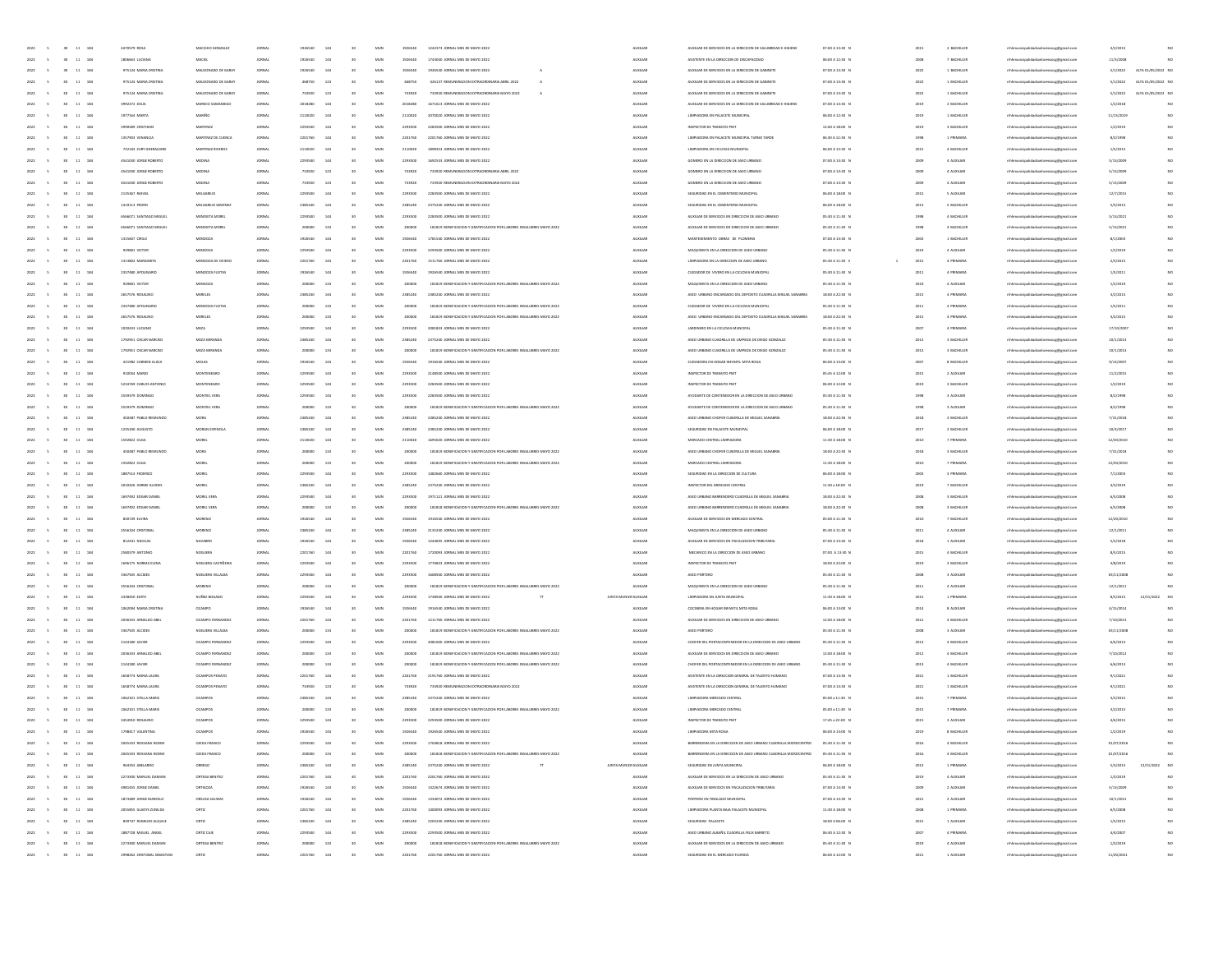| $\sim$                           | $30 - 11 - 184$                               | 2481309 MARIA CLOTILD     | OVELAR URDER           | <b>JORNAL</b> | 2293500 | 144 | 30              | MUN          | 2293500 | 1573500 JORNAL MES DE MAYO 2022                                      | AUXILIAR             | BARRENDERA EN LA DIRECCIÓN DE ASEO URBANO CUADRILLA MICROCENTRO                            | 05:30 A 11:30 P                 | 2019 | 4 PRIMARI                  | rhhmunicipalidadsanlorenzoog@gmail.cor | 3/8/2019   |                  |
|----------------------------------|-----------------------------------------------|---------------------------|------------------------|---------------|---------|-----|-----------------|--------------|---------|----------------------------------------------------------------------|----------------------|--------------------------------------------------------------------------------------------|---------------------------------|------|----------------------------|----------------------------------------|------------|------------------|
| 2022<br>$\sim$                   | $30$ $11$ $184$                               | 1887728 MIGUEL ANGEL      | ORTIZ CAJE             | <b>JORNAL</b> | 200000  | 133 | 30              | MUN          | 200000  | 181819 BONIFICACION Y GRATIFICACION POR LABORES INSALUBRES MAYO 2022 | <b>AUXILIAR</b>      | ASEO URBANO ALBAÑIL CUADRILLA FEUX BARRETO                                                 | 06:30 A 12:30 N                 | 2007 | 4 PRIMARIA                 | mhhmunicipalidadsanlorenzocg@gmail.com | 4/4/2001   | NO               |
| 2022<br>$\sim$                   | 30 11 184                                     | 2481309 MARIA CLOTILDE    | OVELAR URDERA          | JOINAL        | 200000  | 133 | 30              | MUN          | 200000  | 181819 BONIFICACION Y GRATIFICACION POR LABORES INSALUBRES MAYO 2022 | <b>AUXILIAR</b>      | BARRENDERA EN LA DIRECCIÓN DE ASEO URBANO CUADRILLA MICROCENTRO                            | 05:30 A 11:30 N                 | 2019 | 4 PRIMARIA                 | mhhmunicipalidadsanlorenzocg@gmail.com | 3/8/2019   | NO               |
| 2022<br>$\sim$                   | $11 - 184$<br>30 <sub>2</sub>                 | 1725233 NORMA             | OVELAR VDA DE ISAS     | <b>JORNAL</b> | 1926540 | 144 | 30              | $_{\rm MUN}$ | 1926540 | 741447 JORNAL MES DE MAYO 2022                                       | HOSPITAL GENEALXILIA | ASISTENTE EN LABORATORIO EN EL HOSPITAL GENERAL SAN LORENZO                                | 07:00 A 13:00 0                 | 2016 | 1 AUXILIAN                 | mhhmunicipalidadsanlorenzoog@gmail.com | 01/03/2016 | 12/31/2022<br>NC |
| 2022<br>$\mathsf{s}$             | $30 -$<br>11 184                              | 2962979 PERLA             | PAGLIARO               | ORNA          | 1926540 |     | 30              | MUM          | 1926540 | 1553911 JORNAL MES DE MAYO 2022                                      | ESC 4170<br>AUXILIAR | SECRETARIA EN ESCUELA MUNICIPAL Nº 1                                                       | 07:00 A 13:30 N                 | 2015 | 1 LICENCIADA EN PSICOPEDAD | mhmunicipalidadsanlorenzocg@gmail.com  | 8/6/2019   | 12/31/2022<br>NC |
| 2022                             | 11 184<br>30 <sub>1</sub>                     | 1144154 FERMINA           | PAREDES                | <b>JORNAL</b> | 1926540 |     | 30              | MUN          | 1926540 | 1916540 JORNAL MES DE MAYO 2022                                      | <b>AUXILIAR</b>      | AUXUAR ARCHIVO                                                                             | 07:00 A 13:30 N                 | 2013 | 1 BACHILLER                | mhhmunicipalidadsanlorenzocg@gmail.com | 10/1/2019  | NO               |
| 2022<br>$\sim$                   | 11 184<br>30 <sub>1</sub>                     | 423748 EMILIO RUBER       | PAREDES                | <b>JORNAL</b> | 1926540 | 144 | 30              | MUN          | 1926540 | 1916540 JORNAL MES DE MAYO 2022                                      | <b>AUXILIAR</b>      | ELECTRICISTA EN DEPARTAMENTO DE SERVICIO TECNICO                                           | 07:00 A 13:30 N                 | 2015 | 3 BACHILLER                | mhhmunicipalidadsanlorenzocg@gmail.com | 01/12/2015 | NO               |
| 2022<br>$\sim$                   | $30 \t 11 \t 184$                             | 569802 OSMAR DARIO        | PAREDES                | JOINAL        | 2293500 | 144 | 30              | MUN          | 2293500 | 1881807 JORNAL MES DE MAYO 2022                                      | <b>AUXILIAR</b>      | FISCALIZADOR DEL MERCADO CENTRAL                                                           | 11:30 A 18:00 N                 | 2015 | 7 BACHILLER                | mhhmunicipalidadsanlorenzoce@email.com | 12/4/2015  | NO               |
| 2022<br>$\sim$                   | $11 - 184$                                    | 3563930 DIEGO GUSTAVO     | PAREDES FEI            | JORNAL        | 1834800 | 144 | 30              | MUN          | 1834800 | 948558 JORNAL MES DE MAYO 2022                                       | AUXILIA              | INSPECTOR EN DEFENSA DEL CONSUMIDO                                                         | 07:00 A 13:30 0                 | 2017 | 3 BACHILLER                | lorenzocg@gmail.com                    | 1/2/2011   | NO               |
| 2022                             | $11\,$<br>184                                 | 1262896 DOMINGO ENRIQU    | FERNANDE               | <b>ORNA</b>   | 2385240 |     |                 | MU           | 238524  | 2385240 JORNAL MES DE MAYO 2022                                      | <b>AUXILIA</b>       | SEGURIDAD EN EL POLIDEPORTIVO                                                              | 18:00 A 06:00 0                 | 2021 | 4 AUXILIA                  | rhhmunicipalidadsanlorenzocg@gmail.com | 3/2/2021   | NO               |
| 2022                             | 11 184<br><b>SO</b>                           | 3990141 FIDEL             | PATIÑO                 | <b>JORNAL</b> | 1926540 |     | 30              | MUN          | 1926540 | 1561540 JORNAL MES DE MAYO 2022                                      | <b>AUXILIAR</b>      | COMISIONADO A ESCUELA MUNICIPAL                                                            | 07:00 A 13:30 N                 | 2015 | 1 AUXILIAN                 | mhhmunicipalidadsanlorenzocg@gmail.com | 8/5/2015   | NO.              |
|                                  | 11 184                                        | 2215306 ISABELINO VICTOR  | PEDROZO                | <b>JORNAL</b> | 2203500 | 144 |                 | MUN          | 2293500 | 1413500 JORNAL MES DE MAYO 2022                                      | <b>AUXILIAR</b>      | SEGURIDAD EN PALACETE MUNICIPAL                                                            | 06:00 a 18:00 N                 | 2015 | 4 BACHILLER                |                                        | 1/5/2015   | NO               |
| 2022<br>$\sim$                   | 30 <sub>1</sub>                               |                           |                        |               |         |     | 30              |              |         |                                                                      |                      |                                                                                            |                                 |      |                            | mhhmunicipalidadsanlorenzocg@gmail.com |            |                  |
| 2022<br>$\sim$                   | $30$ 11 184                                   | 2215306 ISABELINO VICTOR  | PEDROZO                | JOINAL        | 344025  | 123 | 30              | MUN          | 344025  | 344025 REMUNERACION EXTRAORDINARIA MAYO 2022                         | <b>AUXILIAR</b>      | SEGURIDAD EN PALACETE MUNICIPAL                                                            | 06:00 a 18:00 N                 | 2015 | 4 BACHILLER                | mhhmunicipalidadsanlorenzocg@gmail.com | 1/5/2015   | NO               |
| 2022<br>$\sim$                   | $11 - 184$                                    | 1086342 ISDORA            | PENAYO GALEAN          | JORNAL        | 1926540 |     | 30              | MUN          | 1926540 | 1926540 JORNAL MES DE MAYO 2022                                      | AUXILIA              | ASISTENTE EN LA DIRECCIÓN DE DISCAPACIÓN                                                   | 07:00 A 13:30 0                 | 2021 | 2 BACHILLER                | prenaocg@gmail.com                     | 9/1/2021   | NO               |
| 2022                             | $11\,$<br>184                                 | 1086342 ISIDORA           | PENAYO GALEAN          | ORNA          | 412830  | 123 |                 | MU           | 41283   | 375300 REMUNERACION EXTRAORDINARIA ABRIL 2022                        | <b>AUXILIA</b>       | ASISTENTE EN LA DIRECCIÓN DE DISCAPACIDAD                                                  | 07:00 A 13:30 0                 | 2021 | 2 BACHILLER                | nhhmunicipalidadsanlorenzocg@gmail.com | 9/1/2021   | NO               |
| 2022                             | 11 184<br><b>SO</b>                           | 3840589 JORGE             | PERALTA MORINIG        | <b>JORNAL</b> | 2385240 | 144 | $^{46}$         | MUN          | 2385240 | 2385240 JORNAL MES DE MAYO 2022                                      | <b>AUXILIAR</b>      | SEGURIDAD EN MERCADO FLORIDAD                                                              | 06:00 a 18:00 N                 | 1998 | 6 PRIMARIA                 | mhhmunicipalidadsanlorenzocg@gmail.com | 8/2/1998   | NO               |
| 2022<br>$\sim$                   | 11 184<br>30 <sub>1</sub>                     | 521791 TERESA DE JESUS    | PEREIRA                | <b>JORNAL</b> | 2203500 | 144 | 30              | MUN          | 2293500 | 1603500 JORNAL MES DE MAYO 2022                                      | <b>AUXILIAR</b>      | LIMPIADORA EN LA CICLOVIA MUNICIPAL                                                        | 05:30 A 11:30 N                 | 2015 | 4 PRIMARIA                 | mhhmunicipalidadsanlorenzocg@gmail.com | 7/1/2015   | NO               |
| 2022<br>$\sim$                   | $30$ 11 184                                   | 5629803 MIRNA BEATRIZ     | PEREIRA AMARILLA       | <b>JORNAL</b> | 2201760 | 144 | 30              | MUN          | 2201760 | 1685093 JORNAL MES DE MAYO 2022                                      | <b>AUXILIAR</b>      | ASISTENTE EN LA DIRECCIÓN DE LA POLICIA MUNICIPAL                                          | 07:00 A 13:30 N                 | 2015 | 1 BACHILLER                | mhhmunicipalidadsanlorenzocg@gmail.com | 7/28/2015  | NO               |
| 2022<br>$\sim$                   | $11 - 184$                                    | 2217095 MILI ROSSAN       | PEREIRA AVILA          | <b>JORNAL</b> | 1926540 |     | 30              | MUN          | 1926540 | 1554815 JORNAL MES DE MAYO 2022                                      | JUNTA MUNICIFADOLIAE | ATENCION EN MESA DE ENTRADA DE LA JUNTA MUNICIPA                                           | 07:00 A 13:30 0                 | 2014 | 1 AUXUJAR                  | enzocg@gmail.com                       | 6/16/2014  | NO<br>12/31/2022 |
| 2022                             | $11\,$<br>184                                 | 1445572 EUGENIO           | PEREIRA FERNANDI       | <b>ORNA</b>   | 2203500 |     |                 | MU           | 229350  | 2283500 JORNAL MES DE MAYO 2022                                      | <b>AUXILIA</b>       | MAQUINISTA EN LA DIRECCIÓN DE ASEO URBANO                                                  | 05:30 A 11:30 0                 | 2015 | 4 BACHILLE                 | rhhmunicipalidadsanlorenzocg@gmail.com | 05/01/201  |                  |
| 2022<br>$\sim$                   | 11 184<br><b>SO</b>                           | 1006006 PATRICIA          | PEREZ VDA DE ARRIA     | <b>JORNAL</b> | 2203500 | 144 | $^{46}$         | MUN          | 2293500 | 1913825 JORNAL MES DE MAYO 2022                                      | <b>AUXILIAR</b>      | LIMPIADORA EN LA DIRECCIÓN DE ASEO URBANO                                                  | 07:00 A 13:30 N                 | 2008 | 4 AUXILIAR                 | mhhmunicipalidadsanlorenzocg@gmail.com | 11/3/2008  | NO.              |
| 2022<br>$\sim$                   | 11 184<br>30 <sub>1</sub>                     | 1445572 EUGENIO           | PEREIRA FERNANDE       | <b>JORNAL</b> | 200000  | 133 | 30              | MUN          | 200000  | 181818 BONIFICACION Y GRATIFICACION POR LABORES INSALUBRES MAYO 2022 | <b>AUXILIAR</b>      | MAQUINISTA EN LA DIRECCIÓN DE ASEO URBANO                                                  | 05:30 A 11:30 N                 | 2015 | 4 BACHILLER                | mhhmunicipalidadsanlorenzocg@gmail.com | 05/01/2015 | NO               |
| 2022<br>$\sim$                   | $30$ 11 184                                   | 521791 TERESA DE JESUS    | PEREIRA                | <b>JORNAL</b> | 200000  | 133 | 30              | MUM          | 200000  | 181819 BONIFICACION Y GRATIFICACION POR LABORES INSALUBRES MAYO 2022 | <b>AUXILIAR</b>      | LIMPIADORA EN LA CICLOVIA MUNICIPAL                                                        | 05:30 A 11:30 N                 | 2015 | 4 PRIMARIA                 | mhhmunicipalidadsanlorenzocg@gmail.com | 7/1/2015   | NO               |
| 2022<br>$\sim$                   | $11 - 184$                                    | 1017002 SEBASTIAN         | PICAGUA GAONA          | JORNAL        | 2293500 |     | 30              | MUN          | 2293500 | 1633732 JORNAL MES DE MAYO 2022                                      | AUXILIA              | BARRENDERO EN LA DIRECCIÓN DE ASEO URBANO CUADRILLA MICROCENTRO                            | 05:30 A 11:30                   | 2014 | 4 PRIMARI                  | enzocg@gmail.com                       | 06/06/2014 | NO               |
| 2022                             | $\bf{11}$<br>184                              | 1006006 PATRICIA          | PEREZ VDA DE AI        | <b>ORNA</b>   |         |     |                 | MU           | 2000    | 181819 BONIFICACION Y GRATIFICACION POR LABORES INSALUBRES MAYO 2022 | <b>AUXILIA</b>       | LIMPIADORA EN LA DIRECCIÓN DE ASEO URBANO                                                  | 07:00 A 13:30 0                 | 2001 | 4 AUXILIA                  | rhhmunicipalidadsanlorenzocg@gmail.com | 11/3/2008  | NO               |
| 2022<br>$\sim$                   | 11 184<br>30 <sub>1</sub>                     | 1017002 SEBASTIAN         | PICAGUA GAONA          | <b>JORNAL</b> | 200000  | 133 | $^{46}$         | MUN          | 200000  | 181819 BONIFICACION Y GRATIFICACION POR LABORES INSALUBRES MAYO 2022 | <b>AUXILIAR</b>      | BARRENDERO EN LA DIRECCIÓN DE ASEO URBANO CUADRILLA MICROCENTRO                            | 05:30 A 11:30 N                 | 2014 | 4 PRIMARIA                 |                                        | 06/06/2014 | NO               |
|                                  |                                               |                           |                        |               |         |     |                 |              |         |                                                                      |                      |                                                                                            |                                 |      |                            | mhhmunicipalidadsanlorenzocg@gmail.com |            |                  |
| 2022<br>$\sim$                   | 11 184<br>30 <sub>1</sub>                     | 1066531 CESAR RAMON       | PINO                   | <b>JORNAL</b> | 2203500 | 144 | 30              | MUN          | 2293500 | 2148500 JORNAL MES DE MAYO 2022                                      | <b>AUXILIAR</b>      | INSPECTOR DE TRANSITO PMT                                                                  | 06:00 A 12:00 N                 | 2019 | 3 BACHILLER                | mhhmunicipalidadsanlorenzocg@gmail.com | 3/8/2019   | NO               |
| 2022<br>$\sim$                   | $30$ 11 184                                   | 2350000 FELIPE CRISTOBAL  | PRIETO                 | JORNAL        | 2293500 | 144 | 30              | MUM          | 2293500 | 2283500 JORNAL MES DE MAYO 2022                                      | <b>AUXILIAR</b>      | CHOFER DE VOLQUETE DOBLE EJE EN LA DIRECCIÓN DE ASEO URBANO                                | 05:30 A 11:30 N                 | 2017 | 4 BACHILLER                | mhhmunicipalidadsanlorenzoce@email.com | 15/03/2017 | NO               |
| 2022<br>$\overline{\phantom{a}}$ | $11 - 184$                                    | 2350000 FELIPE CRISTOBAL  | PRIETO                 | JORNAL        | 200000  | 133 | 30              | MUN          | 200000  | 181819 BONIFICACION Y GRATIFICACION POR LABORES INSALUBRES MAYO 2022 | AUXILIA              | CHOFER DE VOLQUETE DOBLE EJE EN LA DIRECCIÓN DE ASEO URBANO                                | 05:30 A 11:30                   | 2017 | 4 BACHILLER                | enzocg@gmail.com                       | 15/03/201  | NO               |
| 2022                             | $\bf{11}$<br>184                              | 1189756 PABLINO           | PRIETO FER             | <b>ORNA</b>   | 2293500 |     |                 | MU           | 229350  | 2293500 JORNAL MES DE MAYO 2022                                      | <b>ALOCILIA</b>      | BARRENDERO EN LA DIRECCIÓN DE ASEO URBANO CUADRILLA MICROCENTRO                            | 05:30 A 11:30 0                 | 1991 | 4 PRIMARI                  | nhhmunicipalidadsanlorenzocg@gmail.com | 8/2/1998   | NO               |
| 2022<br>$\sim$                   | 11 184<br>30 <sub>1</sub>                     | 1189756 PABUNO            | PRIETO FERIN           | <b>JORNAL</b> | 200000  | 133 | 30              | MUN          | 200000  | 181819 BONIFICACIÓN Y GRATIFICACIÓN DOR LARORES INSALIBRES MAYO 2022 | <b>AUXILIAR</b>      | BARRENDERO EN LA DIRECCIÓN DE ASEO URBANO CUADRILLA MICROCENTRO                            | 05:30 A 11:30 N                 | 1998 | 4 PRIMARIA                 | mhhmunicipalidadsanlorenzocg@gmail.com | 8/2/1998   | NO               |
| 2022<br>$\sim$                   | 30 <sub>1</sub><br>11 184                     | 3908578 VICTOR RAMON      | PRIETO GOMEZ           | <b>JORNAL</b> | 2201760 | 144 | 30              | MUN          | 2201760 | 1745245 JORNAL MES DE MAYO 2022                                      | <b>AUXILIAR</b>      | CHOFFILDE VOLOUETE RICURO MR EN LA DIRECTION DE ASEO URBANO                                | 05:30 A 11:30 N                 | 2015 | 4 BACHILLER                | mhhmunicipalidadsanlorenzocg@gmail.com | 12/1/2019  | NO               |
| 2022<br>$\sim$                   | 30 <sub>2</sub><br>11 184                     | 3908578 VICTOR RAMON      | PRIETO GOMEZ           | JORNAL        | 200000  | 133 | 30              | MUM          | 200000  | 181819 BONIFICACION Y GRATIFICACION POR LABORES INSALUBRES MAYO 2022 | <b>AUXILIAR</b>      | CHOFER DE VOLQUETE PICUDO MB EN LA DIRECCIÓN DE ASEO URBANO                                | 05:30 A 11:30 0                 | 2015 | 4 BACHILLER                | mhhmunicipalidadsanlorenzocg@gmail.com | 12/1/201   | NO               |
| 2022<br>$\sim$                   | $11 - 184$                                    | 1842725 EDUARDO           | RAMIREZ                | JORNAL        | 2201760 |     | 30              | MUN          | 2201760 | 1735948 JORNAL MES DE MAYO 2022                                      | AUXILIA              | BARRENDERO EN LA DIRECCIÓN DE ASEO URBANO CUADRILLA MICROCENTRO                            | 05:30 A 11:30                   | 1998 | 4 PRIMARI                  | enzocg@gmail.com                       | 8/2/1998   | NO               |
| 2022                             | $\bf{11}$<br>184                              | 1842725 EDUARDO           | <b>BAMRE</b>           |               |         |     |                 | MU           | 2000    | 181819 BONIFICACIÓN Y GRATIFICACIÓN POR LABORES INSALUBRES MAYO 2022 | <b>ALOCILIA</b>      | BARRENDERO EN LA DIRECCIÓN DE ASEO URBANO CUADRILLA MICROCENTRO                            | 05:30 A 11:30 0                 | 1991 | 4 PRIMARI                  | nhhmunicipalidadsanlorenzocg@gmail.com | 8/2/1998   | NO               |
| 2022<br>$\sim$                   | 11 184<br>30 <sub>1</sub>                     | 3718845 MARIA ESTANISLA   | <b>NAMIREZ</b>         | <b>JORNAL</b> | 2385240 | 144 | 30              | MUN          | 2385240 | 2385240 JORNAL MES DE MAYO 2022                                      | <b>AUXILIAR</b>      | ASEO URBANO BARRENDERO CUADRILLA DE MIGUEL SANABRIA                                        | 18:00 A 22:30 N                 | 2015 | 3 PRIMARIA                 | mhhmunicipalidadsanlorenzocg@gmail.com | 7/3/2015   | NO               |
| 2022<br>$\sim$                   | 30 <sub>1</sub><br>11 184                     | 3718845 MARIA ESTANISLAA  | <b>BAMIREZ</b>         | <b>JORNAL</b> | 200000  | 133 | 30              | MUN          | 200000  | 181819 BONIFICACION Y GRATIFICACION POR LABORES INSALUBRES MAYO 2022 | <b>AUXILIAR</b>      | ASEO URBANO BARRENDERO CUADRILLA DE MIGUEL SANABRIA                                        | 18:00 A 22:30 N                 | 2015 | 3 PRIMARIA                 | mhhmunicipalidadsanlorenzocg@gmail.com | 7/3/2015   | NO               |
| 2022<br>$\sim$                   | 11 184<br>30 <sub>2</sub>                     | 1698576 NIMIA RAQUEL      | <b>RAMIREZ</b>         | JORNAL        | 1926540 | 144 | 30              | MUM          | 1926540 | 1781540 JORNAL MES DE MAYO 2022                                      | <b>AUXILIAR</b>      | AUXILIAR DE SERVICIOS EN LA DIRECCIÓN GENERAL DE BIENESTAR Y DESARROLLO HI 07:00 A 13:30 S |                                 | 2021 | 2 PRIMARIA                 | mhhmunicipalidadsanlorenzocg@gmail.com | 4/2/2021   | NO               |
| 2022<br>$\sim$                   | $11 - 184$                                    | <b>SIBSBI FELIPE NER</b>  | <b>RAMOS SANABR</b>    | JORNAL        | 2385240 |     | 30              | MUN          | 2385240 | 2385240 JORNAL MES DE MAYO 2022                                      | AUXILIA              | SEGURIDAD EN CICLOVIA MUNICIPAL                                                            | 18:00 A 06:00 0                 | 2014 | 4 PRIMARI                  | renzocg@gmail.com                      | 30/06/2014 | NO               |
| 2022                             | $\bf{11}$<br>184                              | 1989221 MARLENE MONSERRAT | <b>BAVINOVICI</b>      | <b>ORNA</b>   | 192654  |     |                 | MU           | 192654  | 1481790 JORNAL MES DE MAYO 2022                                      | <b>AUXILIA</b>       | AUXILIAR DE SERVICIOS EN DIRECCION DE SALUBRIDAD E HIGIENE                                 | 07:00 A 13:30 0                 | 2021 | 4 PRIMARI                  | rhhmunicipalidadsanlorenzocg@gmail.com | 5/1/2021   | NO               |
| 2022<br>$\sim$                   | 11 184<br>30 <sub>1</sub>                     | 4029462 JOSE ARMANDO      | REIALA GONZALEZ        | <b>JORNAL</b> | 2201760 |     | 30              | MUN          | 2201760 | 2201760 JORNAL MES DE MAYO 2022                                      | <b>AUXILIAR</b>      | AUXILIAR DE SERVICIOS EN DIRECCIÓN GENERAL POLICIA MUNICIPA                                | 07:00 A 13:30 N                 | 2012 | 3 BACHILLER                |                                        | 4/2/2012   | NO               |
|                                  |                                               |                           |                        |               |         |     |                 |              |         |                                                                      |                      |                                                                                            |                                 |      |                            | mhhmunicipalidadsanlorenzocg@gmail.com |            |                  |
| 2022<br>$\sim$                   | $30-1$<br>11 184                              | 1843711 ESTEBAN RAMON     | REIALA ROOMGUEZ        | <b>JORNAL</b> | 2203500 | 144 | 30              | MUN          | 2293500 | 2283500 JORNAL MES DE MAYO 2022                                      | <b>AUXILIAR</b>      | SEGURIDAD EN EL TINGLADO MUNOPAL                                                           | 07:00 A 13:30 S                 | 2021 | 2 BACHILLER                | mhhmunicipalidadsanlorenzocg@gmail.com | 8/1/2021   | NO               |
| 2022<br>$\sim$                   | 11 184<br>30 <sub>2</sub>                     | 5032727 MILCIADES         | REYES                  | JORNAL        | 2293500 | 144 | 30              | MUM          | 2293500 | 2293500 JORNAL MES DE MAYO 2022                                      | <b>AUXILIAR</b>      | JEFE DE ESTACIONAMIENTO CONTROLADO                                                         | 05:55 A 12:00 N                 | 2019 | 3 BACHILLER                | mhhmunicipalidadsanlorenzocg@gmail.com | 3/8/2019   | NO               |
| 2022<br>$\sim$                   | $11 - 184$                                    | 1769655 NILTON RAMOR      | REYES                  | JORNAL        | 2293500 |     | 30              | MUN          | 2293500 | 2293500 JORNAL MES DE MAYO 2022                                      | <b>AUXILIAR</b>      | INSPECTOR DE TRANSITO PM                                                                   | 11:45 A 18:00 8                 | 2015 | 2 AUXILIAR                 | lorenzocg@gmail.com                    | 1/5/2015   | NO               |
| 2022                             | $11\,$<br>184                                 | 622354 ZUNILDA            | RICARDO DE VILLALBA    | OINA          | 2385240 |     |                 | MUZ          | 238524  | 1598573 JORNAL MES DE MAYO 2022                                      | <b>AUXILIA</b>       | AUXILIAR DE SERVICIOS EN MERCADO CENTRA                                                    | 07:00 A 13:30 0                 | 201  | 1 AUXILIA                  | rhhmunicipalidadsanlorenzocg@gmail.com | 1/4/2011   | NO               |
| 2022<br>$\sim$                   | 11 184<br>30 <sub>1</sub>                     | 3671462 FELIX JOSE        | RICARDO                | <b>JORNAL</b> | 1926540 |     | 30              | MUN          | 1926540 | 1321498 JORNAL MES DE MAYO 2022                                      | <b>AUXILIAR</b>      | ASISTENTE EN DIRECCIÓN DE CULTURA                                                          | 07:00 A 13:30 N                 | 2021 | 1 AUXILIAR                 | mhhmunicipalidadsanlorenzocg@gmail.com | 7/15/2023  | NO               |
| 2022<br>$\sim$                   | $30-1$<br>11 184                              | 2033856 MARIA ELODIA      | RICARDO VDA DE MENDOZA | <b>JORNAL</b> | 2293500 | 144 | 30              | MUN          | 2293500 | 1811000 JORNAL MES DE MAYO 2022                                      | <b>AUXILIAR</b>      | BARRENDERA EN LA DIRECCIÓN DE ASEO URBANO CUADRILLA MICROCENTRO                            | 05:30 A 11:30 N                 | 1996 | 4 PRIMARIA                 | mhhmunicipalidadsanlorenzocg@gmail.com | 8/1/1996   | NO               |
| 2022<br>$\sim$                   | 11 184<br>30 <sup>°</sup>                     | 2033856 MARIA ELODIA      | RICARDO VDA DE MENDOZA | JORNAL        | 200000  | 133 | 30              | MUM          | 200000  | 181819 BONIFICACION Y GRATIFICACION POR LABORES INSALUBRES MAYO 2022 | <b>AUXILIAR</b>      | BARRENDERA EN LA DIRECCIÓN DE ASEO URBANO CUADRILLA MICROCENTRO                            | 05:30 A 11:30 N                 | 1996 | 4 PRIMARIA                 | mhhmunicipalidadsanlorenzocg@gmail.com | 8/1/1996   | NO               |
| 2022<br>$\sim$                   | $11 - 184$                                    | 6725503 JOHANA BEATRO     | RIOS DELGADO           | <b>JORNAL</b> | 2110020 |     | 30              | MUN          | 2110020 | 2110020 JORNAL MES DE MAYO 2022                                      | AUXILIA              | ASSTENTE EN LA DIRECCIÓN DE TRANSITO                                                       | 07:00 A 13:30 0                 | 2021 | 2 AUXILIAR                 | mhhmunicipalidadsanlorenzoog@gmail.com | 4/1/2021   | NO               |
| 2022                             | $^{30}$<br>11 184                             | 6725503 JOHANA BEATRO     | <b>RIOS DELGADO</b>    | <b>ORNA</b>   | 573375  | 123 |                 | MUZ          | 573375  | 573375 REMUNERACION EXTRAORDINARIA MAYO 202                          | <b>AUXILIA</b>       | ASISTENTE EN LA DIRECCIÓN DE TRANSITO                                                      | 07:00 A 13:30 N                 | 2021 | 2 AUXILIA                  | rhhmunicipalidadsanlorenzocg@gmail.com | 4/1/2021   | NO               |
| 2022<br>$\sim$                   | 11 184<br>30 <sub>1</sub>                     | 2350645 MARCELA           | <b>RIOS</b>            | <b>JORNAL</b> | 2203500 |     | 30              | MUN          | 2293500 | 1733500 JORNAL MES DE MAYO 2022                                      | <b>AUXILIAR</b>      | LIMPIADORA EN PALACETE MUNICIPAL                                                           | 06:00 A 12:30 N                 | 2002 | 1 PRIMARIA                 | mhhmunicipalidadsanlorenzocg@gmail.com | 10/1/2002  | NO.              |
| 2022<br>$\sim$                   | $30-1$<br>11 184                              | 1527808 EUSEBIA           | <b>RIOS</b>            | <b>JORNAL</b> | 2201760 | 144 | 30              | MUN          | 2201760 | 831320 JORNAL MES DE MAYO 2022                                       | <b>AUXILIAR</b>      | LIMPIADORA PLANTA BAJA PALACETE MUNICIPAL                                                  | 06:00 A 12:30 N                 | 2013 | 1 PRIMARIA                 | mhhmunicipalidadsanlorenzocg@gmail.com | 10/1/2013  | NO               |
| 2022<br>$\sim$                   | 11 184<br>30 <sup>°</sup>                     | 2250450 MARIO             | RIOS GAMARIS           | JOINAL        | 1926540 | 144 | 30              | MUN          | 1926540 | 1916540 JORNAL MES DE MAYO 2022                                      | <b>AUXILIAR</b>      | SEGURIDAD EN PLAZA CERRO CORA                                                              | 18:00 A 06:00 N                 | 2007 | 1 PRIMARIA                 | mhhmunicipalidadsanlorenzocg@gmail.com | 9/14/200   | NO.              |
| 2022<br>$\sim$                   | 11 184                                        | 2904779 GUILLERMO FABIAN  | RIOS GONZALE           | <b>JORNAL</b> | 2201760 |     | 30              | MUN          | 2201760 | 2201760 JORNAL MES DE MAYO 2022                                      | <b>AUXILIAR</b>      | INSPECTOR EN DEPARTAMENTO DE IMPUESTO INMOBILIARIO                                         | 07:00 A 13:30 0                 | 2011 | 1 AUXILIAN                 | mhmunicipalidadsanlorenzocg@gmail.com  | 3/2/2011   | NO               |
| 2022                             | $^{30}$<br>11 184                             | 3844396 JOSE TEOFILO      | RIOS MARTINE           | JORNA         | 2293500 |     |                 | MUZ          | 229350  | 1514000 JORNAL MES DE MAYO 2022                                      | <b>AUXILIA</b>       | ALBAÑIL EN LA DIRECCIÓN DE ASEO URBANO                                                     | 06:30 A 12:30 N                 | 200  | 4 PRIMARI                  | rhhmunicipalidadsanlorenzocg@gmail.com | 4/4/2001   | NO               |
| 2022<br>$\sim$                   | 30 <sub>1</sub><br>11 184                     | 3841972 MARCO             | RIOS VERON             | <b>JORNAL</b> | 1926540 |     | 30              | MUN          | 1926540 | 1926540 IOBNALMES DE MAYO 2022                                       | <b>AUXILIAR</b>      | AUXUAR DE SERVICIOS                                                                        | 07:00 A 13:30 N                 | 2009 | 3 AUXILIAR                 |                                        | 5/13/2001  | NO.              |
|                                  |                                               |                           |                        |               |         |     |                 |              |         |                                                                      |                      |                                                                                            |                                 |      |                            | mhhmunicipalidadsanlorenzocg@gmail.com |            |                  |
| 2022<br>$\sim$                   | $30$ $11$ $184$                               | 1541740 JUAN CARLOS       | <b>RIQUELME</b>        | JORNAL        | 2203500 | 144 | 30              | MUN          | 2293500 | 2148500 JORNAL MES DE MAYO 2022                                      | <b>AUXILIAR</b>      | MERCADO CENTRAL CARBETELERO                                                                | 11:30 A 18:00 N                 | 2011 | 7 PRIMARIA                 | mhhmunicipalidadsanlorenzocg@gmail.com | 2/1/2011   | NO               |
| 2022<br>$\sim$                   | $30 \t 11 \t 184$                             | 1541740 JUAN CARLOS       | RIQUELME               | <b>JORNAL</b> | 200000  | 133 | 30              | MUN          | 200000  | 181819 BONIFICACION Y GRATIFICACION POR LABORES INSALUBRES MAYO 2022 | <b>AUXILIAR</b>      | MERCADO CENTRAL CARRETILLERO                                                               | 11:30 A 18:00 N                 | 2011 | 7 PRIMARIA                 | mhhmunicipalidadsanlorenzocg@gmail.com | 2/1/2011   | NO               |
| 2022<br>$\sim$                   | $11 - 184$                                    | 2619687 FULVIA ELIANA     | <b>RIVALDI VERA</b>    | <b>JORNAL</b> | 1926540 | 144 | 30              | MUN          | 1926540 | 1376540 JORNAL MES DE MAYO 2022                                      | AUXILIA              | ASISTENTE EN DIRECCIÓN DE MEDIO AMBIENTE                                                   | 07:00 A 13:30 0                 | 2019 | 4 BACHILLER                | mhhmunicipalidadsanlorenzoog@gmail.com | 8/2/2019   | NO               |
| 2022<br>$\sim$                   | $30 -$<br>$11 - 184$                          | 3334092 ALBINO LEONO      | ROORIGUEZ              | JORNA         | 2293500 |     |                 | MUZ          | 2293500 | 2182667 JORNAL MES DE MAYO 2022                                      | <b>AUXILIA</b>       | LIMPIADOR EN LA DIRECCIÓN DE ASEO URBANO CUADRILLA MICROCENTRO                             | 05:30 A 11:30 0                 | 2014 | 4 AUXILIAN                 | rhhmunicipalidadsanlorenzocg@gmail.com | 3/3/2014   | NO               |
| 2022 5                           | 30 11 184                                     | 6629730 ANEL              | ROORIGUEZ              | <b>JORNAL</b> | 2203500 |     | 30              | MUN          | 2293500 | 2293500 JORNAL MES DE MAYO 2022                                      | <b>AUXILIAR</b>      | INSPECTOR DE TRANSITO PMT                                                                  | 12:00 A 18:00 N                 | 2019 | 3 BACHILLER                | mhhmunicipalidadsanlorenzocg@gmail.com | 3/8/2019   | NO               |
| 2022 5                           | $30 - 11 - 184$                               | 4458418 GERARDO           | RODRIGUEZ MARTINEZ     | <b>JORNAL</b> | 1926540 | 144 | 30              | MUN          | 1926540 | 1886540 JORNAL MES DE MAYO 2022                                      | <b>AUXILIAR</b>      | AUXILIAR EN DIRECCIÓN DE DISCAPACIDAD                                                      | 07:00 A 13:30 S<br>$\mathbf{1}$ | 2021 | 3 BACHILLER                | mhhmunicipalidadsanlorenzocg@gmail.com | 8/2/2021   | NO               |
| 2022 5                           | 11 184<br>30 <sup>°</sup>                     |                           |                        |               |         |     |                 | MUN          |         |                                                                      |                      |                                                                                            |                                 |      |                            |                                        |            |                  |
| 2022<br>$\sim$                   | $30\qquad11\qquad184$                         | 3334092 ALBINO LEONOR     | RODRIGUEZ              | <b>JORNAL</b> | 200000  | 133 | 30 <sub>2</sub> | $_{\rm MUN}$ | 200000  | 181818 BONIFICACION Y GRATIFICACION POR LABORES INSALUBRES MAYO 2022 | <b>AUXILIAR</b>      | LIMPIADOR EN LA DIRECCIÓN DE ASEO URBANO CUADRILLA MICROCENTRO                             | 05:30 A 11:30 N                 | 2014 | $4$ AUXILIAR               | mhmunicipalidadsanlorenzocg@gmail.com  | 3/3/2014   | NO               |
| 2022<br>$\sim$                   | $11 - 184$<br>30 <sub>2</sub>                 | 2525950 LINDA CONCEPCION  | ROORIGUEZ              | JORNAL        | 200000  | 133 | 30 <sub>°</sub> | $_{\rm MUN}$ | 200000  | 181819 BONIFICACIÓN Y GRATIFICACIÓN POR LABORES INSALUBRES MAYO 2022 | <b>AUXILIAR</b>      | BARRENDERA EN LA DIRECCIÓN DE ASEO URBANO CUADRILLA MICROCENTRO                            | 05:30 A 11:30 N                 | 2018 | 4 AUXILIAR                 | mhmunicipalidadsanlorenzocg@gmail.com  | 3/2/2018   | NO               |
| 2022<br>$\sim$                   | 30 11 184                                     | 1580090 SINFORIANO        | <b>ZALOR</b>           | <b>JORNAL</b> | 2201760 | 144 | 30 <sub>1</sub> | MUN          | 2201760 | 1490044 JORNAL MES DE MAYO 2022                                      | <b>AUXILIAR</b>      | ASEO URBANO ALBAÑIL CUADRILLA FEUX BARRETO                                                 | 05:30 a 11:30 N                 | 2017 | 4 PRIMARIA                 | mhmunicipalidadsanlorenzocg@gmail.com  | 1/2/2017   | NO               |
| 2022<br>$\sim$                   | $30$ $11$ $184$                               | 2688947 PEDRO             | ROJAS RODAS            | JORNAL        | 1926540 | 144 | 30 <sub>2</sub> | MUN          | 1926540 | 1244873 JORNAL MES DE MAYO 2022                                      | <b>AUXILIAR</b>      | AUXILIAR DE SERVICIOS EN DIRECCIÓN DE ASEO URBANO                                          | 05:30 A 11:30 S<br>$\mathbf{1}$ | 2002 | 4 AUXILIAR                 | mhmunicipalidadsanlorenzocg@gmail.com  | 1/1/2002   | NO               |
| 2022 5                           | 30 11 184                                     | 951607 ELADIO RAMON       | ROJAS RODAS            | JORNAL        | 2293500 | 144 | 30 <sub>2</sub> | MUN          | 2293500 | 1719333 JORNAL MES DE MAYO 2022                                      | <b>AUXILIAR</b>      | SEGURIDAD EN CICLOVIA MUNICIPAL                                                            | 06:00 a 18:00 N                 | 2008 | 3 PRIMARIA                 | mhhmunicipalidadsanlorenzocg@gmail.com | 8/14/2008  | NO               |
| 2022<br>$\sim$                   | $30 - 11 - 184$                               |                           |                        | JORNAL        |         | 144 | 30              | $_{\rm MUN}$ |         | 1278930 JORNAL MES DE MAYO 2022                                      | <b>AUXILIAR</b>      | SEGURIDAD EN OCLOVIA MUNICIPAL                                                             | 18:00 A 06:00 N                 | 2004 | 4 BACHILLER                |                                        | 8/2/2004   | NO               |
|                                  |                                               | 3292705 CARLOS            | ROLON                  |               | 2385240 |     |                 |              | 2385240 |                                                                      |                      |                                                                                            |                                 |      |                            | mhmunicipalidadsanlorenzocg@gmail.com  |            |                  |
| 2022<br>$\sim$                   | $30 -$<br>$11 - 184$                          | 1448766 ANTONIA SUPLICIA  | ROLON DE CABALLERO     | JORNAL        | 2385240 | 144 | 30 <sub>°</sub> | MUN          | 2385240 | 1970240 JORNAL MES DE MAYO 2022                                      | <b>AUXILIAR</b>      | BARRENDERA EN LA DIRECCIÓN DE ASEO URBANO CUADRILLA MICROCENTRO                            | 05:30 A 11:30 N                 | 2019 | 4 PRIMARIA                 | rhhmunicipalidadsanlorenzocg@gmail.com | 1/2/2019   | NO               |
| 2022<br>$\sim$                   | $30$ $11$ $184$                               | 1448766 ANTONIA SUPLICIA  | ROLON DE CABALLERO     | JORNAL        | 208155  | 133 | 30              | MUN          | 298155  | 298155 REMUNERACION EXTRAORDINARIA MAYO 2022                         | <b>AUXILIAR</b>      | BARRENDERA EN LA DIRECCIÓN DE ASEO URBANO CUADRILLA MICROCENTRO                            | 05:30 A 11:30 N                 | 2019 | 4 PRIMARIA                 | mhmunicipalidadsanlorenzocg@gmail.com  | 1/2/2019   | NO               |
| 2022 5                           | 30 11 184                                     | 1448766 ANTONIA SUPLICIA  | ROLON DE CABALLERO     | JORNAL        | 200000  | 133 | 30              | MUN          | 200000  | 181819 BONIFICACION Y GRATIFICACION POR LABORES INSALUBRES MAYO 2022 | <b>AUXILIAR</b>      | BARRENDERA EN LA DIRECCIÓN DE ASEO URBANO CUADRILLA MICROCENTRO                            | 05:30 A 11:30 N                 | 2019 | 4 PRIMARIA                 | mhmunicipalidadsanlorenzoog@gmail.com  | 1/2/2019   | NO               |
|                                  | $2022 \qquad 5 \qquad 30 \qquad 11 \quad 184$ | 859215 MERUNA CONCEPCION  | ROLON ROJAS            | JORNAL        | 1926540 | 144 | 30              | MUN          | 1926540 | 1926540 JORNAL MES DE MAYO 2022                                      | <b>AUXILIAR</b>      | CUIDADORA EN HOGAR INFANTIL MITA ROGA                                                      | 11:30 A 18:00 N                 | 2019 | 8 AUXILIAR                 | mhhmunicipalidadsanlorenzocg@gmail.com | 6/6/2019   | NO               |
|                                  |                                               |                           |                        |               |         |     |                 |              |         |                                                                      |                      |                                                                                            |                                 |      |                            |                                        |            |                  |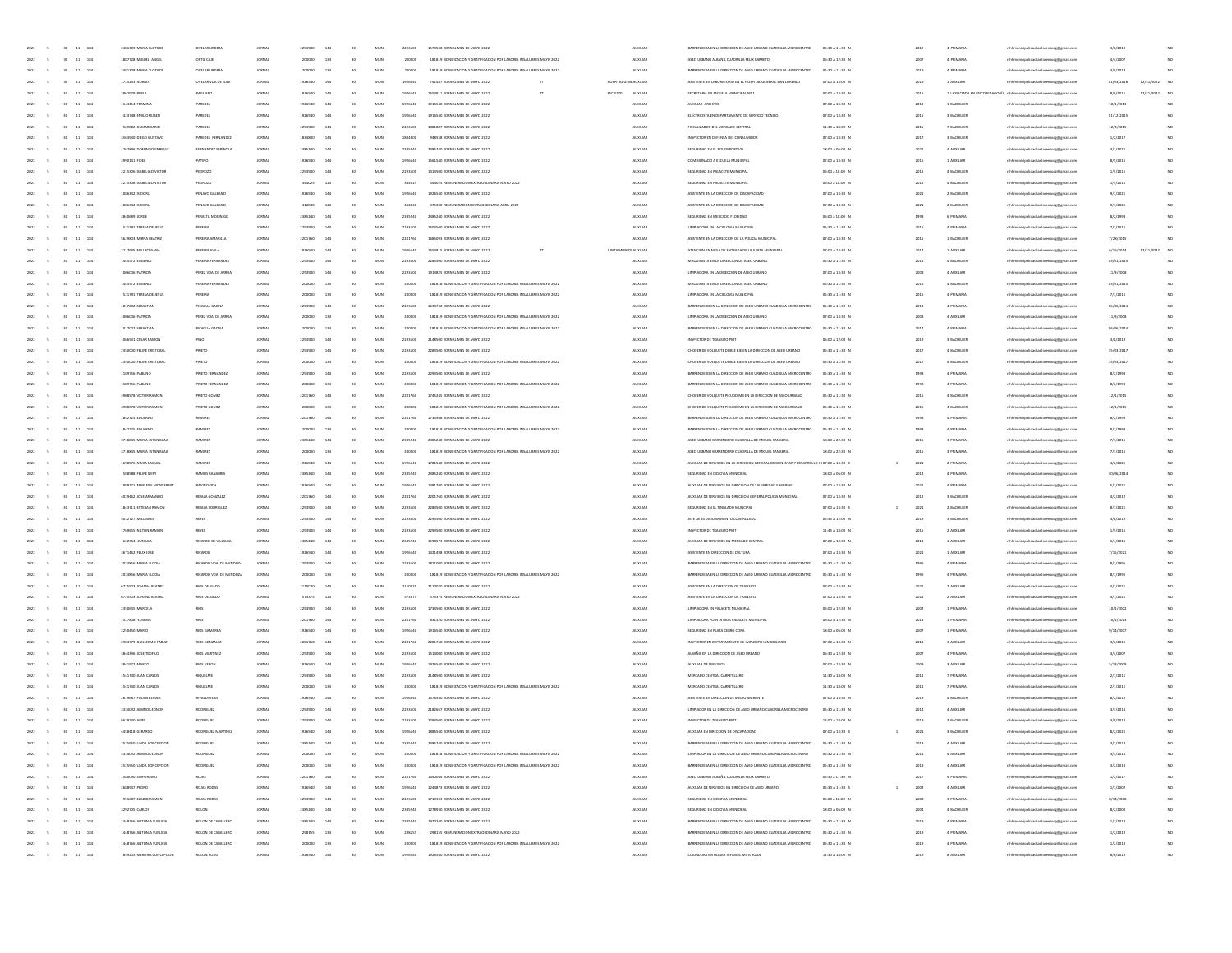| 2022 5         | $30 - 11 - 184$                                                       | 1544388 JOSE               | ROMAN DUARTE             | JORNAL        | 2293500 | 144 | 30              | MUN          | 2293500 | 1693597 JORNAL MES DE MAYO 2022                                      | <b>AUXILIAR</b>        | ASEO URBANO ALBAÑIL CUADRILLA                                   | 06:30 A 12:30 N | 2012 | 4 PRIMARIA  | mhhmunicipalidadsanlorenzocg@gmail.com                                  | 2/1/2012   |               |  |
|----------------|-----------------------------------------------------------------------|----------------------------|--------------------------|---------------|---------|-----|-----------------|--------------|---------|----------------------------------------------------------------------|------------------------|-----------------------------------------------------------------|-----------------|------|-------------|-------------------------------------------------------------------------|------------|---------------|--|
| 2022<br>$\sim$ | $30 \t 11 \t 184$                                                     | 5155005 DEISY FABIOL       | ROMERO SANCHEZ           | JOINAL        | $\circ$ | 144 | 30 <sub>2</sub> | MUN          |         | 0 JORNAL MES DE MAYO 2022                                            | AUXILIAR               | AUXILIAR DE SERVICIOS                                           | 07:00 A 13:30 N | 2021 | 1 BACHILLER | nhhmunicipalidadsanlorenzocg@gmail.com                                  | 5/1/2021   | NO            |  |
| 2022<br>$\sim$ | 30 <sub>2</sub><br>11 184                                             | 1977290 LUCIANO            | ROMERO                   | JOINAL        | 2293500 | 144 | 30 <sub>°</sub> | $_{\rm MUN}$ | 2293500 | 1939333 JORNAL MES DE MAYO 2022                                      | AUXILIAR               | CUIDADOR DE VIVERO EN LA CICLOVIA MUNICIPAL                     | 05:00 A 11:30 N | 2007 | 4 PRIMARIA  | mhhmunicipalidadsanlorenzocg@gmail.com                                  | 02/04/2007 | NO            |  |
|                | $^{30}$<br>$11\,$<br>184                                              | 1788334 PALERMO            | ROMERO                   | <b>ORNA</b>   | 2203500 | 144 | 30              | MUN          | 229350  | 1677666 JORNAL MES DE MAYO 2022                                      | <b>AUXILIA</b>         | CARRETILLERO MERCADO CENTRA                                     | 11:30 A 18:00 N |      | 7 PRIMARV   | mhmunicipalidadsanlorenzocg@gmail.com                                   | 6/2/1980   | NO.           |  |
| 2022           | 11 184<br>30 <sub>1</sub>                                             | 1977290 LUCIANO            | ROMERO                   | <b>JORNAL</b> | 200000  | 133 | 30              | MUN          | 20000   | 181819 BONIFICACION Y GRATIFICACION POR LABORES INSALUBRES MAYO 2022 | AUXILIAR               | CUIDADOR DE VIVERO EN LA CICLOVIA MUNICIPAL                     | 05:00 A 11:30 N | 2007 | 4 PRIMARY   | mhhmunicipalidadsanlorenzocg@gmail.com                                  | 02/04/2007 | NO.           |  |
| 2022<br>$\sim$ | 30 <sub>1</sub><br>11 184                                             | 1788334 PALERMO            | ROMERO                   | JOINAL        | 200000  | 133 | 30              | MUN          | 200000  | 181819 BONIFICACION Y GRATIFICACION POR LABORES INSALUBRES MAYO 2022 | <b>AUXILIAR</b>        | CARRETILLERO MERCADO CENTRAL                                    | 11:30 A 18:00 N | 1980 | 7 PRIMARIA  | mhhmunicipalidadsanlorenzocg@gmail.com                                  | 6/2/1980   | NO.           |  |
| 2022<br>$\sim$ | 30<br>11 184                                                          | 3847556 EVER               | ROMERO ACHA              | JOINAL        | 2293500 | 144 | 30              | MUN          | 2293500 | 1584130 JORNAL MES DE MAYO 2022                                      | AUXILIAR               | MECANICO EN LA DIRECCIÓN DE ASEO URBANC                         | 07:00 A 13:30 N | 2014 | 4 BACHILLER | mhhmunicipalidadsanlorenzocg@gmail.com                                  | 1/2/2014   | NO.           |  |
| 2022<br>$\sim$ | 11 184<br>30 <sub>2</sub>                                             | 3847556 EVER               | ROMERO ACHA              | JORNAL        | 733920  | 123 | 30              | MUN          | 733920  | 733920 REMUNERACION EXTRAORDINARIA ABRIL 2022                        | AUXILIAI               | MECANICO EN LA DIRECCIÓN DE ASEO URBANO                         | 07:00 A 13:30 8 | 2014 | 4 BACHILLEI | mhhmunicipalidadsanlorenzoog@gmail.com                                  | 1/2/2014   | NO            |  |
| 2022           | $11\,$<br>184                                                         |                            | ROMERO ACHA              | ORNA          | 733920  | 123 |                 | MU           | 73392   | 733920 REMUNERACION EXTRAORDINARIA MAYO 202                          | <b>AUXILIA</b>         | MECANICO EN LA DIRECCIÓN DE ASEO URBANO                         |                 | 2014 | 4 BACHILLEI |                                                                         |            | NO            |  |
|                |                                                                       | 3847556 EVER               |                          |               |         |     |                 |              |         |                                                                      |                        |                                                                 | 07:00 A 13:30 N |      |             | mhmunicipalidadsanlorenzocg@gmail.com                                   | 1/2/2014   |               |  |
| 2022           | 11 184<br>30 <sub>1</sub>                                             | 871907 CANDELANO           | ROMERO DELVALLE          | <b>JORNAL</b> | 2203500 | 144 | 30              | MUN          | 2293500 | 2293500 JORNAL MES DE MAYO 2022                                      | <b>AUXILIAR</b>        | MERCADO CENTRAL CARRETILLERO                                    | 11:30 A 18:00 N | 2002 | 7 PRIMARIA  | mhhmunicipalidadsanlorenzocg@gmail.com                                  | 3/4/2002   | NO            |  |
| 2022<br>$\sim$ | 30 <sub>1</sub><br>11 184                                             | 871907 CANDELANO           | ROMERO DELVALLE          | JOINAL        | 200000  | 133 | 30              | MUN          | 200000  | 181819 BONIFICACION Y GRATIFICACION POR LABORES INSALUBRES MAYO 2022 | <b>AUXILIAR</b>        | MERCADO CENTRAL CARRETILLERO                                    | 11:30 A 18:00 N | 2002 | 7 PRIMARIA  | mhhmunicipalidadsanlorenzocg@gmail.com                                  | 3/4/2002   | NO.           |  |
| 2022<br>$\sim$ | 11 184<br>30 <sup>°</sup>                                             | 1102899 ADRAN              | RUIZ DIAZ                | JOINAL        | 2293500 | 144 | 30              | MUN          | 2293500 | 1936833 JORNAL MES DE MAYO 2022                                      | AUXILIAR               | PINTOR EN LA DIRECCIÓN DE ASEO URBANO                           | 05:30 A 11:30 N | 2015 | 4 PRIMARIA  | mhhmunicipalidadsanlorenzocg@gmail.com                                  | 4/1/2015   | NO.           |  |
| 2022<br>$\sim$ | 30 <sub>2</sub><br>$11\quad 184$                                      | 1102899 ADRAN              | RUIZ DIAZ                | JORNAL        | 200000  | 133 | 30              | MUN          | 200001  | 181819 BONIFICACIÓN Y GRATIFICACIÓN POR LABORES INSALUBRES MAYO 2022 | AUXILIAI               | PINTOR EN LA DIRECCIÓN DE ASEO URBAN                            | 05:30 A 11:30 8 | 2015 | 4 PRIMARIA  | mhhmunicipalidadsanlorenzoog@gmail.com                                  | 4/1/2015   | NO            |  |
| 2022           | $^{30}$<br>11 184                                                     | 3567109 GLADYS INES        | RUIZ DIAZ FORCADO        | ORNA          | 2293500 |     |                 | MUN          | 229350  | 1007625 JORNAL MES DE MAYO 2022                                      | <b>AUXILIA</b>         | LIMPIADORA EN DIRECCIÓN DE ASEO URBANO                          | 11:30 A 18:00 f | 2005 | 3 PRIMARY   | mhmunicipalidadsanlorenzocg@gmail.com                                   | 3/12/200   | NO            |  |
| 2022           | 11 184<br>30 <sub>1</sub>                                             | 3567109 GLADYS INES        | <b>RUIZ DIAZ FORCADO</b> | <b>JORNAL</b> | 200000  | 133 | 30              | MUN          | 20000   | 181819 BONIFICACION Y GRATIFICACION POR LABORES INSALUBRES MAYO 2022 | <b>AUXILIAI</b>        | LIMPIADORA EN DIRECCIÓN DE ASEO URBANO                          | 11:30 A 18:00 N | 2005 | 3 PRIMARIA  | mhhmunicipalidadsanlorenzocg@gmail.com                                  | 3/12/2009  | NO            |  |
| 2022<br>$\sim$ | 30 <sub>1</sub><br>11 184                                             | 3259170 MANUEL             | RUIZ DIAZ SAMANIEGO      | JORNAL        | 2293500 | 144 | 30              | MUN          | 2293500 | 2283500 JORNAL MES DE MAYO 2022                                      | AUXILIAR               | BARRENDERO EN LA DIRECCIÓN DE ASEO URBANO CUADRILLA MICROCENTRO | 05:30 A 11:30 N | 2003 | 4 PRIMARIA  | mhhmunicipalidadsanlorenzoce@email.com                                  | 5/1/2003   | NO.           |  |
| 2022<br>$\sim$ | 11 184<br>30 <sup>°</sup>                                             | 3259170 MANUEL             | RUIZ DIAZ SAMANIEGO      | JORNAL        | 200000  | 133 | 30              | MUN          | 200000  | 181819 BONIFICACION Y GRATIFICACION POR LABORES INSALUBRES MAYO 2022 | AUXILIAR               | BARRENDERO EN LA DIRECCIÓN DE ASEO URBANO CUADRILLA MICROCENTRO | 05:30 A 11:30 N | 2003 | 4 PRIMARIA  | mhhmunicipalidadsanlorenzocg@gmail.com                                  | 5/1/2003   | NO.           |  |
| 2022<br>$\sim$ | 11 184<br>30 <sub>2</sub>                                             | 1137183 JUAN LEOT          | RUIZ DIAZ VAZQUEZ        | <b>JORNAL</b> | 2201760 | 144 | 30              | MUN          | 2201760 | 2191760 JORNAL MES DE MAYO 2022                                      | AUXILIAI               | SEGURIDAD EN PALACETE MUNICIPAL                                 | 06:00 A 18:00 1 | 2012 | 5 PRIMARIA  | mhhmunicipalidadsanlorenzoog@gmail.com                                  | 3/30/2012  | NO            |  |
| 2022           | $^{30}$<br>11 184                                                     | 1107264 PABLO              | <b>RIVEROS</b>           | ORNA          | 2293500 |     |                 | MUN          | 229350  | 2182667 JORNAL MES DE MAYO 2022                                      | <b>AUXILIA</b>         | AUXILIAR DE SERVICIOS EN DIRECCIÓN DE ASEO URBANO               | 06:00 A 12:00 f | 2021 | 4 AUXILIA   | mhmunicipalidadsanlorenzocg@gmail.com                                   | 4/1/2021   | NO            |  |
| 2022           | 11 184<br>30 <sub>1</sub>                                             | 3365001 OSCAR LUIS         | RODAS SANABRIA           | <b>JORNAL</b> | 1926540 | 144 | 30              | MUN          | 1926546 | 1916540 JORNAL MES DE MAYO 2022                                      | AUXILIAR               | ASISTENTE EN DIRECCIÓN GENERAL DE LA POLICIA MUNICIPAL          | 07:00 A 13:30 N | 2021 | 1 AUXUJAR   | mhhmunicipalidadsanlorenzocg@gmail.com                                  | 8/1/2021   | NO            |  |
| 2022<br>$\sim$ | 30 <sub>1</sub><br>11 184                                             | 3612105 CYNTHIA CAROLINA   | SALINAS BRITEZ           | JORNAL        | 2201760 | 144 | 30 <sub>2</sub> | MUN          | 2201760 | 1464260 JORNAL MES DE MAYO 2022                                      | <b>AUXILIAR</b>        | SEGURIDAD EN PALACETE MUNICIPAL                                 | 06:00 A 13:30 N | 2015 | 2 BACHILLER | mhhmunicipalidadsanlorenzocg@gmail.com                                  | 1/8/2015   | NO.           |  |
| $\sim$         | 30 <sup>°</sup>                                                       |                            |                          |               |         | 123 | 30              |              |         |                                                                      |                        |                                                                 |                 |      |             |                                                                         |            | NO.           |  |
| 2022           | 11 184                                                                | 3612105 CYNTHIA CAROLINA   | SALINAS BRITEZ           | JOINAL        | 733920  |     |                 | MUN          | 733920  | 733920 REMUNERACION EXTRAORDINARIA MAYO 2022                         | AUXILIAR               | SEGURIDAD EN PALACETE MUNICIPAL                                 | 06:00 A 13:30 N | 2015 | 2 BACHILLER | mhhmunicipalidadsanlorenzocg@gmail.com                                  | 1/8/2015   |               |  |
| 2022<br>$\sim$ | 11 184<br>30 <sub>2</sub>                                             | 1989277 HUGO               | SALINAS FERREIF          | JOINAL        | 2293500 | 144 | 30              | MUN          | 229350  | 2148500 JORNAL MES DE MAYO 2022                                      | AUXILIAI               | SEGURIDAD EN DIRECCIÓN DE MEDIO AMBIENT                         | 07:00 A 13:30 8 | 2008 | 5 BACHILLEI | nhhmunicipalidadsanlorenzocg@gmail.com                                  | 6/5/2008   | NO            |  |
| 2022           | <b>vs</b><br>$11\,$<br>184                                            | 1989277 HUGC               | SALINAS FER              | ORNA          | 733920  | 123 |                 | MU           | 73392   | 733920 REMUNERACION EXTRAORDINARIA MAYO 2022                         | <b>AUXILIA</b>         | SEGURIDAD EN DIRECCIÓN DE MEDIO AMBIENT                         | 07:00 A 13:30 1 | 2006 | 5 BACHILLEI | mhmunicipalidadsanlorenzocg@gmail.com                                   | 6/5/2008   | NO            |  |
| 2022           | 11 184<br>30 <sub>1</sub>                                             | 729232 MIRTHA HEMERENCIANA | SAMANIEGO                | <b>JORNAL</b> | 2293500 | 144 | 30              | MUN          | 2293500 | 1527666 JORNAL MES DE MAYO 2022                                      | <b>AUXILIAR</b>        | LIMPIADORA EN MERCADO FLORIDA                                   | 06:00 A 12:30 N | 2013 | 6 BACHILLER | nhhmunicipalidadsanlorenzocg@gmail.com                                  | 3/13/2013  | NO            |  |
| 2022<br>$\sim$ | 30<br>11 184                                                          | 790509 ANGEL               | SANABRIA                 | JOINAL        | 2293500 | 144 | 30              | MUN          | 2293500 | 2293500 JORNAL MES DE MAYO 2022                                      | <b>AUXILIAR</b>        | CARRETILLERO EN MERCADO FLORIDA                                 | 06:00 A 12:30 N | 2019 | 1 BACHILLER | mhhmunicipalidadsanlorenzocg@gmail.com                                  | 1/2/2019   | NO.           |  |
| 2022<br>$\sim$ | 30 <sub>2</sub><br>11 184                                             | 729232 MIRTHA HEMERENCIANA | SAMANIEGO                | JOINAL        | 200000  | 133 | 30              | MUN          | 200000  | 181819 BONIFICACION Y GRATIFICACION POR LABORES INSALUBRES MAYO 2022 | AUXILIAR               | LIMPIADORA EN MERCADO FLORIDA                                   | 06:00 A 12:30 N | 2013 | 6 BACHILLER | mhhmunicipalidadsanlorenzocg@gmail.com                                  | 3/13/2013  | NO.           |  |
| 2022<br>$\sim$ | $11 - 184$<br>30                                                      | 790509 ANGEL               | SANABRI                  | JOINAL        | 200000  | 133 | 30              | MUN          | 200001  | 181819 BONIFICACIÓN Y GRATIFICACIÓN POR LABORES INSALUBRES MAYO 2022 | AUXILIAI               | CARRETILLERO EN MERCADO FLORIDA                                 | 06:00 A 12:30 1 | 2019 | 1 BACHILLEI | mhhmunicipalidadsanlorenzoog@gmail.com                                  | 1/2/2015   | NO            |  |
| 2022           | $11\,$<br>184                                                         | 1461936 MIGUEL ANGE        | SANABRI                  | ORNA          | 2385240 |     |                 | MUN          | 238524  | 2385240 JORNAL MES DE MAYO 2022                                      | <b>AUXILIA</b>         | JEFE DE CUADRILLA ASEO                                          | 18:00 A 22:30 1 | 2002 | 3 BACHILLEI | mhmunicipalidadsanlorenzocg@gmail.com                                   | 1/2/2002   | NO            |  |
| 2022           | 11 184<br>30 <sub>1</sub>                                             | 1679619 MANUEL             | SANABRIA CABRERA         | <b>JORNAL</b> |         | 144 | 30              | MUN          |         | 0 JORNAL MES DE MAYO 2022                                            | AUXILIAR               | AUXILIAR DE SERVICIOS EN LA DIRECCIÓN DE ASEO URBANO            | 07:00 A 13:30 S | 2010 | 1 AUXUJAR   | mhhmunicipalidadsanlorenzocg@gmail.com                                  | 9/2/2010   | NO            |  |
| 2022<br>$\sim$ | 30<br>11 184                                                          | 1791710 CECILIA            | SANCHEZ                  | JORNAL        | 1926540 | 144 | 30              | MUN          | 1926540 | 1926540 JORNAL MES DE MAYO 2022                                      | <b>AUXILIAR</b>        | CUDADORA EN HOGAR INFANTIL MITA ROGA                            | 06:00 A 13:00 N | 2007 | 8 BACHILLER | mhhmunicipalidadsanlorenzocg@gmail.com                                  | 9/14/2007  | NO.           |  |
| 2022<br>$\sim$ | 30 <sub>2</sub><br>11 184                                             | 2525292 YENNY MARIELA      | SANCHEZ CUELLAR          | JOINAL        | 1926540 | 144 | 30              | MUN          | 1926540 | 1926540 JORNAL MES DE MAYO 2022                                      | <b>AUXILIAR</b>        | ASISTENTE EN LA DIRECCIÓN DE DESARROLLO HUMANO Y SOCIAL         | 07:00 A 13:30 N | 2021 | 3 BACHILLER | mhhmunicipalidadsanlorenzocg@gmail.com                                  | 9/1/2021   | NO.           |  |
| 2022<br>$\sim$ | $11 - 184$<br>30                                                      | 2525292 YENNY MARIEL       | SANCHEZ CUELLA           | JORNAL        | 504570  | 123 | 30              | MUN          | 50457   | 504570 REMUNERACION EXTRAORDINARIA MAYO 2022                         | <b>AUXILIAI</b>        | ASISTENTE EN LA DIRECCIÓN DE DESARROLLO HUMANO Y SOCIA          | 07:00 A 13:30 8 | 2021 | 3 BACHILLEI | mhhmunicipalidadsanlorenzocg@gmail.com                                  | 9/1/2021   |               |  |
| 2022           | $11\,$<br>184                                                         | 1461936 MIGUEL ANGEL       | SANABRIA                 | <b>ORNA</b>   |         |     |                 | MU           | 20000   | 181818 BONIFICACION Y GRATIFICACION POR LABORES INSALUBRES MAYO 2022 | <b>AUXILIA</b>         | JEFE DE CUADRILLA ASEO                                          | 18:00 A 22:30 1 | 2002 | 3 BACHILLEI | mhmunicipalidadsanlorenzocg@gmail.com                                   | 1/2/2002   | NO            |  |
| 2022           | 11 184<br>30 <sub>1</sub>                                             | 3769995 LILIA ROSANA       | SANCHEZ VELAZTIQU        | <b>JORNAL</b> | 1926540 | 144 | 30              | MUN          | 1926540 | 1926540 JORNAL MES DE MAYO 2022                                      | AUXILIAR               | CUIDADORA EN HOGAR INFANTIL MITA ROGA                           | 06:00 a 13:00 N | 2006 | 8 AUXILIAR  | mhhmunicipalidadsanlorenzocg@gmail.com                                  | 6/5/2008   | NO            |  |
| 2022<br>$\sim$ | 30<br>11 184                                                          | 786881 M/RIAN              | SANTACRUZ                | JORNAL        | 2385240 | 144 | 30 <sub>2</sub> | MUN          | 2385240 | 2385240 JORNAL MES DE MAYO 2022                                      | <b>AUXILIAR</b>        | COBRADORA MERCADO CENTRAL                                       | 05:30 A 12:00 N | 2005 | 7 BACHILLER | mhhmunicipalidadsanlorenzocg@gmail.com                                  | 2/16/2009  | NO.           |  |
|                |                                                                       |                            |                          |               |         |     |                 |              |         |                                                                      |                        |                                                                 |                 |      |             |                                                                         |            |               |  |
| 2022<br>$\sim$ | 30 11 184                                                             | 182551 JUAN GERONIMO       | SERVIN                   | JOINAL        | 2293500 | 144 | 30 <sub>2</sub> | MUN          | 2293500 | 2148500 JORNAL MES DE MAYO 2022                                      | <b>AUXILIAR</b>        | SEGURIDAD PLAZA CERRO CORA                                      | 06:00 A 12:30 N | 2003 | 2 AUXILIAR  | mhhmunicipalidadsanlorenzoce@email.com                                  | 8/1/2003   | NO.           |  |
| 2022<br>$\sim$ | $11 - 184$                                                            | 1172080 ANGEL              | SERVIN ARGUELLI          | JORNAL        | 2293500 | 144 | 30              | MUN          | 229350  | 2293500 JORNAL MES DE MAYO 2022                                      | <b>AUXILIAI</b>        | MECANICO EN LA DIRECCIÓN DE ASEO URBANO                         | 07:00 A 13:30 1 | 2011 | 4 AUXILIA   | dorenzocg@gmail.com                                                     | 1/4/2011   |               |  |
|                | $11\,$<br>184                                                         | 938678 SEVERIAN            | VALDEZ                   | ORNA          |         |     |                 | MU           | 192654  | 1646540 JORNAL MES DE MAYO 2022                                      | <b>AUXILIA</b>         | INSPECTOR EN TRIBUTACIÓN                                        | 07:00 A 13:30 1 | 2019 | 1 BACHILLEI | mhmunicipalidadsanlorenzocg@gmail.com                                   | 10/1/201   |               |  |
| 2022           | 11 184<br>30 <sub>1</sub>                                             | 2172724 INES               | SLVEIRA RAMIREZ          | <b>JORNAL</b> | 2203500 | 144 | 30              | MUN          | 2293500 | 1470166 JORNAL MES DE MAYO 2022                                      | AUXILIAR               | SEGURIDAD EN PALACETE MUNICIPAL                                 | 06:00 A 12:00 N | 2016 | 1 AUXUJAR   | mhhmunicipalidadsanlorenzocg@gmail.com                                  | 01/03/2016 | NO.           |  |
| 2022<br>$\sim$ | 30<br>11 184                                                          | 2172724 INES               | SLVEIRA RAMIREZ          | JORNAL        | 596310  | 123 | 30              | MUN          | 596310  | 596310 REMUNERACION EXTRAORDINARIA MAYO 2022                         | <b>AUXILIAR</b>        | SEGURIDAD EN PALACETE MUNICIPAL                                 | 06:00 A 12:00 N | 2016 | 1 AUXILIAR  | mhhmunicipalidadsanlorenzocg@gmail.com                                  | 01/03/2016 | NO            |  |
| 2022<br>$\sim$ | 30<br>11 184                                                          | 1108754 AUFONSO            | SOLIZ GONZALEZ           | JOINAL        | 2293500 | 144 | 30              | MUN          | 2293500 | 2152667 JORNAL MES DE MAYO 2022                                      | <b>AUXILIAR</b>        | ASEO LIMPIADOR DE CALLES                                        | 07:00 a 13:30 N | 1997 | 4 AUXILIAR  | mhhmunicipalidadsanlorenzocg@gmail.com                                  | 1/2/1997   | NO.           |  |
| 2022<br>$\sim$ | $11 - 184$                                                            | 1105113 FRANCISCA RAMONA   | SOSA                     | JORNAL        | 2201760 | 144 | 30              | MUN          | 2201760 | 1762888 JORNAL MES DE MAYO 2022                                      | <b>AUXILIAI</b>        | LIMPIADORA MERCADO CENTRAL                                      | 11:30 A 18:00 f | 2003 | 7 PRIMARI   | crenzocg@gmail.com                                                      | 8/1/2003   |               |  |
|                | $\bf{11}$<br>184                                                      | 1172080 ANGEL              | SERVIN ARGI              |               |         |     |                 | MU           | 2000    | 194546 BONIFICACIÓN Y GRATIFICACIÓN POR LABORES INSALUBRES MAYO 2022 | <b>AUXILIA</b>         | MECANICO EN LA DIRECCION DE ASEO URBANO                         | 07:00 A 13:30 1 | 2011 | 4 AUXU14    | mhhmunicipalidadsanlorenzocg@gmail.com                                  | 1/4/201    |               |  |
| 2022<br>$\sim$ | 11 184<br>30 <sub>1</sub>                                             | 1105113 FRANCISCA RAMONA   | <b>SOSA</b>              | <b>JORNAL</b> | 200000  | 133 | 30              | MUN          | 200000  | 181819 BONIFICACION Y GRATIFICACION POR LABORES INSALUBRES MAYO 2022 | AUXILIAR               | LIMPIADORA MERCADO CENTRAL                                      | 11:30 A 18:00 N | 2003 | 7 PRIMARIA  | mhhmunicipalidadsanlorenzocg@gmail.com                                  | 8/1/2003   | NO.           |  |
| 2022<br>$\sim$ | 30<br>11 184                                                          | 3001589 PASTOR MILCIADES   | SOSA                     | JOINAL        | 2293500 | 144 | 30              | MUN          | 2293500 | 2253500 JORNAL MES DE MAYO 2022                                      | <b>AUXILIAR</b>        | ASEO URBANO BARRENDERO CUADRILLA DE MIGUEL SANABRIA             | 18:00 A 22:30 N | 2008 | 3 BACHILLER | mhhmunicipalidadsanlorenzocg@gmail.com                                  | 6/5/2008   | NO            |  |
| 2022<br>$\sim$ | 30 11 184                                                             | 3001589 PASTOR MILCIADES   | SOSA                     | JOINAL        | 200000  | 133 | 30              | MUN          | 200000  | 181819 BONIFICACION Y GRATIFICACION POR LABORES INSALUBRES MAYO 2022 | AUXILIAR               | ASEO URBANO BARRENDERO CUADRILLA DE MIGUEL SANABRIA             | 18:00 A 22:30 N | 2008 | 3 BACHILLER | mhhmunicipalidadsanlorenzocg@gmail.com                                  | 6/5/2008   | NO.           |  |
| 2022<br>$\sim$ | $11 - 184$                                                            | 2200433 JORGE DANIEL       | SOSA                     | JORNAL        | 1926540 | 144 | 30              | MUN          | 192654  | 1198206 JORNAL MES DE MAYO 2022                                      | <b>AUXILIAI</b>        | AUXILIAR DE SERVICIOS                                           | 07:00 A 13:30 1 | 2012 | 3 AUXILIAN  | renzocg@gmail.com                                                       | 2/8/2012   | NO            |  |
|                | $\bf{11}$<br>184                                                      | 4459031 RAMONA RITA        | SOSA VILLALI             | <b>ORNA</b>   |         |     |                 | MU           | 229350  | 2293500 JORNAL MES DE MAYO 2022                                      | <b>AUXILIA</b>         | BARRENDERA EN LA DIRECCIÓN DE ASEO URBANO CUADRILLA MICROCENTRO | 05:30 A 11:30 1 | 2019 | 4 PRIMARY   | mhhmunicipalidadsanlorenzocg@gmail.com                                  | 1/2/2015   | NO            |  |
|                |                                                                       |                            |                          |               |         |     |                 |              |         |                                                                      |                        |                                                                 |                 |      |             |                                                                         |            |               |  |
| 2022<br>$\sim$ | 11 184<br>30 <sub>1</sub>                                             | 4459031 RAMONA RITA        | SOSA VILLALBA            | <b>JORNAL</b> | 200000  | 133 | 30              | MUN          | 200000  | 181819 BONIFICACIÓN Y GRATIFICACIÓN POR LABORES INSALUBRES MAYO 2022 | <b>AUXILIAR</b>        | BARRENDERA EN LA DIRECCIÓN DE ASEO URBANO CUADRILLA MICROCENTRO | 05:30 A 11:30 N | 2019 | 4 PRIMARIA  | mhhmunicipalidadsanlorenzoce@email.com                                  | 1/2/2019   | NO            |  |
| 2022<br>$\sim$ | 30<br>11 184                                                          | 2499924 JOSE MARIA         | SOTO                     | JOINAL        | 2201760 | 144 | 30              | MUN          | 2201760 | 1955093 JORNAL MES DE MAYO 2022                                      | AUXILIAR               | INSPECTOR EN DEPARTAMENTO DE IMPUESTO INMOBILIARIO              | 07:00 A 13:30 N | 2007 |             | 1 BACHILLER EN CIENCIAS Y LETRAS mhhmunicipalidadsanlorenzocg@gmail.com | 10/25/2007 | NO            |  |
| 2022<br>$\sim$ | 30 <sub>2</sub><br>11 184                                             | 1977402 CECILIA            | SOTO                     | JOINAL        | 2293500 | 144 | 30              | MUN          | 2293500 | 2283500 JORNAL MES DE MAYO 2022                                      | HOSPITAL GENEALXILIAR  | LIMPIADORA EN EL HOSPITAL GENERAL SAN LORENZO                   | 06:00 A 12:00 N | 2010 | 1 AUXILIAR  | mhhmunicipalidadsanlorenzocg@gmail.com                                  | 3/2/2010   | 12/31/2022 NO |  |
| 2022<br>$\sim$ | $11 - 184$                                                            | 1203478 ISMAE              | TOLEDO                   | JOINAL        | 2201760 | 144 | 30              | MUN          | 2201760 | 1921760 JORNAL MES DE MAYO 2022                                      | AUXILIAR               | AUXILIAR DE SERVICIOS EN DIRECCIÓN DE TRANSITO                  | 07:00 A 13:30 1 | 2008 | 1 PRIMARIA  | naocg@gmail.com                                                         | 6/5/2008   |               |  |
|                | $\bf{11}$<br>184                                                      | 1203478 ISMAE              | TOLEDO                   | <b>ORNA</b>   | 573375  | 123 |                 | MU           | 57337   | 573375 REMUNERACION EXTRAORDINARIA MAYO 2022                         | <b>AUXILIA</b>         | AUXILIAR DE SERVICIOS EN DIRECCIÓN DE TRANSITO                  | 07:00 A 13:30 1 | 200  | 1 PRIMARI   | mhmunicipalidadsanlorenzocg@gmail.com                                   | 6/5/200    |               |  |
| 2022<br>$\sim$ | 11 184<br>30 <sub>1</sub>                                             | 911739 MIRIAN              | TOLEDO DE DIA            | <b>JORNAL</b> | 2293500 | 144 | 30              | MUN          | 2293500 | 2283500 JORNAL MES DE MAYO 2022                                      | HOSPITAL GENEALXILIAR  | LIMPIADORA EN EL HOSPITAL GENERAL SAN LORENZO                   | 07:00 A 13:00 N | 2014 | 1 AUXUJAR   | nhhmunicipalidadsanlorenzocg@gmail.com                                  | 6/30/2014  | 12/31/2022 NO |  |
| 2022<br>$\sim$ | 30 <sub>2</sub><br>11 184                                             | 987024 NELSON ENROLE       | VERA PENAYO              | JORNAL        | 2293500 | 144 | 30              | MUN          | 2293500 | 2293500 JORNAL MES DE MAYO 2022                                      | <b>AUXILIAR</b>        | LIMPIADOR EN DIRECCIÓN DE ASEO URBANO                           | 06:00 A 12:00 N | 2021 | 4 AUXILIAR  | mhhmunicipalidadsanlorenzocg@gmail.com                                  | 5/1/2021   | NO            |  |
| 2022<br>$\sim$ | 30 11 184                                                             | 987024 NELSON ENRIQUE      | VERA PENAYO              | JOINAL        | 200000  | 133 | 30              | MUN          | 200000  | 181819 BONIFICACION Y GRATIFICACION POR LABORES INSALUBRES MAYO 2022 | AUXILIAR               | LIMPIADOR EN DIRECCIÓN DE ASEO URBANO                           | 06:00 A 12:00 N | 2021 | 4 AUXILIAR  | mhhmunicipalidadsanlorenzocg@gmail.com                                  | 5/1/2021   | NO            |  |
| 2022<br>$\sim$ | 30 <sub>2</sub><br>11 184                                             | 2009272 IGNACIO            | TORRES PEREZ             | JORNAL        | 2293500 | 144 | 30              | MUN          | 229350  | 2293500 JORNAL MES DE MAYO 2022                                      | <b>AUXILIAI</b>        | BARRENDERO EN LA DIRECCIÓN DE ASEO URBANO CUADRILLA MICROCENTRO | 05:30 A 11:30 f | 1998 | 4 AUXILIA   | crenzocg@gmail.com                                                      | 8/2/1998   | NO            |  |
|                | $\bf{11}$<br>184                                                      | 2009272 IGNACIO            | TORRES PERE              |               |         |     |                 | MU           | 2000    | 181819 BONIFICACIÓN Y GRATIFICACIÓN POR LABORES INSALUBRES MAYO 2022 | <b>AUXILIA</b>         | BARRENDERO EN LA DIRECCIÓN DE ASEO URBANO CUADRILLA MICROCENTRI | 05:30 A 11:30 1 |      | 4 AUXILIA   | mhmunicipalidadsanlorenzocg@gmail.com                                   | 8/2/199    |               |  |
| 2022<br>$\sim$ | 30 <sub>1</sub><br>11 184                                             | 4236873 SUSANA             | TORRES SOSA              | <b>JORNAL</b> | 2201760 | 144 | 30              | MUN          | 2201760 | 1427768 JORNAL MES DE MAYO 2022                                      | PUESTO DE SAU AUXILIAR | COMPONADA BUFSTO DE SALUD TAYAZUAR                              | 07:00 A 13:30 N | 2018 | 1 AUXUJAR   | nhhmunicipalidadsanlorenzocg@gmail.com                                  | 6/1/2018   | 12/31/2022 NO |  |
| 2022 5         | 30 11 184                                                             | 1569182 LEONARDO           | <b>ULIAMBRE</b>          | JOINAL        | 1926540 | 144 | 30              | MUN          | 1926540 | 1815707 JORNAL MES DE MAYO 2022                                      | <b>AUXILIAR</b>        | AUXILIAR DE SERVICIOS EN DIRECCION DE OBRAS                     | 07:00 A 13:30 N | 2010 | 2 BACHILLER | mhhmunicipalidadsanlorenzocg@gmail.com                                  | 1/7/2010   | NO.           |  |
| 2022 5         | $30 \t 11 \t 184$                                                     | 2099946 ELVA               |                          | JOINAL        |         |     |                 | MUN          |         | 2191760 JORNAL MES DE MAYO 2022                                      |                        | LIMPIADORA MERCADO CENTRAL                                      |                 |      |             |                                                                         |            | NO            |  |
|                |                                                                       |                            | VALDE2                   |               | 2201760 | 144 | 30              |              | 2201760 |                                                                      | AUXILIAR               |                                                                 | 05:30 A 11:30 N | 1998 | 7 BACHILLER | mhhmunicipalidadsanlorenzocg@gmail.com                                  | 8/2/1998   |               |  |
|                |                                                                       |                            |                          |               |         |     |                 |              |         |                                                                      |                        |                                                                 | 05:30 A 11:30 1 |      |             |                                                                         |            |               |  |
| 2022<br>$\sim$ | $30\qquad11\qquad184$                                                 | 4936957 GUSTAVO PASCUA     | VALDEZ                   | JORNAL        | 2293500 | 144 | 30 <sub>°</sub> | MUN          | 2293500 | 2293500 JORNAL MES DE MAYO 2022                                      | <b>AUXILIAR</b>        | INSPECTOR DE TRANSITO PMT                                       | 06:00 A 12:00 N | 2019 | 3 BACHILLER | mhmunicipalidadsanlorenzocg@gmail.com                                   | 1/2/201    |               |  |
| 2022<br>$\sim$ | 30 11 184                                                             | 1527341 LUISA              | VALDEZ                   | <b>JORNAL</b> | 1926540 | 144 | 30 <sub>2</sub> | MUN          | 1926540 | 1714873 JORNAL MES DE MAYO 2022                                      | <b>AUXILIAR</b>        | ASISTENTE EN SECRETARIA DE LA MUJER                             | 07:00 A 13:30 N | 2015 | 3 AUXILIAR  | mhhmunicipalidadsanlorenzocg@gmail.com                                  | 8/5/2015   | NO            |  |
| 2022<br>$\sim$ | 30 11 184                                                             | 3651595 GUIDO SILVESTRE    | VALIENTE LOPEZ           | JOINAL        | 2201760 | 144 | 30              | MUN          | 2201760 | 1586760 JORNAL MES DE MAYO 2022                                      | <b>AUXILIAR</b>        | AUXILIAR DE SERVICIOS EN DEPARTAMENTO DE ARCHIVO CENTRAL        | 07:00 A 13:30 N | 2010 | 1 BACHILLER | mhhmunicipalidadsanlorenzocg@gmail.com                                  | 1/19/2010  | NO            |  |
| 2022 5         | 30 11 184                                                             | 2200964 ALDO               | VALLEIOS                 | JOINAL        | 2385240 | 144 | 30              | MUN          | 2385240 | 2325240 JORNAL MES DE MAYO 2022                                      | <b>AUXILIAR</b>        | CARRETILLERO/ PLOMERO MERCADO CENTRAL                           | 11:30 A 18:00 N | 2011 | 7 BACHILLER | nhhmunicipalidadsanlorenzocg@gmail.com                                  | 1/3/2011   | NO            |  |
| 2022<br>$\sim$ | $30 -$<br>11 184                                                      | 2200964 ALDO               | VALLEIOS                 | JORNAL        | 200000  | 133 | 30              | $_{\rm MUN}$ | 200000  | 181819 BONIFICACIÓN Y GRATIFICACIÓN POR LABORES INSALUBRES MAYO 2022 | <b>AUXILIAR</b>        | CARRETILLERO/ PLOMERO MERCADO CENTRAL                           | 11:30 A 18:00 N | 2011 | 7 BACHILLER | mhhmunicipalidadsanlorenzocg@gmail.com                                  | 1/3/2011   | NO            |  |
| 2022           | 30<br>$11 - 184$                                                      | 1740488 PEDRO              | VALLEIOS                 | JORNAL        | 2385240 | 144 | 30 <sub>°</sub> | MUN          | 2385240 | 2173573 JORNAL MES DE MAYO 2022                                      | <b>AUXILIAR</b>        | ASEO URBANO BARRENDERO CUADRILLA DE MIGUEL SANABRIA             | 18:00A22:30N    | 2002 | 4 PRIMARY   | thhmunicipalidadsanlorenzocg@gmail.com                                  | 10/2/2002  | NO            |  |
| 2022<br>$\sim$ | $30$ $11$ $184$                                                       | 1740488 PEDRO              | VALLEIOS                 | JORNAL        | 200000  | 133 | 30 <sub>1</sub> | MUN          | 200000  | 181819 BONIFICACION Y GRATIFICACION POR LABORES INSALUBRES MAYO 2022 | <b>AUXILIAR</b>        | ASEO URBANO BARRENDERO CUADRILLA DE MIGUEL SANABRIA             | 18:00 A 22:30 N | 2002 | 4 PRIMARIA  | mhmunicipalidadsanlorenzocg@gmail.com                                   | 10/2/2002  | NO            |  |
| 2022 5         | 30 11 184                                                             | 2321294 JORGE              | VAZQUEZ CANO             | JORNAL        | 2385240 | 144 | 30              | MUN          | 2385240 | 1895240 JORNAL MES DE MAYO 2022                                      | <b>AUXILIAR</b>        | AUXILIAR DE SERVICIOS EN DIRECCIÓN DE ASEO URBANO               | 12:00 A 18:00 N | 2018 | 4 PRIMARIA  | mhhmunicipalidadsanlorenzoce@email.com                                  | 3/2/2018   | NO            |  |
| 2022 5         | 30 11 184                                                             | 2321294 JORGE              | VAZQUEZ CANO             | JOINAL        | 733920  | 123 | 30              | MUN          | 733920  | 733920 REMUNERACION EXTRAORDINARIA ABRIL 2022                        | <b>AUXILIAR</b>        | AUXILIAR DE SERVICIOS EN DIRECCIÓN DE ASEO URBANO               | 12:00 A 18:00 N | 2018 | 4 PRIMARIA  | mhhmunicipalidadsanlorenzocg@gmail.com                                  | 3/2/2018   | NO            |  |
|                | $2022 \qquad \  \, 5 \qquad \quad \  \, 30 \qquad \, 11 \quad \, 184$ | 2321294 JORGE              | VAZQUEZ CANO             | JORNAL        | 733920  | 123 | 30 <sub>°</sub> | $_{\rm MUN}$ | 733920  | 733920 REMUNERACION EXTRAORDINARIA MAYO 2022                         | <b>AUXILIAR</b>        | AUXILIAR DE SERVICIOS EN DIRECCIÓN DE ASEO URBANO               | 12:00 A 18:00 N | 2018 | 4 PRIMARIA  | mhhmunicipalidadsanlorenzocg@gmail.com                                  | 3/2/2018   | NO            |  |
|                |                                                                       |                            |                          |               |         |     |                 |              |         |                                                                      |                        |                                                                 |                 |      |             |                                                                         |            |               |  |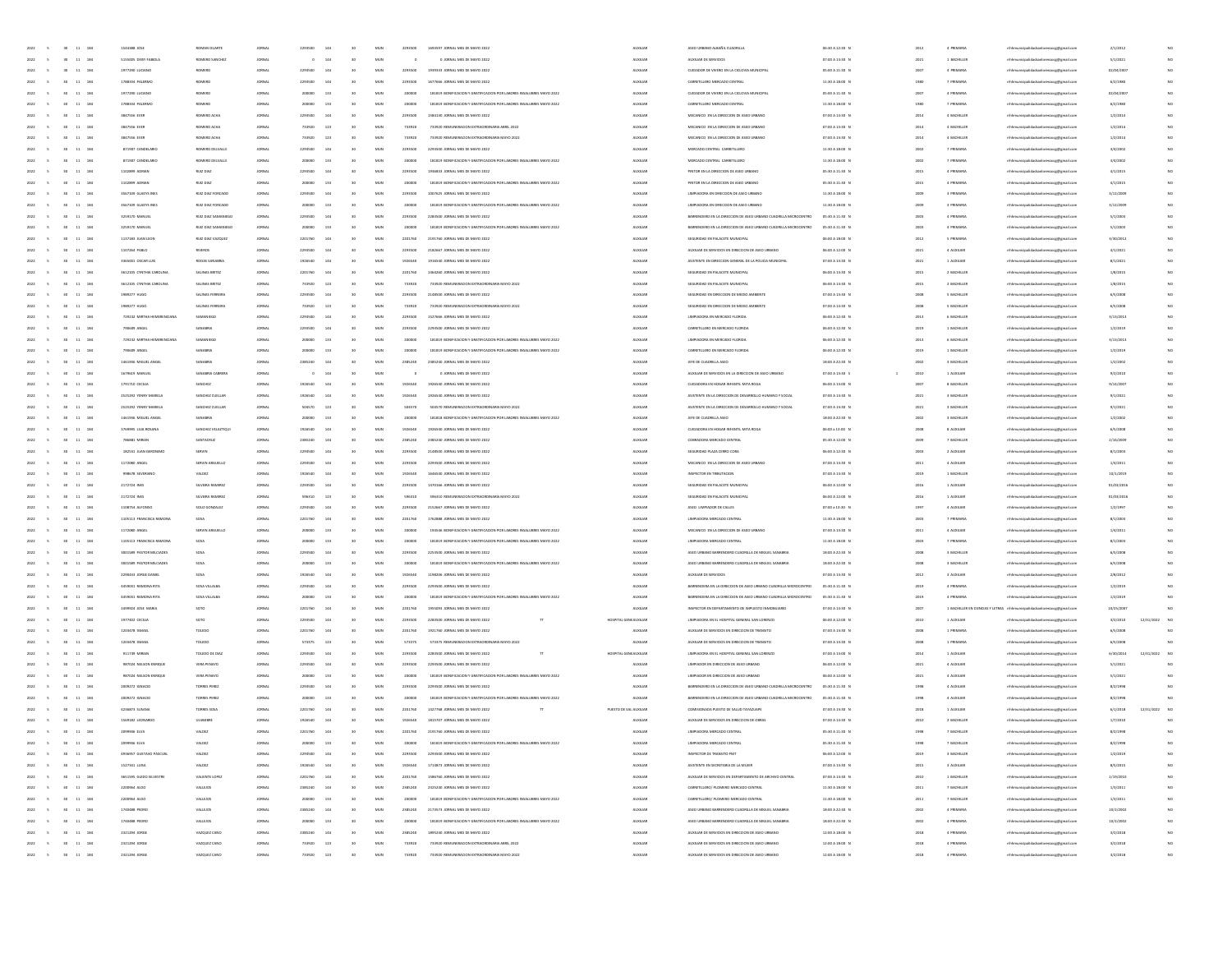| 2022   |                  | 11<br>184               | 2108967 ELSA RAQUE        | VAZQUEZ DE FANÑA         |               | 2201760       | 144 | $\mathbf{e}$    | MUN        | 2201760 | 2191760 JORNAL MES DE MAYO 2022                                                                                                                                                                                                                                                                                                                                                                                                     |                      | AUXILIAR        | ASISTENTE EN LA DIRECCIÓN GENERAL DE TALENTO HUI                           | 07:00 A 13:30 N  |    | 2021          | 1 AUXU14       | mhhmunicipalidadsanlorenzoce@email.co   | 9/1/202    |                             |
|--------|------------------|-------------------------|---------------------------|--------------------------|---------------|---------------|-----|-----------------|------------|---------|-------------------------------------------------------------------------------------------------------------------------------------------------------------------------------------------------------------------------------------------------------------------------------------------------------------------------------------------------------------------------------------------------------------------------------------|----------------------|-----------------|----------------------------------------------------------------------------|------------------|----|---------------|----------------|-----------------------------------------|------------|-----------------------------|
|        |                  | $\,$ 11 $\,$<br>184     | 2108967 ELSA RAO          | VAZQUEZ DE FARIÑ         |               | 733920        | 133 | $^{50}$         | MUN        | 733920  |                                                                                                                                                                                                                                                                                                                                                                                                                                     |                      |                 | INTE EN LA DIRECCIÓN GENERAL DE TALENTO HI                                 | 07:00 A 13:30    |    |               | 1 AUXILIA      |                                         | 9/1/202    |                             |
|        |                  | $_{134}$<br>$_{\rm 11}$ | 2967775 JULIO CESA        |                          |               | 229350        | 144 |                 | MUN        | 2293500 | 1677000 JORNAL MES DE MAYO 2022                                                                                                                                                                                                                                                                                                                                                                                                     |                      | <b>AUXILIA</b>  | MAQUINISTA EN LA CICLOVIA MUNICIPA                                         | 05:00 A 11:30    |    | 2003          | 4 BACHILLE     |                                         | 1/1/200    | NO                          |
|        |                  | 184<br>$11\,$           | 847376 PELAGIO            |                          |               | 229350        | 144 |                 | MUN        | 2293500 | 2283500 JORNAL MES DE MAYO 2022                                                                                                                                                                                                                                                                                                                                                                                                     |                      | <b>AUXILIAR</b> | CHOFER EN CICLOVIA MUNICIPA                                                | 05:00 A 11:30 8  |    | 2003          | 4 BACHILLER    | raocg@gmail.cor                         | 1/1/2003   | NQ                          |
|        |                  |                         |                           |                          |               |               |     |                 |            |         |                                                                                                                                                                                                                                                                                                                                                                                                                                     |                      |                 |                                                                            |                  |    |               |                |                                         |            |                             |
| 2022   |                  | 184<br>$11\,$           | 2967775 JULIO CESA        | VERA                     | JORNAL        | 20000         | 133 | 30              | MUN        | 200000  | 181819 BONIFICACION Y GRATIFICACION POR LABORES INSALUBRES MAYO 2022                                                                                                                                                                                                                                                                                                                                                                |                      | <b>AUXILIAR</b> | MAQUINISTA EN LA CICLOVIA MUNICIPA                                         | 05:00 A 11:30 N  |    | 2003          | 4 BACHILLER    | reoce@gmail.com                         | 1/1/2003   | NO                          |
| 2022   |                  | 184<br>11               | 1162453 PORFIRM           | VERA DE FRETES           | JORNAL        | 1926540       | 144 | 30              | MUN        | 1926540 | 1916540 JORNAL MES DE MAYO 2022                                                                                                                                                                                                                                                                                                                                                                                                     |                      | <b>AUXILIAR</b> | CUDADORA EN HOGAR INFANTIL MITA ROGA                                       | 11:30 A 18:00 N  |    | 2010          | 8 AUXILIA      | inzocg@gmail.cor                        | 1/7/2010   | NO                          |
| 2022   |                  | 11 184                  | <b>5430486 EFREN</b>      | VILLALBA                 | JORNAL        | 2201760       | 144 | $\mathbf{e}$    | <b>MUN</b> | 2201760 | 2069094 JORNAL MES DE MAYO 2022                                                                                                                                                                                                                                                                                                                                                                                                     |                      | <b>AUXILIAR</b> | INSPECTOR DE TRANSITO PMT                                                  | 12:00 A 18:00 N  |    | 2015          | 3 BACHILLER    | mhhmunicipalidadsanlorenzoce/Remail.com | 7/1/2015   | NO                          |
| 2022   | 30 <sup>2</sup>  | 11 184                  | 2373006 CESAR RAMOR       | <b>MILALBA</b>           | JORNAL        | 2385240       | 144 | 30              | <b>MUN</b> | 2385240 | 1933573 JORNAL MES DE MAYO 2022                                                                                                                                                                                                                                                                                                                                                                                                     |                      | <b>AUXILIAR</b> | SEGURIDAD EN LA DIRECCIÓN DE CULTURA                                       | 18:00 A 06:00 N  |    | 2007          | 3 BACHILLER    | mhhmunicipalidadsanlorenzoce@email.com  | 12/11/2007 | NO                          |
| 2022   |                  | 11 184                  | 6008703 DIEGO DANIEI      | VILLALBA GONZALE         | JORNAL        | 2293500       | 144 | 30              | MUN        | 2293500 | 1306815 JORNAL MES DE MAYO 2022                                                                                                                                                                                                                                                                                                                                                                                                     |                      | <b>AUXILIAR</b> | INSPECTOR DE TRANSITO PMT                                                  | 06:00 A 12:00 N  |    | 2019          | 3 BACHILLER    | mhhmunicipalidadsanlorenzocg@gmail.com  | 3/8/2019   | NO                          |
| 2022   | $\mathbf{m}$     | 11 184                  | 1849265 ISIDORO REGALAD   | VIII ANIIFVA             | iness         | 2201760       | 144 | $\mathbf{e}$    | MUN        | 2201760 | 1236252 IOBNALMES DE MAYO 2022                                                                                                                                                                                                                                                                                                                                                                                                      |                      | <b>AUXILIAR</b> | CHOFER EN LA DIRECCIÓN GENERAL DE LA POLICIA MUNICIPA                      | 07:00 A 13:00 N  |    | 2019          | 1 BACHILLER    |                                         | 1/2/2019   | $1$                         |
|        |                  |                         |                           |                          |               |               |     |                 |            |         |                                                                                                                                                                                                                                                                                                                                                                                                                                     |                      |                 |                                                                            |                  |    |               |                |                                         |            |                             |
|        |                  | 184                     | 2455472 MARL              | VILLASANTI               |               | 192654        |     |                 | MUN        | 1926540 | 1720395 JORNAL MES DE MAYO 202                                                                                                                                                                                                                                                                                                                                                                                                      |                      | <b>AUXILIAR</b> | ASISTENTE EN DIRECCIÓN DE DISCAPACIDA                                      | 07:00 A 13:00 N  |    | 2015          | 1 BACHILLER    |                                         | 7/3/201    |                             |
| 2022   | 30 <sub>2</sub>  | 11 184                  | 2027987 GRACIELA          | VIVEROS BENITEZ          | JORNAL        | 2201760       | 144 | 30              | MUN        | 2201760 | 1346020 JORNAL MES DE MAYO 2022                                                                                                                                                                                                                                                                                                                                                                                                     |                      | <b>AUXILIAR</b> | LIMPIADORA EN LA CICLOVIA MUNICIPA                                         | 05.00 A 11:30 N  |    | 2010          | 4 BACHILLER    | renzocg@gmail.con                       | 1/7/2010   |                             |
| 2022   | $30 -$           | $11 - 184$              | 847376 PELAGIO            | <b>VERA</b>              | <b>JORNAL</b> | 200000        | 133 | 30              | MUN        | 200000  | 181819 BONIFICACIÓN Y GRATIFICACIÓN POR LABORES INSALUBRES MAYO 2022                                                                                                                                                                                                                                                                                                                                                                |                      | <b>AUXILIAR</b> | CHOFER EN CICLOVIA MUNICIPAL                                               | 05:00 A 11:30 N  |    | 2003          | 4 BACHILLER    | renzoce@email.com                       | 1/1/2003   |                             |
| 2022   | 30 <sub>1</sub>  | 11 184                  | 2027987 GRACIELA          | VIVEROS BENITEZ          | <b>JORNAL</b> |               | 133 | 30              | MUN        | 200000  | 181819 BONIFICACION Y GRATIFICACION POR LABORES INSALUBRES MAYO 2022                                                                                                                                                                                                                                                                                                                                                                |                      | <b>AUXILIAR</b> | LIMPIADORA EN LA CICLOVIA MUNICIPAL                                        | 05.00 A 11:30 N  |    | 2010          | 4 BACHILLER    | mhhmunicipalidadsanlorenzoce@email.com  | 1/7/2010   |                             |
| 2022   | 30 <sub>1</sub>  | 11 184                  | 4470513 PABLA CONCEPCION  | VIVEROS LEZCANO          | <b>JORNAL</b> | 2201760       | 144 | 30              | MUN        | 2201760 | 1220820 JORNAL MES DE MAYO 2022                                                                                                                                                                                                                                                                                                                                                                                                     |                      | <b>AUXILIAR</b> | ASSTENTE EN EL DEPARTAMENTO DE IMPUESTO INMOBILIARIO                       | 07:00 A 13:30 N  |    | 2011          | 2 BACHILLER    | mhhmunicipalidadsanlorenzocg@gmail.com  | 1/5/2011   |                             |
| 2022   | sn.              | 11 184                  | 5536053 ADRIANA           | ZARACHO CORONEL          | JORNAL        | 2203500       | 144 | $\mathbf{e}$    | <b>MUN</b> | 2293500 | 2293500 JORNAL MES DE MAYO 2022                                                                                                                                                                                                                                                                                                                                                                                                     |                      | <b>AUXILIAR</b> | INSPECTOR DE TRANSITO PMT                                                  | 06:00 A 12:00 N  |    | 2021          | 3 AUXILIA      | mhhmunicipalidadsanlorenzoce@email.com  | 6/1/2021   |                             |
|        |                  |                         |                           |                          |               |               |     |                 |            |         |                                                                                                                                                                                                                                                                                                                                                                                                                                     |                      |                 |                                                                            |                  |    |               |                |                                         |            |                             |
| 2022   |                  | $11 - 184$              | 4117105 TAMARA REBECCA    | <b>BALBURNA ALONSO</b>   |               | 192654        |     |                 | MUN        | 1926546 | 1926540 IOBNALMES DE MAYO 2022                                                                                                                                                                                                                                                                                                                                                                                                      |                      | <b>AUXILIAR</b> | AUXILIAR DE SERVICIOS EN LA DIRECCIÓN DE SALUBRIDAD E HIGIENE              | 07:00 A 13:30 N  |    | $\frac{1}{2}$ | 3 AUXILIA      |                                         | 12/1/202   |                             |
| 2022   |                  | $11\quad 184$           | 1290846 JORGE ANTONIC     | CONZALEZ RABBICH         |               | <b>220350</b> |     |                 | MUN        | 229350  | JORNAL MES DE MAYO 202                                                                                                                                                                                                                                                                                                                                                                                                              |                      | <b>AUXILIAR</b> | AUXILIAR DE SERVICIOS EN LA DIRECCIÓN DE SALUBRIDAD E HIGIENI              | 07:00 A 13:30 P  |    |               | 3 AUXILIA      |                                         | 12/1/202   |                             |
|        |                  | $11 - 184$              | 5017773 CRISTHAN DAVID    | PAREDES ACOSTA           | CONTRATADO    |               | 144 |                 | Mub        |         | 0 SUELDO MAYO                                                                                                                                                                                                                                                                                                                                                                                                                       |                      | AUXILIA         |                                                                            | 06:00 A 13:00 M  |    | 2022          |                | eocg@gmail.cor                          |            | 4/1/2022 BAJA 30/04/2022 NO |
| 2022   |                  | $\pm\pm$<br>184         | 4539777 JOSE ORLANDO      | ROMAN ESTIG              |               |               | 144 |                 | MLB        |         | 0 SUELDO MAYO                                                                                                                                                                                                                                                                                                                                                                                                                       |                      | AUXILIAR        | SEGURILIAR<br>ALIXILIAR DE SERVICIOS DIREC ASEO URBANO                     | 06:00 A 12:00 N  |    | 2022          | 4 AUXILIAR     | reoce@gmail.cor                         |            | 4/1/2022 BAJA 30/04/2022 NO |
| 2022   |                  | 184<br>11               | 5979134 NATALIA ELIZABETH | VEGA                     | CONTRATADO    |               | 144 | 30              | MUN        |         | 0 SUELDO MAYO                                                                                                                                                                                                                                                                                                                                                                                                                       |                      | <b>AUXILIAR</b> | AUXILIAR DE SERVICIOS DEL DTO DE LIMPIEZA                                  | 06:00 A 12:00 N  |    | 2022          | 1 BASICO       | idadsanlorenzoog@gmail.com              |            | 4/1/2022 BAJA 30/04/2022 NO |
|        |                  |                         |                           |                          |               |               |     |                 |            |         |                                                                                                                                                                                                                                                                                                                                                                                                                                     |                      |                 | GUARDIA                                                                    |                  |    |               |                |                                         |            |                             |
| 2022   | 30               | 11 184                  | 959732 JUAN PABLO         | DIAZ LEITE               | CONTRATADO    |               | 144 | 30              | MUN        | $\circ$ | 0 SUELDO MAYO                                                                                                                                                                                                                                                                                                                                                                                                                       |                      | <b>AUXILIAR</b> |                                                                            | 06:00 a 18:00 N  |    | 2022          | 1 AUXILIAR     | mhmunicipalidadsanlorenzoog@gmail.com   |            | 4/1/2022 BAJA 30/04/2022 NO |
| 2022   | 20 <sub>1</sub>  | 11 184                  | 5391960 SERGIO DANEL      | RODRIGUEZ ESCOBAR        | CONTRATADO    |               | 144 | 30              | <b>MUN</b> |         | 0 SUELDO MAYO                                                                                                                                                                                                                                                                                                                                                                                                                       |                      | <b>AUXILIAR</b> |                                                                            | 12:00 A 18:00 N  |    | 2022          | 1 BASICO       | rrhhmunicipalidadsanlorenzoog@gmail.com |            | 4/1/2022 BAJA 30/04/2022 NO |
| 2022   | 20 <sub>1</sub>  | 11 184                  | 379622 CATALINO           | MARTINEZ                 | CONTRATADO    | 1100000       | 144 | 30              | <b>MUN</b> | 1100000 | 1100000 SUELDO MAYO                                                                                                                                                                                                                                                                                                                                                                                                                 | GRAL DE<br>SAN       | <b>AUXILIAR</b> | AUXILIAR DE SERVICIOS<br>AUXILIAR DE SERVICIOS                             | 18:00 A 06:00 N  |    | 2022          | 1 AUXILIAR     | mhmunicipalidadsanlorenzoog@gmail.com   | 4/1/2022   | 1/1/2022 NO                 |
| 2022   |                  | 11 184                  | 435563 EDUARDO            | VILLARREAL               | CONTRATADO    | 1650000       | 144 | 30              | <b>MUN</b> | 1650000 | 1650000 SUELDO MAYO                                                                                                                                                                                                                                                                                                                                                                                                                 |                      | <b>AUXILIAR</b> |                                                                            | 05:30 A 11:30 N  |    | 2022          | 3 AUXILIAR     | mhmunicipalidadsanlorenzoog@gmail.com   | 4/1/2022   | NO <sub>1</sub>             |
| 2022   |                  | 11 184                  | 688453 JORGE LEONARDO     | CACERES                  | CONTRATADO    | 1650000       | 144 | 30              | M.N.       | 1650000 | 1650000 SLELDO MAYO                                                                                                                                                                                                                                                                                                                                                                                                                 |                      | 44 001 145      | GUARDIA                                                                    | 18hs, A 06hs - N |    | 2022          | 3 BASICO       | mhmunicipalidadsanlorenzoog@gmail.com   | 4/1/2022   | MO.                         |
|        |                  | 184                     | 707347 FERMIN ANTONO      | ESPINOLA AMARILLA        | CONTRATADO    |               | 144 |                 | MLB        | 1650000 | 1650000 SUELDO MAYO                                                                                                                                                                                                                                                                                                                                                                                                                 |                      | AUXILIAR        | GUARDIA                                                                    | 07:00 A 13:30 M  |    | 2022          | 1 AUXILIAR     | mhhmunicipalidadsanlorenzoog@gmail.com  | 4/1/2022   | NC                          |
|        |                  |                         |                           |                          |               |               |     |                 |            |         |                                                                                                                                                                                                                                                                                                                                                                                                                                     |                      |                 | GLIARDIA                                                                   |                  |    |               |                |                                         |            |                             |
|        |                  | 184                     | 750291 CARLOS ANTONIC     | ROMERO MENDOZA           | CONTRATADO    | 165000        |     | 30              | MUN        | 1650000 | 1650000 SUELDO MAYO                                                                                                                                                                                                                                                                                                                                                                                                                 |                      | AUXILIAR        | GUARDIA                                                                    | 06:00 A 18:00 N  |    | 2022          | 1 AUXILIAR     | mhmunicipalidadsanlorenzoog@gmail.com   | 4/1/2022   |                             |
| 2022   |                  | 184<br>11               | 761049 JULIO CESAR        | CANTERO                  | CONTRATADO    | 165000        | 144 | 30              | MUN        | 1650000 | 1650000 SUELDO MAYO                                                                                                                                                                                                                                                                                                                                                                                                                 |                      | AUXILIAR        | AUXILIAR DE SRIA DE DEPORTES                                               | 07:00 A 13:30 N  |    | 2022          | 1 AUXILIAR     | mhhmunicipalidadsanlorenzoog@gmail.com  | 4/1/2022   | NO                          |
| 2022   |                  | 184<br>11               | 762945 JUAN ROLANDO       | <b>NUMBAY</b>            | CONTRATADO    | 1100000       | 144 | 30              | MUN        | 1100000 | 1100000 SUELDO MAYO                                                                                                                                                                                                                                                                                                                                                                                                                 |                      | <b>AUXILIAR</b> | GUARDIA                                                                    | 07:00 A 13:30 N  |    | 2022          | 4 BASICO       | mhmunicipalidadsanlorenzoog@gmail.com   | 4/1/2022   | NC                          |
| 2022   |                  | 11<br>184               | 769543 ROQUE OSVALDO      | BORJA RODRIGUEZ          | CONTRATADO    | 1100000       | 144 | 30              | MUN        | 1100000 | 1100000 SUELDO MAYO                                                                                                                                                                                                                                                                                                                                                                                                                 |                      | <b>AUXILIAR</b> |                                                                            | 17:00 A 05:00 N  |    | 2022          | 4 PRIMARIA     | mhmunicipalidadsanlorenzoog@gmail.com   | 4/1/2022   | NO                          |
| 2022   |                  | 11 184                  | 800674 MARIA ELENA        | GARCIA                   | CONTRATADO    | 110000        | 144 | 30              | MUN        | 1100000 | 1100000 SUELDO MAYO                                                                                                                                                                                                                                                                                                                                                                                                                 | DE SAN               | <b>AUXILIAR</b> | AUXILIAR ADM                                                               | 07:00 A 13:00 N  |    | 2022          | 1 AUXILIAR     | rrhhmunicipalidadsanlorenzoog@gmail.co  | 4/1/2022   | 1/1/2022 NO                 |
| 2022   |                  | 11 184                  | 832703 RAMONA CASIMIR     | PEDROZO                  | CONTRATADO    | 110000        | 144 | 30              | <b>MUN</b> | 1100000 | 1100000 SUFLDO MAYO                                                                                                                                                                                                                                                                                                                                                                                                                 |                      | ALCOHOL:        | AUXILIAR DE SERVICIOS DEL DTO DE LIMPIEZA                                  | 06:00 A 12:30 N  |    | 2022          | 1 PRIMARIA     | rrhhmunicipalidadsanlorenzoog@omail.co  | 4/1/2022   | NO.                         |
|        |                  |                         |                           |                          |               |               |     |                 |            |         |                                                                                                                                                                                                                                                                                                                                                                                                                                     |                      |                 | AUXILIAR ADM                                                               |                  |    |               |                |                                         |            |                             |
|        |                  | $11 - 184$              | 852315 MARIA CLARA        | <b>IRRUA DE CHAM</b>     | CONTRATADO    | 13200         | 144 | 30              | MUN        | 1320000 | 1320000 SUELDO MAYO                                                                                                                                                                                                                                                                                                                                                                                                                 |                      | <b>AUXILIA</b>  | CHOFER DE LA DIREC ASEO URBANO                                             | 07:00 A 13:30 S  |    | 2022          | 1 BACHILLERATO |                                         | 4/1/2022   | NO                          |
|        |                  | $\pm\pm$<br>184         | 870931 LUIS ALBERT        | VILLALBA CARRILL         |               |               | 144 |                 | MLN        |         | 000 SUELDO MAYO                                                                                                                                                                                                                                                                                                                                                                                                                     |                      | <b>ALDOLLA</b>  | AUXILIAR DE SERVICIOS                                                      | 05:30 A 11:30 N  |    | 2022          | 4 AUXILIA      | ipalidadsanlorenzoog@gmail              | 4/1/2022   | NO                          |
|        |                  | 184                     | 874218 SOLAND             | CAMACHO FE               |               |               | 144 |                 | <b>MUN</b> |         |                                                                                                                                                                                                                                                                                                                                                                                                                                     |                      | <b>ALDOLLA</b>  |                                                                            | 05:00 A 11:30 N  |    | 2022          | 1 BASICO       | icipalidadsanlorenzoog@gmail.co         |            | NO                          |
| 2022   |                  | 184<br>11               | 919139 ROBERTA            | ARANDA                   | CONTRATADO    | 110000        | 144 | 30              | MUN        | 1100000 | 1100000 SUELDO MAYO                                                                                                                                                                                                                                                                                                                                                                                                                 |                      | <b>AUXILIAR</b> | AUXILIAR DE SERVICIOS GESTION AMBIENTAL<br>AUXILIAR DE SERVICIOS           | 07:00 A 13:30 N  |    | 2022          | 1 AUXILIAR     | mhmunicipalidadsanlorenzoog@gmail.com   | 4/1/2022   | NO                          |
| 2022   | 30               | 11 184                  | 946237 FELIPE SANTIAGO    | DUARTE                   | CONTRATADO    | 165000        | 144 | 30              | MUN        | 1650000 | 1650000 SUELDO MAYO                                                                                                                                                                                                                                                                                                                                                                                                                 |                      | <b>AUXILIAR</b> |                                                                            | 05:30 A 11:30 N  |    | 2022          | 1 AUXILIAR     | mhmunicipalidadsanlorenzoog@gmail.com   | 4/1/2022   | NO                          |
| 2022   | 20 <sub>1</sub>  | 11 184                  | 1045926 JOSE NICOLAS      | MONGES VELAZQUEZ         | CONTRATADO    | 1100000       | 144 | 30              | MUN        | 1100000 | 1100000 SUELDO MAYO                                                                                                                                                                                                                                                                                                                                                                                                                 |                      | <b>AUXILIAR</b> | GUARDIA                                                                    | 05:00 a 17:00 N  |    | 2022          | 4 AUXILIAR     | mhmunicipalidadsanlorenzoog@gmail.com   | 4/1/2022   | NO                          |
|        |                  |                         |                           |                          |               |               |     |                 |            |         |                                                                                                                                                                                                                                                                                                                                                                                                                                     |                      |                 |                                                                            |                  |    |               |                |                                         |            |                             |
| 2022   | 20 <sub>1</sub>  | 11 184                  | 1053360 PABLO DANEL       | CACERES                  | CONTRATADO    | 165000        | 144 | 30              | <b>MUN</b> | 1650000 | 1650000 SUELDO MAYO                                                                                                                                                                                                                                                                                                                                                                                                                 |                      | <b>AUXILIAR</b> | AUXILIAR DE SERVICIOS GESTION AMBIENTAL<br>ENCARGADA OFIC B.A.             | 07:00 A 13:30 N  |    | 2022          | 4 AUXILIAR     | rrhhmunicipalidadsanlorenzoco@omail.com | 4/1/2022   | NO.                         |
| 2022   | 30               | 11 184                  | 1066174 BASILIA ANTONIA   | ROJAS ROLON              | CONTRATADO    | 2750000       | 144 | 30              | <b>MUN</b> | 2750000 | 2750000 SUELDO MAYO                                                                                                                                                                                                                                                                                                                                                                                                                 |                      | <b>AUXILIAR</b> |                                                                            | 07:00 A 13:30 N  |    | 2022          | 1 BASICO       | mhmunicipalidadsanlorenzoog@gmail.com   | 4/1/2022   | sı                          |
|        |                  | $11$<br>184             | 1090177 DIGNA STELLA      | LOPEZ DE CUBILLA         | CONTRATADO    |               | 144 | 30              | MUN        | 1320000 | 1320000 SUELDO MAYO                                                                                                                                                                                                                                                                                                                                                                                                                 |                      | AUXILIAR        | AUXILIAR ADM DE MESA DE ENTRADA<br>AUXILIAR DE SERVICIOS DIREC ASEO URBANO | 07:00 A 13:30 N  |    | 2022          | 1 BASICO       | ildadsanlorenzoog@gmail.co              | 4/1/2022   | NO                          |
|        | 30               | $\pm 1$<br>184          | 1122075 CARLOS ANTONIO    | MALDONADO FERRE          | CONTRATAD     |               | 144 | 30              | MUN        | 2200000 | 2200000 SUELDO MAYO                                                                                                                                                                                                                                                                                                                                                                                                                 |                      | AUXILIAR        |                                                                            | 07:00 A 13:30 N  |    | 2022          | 4 AUXILIAR     | idadsanlorenzoog@gmail.co               | 4/1/2022   | NC                          |
| 2022   | 30               | $11$<br>184             | 1137297 JUAN ANGEL        | <b>VALDEZ</b>            | CONTRATADO    |               |     | 30              | MUN        | 3080000 | 3080000 SUELDO MAY                                                                                                                                                                                                                                                                                                                                                                                                                  |                      | AUXILIAR        | ALIXILIAR DE SERVICIOS DIREC ASEO URBANO                                   | 5:30 A 11:30 N   |    | 2022          | 1 AUXILIAR     | mhmunicipalidadsanlorenzoog@gmail.com   | 4/1/2022   |                             |
|        | 30               | $11$<br>184             | 1137297 JUAN ANGEL        | VALDEZ                   | CONTRATADO    |               | 123 | 30              | MUN        | 1120000 | REMUNERACION EXT CORRESP AL MES DE<br>1120000 ABRIL                                                                                                                                                                                                                                                                                                                                                                                 |                      |                 | AUXILIAR DE SERVICIOS DIREC ASEO URBANO                                    | 5:30 A 11:30 N   |    | 2022          | 1 AUXILIAR     |                                         | 4/1/2022   |                             |
| 2022   |                  |                         |                           |                          |               | 112000        |     |                 |            |         | REMUNERACION EXT CORRESP AL MES DE<br>1120000 MAYO                                                                                                                                                                                                                                                                                                                                                                                  |                      | AUXILIAR        | AUXILIAR DE SERVICIOS DIREC ASEO URBANO                                    |                  |    |               |                | adsanlorenzoog@gmail.com                |            |                             |
| 2022   | $30 -$           | 11 184                  | 1137297 JUAN ANGEL        | VALDEZ                   | CONTRATADO    | 1120000       | 123 | 30              | MUN        | 1120000 |                                                                                                                                                                                                                                                                                                                                                                                                                                     |                      | <b>AUXILIAR</b> | AUXILIAR DE SERVICIOS                                                      | 5:30 A 11:30 N   |    | 2022          | 1 AUXILIAR     | mhmunicipalidadsanlorenzoog@gmail.com   | 4/1/2022   | NC                          |
| 2022   | $30 -$           | 11 184                  | 1189600 JUSTO GERMAN      | PALACIOS                 | CONTRATADO    | 165000        | 144 | 30              | <b>MUN</b> | 1650000 | 1650000 SUELDO MAYO                                                                                                                                                                                                                                                                                                                                                                                                                 | SALID SAN            | <b>AUXILIAR</b> | AUXILIAR DE SERVICIOS                                                      | 05:30 A 11:30 N  |    | 2022          | 1 AUXILIAR     | mhhmunicipalidadsanlorenzoog@gmail.com  | 4/1/2022   | NC                          |
| 2022   | 30               | 11 184                  | 1205487 ISABEL            | PEREZ FARIÑA             | CONTRATADO    | 110000        | 144 | 30              | MUN        | 1100000 | 1100000 SUELDO MAYO                                                                                                                                                                                                                                                                                                                                                                                                                 | CINTEN               | <b>AUXILIAR</b> |                                                                            | 07:00 A 13:30 N  |    | 2022          | 1 AUXILIAR     | cipalidadsanlorenzoco@gmail.com         | 4/1/2022   | 1/1/2022 NO                 |
| 2022   | 20 <sup>1</sup>  | 11 184                  | 1234332 FFLIX ANDRES      | CARDOZO MELGAREJO        | CONTRATADO    | 132000        | 144 | 30              | <b>MUN</b> | 1320000 | 1320000 SUELDO MAYO                                                                                                                                                                                                                                                                                                                                                                                                                 |                      | 44 001 145      | GUARDIA                                                                    | 07:00 A 13:30 N  |    | 2022          | 1 BASICO       | alidadsanlorenzoog@gmail.com            | 4/1/2022   | NC                          |
| 2022   | 20 <sup>1</sup>  | 11 184                  | 1235356 FRANCISCO SOLANO  | LOPEZ ALONSO             | CONTRATADO    | 165000        | 144 | 30              | MUN        | 1650000 | 1650000 SLELDO MAYO                                                                                                                                                                                                                                                                                                                                                                                                                 |                      | <b>AUXILIAR</b> | AUXILIAR DE SERVICIOS                                                      | 05:00 A 12:30N   |    | 2022          | 4 AUXILIAR     |                                         | 4/1/2022   | NO                          |
|        |                  |                         |                           | FRETES                   | CONTRATADO    |               | 144 |                 |            |         | 1100000 SUELDO MAYO                                                                                                                                                                                                                                                                                                                                                                                                                 | SALUD SAN<br>ANTONIO | <b>AUXILIAR</b> | AUXILIAR ADM                                                               |                  |    |               |                |                                         |            |                             |
|        |                  | 11 184                  | 1256814 GICELA TRINDAD    |                          |               |               |     |                 | MUN        |         |                                                                                                                                                                                                                                                                                                                                                                                                                                     |                      |                 | AUXILIAR ADM                                                               | 07:00 A 13:00 N  |    | 2022          | 1 AUXILIAR     | alidadsanlorenzoog@gmail.co             | 4/1/2022   | 1/1/2022 NO                 |
| 2022   | 30               | $11$<br>184             | 1278573 GLADIS ISABELINA  | <b>BARRIOS DOMINGUEZ</b> | CONTRATADO    | 16500         | 144 | 30              | MUN        | 1650000 | 1650000 SUELDO MAYO                                                                                                                                                                                                                                                                                                                                                                                                                 |                      | <b>AUXILIAR</b> |                                                                            | 07:00 A 13:30 N  |    | 2022          | 1 AUXILIAR     | lorenzoog@gmail.com                     | 4/1/2022   | $_{NC}$                     |
| 2022   | 30               | 184<br>11               | 1329206 PEDRO ALCIDES     | GONZALEZ COLMAN          | CONTRATADO    | 165000        | 144 | 30              | MUN        | 1650000 | 1650000 SUELDO MAYO                                                                                                                                                                                                                                                                                                                                                                                                                 |                      | <b>AUXILIAR</b> | AUXILIAR ADM<br>AUXILIAR DE SERVICIOS DIREC ASEO URBANO                    | 07:00 A 13:30 S  | 01 | 2022          | 1 BACHILLERATO | alidadsanlorenzoog@gmail.com            | 4/1/2022   | NO.                         |
| 2022   | 30               | 11 184                  | 1380188 ROBERTO MIGUEL    | CARDOZO IRALA            | CONTRATADO    | 3080000       | 144 | 30              | MUN        | 3080000 | 3080000 SUELDO MAYO                                                                                                                                                                                                                                                                                                                                                                                                                 |                      | <b>AUXILIAR</b> |                                                                            | 06:00 A 12:00 N  |    | 2022          | 1 AUXILIAR     | mhmunicipalidadsanlorenzoog@gmail.com   | 4/1/2022   | NO <sub>1</sub>             |
| 2022   | 30               | 11 184                  | 1380188 ROBERTO MIGUEL    | CARDOZO IRALA            | CONTRATADO    | 1120000       | 123 | 30              | MUN        | 1120000 | $\begin{array}{c} \begin{array}{c} \text{R.} & \text{R.} \\ \text{R.} \\ \text{R.} \\ \text{R.} \end{array} \\ \text{R.} \\ \text{R.} \\ \text{R.} \\ \text{R.} \\ \text{R.} \\ \text{R.} \\ \text{R.} \\ \text{R.} \\ \text{R.} \\ \text{R.} \\ \text{R.} \\ \text{R.} \\ \text{R.} \\ \text{R.} \\ \text{R.} \\ \text{R.} \\ \text{R.} \\ \text{R.} \\ \text{R.} \\ \text{R.} \\ \text{R.} \\ \text{R.} \\ \text{R.} \\ \text{R.$ |                      | <b>AUXILIAR</b> | AUXILIAR DE SERVICIOS DIREC ASEO URBANO                                    | 06:00 A 12:00 N  |    | 2022          | 1 AUXILIAR     | mhmunicipalidadsanlorenzoog@gmail.com   | 4/1/2022   | NO.                         |
| 2022   | 30               | 11 184                  | 1380188 ROBERTO MIGUEL    | CARDOZO IRALA            | CONTRATADO    | 1120000       | 123 | 30              | <b>MUN</b> | 1120000 | REMUNERACION EXT CORRESP AL MES DE<br>1120000 MAYO                                                                                                                                                                                                                                                                                                                                                                                  |                      | <b>AUXILIAR</b> | AUXILIAR DE SERVICIOS DIREC ASEO URBANO                                    | 06:00 A 12:00 N  |    | 2022          | 1 AUXILIAR     | rrhhmunicipalidadsanlorenzoog@omail.com | 4/1/2022   | NO <sub>1</sub>             |
|        |                  |                         |                           |                          |               |               |     |                 |            |         |                                                                                                                                                                                                                                                                                                                                                                                                                                     |                      |                 | AUXILIAR ADM DIREC. DE ACCION SOCIAL                                       |                  |    |               |                |                                         |            |                             |
| 2022   |                  | 11 184                  | 1451776 ALEJANDRA         | GARAY ESQUIVE            | CONTRATADO    | 132000        | 144 | 30 <sub>1</sub> | <b>MUN</b> | 1320000 | 1320000 SUELDO MAYO                                                                                                                                                                                                                                                                                                                                                                                                                 |                      | <b>AUXILIAR</b> | AUXILIAR DE SERVICIOS                                                      | 07:00 A 13:30 N  |    | 2022          | 1 AUXILIAR     | rhhmunicipalidadsanlorenzoog@gmail.cor  | 4/1/2022   | NO <sub>1</sub>             |
|        |                  | 11<br>184               | 1478690 LADISLAA          | <b>BERNAL</b>            | CONTRATADO    | 165000        | 144 | 30              | MUN        | 1650000 | 1650000 SUELDO MAYO                                                                                                                                                                                                                                                                                                                                                                                                                 |                      | AUXILIAR        | GUARDIA                                                                    | 05:30 A 11:30 N  |    | 2022          | 4 BASICO       | rhhmunicipalidadsanlorenzoog@gmail.co   | 4/1/2022   | NO.                         |
|        |                  | 11<br>184               | 1539707 PABLO FRANCISCO   | PARRA VERA               | CONTRATADO    |               | 144 | 30              | MUN        | 1650000 | 1650000 SUELDO MAYO                                                                                                                                                                                                                                                                                                                                                                                                                 |                      | AUXILIAR        |                                                                            | 18:00 A 06:00 N  |    | 2022          | 2 AUXILIAR     | rhhmunicipalidadsanlorenzoog@gmail.cor  | 4/1/2022   | NO <sub>1</sub>             |
|        |                  | 184                     | 1541168 RUBEN DARK        | DUARTE MACHOQUI          | CONTRATADO    |               |     | 30              | MUN        | 1650000 | 1595000 SUELDO MAYO                                                                                                                                                                                                                                                                                                                                                                                                                 |                      | AUXILIAR        | AUXILIAR DTO DE TRIBUTOS MUNICIPALES<br>AUXILIAR DE SERVICIOS              | 07:00 A 13:30 N  |    | 2022          | 1 BACHILLERATI | mhmunicipalidadsanlorenzoog@gmail.com   | 4/1/2022   |                             |
|        |                  | 11<br>184               | 1649346 JULIO             | ALARCON ENCISO           | CONTRATADO    | 165000        | 144 | 30              | MUN        | 1650000 | 1650000 SUELDO MAYO                                                                                                                                                                                                                                                                                                                                                                                                                 |                      | AUXILIAR        |                                                                            | 05:30 A 11:30 N  |    | 2022          | 3 AUXILIAR     | mhhmunicipalidadsanlorenzoog@gmail.com  | 4/1/2022   |                             |
|        |                  |                         |                           |                          |               |               |     |                 |            |         |                                                                                                                                                                                                                                                                                                                                                                                                                                     |                      |                 | AUXILIAR DE SERVICIOS DEL DTO DE LIMPIEZA                                  |                  |    |               |                |                                         |            |                             |
| 2022   |                  | 11 184                  | 1726873 RAMONA ISABEL     | VERA DE CHAMORRO         | CONTRATADO    | 1320000       | 144 | 30 <sub>1</sub> | MUN        | 1320000 | 1320000 SUELDO MAYO                                                                                                                                                                                                                                                                                                                                                                                                                 |                      | <b>AUXILIAR</b> | AUXILIAR DE SERVICIOS                                                      | 11:30 A 18:00 N  |    | 2022          | 1 PRIMARIA     | mhhmunicipalidadsanlorenzoog@gmail.com  | 4/1/2022   | NO.                         |
| 2022   |                  | 11 184                  | 1763447 VALERIANO         | LOPEZ                    | CONTRATADO    | 165000        | 144 | 30              | <b>MUN</b> | 1650000 | 1650000 SUELDO MAYO                                                                                                                                                                                                                                                                                                                                                                                                                 |                      | <b>AUXILIAR</b> | AUXILIAR DE SERVICIOS DIREC ASEO URBANO                                    | 18:00 22:30 N    |    | 2022          | 1 AUXILIAR     | mhhmunicipalidadsanlorenzoog@gmail.com  | 4/1/2022   | NO <sub>1</sub>             |
| 2022   |                  | 11 184                  | 1811616 IGNACIO           | TROCHE MARTINEZ          | CONTRATADO    | 220000        | 144 | 30              | <b>MUN</b> | 2200000 | 2200000 SUELDO MAYO                                                                                                                                                                                                                                                                                                                                                                                                                 |                      | <b>AUXILIAR</b> | GUARDIA                                                                    | 07:00 A 13:30 N  |    | 2022          | 1 BASICO       | mhmunicipalidadsanlorenzoog@gmail.co    | 4/1/2022   | NO <sub>1</sub>             |
| 2022   |                  | 11 184                  | OCLUD PANARI              | COLARTE ARRIVE           | CONTRATADO    | 165000        | 144 | 30 <sub>1</sub> | MUN        | 1650000 | 1650000 SLELDO MAYO                                                                                                                                                                                                                                                                                                                                                                                                                 |                      | ALCOHOL:        |                                                                            | 0600 a 1800 S    |    | 2022          | 1.40 DOI 146   | mhmunicipalidadsanlorenzoog@gmail.co    | 4/1/2022   | NO                          |
|        |                  | 11 184                  | 1845382 AURELIO RAMON     | PERFIRA VAZOLIEZ         | CONTRATADO    | 220000        | 144 | $\infty$        | <b>MUN</b> | 2200000 | 2200000 SUELDO MAYO                                                                                                                                                                                                                                                                                                                                                                                                                 |                      | <b>AUXILIAR</b> | FOTOGRAFO                                                                  | 07:00 A 13:30 N  |    | 2022          | 1 BASICO       | mhmunicipalidadsanlorenzoog@gmail.      | 4/1/2022   | NO                          |
|        |                  | 184                     | 1876767 HERMELINDA        |                          |               |               |     |                 | MUN        |         |                                                                                                                                                                                                                                                                                                                                                                                                                                     |                      |                 | ALIXILIAR DE SERVICIOS                                                     | 07:00 A 13:30 N  |    |               |                |                                         |            | 1/1/2022 NO                 |
| 2022   |                  |                         |                           | GIMENEZ                  | CONTRATADO    |               |     | 30              |            | 1100000 | 1100000 SUELDO MAYO                                                                                                                                                                                                                                                                                                                                                                                                                 |                      | <b>AUXILIAR</b> | AUXILIAR DE SERVICIOS DIREC ASEO URBANO                                    |                  |    | 2022          | 1 BASICO       | ricipalidadsanlorenzoog@gmail.com       | 4/1/2022   |                             |
| 2022   |                  | 184<br>11               | 1888310 ALBERTO           | NUÑEZ                    | CONTRATADO    |               | 144 | 30              | MUN        | 1650000 | 1595000 SUELDO MAYO                                                                                                                                                                                                                                                                                                                                                                                                                 |                      | <b>AUXILIAR</b> | AUXILIAR DE SERVICIOS                                                      | 07:00 A 13:30 N  |    | 2022          | 1 AUXILIAR     | ladsanlorenzoog@gmail.com               | 4/1/2022   | NO                          |
| 2022   |                  | 11 184                  | 1897799 JOSE DE LA CRUZ   | DELGADO                  | CONTRATADO    | 165000        | 144 | 30              | <b>MUN</b> | 1650000 | 1650000 SUELDO MAYO                                                                                                                                                                                                                                                                                                                                                                                                                 |                      | AUXILIAR        | AUXILIAR DE SERVICIOS DIREC ASEO URBANO                                    | 12:00 A 18:00 N  |    | 2022          | 4 AUXILIAR     | mhmunicipalidadsanlorenzoog@gmail.com   | 4/1/2022   | NO.                         |
| 2022   | 30               | 11 184                  | 1918028 MAURICIO VALERIO  | ARANDA GOMEZ             | CONTRATADO    | 220000        | 144 | 30              | MUN        | 2200000 | 2200000 SUELDO MAYO                                                                                                                                                                                                                                                                                                                                                                                                                 |                      | <b>AUXILIAR</b> |                                                                            | 06:00 A 12:00 N  |    | 2022          | 4 BASICO       | mhmunicipalidadsanlorenzoog@gmail.com   | 4/1/2022   | NO <sub>1</sub>             |
| 2022 5 |                  | 30 11 184               | 1948527 EULOGIO           | GONZALEZ OCAMPO          | CONTRATADO    | 1650000       | 144 | 30              | MUN        | 1650000 | 1650000 SUELDO MAYO                                                                                                                                                                                                                                                                                                                                                                                                                 |                      | <b>AUXILIAR</b> | AUXILIAR DE SERVICIOS                                                      | 06:00 A 18:00 N  |    | 2022          | 1 PRIMARIA     | mhmunicipalidadsanlorenzoog@gmail.com   | 4/1/2022   | NO                          |
|        | 2022 5 30 11 184 |                         | 1974131 DIGNO             | ARANDA                   | CONTRATADO    | 2200000       | 144 | 30              | MUN        | 2200000 | 2200000 SUELDO MAYO                                                                                                                                                                                                                                                                                                                                                                                                                 |                      | <b>AUXILIAR</b> | AUXILIAR DE SERVICIOS DIREC ASEO URBANO                                    | 05:30 A 11:30 N  |    | 2022          | 4 BASICO       | mhmunicipalidadsanlorenzoog@gmail.com   | 4/1/2022   | NO <sub>1</sub>             |
|        |                  |                         |                           |                          |               |               |     |                 |            |         |                                                                                                                                                                                                                                                                                                                                                                                                                                     |                      |                 | AUXILIAR DE SERVICIOS MERCADO CENTRAL                                      |                  |    |               |                |                                         |            |                             |
|        | 2022 5 30 11 184 |                         | 1992900 RAMON ANTONIC     | CACERES                  | CONTRATADO    | sesonni       | 144 | 30              | MUN        | 1650000 | 1650000 SLIELDO MAYO                                                                                                                                                                                                                                                                                                                                                                                                                |                      | 44001146        |                                                                            | 06:00 A 12:00 N  |    | 2022          | 1 BACHILLERATO |                                         | 4/1/2022   |                             |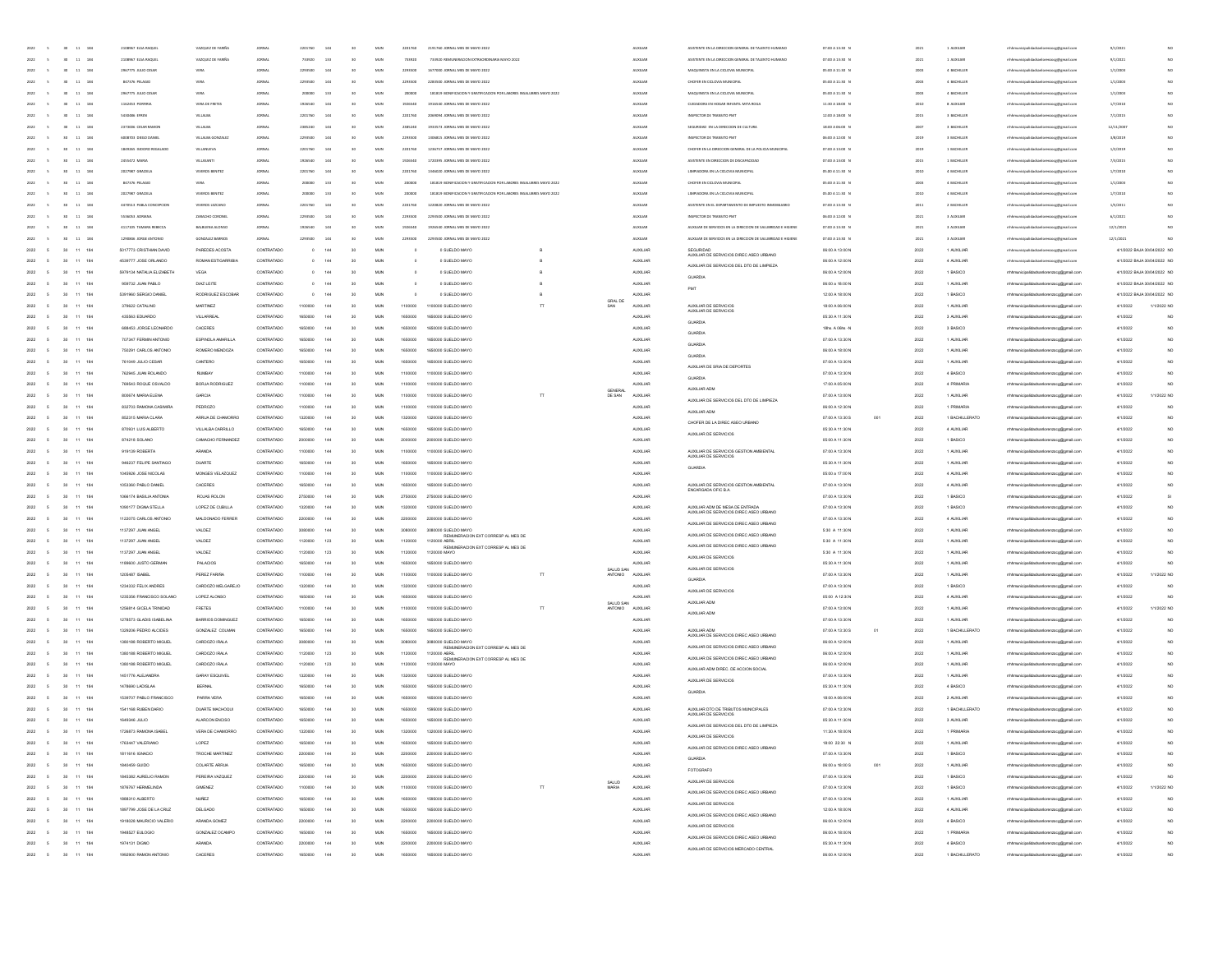|                      |                                                                       |                                |                                       |            |         |            |                 |            |                    |                                                                                                |                      | MECANCO                                                                |                                   |     |      |                |                                                                               |          |                 |
|----------------------|-----------------------------------------------------------------------|--------------------------------|---------------------------------------|------------|---------|------------|-----------------|------------|--------------------|------------------------------------------------------------------------------------------------|----------------------|------------------------------------------------------------------------|-----------------------------------|-----|------|----------------|-------------------------------------------------------------------------------|----------|-----------------|
| 2022<br>$-5$         | 30 11 184                                                             | 2081675 MILTON CESAR           | ACOSTA SOTELO                         | CONTRATADO | 1650000 | 144        | 30              | <b>MUN</b> | 1650000            | 1540000 SUELDO MAYO                                                                            | <b>ALDOLIAR</b>      | <b>GUARDIA</b>                                                         | 05:30 A 11:30 N                   |     | 2022 | 1 AUXILIAR     | rhhmunicipalidadsanlorenzoog@gmail.com                                        | 4/1/2022 |                 |
| 2022                 | 11 184<br>30                                                          | 2095048 PABLO                  | ARMOA LUGO                            | CONTRATADO | 1100000 | 144        | 20              | <b>MUN</b> | 1100000            | 1100000 SUELDO MAYO                                                                            | <b>ALDOLIAR</b>      | GUARDIA                                                                | 18:00 A 06:00 N                   |     | 2022 | 6 PRIMARIA     | mhmunicipalidadsanlorenzoog@gmail.com                                         | 4/1/2022 | NO.             |
| 2022                 | 11<br>184<br>30                                                       | 2100508 INDCENCIO              | <b>MELGAREJO</b>                      | CONTRATADO | 1650000 | 144        | 30              | <b>MUN</b> | 1650000            | 1650000 SUELDO MAYO                                                                            | AUXILIAR             |                                                                        | 05:30 A 11:30 N                   |     | 2022 | 4 AUXILIAR     | mhhmunicipalidadsanlorenzoog@gmail.com                                        | 4/1/2022 | NO.             |
| 2022                 | 184                                                                   | 2123832 JUSTO                  | <b>BORDON PAREDES</b>                 | CONTRATADO |         | 144        | 30              | MUN        | 1650000            | 1650000 SUELDO MAYO                                                                            | <b>AUXILIAR</b>      | AUXILIAR DE SERVICIOS DIREC ASEO URBANO                                | 06:30 A 12:30 N                   |     | 2022 | 1 AUXILIAR     | mhhmunicipalidadsanlorenzoog@gmail.com                                        | 4/1/2022 | NO              |
| 2022                 | 11<br>184                                                             | 2190969 JUAN ALFREDO           | ROMERO CANTERO                        | CONTRATADO | 165000  | 144        | 30              | <b>MUN</b> | 1650000            | 1650000 SUELDO MAYO                                                                            | <b>AUXILIAR</b>      | AUXILIAR DE SERVICIOS DIREC ASEO URBANO                                | 06:30 A 12:30 N                   |     | 2022 | 3 AUXILIAR     | rhhmunicipalidadsanlorenzoog@gmail.cor                                        | 4/1/2022 | NO              |
| 2022                 | 184<br>11                                                             | 2302108 MIRTHA DEL CARMEN      | <b>REALES</b>                         | CONTRATADO | 1100000 | 144        | 30              | <b>MUN</b> | 1100000            | 1100000 SUELDO MAYO                                                                            | <b>AUXILIAR</b>      | AUXILIAR DE LA DIREC.GRAL. TALENTO HUMANO                              | 07:00 A 13:00 N                   |     | 2022 | 1 AUXILIAR     | rhhmunicipalidadsanlorenzoog@gmail.com                                        | 4/1/2022 | NO <sub>1</sub> |
| 2022                 | 11 184<br>30                                                          | 2317653 PRICILA                | MARECO DE CUENCA                      | CONTRATADO | 1650000 | 144        | 30              | <b>MUN</b> | 1650000            | 1595000 SUELDO MAYO                                                                            | <b>AUXILIAR</b>      |                                                                        | 07:00 A 13:30 N                   |     | 2022 | 1 AUXILIAR     | rrhhmunicipalidadsanlorenzoog@gmail.com                                       | 4/1/2022 | NO.             |
| 2022                 | 11<br>184<br>30                                                       | 2366815 EMILIA                 | PERALTA ORTEGA                        | CONTRATADO | 1100000 | 144        | 30              | <b>MUN</b> | 1100000            | 1100000 SUELDO MAYO                                                                            | <b>AUXILIAR</b>      | AUXILIAR DE SERVICIOS                                                  | 06:00 A 12:30 N                   |     | 2022 | 1 PRIMARIA     | mhhmunicipalidadsanlorenzoog@gmail.com                                        | 4/1/2022 | NO.             |
| 2022                 | 184                                                                   | 2465248 ALVARO RAUL            | PEDROZO                               | CONTRATADO |         | 144        | 30              | MUN        | 1650000            | 1650000 SUELDO MAYO                                                                            | <b>AUXILIAR</b>      | AUXILIAR DE SERVICIOS                                                  | 18:00 A 22:00 N                   |     | 2022 | 4 AUXILIAR     | mhhmunicipalidadsanlorenzoog@gmail.com                                        | 4/1/2022 |                 |
| 2022                 | 11.<br>184                                                            | 2528361 VICTOR DANIE           | VAZQUEZ SAUCEDO                       | CONTRATADO | 110000  | 144        | 30              | <b>MUN</b> | 1100000            | 1100000 SLELDO MAYO                                                                            | <b>AUXILIAR</b>      | AUXILIAR DE SERVICIOS DTO TECNICO                                      | 07:00 A 13:30 N                   |     | 2022 | 1 BACHILLERATO | rhhmunicipalidadsanlorenzoog@gmail.co                                         | 4/1/2022 | NO <sub>1</sub> |
| 2022                 | 184<br>30<br>11                                                       | 2645939 JOAQUIN                | <b>VILLALBA</b>                       | CONTRATADO | 1650000 | 144        | 30              | <b>MUN</b> | 1650000            | 1650000 SUELDO MAYO                                                                            | <b>AUXILIAR</b>      | AUXILIAR DE SERVICIOS                                                  | 05:30 A 11:30 N                   |     | 2022 | 3 AUXILIAR     | rrhhmunicipalidadsanlorenzoog@gmail.com                                       | 4/1/2022 | NO <sub>1</sub> |
|                      | 11 184<br>30                                                          | 2691896 MILCIADES MANUEL       | <b>VALLEJOS</b>                       | CONTRATADO | 1650000 |            | 30              | <b>MUN</b> | 1650000            | 1650000 SUELDO MAYO                                                                            | <b>AUXILIAR</b>      | AUXILIAR DE SERVICIOS                                                  | 07:00 A 13:30 N                   |     | 2022 | 5 BASICO       |                                                                               | 4/1/2022 | NO.             |
| 2022                 |                                                                       |                                |                                       |            |         | 144        |                 |            |                    |                                                                                                |                      | AUXILIAR DE SERVICIOS                                                  |                                   |     |      |                | rrhhmunicipalidadsanlorenzoog@gmail.com                                       |          |                 |
| 2022                 | 11<br>184<br>30                                                       | 2697039 HECTOR VIDA            | SANABRIA                              | CONTRATADO | 1650000 | 144        | 30              | MUN        | 1650000            | 1595000 SUELDO MAYO                                                                            | <b>AUXILIAR</b>      | AUXILIAR DE SERVICIOS                                                  | 11:30 A 18:00 N                   |     | 2022 | 1 BACHILLERATO | mhhmunicipalidadsanlorenzoog@gmail.com                                        | 4/1/2022 | NO.             |
| 2022                 | 184                                                                   | 2817236 TOMAS                  | AREVALOS ALONSO                       | CONTRATADO |         | 144        | 30              | MUN        | 1650000            | 1650000 SUELDO MAYO                                                                            | <b>AUXILIAR</b>      | AUXILIAR DE SERVICIOS DIREC ASEO URBANO                                | 05:30 a 11:30 N                   |     | 2022 | 1 AUXILIAR     | mhhmunicipalidadsanlorenzoog@gmail.com                                        | 4/1/2022 | NO              |
|                      | 11<br>184                                                             | 2829098 CARLOS                 | MARTINEZ IRALA                        | CONTRATADO | 165000  | 144        | 30              | MUN        | 1650000            | 1650000 SUELDO MAYO                                                                            | <b>AUXILIAR</b>      | AUXILIAR DE SERVICIOS DIREC ASEO URBANO                                | 07:00 A 13:30 N                   |     | 2022 | 1 AUXILIAR     | rhhmunicipalidadsanlorenzoog@gmail.co                                         | 4/1/2022 | NO              |
| 2022                 | 184<br>30<br>11                                                       | 2843974 FANY MARLENE           | <b>VILLALBA</b>                       | CONTRATADO | 1100000 | 144        | 30              | <b>MUN</b> | 1100000            | 1100000 SUELDO MAYO                                                                            | <b>AUXILIAR</b>      | AUXILIAR DE SERVICIOS                                                  | 07:00 A 12:00 S                   | 001 | 2022 |                | 3 AUXILIAR DE LA DIRECCION Enfirmunicipalidadsaniorenzoco@gmail.com           | 4/1/2022 | NO <sub>1</sub> |
| 2022                 | 11 184<br>$\mathcal{R}$                                               | 2900349 EDUARDO SANTIAGO       | FERNANDEZ ALEONZO                     | CONTRATADO | 1650000 | 144        | 30              | <b>MUN</b> | 1650000            | 1650000 SUELDO MAYO                                                                            | <b>AUXILIAR</b>      | GUARDIA                                                                | 18:00 a 22:30 N                   |     | 2022 | 3 AUXILIAR     | rrhhmunicipalidadsanlorenzoog@gmail.com                                       | 4/1/2022 | NO.             |
| 2022                 | 11<br>184<br>30                                                       | 2959110 JUAN JOSE              | <b>INSFRAN</b>                        | CONTRATADO | 1100000 | 144        | 30              | MUN        | 1100000            | 1100000 SUELDO MAYO                                                                            | <b>AUXILIAR</b>      | CHOFER DE LA DIREC ASEO URBANO                                         | 18:00 A 06:00 N                   |     | 2022 | 5 AUXILIAR     | mhhmunicipalidadsanlorenzoog@gmail.com                                        | 4/1/2022 | NO.             |
| 2022                 | 184                                                                   | 3248300 MARTIN GERARDO         | DURE ASTIGA                           | CONTRATADO |         | 144        | 30              | MUN        |                    | 000 SUELDO MAYO                                                                                | <b>AUXILIAR</b>      | CHOFER DE LA DIREC ASEO URBANO                                         | 05:30 A 11:30 N                   |     | 2022 | 4 BASICO       | mhhmunicipalidadsanlorenzoog@gmail.com                                        | 4/1/2022 | NO              |
|                      | 11<br>184                                                             | 3248300 MARTIN GERARDO         | DURE ASTIGARRAGA                      | CONTRATADO | 60000   | 123        | 30              | <b>MUN</b> | 600000             | REMUNERACION EXT CORRESP AL MES DE<br>600000 ABRIL<br>REMUNERACION EXT CORRESP AL MES DI       | <b>AUXILIAR</b>      | CHOFER DE LA DIREC ASEO URBANI                                         | 05:30 A 11:30 N                   |     | 2022 | 4 BASICO       | hhmunicipalidadsanlorenzoog@gmail.co                                          | 4/1/2022 | NO              |
| 2022                 | 184<br>30<br>11                                                       | 3248300 MARTIN GERARDO         | DURE ASTIGARRAGA                      | CONTRATADO | 600000  | 123        | 30              | <b>MUN</b> | 600000             | 600000 MAYO                                                                                    | <b>AUXILIAR</b>      |                                                                        | 05:30 A 11:30 N                   |     | 2022 | 4 BASICO       | rrhhmunicipalidadsanlorenzoog@gmail.com                                       | 4/1/2022 | NO <sub>1</sub> |
| 2022                 | 11 184<br>$\mathcal{R}$                                               | 3349005 EMILIO JOSE            | PANAGUA                               | CONTRATADO | 1650000 | 144        | 30              | <b>MUN</b> | 1650000            | 1650000 SUELDO MAYO                                                                            | <b>AUXILIAR</b>      | GUARDIA                                                                | 06:00 A 12:00 N                   |     | 2022 | 3 BASICO       | mhmunicipalidadsanlorenzoog@gmail.com                                         | 4/1/2022 | NO.             |
| 2022                 | 11<br>184<br>30                                                       | 3349005 EMILIO JOSE            | PANJAGUA                              | CONTRATADO | 545455  | 123        | 30              | MUN        | 545455             | REMUNERACION EXT CORRESP AL MES DE<br>545455 ABRIL                                             | AUXILIAR             |                                                                        | 06:00 A 12:00 N                   |     | 2022 | 3 BASICO       | mhhmunicipalidadsanlorenzoog@gmail.com                                        | 4/1/2022 | NO              |
| 2022                 | 184                                                                   | 3371304 FELICITA               | DEL PADRE VALDEZ                      | CONTRATADO |         | 144        | 30              | MUN        | 1100000            | PLESTO DE<br>1100000 SUELDO MAYO<br>$\overline{\rm H}$                                         | SALUD MITAL AUXILIAR | AUXILIAR DE SERVICIOS                                                  | 06:00 A 12:00 N                   |     | 2022 | 1 AUXILIA      | mhhmunicipalidadsanlorenzoog@gmail.com                                        | 4/1/2022 | 1/1/2022 NO     |
| 2022                 | 11<br>184                                                             | 3373427 MARIO ANTONIO          | VERON CORONEI                         | CONTRATADO | 110000  | 144        | 30              | MUN        | 1100000            | 1100000 SUELDO MAYO                                                                            | <b>AUXILIAR</b>      | GUARDIA                                                                | 07:00 A 13:30 S<br>$_{02}$        |     | 2022 | 1 AUXILIAR     | hhmunicipalidadsanlorenzoog@gmail.co                                          | 4/1/2022 | NO              |
| 2022                 | 184<br>11                                                             | 3385283 RICARDO DAVID          | ROJAS SOTELO                          | CONTRATADO | 2200000 | 144        | 30              | <b>MUN</b> | 2200000            | 2200000 SUELDO MAYO                                                                            | <b>ALDOLLIAR</b>     | AUXILIAR ADM SECRETARIA DE TRANSPORTE                                  | 07:00 A 13:30 N                   |     | 2022 | 1 BACHILLERATO | rhhmunicipalidadsanlorenzoog@gmail.com                                        | 4/1/2022 | NO <sub>1</sub> |
| 2022                 | 11 184<br>$\mathcal{R}$                                               | 3386699 REINALDO FRANCISCO     | ROMERO ROJAS                          | CONTRATADO | 1650000 | 144        | 30              | <b>MUN</b> | 1650000            | 1650000 SUELDO MAYO                                                                            | <b>AUXILIAR</b>      |                                                                        | 18:00 A 22:00 N                   |     | 2022 | 2 AUXILIAR     | rrhhmunicipalidadsanlorenzoog@gmail.com                                       | 4/1/2022 | NO <sub>1</sub> |
| 2022                 | 11<br>184<br>30                                                       | 3401833 MIRTHA RAFAELA         | BENITEZ NEGRI                         | CONTRATADO | 1650000 | 144        | 30              | MUN        | 1650000            | 1650000 SUELDO MAYO                                                                            | <b>AUXILIAR</b>      | AUXILIAR ADM COORD ESCUELA MPAL                                        | 07:00 A 13:30 N                   |     | 2022 |                | 1 LIC EN CIENCIAS DE LA EDUC mhmunicipalidadsaniorenzoog@gmail.com            | 4/1/2022 | NO              |
| 2022                 | 184                                                                   | 3424757 JOSE ALFREDO           | ROLON                                 | CONTRATADO |         | 144        | 30              | MUN        |                    | 1100000 SUELDO MAYO                                                                            | <b>AUXILIAR</b>      | AUXILIAR DE SERVICIOS DEL CEMENTERIO                                   | 05:00 A 11:30 N                   |     | 2022 | 1 AUXILIAR     |                                                                               | 4/1/2022 |                 |
| 2022                 | 11.<br>184                                                            | 3434465 ARCADIO RAMON          | AYALA DIAZ                            | CONTRATADO | 165000  | 144        | 30              | <b>MUN</b> | 1100000<br>1650000 | 1650000 SLELDO MAYO                                                                            | <b>AUXILIAR</b>      | AUXILIAR DE SERVICIOS DE ASEO URBANO                                   | 05:30 A 11:30 N                   |     | 2022 | 4 BASICO       | mhmunicipalidadsanlorenzoog@gmail.com                                         | 4/1/2022 | NO <sub>1</sub> |
|                      |                                                                       |                                |                                       |            |         |            |                 |            |                    | 1320000 SUELDO MAYO                                                                            |                      | ALIXILIAR ADM DTO PATRIMONIO                                           |                                   |     |      |                | rhhmunicipalidadsanlorenzoog@gmail.co                                         |          |                 |
| 2022                 | 184<br>30<br>11                                                       | 3438441 LIVIA BEATRIZ          | BENITEZ ROTELA                        | CONTRATADO | 1320000 | 144        | 30              | <b>MUN</b> | 1320000            |                                                                                                | <b>AUXILIAR</b>      |                                                                        | 07:00 A 13:30 N                   |     | 2022 | 1 AUXILIAR     | mhmunicipalidadsanlorenzoog@gmail.com                                         | 4/1/2022 | NO <sub>1</sub> |
| 2022                 | 11 184<br>30                                                          | 3450905 MARIA RAQUEL           | MAIDANA                               | CONTRATADO | 1320000 | 144        | 30              | <b>MUN</b> | 1320000            | 1320000 SUELDO MAYO                                                                            | <b>AUXILIAR</b>      | GUARDIA                                                                | 07:00 A 13:30 N                   |     | 2022 | 1 BASICO       | rrhhmunicipalidadsanlorenzoog@gmail.com                                       | 4/1/2022 | NO.             |
| 2022                 | 30<br>11<br>184                                                       | 3469428 LUIS FERNANDO          | GONZALEZ ESPINOLA                     | CONTRATADO | 1650000 | 144        | 30              | MUN        | 1650000            | 1650000 SUELDO MAYO                                                                            | <b>AUXILIAR</b>      | PMT                                                                    | 07:00 A 13:30 N                   |     | 2022 | 1 BACHILLERATO | mhhmunicipalidadsanlorenzoog@gmail.com                                        | 4/1/2022 | NO.             |
| 2022                 | 184                                                                   | 3478107 JUANA DE LAS NEVES     | GONZALEZ HEREBIA                      | CONTRATADO |         | 144        | 30              | MUN        | 1650000            | 1650000 SUELDO MAYO                                                                            | AUXILIAR             | AUXILIAR DE SERVICIOS                                                  | 06:00 A 12:00 N                   |     | 2022 | 3 BACHILLERATO | mhhmunicipalidadsanlorenzoog@gmail.com                                        | 4/1/2022 |                 |
|                      | 11.<br>184                                                            | 3480017 LUIS ALEJANDRO         | GARAY VAESKEN                         | CONTRATADO | 165000  | 144        | 30              | MUN        | 1650000            | 1595000 SUELDO MAYO                                                                            | <b>AUXILIAR</b>      |                                                                        | 07:00 A 13:30 N                   |     | 2022 | 1 BASICO       | hhmunicipalidadsanlorenzoog@gmail.co                                          | 4/1/2022 | NO              |
| 2022                 | 184<br>30<br>11                                                       | 3494464 LUZ MARIELA CONCEPCION | ROLON ACOSTA                          | CONTRATADO | 1650000 | 144        | 30              | <b>MUN</b> | 1650000            | 1650000 SUELDO MAYO                                                                            | <b>AUXILIAR</b>      | ALDOLIAR DE LADIREC, GRAL COMUNICACIÓN ESTRATEGICA                     | 07:00 A 13:30 N                   |     | 2022 | 1 BACHILLERATO | mhmunicipalidadsanlorenzoog@gmail.com                                         | 4/1/2022 | NO <sub>1</sub> |
| 2022                 | 11 184<br>30                                                          | 3510242 CESAR ARIEL            | MARTINEZ ROBLES                       | CONTRATADO | 1650000 | 144        | 30              | <b>MUN</b> | 1650000            | 1650000 SUELDO MAYO                                                                            | <b>AUXILIAR</b>      | AUXILIAR ADM DIREC DE TRANSITO<br>AUXILIAR ADM DEL DTO ADULTOS MAYORES | 07:00 A 13:30 N                   |     | 2022 | 1 BASICO       | rrhhmunicipalidadsanlorenzoog@gmail.com                                       | 4/1/2022 | NO.             |
| 2022                 | 11<br>184<br>30                                                       | 3515256 MIRYAN GRACIELA        | ZAYAS DE AMARILLA                     | CONTRATADO | 1100000 | 144        | 30              | MUN        | 1100000            | 1100000 SUELDO MAYO                                                                            | <b>AUXILIAR</b>      | AUXILIAR DE SERVICIOS DIREC ASEO URBANO                                | 07:00 A 13:30 S<br>O <sub>1</sub> |     | 2022 | 1 BACHILLERATO | rrhhmunicipalidadsanlorenzoog@gmail.com                                       | 4/1/2022 | NO.             |
| 2022                 | 184                                                                   | 3555849 ARTURO                 | DURE RODAS                            | CONTRATADO |         | 144        | 30              | MUN        |                    | 1650000 SUELDO MAYO                                                                            | <b>AUXILIAR</b>      |                                                                        | 05:30 a 11:30 N                   |     | 2022 | 1 AUXILIAR     | rrhhmunicipalidadsanlorenzoog@gmail.com                                       | 4/1/2022 |                 |
|                      | 11<br>184                                                             | 3578557 VIRGINA                | JIMENEZ RECALDE                       | CONTRATADO | 132000  | 144        | 30              | MUN        | 1320000            | 1320000 SUELDO MAYO                                                                            | <b>AUXILIAR</b>      | AUXILIAR DE SERVICIOS                                                  | 18:00 22:30 N                     |     | 2022 | 1 PRIMARIA     | hhmunicipalidadsanlorenzoog@gmail.co                                          | 4/1/2022 | NO              |
| 2022                 | 11 184<br>30                                                          | 3585692 LAURA CAROLINA         | CASCO                                 | CONTRATADO | 1500000 | 144        | 30              | <b>MUN</b> | 1500000            | 1500000 SUELDO MAYO                                                                            | <b>AUXILIAR</b>      | AUXILIAR ADM DIREC.CODEN                                               | 07:00 A 13:30 N                   |     | 2022 | 1 BASICO       | mhmunicipalidadsanlorenzoog@gmail.com                                         | 4/1/2022 | NO <sub>1</sub> |
| 2022                 | 11 184<br>30                                                          | 3612104 CESAR AUGUSTO          | SALINAS BRITEZ                        | CONTRATADO | 1650000 | 144        | 30              | <b>MUN</b> | 1650000            | 1650000 SUELDO MAYO                                                                            | <b>AUXILIAR</b>      |                                                                        | 07:00 A 13:30 N                   |     | 2022 | 1 AUXILIAR     | rrhhmunicipalidadsanlorenzoog@gmail.com                                       | 4/1/2022 | NO.             |
| 2022                 | 11<br>184<br>30                                                       | 3653615 JOANA MIRABEL          | SALINAS INSFRAI                       | CONTRATADO | 1650000 | 144        | 30              | MUN        | 1650000            | 1650000 SUELDO MAYO                                                                            | <b>AUXILIAR</b>      | AUXILIAR DEL POLICLINICO                                               | 07:00 A 13:30 N                   |     | 2022 | 1 BACHILLERATO | mhhmunicipalidadsanlorenzoog@gmail.com                                        | 4/1/2022 | NO.             |
| 2022                 | 184                                                                   | 3659222 PEDRO CECILIO          | FERNANDEZ SALINA                      | CONTRATADO |         | 144        | 30              | MUN        |                    | 1650000 SUELDO MAYO                                                                            | <b>AUXILIAR</b>      | GUARDIA                                                                | 18:00 A 06:00 N                   |     | 2022 | 1 AUXILIAR     | rhhmunicipalidadsanlorenzoog@gmail.com                                        | 4/1/2022 |                 |
| 2022                 | 11<br>184                                                             | 3702795 VICTOR JULIO           | <b>LEDEZMA</b>                        | CONTRATADO | 16500C  | 144        | 30              | MUN        | 1650000            | 1650000 SUELDO MAYO                                                                            | <b>AUXILIAR</b>      | AUXILIAR DE SERVICIOS EN EL MERCADO CENTRAL                            | 05:00 A 11:30 N                   |     | 2022 | 3 PRIMARIA     |                                                                               | 4/1/2022 | NO              |
|                      |                                                                       |                                |                                       |            |         |            |                 |            |                    |                                                                                                |                      | AUXILIAR DE SERVICIOS MERCADO FLORIDA                                  |                                   |     |      |                | rhhmunicipalidadsanlorenzoog@gmail.cor                                        |          |                 |
| 2022                 | 11 184                                                                | 3715328 MARICEL                | MORAN CASCO                           | CONTRATADO | 1100000 | 144        | 30              | <b>MUN</b> | 1100000            | 1100000 SUELDO MAYO                                                                            | <b>AUXILIAR</b>      | AUXILIAR DE SERVICIOS                                                  | 07:00 A 13:30 N                   |     | 2022 | 1 AUXILIAR     | mhmunicipalidadsanlorenzoog@gmail.com                                         | 4/1/2022 | NO <sub>1</sub> |
| 2022                 | 11 184<br>$\mathcal{R}$                                               | 3726355 GUSTAVO LUIS           | GARAY VAESKEN                         | CONTRATADO | 1650000 | 144        | 30              | <b>MUN</b> | 1650000            | 1595000 SUELDO MAYO                                                                            | <b>AUXILIAR</b>      | AUXILIAR ADM DE PLANIFICACION URBANA                                   | 05:30 a 11:30 N                   |     | 2022 | 1 BASICO       | rrhhmunicipalidadsanlorenzoog@gmail.com                                       | 4/1/2022 | NO.             |
| 2022                 | 11<br>184<br>30                                                       | 3740161 MYRIAM SHARLENE        | <b>BAEZ RAMIREZ</b>                   | CONTRATADO | 2200000 | 144        | 30              | MUN        | 2200000            | 2200000 SUELDO MAYO                                                                            | <b>AUXILIAR</b>      | AUXILIAR DE SERVICIOS                                                  | 07:00 A 13:30 N                   |     | 2022 | 1 BACHILLERATO | mhhmunicipalidadsanlorenzoog@gmail.com                                        | 4/1/2022 | NO              |
| 2022                 | 184                                                                   | 3742269 ELVIO RAMON            | <b>DUARTE</b>                         | CONTRATADO |         | 144        | 30              | MUN        | 1650000            | 1650000 SUELDO MAYO                                                                            | <b>AUXILIAR</b>      | AUXILIAR ADM DIRECC DE ASEO URBANO                                     | 17:00 A 11:30 N                   |     | 2022 | 4 BASICO       | mhhmunicipalidadsanlorenzoog@gmail.com                                        | 4/1/2022 |                 |
| 2022                 | 11.<br>184                                                            | 3743479 FACUNDA                | DE LA CRUZ FERREIRA GONZAL CONTRATADO |            | 16500C  | 144        | 30              | <b>MUN</b> | 1650000            | 1650000 SLELDO MAYO                                                                            | <b>AUXILIAR</b>      |                                                                        | 07:00 A 13:30 N                   |     | 2022 | 4 BASICO       | rhhmunicipalidadsanlorenzoog@gmail.cor                                        | 4/1/2022 | NO <sub>1</sub> |
| 2022                 | 184<br>30<br>11                                                       | 3773702 ARNALDO ANDRES         | <b>GIMENEZ</b>                        | CONTRATADO | 1100000 | 144        | 30              | <b>MUN</b> | 1100000            | 1100000 SUELDO MAYO                                                                            | <b>AUXILIAR</b>      | AUXILIAR ADMINISTRATIVO<br>(ILIAR ADM DEL DTO . COMISIONES VECINALES   | 07:00 A 13:30 N                   |     | 2022 | 1 AUXILIAR     | mhmunicipalidadsanlorenzoog@gmail.com                                         | 4/1/2022 | NO <sub>1</sub> |
| 2022                 | 11 184<br>30                                                          | 3783218 FRANCISCA ELIZABETH    | <b>ABRAHAN</b>                        | CONTRATADO | 1650000 | 144        | 30              | <b>MUN</b> | 1650000            | 1650000 SUELDO MAYO                                                                            | <b>AUXILIAR</b>      | AUXILIAR ADM DEL DTO . COMISIONES VECINALES                            | 07:00 A 13:30 N                   |     | 2022 | 1 BACHILLERATO | rrhhmunicipalidadsanlorenzoog@gmail.com                                       | 4/1/2022 | NO.             |
| 2022                 | 11<br>184<br>30                                                       | 3783218 FRANCISCA ELIZABETH    | ABRAHAN                               | CONTRATADO | 392046  | 123        | 30              | MUN        | 392046             | REMUNERACION EXT CORRESP AL MES DE<br>392046 ABRIL                                             | <b>AUXILIAR</b>      | AUXILIAR ADM DEL DTO . COMISIONES VECINALES                            | 07:00 A 13:30 N                   |     | 2022 | 1 BACHILLERATO | mhhmunicipalidadsanlorenzoog@gmail.com                                        | 4/1/2022 | NO              |
| 2022                 | 184                                                                   | 3783218 FRANCISCA ELIZABETH    |                                       | CONTRATADO | 50625   | 123        | 30              | MUN        | 506250             | REMUNERACION EXT CORRESP AL MES DE<br>506250 MAYO                                              | <b>AUXILIAR</b>      |                                                                        | 07:00 A 13:30 N                   |     | 2022 | 1 BACHILLERATO | mhhmunicipalidadsanlorenzoog@gmail.com                                        | 4/1/2022 |                 |
| 2022                 | 11<br>184                                                             | 3784276 NORMA BEATRIZ          | TORALES BENTEZ                        | CONTRATADO | 1320000 | 144        | 30              | <b>MUN</b> | 1320000            | 1320000 SUELDO MAYO                                                                            | <b>AUXILIAR</b>      | AUXILIAR ADMINISTRATIVO                                                | 07:00 A 13:30 N                   |     | 2022 | 3 AUXILIAR     | hhmunicipalidadsanlorenzoog@gmail.co                                          | 4/1/2022 | NO <sub>1</sub> |
| 2022                 | 11 184<br>30                                                          | 3793776 NATALIA JOSEFINA       | BOMERO DE GONZALEZ                    | CONTRATADO | 1650000 | 144        | 30              | <b>MUN</b> | 1650000            | 1650000 SUELDO MAYO                                                                            | <b>AUXILIAR</b>      | AUXILIAR ADM. DEL DTO . COMISIONES VECINALES                           | 07:00 A 13:30 N                   |     | 2022 | 1 AUXILIAR     | mhmunicipalidadsanlorenzoog@gmail.com                                         | 4/1/2022 | NO <sub>1</sub> |
| 2022                 | 11 184<br>30                                                          | 3793776 NATALIA JOSEFINA       | ROMERO DE GONZALEZ                    | CONTRATADO | 590796  | 123        | 30              | <b>MUN</b> | 590796             | REMUNERACION EXT CORRESP AL MES DE<br>590796 ABRIL                                             | <b>AUXILIAR</b>      | AUXILIAR ADM. DEL DTO . COMISIONES VECINALES                           | 07:00 A 13:30 N                   |     | 2022 | 1 AUXILIAR     | rrhhmunicipalidadsanlorenzoog@gmail.com                                       | 4/1/2022 | NO.             |
| 2022                 | 11<br>184<br>30                                                       | 3797713 LAURA NAIR             | <b>VILLAMIL</b>                       | CONTRATADO | 2750000 | 144        | 30              | MUN        | 2750000            | 2750000 SUELDO MAYO                                                                            | <b>AUXILIAR</b>      | ASISTENTE DE UDC                                                       | 07:00 A 13:30 N                   |     | 2022 | 1 DOCENTE      | mhhmunicipalidadsanlorenzoog@gmail.com                                        | 4/1/2022 | NO.             |
| 2022                 | 184                                                                   | 3797713 LAURA NAIF             | VILLAME                               | CONTRATADO |         | 133        | 30              | MUN        | 1100001            | BONFICACION CORRESPONDIENTE AL MES DE<br>1100000 ABRIL                                         | <b>AUXILIAR</b>      | ASISTENTE DE UDC                                                       | 07:00 A 13:30 N                   |     | 2022 | 1 DOCENTE      |                                                                               | 4/1/2022 |                 |
| 2022                 | 30<br>11<br>184                                                       | 3797713 LAURA NAIR             | VILLAMI                               | CONTRATADO | 1100000 | 133        | 30              | <b>MUN</b> | 1100000            | BONFICACION CORRESPONDIENTE AL MES DE                                                          | <b>ALDOLIAR</b>      | ASISTENTE DE UOC                                                       | 07:00 A 13:30 N                   |     | 2022 | 1 DOCENTE      | mhmunicipalidadsanlorenzoog@gmail.com<br>hhmunicipalidadsanlorenzoog@gmail.co | 4/1/2022 |                 |
|                      |                                                                       |                                |                                       |            |         |            |                 |            |                    | REMUNERACION EXT CORRESP AL MES DE                                                             |                      | ASISTENTE DE UDO                                                       |                                   |     |      |                |                                                                               |          |                 |
|                      | 2022 5 30 11 184                                                      | 3797713 LAURA NAIR             | <b>VILLAMIL</b>                       | CONTRATADO | 972728  | 123        | 30              | <b>MUN</b> | 972728             | 972728 ABRIL<br>REMUNERACION EXT CORRESP AL MES DE                                             | <b>AUXILIAR</b>      | ASISTENTE DE UOC                                                       | 07:00 A 13:30 N                   |     | 2022 | 1 DOCENTE      | rrhhmunicipalidadsanlorenzoog@gmail.com                                       | 4/1/2022 | NO <sub>1</sub> |
|                      | $2022 \qquad \  \, 5 \qquad \quad \  \, 30 \qquad \, 11 \quad \, 184$ | 3797713 LAURA NAIR             | <b>VILLAMIL</b>                       | CONTRATADO | 1000000 | 123        | 30              | <b>MUN</b> | 1000000            | 1000000 MAYO                                                                                   | <b>ALDOLLIAR</b>     | AUXILIAR DE SERVICIOS                                                  | 07:00 A 13:30 N                   |     | 2022 | 1 DOCENTE      | rrhhmunicipalidadsanlorenzoog@gmail.com                                       | 4/1/2022 |                 |
|                      | 2022 5 30 11 184                                                      | 3851137 FATIMA LIDIA           | RAMIREZ                               | CONTRATADO | 1650000 | 144        | 30              | MUN        | 1650000            | 1650000 SUELDO MAYO                                                                            | <b>AUXILIAR</b>      | AUXILIAR DE SERVICIOS                                                  | 05:30 A 11:30 N                   |     | 2022 | 3 AUXILIAR     | mhhmunicipalidadsanlorenzoog@gmail.com                                        | 4/1/2022 | NO.             |
| $2022\qquad \quad 5$ | 30 11 184                                                             | 3895189 VICTOR DANIEL          | DIAZ DOMNGUEZ                         | CONTRATADO | 1100000 | 144        | 30              | MUN        | 1100000            | 1100000 SUELDO MAYO                                                                            | AUXILIAR             | CAJERO                                                                 | 05:30 A 11:30 N                   |     | 2022 | 4 AUXILIAR     | mhmunicipalidadsanlorenzoog@gmail.com                                         | 4/1/2022 | NO.             |
| $2022\qquad \quad 5$ | $30 - 11 - 184$                                                       | 3956619 EDGAR ENRIQUE          | PRIETO                                | CONTRATADO | 1650000 | 144        | 30              | <b>MUN</b> | 1650000            | 1650000 SUELDO MAYO                                                                            | <b>AUXILIAR</b>      | CAJERO                                                                 | 07:00 A 13:30 N                   |     | 2022 | $4$ BASICO     | rhhmunicipalidadsanlorenzoog@gmail.com                                        | 4/1/2022 | NO.             |
| 2022 5               | 30 11 184                                                             | 3956619 EDGAR ENRIQUE          | PRIETO                                | CONTRATADO | 450000  | 133        | 30 <sub>1</sub> | <b>MUN</b> | 450000             | BONFICACION CORRESPONDIENTE AL MES DE<br>450000 ABRIL<br>BONFICACION CORRESPONDIENTE AL MES DE | <b>AUXILIAR</b>      | CAJERO                                                                 | 07:00 A 13:30 N                   |     | 2022 | 4 BASICO       | mhmunicipalidadsanlorenzoog@gmail.com                                         | 4/1/2022 | NO.             |
| 2022 5               | 30 11 184                                                             | 3956619 EDGAR ENRIQUE          | PRIETO                                | CONTRATADO |         | 450000 133 | 30              | <b>MUN</b> | 450000             | 450000 MAYO                                                                                    | <b>AUXILIAR</b>      | CAJERO                                                                 | 07:00 A 13:30 N                   |     | 2022 | 4 BASICO       | rrhhmunicipalidadsanlorenzoog@gmail.com                                       | 4/1/2022 | NO.             |
| 2022 5               | 30 11 184                                                             | 3956619 EDGAR ENRIQUE          | PRIETO                                | CONTRATADO |         | 583636 123 | 30              | MUN        | 583636             | REMUNERACION EXT CORRESP AL MES DE<br>583636 ABRIL                                             | <b>AUXILIAR</b>      | CAJERO                                                                 | 07:00 A 13:30 N                   |     | 2022 | 4 BASICO       | mhhmunicipalidadsanlorenzoog@gmail.com                                        | 4/1/2022 | NO.             |
| $2022\qquad \quad 5$ | $30 - 11 - 184$                                                       | 3956619 EDGAR ENRIQUE          | PRIETO                                | CONTRATADO | 600000  | 123        | 30              | MUN        | 600000             | REMUNERACION EXT CORRESP AL MES DE<br>600000 MAYO                                              | <b>AUXILIAR</b>      |                                                                        | 07:00 A 13:30 N                   |     | 2022 | $4$ BASICO     | mhmunicipalidadsanlorenzoog@gmail.com                                         | 4/1/2022 | NO.             |
| 2022 5               | $30 - 11 - 184$                                                       | 3973156 VIDAL                  | NUNEZ AGÜERO                          | CONTRATADO | 1650000 | 144        | 30              | <b>MUN</b> | 1650000            | 1650000 SUELDO MAYO                                                                            | <b>AUXILIAR</b>      | AUXILIAR DE SERVICIOS                                                  | 05:30 A 11:30 N                   |     | 2022 | 4 BASICO       | rhhmunicipalidadsanlorenzoog@gmail.com                                        | 4/1/2022 | NO.             |
| 2022 5               | 30 11 184                                                             | 3974980 GERARDO DANIEL         | RAMIREZ PAREDES                       | CONTRATADO | 1320000 | 144        | 30              | <b>MUN</b> | 1320000            | 1320000 SUELDO MAYO                                                                            | <b>AUXILIAR</b>      | AUXILIAR DEL JUZGADO DE FALTAS                                         | 07:00 A 13:30 N                   |     | 2022 | 1 BASICO       | mhmunicipalidadsanlorenzoog@gmail.com                                         | 4/1/2022 | NO.             |
|                      | 2022 5 30 11 184                                                      | 3990534 DAVSLROCIO             | MORINIGO RECALDE                      | CONTRATADO | 1650000 | 144        | 30 <sub>1</sub> | <b>MUN</b> | 1650000            | 1650000 SUELDO MAYO                                                                            | <b>AUXILIAR</b>      | AUXILIAR ADM, DEL DTO . COMISIONES VECINALES                           | 07:00 A 13:30 N                   |     | 2022 | 1 AUXILIAR     | rrhhmunicipalidadsanlorenzoog@gmail.com                                       | 4/1/2022 | NO.             |
|                      | $2022$ 5 30 11 184                                                    | 3990534 DAYSI ROCIO            | MORINIGO RECALDE                      | CONTRATADO | 477273  | 123        | 30              | MUN        | 477273             | REMUNERACION EXT CORRESP AL MES DE<br>477273 ABRIL                                             | <b>AUXILIAR</b>      | AUXILIAR ADM. DEL DTO . COMISIONES VECINALES                           | 07:00 A 13:30 N                   |     | 2022 | 1 AUXILIAR     | mhhmunicipalidadsanlorenzoog@gmail.com                                        | 4/1/2022 | NO.             |
|                      |                                                                       |                                |                                       |            |         |            |                 |            |                    |                                                                                                |                      |                                                                        |                                   |     |      |                |                                                                               |          |                 |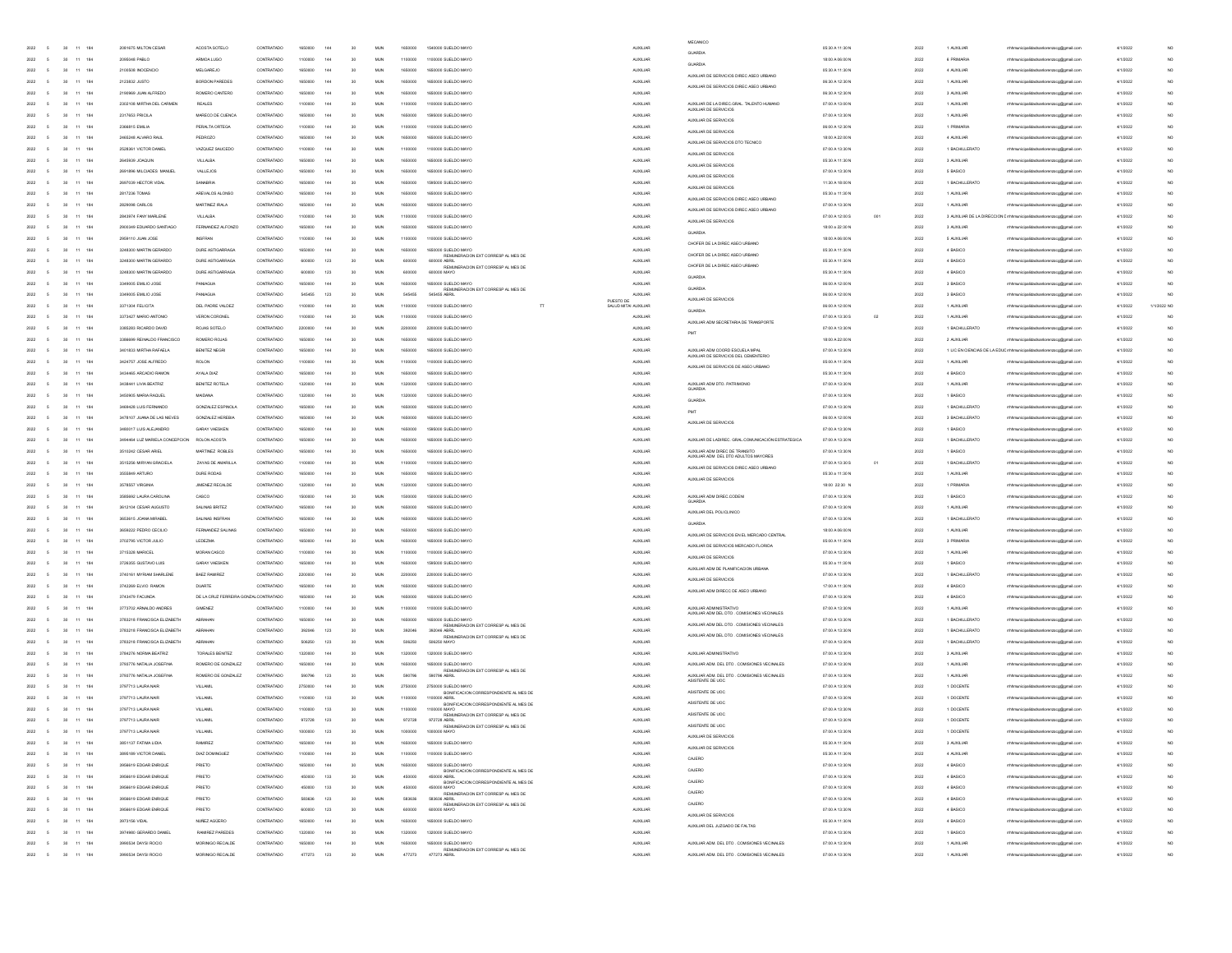| 2022 |                          |        |                     |            |                                 |                    |                                                     |                    |     |        |              |         |                                                           |        |                 |                                                                      |               |
|------|--------------------------|--------|---------------------|------------|---------------------------------|--------------------|-----------------------------------------------------|--------------------|-----|--------|--------------|---------|-----------------------------------------------------------|--------|-----------------|----------------------------------------------------------------------|---------------|
|      | 5                        |        | 30 11 184           |            | 3990534 DAYSLROCIO              | MORINIGO RECALDE   | CONTRATADO                                          | 337500             | 123 | 30     | <b>MUN</b>   | 337500  | REMUNERACION EXT CORRESP AL MES DE<br>337500 MAYO         |        | <b>AUXILIAR</b> | ALDOLLAR ADM, DEL DTO COMISIONES VECUMALES                           | 07:00 A 13:30 |
| 2022 | $\sim$                   | 30     |                     | 11 184     | 4059362 TEODOSIO                | CABALLERO          | CONTRATADO                                          | 1650000            | 144 | 30     | <b>MUN</b>   | 1650000 | 1650000 SUELDO MAYO                                       |        | <b>AUXILIAR</b> | AUXILIAR DE SERVICIOS                                                | 05:30 A 11:30 |
| 2022 | 5                        | 30     |                     | 11 184     | 4059362 TEODOSIO                | CABALLERO          | CONTRATADO                                          | 206250             | 123 | 30     | MUN          | 206250  | REMUNERACION EXT CORRESP AL MES DE<br>206250 ABRIL        |        | <b>AUXILIAR</b> | ALMIL IAR DE SERVICIOS                                               | 05:30 A 11:30 |
| 2022 |                          | 30     | 11                  | 184        | 4065558 NESTOR RAMON            | MARECOS            | CONTRATADO                                          | 1650000            | 144 | 30     | MUN          | 1650000 | 1650000 SUELDO MAYO                                       |        | <b>AUXILIAR</b> | PMT                                                                  | 12:00 A 18:00 |
| 2022 |                          | 30     |                     | 11 184     | 4070636 MARIA DEL PILAR         | <b>NOGUERA</b>     | CONTRATADO                                          | 1100000            | 144 | 30     | MUN          | 1100000 | 1100000 SUELDO MAYO                                       |        | <b>AUXILIAR</b> | AUXILIAR DE SERVICIOS DEL DTO DE LIMPIEZA                            | 06:00 A 12:3  |
| 2022 | ×,                       | 30     |                     | 11 184     | 4083958 FRANCISCO RAFAEL        | VARGAS RIOS        | CONTRATADO                                          | 1650000            | 144 | 30     | <b>MUN</b>   | 1650000 | 1437334 SUELDO MAYO                                       |        | <b>AUXILIAR</b> | AUXILIAR DE SERVICIOS                                                | 05:30 A 11:30 |
| 2022 | ×,                       | 30     |                     | 11 184     | 4107178 AQUILES JAVIER          | MARTINEZ BARRIOS   | CONTRATADO                                          | 1650000            | 144 | 30     | <b>MUN</b>   | 1650000 | 1650000 SUELDO MAYO                                       |        | <b>AUXILIAR</b> | AUXILIAR ADMINISTRATIVO                                              | 07:00 A 13:30 |
|      |                          |        |                     |            |                                 |                    |                                                     |                    |     |        |              |         |                                                           |        |                 |                                                                      |               |
| 2022 | 5                        | 30     |                     | 11 184     | 4120711 NEICY DAHIANA           | MOLINAS CAPDEVILA  | CONTRATADO                                          | 1650000            | 144 | 30     | MUN          | 1650000 | 1650000 SUELDO MAYO                                       |        | <b>AUXILIAR</b> |                                                                      | 18:00 A 22:00 |
| 2022 |                          | 30     | 11                  | 184        | 4177673 DAISY                   | ROA GENEZ          | CONTRATADO                                          | 1320000            | 144 | 30     | MUN          | 1320000 | 1320000 SUELDO MAYO                                       |        | AUXILIAR        | AUXILIAR ADMINISTRATIVO                                              | 07:00 A 13:30 |
| 2022 |                          | 30     |                     | 11 184     | 4185117 CARLOS JAVIER           | AMARILLA           | CONTRATADO                                          | 1650000            | 144 | 30     | MUN          | 1650000 | 1650000 SUELDO MAYO                                       |        | AUXILIAR        | AUXILIAR ADM DIREC.CODEN<br>AUXILIAR DE SERVICIOS                    | 07:00 A 13:30 |
| 2022 | ×,                       | 30     |                     | 11 184     | 4249835 CRISTHAN DAVID          | OCAMPO GONZALEZ    | CONTRATADO                                          | 1650000            | 144 | 30     | <b>MUN</b>   | 1650000 | 1650000 SUELDO MAYO                                       |        | <b>AUXILIAR</b> |                                                                      | 05:30 A 11:30 |
| 2022 |                          | 30     |                     | 11 184     | 4253683 CARLOS MIGUEL           | SANTOS FLEITAS     | CONTRATADO                                          | 1650000            | 144 | 30     | MUN          | 1650000 | 1650000 SUELDO MAYO                                       |        | <b>AUXILIAR</b> | AUXILIAR ADMINISTRATIVO                                              | 07:00 A 13:30 |
| 2022 | 5                        | 30     |                     | 11 184     | 4261881 SARITA ELIZABETH        | VALDEZ BAREIRO     | CONTRATADO                                          | 1320000            | 144 | 30     | MUN          | 1320000 | 1320000 SUELDO MAYO                                       |        | <b>AUXOLIAR</b> | AUXILIAR ADMINISTRATIVO                                              | 07:00 A 13:30 |
| 2022 |                          | 30     | 11                  | 184        | 4261881 SARITA ELIZABETH        | VALDEZ BAREIRO     | CONTRATADO                                          | 245455             | 123 | 30     | MUN          | 245455  | REMUNERACION EXT CORRESP AL MES DE 245455 ABRIL           |        | <b>AUXILIAR</b> | AUXILIAR ADMINISTRATIVO                                              | 07:00 A 13:30 |
| 2022 |                          | 30     |                     | 11 184     | 4261881 SARITA ELIZABETH        | VALDEZ BAREIRO     | CONTRATADO                                          | 375000             | 123 | 30     | MLIN         | 375000  | REMUNERACION EXT CORRESP AL MES DE 375000 MAYO            |        | <b>AUXILIAR</b> | AUXILIAR ADMINISTRATIVO                                              | 07:00 A 13:30 |
| 2022 | ×,                       | 30     |                     | 11 184     | 4270732 CESAR ARIEL             | BAEZ GODOY         | CONTRATADO                                          | 1650000            | 144 | 30     | <b>MUN</b>   | 1650000 | 1650000 SUELDO MAYO                                       |        | <b>AUXILIAR</b> |                                                                      | 18:00 A 22:00 |
| 2022 | ×,                       | 30     |                     | 11 184     | 4274133   IZ GRACIELA           | <b>BENITEZ</b>     | CONTRATADO                                          | 1650000            | 144 | 30     | <b>MUN</b>   | 1650000 | 1650000 SUELDO MAYO                                       |        | <b>AUXILIAR</b> | PMT                                                                  | 06:00 A 12:00 |
| 2022 | 5                        | 30     |                     | 11 184     | 4290062 CHRISTIAN ALBERTO       | ESTIGARRIBIA       | CONTRATADO                                          | 1320000            | 144 | 30     | MUN          | 1320000 | 1320000 SUELDO MAYO                                       |        | <b>AUXILIAR</b> | PMT                                                                  | 18:00 A 22:00 |
| 2022 |                          | 30     | 11                  | 184        | 4381373 CLAUDIA CAROLINA        | OVELAR GARCETE     | CONTRATADO                                          |                    | 144 | 30     |              |         | 1650000 SUELDO MAYO                                       |        |                 | AUXILIAR ADMINISTRATIVO                                              | 07:00 A 13:30 |
|      |                          |        |                     |            | 4394727 RUTH MARINA             |                    | CONTRATADO                                          | 1650000<br>1650000 |     |        | MUN          | 1650000 |                                                           |        | <b>AUXOLIAR</b> | ASISTENTE DE LA DIREC DE DISCAPACIDAD                                |               |
| 2022 |                          | 30     |                     | 11 184     |                                 | CARRILLO           |                                                     |                    | 144 | 30     | MUN          | 1650000 | 1650000 SUELDO MAYO                                       |        | <b>AUXILIAR</b> | AUXILIAR DE SERVICIOS                                                | 07:00 A 13:30 |
| 2022 | ×,                       | 30     |                     | 11 184     | 4399895 PABLO                   | PAREDES            | CONTRATADO                                          | 1650000            | 144 | 30     | <b>MUN</b>   | 1650000 | 1650000 SUELDO MAYO<br>REMUNERACION EXT CORRESP AL MES DE |        | <b>AUXILIAR</b> | AUXILIAR DE SERVICIOS                                                | 05:30 A 11:30 |
| 2022 | ×,                       | 30     |                     | 11 184     | 4399895 PABLO                   | PAREDES            | CONTRATADO                                          | 600000             | 123 | 30     | <b>MUN</b>   | 600000  | 600000 ABRIL<br>REMUNERACION EXT CORRESP AL MES DE        |        | <b>AUXILIAR</b> | AUXILIAR DE SERVICIOS                                                | 05:30 A 11:30 |
| 2022 | 5                        | 30     |                     | 11 184     | 4399895 PABLO                   | PAREDES            | CONTRATADO                                          | 600000             | 123 | 30     | MUN          | 600000  | 600000 MAYO                                               |        | <b>AUXILIAR</b> | AUXILIAR DE SERVICIOS                                                | 05:30 A 11:30 |
| 2022 |                          | 30     | 11                  | 184        | 4423340 CRISTHAN RAMON          | MERCADO CHAVEZ     | CONTRATADO                                          | 1650000            | 144 | 30     | MUN          | 1650000 | 1595000 SUELDO MAYO                                       |        | <b>AUXILIAR</b> | AUXILIAR DE SERVICIOS                                                | 12:00 A 18:00 |
| 2022 |                          | 30     |                     | 11 184     | 4448847 MARINA                  | PALACIOS DENIS     | CONTRATADO                                          | 1650000            | 144 | 30     | MUN          | 1650000 | 1650000 SUELDO MAYO                                       |        | <b>AUXILIAR</b> |                                                                      | 05:30 A 11:30 |
| 2022 | ß,                       | 30     |                     | 11 184     | 4470480 MARIO ANTONIO           | MONGES ORTIZ       | CONTRATADO                                          | 2200000            | 144 | 30     | <b>MUN</b>   | 2200000 | 2200000 SUELDO MAYO                                       |        | <b>AUXILIAR</b> | AUXILIAR ADM AREA TESORERIA                                          | 07:00 A 13:30 |
| 2022 | ×,                       | 30     |                     | 11 184     | 4470480 MARIO ANTONIO           | MONGES ORTIZ       | CONTRATADO                                          | 450000             | 133 | 30     | <b>MUN</b>   | 450000  | BONFICACION CORRESPONDIENTE AL MES DE<br>450000 ABRIL     |        | <b>AUXILIAR</b> | ALIXILIAR ADM AREA TESORERIA                                         | 07:00 A 13:30 |
| 2022 | 5                        | 30     |                     | 11 184     | 4470480 MARIO ANTONIO           | MONGES ORTIZ       | CONTRATADO                                          | 450000             | 133 | 30     | <b>MUN</b>   | 450000  | BONFICACION CORRESPONDIENTE AL MES DE<br>450000 MAYO      |        | <b>AUXOLIAR</b> | AUXILIAR ADM AREA TESORERIA                                          | 07:00 A 13:30 |
| 2022 |                          | 30     | 11                  | 184        | 4470480 MARIO ANTONIO           | MONGES ORTIZ       | CONTRATADO                                          | 727273             | 123 | 30     | MUN          | 727273  | REMUNERACION EXT CORRESP AL MES DE<br>727273 ABRIL        |        | <b>AUXILIAR</b> | AUXILIAR ADM AREA TESORERI                                           | 07:00 A 13:30 |
| 2022 |                          | 30     |                     | 11 184     | 4470480 MARIO ANTONIO           | MONGES ORTIZ       | CONTRATADO                                          | 800000             | 123 | 30     | MUN          | 800000  | REMUNERACION EXT CORRESP AL MES DE<br>R0000 MAYO          |        | <b>AUXILIAR</b> | ALIXII IAR ADM AREA TESORERIA                                        | 07:00 A 13:30 |
|      |                          |        |                     |            |                                 |                    |                                                     |                    |     |        |              |         |                                                           |        |                 | AUXILIAR DE SERVICIOS                                                |               |
| 2022 | ×,                       | 30     |                     | 11 184     | 4481424 FELICIANO               | CABALLERO PAREDES  | CONTRATADO                                          | 1650000            | 144 | 30     | <b>MUN</b>   | 1650000 | 1650000 SUELDO MAYO                                       |        | <b>AUXILIAR</b> | AUXILIAR DE SERVICIOS DIREC ASEO URBANO                              | 05:30 A 11:30 |
| 2022 | ×,                       | 30     |                     | 11 184     | 4538508 FREDY RAMON             | GONZALEZ MARTINEZ  | CONTRATADO                                          | 1500000            | 144 | 30     | <b>MUN</b>   | 1500000 | 1500000 SUELDO MAYO                                       |        | <b>AUXILIAR</b> | AUXILIAR DE SERVICIOS                                                | 06:30 A 12:30 |
| 2022 | 5                        | 30     |                     | 11 184     | 4551166 RICHARD MANUEL          | CACERES PEREIRA    | CONTRATADO                                          | 1650000            | 144 | 30     | <b>MUN</b>   | 1650000 | 1650000 SUELDO MAYO                                       |        | <b>AUXOLIAR</b> | AUXILIAR DE SERVICIOS DEL DTO DE LIMPIEZA                            | 07:00 A 13:30 |
| 2022 |                          | 30     | $\ddot{\mathbf{1}}$ | 184        | 4567102 JUANA CAROLINA          | FLEITAS DIAZ       | CONTRATADO                                          | 1650000            | 144 | 30     | MUN          | 1650000 | 1650000 SUELDO MAYO                                       |        | AUXILIAR        | AUXILIAR DE SERVICIOS DEL DTO DE LIMPIEZA                            | 07:00 A 13:30 |
| 2022 |                          | 30     | 11                  | 184        | 4634265 HERMINA SOLEDAD         | MARTINEZ           | CONTRATADO                                          | 1210000            | 144 | 30     | MUN          | 1210000 | 1210000 SUELDO MAYO                                       |        | <b>AUXILIAR</b> | PM                                                                   | 06:00 A 12:30 |
| 2022 | ×,                       | 30     |                     | 11 184     | 4636763 EDITH VANESSA           | BENITEZ AREVALOS   | CONTRATADO                                          | 1650000            | 144 | 30     | MUN          | 1650000 | 1650000 SUELDO MAYO                                       |        | <b>AUXILIAR</b> | PMT                                                                  | 18:00 A 22:00 |
| 2022 |                          | 30     |                     | 11 184     | 4672722 MARCOS JAVIER           | YEGROS RODAS       | CONTRATADO                                          | 1650000            | 144 | 30     | <b>MUN</b>   | 1650000 | 1650000 SUELDO MAYO                                       |        | <b>AUXILIAR</b> | ALIXILIAR DE SERVICIOS                                               | 18:00 A 22:00 |
| 2022 |                          |        |                     |            |                                 |                    |                                                     |                    |     |        |              |         |                                                           | GENERA |                 |                                                                      | 07:00 A 13:30 |
|      | 5                        | 30     | 11 184              |            | 4716696 CLAUDIA CELESTE         | <b>OJEDA</b>       | CONTRATADO                                          | 1100000            | 144 | 30     | <b>MUN</b>   | 1100000 | 1100000 SUELDO MAYO                                       | DE SAN | <b>AUXILIAR</b> |                                                                      |               |
| 2022 |                          | 30     | 11                  | 184        | 4717987 MIGDONIA                | LUGO MILTOS        | CONTRATADO                                          | 1320000            | 144 | 30     | MUN          | 1320000 | 1320000 SUELDO MAYO                                       |        | <b>AUXILIAR</b> | AUXILIAR ADM DIREC POLICLINICO MUNICIPAL                             | 07:00 A 13:30 |
| 2022 |                          | 30     |                     | 11 184     | 4727006 DIEGO                   | ENCINA             | CONTRATADO                                          | 1815000            | 144 | 30     | MUN          | 1815000 | 1815000 SUELDO MAYO                                       |        | <b>AUXILIAR</b> | CAJERO                                                               | 07:00 A 13:30 |
| 2022 | ×,                       | 30     |                     | 11 184     | 4727006 DIEGO                   | ENCINA             | CONTRATADO                                          | 450000             | 133 | 30     | <b>MUN</b>   | 450000  | BONFICACION CORRESPONDIENTE AL MES DE<br>450000 ABRIL     |        | <b>AUXILIAR</b> | CAJERO                                                               | 07:00 A 13:30 |
|      | ×,                       |        |                     |            |                                 |                    |                                                     |                    |     |        |              |         | BONFICACION CORRESPONDIENTE AL MES DE                     |        |                 | CAJERO                                                               |               |
| 2022 |                          | 30     |                     | 11 184     | 4727006 DIEGO                   | ENCINA             | CONTRATADO                                          | 450000             | 133 | 30     | <b>MUN</b>   | 450000  | 450000 MAYO<br>REMUNERACION EXT CORRESP AL MES DE         |        | <b>AUXILIAR</b> | CAJERO                                                               | 07:00 A 13:30 |
| 2022 | 5                        | 30     |                     | 11 184     | 4727006 DIEGO                   | ENCINA             | CONTRATADO                                          | 642000             | 123 | 30     | <b>MUN</b>   | 642000  | 642000 ABRIL<br>REMUNERACION EXT CORRESP AL MES DE        |        | <b>AUXILIAR</b> | CAJERO                                                               | 07:00 A 13:30 |
| 2022 |                          | 30     | 11                  | 184        | 4727006 DIEGO                   | ENCINA             | CONTRATADO                                          | 474375             | 123 | 30     | MUN          | 474375  | 474375 MAYO                                               |        | <b>AUXILIAR</b> |                                                                      | 07:00 A 13:30 |
| 2022 |                          | 30     |                     | 11 184     | 4738494 YANINA MAILEN           | ESCOBAR MEDINA     | CONTRATADO                                          | 1320000            | 144 | 30     | MUN          | 1320000 | 1320000 SUELDO MAYO                                       |        | <b>AUXILIAR</b> | AUXILIAR ADMINISTRATIVO<br>AUXILIAR DE SERVICIOS DEL DTO DE LIMPIEZA | 07:00 A 13:30 |
| 2022 | ×,                       | 30     |                     | 11 184     | 4752656 FATIMA MARIA DEL CARMEN | AMARILLA CRISTALDO | CONTRATADO                                          | 1100000            | 144 | 30     | <b>MUN</b>   | 1100000 | 1100000 SUELDO MAYO                                       |        | <b>AUXILIAR</b> | AUXILIAR DE SERVICIOS                                                | 12:00 A 18:3  |
| 2022 | ×,                       | 30     |                     | 11 184     | 4756916 MARIO ANTONIO           | CARDENA            | CONTRATADO                                          | 1650000            | 144 | 30     | <b>MUN</b>   | 1650000 | 1650000 SUELDO MAYO                                       |        | <b>AUXILIAR</b> | PMT                                                                  | 05:30 A 11:30 |
| 2022 | 5                        | 30     |                     | 11 184     | 4768175 LUIS DARIO              | AVEIRO CANTERO     | CONTRATADO                                          | 1650000            | 144 | 30     | <b>MUN</b>   | 1650000 | 1650000 SUELDO MAYO                                       |        | <b>AUXILIAR</b> |                                                                      | 07:00 A 13:30 |
| 2022 |                          | 30     | 11                  | 184        | 4793220 JOAQUIN RAMON           | <b>BENITEZ</b>     | CONTRATADO                                          | 1650000            | 144 | 30     | MUN          | 1650000 | 1650000 SUELDO MAYO                                       |        | <b>AUXILIAR</b> | AUXILIAR ADMINISTRATIVO                                              | 07:00 A 13:30 |
| 2022 |                          | 30     |                     | 11 184     | 4808101 DIEGO MANUEL            | ROA PAVON          | CONTRATADO                                          | 1650000            | 144 | 30     | MUN          | 1650000 | 1650000 SUELDO MAYO                                       |        | <b>AUXILIAR</b> | AUXILIAR DE SERVICIOS                                                | 05:30 A 11:30 |
| 2022 | $\sim$                   | 30     |                     | 11 184     | 4810421 BRUNO AUGUSTO           | SARAVIA FERREIRA   | CONTRATADO                                          | 1650000            | 144 | 30     | <b>MUN</b>   | 1650000 | 1650000 SUELDO MAYO                                       |        | <b>AUXILIAR</b> | PM                                                                   | 11:30 A 18:00 |
| 2022 | ×,                       | 30     |                     | 11 184     | 4810560 RITA KATHERINA          | GONZALEZ VILLALBA  | CONTRATADO                                          | 1650000            | 144 | 30     | <b>MUN</b>   | 1650000 | 1650000 SUELDO MAYO                                       |        | <b>AUXILIAR</b> | PMT                                                                  | 06:00 A 12:00 |
| 2022 | 5                        | 30     |                     | 11 184     | 4838627 FRANCISCO HERNAN        | CHAMORRO SANABRIA  | CONTRATADO                                          | 1650000            | 144 | 30     | <b>MUN</b>   | 1650000 | 1650000 SUELDO MAYO                                       |        | <b>AUXILIAR</b> | AUXILIAR DE SERVICIOS                                                | 05:30 a 11:30 |
| 2022 |                          | 30     | 11                  | 184        | 4845632 EDGAR RAMON             | GARCIA OVELAR      | CONTRATADO                                          | 1650000            | 144 | 30     | MUN          | 1650000 | 1237500 SUELDO MAYO                                       |        | <b>AUXILIAR</b> | CHOFER DE LA DIREC ASEO URBANO                                       | 07:00 A 13:30 |
| 2022 |                          | 30     |                     |            |                                 | OVIEDO MENDOZA     | CONTRATADO                                          | 1650000            | 144 | 30     |              | 1650000 |                                                           |        |                 | AUXILIAR DE SERVICIOS                                                |               |
|      |                          |        |                     | 11 184     | 4851807 SAMUEL ESTEBAN          |                    |                                                     |                    |     |        | MUN          |         | 1650000 SUELDO MAYO                                       |        | <b>AUXILIAR</b> | AUXILIAR ADM DIREC ASEO URBANO                                       | 12:00 A 18:00 |
| 2022 | $\sim$                   | 30     |                     | 11 184     | 4856642 MARIA CONCEPCION        | CABALLERO ROLON    | CONTRATADO                                          | 1650000            | 144 | 30     | <b>MUN</b>   | 1650000 | 1650000 SUELDO MAYO<br>REMUNERACION EXT CORRESP AL MES DE |        | <b>AUXILIAR</b> | AUXILIAR ADM DIREC ASEO URBANO                                       | 18:00 22:30   |
| 2022 | ×                        | 30     |                     | 11 184     | 4856642 MARIA CONCEPCION        | CABALLERO ROLON    | CONTRATADO                                          | 600000             | 123 | 30     | <b>MUN</b>   | 600000  | 600000 ABRIL<br>REMUNERACION EXT CORRESP AL MES DE        |        | <b>AUXILIAR</b> | AUXILIAR ADM DIREC ASEO URBANO                                       | 18:00 22:30   |
| 2022 | 5                        | 30     |                     | 11 184     | 4856642 MARIA CONCEPCION        | CABALLERO ROLON    | CONTRATADO                                          | 600000             | 123 | 30     | <b>MUN</b>   | 600000  | 600000 MAYO                                               |        | <b>AUXOLIAR</b> | AUXILIAR DE SERVICIOS                                                | 18:00 22:30   |
| 2022 |                          | 30     | 11                  | 184        | 4892525 BRUNO                   | PRIETO             | CONTRATADO                                          | 1650000            | 144 | 30     | MUN          | 1650000 | 1650000 SUELDO MAYO                                       |        | <b>AUXILIAR</b> |                                                                      | 07:00 A 13:30 |
| 2022 | 5                        | 30     |                     | 11 184     | 4908804 ROSSANA ELIZABETH       | TORRES SOSA        | CONTRATADO                                          | 1100000            | 144 | 30     | MLIN         | 1100000 | 1100000 SUELDO MAYO                                       |        | <b>AUXILIAR</b> | AUXILIAR DE SERVICIOS                                                | 07:00 A 13:30 |
| 2022 | <b>5</b>                 |        | 30 11 184           |            | 4911985 BRAHYAN DAVID           | GIMENEZ ESPINOLA   | CONTRATADO                                          | 1650000            | 144 | 30     | <b>MUN</b>   | 1650000 | 1650000 SUELDO MAYO                                       |        | <b>AUXILIAR</b> | PMT                                                                  | 06:00 A 12:00 |
| 2022 | 5                        |        | $30 - 11$           | 184        | 4945265 JERSHIA                 | HAUCH V            | CONTRATADO                                          | 1320000            | 144 | 30     | MUN          | 1320000 | 1320000 SUELDO MAYO                                       |        | <b>AUXILIAR</b> | <b>ALDGLIAR</b>                                                      | 07:00 A 13:30 |
| 2022 | $\overline{5}$           |        | 30 11 184           |            | 4948217 IVAN JUNIOR             | <b>ACHUCARRO</b>   | CONTRATADO                                          | 1650000            | 144 | 30     | MUN          | 1650000 | 1650000 SUELDO MAYO                                       |        | <b>AUXILIAR</b> | PM                                                                   | 12:00 A 18:00 |
| 2022 | $\mathsf{s}$             | 30     |                     | 11 184     |                                 | JIMENEZ LEZCANO    |                                                     | 1650000            | 144 |        |              | 1650000 |                                                           |        |                 | AUXILIAR DE SERVICIOS                                                | 05:30 A 11:30 |
|      |                          |        |                     |            | 4953884 NELSON MIGUEL           |                    | CONTRATADO                                          |                    |     | $30\,$ | $_{\rm MUN}$ |         | 1650000 SUELDO MAYO                                       |        | <b>AUXILIAR</b> | AUXILIAR DE SERVICIOS                                                |               |
| 2022 | 5                        | 30     |                     | $11 - 184$ | 4955779 SERGIO                  | SANABRIA           | CONTRATADO                                          | 1650000            | 144 | 30     | MUN          | 1650000 | 1650000 SUELDO MAYO                                       |        | AUXILIAR        | PMT                                                                  | 12:00 A 18:00 |
| 2022 | $\overline{5}$           |        | 30 11 184           |            | 4969605 EDE LEONARDA            | GONZALEZ BENEGAS   | CONTRATADO                                          | 1320000            | 144 | 30     | MUN          | 1320000 | 1320000 SUELDO MAYO                                       |        | <b>AUXILIAR</b> | AUXILIAR DE SERVICIOS                                                | 12:00 A 18:00 |
| 2022 | $\overline{5}$           |        | 30 11 184           |            | 4969737 JORGE ARIEL             | KRALEER GENES      | CONTRATADO                                          | 1650000            | 144 | 30     | MUN          | 1650000 | 1650000 SUELDO MAYO                                       |        | <b>AUXILIAR</b> | PMT                                                                  | 05:30 A 11:30 |
| 2022 | $\overline{5}$           | $30 -$ |                     | 11 184     | 4993001 VICTOR MANUEL           | CABRERA DOSANTOS   | CONTRATADO                                          | 1650000            | 144 | 30     | MUN          | 1650000 | 1650000 SUELDO MAYO                                       |        | <b>AUXILIAR</b> |                                                                      | 12:00 A 18:00 |
| 2022 | $\overline{5}$           | 30     |                     | 11 184     | 5009293 LIZ PAMELA              | VILLALBA CANDIA    | $\begin{array}{ll} \textbf{CONTRATADO} \end{array}$ | 1650000            | 144 | 30     | MUN          | 1650000 | 1650000 SUELDO MAYO                                       |        | <b>AUXILIAR</b> | AUXILIAR ADMINISTRATIVO                                              | 05:30 A 11:30 |
| 2022 | 5                        | 30     |                     | 11 184     | 5040229 MARIA DEL CARMEN        | ALEGRE MERELES     | CONTRATADO                                          | 1650000            | 144 | 30     | MUN          | 1650000 | 1650000 SUELDO MAYO                                       |        | <b>AUXILIAR</b> |                                                                      | 18:00 A 22:00 |
| 2022 | $\overline{5}$           |        | 30 11 184           |            | 5074836 OSCAR RODRIGO           | OZINA VIII ALRA    | CONTRATADO                                          | 1100000            | 144 | 30     | MUN          | 1100000 | 1100000 SUELDO MAYO                                       |        | <b>AUXILIAR</b> | AUXILIAR DIREC.POLICLINICO MUNICIPAL                                 | 07:00 A 13:30 |
| 2022 | $\overline{5}$           |        | 30 11 184           |            | 5081104 VERONICA                | RUIZ DIAZ LARA     | CONTRATADO                                          | 1100000            | 144 | 30     | <b>MUN</b>   | 1100000 | 1100000 SUELDO MAYO                                       |        | <b>AUXILIAR</b> | AUXILIAR ADM COORD ESC. MUNICIPAL                                    | 07:00 A 13:30 |
| 2022 | $\overline{\phantom{a}}$ |        | 30 11 184           |            | 5164200 NANCY LORENA            | MAIDANA GARCIA     | CONTRATADO                                          | 1540000            | 144 | 30     | <b>MUN</b>   | 1540000 | 1540000 SUELDO MAYO                                       |        | <b>AUXILIAR</b> | AUXILIAR ADMINISTRATIVO                                              | 07:00 A 13:30 |

|                                                                       | 07:00 A 13:30 N                    |     | 2022         | 1 AUXILIAR             | mhhmunicipalidadsanlorenz<br>oogger                                               | 4/1/2022             | NO                   |
|-----------------------------------------------------------------------|------------------------------------|-----|--------------|------------------------|-----------------------------------------------------------------------------------|----------------------|----------------------|
| AUXILIAR ADM. DEL DTO : COMISIONES VECINALES<br>AUXILIAR DE SERVICIOS | 05:30 A 11:30 N                    |     | 2022         | 4 AUXILIAR             | mhmunicipalidadsanlorenzoog@gmail.com                                             | 4/1/2022             | NO                   |
| AUXILIAR DE SERVICIOS                                                 | 05:30 A 11:30 N                    |     | 2022         | 4 AUXILIAR             | rrhhmunicipalidadsanlorenzoog@gmail.com                                           | 4/1/2022             | NO <sub></sub>       |
| PMT                                                                   | 12:00 A 18:00 N                    |     | 2022         | 1 BACHILLERATO         | mhhmunicipalidadsanlorenzoog@gmail.com                                            | 4/1/2022             | NO                   |
| AUXILIAR DE SERVICIOS DEL DTO DE LIMPIEZA                             |                                    |     |              |                        |                                                                                   |                      |                      |
| AUXILIAR DE SERVICIOS                                                 | 06:00 A 12:30N                     |     | 2022         | 1 PRIMARIA             | mhmunicipalidadsanlorenzoog@gmail.com                                             | 4/1/2022             | NO                   |
|                                                                       | 05:30 A 11:30 N                    |     | 2022         | 3 AUXILIAR             | rrhhmunicipalidadsanlorenzoog@gmail.co                                            | 4/1/2022             | NO                   |
| AUXILIAR ADMINISTRATIVO                                               | 07:00 A 13:30 N                    |     | 2022         | 1 AUXILIAR             | rrhmunicipalidadsanlorenzoog@gmail.com                                            | 4/1/2022             | NO                   |
|                                                                       | 18:00 A 22:00 N                    |     | 2022         | 2 AUXILIAR             | rrhhmunicipalidadsanlorenzoog@gmail.com                                           | 4/1/2022             | NO <sub></sub>       |
| AUXILIAR ADMINISTRATIVO                                               | 07:00 A 13:30 N                    |     | 2022         | 1 BACHILLERATO         | rrhhmunicipalidadsanlorenzoog@gmail.com                                           | 4/1/2022             | NO                   |
| AUXILIAR ADM DIREC.CODEN                                              | 07:00 A 13:30 N                    |     | 2022         | 1 BACHILLERATO         | mhmunicipalidadsanlorenzoog@gmail.com                                             | 4/1/2022             | NO                   |
| AUXILIAR DE SERVICIOS                                                 | 05:30 A 11:30 N                    |     | 2022         | 1 AUXILIAR             | mhmunicipalidadsanlorenzoog@gmail.co                                              | 4/1/2022             | NO                   |
| AUXILIAR ADMINISTRATIVO                                               | 07:00 A 13:30 N                    |     | 2022         | 1 AUXILIAR             | rrhmunicipalidadsanlorenzoog@gmail.com                                            | 4/1/2022             | NO                   |
|                                                                       |                                    |     |              |                        |                                                                                   |                      |                      |
| AUXILIAR ADMINISTRATIVO                                               | 07:00 A 13:30 N                    |     | 2022         | 1 BASICO               | rrhhmunicipalidadsanlorenzoog@gmail.com                                           | 4/1/2022             | NO <sub></sub>       |
| AUXILIAR ADMINISTRATIVO                                               | 07:00 A 13:30 N                    |     | 2022         | 1 BASICO               | mhhmunicipalidadsanlorenzoog@gmail.com                                            | 4/1/2022             | NO                   |
| AUXILIAR ADMINISTRATIVO<br>PMT                                        | 07:00 A 13:30 N                    |     | 2022         | 1 BASICO               | mhmunicipalidadsanlorenzoog@gmail.com                                             | 4/1/2022             | NO                   |
| PMT                                                                   | 18:00 A 22:00 N                    |     | 2022         | 2 BACHILLERATO         | mhmunicipalidadsanlorenzoog@gmail.co                                              | 4/1/2022             | NO                   |
| PMT                                                                   | 06:00 A 12:00 N                    |     | 2022         | 2 BACHILLERATO         | rrhmunicipalidadsanlorenzoog@gmail.com                                            | 4/1/2022             | NO                   |
|                                                                       | 18:00 A 22:00 N                    |     | 2022         | 1 AUXILIAR             | rrhhmunicipalidadsanlorenzoog@gmail.com                                           | 4/1/2022             | NO <sub></sub>       |
| AUXILIAR ADMINISTRATIVO                                               | 07:00 A 13:30 N                    |     | 2022         | 1 BACHILLERATO         | rrhhmunicipalidadsanlorenzoog@gmail.com                                           | 4/1/2022             | NO                   |
| ASISTENTE DE LA DIREC DE DISCAPACIDAD                                 | 07:00 A 13:30 N                    |     | 2022         | 1 BACHILLERATO         | mhmunicipalidadsanlorenzoog@gmail.com                                             | 4/1/2022             | NO                   |
| AUXILIAR DE SERVICIOS                                                 | 05:30 A 11:30 N                    |     | 2022         | 1 AUXILIAR             |                                                                                   | 4/1/2022             | NO                   |
| AUXILIAR DE SERVICIOS                                                 |                                    |     |              |                        | mhmunicipalidadsanlorenzoog@gmail.co                                              |                      |                      |
| AUXILIAR DE SERVICIOS                                                 | 05:30 A 11:30 N                    |     | 2022         | 1 AUXILIAR             | rrhmunicipalidadsanlorenzoog@gmail.com                                            | 4/1/2022             | NO                   |
| AUXILIAR DE SERVICIOS                                                 | 05:30 A 11:30 N                    |     | 2022         | 1 AUXILIAR             | rrhhmunicipalidadsanlorenzoog@gmail.com                                           | 4/1/2022             | NO <sub></sub>       |
| AUXILIAR DE SERVICIOS                                                 | 12:00 A 18:00 N                    |     | 2022         | 1 AUXILIAR             | mhhmunicipalidadsanlorenzoog@gmail.com                                            | 4/1/2022             | NO                   |
|                                                                       | 05:30 A 11:30 N                    |     | 2022         | 3 AUXILIAR             | mhmunicipalidadsanlorenzoog@gmail.com                                             | 4/1/2022             | NO                   |
| AUXILIAR ADM AREA TESORERIA                                           | 07:00 A 13:30 N                    |     | 2022         | 1 BASICO               | mhmunicipalidadsanlorenzoog@gmail.co                                              | 4/1/2022             | NO                   |
| AUXILIAR ADM AREA TESORERIA                                           | 07:00 A 13:30 N                    |     | 2022         | 1 BASICO               | rrhmunicipalidadsanlorenzoog@gmail.com                                            | 4/1/2022             | NO                   |
| AUXILIAR ADM AREA TESORERIA                                           | 07:00 A 13:30 N                    |     | 2022         | 1 BASICO               | rrhhmunicipalidadsanlorenzoog@gmail.com                                           | 4/1/2022             | NO <sub></sub>       |
| AUXILIAR ADM AREA TESORERIA                                           | 07:00 A 13:30 N                    |     | 2022         | 1 BASICO               | rrhhmunicipalidadsanlorenzoog@gmail.com                                           | 4/1/2022             | NO                   |
|                                                                       |                                    |     |              |                        |                                                                                   |                      |                      |
| AUXILIAR ADM AREA TESORERIA<br>AUXILIAR DE SERVICIOS                  | 07:00 A 13:30 N                    |     | 2022         | 1 BASICO               | mhhmunicipalidadsanlorenzoog@gmail.com                                            | 4/1/2022             | NO                   |
| AUXILIAR DE SERVICIOS DIREC ASEO URBANO                               | 05:30 A 11:30 N                    |     | 2022         | 1 AUXU JAR             | mhmunicipalidadsanlorenzoog@gmail.co                                              | 4/1/2022             | NO                   |
| AUXILIAR DE SERVICIOS                                                 | 06:30 A 12:30 N                    |     | 2022         | 1 AUXILIAR             | rrhmunicipalidadsanlorenzoog@gmail.com                                            | 4/1/2022             | NO                   |
| ALIXILIAR DE SERVICIOS DEL DTO DE LIMPIEZA                            | 07:00 A 13:30 N                    |     | 2022         | 1 BASICO               | rrhhmunicipalidadsanlorenzoog@gmail.com                                           | 4/1/2022             | NO <sub></sub>       |
|                                                                       | 07:00 A 13:30 N                    |     | 2022         | 1 BASICO               | rrhhmunicipalidadsanlorenzoog@gmail.com                                           | 4/1/2022             | NO                   |
| AUXILIAR DE SERVICIOS DEL DTO DE LIMPIEZA                             | 06:00 A 12:30 N                    |     | 2022         | 1 PRIMARIA             | mhhmunicipalidadsanlorenzoog@gmail.com                                            | 4/1/2022             | NO                   |
| PMT                                                                   | 18:00 A 22:00 N                    |     | 2022         | 2 AUXILIAR             | mhmunicipalidadsanlorenzoog@gmail.co                                              | 4/1/2022             | NO                   |
| PMT                                                                   | 18:00 A 22:00 N                    |     | 2022         | 2 BACHILLERATO         | rrhmunicipalidadsanlorenzoog@gmail.com                                            | 4/1/2022             | NO                   |
| AUXILIAR DE SERVICIOS                                                 | 07:00 A 13:30 N                    |     | 2022         | 1 AUXILIAR             | rrhhmunicipalidadsanlorenzoco@omail.com                                           | 4/1/2022             | NO <sub></sub>       |
|                                                                       |                                    |     |              |                        |                                                                                   |                      |                      |
| AUXILIAR ADM DIREC POLICLINICO MUNICIPAL<br>CAJERO                    | 07:00 A 13:30 N                    |     | 2022         | 1 BACHILLERATO         | mhhmunicipalidadsanlorenzoog@gmail.com                                            | 4/1/2022             | NO                   |
| CAJERO                                                                | 07:00 A 13:30 N                    |     | 2022         | 1 BACHILLERATO         | mhhmunicipalidadsanlorenzoog@gmail.com                                            | 4/1/2022             | NO                   |
| CAJERO                                                                | 07:00 A 13:30 N                    |     | 2022         | 1 BACHILLERATO         | unicipalidadsanlorenzoog@gmail.co                                                 | 4/1/2022             | NO                   |
| CAJERO                                                                | 07:00 A 13:30 N                    |     | 2022         | 1 BACHILLERATO         | rrhmunicipalidadsanlorenzoog@gmail.com                                            | 4/1/2022             | NO                   |
|                                                                       | 07:00 A 13:30 N                    |     | 2022         | 1 BACHILLERATO         | rrhhmunicipalidadsanlorenzoco@omail.com                                           | 4/1/2022             | NO <sub></sub>       |
| CAJERO                                                                | 07:00 A 13:30 N                    |     | 2022         | 1 BACHILLERATO         |                                                                                   |                      | NO                   |
| AUXILIAR ADMINISTRATIVO                                               |                                    |     |              |                        | mhhmunicipalidadsanlorenzoog@gmail.com                                            | 4/1/2022             |                      |
|                                                                       |                                    |     |              |                        |                                                                                   |                      |                      |
| AUXILIAR DE SERVICIOS DEL DTO DE LIMPIEZA                             | 07:00 A 13:30 N                    |     | 2022         | 1 BASICO               | mhhmunicipalidadsanlorenzoog@gmail.com                                            | 4/1/2022             | NO                   |
| AUXILIAR DE SERVICIOS                                                 | 12:00 A 18:30S                     | 002 | 2022         | 4 AUXILIAR             | mhmunicipalidadsanlorenzoog@gmail.co                                              | 4/1/2022             | NO                   |
| PMT                                                                   | 05:30 A 11:30 N                    |     | 2022         | 1 AUXILIAR             | rrhmunicipalidadsanlorenzoog@gmail.com                                            | 4/1/2022             | NO                   |
|                                                                       | 07:00 A 13:30 N                    |     | 2022         | 1 BASICO               | rrhhmunicipalidadsanlorenzoog@gmail.com                                           | 4/1/2022             | NO <sub></sub>       |
| AUXILIAR ADMINISTRATIVO                                               | 07:00 A 13:30 N                    |     | 2022         | 1 AUXILIAR             | mhhmunicipalidadsanlorenzoog@gmail.com                                            | 4/1/2022             | NO                   |
| AUXILIAR DE SERVICIOS                                                 | 05:30 A 11:30 N                    |     | 2022         | 1 AUXILIAR             | mhhmunicipalidadsanlorenzoog@gmail.com                                            | 4/1/2022             | NO                   |
| PMT                                                                   | 11:30 A 18:00 N                    |     | 2022         | 3 AUXILIAR             | mhmunicipalidadsanlorenzoog@gmail.co                                              | 4/1/2022             | NO                   |
| PMT                                                                   | 06:00 A 12:00 N                    |     | 2022         | 1 BACHILLERATO         |                                                                                   | 4/1/2022             | NO                   |
| AUXILIAR DE SERVICIOS                                                 | 05:30 a 11:30 N                    |     | 2022         | 4 AUXILIAR             | rrhmunicipalidadsanlorenzoog@gmail.com<br>rrhhmunicipalidadsanlorenzoog@gmail.com | 4/1/2022             | NO <sub></sub>       |
| CHOFER DE LA DIREC ASEO URBANO                                        |                                    |     |              |                        |                                                                                   |                      |                      |
| ALIXILIAR DE SERVICIOS                                                | 07:00 A 13:30 N                    |     | 2022         | 4 AUXILIAR             | mhhmunicipalidadsanlorenzoog@gmail.com                                            | 4/1/2022             | NO                   |
| AUXILIAR ADM DIREC ASEO URBANO                                        | 12:00 A 18:00 N                    |     | 2022         | 3 AUXILIAR             | mhhmunicipalidadsanlorenzoog@gmail.com                                            | 4/1/2022             | NO                   |
| AUXILIAR ADM DIREC ASEO URBANO                                        | 18:00 22:30 N                      |     | 2022         | 3 PRIMARIA             | mhmunicipalidadsanlorenzoog@gmail.co                                              | 4/1/2022             | NO                   |
| ALIXILIAR ADM DIREC ASEO LIRRANO                                      | 18:00 22:30 N                      |     | 2022         | 3 PRIMARIA             | rrhmunicipalidadsanlorenzoog@gmail.com                                            | 4/1/2022             | NO                   |
| AUXILIAR DE SERVICIOS                                                 | 18:00 22:30 N                      |     | 2022         | 3 PRIMARIA             | rrhhmunicipalidadsanlorenzoog@gmail.com                                           | 4/1/2022             | NO <sub></sub>       |
|                                                                       | 07:00 A 13:30 N                    |     | 2022         | 4 BASICO               | rrhhmunicipalidadsanlorenzoog@gmail.com                                           | 4/1/2022             | NO                   |
| ALIXILIAR DE SERVICIOS                                                | 07:00 A 13:30 N                    |     | 2022         | 1 BACHILLERATO         | mhmunicipalidadsanlorenzoog@gmail.com                                             | 4/1/2022             | NO                   |
| PMT                                                                   | 06:00 A 12:00 N                    |     | 2022         | 1 AUXILIAR             | mhmunicipalidadsanlorenzoog@gmail.com                                             | 4/1/2022             | NO                   |
| <b>ALDGLIAR</b>                                                       | 07:00 A 13:30 S                    | oo  | 2022         | 1 BACHILLERATO         |                                                                                   | 4/1/2022             | NO                   |
| PMT                                                                   |                                    |     |              |                        | rrhmunicipalidadsanlorenzoog@gmail.com                                            |                      |                      |
| AUXILIAR DE SERVICIOS                                                 |                                    |     |              |                        |                                                                                   |                      |                      |
| AUXILIAR DE SERVICIOS                                                 | 05:30 A 11:30 N                    |     | 2022         | 3 AUXILIAR             | mhhmunicipalidadsanlorenzoog@gmail.com                                            | 4/1/2022             | NO                   |
| PMT                                                                   | 12:00 A 18:00 N                    |     | 2022         | 1 BASICO               | mhmunicipalidadsanlorenzoog@gmail.com                                             | 4/1/2022             | NO                   |
|                                                                       | 12:00 A 18:00 N                    |     | 2022         | 1 AUXILIAR             | mhmunicipalidadsanlorenzoog@gmail.com                                             | 4/1/2022             | NO                   |
| AUXILIAR DE SERVICIOS<br>PMT                                          | 05:30 A 11:30 N                    |     | 2022         | 4 BASICO               | mhmunicipalidadsanlorenzoog@gmail.com                                             | 4/1/2022             | NO                   |
|                                                                       | 12:00 A 18:00 N                    |     | 2022         | 1 AUXILIAR             | mhmunicipalidadsanlorenzoog@gmail.com                                             | 4/1/2022             | NO <sub></sub>       |
| AUXILIAR ADMINISTRATIVO                                               | 05:30 A 11:30 N                    |     | 2022         | 3 AUXILIAR             | rrhhmunicipalidadsanlorenzoco@omail.com                                           | 4/1/2022             | NO                   |
| PMT                                                                   | 18:00 A 22:00 N                    |     | 2022         |                        | mhhmunicipalidadsanlorenzoog@gmail.com                                            |                      | NO                   |
|                                                                       |                                    | 0O  |              | 2 AUXILIAR             |                                                                                   | 4/1/2022             |                      |
| AUXILIAR DIREC POLICLINCO MUNICIPAL                                   | 07:00 A 13:30 S                    |     | 2022         | 1 BACHILLERATO         | mhmunicipalidadsanlorenzoog@gmail.com                                             | 4/1/2022             | NO                   |
| AUXILIAR ADM COORD.ESC. MUNICIPAL<br>AUXILIAR ADMINISTRATIVO          | 07:00 A 13:30 N<br>07:00 A 13:30 N |     | 2022<br>2022 | 1 BASICO<br>1 AUXILIAR | mhmunicipalidadsanlorenzoog@gmail.com<br>mhmunicipalidadsanlorenzoog@gmail.com    | 4/1/2022<br>4/1/2022 | NO<br>NO <sub></sub> |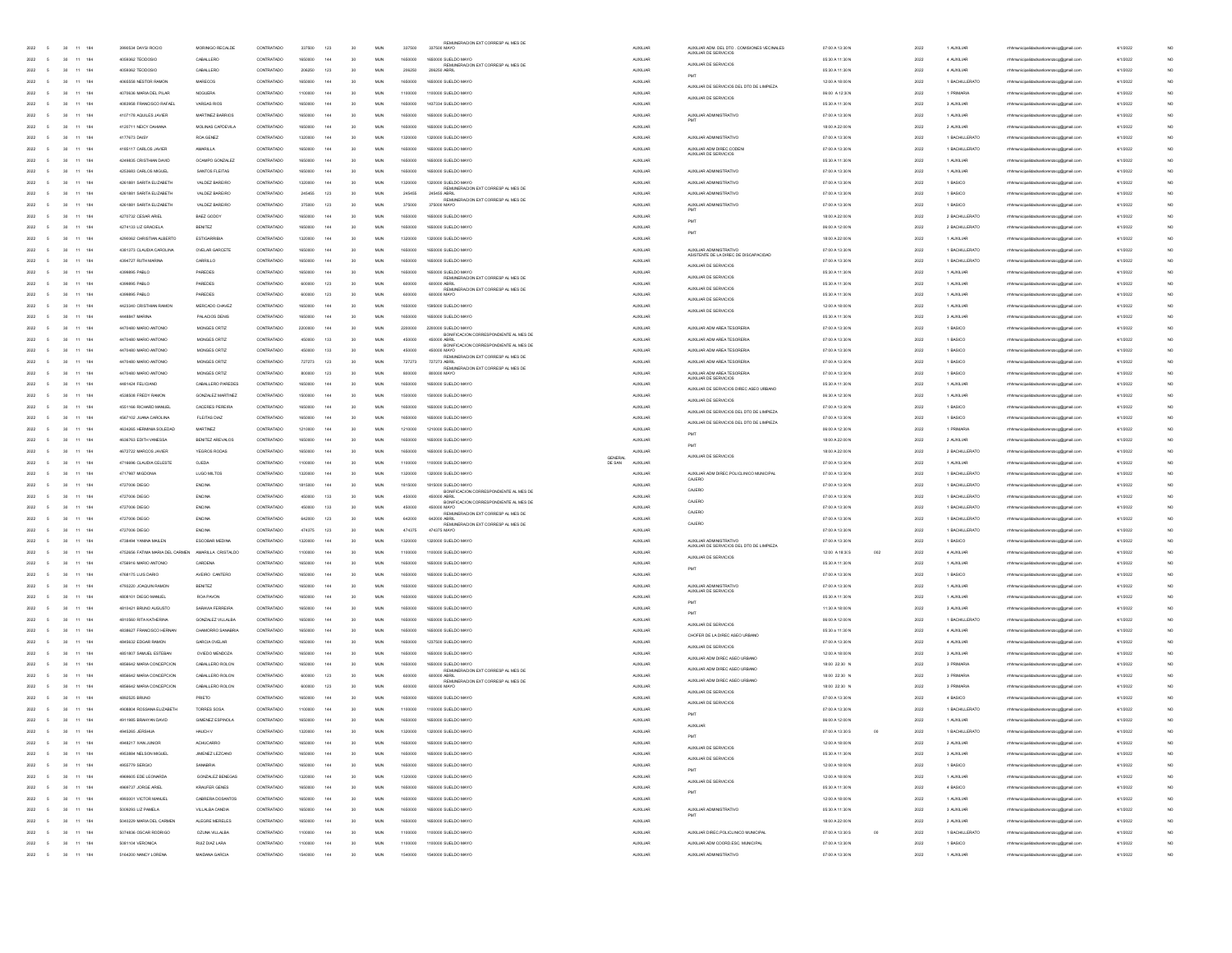| 2022<br>30<br>11 184                                                 | 5164558 JULI GIULIANO                              | VILLANUEVA MORALES                    | CONTRATADO               | 1650000            | 144        | 30              | MUN               | 1650000            | 1650000 SUELDO MAYO                                                       | <b>AUXILIAR</b>                    | AUXILIAR DE SERVICIOS                                            | 07:00 A 13:30 N                     | 2022         | 1 AUXILIAR                       | rhhmunicipalidadsanlorenzoog@gmail.com                                            | 4/1/2022             |  |
|----------------------------------------------------------------------|----------------------------------------------------|---------------------------------------|--------------------------|--------------------|------------|-----------------|-------------------|--------------------|---------------------------------------------------------------------------|------------------------------------|------------------------------------------------------------------|-------------------------------------|--------------|----------------------------------|-----------------------------------------------------------------------------------|----------------------|--|
| 2022<br>30<br>11<br>184                                              | 5174261 YANINA YISSE                               | CARETE TOLEDO                         | CONTRATADO               |                    |            |                 | MUN               | 1100000            | 1100000 SUELDO MAY                                                        | AUXILIAR                           | AUXILIAR ADMINISTRATIVO                                          | 12:00 A 18:30 N                     | 2022         | 1 BACHILLERATO                   | rhhmunicipalidadsanlorenzoog@gmail.com                                            | 4/1/2022             |  |
| 2022<br>11 184<br>30                                                 | 5208772 VERONICA JAZMIN                            | FRANCO JARA                           | CONTRATADO               | 1320000            | 144        | 30              | MUN               | 1320000            | 1320000 SLIELDO MAYO                                                      | <b>AUXILIAR</b>                    |                                                                  | 07:00 A 13:30 N                     | 2022         | 1 BASICO                         | hhmunicipalidadsanlorenzoog@gmail.co                                              | 4/1/2022             |  |
| 2022<br>30<br>11 184                                                 | 5223116 JONATHAN DARIO                             | ARMOA CORONEL                         | CONTRATADO               | 1650000            | 144        | 30              | <b>MUN</b>        | 1650000            | 1650000 SUELDO MAYO                                                       | <b>AUXILIAR</b>                    | PMT<br>AUXILIAR DE SERVICIOS DIREC ASEO URBANO                   | 12:00 A 18:00 N                     | 2022         | 2 BACHILLERATO                   | rrhhmunicipalidadsanlorenzoco@omail.com                                           | 4/1/2022             |  |
| 2022<br>30<br>11 184                                                 | 5225062 VICTOR EDUARDO                             | GALEANO MORINIGO                      | CONTRATADO               | 1650000            | 144        | 30              | MUN               | 1650000            | 1650000 SUELDO MAYO                                                       | <b>AUXILIAR</b>                    | AUXILIAR DE SERVICIOS                                            | 07:00 A 13:30 N                     | 2022         | 4 BASICO                         | mhhmunicipalidadsanlorenzoog@gmail.com                                            | 4/1/2022             |  |
| 2022<br>184<br>30                                                    | 5245693 OSCAR SANTIAGO                             | COHENE OVIEDO                         | CONTRATADO               |                    |            | 30              | MUN               | 132000             | 1320000 SLELDO MAYO                                                       | <b>AUXILIAR</b>                    | AUXILIAR DE SERVICIOS GESTION AMBIENTAL                          | 07:00 A 13:30 N                     | 2022         | 4 AUXILIAR                       | rhhmunicipalidadsanlorenzoog@gmail.com                                            | 4/1/2022             |  |
| 2022<br>30<br>11<br>184                                              | 5259302 CLAUDIA ELIZABETH                          | BOGADO                                | CONTRATADO               |                    |            | 30              | MUN               | 1100000            | 1100000 SUELDO MAYO                                                       | AUXILIAR                           | AUXILIAR DE SERVICIOS                                            | 05:30 A 11:30 N                     | 2022         | 4 BACHILLERATO                   | mhmunicipalidadsanlorenzoog@gmail.com                                             | 4/1/2022             |  |
| 2022<br>11 184<br>30                                                 | 5288314 MARIA VICTORIA                             | JARA VICEZAR                          | CONTRATADO               | 1650000            | 144        | 30              | MUN               | 1650000            | 1650000 SUELDO MAYO                                                       | AUXILIAR                           | AUXILIAR DE SERVICIOS                                            | 05:30 A 11:30 N                     | 2022         | 4 AUXILIAR                       | hhmunicipalidadsanlorenzoog@gmail.com                                             | 4/1/2022             |  |
| 2022<br>30<br>11 184<br>2022                                         | 5288950 OSCAR RAMON                                | CORONEL ACOSTA                        | CONTRATADO               | 1650000            | 144        | 30<br>30        | <b>MUN</b><br>MUN | 1650000            | 1650000 SUELDO MAYO                                                       | <b>AUXILIAR</b>                    | GUARDIA                                                          | 05:30 A 11:30 N                     | 2022         | 3 AUXILIAR                       | rrhhmunicipalidadsanlorenzoco@omail.com                                           | 4/1/2022             |  |
| 30<br>11 184<br>2022<br>184<br>30                                    | 5289020 CRISTHAN DAVID<br>5296129 JONATHAN MATIAS  | SALINAS BRITEZ<br>VALIENTE DURE       | CONTRATADO<br>CONTRATADO | 1650000<br>2420000 | 144        | 30              | MUN               | 1650000<br>2420000 | 1650000 SUELDO MAYO<br>2420000 SUELDO MAYO                                | <b>AUXILIAR</b><br><b>AUXILIAR</b> | AUXILIAR ADM SECRETARIA DE LA JUVENTUD                           | 07:00 A 13:30 N<br>$07.00$ a 13:3(N | 2022<br>2022 | 1 BASICO<br>1 AUXILIA            | mhhmunicipalidadsanlorenzoog@gmail.com<br>mhhmunicipalidadsanlorenzoog@gmail.com  | 4/1/2022<br>4/1/2022 |  |
| 2022<br>30<br>11<br>184                                              | 5296129 JONATHAN MATIAS                            | VALIENTE DURE                         | CONTRATADO               | 450000             | 123        | 30              | MUN               | 45000              | REMUNERACION EXT CORRESP AL MES DE<br>450000 ABRIL                        | <b>AUXILIAR</b>                    | AUXILIAR ADM SECRETARIA DE LA JUVENTUD                           | 07:00 a 13:30N                      | 2022         | 1 AUXILIAR                       | mhmunicipalidadsanlorenzoog@gmail.com                                             | 4/1/2022             |  |
| 2022<br>11 184<br>30                                                 | 5296129 JONATHAN MATIAS                            | VALIENTE DURE                         | CONTRATADO               | ssonno             | 123        | 30              | MUN               | 880000             | REMUNERACION EXT CORRESP AL MES DE<br>sannon M                            | <b>AUXILIAR</b>                    | AUXILIAR ADM SECRETARIA DE LA JUVENTUD                           | 07:00 a 13:30N                      | 2022         | 1 AUXILIAR                       | hhmunicipalidadsanlorenzoog@gmail.cor                                             | 4/1/2022             |  |
| 2022<br>30<br>11 184                                                 | 5303856 MACARENA                                   | ORTEGA VALIENTE                       | CONTRATADO               | 1650000            | 144        | 30              | <b>MUN</b>        | 1650000            | 1595000 SUELDO MAYO                                                       | <b>AUXILIAR</b>                    | AUXILIAR ADMINISTRATIVO                                          | 07:00 A 13:30 N                     | 2022         | 1 AUXILIAR                       | rrhhmunicipalidadsanlorenzoog@gmail.com                                           | 4/1/2022             |  |
| 2022<br>30<br>11 184<br>5                                            | 5306399 ELIAS                                      | MONTIEL FLORES                        | CONTRATADO               | 1650000            | 144        | 30              | MUN               | 1650000            | 1650000 SUELDO MAYO                                                       | <b>AUXILIAR</b>                    | CHOFER DE LA DIREC ASEO URBANO                                   | 05:30 A 11:30 N                     | 2022         | 4 AUXILIAR                       | mhhmunicipalidadsanlorenzoog@gmail.com                                            | 4/1/2022             |  |
| 2022<br>184<br>30                                                    | 5306399 ELIAS                                      | MONTIEL FLORES                        | CONTRATADO               |                    | 123        | 30              | MUN               | 60000              | REMUNERACION EXT CORRESP AL MES DE<br>600000 ABRI                         | <b>AUXILIAR</b>                    | CHOFER DE LA DIREC ASEO URBANO<br>CHOFER DE LA DIREC ASEO URBANO | 05:30 A 11:30 N                     | 2022         | 4 AUXILIAR                       | rhhmunicipalidadsanlorenzoog@gmail.cor                                            | 4/1/2022             |  |
| 2022<br>30<br>11 184                                                 | 5306399 ELIAS                                      | MONTIEL FLORES                        | CONTRATADO               |                    | 123        | 30              | MUN               | 60000              | REMUNERACION EXT CORRESP AL MES DE<br>600000 MAY                          | AUXILIAR                           | AUXILIAR DE SERVICIOS DIREC ASEO URBANO                          | 05:30 A 11:30 N                     | 2022         | 4 AUXILIAR                       | rrhmunicipalidadsanlorenzoog@gmail.com                                            | 4/1/2022             |  |
| 2022<br>11 184<br>30                                                 | 5311137 HUGO JAVIER                                | CURRIL SANCHEZ                        | CONTRATADO               | 1650000            | 144        | 30              | MUN               | 1650000            | 1650000 SUELDO MAYO                                                       | <b>AUXILIAR</b>                    | AUXILIAR DE SERVICIOS                                            | 11:30 A 18:00 N                     | 2022         | 4 BASICO                         | hhmunicipalidadsanlorenzoog@gmail.cor                                             | 4/1/2022             |  |
| 2022<br>30<br>11 184                                                 | 5315380 RONALDO                                    | LEZCANO AGUILAR                       | CONTRATADO               | 1650000            | 144        | 30              | <b>MUN</b>        | 1650000            | 1540000 SUELDO MAYO                                                       | <b>AUXILIAR</b>                    | AUXILIAR DE SERVICIOS                                            | 05:30 A 11:30 N                     | 2022         | 1 BASICO                         | rrhhmunicipalidadsanlorenzoco@omail.com                                           | 4/1/2022             |  |
| 2022<br>30<br>11 184<br>5                                            | 5355992 MATIAS ABRAHAN                             | CORTTI PEREZ                          | CONTRATADO               | 1650000            | 144        | 30              | MUN               | 1650000            | 1650000 SUELDO MAYO                                                       | <b>AUXILIAR</b>                    | AUXILIAR DE SERVICIOS                                            | 07:00 A 13:30 N                     | 2022         | 4 BASICO                         | mhhmunicipalidadsanlorenzoog@gmail.com                                            | 4/1/2022             |  |
| 2022<br>184<br>30                                                    | 5379091 ARMANDO DE JESUS                           | <b>BARRIOS AGUILAR</b>                | CONTRATADO               |                    |            | 30              | MUN               |                    | 650000 SUELDO MAYO                                                        | AUXILIAR                           |                                                                  | 07:00 A 13:00 N                     | 2022         | 4 BASICO                         | rhhmunicipalidadsanlorenzoog@gmail.cor                                            | 4/1/2022             |  |
| 2022<br>30<br>11<br>184<br>2022<br>11 184<br>30                      | 5382848 DOLLY LORENA<br>5388574 JUAN ALBERTO       | CHAMORRO BAREIRO<br>MERELES VELAZQUEZ | CONTRATADO<br>CONTRATADO | 1650000            | 144        | 30<br>30        | MUN<br>MUN        | 165000<br>1650000  | 1650000 SUELDO MAYO<br>1650000 SUELDO MAYO                                | AUXILIAR<br>AUXILIAR               | AUXILIAR ADMINISTRATIVO<br>AUXILIAR DE SERVICIOS                 | 07:00 A 13:30 N<br>05:30 A 11:30 N  | 2022<br>2022 | 1 BASICO<br>3 AUXILIAR           | mhmunicipalidadsanlorenzoog@gmail.com<br>hhmunicipalidadsanlorenzoog@gmail.com    | 4/1/2022<br>4/1/2022 |  |
| 2022<br>30<br>11 184                                                 | 5398334 VICTOR MANUEL                              | VILLALBA                              | CONTRATADO               | 1650000            | 144        | 30              | <b>MUN</b>        | 1650000            | 1650000 SUELDO MAYO                                                       | <b>AUXILIAR</b>                    | PMT                                                              | 12:00 A 18:00 N                     | 2022         | 1 AUXILIAR                       | rrhhmunicipalidadsanlorenzoco@omail.com                                           | 4/1/2022             |  |
| 2022<br>30<br>11 184                                                 | 5400506 ATILIO                                     | BOGARIN CAÑIZA                        | CONTRATADO               | 1650000            | 144        | 30              | MUN               | 1650000            | 1650000 SUELDO MAYO                                                       | <b>AUXILIAR</b>                    | AUXILIAR DE SERVICIOS                                            | 05:30 A 11:30 N                     | 2022         | 3 AUXILIAR                       | mhhmunicipalidadsanlorenzoog@gmail.com                                            | 4/1/2022             |  |
| 2022<br>184<br>30<br>11                                              | 5402570 ROLANDO RUBEN                              | CENTURION                             | CONTRATADO               |                    |            | 30              | MUN               | 132000             | 1320000 SLELDO MAYO                                                       | <b>AUXILIAR</b>                    | PMT                                                              | 18:00 A 22:00 N                     | 2022         | 1 AUXILIAR                       | mhhmunicipalidadsanlorenzoog@gmail.com                                            | 4/1/2022             |  |
| 2022<br>30<br>11<br>184                                              | 5403825 GUSTAVO ARIEL                              | JACQUET LEIVA                         | CONTRATADO               |                    |            | 30              | MUN               | 1650000            | 1650000 SUELDO MAYO                                                       | AUXILIAR                           | AUXILIAR DE SERVICIOS                                            | 05:30 A 11:30 N                     | 2022         | 4 BASICO                         | mhmunicipalidadsanlorenzoog@gmail.com                                             | 4/1/2022             |  |
| 2022<br>11 184<br>30                                                 | 5429327 MARIA ESTHER                               | OVIEDO MENDOZA                        | CONTRATADO               | 1650000            | 144        | 30              | MUN               | 1650000            | 1650000 SUELDO MAYO                                                       | <b>AUXILIAR</b>                    | AUXILIAR DE SERVICIOS<br>CAJERO                                  | 05:30 A 11:30 N                     | 2022         | 1 AUXILIAR                       | hhmunicipalidadsanlorenzoog@gmail.cor                                             | 4/1/2022             |  |
| 2022<br>30<br>11 184                                                 | 5442114 DIEGO NICOLAS                              | PRIETO RODRIGUEZ                      | CONTRATADO               | 1815000            | 144        | 30              | <b>MUN</b>        | 1815000            | 1815000 SUELDO MAYO<br>BONFICACION CORRESPONDIENTE AL MES DE              | <b>AUXILIAR</b>                    | CAJERO                                                           | 07:00 A 13:30 N                     | 2022         | 1 BACHILLERATO                   | rrhhmunicipalidadsanlorenzoog@gmail.com                                           | 4/1/2022             |  |
| 2022<br>30<br>11 184                                                 | 5442114 DIEGO NICOLAS                              | PRIETO RODRIGUEZ                      | CONTRATADO               | 450000             | 133        | 30              | MUN               | 450000             | 450000 ABRIL<br>BONFICACION CORRESPONDIENTE AL MES DE                     | <b>AUXILIAR</b>                    | CAJERO                                                           | 07:00 A 13:30 N                     | 2022         | 1 BACHILLERATO                   | rrhhmunicipalidadsanlorenzoog@gmail.com                                           | 4/1/2022             |  |
| 2022<br>184<br>30<br>11                                              | 5442114 DIEGO NICOLAS                              | PRIETO RODRIGUEZ                      | CONTRATADO               |                    | 133        | 30              | MUN               | 450000             | 450000 MAYC<br>REMUNERACION EXT CORRESP AL MES DE                         | AUXILIAR                           | CAJERO                                                           | 07:00 A 13:30 N                     | 2022         | 1 BACHILLERATO                   | mhhmunicipalidadsanlorenzoog@gmail.com                                            | 4/1/2022             |  |
| 2022<br>30<br>11<br>184                                              | 5442114 DIEGO NICOLAS                              | PRIETO RODRIGUEZ                      | CONTRATADO               | 642000             | 123        | 30              | MUN               | 642000             | 642000 ABRIL<br>REMUNERACION EXT CORRESP AL MES DE                        | AUXILIAR                           | CAJERO                                                           | 07:00 A 13:30 N                     | 2022         | 1 BACHILLERATO                   | mhmunicipalidadsanlorenzoog@gmail.com                                             | 4/1/2022             |  |
| 2022<br>11 184<br>30                                                 | 5442114 DIEGO NICOLAS                              | PRIETO RODRIGUEZ                      | CONTRATADO               | 391875             | 123        | 30              | MUN               | 391875             | 391875 MAY                                                                | <b>ALDOLLIAF</b>                   | <b>GUARDU</b>                                                    | 07:00 A 13:30 N                     | 2022         | 1 BACHILLERATO                   | hhmunicipalidadsanlorenzoog@gmail.com                                             | 4/1/2022             |  |
| 2022<br>30<br>11 184<br>2022<br>30<br>11 184<br>5                    | 5460048 ALEJANDRO FABIAN<br>5488800 ALEJANDRA      | RECALDE MARRES<br><b>AZUAGA</b>       | CONTRATADO<br>CONTRATADO | 1320000<br>1200000 | 144<br>144 | 30<br>30        | <b>MUN</b><br>MUN | 1320000<br>1200000 | 1320000 SUELDO MAYO<br>1200000 SUELDO MAYO                                | <b>AUXILIAR</b><br><b>AUXILIAR</b> | AUXILIAR ADMINISTRATIVO                                          | 07:00 A 13:30 N<br>07:00 A 13:30 N  | 2022<br>2022 | 1 AUXILIAR<br>1 AUXILIAR         | mhmunicipalidadsanlorenzoog@gmail.com<br>mhhmunicipalidadsanlorenzoog@gmail.com   | 4/1/2022<br>4/1/2022 |  |
| 2022<br>184<br>30                                                    | 5495992 JUAN CARLOS                                | GOMEZ                                 | CONTRATADO               |                    |            | 30              | MUN               |                    | 1650000 SUELDO MAYO                                                       | <b>AUXILIAR</b>                    | CHOEFR DE LA DIREC ASEO URBANO                                   | 5:30 A 11:30 N                      | 2022         | 3 AUXILIA                        | rhhmunicipalidadsanlorenzoog@gmail.cor                                            | 4/1/2022             |  |
| 2022<br>30<br>11<br>184                                              | 5499846 LICIE ROMINA                               | <b>BASUALDO</b>                       | CONTRATADO               |                    |            | 30              | MUN               |                    | 1650000 SUELDO MAY                                                        | AUXILIAR                           | AUXILIAR ADM                                                     | 07:00 A 13:30 N                     | 2022         | 1 AUXILIAR                       | mhmunicipalidadsanlorenzoog@gmail.com                                             | 4/1/2022             |  |
| 2022<br>11 184<br>30                                                 | 5502427 ANIBAL GABRIE                              | CANTERO                               | CONTRATADO               | 1650000            | 144        | 30              | MUN               | 1650000            | 1650000 SLELDO MAYO                                                       | <b>AUXILIAR</b>                    | PMT                                                              | 06:00 A 12:00 N                     | 2022         | 1 AUXILIAR                       | hhmunicipalidadsanlorenzoog@gmail.co                                              | 4/1/2022             |  |
| 2022<br>30<br>11 184                                                 | 5503075 DIEGO MARTIN                               | DUARTE SILVERO                        | CONTRATADO               | 2420000            | 144        | 30              | <b>MUN</b>        | 2420000            | 2339333 SUELDO MAYO                                                       | <b>AUXILIAR</b>                    | AUXILIAR DE SERVICIOS<br>ALIXILIAR DE SERVICIOS                  | 05:30 A 11:30 N                     | 2022         | 3 AUXILIAR                       | rrhhmunicipalidadsanlorenzoco@omail.com                                           | 4/1/2022             |  |
| 2022<br>30<br>11 184<br>5                                            | 5520024 FIDELINA                                   | <b>VERA ESPINOLA</b>                  | CONTRATADO               | 1650000            | 144        | 30              | MUN               | 1650000            | 1650000 SUELDO MAYO                                                       | <b>AUXILIAR</b>                    | AUXILIAR DE SERVICIOS                                            | 05:30 A 11:30 N                     | 2022         | 4 AUXILIAR                       | mhhmunicipalidadsanlorenzoog@gmail.com                                            | 4/1/2022             |  |
| 2022<br>11<br>184<br>30                                              | 5542152 IVIS ALFREDO                               | RIVERO AMARILLA                       | CONTRATADO               |                    |            | 30              | MUN               |                    | 1595000 SUELDO MAYO                                                       | AUXILIAR                           |                                                                  | 12:00 A 18:00 N                     | 2022         | 4 AUXILIAR                       | mhmunicipalidadsanlorenzoog@gmail.com                                             | 4/1/2022             |  |
| 2022<br>30<br>11<br>184                                              | 5630011 DEISY PAMELA                               | BERNAL LOPEZ                          | CONTRATADO               |                    |            | 30              | MUN               | 132000             | 1320000 SUELDO MAY                                                        | AUXILIAR                           | AUXILIAR ADMINISTRATIVO                                          | 07:00 A 13:30 N                     | 2022         | 1 AUXILIAR                       | mhmunicipalidadsanlorenzoog@gmail.com                                             | 4/1/2022             |  |
| 2022<br>$11 - 184$<br>30                                             | 5630012 LAURA                                      | BERNA                                 | CONTRATADO               | 1200000            | 144        | 30              | MUN               | 1200000            | 1200000 SUELDO MAYO                                                       | <b>AUXILIAR</b>                    | AUXILIAR ADMINISTRATIVO<br>AUXILIAR DE SERVICIOS                 | 07:00 A 13:30 N                     | 2022         | 1 AUXILIAR                       | hhmunicipalidadsanlorenzoog@gmail.com                                             | 4/1/2022             |  |
| 2022<br>30<br>11 184                                                 | 5634360 MARCOS                                     | RIVAROLA PATIÑO                       | CONTRATADO               | 1650000            | 144        | 30              | <b>MUN</b>        | 1650000            | 1650000 SUELDO MAYO                                                       | <b>AUXILIAR</b>                    | AUXILIAR DE SERVICIOS                                            | 07:00 A 13:30 N                     | 2022         | 4 BASICO                         | rrhhmunicipalidadsanlorenzoco@omail.com                                           | 4/1/2022             |  |
| 2022<br>30<br>11 184<br>2022<br>184<br>30<br>11                      | 5665587 DILAN GASTON<br>5665587 DILAN GASTON       | GONZALEZ PATIÑO<br>GONZALEZ PATIÑO    | CONTRATADO<br>CONTRATADO | 1650000            | 144<br>123 | 30<br>30        | MUN<br>MUN        | 1650000<br>60000   | 1595000 SUELDO MAYO<br>REMUNERACION EXT CORRESP AL MES DE<br>600000 ABRIL | <b>AUXILIAR</b>                    | AUXILIAR DE SERVICIOS                                            | 11:30 A 18:00 N<br>11:30 A 18:00 N  | 2022         | 4 BASICO<br>4 BASICO             | rhhmunicipalidadsanlorenzoog@gmail.com                                            | 4/1/2022<br>4/1/2022 |  |
| 2022<br>30<br>11<br>184                                              | 5665587 DILAN GASTON                               | GONZALEZ PATIÑO                       | CONTRATADO               | 600000             | 123        | 30              | MUN               | 600000             | REMUNERACION EXT CORRESP AL MES D<br>600000 MAYO                          | <b>AUXILIAR</b><br>AUXILIAR        | AUXILIAR DE SERVICIOS                                            | 11:30 A 18:00 N                     | 2022<br>2022 | 4 BASICO                         | mhhmunicipalidadsanlorenzoog@gmail.com<br>mhmunicipalidadsanlorenzoog@gmail.com   | 4/1/2022             |  |
| 2022<br>11 184<br>30                                                 | 5681590 RICHAR DAMIAN                              | MERELES MENDOZA                       | CONTRATADO               | 1650000            | 144        | 30              | MUN               | 1650000            | 1650000 SUELDO MAYO                                                       | <b>AUXILIAR</b>                    | AUXILIAR DE SERVICIOS                                            | 05:30 A 11:30 N                     | 2022         | 1 AUXILIAR                       | hhmunicipalidadsanlorenzoog@gmail.cor                                             | 4/1/2022             |  |
| 2022<br>30<br>11 184                                                 | 5726068 BRISA ARACELI                              | VAZQUEZ PEREIRA                       | CONTRATADO               | 1100000            | 144        | 30              | <b>MUN</b>        | 1100000            | 1100000 SUELDO MAYO                                                       | <b>AUXILIAR</b>                    | AUXILIAR ADMINISTRATIVO                                          | 07:00 A 13:30 N                     | 2022         | 1 AUXILIAR                       | mhmunicipalidadsanlorenzoog@gmail.com                                             | 4/1/2022             |  |
| 2022<br>30<br>11 184<br>5                                            | 5759977 BARBARA VALERIA                            | BOGADO VALIENTE                       | CONTRATADO               | 1100000            | 144        | 30              | MUN               | 1100000            | 1100000 SUELDO MAYO                                                       | <b>AUXILIAR</b>                    | AUXILIAR ADM                                                     | 07:00 A 13:30 N                     | 2022         | 1 BACHILLERATO                   | mhhmunicipalidadsanlorenzoog@gmail.com                                            | 4/1/2022             |  |
| 2022<br>11<br>184<br>30                                              | 5812088 FELIX STEVEN                               | OVIEDO FERNANDEZ                      | CONTRATADO               |                    |            | 30              | MUN               |                    | 1650000 SUELDO MAYO                                                       | <b>AUXILIAR</b>                    | PMT                                                              | 18:00 A 22:00 N                     | 2022         | 1 AUXILIAR                       | rhhmunicipalidadsanlorenzoog@gmail.com                                            | 4/1/2022             |  |
| 2022<br>30<br>11 184                                                 | 5831629 ROLANDO                                    | <b>FRUTOS DURE</b>                    | CONTRATADO               |                    |            | 30              | MUN               | 165000             | 1650000 SUELDO MAYO                                                       | AUXILIAR                           | AUXILIAR DE SERVICIOS<br>PMT                                     | 07:00 A 13:30 N                     | 2022         | 1 BACHILLERATO                   | rrhmunicipalidadsanlorenzoog@gmail.com                                            | 4/1/2022             |  |
| 2022<br>11 184<br>30                                                 | 5867366 MATIAS JOSE                                | <b>BRITOS</b>                         | CONTRATADO               | 1320000            | 144        | 30              | MUN               | 1320000            | 1320000 SUELDO MAYO                                                       | <b>AUXILIAR</b>                    | PMT                                                              | 12:00 A 18:00 N                     | 2022         | 1 AUXILIAR                       | hhmunicipalidadsanlorenzoog@gmail.cor                                             | 4/1/2022             |  |
| 2022<br>30<br>11 184                                                 | 5889179 DIANA VIRGINIA                             | GONZALEZ                              | CONTRATADO               | 1650000            | 144        | 30              | <b>MUN</b>        | 1650000            | 1650000 SUELDO MAYO                                                       | <b>AUXILIAR</b>                    | AUXILIAR DE SERVICIOS DEL DTO DE LIMPIEZA                        | 18:00 A 22:00 N                     | 2022         | 1 BACHILLERATO                   | rrhhmunicipalidadsanlorenzoog@gmail.com                                           | 4/1/2022             |  |
| 2022<br>30<br>11 184<br>5                                            | 5922897 RITA CAROLINA                              | MARTINEZ ARRIOLA                      | CONTRATADO               | 1100000            | 144        | 30              | MUN               | 1100000            | 1100000 SUELDO MAYO                                                       | <b>AUXILIAR</b>                    | PMT                                                              | 07:00 A 13:30 N                     | 2022         | 1 AUXILIAR                       | mhhmunicipalidadsanlorenzoog@gmail.com                                            | 4/1/2022             |  |
| 2022<br>30<br>11<br>184                                              | 5986003 ARNALDO FABIAN                             | MARTINEZ GONZALEZ                     | CONTRATADO               |                    |            | 30              | MUN               |                    | 650000 SUELDO MAYO                                                        | AUXILIAR                           |                                                                  | 12:00 A 18:00 N                     | 2022         | 2 BACHILLERATO                   | mhmunicipalidadsanlorenzoog@gmail.com                                             | 4/1/2022             |  |
| 2022<br>30<br>11<br>184                                              | 6006476 JAZMIN VERONICA                            | RODRIGUEZ OCAMPO                      | CONTRATADO               | 1430000            |            | 30              | MUN               | 1430000            | 1430000 SUELDO MAY<br>REMUNERACION EXT CORRESP AL MES DE                  | <b>AUXILIAR</b>                    | AUXILIAR ADMINISTRATIVO<br>AUXILIAR ADMINISTRATIVO               | 07:00 A 13:30 N                     | 2022         | 1 BACHILLERATO                   | mhmunicipalidadsanlorenzoog@gmail.com                                             | 4/1/2022             |  |
| 2022<br>$11 - 184$<br>30<br>2022<br>30<br>11 184<br>$\sim$           | 6006476 JAZMIN VERONICA<br>6006476 JAZMIN VERONICA | RODRIGUEZ OCAMPO<br>RODRIGUEZ OCAMPO  | CONTRATADO<br>CONTRATADO | 505819<br>520000   | 123<br>123 | 30<br>30        | MLN<br><b>MUN</b> | 505819<br>520000   | 505819 ABRIL<br>REMUNERACION EXT CORRESP AL MES DE<br>520000 MAYO         | <b>AUXILIAR</b><br><b>AUXILIAR</b> | ALIXILIAR ADMINISTRATIVO                                         | 07:00 A 13:30 N<br>07:00 A 13:30 N  | 2022<br>2022 | 1 BACHILLERATO<br>1 BACHILLERATO | cipalidadsanlorenzoog@gmail.co<br>rrhhmunicipalidadsanlorenzoog@gmail.com         | 4/1/2022<br>4/1/2022 |  |
| 2022<br>30 11 184<br><b>5</b>                                        | 6047597 LIZ YOHANA                                 | AGUILAR                               | CONTRATADO               | 1100000            | 144        | 30              | MUN               | 1100000            | 1100000 SUELDO MAYO                                                       | <b>AUXILIAR</b>                    | <b>AUXILIAR</b>                                                  | 07:00 A 13:30 S<br>001              | 2022         | 1 BACHILLERATO                   | mhhmunicipalidadsanlorenzoog@gmail.com                                            | 4/1/2022             |  |
| 2022<br>$\overline{5}$<br>30<br>11 184                               | 6080879 NNFA MARIELA                               | <b>BUTTERVORTH</b>                    | CONTRATADO               | 1650000            | 144        | 30              | MUN               | 1650000            | 1650000 SUELDO MAYO                                                       | <b>AUXILIAR</b>                    | PMT                                                              | 06:00 A 12:00 N                     | 2022         | 1 AUXILIAR                       | mhmunicipalidadsanlorenzoog@gmail.com                                             | 4/1/2022             |  |
| 2022 5<br>11<br>184<br>30                                            | 6141896 ALCIDES                                    | LEGUIZAMON BRITEZ                     | CONTRATADO               |                    |            |                 | MUN               | 1650000            | 1650000 SUELDO MA                                                         |                                    | AUXILIAR DE SERVICIOS                                            | 05:30 A 11:30 N                     | 2022         | 3 AUXILIAR                       |                                                                                   |                      |  |
| 2022<br>$30\phantom{.00}\phantom{.00}11\phantom{.0}184$<br>5         | 6256807 AUGUSTO JAMER                              | MONZON                                | CONTRATADO               | 1320000 144        |            | 30              | $\mathsf{MLN}$    | 1320000            | 1320000 SUELDO MAYO                                                       | <b>AUXILIAR</b>                    |                                                                  | 12:00 A 18:00 N                     | 2022         | 1 AUXILIAR                       | rhhmunicipalidadsanlorenzoog@gmail.com                                            | 4/1/2022             |  |
| 2022 5<br>30 11 184                                                  | 6271190 DAVID MOISES                               | VILLALBA CANDIA                       | CONTRATADO               | 1320000 144        |            | 30 <sub>2</sub> | <b>MUN</b>        | 1320000            | 1320000 SLELDO MAYO                                                       | <b>AUXILIAR</b>                    | AUXILIAR DE SERVICIOS<br>AUXILIAR DE SERVICIOS                   | 07:00 A 13:30 N                     | 2022         | 4 BASICO                         | rrhhmunicipalidadsanlorenzoog@gmail.com                                           | 4/1/2022             |  |
| 2022<br>$\overline{5}$<br>30 11 184                                  | 6273016 GEISON DAMIAN                              | MARTINEZ GIMENEZ                      | CONTRATADO               | 1650000            | 144        | 30              | <b>MUN</b>        | 1650000            | 1650000 SUELDO MAYO                                                       | AUXILIAR                           | AUXILIAR DE SERVICIOS                                            | 12:00 A 18:00 N                     | 2022         | 1 AUXILIAR                       | mhhmunicipalidadsanlorenzoog@gmail.com                                            | 4/1/2022             |  |
| 2022<br>11 184<br>$\overline{5}$<br>30                               | 6287967 MARGARITA BELEN                            | HIDALGO                               | CONTRATADO               | 1650000            | 144        | 30              | MUN               | 1650000            | 1650000 SUELDO MAYO                                                       | AUXILIAR                           | AUXILIAR DE SERVICIOS                                            | 18:00 22:30 N                       | 2022         | 3 PRIMARIA                       | rrhhmunicipalidadsanlorenzoog@gmail.com                                           | 4/1/2022             |  |
| 2022<br>30 11 184<br>$\overline{\phantom{a}}$                        | 6288819 WALTER WILFRIDO                            | CANDIA                                | CONTRATADO               | 1650000            | 144        | 30              | MUN               | 1650000            | 1650000 SUELDO MAYO<br>REMUNERACION EXT CORRESP AL MES DE                 | <b>AUXILIAR</b>                    | AUXILIAR DE SERVICIOS                                            | 05:30 A 11:30 N                     | 2022         | 3 AUXILIAR                       | mhmunicipalidadsanlorenzoog@gmail.com                                             | 4/1/2022             |  |
| 2022<br>30 11 184<br>$\sim$                                          | 6288819 WALTER WILFRIDO                            | CANDIA                                | CONTRATADO               | 131250             | 123        | 30              | MUN               | 131250             | 131250 ABRIL                                                              | <b>AUXILIAR</b>                    | PMT                                                              | 05:30 A 11:30 N                     | 2022         | 3 AUXILIAR                       | hhmunicipalidadsanlorenzoog@gmail.cor                                             | 4/1/2022             |  |
| 2022<br>30 11 184<br>- 5                                             | 6319422 AXEL FERNANDO                              | FLEYTAS GONZALEZ                      | CONTRATADO               | 1650000            | 144        | 30              | <b>MUN</b>        | 1650000            | 1650000 SUELDO MAYO                                                       | <b>AUXILIAR</b>                    | AUXILIAR ADMINISTRATIVO                                          | 12:00 A 18:00 N                     | 2022         | 1 AUXILIAR                       | rhhmunicipalidadsanlorenzoog@gmail.com<br>rrhhmunicipalidadsanlorenzoco@omail.com | 4/1/2022             |  |
| 30 11 184<br>2022 5<br>2022<br>30 11 184<br>$\overline{\phantom{a}}$ | 6321439 JENNIFER ISABEL<br>6328008 JORGE SALVADOR  | DUARTE BENTEZ<br>SCARCELLA            | CONTRATADO<br>CONTRATADO | 1430000<br>1650000 | 144<br>144 | 30<br>30        | <b>MUN</b><br>MUN | 1430000<br>1650000 | 1430000 SUELDO MAYO<br>1650000 SUELDO MAYO                                | <b>AUXILIAR</b><br><b>AUXILIAR</b> | AUXILIAR DEL DTO DE TRANSPORTE                                   | 07:00 A 13:30 N<br>06:00 A 12:00 N  | 2022<br>2022 | 1 BASICO<br>1 AUXILIAR           | mhmunicipalidadsanlorenzoog@gmail.com                                             | 4/1/2022<br>4/1/2022 |  |
| 2022 5 30 11 184                                                     | 6381072 JOSE SIXTO                                 | RUIZ GIMENEZ                          | CONTRATADO               | 1650000            | 144        | 30              | MUN               | 1650000            | 1650000 SUELDO MAYO                                                       | <b>AUXILIAR</b>                    | PMT                                                              | 06:00 A 12:00 N                     | 2022         | 4 AUXILIAR                       | mhmunicipalidadsanlorenzoog@gmail.com                                             | 4/1/2022             |  |
| 2022 5 30 11 184                                                     | 6587770 EDGAR DAVID                                | GONZALEZ ROMERO                       | CONTRATADO               | 1650000            | 144        | 30              | MUN               | 1650000            | 1650000 SUELDO MAYO                                                       | <b>AUXILIAR</b>                    | PMT                                                              | 06:00 A 12:00 N                     | 2022         | 2 BACHILLERATO                   | mhmunicipalidadsanlorenzoog@gmail.com                                             | 4/1/2022             |  |
|                                                                      |                                                    |                                       |                          |                    |            |                 |                   |                    |                                                                           |                                    |                                                                  |                                     |              |                                  |                                                                                   |                      |  |

2 BACHILERATO RRH 2022 20 100 2022 10:00 2022 10:00 2022 10:00 2022 10:00 2022 10:00 2022 10:00 2022 10:00 2022 10:00 2022 10:00 2022 10:00 2022 10:00 2022 10:00 2022 10:00 2022 10:00 2022 10:00 2022 10:00 2022 10:00 2022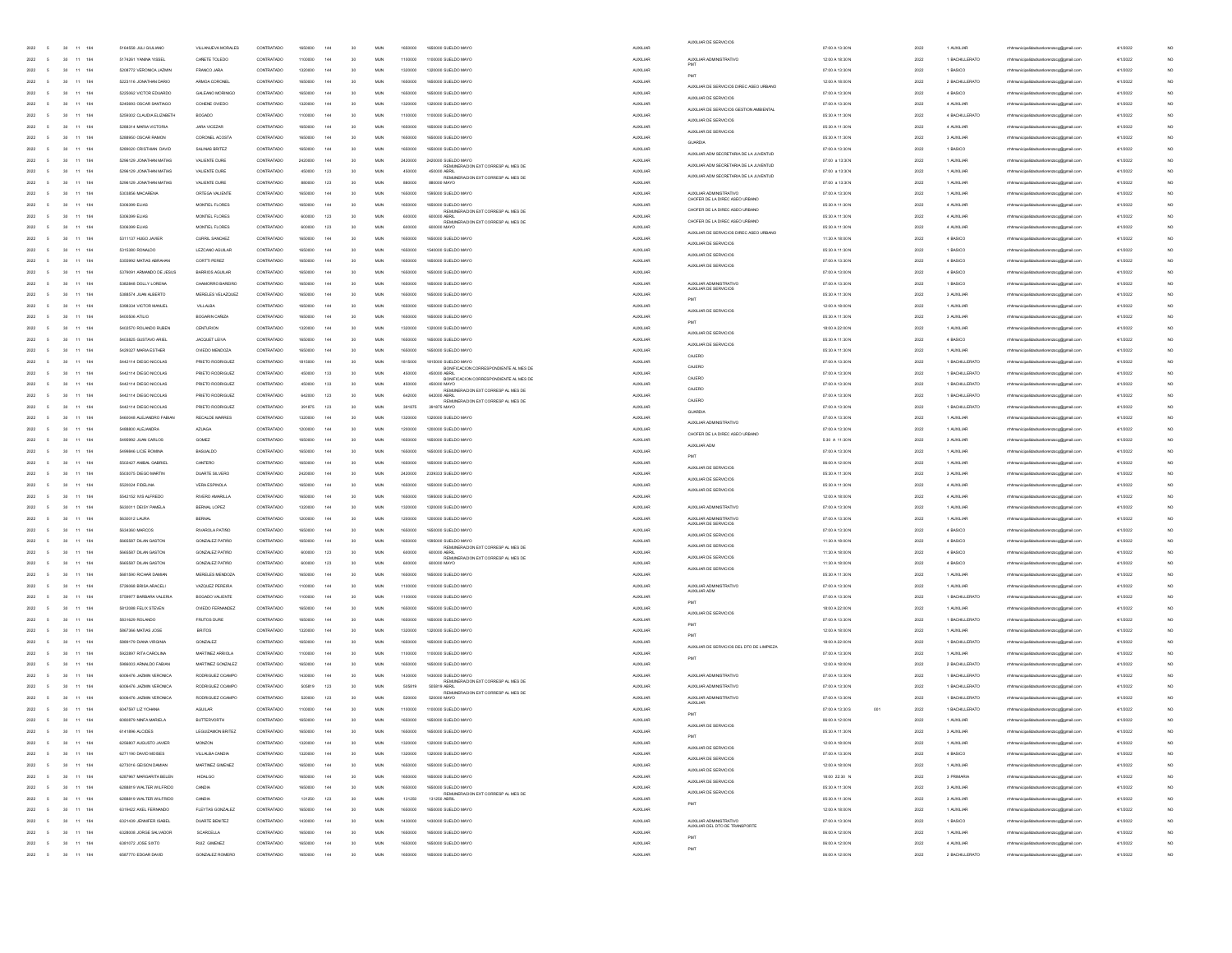|                                  |                                                                       |           |                                                |                        |            |         |     |        |            |         |                                                           |           |                  | AUXILIAR DE SERVICIOS                                                       |                            |      |                |                                         |                    |                 |
|----------------------------------|-----------------------------------------------------------------------|-----------|------------------------------------------------|------------------------|------------|---------|-----|--------|------------|---------|-----------------------------------------------------------|-----------|------------------|-----------------------------------------------------------------------------|----------------------------|------|----------------|-----------------------------------------|--------------------|-----------------|
| 2022 5                           |                                                                       | 30 11 184 | 6661674 ALVARO MATIAS                          | PALACIOS SOSA          | CONTRATADO | 1650000 | 144 | 30     | <b>MUN</b> | 1650000 | 1650000 SUELDO MAYO                                       |           | <b>AUXILIAR</b>  | AUXILIAR DE SERVICIOS                                                       | 07:00 A 13:30 N            | 2022 | 4 AUXILIAR     | mhmunicipalidadsanlorenzoog@gmail.com   | 4/1/2022           |                 |
| 2022                             |                                                                       | 184<br>11 | 6672505 DIANA                                  | RAMIREZ SAUCEDO        | CONTRATADO | 1650000 | 144 | 30     | <b>MUN</b> | 1650000 | 1650000 SUELDO MAYO                                       |           | <b>ALDOLLIAR</b> | AUXILIAR DE SERVICIOS                                                       | 05:30 A 11:30 N            | 2022 | 1 AUXILIAR     | mhmunicipalidadsanlorenzoog@gmail.com   | 4/1/2022           | NO              |
| 2022                             |                                                                       | 11<br>184 | 6672505 DIANA                                  | RAMIREZ SAUCEDO        | CONTRATADO | 1650000 | 144 | 30     | MUN        | 1650000 | 220000 SUELDO DE ABRIL                                    |           | <b>AUXILIAR</b>  | PMT                                                                         | 05:30 A 11:30 N            | 2022 | 1 AUXILIAR     | mhhmunicipalidadsanlorenzoog@gmail.com  | 4/1/2022           | NO              |
|                                  |                                                                       | 184       | 6728677 GUSTAVO ARIEL                          | CABALLERO GÓMEZ        | CONTRATADO |         | 144 | 30     | MUN        | 1650000 | 1650000 SUELDO MAYO                                       |           | <b>AUXILIAR</b>  | AUXILIAR ADM                                                                | 07:00 A 13:30 N            | 2022 | 1 AUXILIAR     | dadsanlorenzoog@gmail.com               | 4/1/2022           | NO.             |
|                                  |                                                                       | 184       | 6742780 MICAELA                                | RIOS AQUINO            | CONTRATADO | 110000  | 144 | 30     | MUN        | 1100000 | 1100000 SUELDO MAYO                                       |           | <b>AUXILIAR</b>  | AUXILIAR DE SERVICIOS                                                       | 07:00 A 13:30 N            | 2022 | 1 AUXILIAR     | hhmunicipalidadsanlorenzoog@gmail.co    | 4/1/2022           | NO.             |
| 2022                             |                                                                       | 184<br>11 | 6817966 BERNARDINA                             | BERNAL BENITEZ         | CONTRATADO | 1650000 | 144 | 30     | <b>MUN</b> | 1650000 | 1650000 SUELDO MAYO                                       |           | <b>AUXILIAR</b>  |                                                                             | 05:30 A 11:30 N            | 2022 | 3 AUXILIAR     | mhhmunicipalidadsanlorenzoog@gmail.com  | 4/1/2022           | NO              |
| 2022                             |                                                                       | 184<br>11 | 6828648 DALMA ANDREA                           | <b>VILLALBA SERVIN</b> | CONTRATADO | 1320000 | 144 | 30     | <b>MUN</b> | 1320000 | 1320000 SUELDO MAYO                                       |           | <b>AUXILIAR</b>  | AUXILIAR DEL DTO DE CULTURA                                                 | 07:00 A 13:30 N            | 2022 | 1 BASICO       | mhmunicipalidadsanlorenzoog@gmail.com   | 4/1/2022           | NO              |
| 2022                             |                                                                       | 11<br>184 | 6848179 GLORIA ELIZABETH                       | BOBADILLA ORONA        | CONTRATADO | 1650000 | 144 | 30     | MUN        | 1650000 | 1650000 SUELDO MAYO                                       |           | <b>AUXILIAR</b>  | ALIXILIAR DE SERVICIOS                                                      | 05:30 A 11:30 N            | 2022 | 4 AUXILIAR     | mhhmunicipalidadsanlorenzoog@gmail.com  | 4/1/2022           | NO.             |
|                                  |                                                                       | 184       | 6858113 MOISES MANUEL                          | GAMARRA GAI            | CONTRATADO |         | 144 | 30     | MUN        | 1100000 | 1100000 SUELDO MAYO                                       |           | <b>AUXILIAR</b>  | <b>ALDOLLIAR</b>                                                            | 07:00 A 13:30 S<br>$^{00}$ | 2022 | 1 PRIMARL      | mhmunicipalidadsanlorenzoog@gmail.com   | 4/1/2022           | NO.             |
| 2022                             |                                                                       | 184       | 6865269 FATIMA RAMONA                          | AREVALOS GONZALEZ      | CONTRATADO | 132000  | 144 | 30     | <b>MUN</b> | 1320000 | 1276000 SUELDO MAYO                                       |           | <b>AUXILIAR</b>  | AUXILIAR DE SERVICIOS                                                       | 05:30 A 11:30 N            | 2022 | 4 BACHILLERATO | hhmunicipalidadsanlorenzoog@gmail.co    | 4/1/2022           | NO.             |
| 2022                             |                                                                       | 184<br>11 | 6961668 PEDRO MANUEL                           | RUIZ DIAZ ALONSO       | CONTRATADO | 1650000 | 144 |        | <b>MUN</b> | 1650000 | 1650000 SUELDO MAYO                                       |           | <b>AUXILIAR</b>  | AUXILIAR DE SERVICIOS                                                       | 05:30 A 11:30 N            | 2022 | 1 AUXILIAR     | mhhmunicipalidadsanlorenzoog@gmail.com  | 4/1/2022           | NO <sub>1</sub> |
|                                  |                                                                       |           |                                                |                        |            |         |     | 30     |            |         |                                                           |           |                  |                                                                             |                            |      |                |                                         |                    |                 |
| 2022                             |                                                                       | 184<br>11 | 6986947 MARIA DIONICIA                         | PAEZ TORRES            | CONTRATADO | 1320000 | 144 | 30     | <b>MUN</b> | 1320000 | 1320000 SUELDO MAYO                                       |           | <b>AUXILIAR</b>  | AUXILIAR DE SERVICIOS                                                       | 06:00 A 12:00 N            | 2022 | 1 AUXILIAR     | mhmunicipalidadsanlorenzoog@gmail.com   | 4/1/2022           | NO              |
| 2022                             |                                                                       | 11<br>184 | 7072446 FATIMA DAHIANA ELIZABETH GONZALEZ DIAZ |                        | CONTRATADO | 1100000 | 144 | 30     | MUN        | 1100000 | 1100000 SUELDO MAYO                                       |           | <b>AUXILIAR</b>  | AUXILIAR DE SERVICIOS                                                       | 06:00 A 12:00 N            | 2022 | 1 BASICO       | mhhmunicipalidadsanlorenzoog@gmail.com  | 4/1/2022           | NO.             |
|                                  |                                                                       | 184       | 7128415 YESICA                                 | DELVALLE CABRERA       | CONTRATADO |         | 144 | 30     | MUN        | 1100000 | 1063333 SUELDO MAYO                                       |           | <b>AUXILIAR</b>  | AUXILIAR ADM DEL DTO DE EMPRENDEDURISMO                                     | 05:00 A 11:30 N            | 2022 | 4 BASICO       | mhmunicipalidadsanlorenzoog@gmail.com   | 4/1/2022           | NO.             |
| 2022                             |                                                                       | 184       | 7241450 DIANA BELEN                            | ALONSO SANABRIA        | CONTRATADO | 143000  | 144 | 30     | <b>MUN</b> | 1430000 | 1430000 SUELDO MAYO                                       |           | <b>AUXILIAR</b>  | PM                                                                          | 07:00 A 13:30 N            | 2022 | 1 BACHILLERATO | hhmunicipalidadsanlorenzoog@gmail.co    | 4/1/2022           | NO.             |
| 2022                             |                                                                       | 184<br>11 | 7571935 MARLY ROCIO                            | BARRIOS BAEZ           | CONTRATADO | 1320000 | 144 | 30     | <b>MUN</b> | 1320000 | 1320000 SUELDO MAYO                                       |           | <b>AUXILIAR</b>  | PM                                                                          | 18:00 A 22:00 N            | 2022 | 1 AUXILIAR     | mhmunicipalidadsanlorenzoog@gmail.com   | 4/1/2022           | NO <sub>1</sub> |
| 2022                             |                                                                       | 184<br>11 | 7789693 BELEN PATROCINIA                       | ORTEGA PEREZ           | CONTRATADO | 1650000 | 144 | 30     | <b>MUN</b> | 1650000 | 1650000 SUELDO MAYO                                       |           | <b>AUXILIAR</b>  |                                                                             | 07:00 A 13:30 N            | 2022 | 1 BASICO       | mhmunicipalidadsanlorenzoog@gmail.com   | 4/1/2022           | NO <sub>1</sub> |
| 2022                             |                                                                       | 11<br>184 | 7800063 LENY SAAID                             | TORRES BENTEZ          | CONTRATADO | 1320000 | 144 | 30     | MUN        | 1320000 | 1320000 SUELDO MAYO                                       |           | <b>AUXILIAR</b>  | GUARDIA                                                                     | 06:00 A 13:30 N            | 2022 | 1 BASICO       | mhhmunicipalidadsanlorenzoog@gmail.com  | 4/1/2022           | NO              |
| 2022                             |                                                                       | 184       | 798047 FRANCISCO                               | FERNANDEZ              | CONTRATADO | 132000  | 144 | 30     | MUN        | 1320000 | 1320000 SUELDO MAYO                                       |           | <b>ALDOLIA</b>   | AUXILIAR DE SERVICIOS                                                       | 05:00 A 11:30 N            | 2022 | 1 AUXILIAR     | mhhmunicipalidadsanlorenzoog@gmail.com  | 4/1/2022           | NO              |
|                                  |                                                                       | 184       | 1050959 RICARDO JOSE                           | MUÑOZ VILLANJEVA       | CONTRATADO | 165000  | 144 | 30     | MUN        | 1650000 | 1650000 SUELDO MAYO                                       |           | <b>AUXILIAR</b>  | AUXILIAR DE SERVICIOS                                                       | 07:00 A 13:30 N            | 2022 | 1 AUXILIAR     | hhmunicipalidadsanlorenzoog@gmail.co    | 4/1/2022           | NO              |
| 2022                             |                                                                       | 184<br>11 | 4170450 PATRICIA CAROLINA                      | PICO ORTIZ             | CONTRATADO | 1100000 | 144 | 30     | <b>MUN</b> | 1100000 | 1100000 SUELDO MAYO<br><b>MIGUEL</b>                      | SALUD SAN | <b>AUXILIAR</b>  | AUXILIAR ADM                                                                | 07:00 A 13:00 N            | 2022 | 1 AUXILIAR     | mhhmunicipalidadsanlorenzoog@gmail.com  | 4/1/2022 01/012022 | NO              |
|                                  |                                                                       |           |                                                |                        |            |         |     |        |            |         |                                                           |           |                  | PM                                                                          |                            |      |                |                                         |                    |                 |
| 2022                             |                                                                       | 184<br>11 | 5334152 SARA VIVIANA                           | PORTILLO SAUCEDO       | CONTRATADO | 1650000 | 144 | 30     | <b>MUN</b> | 1650000 | 1650000 SUELDO MAYO                                       |           | <b>AUXILIAR</b>  | PM                                                                          | 06:00 A 12:00 N            | 2022 | 1 AUXILIAR     | mhmunicipalidadsanlorenzoog@gmail.com   | 4/1/2022           | NO <sub>1</sub> |
| 2022                             |                                                                       | 11<br>184 | 5503629 DARIO SAMUEL                           | VERA SOLANO            | CONTRATADO | 165000  | 144 | 30     | MUN        | 1650000 | 1540000 SUELDO MAYO                                       |           | <b>AUXILIAR</b>  |                                                                             | 06:00 A 12:00 N            | 2022 | 1 AUXILIAR     | mhhmunicipalidadsanlorenzoog@gmail.com  | 4/1/2022           | NO              |
|                                  |                                                                       | 184       | 6008678 SANTIAGO ADRIA                         | VILLALBA GONZALEZ      | CONTRATADO |         | 144 | 30     | MUN        | 165000  | 1650000 SUELDO MAYO                                       |           | <b>AUXILIAR</b>  | AUXILIAR DE SERVICIOS                                                       | 06:00 A 12:00 N            | 2022 | 1 AUXILIAR     | dadsanlorenzoog@gmail.com               | 4/1/2022           | NO.             |
|                                  |                                                                       | 184       | 6130575 JESSICA YAMILA                         | PELOZO VELOSO          | CONTRATADO | 16500C  | 144 | 30     | MUN        | 1650000 | 1650000 SUELDO MAYO                                       |           | AUXILIAR         | AUXILIAR ADMINISTRATIVO                                                     | 05:30 A 11:30 N            | 2022 | 1 AUXILIAR     | hmunicipalidadsanlorenzoog@gmail.co     | 4/1/2022           | NO              |
| 2022                             |                                                                       | 184<br>11 | 6829727 NICOLE ARAMI                           | <b>BAEZ MARTINEZ</b>   | CONTRATADO | 1320000 | 144 | 30     | <b>MUN</b> | 1320000 | 1320000 SUELDO MAYO                                       |           | <b>AUXILIAR</b>  |                                                                             | 07:00 A 13:30 N            | 2022 | 1 AUXILIAR     | mhhmunicipalidadsanlorenzoog@gmail.com  | 4/1/2022           | NO <sub>1</sub> |
| 2022                             |                                                                       | 184<br>11 | 4997980 TOBIAS ADRIAN                          | ACOSTA AGUILERA        | CONTRATADO | 1500000 | 144 | 30     | <b>MUN</b> | 1500000 | 1500000 SUELDO MAYO                                       |           | <b>AUXILIAR</b>  | AUXILIAR DE LA JUNTA MUNICIPAL                                              | 07:00 A 13:30 N            | 2022 | 1 AUXILIAR     | mhmunicipalidadsanlorenzoog@gmail.com   | 2/1/2022           | NO              |
| 2022                             |                                                                       | 11<br>184 | 4845397 JOSE DE JESUS                          | CARBALLO CESPEDES      | CONTRATADO | 1320000 | 144 | 30     | MUN        | 1320000 | 1320000 SUELDO MAYO                                       |           | <b>AUXILIAR</b>  | AUXILIAR DE LA JUNTA MUNICIPAL                                              | 07:00 A 13:30 N            | 2022 | 1 AUXILIAR     | mhhmunicipalidadsanlorenzoog@gmail.com  | 2/1/2022           | NO.             |
|                                  |                                                                       | 184       | 6288818 OSCAR DAVID                            | CANDIA                 | CONTRATADO |         | 144 | 30     | MUN        | 1650000 | 1650000 SLELDO MAYO                                       |           | <b>AUXILIAR</b>  | AUXILIAR DE SERVICIOS                                                       | 05:30 A 11:30 N            | 2022 | 1 AUXILIAR     | adsanlorenzoog@gmail.com                | 2/1/2022           | NO.             |
|                                  |                                                                       | 184       | 6288818 OSCAR DAVID                            | CANDIA                 | CONTRATADO | 56250   | 123 | 30     | MUN        | 56250   | <br>REMUNERACION EXT CORRESP AL MES DE<br>56250 ABRIL     |           | <b>AUXILIAR</b>  | AUXILIAR DE SERVICIOS                                                       | 05:30 A 11:30 N            | 2022 | 1 AUXILIAR     | hhmunicipalidadsanlorenzoog@gmail.co    | 2/1/2022           | NO              |
| 2022                             |                                                                       | 184<br>11 | 5228301 GABRIELA GUADALUPE                     | CABALLERO ROLON        | CONTRATADO | 1650000 | 144 | 30     | <b>MUN</b> | 1650000 | 1650000 SUELDO MAYO                                       |           | <b>AUXILIAR</b>  | AUXILIAR DE SERVICIOS                                                       | 05:30 A 11:30 N            | 2022 | 1 AUXILIAR     | mhhmunicipalidadsanlorenzoog@gmail.com  | 2/1/2022           | NO <sub>1</sub> |
|                                  |                                                                       |           | 5228301 GABRIELA GLIADALLIPE                   |                        |            |         |     |        |            |         | REMUNERACION EXT CORRESP AL MES DE                        |           |                  | AUXILIAR DE SERVICIOS                                                       |                            |      |                | rrhhmunicipalidadsanlorenzoco@omail.com |                    |                 |
| 2022                             |                                                                       | 184<br>11 |                                                | CABALLERO ROLON        | CONTRATADO | 206250  | 123 | 30     | <b>MUN</b> | 206250  | 206250 ABRIL                                              |           | <b>AUXILIAR</b>  | AUXILIAR DE SERVICIOS                                                       | 05:30 A 11:30 N            | 2022 | 1 AUXILIAR     |                                         | 2/1/2022           | NO              |
| 2022                             |                                                                       | 11<br>184 | 4543041 FABIO DANIEL                           | <b>GARAY PIMIENTA</b>  | CONTRATADO | 1650000 | 144 | 30     | MUN        | 1650000 | 1650000 SUELDO MAYO                                       |           | <b>AUXILIAR</b>  | AUXILIAR DE SERVICIOS                                                       | 05:30 A 11:30 N            | 2022 | 1 AUXILIAR     | mhhmunicipalidadsanlorenzoog@gmail.com  | 2/1/2022           | NO.             |
|                                  |                                                                       | 184       | 828031 MIGUEL ANGEL                            | PINEDA ARMOA           | CONTRATADO |         | 144 | 30     | MUN        |         | 1650000 SUELDO MAYO                                       |           | <b>AUXILIAR</b>  | AUXILIAR DE SERVICIOS                                                       | 05:30 A 11:30 N            | 2022 | 1 AUXILIAR     | dadsanlorenzoog@gmail.com               | 2/1/2022           | NO.             |
|                                  |                                                                       | 184       | 2204732 ELINA RAQUEL                           | BAREIRO NUÑEZ          | CONTRATADO | 16500C  | 144 | 30     | MUN        |         | 1650000 SUELDO MAYO                                       |           | <b>AUXILIAR</b>  | AUXILIAR DE SERVICIOS                                                       | 05:30 A 11:30 N            | 2022 | 1 AUXILIAR     | hhmunicipalidadsanlorenzoog@gmail.co    | 2/1/2022           | NO              |
| 2022                             |                                                                       | 184<br>11 | 642525 RAMON                                   | FERNANDEZ              | CONTRATADO | 1650000 | 144 | 30     | <b>MUN</b> | 1650000 | 1650000 SUELDO MAYO                                       |           | <b>AUXILIAR</b>  | AUXILIAR DE SERVICIOS                                                       | 05:30 A 11:30 N            | 2022 | 1 AUXILIAR     | mhhmunicipalidadsanlorenzoog@gmail.com  | 2/1/2022           | NO              |
| 2022                             |                                                                       | 184<br>11 | 4803517 JULIO CESAR                            | <b>QUINTANA</b>        | CONTRATADO | 1650000 | 144 | 30     | <b>MUN</b> | 1650000 | 1650000 SUELDO MAYO                                       |           | <b>AUXILIAR</b>  |                                                                             | 05:30 A 11:30 N            | 2022 | 1 AUXILIAR     | mhmunicipalidadsanlorenzoog@gmail.com   | 2/1/2022           | NO              |
| 2022                             |                                                                       | 11<br>184 | 6871311 ARACELI MABEL                          | ROMERO SANABRIA        | CONTRATADO | 1320000 | 144 | 30     | MUN        | 1320000 | 1320000 SUELDO MAYO                                       |           | <b>AUXILIAR</b>  | AUXILIAR ADM DIREC POLICLINICO MUNICIPAL                                    | 07:00 A 13:30 N            | 2022 | 1 AUXILIAR     | mhhmunicipalidadsanlorenzoog@gmail.com  | 2/1/2022           | NO.             |
|                                  |                                                                       | 184       | 6196036 ALDO ELIAS                             | LOPEZ                  | CONTRATADO |         | 144 | 30     | MUN        |         | 1980000 SUELDO MAYO                                       |           | <b>AUXILIAR</b>  | ELECTRICISTA                                                                | 07:00 A 13:30 N            | 2022 | 1 AUXILIAR     | mhmunicipalidadsanlorenzoog@gmail.com   | 2/1/2022           | NO              |
| 2022                             |                                                                       | 184       | 1918716 MARTA                                  | CORONEL                | CONTRATADO | 16500C  | 144 | 30     | MUN        | 1650000 | 1650000 SUELDO MAYO                                       |           | <b>AUXILIAR</b>  | AUXILIAR DE SERVICIOS DEL MERCADO FLORIDA                                   | 07:00 A 13:30 N            | 2022 | 1 AUXILIAR     | hhmunicipalidadsanlorenzoog@gmail.cor   | 2/1/2022           | NO              |
| 2022                             |                                                                       | 184<br>11 | 1702923 JUSTINA                                | VEGA AREVALO           | CONTRATADO | 1650000 | 144 | 30     | <b>MUN</b> | 1650000 | 1650000 SUELDO MAYO                                       |           | <b>AUXILIAR</b>  | AUXILIAR DE SERVICIOS DEL MERCADO FLORIDA                                   | 07:00 A 13:30 N            | 2022 | 1 AUXILIAR     | mhmunicipalidadsanlorenzoog@gmail.com   | 2/1/2022           | NO              |
| 2022                             |                                                                       | 184<br>11 | 4668263 GILDA LORENA                           | ROMERO M.              | CONTRATADO | 1100000 | 144 | 30     | <b>MUN</b> | 1100000 | 1100000 SUELDO MAYO                                       |           | <b>AUXILIAR</b>  | AUXILIAR DE SERVICIOS DE LA DIRECCION DE ASEO URBANO                        | 07:00 A 13:30 N            | 2022 | 1 AUXILIAR     | mhmunicipalidadsanlorenzoog@gmail.com   | 2/1/2022           | NO              |
|                                  |                                                                       |           |                                                |                        |            |         |     |        |            |         |                                                           |           |                  |                                                                             |                            |      |                |                                         |                    |                 |
| 2022                             |                                                                       | 11<br>184 | 4970174 GIOVANNA NATALI                        | CHAPARRO ESPINOLA      | CONTRATADO | 1320000 | 144 | 30     | <b>MUN</b> | 1320000 | 1320000 SUELDO MAYO                                       |           | <b>AUXILIAR</b>  | AUXILIAR ADM DIREC POLICLINICO MUNICIPAL<br>AUXILIAR ADMINISTRATIVO         | 07:00 A 13:30 N            | 2022 | 1 AUXILIAR     | mhhmunicipalidadsanlorenzoog@gmail.com  | 2/1/2022           | NO.             |
|                                  |                                                                       | 184       | 1399560 SERGIA RANJLFA                         | VELAZQUEZ FLORENTIN    | CONTRATADO | 132000  | 144 | 30     | MUN        | 1320000 | 1320000 SUELDO MAYO                                       |           | <b>AUXILIAR</b>  | AUXILIAR DE SERVICIOS                                                       | 07:00 A 13:30 N            | 2022 | 1 AUXILIAR     | mhmunicipalidadsanlorenzoog@gmail.com   | 2/1/2022           | NO              |
| 2022                             |                                                                       | 11<br>184 | 4885508 ANGEL SANTIAGO                         | CABALLERO ROLON        | CONTRATADO | 165000  | 144 | 20     | <b>MUN</b> | 1650000 | 1650000 SUELDO MAYO<br>REMUNERACION EXT CORRESP AL MES DE |           | <b>AUXILIAR</b>  | AUXILIAR DE SERVICIOS                                                       | 07:00 A 13:30 N            | 2022 | 1 AUXILIAR     | hhmunicipalidadsanlorenzoog@gmail.co    | 2/1/2022           | NO.             |
| 2022                             |                                                                       | 184<br>11 | 4885508 ANGEL SANTIAGO                         | CABALLERO ROLON        | CONTRATADO | 75000   | 123 | 30     | <b>MUN</b> | 75000   | 75000 ABRI                                                |           | <b>AUXILIAR</b>  |                                                                             | 07:00 A 13:30 N            | 2022 | 1 AUXILIAR     | mhmunicipalidadsanlorenzoog@gmail.com   | 2/1/2022           | NO <sub>1</sub> |
| 2022                             |                                                                       | 184<br>11 | 1252355 HUGO DAMIAN                            | ALVARENGA FRANCO       | CONTRATADO | 1320000 | 144 | 30     | <b>MUN</b> | 1320000 | 1320000 SUELDO MAYO                                       |           | <b>AUXILIAR</b>  | AUXILIAR ADM DIREC POLICLINICO MUNICIPAL                                    | 07:00 A 13:30 N            | 2022 | 1 AUXILIAR     | mhmunicipalidadsanlorenzoog@gmail.com   | 2/1/2022           | NO              |
| 2022                             |                                                                       | 11<br>184 | 1713361 EDGAR MIGUEL                           | RODRIGUEZ GAONA        | CONTRATADO | 200000  | 144 | 30     | <b>MUN</b> | 2000000 | 2000000 SUELDO MAYO                                       |           | <b>AUXILIAR</b>  | AUXILIAR DEL TALLER                                                         | 07:00 A 13:30 N            | 2022 | 1 AUXILIAR     | mhhmunicipalidadsanlorenzoog@gmail.com  | 2/1/2022           | NO.             |
| 2022                             |                                                                       | 184       | 1526699 LUISA                                  | AQUINO DE MEDIN        | CONTRATADO |         | 144 | 30     | MUN        | 1650000 | 1650000 SUELDO MAYO                                       |           | <b>AUXILIAR</b>  | AUXILIAR DE SERVICIOS DEL MERCADO FLORIDA                                   | 07:00 A 13:30 N            | 2022 | 1 AUXILIAR     | mhmunicipalidadsanlorenzoog@gmail.com   | 2/1/2022           | NO.             |
| 2022                             |                                                                       | 184       | 7545986 CELIANILA                              | ULIAMBRE CUANDL        | CONTRATADO | 130000  | 144 | 30     | MUN        | 1300000 | 1300000 SUELDO MAYO                                       |           | <b>AUXILIAR</b>  | AUXILIAR ADMINISTRATIVO                                                     | 07:00 A 13:30 N            | 2022 | 1 AUXILIAR     | hhmunicipalidadsanlorenzoog@gmail.co    | 2/1/2022           | NO.             |
| 2022                             |                                                                       | 184<br>11 | 2551473 LIZA ADRIANA                           | SOUBERLICH             | CONTRATADO | 1320000 | 144 | 30     | <b>MUN</b> | 1320000 | 1320000 SUELDO MAYO                                       |           | <b>AUXILIAR</b>  | AUXILIAR ADM                                                                | 07:00 A 13:30 N            | 2022 | 1 AUXILIAR     | mhmunicipalidadsanlorenzoog@gmail.com   | 2/1/2022           | NO <sub>1</sub> |
| 2022                             |                                                                       | 184<br>11 | 1050409 RUMILDA                                | GONZALEZ DE DUARTE     | CONTRATADO | 1320000 | 144 | 30     | <b>MUN</b> | 1320000 | 1320000 SUELDO MAYO                                       |           | <b>AUXILIAR</b>  | AUXILIAR DEL DTO DE CULTURA                                                 | 07:00 A 13:30 N            | 2022 | 1 AUXILIAR     | mhmunicipalidadsanlorenzoog@gmail.com   | 2/1/2022           | NO <sub>1</sub> |
| 2022                             |                                                                       | 11<br>184 | 3500637 CYNTHIA CAROLINA                       | CASTRO ORUE            | CONTRATADO | 180000  | 144 | 30     | <b>MUN</b> | 1800000 | 1800000 SUELDO MAYO                                       |           | <b>AUXILIAR</b>  | AUXILIAR ADMINISTRATIV                                                      | 07:00 A 13:30 N            | 2022 | 1 AUXILIAR     | mhhmunicipalidadsanlorenzoog@gmail.com  | 2/1/2022           | NO              |
| 2022                             |                                                                       | 184       | 561599 FELIX DE JESUS                          | DIAZ NUÑEZ             | CONTRATADO | 22000   | 144 | 30     | MUN        | 2200000 | 2200000 SUELDO MAYO                                       |           | <b>AUXILIAR</b>  | SRIA DE DEPORTES                                                            | 07:00 A 13:30 N            | 2022 | 1 AUXILIAR     | lidadsanlorenzoog@gmail.com             | 2/1/2022           | NO.             |
|                                  |                                                                       | 11<br>184 | 2304285 MARIA LORENA                           | CANTERO GUERRERO       | CONTRATADO | 165000  | 144 | 30     | MUN        | 1650000 | 1650000 SUELDO MAYO                                       |           | <b>AUXILIAR</b>  | AUXILIAR ADMINISTRATIVO                                                     | 07:00 A 13:30 N            | 2022 | 1 AUXILIAR     | hmunicipalidadsanlorenzoog@gmail.co     | 2/1/2022           | NO              |
|                                  |                                                                       |           |                                                |                        |            |         |     |        |            |         | 1650000 SUELDO MAYO                                       |           |                  | ALIXILIAR DE CULTURA                                                        |                            |      |                |                                         |                    |                 |
| 2022                             |                                                                       | 184<br>11 | 1421917 PABLINO                                | LOPEZ                  | CONTRATADO | 1650000 | 144 | 30     | <b>MUN</b> | 1650000 |                                                           |           | <b>AUXILIAR</b>  |                                                                             | 07:00 A 13:30 N            | 2022 | 1 AUXILIAR     | mhhmunicipalidadsanlorenzoog@gmail.com  | 2/1/2022           | NO <sub>1</sub> |
| 2022                             |                                                                       | 184<br>11 | 4584601 SANDRA MARIA PATRICIA                  | KRONAS OVIEDO          | CONTRATADO | 2200000 | 144 | 30     | <b>MUN</b> | 2200000 | 2200000 SUELDO MAYO                                       |           | <b>AUXILIAR</b>  | AUXILIAR ADM DE LA SECRETARIA DEL IMA<br>AUXILIAR ADM DIRECC DE ASEO URBANO | 07:00 A 13:30 N            | 2022 | 1 AUXILIAR     | mhmunicipalidadsanlorenzoog@gmail.com   | 2/1/2022           | NO <sub>1</sub> |
| 2022                             |                                                                       | 11<br>184 | 2315420 BLANCA GRISELDA                        | <b>AVALOS</b>          | CONTRATADO | 1320000 | 144 | 30     | <b>MUN</b> | 1320000 | 1320000 SUELDO MAYO                                       |           | <b>AUXILIAR</b>  | PM                                                                          | 07:00 A 13:30 N            | 2022 | 1 AUXILIAR     | mhmunicipalidadsanlorenzoog@gmail.com   | 2/1/2022           | NO.             |
| 2022                             |                                                                       | 184       | 1361010 NARCISO                                | MELGAREJO              | CONTRATADO |         |     | 30     | MUN        | 165000  | 1650000 SUELDO MAYO                                       |           | <b>AUXILIA</b>   |                                                                             | 07:00 A 13:30 N            | 2022 | 1 AUXILIAR     | dadsanlorenzoog@gmail.com               | 2/1/2022           | NO              |
| 2022                             |                                                                       | 11<br>184 | 1527543 INGRID DE LOS ANGELES                  | <b>DOMINGUEZ</b>       | CONTRATADO | 165000  |     |        | MUN        | 1650000 | 1650000 SUELDO MAYO                                       |           | <b>AUXILIA</b>   | AUXILIAR ADMINISTR                                                          | 07:00 A 13:30 N            | 2022 | 1 AUXILIAR     | hmunicipalidadsanlorenzoog@gmail.co     | 2/1/2022           | NO              |
| 2022 5                           |                                                                       | 30 11 184 | 4870303 ABRAHAN SILVANO                        | CABRERA CANDIA         | CONTRATADO | 1320000 | 144 | 30     | <b>MUN</b> | 1320000 | 1320000 SUELDO MAYO                                       |           | <b>AUXILIAR</b>  | AUXILIAR DTO DE TRIBUTOS MUNICIPALES                                        | 07:00 A 13:30 N            | 2022 | 1 AUXILIAR     | mhmunicipalidadsanlorenzoog@gmail.com   | 2/1/2022           | NO <sub>1</sub> |
|                                  | $2022 \qquad \  \, 5 \qquad \quad \  \, 30 \qquad \, 11 \quad \, 184$ |           | 3172168 JORGE RALL                             | ESCURRA PERALTA        | CONTRATADO | 1650000 | 144 | $30\,$ | <b>MUN</b> | 1650000 | 1650000 SUELDO MAYO                                       |           | <b>AUXILIAR</b>  | AUXILIAR DEL DTO DE DISCAPACIDAD                                            | 07:00 A 13:30 N            | 2022 | 1 AUXILIAR     | mhmunicipalidadsanlorenzoog@gmail.com   | 2/1/2022           | NO.             |
| 2022 5                           | 30 11 184                                                             |           | 4563407 JORGE ANBAL                            | FIGUEREDO BRITEZ       | CONTRATADO | 1650000 | 144 | 30     | MUN        | 1650000 | 1595000 SUELDO MAYO                                       |           | <b>AUXILIAR</b>  | AUXILIAR DEL DTO DE DISCAPACIDAD                                            | 07:00 A 13:30 N            | 2022 | 1 AUXILIAR     | mhmunicipalidadsanlorenzoog@gmail.com   | 2/1/2022           | NO.             |
| 2022 5                           | 30                                                                    | 11 184    | 3462134 MIRTA GRACIELA                         | DELVALLE MARECOS       | CONTRATADO | 1000000 | 144 | 30     | MUN        | 1000000 | 1000000 SUELDO MAYO                                       |           | <b>AUXILIAR</b>  | AUXILIAR DEL DTO DE COM/VECINALES                                           | 07:00 A 13:30 N            | 2022 | 1 AUXILIAR     | mhmunicipalidadsaniorenzoog@gmail.com   | 2/1/2022           | NO              |
|                                  |                                                                       |           |                                                |                        |            |         |     |        |            |         |                                                           |           |                  |                                                                             |                            |      |                |                                         |                    |                 |
| 2022 5                           |                                                                       | 30 11 184 | 5086942 MARIA SOLEDAD                          | RODAS ALVARENGA        | CONTRATADO | 2200000 | 144 | 30     | MUN        | 2200000 | 2200000 SUELDO MAYO                                       |           | <b>AUXILIAR</b>  | AUXILIAR ADM DEL JUZGADO DE FALTAS                                          | 07:00 A 13:30 N            | 2022 | 1 AUXILIAR     | mhhmunicipalidadsanlorenzoog@gmail.com  | 2/1/2022           | NO              |
| 2022 5                           |                                                                       | 30 11 184 | 6511468 MARCOS DAVID                           | COLMAN SALDIVAR        | CONTRATADO | 1650000 | 144 | 30     | <b>MUN</b> | 1650000 | 1650000 SUELDO MAYO                                       |           | <b>AUXILIAR</b>  | <b>AUXILIAR</b>                                                             | 07:00 A 13:30 N            | 2022 | 1 AUXILIAR     | mhmunicipalidadsanlorenzoog@gmail.com   | 2/1/2022           | NO              |
| 2022 5                           |                                                                       | 30 11 184 | 3784826 LIDIA SOLEDAD                          | PORTILLO RAMIREZ       | CONTRATADO | 1320000 | 144 | 30     | <b>MUN</b> | 1320000 | 1320000 SUELDO MAYO                                       |           | <b>AUXILIAR</b>  | AUXILIAR ADM DTO TECNICO                                                    | 07:00 A 13:30 N            | 2022 | 1 AUXILIAR     | mhmunicipalidadsanlorenzoog@gmail.com   | 2/1/2022           | NO.             |
| 2022 5                           |                                                                       | 30 11 184 | 3614162 DAVID ALBERTO                          | PALACIOS GONZALEZ      | CONTRATADO | 1350000 | 144 | 30     | <b>MUN</b> | 1350000 | 1350000 SUELDO MAYO                                       |           | <b>AUXILIAR</b>  | AUXILIAR DE LA DIREC. GRAL.COMUNICACION ESTRATEGICA                         | 07:00 A 13:30 N            | 2022 | 1 AUXILIAR     | mhmunicipalidadsanlorenzoog@gmail.com   | 2/1/2022           | NO              |
| 2022<br>$\overline{\phantom{a}}$ | 30                                                                    | 11 184    | 3499160 CARMEN CELINA                          | TUFARI CORONEL         | CONTRATADO | 1320000 | 144 | 30     | MUN        | 1320000 | 1320000 SUELDO MAYO                                       |           | <b>AUXILIAR</b>  | AUXILIAR ADMINISTRATIVO                                                     | 07:00 A 13:30 N            | 2022 | 1 AUXILIAR     | mhhmunicipalidadsanlorenzoog@gmail.com  | 2/1/2022           | NO              |
| 2022<br>5                        |                                                                       | 30 11 184 | 1003843 VICTOR                                 | ACOSTA PAREDES         | CONTRATADO | 2200000 | 144 | 30     | MUN        | 2200000 | 2200000 SUELDO MAYO                                       |           | <b>AUXILIAR</b>  | <b>AUXILIAR</b>                                                             | 07:00 A 13:30 N            | 2022 | 1 AUXILIAR     | mhmunicipalidadsanlorenzoog@gmail.com   | 2/1/2022           | NO.             |
| 2022 5                           |                                                                       | 30 11 184 | 3494470 GUSTAVO MARCELO                        | TOLEDO OVELAR          | CONTRATADO | 1650000 | 144 | 30     | <b>MUN</b> | 1650000 | 1650000 SUELDO MAYO                                       |           | <b>AUXILIAR</b>  | AUXILIAR ADMINISTRATIVO                                                     | 07:00 A 13:30 N            | 2022 | 1 AUXILIAR     | mhmunicipalidadsanlorenzoog@gmail.com   | 2/1/2022           | NO              |
| 2022 5                           |                                                                       | 30 11 184 | 4931514 ROSSMARI EDITH                         | FRUTOS ESCOBAR         | CONTRATADO | 2200000 | 144 | 30     | <b>MUN</b> | 2200000 | 2200000 SUELDO MAYO                                       |           | <b>AUXILIAR</b>  | AUXILIAR ADM DIREC. DE ACCION SOCIAL                                        | 07:00 A 13:30 N            | 2022 | 1 AUXILIAR     | mhmunicipalidadsanlorenzoog@gmail.com   | 2/1/2022           | NO.             |
|                                  | 2022 5 30 11 184                                                      |           | 5209551 FERNANDO                               | PAREDES SCHLICHTING    | CONTRATADO | 1650000 | 144 | 30     | MUN        | 1650000 | 1540000 SUELDO MAYO                                       |           | <b>AUXILIAR</b>  | AUXILIAR ADM                                                                | 07:00 A 13:30 N            | 2022 | 1 AUXILIAR     | mhmunicipalidadsanlorenzoog@gmail.com   | 2/1/2022           | NO              |
|                                  |                                                                       |           |                                                |                        |            |         |     |        |            |         |                                                           |           |                  |                                                                             |                            |      |                |                                         |                    |                 |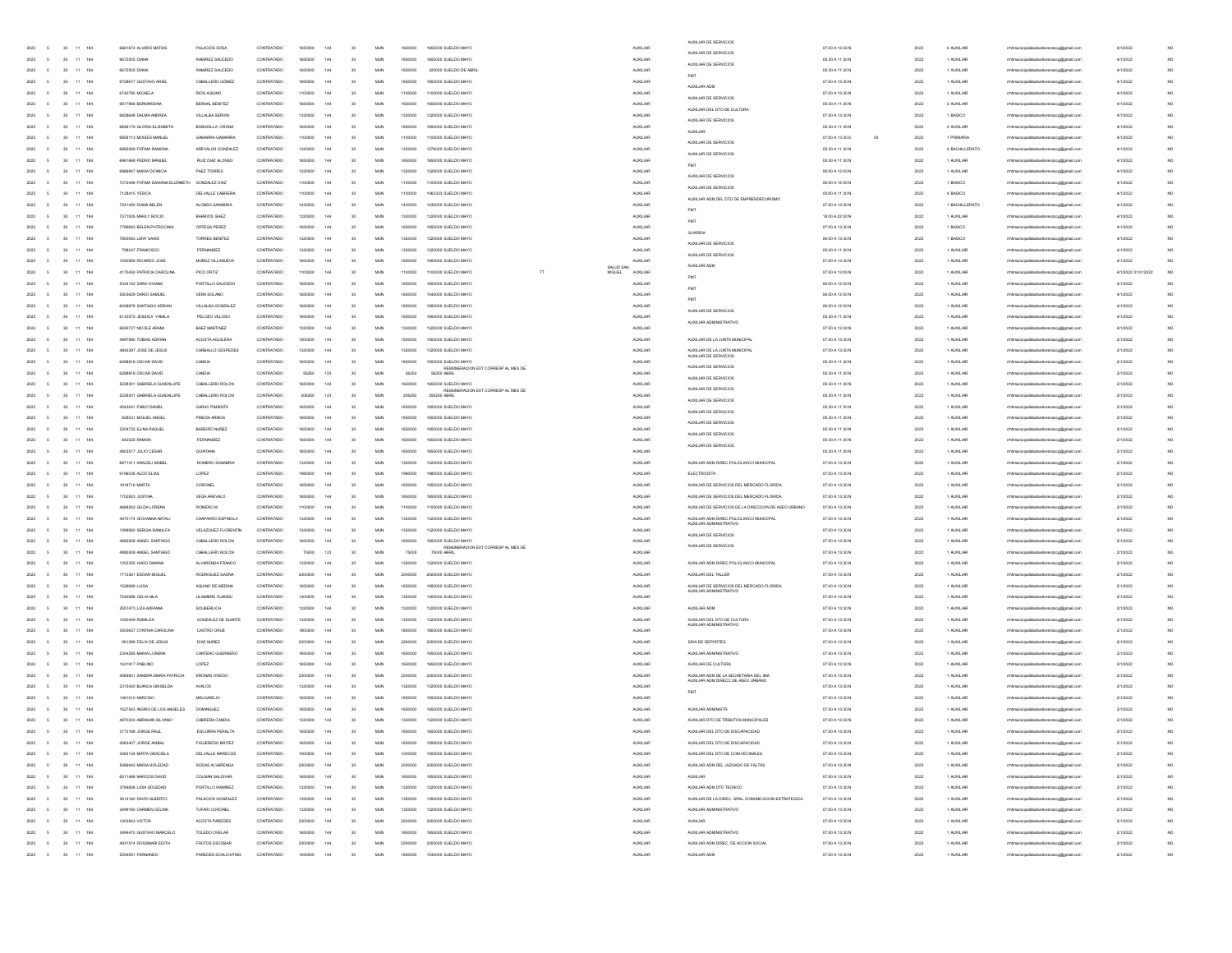|                                    |                |                              |            |                                                     |                                    |                          |         |                 |                 |                   |         |                                                    |                      | MENTO DE SECURIDAD RREVENCION C                                                                 | 7:00 A 13:301                      |              |                          |                                                                                 |                              |
|------------------------------------|----------------|------------------------------|------------|-----------------------------------------------------|------------------------------------|--------------------------|---------|-----------------|-----------------|-------------------|---------|----------------------------------------------------|----------------------|-------------------------------------------------------------------------------------------------|------------------------------------|--------------|--------------------------|---------------------------------------------------------------------------------|------------------------------|
| 2022                               |                | $30 - 11 - 184$              |            | 1173693 RAFAEL ANUNCH                               | FRANCO FERNANDEZ                   | CONTRATADO               | 1800000 | 144             | 30              | <b>MUN</b>        | 1800000 | 1800000 SUELDO MAY                                 | AUXILIAR             | ELECTRICISTA                                                                                    | 07:00 A 13:30 N                    | 2022         | 1 AUXILIA                | mhmunicipalidadsanlorenzoog@gmail.com                                           | 2/1/2022                     |
| 2022                               |                | 30 11 184                    |            | 3823566 ALEJANDRO                                   | AMARILLA FARIÑA                    | CONTRATADO               | 1320000 | 144             | 30              | MUN               | 1320000 | 1320000 SUELDO MAYO                                | <b>AUXILIAR</b>      | AUXILIAR ADM                                                                                    | 07:00 A 13:30 N                    | 2022         | 1 AUXILIAR               | mhmunicipalidadsanlorenzoog@gmail.com                                           | 2/1/2022                     |
| 2022                               |                | $30 - 11 - 184$              |            | 2451457 MARCO ANTONO                                | LOPEZ BARRETO                      | CONTRATADO               | 1320000 |                 | 30              | MUN               | 1320000 | 1320000 SUELDO MAYO                                | <b>AUXILIAR</b>      | AUXILIAR DE LA DIREC. POLICIA MUNICIPAL                                                         | 07:00 A 13:30 N                    | 2022         | 1 AUXILIAR               | mhmunicipalidadsanlorenzoog@gmail.com                                           | 2/1/2022                     |
| 2022                               |                | $30 - 11 - 184$              |            | 2451457 MARCO ANTONO                                | LOPEZ BARRETO                      | CONTRATADO               | 466910  | 123             | 30              | MUN               | 466910  | REMUNERACION EXT CORRESP AL MES DE<br>466910 ABRIL | <b>AUXILIAR</b>      | AUXILIAR DE LA DIREC. POLICIA MUNICIPAL                                                         | 07:00 A 13:30 N                    | 2022         | 1 AUXILIAR               | mhmunicipalidadsanlorenzoog@gmail.com                                           | 2/1/2022                     |
| 2022                               |                | 30 11 184                    |            |                                                     |                                    |                          |         | 144             | 30              | <b>MUN</b>        | 1320000 | 1320000 SUELDO DE MAYO                             |                      |                                                                                                 |                                    |              |                          |                                                                                 |                              |
|                                    |                |                              |            | 5460638 LUIS FERNANDO                               | BENEGAS CABRERA                    | CONTRATADO               | 1320000 |                 |                 |                   |         |                                                    | <b>AUXILIAR</b>      | AUXILIAR DE LA DIREC. POLICLINO MUNICIPA<br>AUXILIAR DE SERVICIOS DIREC.SALUBRIDAD Y ATENCION A | 07:00 A 13:30 N                    | 2022         | 1 AUXILIAR               | rrhmunicipalidadsanlorenzoog@gmail.com                                          | 2/1/2022                     |
| 2022                               | $\sim$         | 30 11 184                    |            | 920952 MARIO RAUL                                   | MEZA GONZALEZ                      | CONTRATADO               | 1100000 | 144             | 30              | MAN               | 1100000 | 1100000 SUELDO DE MAYO                             | <b>AUXILIAR</b>      | CONSUMIDOR                                                                                      | 07:00 A 13:30 N                    | 2022         | 1 AUXILIAR               | rrhhmunicipalidadsanlorenzoog@gmail.com                                         | 2/1/2022                     |
| 2022                               | $\sim$         | 30 11 184                    |            | 4349428 LAURA PATRICIA                              | OVIEDO DE BERNAL                   | CONTRATADO               | 1650000 | 144             | 30              | MAN               | 1650000 | 1650000 SUELDO DE MAYO                             | <b>AUXILIAR</b>      | DTO DE DISCAPACIDAD                                                                             | 07:00 A 13:30 N                    | 2022         | 1 AUXILIAR               | rrhhmunicipalidadsanlorenzoog@gmail.com                                         | 2/1/2022                     |
| 2022                               | $\sim$         | 30 11 184                    |            | 6984981 ARACELLMAGAL                                | ACOSTA AREVALOS                    | CONTRATADO               |         | 144             | 30 <sub>1</sub> | <b>MIN</b>        | 1220000 | 1320000 SUELDO DE MAYO                             | ALCOHOL:             | JUZGADO DE EM TAS                                                                               | 07:00 A 13:30 N                    | 2022         | 1 ALIXILIAR              | htmunicinalidadsanlocenzoon@omail.com                                           | 2/1/2022                     |
| 2022                               | $\sim$         | $30 - 11 - 184$              |            | 4948486 YENNY                                       | AGURBE GALARZA                     | CONTRATADO               |         | 144             | 30 <sub>2</sub> | <b>MIN</b>        |         | 1650000 SUELDO DE MAYO                             | ALCOHOL:             | AUXILIAR ADM DE LA DIREC. TRANSITO                                                              | 07:00 A 13:30 N                    | 2022         | 1.44 DOI 148             | hmunicipalidadsanlorenzoog@gmail.com                                            | 2/1/2022                     |
|                                    |                |                              |            |                                                     |                                    |                          |         |                 |                 |                   |         |                                                    |                      |                                                                                                 |                                    |              |                          |                                                                                 |                              |
| 2022                               |                | 30 11 184                    |            | 5420679 ALEJANDRA VERONICA                          | MARTINEZ FRANCO                    | CONTRATADO               |         | 144             | 30              | <b>MUN</b>        |         | 1650000 SUELDO DE MAYO                             | <b>AUXILIAR</b>      | DTO. SECRETARIA DE LA MUJER                                                                     | 07:00 A 13:30 N                    | 2022         | 1 AUXILIAR               | nunicipalidadsanlorenzoog@gmail.com                                             | 3/1/2022                     |
| 2022                               |                | $30 -$                       | 11 184     | 3625603 ANGEL VICENTE                               | GOMEZ CORONEL                      | CONTRATADO               |         |                 |                 | MUN               |         | 1800000 SUELDO DE MAYO                             | <b>AUXILIAR</b>      | JUZGADO DE FALTAS<br>ASISTENTE DE LA SECRETARIA DE TRANSPORTE                                   | 07:00 A 13:30 N                    | 2022         | 1 AUXILIAR               | mhmunicipalidadsanlorenzoog@gmail.com                                           | 3/1/2022                     |
| 2022                               |                | 30 11 184                    |            | 3508252 ANALIA                                      | DUARTE LEGUIZAMON                  | CONTRATADO               |         |                 |                 | MUN               |         | 2500000 SUELDO DE MAY                              | <b>AUXILIAR</b>      |                                                                                                 | 07:00 A 13:30 N                    | 2022         | 1 AUXILIAR               | rrhmunicipalidadsanlorenzoog@gmail.com                                          | 3/1/2022                     |
| 2022                               |                | 30 11 184                    |            | 4126199 ELVA RAMONA                                 | ALVARENGA AGUIRRE                  | CONTRATADO               |         | 144             | 30              | <b>MUN</b>        | 650000  | 1650000 SUELDO DE MAYO                             | <b>AUXILIAR</b>      | AUXILIAR DE LA DIREC. DE ACCION SOCIAL                                                          | 07:00 A 13:30 N                    | 2022         | 1 AUXILIAR               | mhmunicipalidadsanlorenzoog@gmail.com                                           | 3/1/2022                     |
|                                    |                |                              |            |                                                     |                                    |                          |         |                 |                 |                   |         |                                                    |                      |                                                                                                 |                                    |              |                          |                                                                                 |                              |
| 2022                               |                | 30 11 184                    |            | 4961365 ODALIZ CAROLINA                             | VEGA                               | CONTRATADO               |         | 144             | 30              | MUN               | 1650000 | 1650000 SUELDO DE MAYO                             | <b>AUXILIAR</b>      | AUXILIAR DIREC.POLICLINICO MUNICIPAL                                                            | 07:00 A 13:30 N                    | 2022         | 1 AUXILIAR               | rrhhmunicipalidadsanlorenzoog@gmail.com                                         | 3/1/2022                     |
| 2022                               | $\overline{5}$ | 30 11 184                    |            | 3208764 FRANCISCO                                   | VENIALGO BOGADO                    | CONTRATADO               | 1100000 | 144             | 30              | MUN               | 1100000 | 1100000 SUELDO DE MAYO                             | <b>AUXILIAR</b>      | AUXILIAR DE SERVICIOS DE LA DIREC. GESTION AMBIENTAL                                            | 07:00 A 13:30 N                    | 2022         | 1 AUXILIAR               | rrhhmunicipalidadsanlorenzoog@gmail.com                                         | 3/1/2022                     |
| 2022                               | $\sim$         | 30 11 184                    |            | 2128938 MARINA LUSA                                 | PEREZ GONZALEZ                     | CONTRATADO               | 1220000 | $\overline{1}$  | 30 <sub>1</sub> | <b>MIN</b>        | 1320000 | 1320000 SUELDO DE MAYO                             | <b>AUXILIAR</b>      | DTO. LIMPIEZA                                                                                   | 07:00 A 13:30 N                    | 2022         | 1 ALIXILIAR              | mhmunicipalidadsanlorenzoog@gmail.com                                           | 3/1/2022                     |
| 2022                               | $\sim$         | $30 - 11 - 184$              |            | 3398186 NOEMI AMADA                                 | OCAMPOS                            | CONTRATADO               | 1220000 | 144             | 30 <sub>1</sub> | <b>MIN</b>        | 1320000 | 1320000 SUELDO DE MAYO                             | <b>AUXILIAR</b>      | DTO, LIMPIEZA                                                                                   | 07:00 A 13:30 N                    | 2022         | 1 AUXILIAR               | rhhmunicipalidadsanlorenzoog@gmail.com                                          | 3/1/2022                     |
|                                    |                |                              |            |                                                     |                                    |                          |         |                 |                 |                   |         |                                                    |                      |                                                                                                 |                                    |              |                          |                                                                                 |                              |
| 2022                               | $\sim$         | $30 - 11 - 184$              |            | 4695311 ANA ELIZABETH                               | RIOS ALVAREZ                       | CONTRATADO               |         | 144             | 30              | <b>MJN</b>        | 100000  | 1100000 SUELDO DE MAY                              | <b>AUXILIAR</b>      | AUXILIAR ADMINISTRATIVO                                                                         | 07:00 A 13:30 N                    | 2022         | 1 DOCENTE                | thmunicipalidadsanlorenzoog@gmail.com                                           | 4/1/2022                     |
| 2022                               |                | 30 11 184                    |            | 4695311 ANA ELIZABETH                               | RIOS ALVAREZ                       | CONTRATADO               |         | $\overline{a}$  | 30              | MLIN              |         | 1000000 SUELDO DE ABR                              | AUXILIAR             | AUXILIAR ADMINISTRATIVO                                                                         | 07:00 A 13:30 N                    | 2022         | 1 DOCENTE                | thmunicipalidadsanlorenzoog@gmail.com                                           | 4/1/2022                     |
| 2022                               |                | $30 - 11 - 184$              |            | 7502489 JUNIOR RAMON                                | <b>JIMENEZ MOREL</b>               | CONTRATADO               |         | $\overline{a}$  | 30              | MLN               |         | 1605000 SUELDO DE ABR                              | AUXILIAR             |                                                                                                 | 06:00 A 12:00 N                    | 2022         | 1 AUXILIAR               | rhhmunicipalidadsanlorenzoog@gmail.com                                          | 1/1/2022                     |
| 2022                               | 5              | $30 - 11 - 184$              |            | 7502489 JUNIOR RAMON                                | JIMENEZ MOREL                      | CONTRATADO               |         | 144             | 30              | MUN               | 1650000 | 1650000 SUELDO DE MAYO                             | <b>AUXILIAR</b>      |                                                                                                 | 06:00 A 12:00 N                    | 2022         | 1 AUXILIAR               | mhmunicipalidadsanlorenzoog@gmail.com                                           | 1/1/2022                     |
|                                    |                |                              |            |                                                     |                                    |                          |         |                 |                 |                   |         |                                                    |                      |                                                                                                 |                                    |              |                          |                                                                                 |                              |
| 2022                               | 5              | 30 11 184                    |            | 4913640 KAREN                                       | GIMENEZ                            | CONTRATADO               | 1430000 | 144             | 30              | MUN               | 1430000 | 1430000 SUELDO DE MAYO                             | <b>AUXILIAR</b>      | AUXILIAR DE SERVICIOS EN LA DIREC. GESTION AMBIENTAL                                            | 12:00 A 18:00 N                    | 2022         | 4 AUXILIAR               | rrhhmunicipalidadsanlorenzoog@gmail.com                                         | 4/1/2022                     |
| 2022                               | 5              | 30 11 184                    |            | 6089707 ALBERTO                                     | ROJAS                              | CONTRATADO               |         | 144             | 30              | MUN               | 1650000 | 1650000 SUELDO DE MAYO                             | <b>AUXILIAR</b>      | AUXILIAR DE SERVICIOS DE LA DIREC. ASEO URBANO                                                  | 05:30 A 11:30 N                    | 2022         | 4 AUXILIAR               | mhmunicipalidadsanlorenzoog@gmail.com                                           | 4/1/2022                     |
| 2022                               | $\sim$         | 30 11 184                    |            | 7056362 LILIAN BEATRIZ SANCHEZ PALASANCHEZ PALACIOS |                                    | CONTRATADO               | 1320000 | 144             | 30              | MAN               | 1320000 | 1320000 SUELDO DE MAYO                             | <b>AUXILIAR</b>      | AUXILIAR DE SERVICIOS DE LA DIREC. ASEO URBANO                                                  | 05:30 A 11:30 N                    | 2022         | 4 AUXILIAR               | rrhhmunicipalidadsanlorenzoog@gmail.com                                         | 4/1/2022                     |
| 2022                               | $\sim$         | 30 11 184                    |            | 5493710 RODRIGO JAMER                               | VILLANUEVA CORONEL                 | CONTRATADO               | 1650000 | 144             | 30              | MAN               | 1650000 | 1650000 SUELDO DE MAYO                             | <b>AUXILIAR</b>      | SEGURIDAD                                                                                       | 18:00 A 06:00 N                    | 2022         | 1 AUXILIAR               | rrhhmunicipalidadsanlorenzoog@gmail.com                                         | 4/1/2022                     |
|                                    |                |                              |            |                                                     |                                    |                          |         |                 |                 |                   |         |                                                    |                      |                                                                                                 |                                    |              |                          |                                                                                 |                              |
| 2022                               |                | 30 11 184                    |            | 1750596 MARTA FLIZARETH                             | FLORENTIN OLMEDO                   | CONTRATADO               |         | 144             | 30              | MUN               |         | 1430000 SUELDO DE MAYO                             | <b>AUXILIAR</b>      | COORD ESC MPAL                                                                                  | 07:00 A 12:0 N                     | 2022         | 1 AUXILIAR               | unicipalidadsanlorenzoog@gmail.com                                              | 4/1/2022                     |
| 2022                               |                | $30 -$                       | 11 184     | 3724770 ALCIDES ANTONIC                             | OLMEDO                             | CONTRATADO               |         | 144             | 30              | MUN               |         | 1000000 SUELDO DE MAY                              | <b>AUXILIAR</b>      | COORD ESC MPA                                                                                   | 07:00 A 11:00 N                    | 2022         | AUXILIA                  | unicipalidadsanlorenzoog@gmail.com                                              | 4/1/2022                     |
| 2022                               |                | $_{30}$                      | $11 - 184$ | 4210111 CHELTY MELANI                               | FRANCO QUINTERO                    | CONTRATADO               |         | 144             | 30              | <b>MUN</b>        |         | 000 SUELDO DE MAY                                  | AUXILIAR             | ASISTENTE DEL DTO GESTION Y COBRANZAS                                                           | 07:00 A 13:30 N                    | 2022         | AUXILIA                  | municipalidadsanlorenzoog@gmail.com                                             | 4/1/2022                     |
| 2022                               |                | 30                           | 11 184     |                                                     |                                    |                          |         | 144             | 30              | MUN               |         | 1605000 SUELDO ABRIL                               |                      |                                                                                                 | 12:00 a 18:00 M                    | 2022         |                          |                                                                                 | 4/1/2022                     |
|                                    |                |                              |            | 4582240 VICTOR MANUEL                               | PEREIRA FLORES                     | CONTRATADO               |         |                 |                 |                   |         |                                                    | <b>AUXILIAR</b>      | <b>GUARDIA</b>                                                                                  |                                    |              | 3 AUXILIA                | mhmunicipalidadsanlorenzoog@gmail.com                                           |                              |
| 2022                               |                | 30                           | 11 184     | 4582240 VICTOR MANUEL                               | PEREIRA FLORES                     | CONTRATADO               |         | $\overline{14}$ | 30              | MUN               |         | 1650000 SUELDO MAYO                                | <b>AUXILIAR</b>      |                                                                                                 | 12:00 a 18:00 N                    | 2022         | 3 AUXILIAR               | rrhhmunicipalidadsanlorenzoog@gmail.com                                         | 4/1/2022                     |
| 2022                               |                | 30 11 184                    |            | 4597170 PEDRO ARNALDO                               | SOLALINDE NOGUERA                  | CONTRATADO               | 1650000 | 144             | 30              | MUN               | 1650000 | 1550000 SUELDO ABRIL                               | <b>AUXILIAR</b>      |                                                                                                 | 11:30 A 18:00 N                    | 2022         | 1 AUXILIAR               | rrhhmunicipalidadsanlorenzoog@gmail.com                                         | 4/1/2022                     |
| 2022                               |                | 30 11 184                    |            | 4597170 PEDRO ARNALDO                               | SOLALINDE NOGUERA                  | CONTRATADO               | 1650000 | 144             | 30 <sub>1</sub> | MAN               | 1650000 | 1650000 SUELDO MAYO                                | <b>AUXILIAR</b>      |                                                                                                 | 11:30 A 18:00 N                    | 2022         | 1 AUXILIAR               | rrhhmunicipalidadsanlorenzoog@omail.com                                         | 4/1/2022                     |
|                                    |                |                              |            |                                                     |                                    |                          |         |                 |                 |                   |         |                                                    |                      |                                                                                                 |                                    |              |                          |                                                                                 |                              |
| 2022                               |                | 30 11 184                    |            | 1704646 DIONICIO SAID                               | MALDONADO RIVAS                    | CONTRATADO               | 1650000 | 144             | 30              | MUN               | 1650000 | 1335000 SUELDO ABRIL                               | <b>AUXILIAR</b>      | AUXILIAR DE SERVICIOS DEL MERCADO CENTRAL                                                       | 05:00 A 11:30 N                    | 2022         | 1 BACHILLERATO           | rrhhmunicipalidadsanlorenzoog@omail.com                                         | 4/1/2022                     |
| 2022                               |                | 30 11 184                    |            | 1704646 DIONICIO SAID                               | MALDONADO RIVAS                    | CONTRATADO               | 1650000 | 144             | 30              | MUN               | 1650000 | 1650000 SUELDO MAYO                                | <b>AUXILIAR</b>      | AUXILIAR DE SERVICIOS DEL MERCADO CENTRAL                                                       | 05:00 A 11:30 N                    | 2022         | 1 BACHILLERATO           | rrhtmunicipalidadsanlorenzoog@gmail.com                                         | 4/1/2022                     |
| 2022                               |                | 30 11 184                    |            | 5907542 ROBERTO                                     | CAND GALEANO                       | CONTRATADO               | 1650000 | 144             | 30 <sub>1</sub> | <b>MIN</b>        | 1650000 | 1650000 SUELDO MAYO                                | ALCOHOL:             | ALDOL MR DE SERVICIOS DE LA DIREC. ASEO URBANO                                                  | 08:00 A 12:00 N                    | 2022         | 4 AUXU JAR               | rrhtmunicipalidadsanlorenzoog@gmail.com                                         | 4/1/2022 4/ TA 01/04/2022 NO |
| 2022                               |                | $30 -$                       | 11 184     | 5907542 ROBERTO                                     | CANO GALEANO                       | CONTRATADO               |         | 144             | 20              | <b>MJN</b>        |         | 1500000 SUELDO ABRI                                | AUXILIAR             | AUXILIAR DE SERVICIOS DE LA DIREC. ASEO URBANO                                                  | 06:00 A 12:00 N                    | 2022         | 4 AUXILIAR               | rhhmunicipalidadsanlorenzoog@gmail.com                                          | 4/1/2022 ALTA 01/04/2022 NO  |
| 2022                               |                |                              | 11 184     |                                                     | VALLEJOS RIVEROS                   | CONTRATADO               |         |                 |                 | MLIN              |         |                                                    | <b>AUXILIAR</b>      |                                                                                                 | 06:00 A 12:00 M                    | 2022         |                          |                                                                                 |                              |
|                                    |                |                              |            | 4906114 LUIS MIGUE                                  |                                    |                          |         |                 |                 |                   |         | 1650000 SUELDO MAYO                                |                      | AUXILIAR DE SERVICIOS DE LA DIREC. ASEO URBANI                                                  |                                    |              | 4 AUXILIAR               | rrhhmunicipalidadsanlorenzoog@gmail.com                                         | 4/1/2022 ALTA 01/04/2022 NO  |
|                                    |                | $30 -$                       |            |                                                     |                                    |                          |         |                 |                 |                   |         |                                                    |                      |                                                                                                 |                                    |              |                          |                                                                                 |                              |
| 2022 5                             |                | $30 - 11 - 184$              |            | 4906114 LUIS MIGUEL                                 | VALLEJOS RIVEROS                   | CONTRATADO               |         |                 |                 | MUN               | 1650000 | 1500000 SUELDO ABRIL                               | <b>AUXILIAR</b>      | AUXILIAR DE SERVICIOS DE LA DIREC. ASEO URBANI                                                  | 06:00 A 12:00 N                    | 2022         | 4 AUXILIAR               | rrhmunicipalidadsanlorenzoog@gmail.com                                          | 4/1/2022 ALTA 01/04/2022 NO  |
| 2022 5                             |                |                              |            | 4820681 OTILIA                                      | MONGES GAMARRA                     | CONTRATADO               |         |                 | 30              | MUN               | 1320000 | 1320000 SUELDO ABRIL                               | <b>AUXILIAR</b>      | AUXILIAR DE ACCION SOCIAL                                                                       | 07:00 A 13:30 N                    | 2022         | 1 AUXILIAR               | mhmunicipalidadsanlorenzoog@gmail.com                                           | 4/1/2022 ALTA 01/04/2022 NO  |
|                                    |                | $30 - 11 - 184$              |            |                                                     |                                    |                          |         |                 |                 |                   |         |                                                    |                      |                                                                                                 |                                    |              |                          |                                                                                 |                              |
| 2022 5                             |                | 30 11 184                    |            | 4820681 OTILIA                                      | MONGES GAMARRA                     | CONTRATADO               | 1320000 |                 | 30              | MUN               | 1320000 | 1320000 SUELDO MAYO                                | <b>AUXILIAR</b>      | AUXILIAR DE ACCION SOCIAL                                                                       | 07:00 A 13:30 N                    | 2022         | 1 AUXILIAR               | rrhmunicipalidadsanlorenzoog@gmail.com                                          | 4/1/2022 ALTA 01/04/2022 NO  |
| 2022 5                             |                | 30 11 184                    |            | 5433125 DEISY CAROLINA                              | AMARILLA SANTACRUZ                 | CONTRATADO               | 1320000 | 144             | 30              | MAN               | 1320000 | 1320000 SUELDO ABRIL                               | <b>AUXILIAR</b>      | AUXILIAR DE LA SECRETARIA DE LA MUJER                                                           | 07:00 A 13:30 N                    | 2022         | 1 AUXILIAR               | rrhhmunicipalidadsanlorenzoog@gmail.com                                         | 4/1/2022 ALTA 01/04/2022 NO  |
| 2022 5                             |                | 30 11 184                    |            | 5433125 DEISY CAROLINA                              | AMARILLA SANTACRUZ                 | CONTRATADO               | 1320000 | 144             | 30              | MAN               | 1320000 | 1320000 SUELDO MAYO                                | <b>AUXILIAR</b>      | AUXILIAR DE LA SECRETARIA DE LA MUJER                                                           | 07:00 A 13:30 N                    | 2022         | 1 AUXILIAR               | rrhhmunicipalidadsanlorenzoog@gmail.com                                         | 4/1/2022 ALTA 01/04/2022 NO  |
| 2022 5                             |                | 30 11 184                    |            | 2904406 RELLA MARGARITA                             | CARDOZO MELGAREJO                  | CONTRATADO               | 1220000 | 144             | 30 <sub>1</sub> | <b>MIN</b>        | 1220000 | 1320000 SUELDO MAYO                                | ALCOHOL:             | ALIXILIAR ADMINISTRATIVO DIRECIPOLICI INICO MUNICIPAL                                           | 07:00 A 13:00 N                    | 2022         | 1 ALIXILIAR              | rhhmunicipalidadsanlorenzoog@gmail.com                                          | 4/1/2022 4/ TA 01/04/2022 NO |
|                                    |                |                              |            |                                                     |                                    |                          |         |                 |                 |                   |         |                                                    |                      |                                                                                                 |                                    |              |                          |                                                                                 |                              |
| 2022 5                             |                | $30 - 11 - 184$              |            | 2904406 RFLLA MARGARITA                             | CARDOZO MELGAREJO                  | CONTRATADO               |         | 144             | 30 <sub>1</sub> | MUN               | saannor | 1200000 SUELDO 4BRI                                | ALCOHOL:             | AUXILIAR ADMINISTRATIVO DIREC.POLICLINICO MUNICIPAL                                             | 07:00 A 13:00 N                    | 2022         | 1 AUXILIAR               | hhmunicipalidadsanlorenzoog@gmail.com                                           | 4/1/2022 ALTA 01/04/2022 NO  |
| 2022 5                             |                | 30 11 184                    |            | 7126397 JUNIOR                                      | CUBILLA                            | CONTRATADO               |         | 144             | 30 <sub>1</sub> | MUN               |         | 1650000 SUELDO 48RL                                | ALCOHOL:             |                                                                                                 | 12:00 A 18:00 N                    | 2022         | 1 AUXILIAR               | hmunicipalidadsanlorenzoog@gmail.com                                            | 4/1/2022 ALTA 01/04/2022 NO  |
| 2022 5                             |                | $30 -$                       | 11 184     | 7126397 JUNIOR                                      | CUBILLA                            | CONTRATADO               |         |                 |                 | <b>MUN</b>        |         | 1650000 SUELDO MAYO                                | AUXILIAR             |                                                                                                 | 12:00 A 18:00 N                    | 2022         | 1 AUXILIAR               | rrhhmunicipalidadsanlorenzoog@gmail.com                                         | 4/1/2022 ALTA 01/04/2022 NO  |
| 2022 5                             |                | $30 -$                       | 11 184     | 5286710 OLIVER                                      | MARTINEZ GONZALEZ                  | CONTRATADO               |         |                 |                 | MUN               |         | 2200000 SUELDO ABRIL                               | <b>AUXILIAR</b>      | ASISTENTE DEL JUZGADO DE FALTAS OBRAS                                                           | 07:00 A 13:30 N                    | 2022         | 1 BACHILLERATO           | rrhmunicipalidadsanlorenzoog@gmail.com                                          | 4/1/2022 ALTA 01/04/2022 NO  |
|                                    |                | 30 11 184                    |            |                                                     |                                    | CONTRATADO               | 2200000 | 144             | 30              | MUN               | 2200000 | 2200000 SUELDO MAYO                                |                      |                                                                                                 |                                    |              |                          |                                                                                 |                              |
| 2022 5                             |                |                              |            | 5286710 OLIVER                                      | MARTINEZ GONZALEZ                  |                          |         |                 |                 |                   |         |                                                    | <b>AUXILIAR</b>      | ASISTENTE DEL JUZGADO DE FALTAS OBRAS                                                           | 07:00 A 13:30 N                    | 2022         | 1 BACHILLERATO           | rrhhmunicipalidadsanlorenzoog@gmail.com                                         | 4/1/2022 ALTA 01/04/2022 NO  |
| 2022 5                             |                | 30 11 184                    |            | 4968314 WALTER DAMIAN                               | SALDIVIA VILLALBA                  | CONTRATADO               |         | 144             | 30              | MUN               | 1650000 | 1650000 SUELDO ABRIL                               | <b>AUXILIAR</b>      | AUXILIAR DE SERVICIOS DE ASEO URBANO                                                            | 06:00 A 12:00 N                    | 2022         | 4 BASICO                 | rrhhmunicipalidadsanlorenzoog@gmail.com                                         | 4/1/2022 ALTA 01/04/2022 NO  |
| 2022 5                             |                | 30 11 184                    |            | 1814286 PABLINO                                     | CACERES AREVALOS                   | CONTRATADO               | 1200000 | 144             | 30              | MUN               | 1200000 | 1200000 SUELDO MARZO                               | <b>AUXILIAR</b>      | AUXILIAR DE SERVICIOS CICLOVIA MPAL                                                             | 05:30 A 11:30 N                    | 2022         | 4 BASICO                 | rrhhmunicipalidadsanlorenzoog@gmail.com                                         | 3/1/2022 ALTA 01/03/2022 NO  |
| $2022 - 5$                         |                | 30 11 184                    |            | 1814286 PARLINO                                     | CACERES AREVALOS                   | CONTRATADO               | 1200000 | $\overline{a}$  | 30 <sub>1</sub> | <b>MIN</b>        | 1200000 | 1200000 SUELDO 48RU                                | ALCOHOL:             | AUXILIAR DE SERVICIOS CICLOVIA MPAL                                                             | 05:30 A 11:30 N                    | 2022         | 4 BASICO                 | rrhtmunicipalidadsanlorenzoog@gmail.com                                         | 3/1/2022 & TA 01/03/2022 NO  |
| 2022 5                             |                | $30 - 11 - 184$              |            | 1814286 PABLINO                                     | CACERES AREVALOS                   | CONTRATADO               | 1200000 | 144             | 30 <sub>1</sub> | <b>MIN</b>        | 1200000 | 1200000 SUELDO MAYO                                | <b>AUXILIAR</b>      |                                                                                                 | 05:30 A 11:30 N                    | 2022         | 4 BASICO                 |                                                                                 | 3/1/2022 ALTA 01/03/2022 NO  |
|                                    |                |                              |            |                                                     |                                    |                          |         |                 |                 |                   |         |                                                    |                      | AUXILIAR DE SERVICIOS CICLOVIA MPAL                                                             |                                    |              |                          | rhhmunicipalidadsanlorenzoog@gmail.com                                          |                              |
| 2022 5                             |                | $30 - 11 - 184$              |            | 3688905 MELANO (GNACIO                              | GONZALEZ RODRIGUEZ                 | CONTRATADO               |         | 144             | 30 <sub>1</sub> | MUN               |         | 1540000 SUELDO ABRIL                               | <b>AUXILIAR</b>      |                                                                                                 | 06:00 A 12:00 N                    | 2022         | 4 AUXILIAR               | rhhmunicipalidadsanlorenzoog@gmail.com                                          | 4/1/2022                     |
| $2022\phantom{.00}$ $\phantom{0}5$ |                | $30 - 11 - 184$              |            | 3688905 MELANO IGNACIO                              | GONZALEZ RODRIGUEZ                 | CONTRATADO               |         | $\overline{a}$  | 30              | MLIN              |         | 1540000 SUELDO MAYO                                | AUXILIAR             |                                                                                                 | 06:00 A 12:00 N                    | 2022         | 4 AUXILIAR               | hmunicipalidadsanlorenzoog@gmail.com                                            | 4/1/2022                     |
| $2022\phantom{.00}$ $\phantom{0}5$ |                | $30 - 11 - 184$              |            | 1960742 EVARISTO                                    | TROCHE IBARRA                      | CONTRATADO               |         | 144             | 30              | <b>MJN</b>        |         | 1100000 SUELDO MAYO                                | AUXILIAR             |                                                                                                 | 07:00 A 13:30 N                    | 2022         | 1 AUXILIAR               | hhmunicipalidadsanlorenzoog@gmail.com                                           | 4/1/2022                     |
| 2022 5                             |                | 30 11 184                    |            |                                                     | <b>BRITEZ</b>                      | CONTRATADO               |         |                 | 30              | MAN               | 1100000 | 1100000 SUELDO DE MAYO                             | <b>AUXILIAR</b>      | AUXILIAR DE SERVICIOS DTO DE TRANSPORTE<br>AUXILIAR ADM                                         | 07:00 A 13:30 N                    | 2022         | 1 AUXILIAR               | rrhhmunicipalidadsanlorenzoog@gmail.com                                         | 4/1/2022                     |
|                                    |                |                              |            | 2196468 YOLANDA                                     |                                    |                          |         |                 |                 |                   |         |                                                    |                      | AUXILIAR DE SERVICIOS DIREC ASEO URBANO                                                         |                                    |              |                          |                                                                                 |                              |
| 2022 5                             |                | 30 11 184                    |            | 3171996 JOSE ANTONIO                                | GONZALEZ ALVARIZA                  | CONTRATADO               |         | 144             | 30              | MUN               | 1650000 | 1430000 SUELDO ABRIL                               | <b>AUXILIAR</b>      | AUXILIAR DE SERVICIOS DIREC ASEO URBANO                                                         | 07:00 A 13:30 N                    | 2022         | 4 BASICO                 | mhmunicipalidadsanlorenzoog@gmail.com                                           | 4/1/2022                     |
| 2022 5                             |                | 30 11 184                    |            | 3171996 JOSE ANTONIO                                | GONZALEZ ALVARIZA                  | CONTRATADO               | 1650000 | 144             | 30              | MUN               | 1650000 | 1595000 SUELDO DE MAYO                             | <b>AUXILIAR</b>      |                                                                                                 | 07:00 A 13:30 N                    | 2022         | 4 BASICO                 | rrhhmunicipalidadsanlorenzoog@gmail.com                                         | 4/1/2022                     |
| 2022 5                             |                | 30 11 184                    |            | 4840530 ALEJANDRA AIDEE                             | AMARILLA AREVALOS                  | CONTRATADO               | 1320000 | 144             | 30              | MAN               | 1320000 | 1320000 SUELDO DE MAYO                             | <b>AUXILIAR</b>      | AUXILIAR ADMINISTRATIVO                                                                         | 07:00 A 13:30 N                    | 2022         | 1 BASICO                 | rrhhmunicipalidadsanlorenzoog@gmail.com                                         | 4/1/2022                     |
| 2022 5                             |                | 30 11 184                    |            | 5175254 DENILSON                                    | LEZCANO AGUILAR                    | CONTRATADO               | 1650000 | 144             | 30              | MAN               | 1650000 | 1595000 SUELDO DE MAYO                             | <b>AUXILIAR</b>      | AUXILIAR DE SERVICIOS                                                                           | 05:00 A 11:30 N                    | 2022         | 1 AUXILIAR               | rrhhmunicipalidadsanlorenzoog@omail.com                                         | 4/1/2022                     |
|                                    |                |                              |            |                                                     |                                    |                          |         |                 |                 |                   |         |                                                    |                      | AUXILIAR DE SERVICIOS                                                                           |                                    |              |                          |                                                                                 |                              |
| 2022 5                             |                | 30 11 184                    |            | 5175254 DENILSON                                    | LEZCANO AGUILAR                    | CONTRATADO               |         | 144             | 30              | MAN               |         | 1540000 SUELDO 4BBI                                | 44001146             | AUXILIAR DE SERVICIOS                                                                           | 05:00 A 11:30 N                    | 2022         | 1 AUXILIAR               | hmunicipalidadsanlorenzoog@gmail.com                                            | 4/1/2022                     |
| 2022 5                             |                | $30 -$                       | 11 184     | 5306246 ANDERSON                                    | LEZCANO AGUILAR                    | CONTRATADO               |         | 144             | 30              | MUN               |         | 1650000 SUELDO DE MAYO                             | AUXILIAR             |                                                                                                 | 05:30 A 11:30 N                    | 2022         | 3 AUXILIAR               | unicipalidadsanlorenzoog@gmail.com                                              | 4/1/2022                     |
| $2022 - 5$                         |                | $30 -$                       | $11 - 184$ |                                                     | GONZALEZ MARTINEZ                  | CONTRATADO               |         | 144             | 30              | <b>MUN</b>        |         | 000 SUELDO MAYO                                    | AUXILIAR             | AUXILIAR DE SERVICIOS DIREC ASEO URBANO                                                         | 06:00 A 12:00                      | 2022         | AUXILIA                  | nunicipalidadsanlorenzoog@gmail.com                                             | 4/1/2022                     |
|                                    |                |                              |            |                                                     |                                    |                          |         |                 |                 |                   |         |                                                    |                      |                                                                                                 |                                    |              |                          |                                                                                 |                              |
| 2022 5                             |                | 30                           | 11 184     | 5491822 VERONICA MABEL                              | CACERES                            | CONTRATADO               |         | 144             | 30              | MUN               |         | 1320000 SUELDO ABRIL                               | <b>AUXILIAR</b>      |                                                                                                 | 18:00 A 22:00 N                    | 2022         | 1 AUXILIAR               | rrhhmunicipalidadsanlorenzoog@gmail.com                                         | 4/1/2022                     |
| 2022 5                             |                | $30 -$                       | 11 184     | 5491822 VERONICA MABEL                              | CACERES                            | CONTRATADO               |         |                 | 30              | MUN               |         | 1320000 SUELDO MAYO                                | <b>AUXILIAR</b>      | AUXILIAR                                                                                        | 18:00 A 22:00 N                    | 2022         | 1 AUXILIAR               | rrhhmunicipalidadsanlorenzoog@gmail.com                                         | 4/1/2022                     |
| 2022 5                             |                | 30 11 184                    |            | 8030617 ARMANDO STEVEN                              | GONZALEZ BEN TEZ                   | CONTRATADO               | 1320000 | 144             | 30              | MUN               | 1320000 | 1276000 SUELDO MAYO                                | <b>AUXILIAR</b>      |                                                                                                 | 07:00 A 13:30 N                    | 2022         | 1 BASICO                 | mhmunicipalidadsanlorenzoog@gmail.com                                           | 4/1/2022                     |
| 2022 5                             |                | 30 11 184                    |            | 5399927 MIRNA LETICIA                               | AMARILLA BAEZ                      | CONTRATADO               | 1300000 | 144             | 30              | <b>MUN</b>        | 1300000 | 1300000 SUELDO MAYO                                | <b>AUXILIAR</b>      | AUXILIAR DE LA DIRECCION GESTION AMBIENTAL                                                      | 07:00 A 13:30 N                    | 2022         | 1 AUXILIAR               | rrhhmunicipalidadsanlorenzoog@omail.com                                         | 5/1/2022 ALTA 01/05/2022 NO  |
|                                    |                |                              |            |                                                     |                                    |                          |         |                 |                 |                   |         |                                                    |                      |                                                                                                 |                                    |              |                          |                                                                                 |                              |
| 2022 5                             |                | 30 11 184                    |            | 7132056 JOHANA CAROLINA                             | TORRES DEL PADRE                   | CONTRATADO               | 1200000 | 144             | 30              | <b>MUN</b>        | 1200000 | 1200000 SUELDO MAYO                                | <b>AUXILIAR</b>      | AUXILIAR DE SERVICIOS DEL MERCADO FLORIDA                                                       | 07:00 A 13:30N                     | 2022         | 1 AUXILIAR               | rrhhmunicipalidadsanlorenzoog@omail.com                                         | 5/1/2022 ALTA 01/05/2022 NO  |
| 2022 5                             |                | 30 11 184                    |            | 2074560 MARTHA BASILIA                              | OVELAR ENCINA                      | CONTRATADO               | 1200000 | 144             | 30              | <b>MUN</b>        | 1200000 | 1200000 SLELDO MAYO                                | <b>AUXILIAR</b>      | COORD.ESC. MUNICIPAL - ESC.MPA<br>ASISTENTE DE LA DIREC. GABINETI                               | 07:00 A 11:00 N                    | 2022         | 1 AUXILIAR               | rrhhmunicipalidadsanlorenzoog@gmail.com                                         | 5/1/2022 ALTA 01/05/2022 NO  |
| $2022 - 5$                         |                | 30 11 184                    |            | 3211209 JOSE EMILIO                                 | GILL FERNANDEZ                     | CONTRATADO               | 2500000 | 144             | 30 <sub>1</sub> | <b>MIN</b>        | 2500000 | 2500000 SUELDO MAYO                                | ALCOHOL:             |                                                                                                 | 07:00 A 13:30 N                    | 2022         | 1 ALIXILIAR              | mhmunicipalidadsanlorenzoog@gmail.com                                           | 5/1/2022 ALTA 01/05/2022 NO  |
|                                    |                |                              |            |                                                     |                                    |                          |         | 144             | 30              |                   |         |                                                    |                      | ASISTENTE DEL DTO DE ADULTOS MAYORES                                                            |                                    |              |                          |                                                                                 | 5/1/2022 ALTA 01/05/2022 NO  |
| 2022 5<br>2022 5                   |                | $30 - 11 - 184$<br>30 11 184 |            | 2992174 MALBINA MARIANA<br>6013750 JENNIFER GISELL  | TABOADA GONZALEZ<br>CUELLAR DUARTE | CONTRATADO<br>CONTRATADO |         | 144             | 30              | <b>MUN</b><br>MUN | 3000000 | 2500000 SUELDO MAYO<br>3000000 SUELDO MAYO         | AUXILIAR<br>AUXILIAR | AUXILIAR DE LA JUNTA MUNICIPAL                                                                  | 07:00 A 13:30 N<br>07:00 A 13:30 M | 2022<br>2022 | 1 AUXILIAR<br>1 AUXILIAR | rrhmunicipalidadsanlorenzoog@gmail.com<br>mhmunicipalidadsanlorenzoog@gmail.com | 5/1/2022                     |

5/1/2022 ALTA 01/05/2022 NO<br>5/1/2022 ALTA 01/05/2022 NO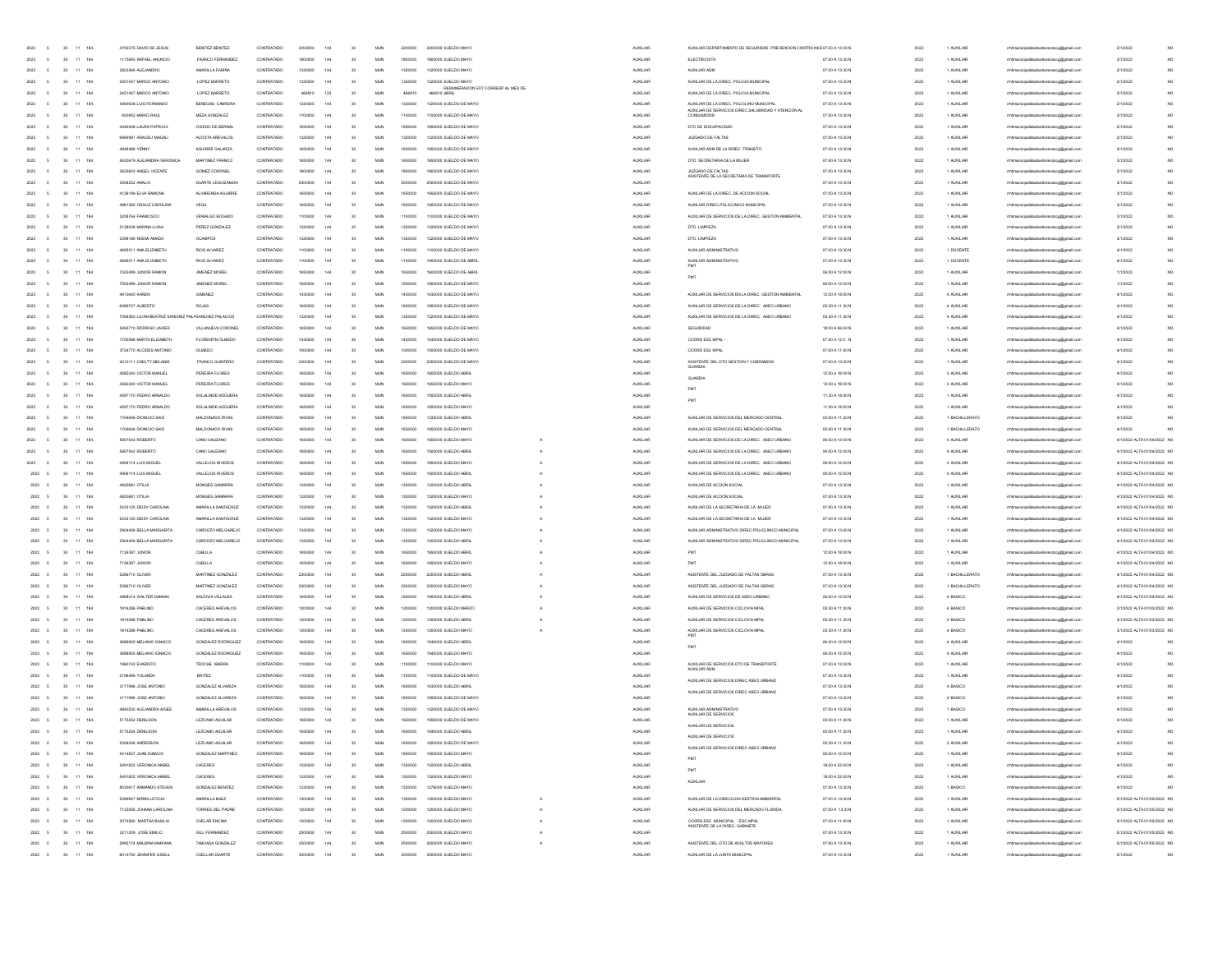|                      |                                                                     |                            |                        |            |          |     |                 |            |                           |                                                    |                                                                                 |                                                                                                                                      | 07:00 A 13:30   |      |                                                      |                                         |                             |                 |
|----------------------|---------------------------------------------------------------------|----------------------------|------------------------|------------|----------|-----|-----------------|------------|---------------------------|----------------------------------------------------|---------------------------------------------------------------------------------|--------------------------------------------------------------------------------------------------------------------------------------|-----------------|------|------------------------------------------------------|-----------------------------------------|-----------------------------|-----------------|
| 2022 5               | 11 184<br>30                                                        | 3190340 LUZ GRISELDA       | GODOY GOMEZ            | CONTRATADO | 1320000  | 144 | 30              | <b>MJN</b> | 1320000                   | 1320000 SUELDO MAYO                                | AUXILIAR                                                                        | AUXILIAR DE LA JUNTA MUNICIPA                                                                                                        | 07:00 A 13:30 N | 2022 | 1 AUXILIAR                                           | mhmunicipalidadsanlorenzoog@gmail.com   | 5/1/2022                    |                 |
| 2022                 | 30<br>11 184                                                        | 6257801 SERGIO DANEL       | AREVALO ROJAS          | CONTRATADO | 1650000  | 144 | 30              | <b>MUN</b> | 1650000                   | 1650000 SUELDO MAYO                                | <b>AUXILIAR</b>                                                                 | AUXILIAR DE LA JUNTA MUNICIPA                                                                                                        | 07:00 A 13:30 N | 2022 | 1 AUXILIAR                                           | rrhhmunicipalidadsanlorenzoog@gmail.com | 5/1/2022                    | NO <sub>1</sub> |
| 2022                 | 30<br>11 184                                                        | 5443273 DERLIS             | BAREIRO                | CONTRATADO | 1320000  | 144 | 30              | MUN        | 1320000                   | 1320000 SUELDO MAYO                                | <b>AUXILIAR</b>                                                                 | AUXILIAR DE LA JUNTA MUNICIPA                                                                                                        | 07:00 A 13:30 N | 2022 | 1 AUXILIAR                                           | rhhmunicipalidadsanlorenzoog@gmail.com  | 5/1/2022                    | NO              |
| 2022                 | 11 184<br>30.                                                       | 5624150 ANGELICA MARIA     | BOGADO BOGARIN         | CONTRATADO | 1500000  | 144 | 30 <sub>1</sub> | MUN        | 1500000                   | 1500000 SUELDO MAYO                                | <b>AUXILIAR</b>                                                                 | AUXILIAR DE LA JUNTA MUNICIPA                                                                                                        | 07:00 A 13:30 N | 2022 | 1 AUXILIAR                                           | thhmunicipalidadsanlorenzoog@gmail.com  | 5/1/2022                    | NO              |
| 2022                 | 11 184                                                              | 4623499 LUIS FERNANDO      | <b>GIMENEZ VERON</b>   | CONTRATADO | 1320000  | 144 | 30              | <b>MUN</b> | 1320000                   | 1320000 SUELDO MAYO                                | <b>AUXILIAR</b>                                                                 | AUXILIAR DE LA JUNTA MUNICIPAL                                                                                                       | 07:00 A 13:30 N | 2022 | 1 AUXILIAR                                           | thhmunicipalidadsanlorenzoog@gmail.com  | 5/1/2022                    | NO <sub>1</sub> |
| 2022                 | 11 184                                                              | 6730572 VICTOR CESAR       | GONZALEZ MARTINEZ      | CONTRATADO | 165000   | 144 | $\infty$        | MUN        | 1650000                   | 1650000 SLELDO MAYO                                | AUXILIAR                                                                        | AUXILIAR DE LA JUNTA MUNICIPA                                                                                                        | 07:00 A 13:30 N | 2022 | 1 AUXILIAR                                           |                                         | 5/1/2022                    | NO              |
| 2022                 | $11 - 184$                                                          | 4923145 SAMUEL JOSUE       | CAREAGA BURGOS         |            |          | 144 |                 | MUN        | 132000                    | 000 SUELDO MAYO                                    | <b>ALDOLIAR</b>                                                                 | AUXILIAR DE LA JUNTA MUNICIP                                                                                                         | 07:00 A 13:30 N | 2022 | 1 AUXILIA                                            | alidadsanlorenzoog@gmail.               | 5/1/202                     |                 |
|                      | $11 - 184$                                                          |                            |                        |            |          | 144 |                 |            |                           |                                                    |                                                                                 |                                                                                                                                      |                 |      |                                                      |                                         |                             |                 |
| 2022                 |                                                                     | 3402440 DORA NELLY         | CUENCA MARENGE         |            |          |     |                 | <b>MUN</b> |                           | 00 SUELDO MAYO                                     | <b>ALDOLIAR</b>                                                                 | AUXILIAR DE LA JUNTA MUNICIP                                                                                                         | 07:00 A 13:30 N | 2022 | 1 AUXILIA                                            | dadsanlorenzoog@gmail.com               | 5/1/2022                    | NO              |
| 2022                 | 184                                                                 | 7102041 CESAR MATIAS       | FERNANDEZ GARCETE      |            |          |     |                 | MUN        |                           | 000 SUELDO MAYO                                    | AUXILIAR                                                                        | AUXILIAR DE LA JUNTA MUNICIPA                                                                                                        | 07:00 A 13:30 N | 2022 | 1 AUXILIAR                                           | adsanlorenzoog@gmail.com                | 5/1/2022                    | NO.             |
| 2022                 | 184<br>$\mathbf{11}$                                                | 6786580 MARIA LAURA        | FERNANDEZ ORTIZ        | CONTRATADO |          | 144 | 30              | MUN        | 2000000                   | 2000000 SUELDO MAYO                                | AUXILIAR                                                                        | AUXILIAR DE LA JUNTA MUNICIPA                                                                                                        | 07:00 A 13:30 N | 2022 | 1 AUXILIAR                                           | lidadsanlorenzoog@gmail.com             | 5/1/2022                    | NO              |
| 2022 5               | 11 184                                                              | 2468551 FELIX MARIA        | SAMANIEGO MORA         | CONTRATADO | 110000   | 144 | 30              | MUN        | 1100000                   | 1100000 SUELDO MAYO                                | <b>AUXILIAR</b>                                                                 | AUXILIAR DE LA JUNTA MUNICIPAL                                                                                                       | 07:00 A 13:30 N | 2022 | 1 AUXILIAR                                           | rrhhmunicipalidadsanlorenzoog@gmail.com | 5/1/2022                    | NO.             |
| 2022 5               | 11 184<br>20 <sub>1</sub>                                           | 1975572 SILVERIA           | ACOSTA DE PAREDES      | CONTRATADO | 1100000  | 144 | 30              | <b>MUN</b> | 1100000                   | 1100000 SUELDO MAYO                                | <b>AUXILIAR</b>                                                                 | AUXILIAR DE LA JUNTA MUNICIPAL                                                                                                       | 07:00 A 13:30 N | 2022 | 1 AUXILIAR                                           | rrhhmunicipalidadsanlorenzoog@gmail.com | 5/1/2022                    | NO <sub>1</sub> |
| 2022 5               | 11 184<br>20 <sub>1</sub>                                           | 4105191 ALAN RAUL          | GIMENEZ OJEDA          | CONTRATADO | 1100000  | 144 | 30              | <b>MUN</b> | 1100000                   | 1100000 SUELDO MAYO                                | <b>AUXILIAR</b>                                                                 | AUXILIAR DE LA JUNTA MUNICIPAL                                                                                                       | 07:00 A 13:30 N | 2022 | 1 AUXILIAR                                           | rrhhmunicipalidadsanlorenzoog@gmail.com | 5/1/2022                    | NO <sub>1</sub> |
| 2022 5               | 11 184<br>30                                                        | 5417919 CARLOS HERNAN      | <b>BENITEZ</b>         | CONTRATADO | 1320000  | 144 | 30              | <b>MJN</b> | 1320000                   | 1320000 SUELDO MAYO                                | <b>AUXILIAR</b>                                                                 | AUXILIAR DE LA JUNTA MUNICIPA                                                                                                        | 07:00 A 13:30 N | 2022 | 1 AUXILIAR                                           | mhmunicipalidadsanlorenzoog@gmail.com   | 5/1/2022                    | NO.             |
| 2022                 | 11 184<br>20 <sub>1</sub>                                           | 5417919 CARLOS HERNAN      | <b>RENITEZ</b>         | CONTRATADO | 420000   | 123 | 30 <sub>1</sub> | M.N.       | 420000                    | REMUNERACION EXT CORRESP AL MES DE<br>420000 ABRIL | <b>AUXILIAR</b>                                                                 | AUXILIAR DE LA JUNTA MUNICIPA                                                                                                        | 07:00 A 13:30 N | 2022 | 1 40 000 148                                         | thhmunicipalidadsanlorenzoog@gmail.com  | 5/1/2022                    | NO <sub>1</sub> |
| 2022                 | $\bar{1}1$<br>184                                                   | 2880711 PABLO JAVIER       | GONZALEZ JARA          | CONTRATADO |          |     | 30              | MUN        | 1100000                   | 1100000 SUELDO MAYO                                | <b>ALDOLIAR</b>                                                                 | AUXILIAR DE LA JUNTA MUNICIPA                                                                                                        | 07:00 A 13:30 N | 2022 | 1 AUXILIA                                            | hhmunicipalidadsanlorenzoog@gmail.com   | 5/1/2022                    |                 |
| 2022                 | $\bar{1}1$<br>184<br>30                                             | 4789750 ROSA MAGAL         | JARA DAVID             | CONTRATADO |          |     | 30              | MUN        | 1100000                   | 1100000 SUELDO MAYO                                | AUXILIAR                                                                        | AUXILIAR DE LA JUNTA MUNICIPA                                                                                                        | 07:00 A 13:30 N | 2022 | 1 AUXILIA                                            | sankrenzoog@gmail.com                   | 5/1/2022                    |                 |
| 2022                 | $30$<br>$11$<br>184                                                 | 1899591 FELIX GUSTAVO      | MUSA MARTINEZ          | CONTRATADO | 110000   | 144 | 30              | MUN        | 1100000                   | 1100000 SUELDO MAYO                                | AUXILIAR                                                                        | AUXILIAR DE LA JUNTA MUNICIPA                                                                                                        | 07:00 A 13:30 N | 2022 | 1 AUXILIAR                                           | hhmunicipalidadsanlorenzoog@gmail.com   | 5/1/2022                    |                 |
| 2022                 | 30<br>11 184                                                        | 4484734 MICAELA MARILIN    | PALACIOS RUIZ DIAZ     | CONTRATADO | 200000   | 144 | 30              | MUN        | 2000000                   | 2000000 SUELDO MAYO                                | <b>AUXILIAR</b>                                                                 | AUXILIAR DE LA JUNTA MUNICIPA                                                                                                        | 07:00 A 13:30 N | 2022 | 1 AUXILIAR                                           | hhmunicipalidadsanlorenzoog@gmail.com   | 5/1/2022                    |                 |
| 2022                 | 11 184<br>30                                                        | 2055523 ENRIQUE ALBERTO    | RAMOS                  | CONTRATADO | 200000   | 144 | 30              | MUN        | 2000000                   | 2000000 SUELDO MAYO                                | <b>AUXILIAR</b>                                                                 | AUXILIAR DE LA JUNTA MUNICIPA                                                                                                        | 07:00 A 13:30 N | 2022 | 1 AUXILIAR                                           | thhmunicipalidadsanlorenzoog@gmail.com  | 5/1/2022                    | NO.             |
| 2022 5               | 11 184                                                              | 6845271 LUIS ENRIQUE       | ALVAREZ ROLON          | CONTRATADO | 200000   | 144 | 30              | <b>MUN</b> | 2000000                   | 2000000 SUELDO MAYO                                | <b>AUXILIAR</b>                                                                 | AUXILIAR DE LA JUNTA MUNICIPA                                                                                                        | 07:00 A 13:30 N | 2022 | 1 AUXILIAR                                           |                                         | 5/1/2022                    |                 |
|                      | 30                                                                  |                            |                        |            |          |     |                 |            |                           |                                                    |                                                                                 |                                                                                                                                      |                 |      |                                                      | palidadsanlorenzoog@gmail.com           |                             | NO              |
| 2022 5               | 11 184<br>$20 -$                                                    | 5056936 ROBERTO M          | AREVALOS AREVALOS      | CONTRATADO | 165000   | 144 | $\infty$        | MUN        | 1650000                   | 1650000 SUELDO MAYO                                | AUXILIAR                                                                        | ALDOL MR DE LA JUNTA MUNICIPA                                                                                                        | 07:00 A 13:30 N | 2022 | 1 40 000 148                                         | alidadsanlorenzoog@gmail.com            | 5/1/2022                    | NO.             |
| 2022 5               | 11 184<br>30                                                        | 4016214 CESAR              | DAVALOS CABRERA        | CONTRATADO | 165000   | 144 | $\infty$        | <b>MUN</b> | 1650000                   | 1650000 SUELDO MAYO                                | <b>AUXILIAR</b>                                                                 | AUXILIAR DE LA JUNTA MUNICIPA                                                                                                        | 07:00 A 13:30 N | 2022 | 1 AUXILIAR                                           | ildadsanlorenzoog@gmail.com             | 5/1/2022                    | NO.             |
| 2022                 | 30<br>11 184                                                        | 6612283 FABIOLA BEATRIZ    | <b>RIVAS RODAS</b>     | CONTRATADO | 13200    | 144 | $\infty$        | MUN        | 1320000                   | 1320000 SUELDO MAYO                                | AUXILIAR                                                                        | AUXILIAR DE LA JUNTA MUNICIPA                                                                                                        | 07:00 A 13:30 N | 2022 | 1 AUXILIAR                                           | alidadsanlorenzoog@gmail.com            | 5/1/2022                    | NO              |
| 2022                 | 11 184                                                              | 3915616 MARIA LIZ          | AREVALOS ROA           |            |          | 144 | 30              | <b>MUN</b> | 110000                    | 1000 SUELDO MAYO                                   | AUXILIAR                                                                        | AUXILIAR DE LA JUNTA MUNICIP                                                                                                         | 07:00 A 13:30 N | 2022 | 1 AUXILIAR                                           | idadsanlorenzoog@gmail.com              | 5/1/2022                    | NO              |
| 2022                 | 11 184<br>30                                                        | 1681788 SELVIA ROSSANA     | MORINIGO DE LOPEZ      | CONTRATADO | 250000   | 144 | 30              | <b>MJN</b> | 2500000                   | 2500000 SUELDO MAYO                                | AUXILIAR                                                                        | AUXILIAR DE LA JUNTA MUNICIPA                                                                                                        | 07:00 A 13:30 N | 2022 | 1 AUXILIAR                                           | rhhmunicipalidadsanlorenzoog@gmail.com  | 5/1/2022                    | NO.             |
| 2022 5               | 11 184<br>30                                                        | 3197930 MARIA PABLA        | <b>VALLEJOS</b>        | CONTRATADO | 110000   | 144 | 30              | MUN        | 1100000                   | 1100000 SUELDO MAYO                                | <b>AUXILIAR</b>                                                                 | AUXILIAR DE LA JUNTA MUNICIPA                                                                                                        | 07:00 A 13:30 N | 2022 | 1 AUXILIAR                                           | rrhhmunicipalidadsanlorenzoog@gmail.com | 5/1/2022                    | NO.             |
| 2022 5               | 11 184<br>30                                                        | 4656987 GUSTAVO            | ARRUA CAPDEVILA        | CONTRATADO | 1650000  | 144 | 30              | MUN        | 1650000                   | 1650000 SUELDO MAYO                                | <b>AUXILIAR</b>                                                                 | AUXILIAR DE LA JUNTA MUNICIPAL                                                                                                       | 07:00 A 13:30 N | 2022 | 1 AUXILIAR                                           | rrhhmunicipalidadsanlorenzoog@gmail.com | 5/1/2022                    | NO              |
| 2022 5               | 11 184<br>30.                                                       | 5435103 EVELYN ELISA       | ENCISO AREVALOS        | CONTRATADO | 395455   | 123 | 30              | <b>MUN</b> | 395455                    | REMUNERACION EXT CORRESP AL MES DE<br>395455 ABRIL | <b>AUXILIAR</b>                                                                 | AUXILIAR                                                                                                                             | 07:00 A 13:30 N | 2022 | 1 AUXILIAR                                           | rrhhmunicipalidadsanlorenzoog@gmail.com | 2/1/2022                    | NO.             |
| 2022 5               | 11 184<br>30                                                        | 5624848 ARACELI MABEI      | RODRIGUEZ ALARCON      | CONTRATADO | 436364   | 123 | 30              | <b>MUN</b> | 436364                    | REMUNERACION EXT CORRESP AL MES DE<br>436364 ABRIL | <b>AUXILIAR</b>                                                                 | AUXILIAR DE LA JUNTA MUNICIPAL                                                                                                       | 07:00 A 13:30 N | 2022 | 1 AUXILIAR                                           | rrhhmunicipalidadsanlorenzoog@gmail.com | 2/1/2022                    | NO <sub>1</sub> |
| 2022                 | 11 184                                                              | 3643720 JOSEFINA           | BARRIOS ARZAMENDIA     | CONTRATADO | 440000   | 144 | 30              | <b>MUN</b> | 4400000                   | 4400000 SUELDO MAYO                                | AUXILIAR                                                                        | ASISTENTE DE LA DIRECCION DE GABINETE                                                                                                | 07:00 A 13:30 N | 2022 | 1 BACHILLERATO                                       | thhmunicipalidadsanlorenzoog@gmail.com  | 4/1/2022                    |                 |
| 2022                 | 11 184                                                              | 3643720 JOSEFINA           | BARRIOS ARZAMENDIA     | CONTRATADO |          | 144 | 30              | MUN        | 4400000                   | 4400000 SUELDO ABRIL                               | <b>AUXILIAR</b>                                                                 | ASISTENTE DE LA DIRECCIÓN DE GABINETE                                                                                                | 07:00 A 13:30 N | 2022 | 1 BACHILLERATO                                       | rhhmunicipalidadsanlorenzoog@gmail.com  | 4/1/2022 ALTA 01/04/2022 NO |                 |
| 2022                 | 11<br>184                                                           | 1005348 HECTOR AGUSTIN     | ORTIZ                  | CONTRATADO |          | 144 | 30              | MUN        | 4500000                   | 4500000 SUELDO MAYO                                | AUXILIAR                                                                        | ASISTENTE                                                                                                                            | 07:00 A 13:30 N | 2022 | 1 AUXILIAR                                           | hhmunicipalidadsanlorenzoog@gmail.com   | 5/1/2022 ALTA 01/05/2022 NO |                 |
| 2022                 | $\bar{1}1$<br>184                                                   | 864783 MARIA MAGDALENA     | VERA DE VELAZQUEZ      | CONTRATADO |          |     | 30              | MUN        | 4400000                   | 4400000 SUELDO MAYO                                | AUXILIAR                                                                        | ASISTENTE DE LA DIRECCIÓN DE ADMINISTRACIÓN Y F                                                                                      | 07:00 A 13:30 N | 2022 | 1 AUXILIAR                                           | unicipalidadsanlorenzoog@gmail.com      | 4/1/2022                    |                 |
|                      |                                                                     |                            |                        |            |          |     |                 |            |                           |                                                    |                                                                                 |                                                                                                                                      |                 |      |                                                      |                                         |                             |                 |
| 2022                 | $\bar{\mathbf{H}}$<br>184<br>30                                     | 864783 MARIA MAGDALENA     | VERA DE VELAZQUEZ      | CONTRATADO |          |     | 30              | MUN        | 4400000                   | 4400000 SUELDO ABRIL                               | AUXILIAR                                                                        | ASISTENTE DE LA DIRECCION DE ADMINISTRACION Y F                                                                                      | 07:00 A 13:30 N | 2022 | 1 AUXILIAR                                           | rhhmunicipalidadsanlorenzoog@gmail.com  | 4/1/2022 ALTA 01/04/2022 NO |                 |
| 2022 5               | 30<br>11 184                                                        | 4201130 JUAN JOSE JUNIOR   | RIVAROLA CENTURION     | CONTRATADO | 220000   | 144 | 30              | MUN        | 2200000                   | 2200000 SUELDO MAYO                                | <b>AUXILIAR</b>                                                                 | DISEÑADOR GRAFICO DE LA DIRECCION DE COMUNICACIONES                                                                                  | 07:00 A 13:30 N | 2022 | 1 AUXILIAR                                           | thhmunicipalidadsanlorenzoog@gmail.com  | 5/1/2022 ALTA 01/05/2022 NO |                 |
| 2022 5               | 11 184<br>20 <sub>1</sub>                                           | 6216478 ANDERSON ADOLFO    | RAMIREZ FLEITAS        | CONTRATADO | 440000   | 144 | 30              | <b>MUN</b> | 4400000                   | 4400000 SUELDO ABRIL                               | <b>AUXILIAR</b>                                                                 | ASISTENTE DIRECCION DE ADMINISTRACION Y F.                                                                                           | 07:00 A 13:30 N | 2022 | 1 AUXILIAR                                           | thhmunicipalidadsanlorenzoog@gmail.com  | 4/1/2022 ALTA 01/04/2022 NO |                 |
| 2022                 | 11 184<br>30 <sub>1</sub>                                           | 687345 EDITH VICTORIA      | FLORENTIN ESTIGARRIBLE | CONTRATADO | sannon   | 145 | 30              | <b>MUN</b> | 3210000<br>3300000        | SUELDO MES DE MAYO                                 | PSICOLOGA DE COCENI<br>DEPENDIENTE DE FONACIO                                   | PSICOLOGA DE COCENI DEPENDIENTE DE FONACIDE                                                                                          | 08:00 A 12:00 N | 2021 | PSICOLOGA                                            | nunicipalidadsanlorenzoog@gmail.com     | 4/1/2022                    |                 |
| 2022                 | $11 - 184$<br><b>An</b>                                             | 5612395 CYNTHIA CAROLINA   | GOMEZ ROMAN            | CONTRATADO | sannon   | 145 | 30              | <b>MUN</b> | 3210000<br>3300000        | SUELDO MES DE MAYO                                 | ASISTENTE DE LA DIRECCIO<br>GRAL DE TALENTO HUMANI                              | ASISTENTE DE LA DIRECCIÓN GRAL DE TALENTO HUMANO                                                                                     | 07:00 A 13.30 N | 2021 | LICENCIADA EN ANALISIS DE<br>SISTEMAS INFORMATICOS   | palidadsanlorenzoco@omail.com           | 4/1/202                     | NO              |
|                      |                                                                     | 5612395 CYNTHIA CAROLINA   | GOMEZ ROMAN            | CONTRATADO | 1200000  | 123 | 50              | MUN        | 1167273<br>1200000        | REMUNERACION EXTRAORDINARIA MES DE MAYO            |                                                                                 | ASISTENTE DE LA DIRECCIÓN GRAL DE TALENTO HUMANO                                                                                     | 07:00 A 13:30 N | 2021 |                                                      |                                         | 4/1/202                     | NO              |
|                      | 11 184                                                              | 220716 ADOLFO TEODORO      | CARVALLO OLMEDO        | CONTRATADO | sanno    | 145 | $\sim$          | MIN        | stomno<br>3210000         | SUPLOO MES OF ARRE                                 | ASISTENTE DE LA DIREO<br>ECNICO DE LA DIVISION DE                               | TECNICO DE LA DIVISION DE MEOP                                                                                                       | 07:00 A 13.30 N | 2021 | <b>UCENCIADO EN CONTABILIDA</b>                      | nicipalidadsanlorenzoog@gmail.com       | 4/1/2022                    | $1$             |
| 2022                 | $_{11}$<br>184                                                      | 4093256 GUSTAVO ENRIQU     | OSORIO SANCHEZ         | CONTRATADO |          |     |                 | MUN        | 3210000                   | SUELDO MES DE MAY                                  |                                                                                 | ASESOR DE LA INTENDENCIA MUNICIPA                                                                                                    | 07:00 A 13:30 N | 2021 |                                                      | ildadsanlorenzoog@gmail.com             | 3/2/202                     |                 |
| 2022                 | $\mathbf{u}$<br>184                                                 | 4320246 RUBEN DARK         | CABRAL SAMANIEGO       | CONTRATADO |          | 145 |                 | MUN        | 8560000                   | SUELDO MES DE MAYO                                 | MECH<br>MUNICIPAL<br>DIRECTOR DE LA DIRECCIÓN DE<br>DIRECTOR DE LA DIRECCIÓN DE | DIRECTOR DE LA DIRECCIÓN DE VIAUDAD                                                                                                  | 07:00 A 13:30 1 | 2021 | INGENIERO CIVI                                       | ladsanlorenzoog@gmail.com               | 1/3/2022                    |                 |
| 2022<br>s            | 184<br>$11\,$                                                       | 2808838 ZUNILDA NOEN       | DIAZ FERRER            | CONTRATADO | 2200000  |     | 30              | MUN        | 2068667                   | SUELDO MES DE MAYO                                 |                                                                                 | JEFA ADJUNTA DE LA DIVISIÓN DE ESCUELAS MUNICIPALES                                                                                  | 07:00 A 13:30 N | 2021 | CONTADORA PUBLICA                                    | palidadsanlorenzoog@gmail.com           | 4/1/2022                    |                 |
| 2022<br>$\mathbf{s}$ | 184<br>11                                                           | 1235174 GRACIELA           | MENDOZA DE DOHMET      | CONTRATADO | 3300000  |     | 50              | MUN        | 3300000<br>3210000        | SUELDO MES DE MAYO                                 | JEFA ADJUNTA DE LA DIVISION<br>DE ESCUELAS MUNICIPALES                          | JEFA DE LA DIVISION DE ESCUELAS MUNICIPALES                                                                                          | 07:00 A 13.30 N | 2021 |                                                      | hmunicipalidadsanlorenzoog@gmail.com    | 4/1/2022                    |                 |
| 2022<br>$\sim$       | 11 184                                                              |                            |                        | CONTRATADO |          | 145 | 30              | MUN        |                           | SUELDO                                             | JEFA DE LA DIVISION DE<br>ESCUELAS MUNICIPALES                                  | DIRECTOR JURIDICO ADJUNTO                                                                                                            |                 | 2021 | LICENCIADA EN CIENCIAS DE LA<br>EDUCACION<br>ABOGADO | hhmunicipalidadsanlorenzoog@gmail.com   |                             |                 |
| 2022<br>$\sim$       | 184<br>11                                                           | 4183165 JOSE DAVID         | MACEDO GIMENEZ         |            | 2800000  | 133 | 30              |            | 2800000                   | BONIFICACIÓN                                       | DIRECTOR JURIDICO ADJUNTO                                                       |                                                                                                                                      | 07:00 A 13:30 N | 2021 | ABOGADO                                              | thhmunicipalidadsanlorenzoog@gmail.com  | 1/4/2022                    |                 |
| 2022<br>$\epsilon$   | $\mathbf{11}$<br>184                                                | 4183165 JOSE DAVID         | MACEDO GIMENE          | CONTRATADO |          |     |                 | MUN        |                           |                                                    |                                                                                 | DIRECTOR JURIDICO ADJUNTO DIRECTOR JURIDICO ADJUNTO                                                                                  | 07:00 A 13:30 N |      |                                                      | thhmunicipalidadsanlorenzoog@gmail.com  | 1/4/2022                    |                 |
| 2022                 | $_{11}$<br>184                                                      | 1897361 HECTOR LIBRAN      | PARODI MOLINA          | CONTRATADO |          |     | $\sim$          | MIN        |                           | SUFLOO MES OF MAY                                  | DIRECTOR JURIDICO                                                               | DIRECTOR JURIDICO                                                                                                                    | 07:00 A 13:30 N |      |                                                      | thhmunicipalidadsanlorenzoog@gmail.com  | 1/26/2023                   |                 |
| 2022                 | 11<br>184                                                           | 1897361 HECTOR URBAN       | PARODI MOLINI          | CONTRATADO |          | 188 |                 | M.N        |                           |                                                    | <b>DIRECTOR LIBIDICO</b>                                                        | DIRECTOR JURIDICO                                                                                                                    | 07:00 A 13.30 N | 2021 |                                                      | thhmunicipalidadsanlorenzoog@gmail.com  | 1/26/2023                   |                 |
|                      | $_{11}$                                                             |                            | AREVALO ROJA           |            |          |     |                 |            |                           |                                                    |                                                                                 | ASESOR DE LA SECRETARIA DE LA ASESOR DE LA SECRETARIA DE LA MUJER                                                                    | 07:00 A 13:30 1 |      |                                                      | municipalidadsanlorenzoog@gmail.com     | 4/1/202                     |                 |
| 2022<br>$\sim$       | 11 184                                                              | 4738961 SILVIA YOLAND      |                        |            |          |     |                 |            |                           |                                                    | ASISTENTE EN LA DIRECCIÓN DE<br>ASESORIA JURIDICA                               | ASISTENTE EN LA DIRECCIÓN DE ASESORIA JURIDIO                                                                                        | 07:00 A 13.30 1 |      |                                                      | rhhmunicipalidadsanlorenzoog@gmail.com  | 4/1/202                     |                 |
| 2022<br>$\sim$       | $11 - 184$<br>30 <sup>°</sup>                                       | 1092595 JUAN CARLOS        | <b>GOMEZ</b>           | CONTRATADO |          |     |                 |            |                           | SUELDO                                             | ASISTENTE DE LA JUNTA<br>MUNICIPAL                                              | ASESOR DE LA JUNTA MUNICIPAL                                                                                                         | 08:00 A 13.00   | 2021 | LICENCIADO EN ADMINISTR                              | municipalidadsanlorenzoog@gmail.com     | 1/26/2022                   |                 |
| 2022<br>$\sim$       | 30 <sup>°</sup><br>11 184                                           | 1022866 BENICIO            | AVEIRO VILLAR          | CONTRATADO | 2200000  | 145 | 30              | MUN        | 2200000<br>2140000        | SUELDO MES DE MAYO                                 | ROFESIONAL DE LA CON<br>DE SEGURIDAD Y TRANSITO                                 | PROFESIONAL DE LA COMISION DE SEGURIDAD Y TRANSITO                                                                                   | 07:00 A 11:00 N | 2021 | ECONOMISTA                                           | rrhhmunicipalidadsanlorenzoog@gmail.com | 4/1/2022                    |                 |
| 2022<br>$\sim$       | n<br>11 184                                                         | 2058663 JULIO CESAR        | DIARTE PANIAGUA        | CONTRATADO | 2200000  | 145 | 50              | MUN        | 2200000<br>2140000        | SUELDO MES DE MAYO                                 | LEGAL EN CUALQUIER AREA<br>PROFESSIBLATOR DECOVIRED                             | PARA PRESTAR ASISTENCIA LEGAL EN CUALQUIER AREA ADMINISTRATIVA DE LA<br>JUNTA MUNICIPAL QUE ASI LO REQUIERA O INDIQUE LA PRESIDENCIA | 07:00 A 11:00 N | 2021 | ABOGADO                                              | rrhhmunicipalidadsanlorenzoog@gmail.com | 4/1/2022                    |                 |
| 2022<br>$\sim$       | 11 184<br>30                                                        | 1211337 CRISTIAN SEBASTIAN | BARBOZA ESTIGARRIBI    | CONTRATADO | 2200000  | 145 | $\mathbf{v}$    | <b>MUN</b> | 2200000<br>2140000        | SUELDO MES DE MAYO                                 | DE PLANIFICACIÓN FISICA Y<br><b>HANAHIESSA ASOLD</b>                            | PROFESIONAL DE LA COMISION DE PLANIFICACIÓN FISICA Y URNANISTICA                                                                     | 07:00 A 11:00 N | 2021 | ABOGADO                                              | rrhhmunicipalidadsanlorenzoco@omail.com | 4/1/2022                    |                 |
|                      | $11\quad184$                                                        | 2268537 GUSTAVO ALEJANDRO  | ROLON LEZCANO          | CONTRATADO | 2200000  | 145 | $\mathbf{v}$    | <b>MUN</b> | 2200000<br>2140000        | SUELDO MES DE MAYO                                 | LEGAL EN CUALQUIER AREA                                                         | PARA PRESTAR ASISTENCIA LEGAL EN CUALQUIER AREA ADMINISTRATIVA DE LA<br>JUNTA MUNICIPAL QUE ASI LO REQUIERA O INDIQUE LA PRESIDENCIA | 07:00 A 11:00 N | 2021 | ABOGADO                                              |                                         | 4/1/2022                    |                 |
|                      | $11\quad184$                                                        | 3214169 ANA NATALIA        | COLMAN CUTTIER         | CONTRATADO | 3300000  |     |                 | MUN        | 3210000<br>3300000        | SUELDO MES DE MAYO                                 | ADMINISTRATIVA DE LA LINITA<br>JUEZ DE FALTAS INTERINO DE                       | JUEZ DE FALTAS INTERINO DE TRANSITO                                                                                                  | 07:00 A 13.30 N | 2021 | ABOGAD/                                              | alidadsanlorenzoog@gmail                | 4/1/2022                    |                 |
|                      | 184<br>$_{\rm 11}$                                                  | 3829516 ANA CLAUDU         | PEREIRA LOPE           |            |          |     |                 |            |                           | SUELDO MES DE MAY                                  | ASESORA JURIDICA DE LA JUNTA                                                    | ASESORA JURDICA DE LA JUNTA MUNICIPA                                                                                                 | 07:00 A 11:00   |      | ABOGADA                                              | idadsanlorenzoog@gmail.com              | 4/1/202                     |                 |
|                      | 184<br>$_{11}$                                                      | 3406150 RICHART IVAL       |                        |            |          |     |                 | MUN        |                           | SUELDO MES DE MAY                                  | PRUFESIUNAL DE LA CUMISI<br>DE PLANIFICACIÓN FISICA Y                           | PROFESIONAL DE LA COMISION DE PLANIFICACIÓN FISICA Y URNANISTIC                                                                      | 07:00 A 11:00   |      |                                                      | anlorenzoog@gmail.com                   | 4/1/202                     |                 |
| 2022                 | $11 - 184$                                                          | 1710121 EUDA               | CERNA VAZQUEZ          | CONTRATADO |          |     |                 | MUN        |                           | SUELDO                                             | PROFESIONAL DE LA COMISION<br>DE SEGURIDAD Y TRANSITO                           | PROFESIONAL DE LA COMISION DE SEGURIDAD Y TRANSITO                                                                                   | 07:00 A 11:00 f | 2021 | ABOGADA                                              | hmunicipalidadsanlorenzoog@gmail.com    | 4/1/2022                    |                 |
| 2022                 | $11 \qquad 184$                                                     | 3626996 JULIO CESAR        | VILLALBA FALCON        | CONTRATADO |          |     | $^{50}$         | MUN        | 4863637                   | SUELDO MES DE MAYO                                 | DIRECTOR DE LA DIRECCIÓN DE<br>GESTION AMBIENTAL                                | DIRECTOR DE LA DIRECCIÓN DE GESTIÓN AMBIENTA                                                                                         | 07:00 A 13:30 1 | 2021 | INGENIERO FORESTAL                                   | rrhhmunicipalidadsanlorenzoog@gmail.com | 4/1/2022                    |                 |
| 2022                 | 11 184                                                              | 3908143 DEYSI TAMARA       | VILLALBA ARALUO        | CONTRATADO | 3300000  | 145 | 30              | <b>MUN</b> | 3300000<br>3210000        | SUELDO MES DE MAYO                                 | ASISTENTE EN LA DIRECCIÓN DE                                                    | ASISTENTE EN LA DIRECCIÓN DE LA ASESORIA JURIDICA                                                                                    | 07:00 A 13:30 N | 2021 | ABOGAD/                                              | thhmunicipalidadsanlorenzoog@gmail.com  | 4/1/2022                    |                 |
| 2022                 | 11 184                                                              | 3627832 MARIA JULIA        | GONZALEZ CABRERA       | CONTRATADO | 2200000  | 145 | $^{46}$         | <b>MUN</b> | 2200000<br>2140000        | SUELDO MES DE MAYO                                 | LA ASESORIA JURIDICA<br>DE PLANIFICACIÓN FISICA Y                               | PROFESIONAL DE LA COMISION DE PLANIFICACIÓN FISICA Y URNANISTICA                                                                     | 07:00 A 11:00 N | 2021 | INGENIERA COMERCIAL                                  | rrhhmunicipalidadsanlorenzoog@gmail.com | 4/1/2022                    |                 |
| 2022                 | $11 - 184$                                                          | 1721692 SILVIA DIONISIA    | ACUÑA CORONEL          | CONTRATADO | sannong  | 145 | $^{46}$         | <b>MUN</b> | 3300000<br>3210000        | SUELDO MES DE ABRIL                                | I INNIANATION<br>ASISTENTE DE LA DIRECCION DE                                   | ASISTENTE DE LA DIRECCIÓN DE TALENTO HUMANO                                                                                          | 07:00 A 13:30 N | 2021 | ABOGAD/                                              |                                         | 4/1/2022                    |                 |
| $\frac{1}{2}$        | 11 184                                                              | 3626995 TANJA MARIA        | VILLALBA FALCON        | CONTRATADO | especial |     | 30              | MUN        | 4377273<br><b>AROONAS</b> | SUELDO MES DE MAYO                                 | TALÉNTO HUMANO<br>CEREMONIAL DE LA                                              | DIRECTORA PROTOCOLO Y CEREMONIAL DE LA INTENDENCIA                                                                                   | 07:00 A 13:30 N | 2021 | INGENIERA COMERCIAL                                  | rhhmunicipalidadsanlorenzoog@gmail.com  | 4/1/202                     |                 |
|                      |                                                                     | 3626995 TANIA MARIA        | VIII ALBA FALCON       | CONTRATADO | 153408   | 128 | $\sim$          | MIN        | 149225<br>153408          | <b>REMINERA</b><br><b>MIA MES DE MAYO</b>          |                                                                                 | DIRECTORA PROTOCOLO Y CEREMONIAL DE LA INTENDENCIA                                                                                   | 07:00 A 13:30 N | 2021 | INDENESA COMERCIAL                                   | rrhhmunicipalidadsanlorenzoog@gmail.com | 4/1/202                     |                 |
|                      | $_{11}$                                                             | 1026790 MEDARDO            | BOGADO GONZALE         | CONTRATADO |          |     |                 |            |                           | SUELDO MES DE MAYO                                 | CERENUMMA<br>BREEFERCHILLICLE<br>CERENONIAL DE LA<br>DIRECTOR GRAL DE AUDITORIA | DIRECTOR GRAL DE AUDITORIA                                                                                                           | 07:00 A 13:30 N |      |                                                      | dadsanlorenzoog@gmail.com               | 1/6/202                     |                 |
|                      | $11 - 184$                                                          | 1026790 MEDARDO            | BOGADO GONZALEZ        | CONTRATADO |          | 133 | 30              | MUN        | 3890910                   | BONIFICACION MES DE ABRI                           |                                                                                 | DIRECTOR GRAL DE AUDITORIA DIRECTOR GRAL DE AUDITORIA                                                                                | 07:00 A 13:30 N | 2021 | LICENCIADO EN CONTABILIDAD                           | dadsanlorenzoog@gmail.com               | 1/6/2022                    |                 |
|                      | $11$ $\qquad 184$                                                   | 1026790 MEDARDO            | BOGADO GONZALEZ        | CONTRATADO |          | 133 | 30              | MUN        | 3890910                   | BONIFICACION MES DE MAYO                           |                                                                                 | DIRECTOR GRAL DE AUDITORIA DIRECTOR GRAL DE AUDITORIA                                                                                | 07:00 A 13:30 N | 2021 | LICENCIADO EN CONTABILIDAD                           | hhmunicipalidadsanlorenzoog@gmail.com   | 1/6/2022                    |                 |
| 2022<br>$\sim$       | 11 184                                                              | 4225604 ZUNLDA             | GONZALEZ MEDINA        | CONTRATADO | 2200000  | 145 | 50              | MUN        | 2200000<br>2140000        | SUELDO MES DE MAYO                                 |                                                                                 |                                                                                                                                      | 07:00 A 11:00 N | 2021 | ABOGAD/                                              | nicipalidadsanlorenzoog@gmail.com       | 4/1/2022                    | NO              |
| 2022<br>$\sim$       | 30<br>11 184                                                        | 3789386 OSCAR WILFRIDG     | VALDEZ DUARTE          | CONTRATADO | 2200000  | 145 | 30              | MUN        | 2200000<br>2140000        | SUELDO MES DE MAYO                                 |                                                                                 | PROFESIONAL DE LA COMISION<br>DE HACIENDA Y PRESUPUESTO - PROFESIONAL DE LA COMISION DE HACIENDA Y PRESUPUESTO                       | 07:00 A 11:00 N | 2021 | ABOGADO                                              | rrhhmunicipalidadsanlorenzoog@gmail.com | 4/1/2022                    | NO              |
| 2022 5               | $30 \t 11 \t 184$<br>$2022 \qquad 5 \qquad 30 \qquad 11 \qquad 184$ | 7326509 TANIA YANINA       | ORREGO GONZALEZ        | CONTRATADO | 2200000  | 145 | 30 <sub>°</sub> | MUN        | 2200000<br>2140000        | SUELDO MES DE MAYO                                 | DE HACIEDNA Y PRESUPUESTO<br>DE ASUNTOS VECINALES                               | PROFRESIONAL DE LA COMISION<br>PROFRESIONAL DE LA COMISION PROFRESIONAL DE LA COMISION DE ASUNTOS VECNALES                           | 07:00 A 11:00 N | 2021 | ABOGADA                                              | cipalidadsanlorenzoog@gmail.com         | 4/1/2022                    | NO              |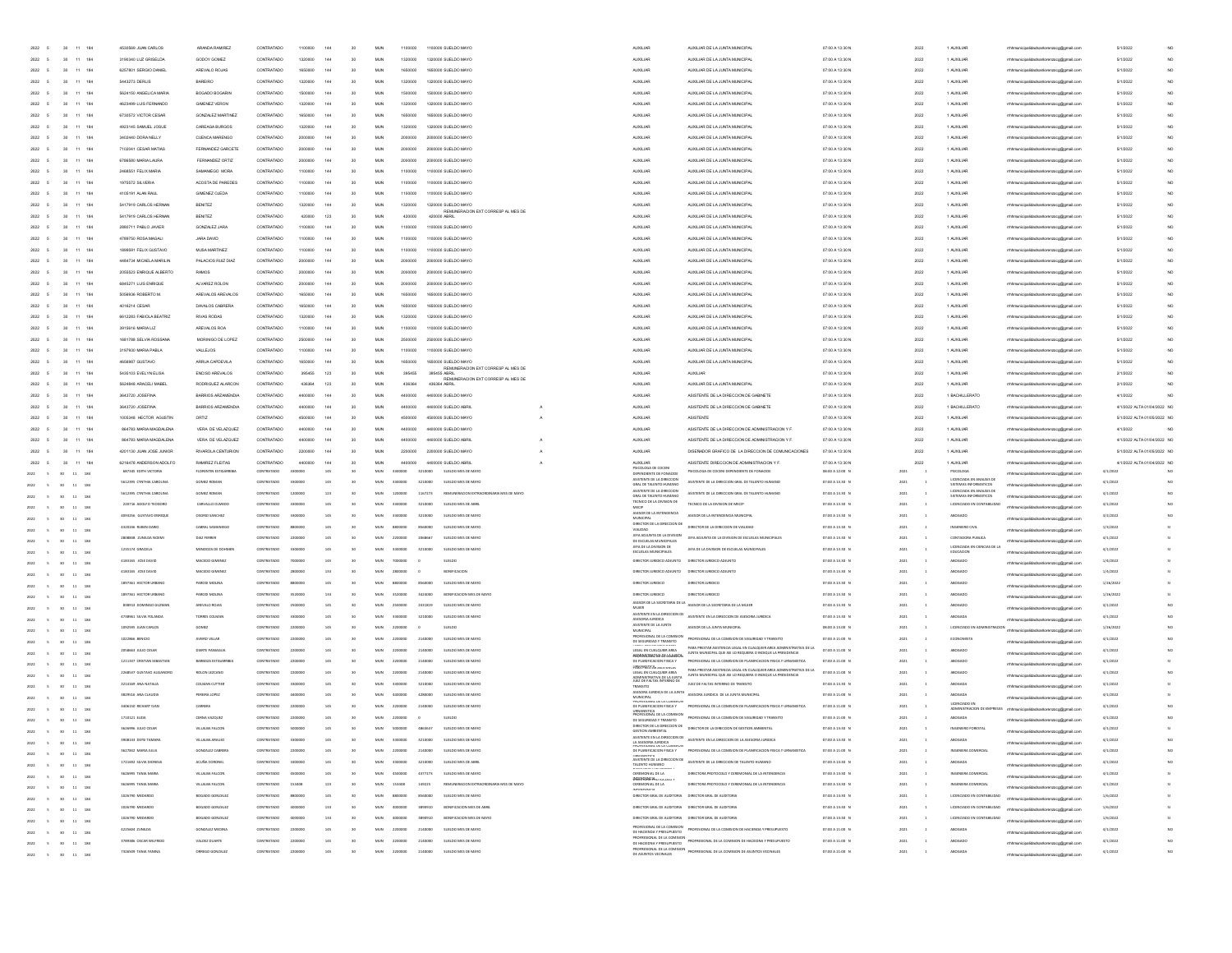| 2022<br>30 11 184<br>$\sim$                                      | 6215547 CINTIA LOREN         | BENETTON                |            |         |     |                 |                       |         |                                           | DE EDUCACIÓN CULTURA<br><b>DEDITEEY THIRKMY</b>                                | PROFESIONAL DE LA COMISION DE EDUCACION CULTURA DEPORTE Y TURISMO                                                                                      | 07:00 A 11:00 N |      |                          | NGENIERA COMERCIA                      | mhhmunicipalidadsanlorenzoog@gmail.com  | 4/1/2022  |                        |             |
|------------------------------------------------------------------|------------------------------|-------------------------|------------|---------|-----|-----------------|-----------------------|---------|-------------------------------------------|--------------------------------------------------------------------------------|--------------------------------------------------------------------------------------------------------------------------------------------------------|-----------------|------|--------------------------|----------------------------------------|-----------------------------------------|-----------|------------------------|-------------|
| 2022<br>30<br>11 184                                             | 1856164 ANA BELE             | FIGUEREDO GONZALE       | CONTRATADO | ssonno  | 145 |                 | MUN                   |         | SUELDO MES DE ABI                         |                                                                                | CONTADORA INSTITUCIONA                                                                                                                                 | 07:00 A 13:30 N | 2021 |                          | CONTADORA PUBLICA                      | mhhmunicipalidadsanlorenzoog@gmail.com  | 1/26/202  |                        |             |
| $11\,$<br>184<br>30<br>2022                                      | 3856164 ANA BELEN            | FIGUEREDO GONZALE       | CONTRATADO | 5500000 |     |                 | MUN<br>5500000        | 5350000 | SUELDO MES DE MAYO                        | CONTADORA INSTITUCIONAL                                                        | CONTADORA INSTITUCIONAL                                                                                                                                | 07:00 A 13:30 N | 2021 |                          | CONTADORA PUBLICA                      | mhhmunicipalidadsanlorenzoog@gmail.com  | 1/26/2022 |                        |             |
|                                                                  | 3631100 WILLIAMS DAVID       | MONGELOS VILLALBA       | CONTRATADO | 220000  | 145 |                 | MUN<br>2200000        | 2140000 | SUELDO MES DE MAYO                        | PROFESIONAL DE LA COMISION<br>DE OBRAS PUBLICAS Y SERVICIOS                    | PROFESIONAL DE LA COMISION DE OBRAS PUBLICAS Y SERVICIOS                                                                                               | 07:00 A 11:00 N | 2021 |                          | ABOGADO                                |                                         | 4/1/2022  |                        |             |
| $11\,$                                                           | 3401846 EMMANUEL             | ESQUIVEL SOSA           | CONTRATADO | 550000  | 145 |                 | MUN<br>5500000        |         | SUELDO                                    | PROFESIONAL EN LA                                                              | PROFESIONAL EN LA INTENDENCIA                                                                                                                          | 07:00 A 13:30 N | 2021 |                          | CONTADOR PUBLICO                       | hhmunicipalidadsanlorenzoog@gmail.co    | 3/1/2022  |                        |             |
| 11<br>2022<br><b>Vo</b><br>184                                   |                              |                         |            |         |     |                 |                       |         |                                           | INTENDENCIA<br>ASISTENTE EN LA DIRECCIÓN                                       |                                                                                                                                                        |                 |      |                          |                                        | mhmunicipalidadsanlorenzoog@gmail.com   |           |                        |             |
| 2022<br>$11\,$<br>184<br>30                                      | 3618712 MARIA CELESTE        | <b>RAMIREZ BARRETO</b>  | CONTRATADO | 330000  |     |                 |                       | 3210000 | SUELDO MES DE MAYO                        | GRAL DE GABINETE                                                               | ASISTENTE EN LA DIRECCIÓN GRAL DE GABINET                                                                                                              | 32.5            | 2021 |                          | LICENCIADA EN MATEMATICA               | rrhhmunicipalidadsanlorenzoog@gmail.com | 4/1/2022  |                        |             |
| 2022<br>$11\,$<br>184<br>30                                      | 1618712 MARIA CELESTE        | <b>RAMIREZ BARRETO</b>  |            |         | 123 |                 | MIN.                  |         |                                           | ASISTENTE EN LA DIRECCIÓN<br>GRAL DE GABINETE                                  | ASSTENTE EN LA DIRECCIÓN GRAL DE GABINET                                                                                                               | 32.5            | 2021 |                          |                                        | rrhhmunicipalidadsanlorenzoog@gmail.com | 4/1/2022  |                        |             |
| $11\,$<br>184<br>2022                                            | 4944020 NADIA EDITH          | OCAMPOS JARA            | CONTRATADO | ssonne  |     |                 | MUN<br>5500000        | 5350000 | SUELDO MES DE MAYO                        | DIRECTORA DE LA DIRECCIÓN DE<br>DESARROLLO HUMANO<br>LIMIEL IURA LE GESTIUN 1  | DIRECTORA DE LA DIRECCIÓN DE DESARROLLO HUMANO                                                                                                         | 07:00 A 13:30 N | 2022 |                          | ABOGADA                                | mhmunicipalidadsanlorenzoog@gmail.com   | 5/3/2022  |                        |             |
|                                                                  | 2519702 KAREN MABEL          | SAMUDIO LEDESM          | CONTRATADO | 550000  | 145 |                 | MUN<br>ssoong         | 5350000 | SUELDO MES DE MAYO                        | COBRANZAS DEPENDIENTE DE                                                       | DIRECTORA DE GESTION Y COBRANZAS DEPENDIENTE DE LA DIRECCIÓN DE<br>INGRESOS                                                                            | 07:00 A 13:30 N | 2022 |                          | ABOGADA                                |                                         | 5/3/2022  |                        |             |
| $11\,$                                                           | 3400598 ALDO GABRIEL         | MELGAREIO CACERES       | CONTRATADO | 550000  | 145 |                 | MUN<br>5500000        | 5350000 | SUELDO MES DE MAYO                        | DIRECTOR DE LA DIRECCIÓN DE                                                    | DIRECTOR DE LA DIRECCIÓN DE ACCIÓN SOCIAL                                                                                                              | 07:00 A 13:30 N | 2022 |                          | ABOGADO                                | hhmunicipalidadsanlorenzoog@gmail.or    | 5/3/2022  |                        |             |
| 11<br>2022<br>30 <sub>1</sub><br>184                             |                              |                         |            |         |     |                 |                       |         |                                           | ACCION SOCIAL<br>DIRECTOR DE GABINETE DEL                                      |                                                                                                                                                        |                 |      |                          |                                        | rrhhmunicipalidadsanlorenzoog@gmail.com |           |                        |             |
| 2022<br>11<br>184<br>$\sim$<br>30 <sub>1</sub>                   | 2353268 EDSON HUGO           | GAMARIA GOMEZ           | CONTRATADO |         |     |                 | 8800000               | 8560000 | SUELDO MES DE MAYO                        | EJECUTIVO MUNICIPAL<br>DIRECTOR DE GABINETE DEL                                | DIRECTOR DE GABINETE DEL EJECUTIVO MUNICIPAL                                                                                                           | 07:00 A 13:30 N |      |                          | ABOGADO                                | mhhmunicipalidadsanlorenzoog@gmail.com  | 1/20/2022 |                        |             |
| 2022<br>11<br>184<br>30 <sub>1</sub>                             | 2353268 EDSON HUGO           | GAMARIA GOM             |            |         | 133 |                 | MIN.                  |         |                                           | EJECUTIVO MUNICIPAL                                                            | DIRECTOR DE GABINETE DEL EJECUTIVO MUNICIPAL                                                                                                           | 07:00 A 13:30 N | 2022 |                          |                                        | rrhhmunicipalidadsanlorenzoog@gmail.com | 1/20/202  |                        |             |
| $11\,$<br>184<br>2022                                            | 4614708 LIDIA CAROLINA       | AVEIRO                  | CONTRATADO | 330000  |     |                 | MUN<br>3300000        | 3210000 | SUELDO MES DE MAYO                        |                                                                                | ASISTENTE DEL DEPARTAMENTO ASISTENTE DEL DEPARTAMENTO DE CONTABILIDAD                                                                                  | 07:00 A 13:30 N | 2022 |                          | LICENCIADA EN COMERCIO<br>ERNACIONAL   | hmunicipalidadsanlorenzoog@gmail.com    | 5/3/2022  |                        |             |
|                                                                  | 4614708 LIDIA CAROLINA       | AVEIRO                  | CONTRATADO | 250000  | 123 |                 | MUN<br>750000         | 729546  | REMUNERACION EXTRAORDINARIA MES DE ABRI   | ASISTENTE DEL DEPARTAMENTO<br>DE CONTABILIDAD                                  | ASISTENTE DEL DEPARTAMENTO DE CONTABILIDAD                                                                                                             | 07:00 A 13:30 N | 2022 |                          | LICENCIADA EN COMERCIO<br>NTFRNACYONAL |                                         | 5/3/2022  |                        |             |
| $11\,$                                                           | 427057 SIMON                 | BOGADO BOGADO           | CONTRATADO | 330000  | 145 |                 | MUN<br>3300000        | 3210000 | SUELDO MES DE MAYO                        | JEFE DE SEGURIDAD INTERNA JEFE DE SEGURIDAD INTERNA                            |                                                                                                                                                        | 07:00 A 13:30 N | 2022 |                          | ABOGADO                                | unicipalidadsanlorenzoog@gmail.cr       | 4/1/2022  |                        |             |
| 11<br>2022<br>30 <sub>1</sub><br>184                             |                              |                         |            |         |     |                 |                       |         |                                           |                                                                                |                                                                                                                                                        |                 |      |                          |                                        | mhmunicipalidadsanlorenzoog@gmail.com   |           |                        |             |
| 2022<br>11<br>184<br>$\sim$<br>30 <sub>1</sub>                   | 427057 SIMON                 | BOGADO BOGADO           | CONTRATADO | 120000  | 123 |                 | 1200000               | 1167273 | REMUNERACION EXTRAORDINARIA MES DE ABRIL  | JEFE DE SEGURIDAD INTERNA JEFE DE SEGURIDAD INTERNA                            |                                                                                                                                                        | 07:00 A 13:30 N |      |                          | ABOGADO                                | mhhmunicipalidadsanlorenzoog@gmail.com  | 4/1/2022  |                        |             |
| 2022<br>30 <sub>2</sub><br>11<br>184                             | 427057 SIMON                 | BOGADO BOGAD            |            |         | 123 |                 | MIN.                  | 116227  | RESERVED AFTEN EVERAGING AREA THE PE SANT | JEFE DE SEGURIDAD INTERNA                                                      | JEFE DE SEGURIDAD INTERN                                                                                                                               | 07:00 A 13:30 N | 2022 |                          |                                        | rrhhmunicipalidadsanlorenzoog@gmail.com | 4/1/2022  |                        |             |
| $11\,$<br>184<br>2022                                            | 4232964 NERYJAVIER           | BENITEZ                 | CONTRATADO | 440000  | 145 |                 | MUN<br>4400000        | 4280000 | SUELDO MES DE MAYO                        | JEFE DEL DEPARTAMENTO DE<br><b>PLEO Y EMPREND</b>                              | JEFE DEL DEPARTAMENTO DE EMPLEO Y EMPRENDEDURISMO                                                                                                      | 07:00 A 13:30 N | 2022 |                          | INGENIERO COMERCIA                     | thmunicipalidadsanlorenzoog@gmail.com   | 4/1/2022  |                        |             |
| $11\,$                                                           | 4341467 PASTOR ALEJANDRO     | FILARTIGA GODOY         | CONTRATADO | 220000  | 145 |                 | MUN<br>2200000        | 2140000 | SUELDO MES DE ABRI                        | PROFESIONAL DE LA COMISION<br>DE MORALIDAD Y ESPECTACULO                       | PROFESIONAL DE LA COMISION DE MORALIDAD Y ESPECTACULO                                                                                                  | 07:00 A 11:00 N | 2022 |                          | NOTARIO ESCRIBANO                      | hhmunicipalidadsanlorenzoog@gmail.or    | 4/1/2022  |                        |             |
|                                                                  | 4341467 PASTOR ALEJANDRO     | FILARTIGA GODO          | CONTRATADO | 220000  | 145 |                 | MUN<br>2200000        | 2140000 | SUELDO MES DE MAYO                        | ASISTENTE DE LA JUNTA                                                          | ASISTENTE DE LA JUNTA MUNICIPAL                                                                                                                        | 08:00 A 13:00 N | 2022 |                          | NOTARIO ESCRIBANO                      |                                         | 1/28/2022 |                        |             |
| 11<br>2022<br>30 <sub>1</sub><br>184                             | 3774196 MARIO MILCIADES      | DURE CACERES            | CONTRATADO | 220000  |     |                 | 2200000               | 2140000 | SUELDO MES DE MAYO                        | MUNICIPAL<br>PRUFESIUNHL UE LA LU<br>DE SALUBRIDAD HIGIENE Y                   | PROFESIONAL DE LA COMISION DE SALUBRIDAD HIGIENE Y SERVICIO SOCIAL                                                                                     | 07:00 A 11:00 N | 2022 |                          | ABOGADO                                | rrhhmunicipalidadsanlorenzoog@gmail.com | 4/1/2022  |                        |             |
| 2022<br>11 184<br>$\sim$<br>30 <sub>1</sub>                      |                              |                         |            |         |     |                 |                       |         |                                           | SFINATIO SOCIAL<br>DIRECTOR DE FISCALIZACIÓN                                   |                                                                                                                                                        |                 |      |                          |                                        | mhmunicipalidadsanlorenzoog@gmail.com   |           |                        |             |
| 2022<br>30 <sub>2</sub><br>11<br>184                             | 3396712 JORGE ANTONI         | <b>BOMFRO SANARE</b>    |            |         |     |                 | MIN.                  |         |                                           | <b>TRIBUTARIA</b>                                                              | DIRECTOR DE FISCALIZACIÓN TRIBUTARIA                                                                                                                   | 07:00 A 13:30 N | 2022 |                          | LICENCIADO EN ADMINIS                  | rrhhmunicipalidadsanlorenzoog@gmail.com | 5/3/2022  |                        |             |
| $11\,$<br>184<br>2022                                            | 3623057 SOFIA TATIANA        | <b>RAMOS STANLEY</b>    | CONTRATADO | 330000  |     |                 | MUN<br>3300000        | 3210000 | SUELDO MES DE ABRI                        | DIRECTORA MEDICA ADJUNTA<br>DEL POLICLINICO MUNICIP                            | DIRECTORA MEDICA ADJUNTA DEL POUCUNICO MUNICIPA                                                                                                        | 12:00 A 18:00 N | 2022 |                          | MEDICINA FAMILIAR                      | mhhmunicipalidadsanlorenzoog@gmail.com  | 2/4/2022  |                        |             |
| 2022<br>$11\,$                                                   | 1903341 JUAN MANUEL          | ENOSO                   | CONTRATADO | 660000  | 145 |                 | MUN<br>6600000        | 6420000 | SUELDO MES DE MAYO                        | DIRECTOR GENERAL DE                                                            | DIRECTOR GENERAL DE SERVICIOS MUNICIPALES                                                                                                              | 07:00 A 13:30 N | 2022 |                          | ABOGADO                                | hhmunicipalidadsanlorenzoog@gmail.cr    | 5/3/2022  |                        |             |
| 11<br>30 <sub>1</sub>                                            | 5103803 FLORENCIA MARIA      | CACERES CASTILLO        | CONTRATADO | 550000  | 145 |                 | MUN<br>5500000        |         | SUELDO                                    | SERVICIOS MUNICIPALES<br>POISTENTE DE LA UNIELLA                               | GENERAL DE PLANIFICACION Y ASISTENTE DE LA DIRECCION GENERAL DE PLANIFICACION Y GESTION TERRITORIA                                                     | 07:00 A 13:30 N | 2022 |                          | ARQUITECTA                             |                                         | 2/14/2022 |                        |             |
| 2022<br>184                                                      | 2278078 EVELYN NOELIA        | MADELAIRE ALARCON       | CONTRATADO |         |     |                 |                       |         | SUELDO                                    | 0562006202909450<br>PLANIFICACION Y GESTION                                    | DIRECTORA GENERAL DE PLANIFICACIÓN Y GESTIÓN TERRITORIA                                                                                                | 07:00 A 13:30 N |      |                          | ARQUITECTA                             | mhmunicipalidadsanlorenzoog@gmail.com   | 2/14/2022 |                        |             |
| 2022<br>11 184<br>$\sim$<br>30 <sub>1</sub>                      |                              |                         |            |         |     |                 |                       |         |                                           |                                                                                | TFRIRTORIAL<br>JEFA DEL DEPARTAMENTO DE DE JEFA DEL DEPARTAMENTO DE DE GESTION DE PROYESTOS DE LA DIRECCIÓN DE                                         |                 |      |                          |                                        | mhhmunicipalidadsanlorenzoog@gmail.com  |           |                        |             |
| 2022<br>30 <sub>2</sub><br>11 184<br>$\sim$                      | 3524297 ANDREA BEATRO        | GRAU FIGUERED           |            |         |     |                 | MIN.                  |         | SUELDO MES DE MAYO                        | GESTION DE PROYESTOS DE LA PLANIFICACIÓN URBAN                                 |                                                                                                                                                        | 07:00 A 13:30 N | 2022 |                          | INGENIERA AMBIENTA                     | mhhmunicipalidadsanlorenzoog@gmail.com  | 3/4/2022  |                        |             |
| 18<br>$11\,$<br>2022                                             | 2861542 ESTHER NOEMI         | MACHUCA CHAPARIC        | CONTRATADO | sannon  | 145 |                 | MUN<br>8800000        | 8560000 | SUELDO MES DE MAYO                        | HISTORICO DEDENDIENTE DE LA DI ANIEK ACION LIBRANA                             | JEFA DEL DPTO. DE CENTRO JEFA DEL DPTO. DE CENTRO HISTORICO DEPENDIENTE DE LA DIRECCIÓN DE                                                             | 07:00 A 13:30 N | 2022 |                          | <b>ARQUITECTA</b>                      | mhhmunicipalidadsanlorenzoog@gmail.com  | 3/4/2022  |                        |             |
| 2022<br>$11\,$                                                   | 3738207 FLORENCIA JASSIEL    | CAPURRO DUARTE          | CONTRATADO | 850000  | 145 |                 | MUN<br>ssoong         | 8268182 | SUELDO MES DE MAYO                        | ESTUDIOS URBANOS DE LA                                                         | JEFA DEL DEPARTAMENTO DE JEFA DEL DEPARTAMENTO DE ESTUDIOS URBANOS DE LA DIRECCIÓN DE<br>PLANIFICACION URBANA                                          | 07:00 A 13:30 N | 2022 |                          | <b>ARQUITECTA</b>                      | hhmunicipalidadsanlorenzoog@gmail.co    | 3/4/2022  |                        |             |
| 11<br>30                                                         | 4028866 ARACELY MONSERRATH   | DURE GOMREZ             | CONTRATADO | 850000  | 145 |                 | MUN<br>8500000        | 8268182 | SUELDO MES DE MAYO                        | JEFA DEL DEPARTAMENTO DE<br>PLANES Y PROYECTOS URBANOS DE PLANIFICACIÓN URBANA | JEFA DEL DEPARTAMENTO DE PLANES Y PROYECTOS URBANOS DE LA DIRECCION                                                                                    | 07:00 A 13:30 N | 2022 |                          | ARQUITECTA                             | rrhmunicipalidadsanlorenzoog@gmail.com  | 3/4/2022  |                        |             |
| 2022<br>18                                                       | 4004957 ALEXIA MARIA         | ACOSTA GALEAN           | CONTRATADO |         |     |                 | 5500000               | 5350000 | SUELDO MES DE MAYO                        |                                                                                | JEFA DEL DEPARTAMENTO DE JEFA DEL DEPARTAMENTO DE ESTUDIOS Y PROGRA<br>ESTUDIOS Y PROGRAMAS DIRECCION DE PLANIFICACION URBANA<br>MAS AMBIENTALES DE LA | 07:00 A 13:30 N |      |                          | INGENIERA AMBIENTA                     |                                         | 3/4/2022  |                        |             |
| 2022<br>11<br>184<br>$\sim$<br>30 <sub>1</sub>                   |                              |                         |            |         |     |                 | MIN.                  |         |                                           | JEFA DE ARQUITECTURA                                                           | JEFA DE ARQUITECTURA DEPENDIENTE DE LA DIRECCION DE VIAUDAD                                                                                            |                 |      |                          |                                        | rrhhmunicipalidadsanlorenzoco@omail.com |           |                        |             |
| 2022<br>11<br>184<br>30 <sub>1</sub>                             | <b>BEDASS PAOLA MELISSA</b>  | SAMANIEGO               |            |         |     |                 |                       |         |                                           | PENDIENTE DE LA DIRECCION                                                      | PROFESIONAL DE LA COMISION PROFESIONAL DE LA COMISION DE EDUCACION CULTURA DEPORTE Y TURISMO                                                           | 07:00 A 13:30 N | 2022 |                          | ARQUITECTA                             | rrhhmunicipalidadsanlorenzoog@gmail.com | 3/4/2022  |                        |             |
| 18<br>$11\,$<br>2022                                             | 3312303 ANDRES NICOLAS       | CAND FUNES              | CONTRATADO | 220000  | 145 |                 | MUN<br>2200000        | 2140000 | SUELDO MES DE MAYO                        | DE EDUCACIÓN CULTURA                                                           |                                                                                                                                                        | 07:00 A 11:00 N | 2022 |                          | LICENCIADO ADMINISTRACIO               | municipalidadsanlorenzoog@gmail.com     | 4/1/2022  |                        |             |
| 2022<br>$11\,$                                                   | 4910930 GRECIA NOEMI         | GARCETE GARCIA          | CONTRATADO | 1650000 | 145 |                 | MUN<br>1650000        | 1605000 | SUELDO MES DE MAYO                        | DE ESCUELAS MUNICIPALES                                                        | AUXILIAR EN LA COORDINACIÓN PSICOLOGA EDUCACIÓNAL EN LA ESCUELA MUNICIPAL NRO 14                                                                       | 07:00 A 11:00 N | 2022 |                          | LICENCIADA EN PSICOLOGIA               | hhmunicipalidadsanlorenzoog@gmail.co    | 3/18/2022 | 5/31/2022<br><b>NC</b> |             |
| 11<br>2022<br>30 <sub>1</sub><br>18                              | 5337756 ROSA ANDREA          | JARA ROMERO             | CONTRATADO | 440000  | 145 |                 | MUN<br>4400000        | 3890910 | SUELDO MES DE MAYO                        | PROFESIONAL DE LA DGTH                                                         | PROFESIONAL DE LA DGTH                                                                                                                                 | 07:00 A 13:30 N | 2022 |                          | ABOGADA                                | mhmunicipalidadsanlorenzoog@gmail.com   | 4/1/2022  |                        |             |
|                                                                  | 5337756 ROSA ANDREA          | JARA ROMERO             | CONTRATADO | 145456  | 123 |                 | 1454560               | 1414891 | REMUNERACIO EXTRAORDINARIA MES DE MAYO    | PROFESIONAL DE LA DGTH                                                         |                                                                                                                                                        | 07:00 A 13:30 N |      |                          | ABOGADA                                |                                         | 4/1/2022  |                        |             |
| 2022<br>11<br>184<br>$\sim$<br>30 <sub>1</sub>                   | 1125720 MARIA DOR            | MALDONADO DIA           |            |         |     |                 |                       |         |                                           | ASISTENTE EN LA                                                                | ASISTENTE EN LA COORDINACIÓN DE ESCUELAS MUNICIPALES                                                                                                   | 07:00 A 13:30 N | 2022 |                          | ICENCIADA EN CIENCIAS DE L             | mhhmunicipalidadsanlorenzoog@gmail.com  | 5/1/2022  | ALTA 01/05/2022 NO     |             |
| 2022<br>11<br>184<br>30 <sub>1</sub>                             |                              |                         |            |         |     |                 |                       |         |                                           | COORDINACION DE ESCUELAS<br>ASISTENTE DE PATRIMONIO ASISTENTE DE PATRIMONIC    |                                                                                                                                                        |                 |      |                          | EDUCACION<br>LICENCIADA EN CIENCIA:    | mhmunicipalidadsanlorenzoog@gmail.com   |           |                        |             |
| 18<br>$11\,$<br>2022                                             | 5437226 ALBA LOIDA           | ACOSTA COLMAN           | CONTRATADO | 280000  | 145 |                 | MUN<br>2800000        | 2723637 | SUELDO MES DE MAYO                        |                                                                                | PROFESIONAL DE TRIBUTACIÓN PROFESIONAL DE TRIBUTACIÓN                                                                                                  | 07:00 A 13:30 N | 2022 |                          |                                        | mhmunicipalidadsanlorenzoog@gmail.com   | 5/3/2022  | ALTA 03/05/2022 NO     |             |
| 2022<br>$11\,$                                                   | 649894 ORLANDO               | GOMEZ LOPEZ             | CONTRATADO | ssonne  | 145 |                 | MUN<br>ssoong         | sssoon  | SUELDO MES DE MAYO                        |                                                                                |                                                                                                                                                        | 07:00 A 13:30 N | 2022 |                          | LICENCIADO EN CIENCIAS<br>CONTABLES    | fmunicipalidadsanlorenzoog@gmail.co     | 5/3/2022  | ALTA 03/05/2022 NO     |             |
| 2022<br>30 <sub>2</sub><br>11<br>18                              | 366540 PEDRO ENRIQU          | GAETE ARROYO            | CONTRATADO | 550000  | 191 |                 | MUN<br>5500000        | 5350000 | SUELDO MES DE ABRI                        | HDROLOGO EN LA DRECCIÓN<br>GENERAL DE PLANIFICACIÓN Y TERRITORIAL              | HIDROLOGO EN LA DIRECCIÓN GENERAL DE PLANIFICACIÓN Y GESTIÓN                                                                                           | 07:00 A 13:30 N | 2022 |                          | HIDROLOGO                              | rrhhmunicipalidadsanlorenzoog@gmail.com | 4/1/2022  | ALTA 01/04/2022 NO     |             |
|                                                                  | 366540 PEDRO ENRIQU          | GAETE ARROYD            | CONTRATADO |         |     |                 |                       | 5350000 | SUELDO MES DE MAYO                        | GENERAL DE PLANIFICACIÓN Y                                                     | DROLOGO EN LA DIRECCIÓN - HIDROLOGO EN LA DIRECCIÓN GENERAL DE PLANIFICACIÓN Y GESTIÓN                                                                 | 07:00 A 13:30 N | 2022 |                          | HIDROLOGO                              |                                         | 4/1/2022  |                        |             |
| 2022<br>11<br>184<br>30 <sub>1</sub>                             | 611262 0104                  | <b>RAMIREZ DE DUART</b> |            |         |     |                 | MIN.                  |         |                                           | ASISTENTE DE LA DIVISION DE                                                    | <b>TERRITORIAL</b><br>ASISTENTE DE LA DIVISION DE ESCUELAS MUNICIPALE                                                                                  | 07:00 A 13:30 N | 2021 |                          | PROFESORA DE EDUCACION                 | mhhmunicipalidadsanlorenzoog@gmail.com  | 4/1/2022  |                        |             |
| 2022<br>11<br>184<br>30 <sub>1</sub>                             |                              |                         |            |         |     |                 |                       |         |                                           | <b>ESCUELAS MUNICIPALES</b><br>ASISTENTE DE LA DIVISION DE                     |                                                                                                                                                        |                 |      |                          | umaria<br>PROFESORA DE EDUCACION       | rrhhmunicipalidadsanlorenzoog@gmail.com |           |                        |             |
| 18<br>$11\,$<br>2022                                             | 611262 OLGA                  | RAMIREZ DE DUARTE       | CONTRATADO | 220000  | 141 |                 | MUN<br>2200000        | 2140000 | SUELDO MES DE MAYO                        | <b>ESCUELAS MUNICIPALES</b><br>IEUNIUU DE LA LUMBIU                            | ASISTENTE DE LA DIVISION DE ESCUELAS MUNICIPALES                                                                                                       | 07:00 A 13:30 N | 2021 |                          | <b>TECNICO SUPERIOR</b>                | hhmunicipalidadsanlorenzoog@gmail.com   | 4/1/2022  | BAJA 31/05/2022 NO     |             |
| 2022<br>$11\,$                                                   | 3229215 CARLOS MANUEL        | CANTERO ESPINOZA        | CONTRATADO | 220000  | 141 |                 | MUN<br>2200000        | 2140000 | SUELDO MES DE ABRI                        | PLANIFICACION FISICA Y<br>ADRIMATE CHALLERS                                    | TECNICO DE LA COMISION DE PLANIFICACIÓN FISICA Y URBANISTICA                                                                                           | 07:00 A 11:00 N | 2021 |                          | ADMINITRACION DE NEGOCIOS              | mhmunicipalidadsanlorenzoog@gmail.co    | 4/1/2022  |                        |             |
| 2022<br>30<br>11<br>18                                           | 4563905 CELSO LUIS           | GONZALEZ MONGELOS       | CONTRATADO | 650000  | 141 |                 | MUN<br>6500000        |         | SUELDO                                    | DEPARTAMENTO DE TRASPORTE                                                      | AUXILIAR TECNICO DEL DEPARTAMENTO DE TRASPORTE DEPENDIENTE DE<br><b>ADMINISTRACION</b>                                                                 | 07:00 A 13:30 N | 2022 |                          | <b>BACHILLERATO</b>                    | mhmunicipalidadsanlorenzoog@gmail.com   | 3/25/2022 |                        |             |
| 2022<br>11<br>184<br>30                                          | 2303253 FABIOLA VANEZA       | GALEANO CHAMORR         | CONTRATADO |         |     |                 |                       | 2140000 | SUELDO MES DE MAYO                        | PERMINIANTE PE<br>TÉCNICO DE LA COMISION DE<br>EQUIDAD Y GENERO                | TECNICO DE LA COMISION DE EQUIDAD Y GENERO                                                                                                             | 07:00 A 11:00 N |      |                          | ECNICO PROTOCOLO                       | rrhhmunicipalidadsanlorenzoog@gmail.com | 4/1/2022  |                        |             |
|                                                                  | 4185127 ALFREDO VIDA         | BENITEZ GAON            |            |         |     |                 | MIN.                  |         | SUELDO                                    |                                                                                | TECNICO AGROMECANICO EN LA L'TECNICO AGROMECANICO EN LA DIVISION DE TRANSPORTE                                                                         | 07:00 A 13:30 N | 2022 |                          | BACHILLERATO                           |                                         | 1/12/202  |                        |             |
| 2022<br>11<br>184<br>30                                          | 3776077 SERGIO DANIEL        | PATIÑO VILLALBA         | CONTRATADO | 600000  | 141 |                 | MUN<br>6000000        | 5836364 | SUELDO MES DE MARZO                       | <b>IEUNIU EN LA GERENLIA</b><br>TECNICA DE LA DIR GRAL DE                      | TECNICO EN LA GERENCIA TECNICA DE LA DIR GRAL DE ADMINISTRACION Y                                                                                      | 07:00 A 13:30 N | 2022 |                          | <b>BACHILLERATO</b>                    | mhhmunicipalidadsanlorenzoog@gmail.com  | 1/3/2022  |                        |             |
| $11\,$<br>18<br>2022                                             |                              |                         |            |         |     |                 |                       |         |                                           | <b>ERMANISTERCIPY/SINERSPS</b>                                                 |                                                                                                                                                        |                 |      |                          |                                        | mhhmunicipalidadsanlorenzoog@gmail.com  |           |                        |             |
| 2022<br>$11\,$                                                   | 920908 CELIA BEATRIZ         | GONZALEZ NUÑEZ          | CONTRATADO | ennon   | 141 |                 | MUN<br>4000000        | 3890910 | SUELDO MES DE MAYO                        |                                                                                | GESTION ADMINISTRATIVA DE ENCARGADA DE LA DIVISIÓN DE GESTION ADMINISTRATIVA DE FONACIDE                                                               | 07:00 A 13:30 N | 2022 |                          | PROFESORA DE LENGUA GU                 | hhmunicipalidadsanlorenzoog@gmail.co    | 4/1/2022  |                        |             |
| 11<br>2022<br>30 <sub>1</sub><br>18                              | 756093 JOSE DOM/NGC          | MEYER ORTIZ             | CONTRATADO | 250000  | 144 |                 | MUN<br>2500000        | 2500000 | SUELDO MES DE MAYO                        | AUXILIAR DE SERVICIOS EN EL<br>DEPARTAMENTO DE DEPORTES                        | AUXILIAR DE SERVICIOS EN EL DEPARTAMENTO DE DEPORTES                                                                                                   | 07:00 A 13:30 N | 2021 |                          | <b>BACHILLERATO</b>                    | mhmunicipalidadsanlorenzoog@gmail.com   | 4/1/2022  |                        |             |
| 2022<br>$11\,$<br>184<br>30                                      | 644902 DORIS NOEM            | GOMEZ DE BENITE         | CONTRATADO |         |     |                 |                       | 2200000 | SUELDO MES DE MAYO                        | ASISTENTE DE LA COMISION DE<br>ASUNTOS VECINALES                               | ASISTENTE DE LA COMISION DE ASUNTOS VECINALE                                                                                                           | 07:00 A 11:00 N |      |                          | MCHILLERATO                            | mhhmunicipalidadsanlorenzoog@gmail.com  | 4/1/2022  |                        |             |
|                                                                  | 746025 FRANCISCO             | RUSSO                   |            |         |     |                 | MUN                   |         |                                           | DIRECTOR DE CULTURA                                                            | DIRECTOR DE CULTUR                                                                                                                                     | 07:00 A 13:30 N | 2022 |                          |                                        |                                         | 4/1/2022  |                        |             |
| 2022<br>$11\,$<br>184<br>30                                      | 746025 FRANCISCO             | RUSSO                   | CONTRATADO | 1000001 | 144 |                 | MUN<br>1000000        | 1000000 | BONIFICACION MES DE ABRI                  | DIRECTOR DE CULTURA                                                            | DIRECTOR DE CULTURA                                                                                                                                    | 07:00 A 13:30 N | 2022 |                          | <b>BACHILLERATO</b>                    | mhhmunicipalidadsanlorenzoog@gmail.com  | 4/1/2022  |                        |             |
| 18<br>$11\,$<br>2022                                             | 746025 FRANCISCO             | RUSSO                   | CONTRATADO | espons  | 144 |                 | MUN<br>4500000        |         | SUELDO MES DE MAYO                        | DIRECTOR DE CULTURA                                                            | DIRECTOR DE CULTURA                                                                                                                                    | 07:00 A 13:30 N | 2022 |                          | <b>BACHILLERATO</b>                    | mhhmunicipalidadsanlorenzoog@gmail.com  |           |                        |             |
| 2022<br>$11\,$                                                   |                              |                         |            |         |     |                 |                       | 4500000 |                                           |                                                                                |                                                                                                                                                        |                 |      |                          |                                        | hhmunicipalidadsanlorenzoog@gmail.cr    | 4/1/2022  |                        |             |
| 11<br>2022<br>30 <sub>2</sub><br>18                              | 746025 FRANCISCO             | RUSSO                   | CONTRATADO | 100000  | 144 |                 | MUN<br>1000000        | 1000000 | BONIFICACION MES DE MAYO                  | DIRECTOR DE CULTURA                                                            | DIRECTOR DE CULTURA                                                                                                                                    | 07:00 A 13:30 N | 2022 |                          | BACHILLERATO                           | mhmunicipalidadsanlorenzoog@gmail.com   | 4/1/2022  |                        |             |
| 2022<br>$11\,$<br>184<br>30 <sub>1</sub>                         | 631631 MARIO FULGENCIO       | BARRETO ORZUS           | CONTRATADO |         |     |                 |                       | 4500000 | SUELDO MES DE MAYO                        | DIRECTOR ADJUNTO DE<br>SALUBRIDAD                                              | DIRECTOR ADJUNTO DE SALUBRIDAD                                                                                                                         | 07:00 A 13:30 N |      |                          | BACHILLERATO                           | mhhmunicipalidadsanlorenzoog@gmail.com  | 4/1/2022  |                        |             |
| 2022<br>30 <sub>2</sub><br>$11\,$<br>184                         | 631631 MARIO FULGENCI        | BARRETO ORZUS           |            |         | 123 |                 | MUN                   | 163635  |                                           | DIRECTOR ADJUNTO DE<br>SALUBRIDAD                                              | DIRECTOR ADJUNTO DE SALUBRIDAD                                                                                                                         | 07:00 A 13:30 N | 2022 |                          |                                        | mhhmunicipalidadsanlorenzoog@gmail.com  | 4/1/2022  |                        |             |
|                                                                  | 631631 MARIO FULGENCIO       | BARRETO ORZUSA          | CONTRATADO | 1636352 | 123 |                 | MUN<br>1636352        | 1636352 | REMUNERACIO EXTRAORDINARIA MES DE ABRIL   | DIRECTOR ADJUNTO DE                                                            | DIRECTOR ADJUNTO DE SALUBRIDAD                                                                                                                         | 07:00 A 13.30 N | 2022 |                          | <b>BACHILLERATO</b>                    |                                         | 4/1/2022  |                        |             |
| 184<br>$11\,$<br>2022                                            | 3688840 SASHA BEATRIZ        | <b>ÑUMBAY ALCARAZ</b>   | CONTRATADO | 440000  | 144 |                 | MUN<br>sennon         | 4400000 | SUELDO MES DE MAYO                        | SALUBRIDAD<br>JEFA DE LA UNIGRUN DE<br>BASQUET Y HANDBAL                       | JEFA DE LA DIVISION DE BASQUET Y HANDBALL DEPENDIENTE DE DEPORTE                                                                                       | 07:00 A 13:30 N | 2022 |                          | <b>BACHILLERATO</b>                    | mhmunicipalidadsanlorenzoog@gmail.com   | 5/6/2022  |                        |             |
| $11\,$                                                           |                              |                         |            |         |     |                 |                       |         |                                           | ASISTENTE TECNICO DE LA                                                        |                                                                                                                                                        |                 |      |                          |                                        | hhmunicipalidadsanlorenzoog@gmail.co    |           |                        |             |
| 11 184<br>2022<br>30 <sub>2</sub>                                | 4717078 MARIA LUJAN          | MOREL RODRIGUEZ         | CONTRATADO | 350000  | 144 |                 | MUN<br>3500000        | 3500000 | SUELDO MES DE MAYO                        | DIRECCIÓN DE OBRAS                                                             | ASISTENTE TECNICO DE LA DIRECCIÓN DE OBRAS                                                                                                             | 07:00 A 13:30 N | 2022 |                          | <b>BACHILLERATO</b>                    | mhmunicipalidadsanlorenzoog@gmail.com   | 5/6/2022  |                        |             |
| 2022 5<br>30 <sub>1</sub><br>11 184                              | <b>3841313 ANTONIO ARIEI</b> | ROMERO                  | CONTRATADO |         |     |                 | MUN<br>3000000        | 3000000 | SUELDO MES DE MAYO                        | JEFE DEL DPTO DE DEPORTES                                                      | JEFE DEL DPTO DE DEPORTES                                                                                                                              | 07:00 A 13:30 N | 2022 |                          | BACHILLERATO                           | mhhmunicipalidadsanlorenzoog@gmail.com  | 5/6/2022  |                        |             |
| 2022 5 30 11 184                                                 | 1135921 RICARDO RAMON        | CARDOZO ZELAD           |            |         | 144 |                 | MUN<br>4500000        |         | SUELDO                                    |                                                                                | ASISTENTE DE LA DIRECCIÓN DE IN ASISTENTE DE LA DIRECCIÓN DE INGRESOS                                                                                  | 07:00 A 13:30 N | 2022 |                          | <b>BACHILLERATO</b>                    | mhhmunicipalidadsanlorenzoog@gmail.com  | 1/7/2022  |                        |             |
|                                                                  | 5225238 AUFREDO GABRIEL      | <b>DETTENGEL</b>        | CONTRATADO | sonone  | 144 |                 | <b>MUN</b><br>3000000 |         | SUELDO                                    |                                                                                | PRODUCTOR AUDIOVISUAL EN LA PRODUCTOR AUDIOVISUAL EN LA DIR DE COMUNICACIÓN ESTRATATEGICA                                                              | 07:00 A 13.30 N | 2022 |                          | <b>BACHILLERATO</b>                    |                                         | 4/1/2022  |                        |             |
| 2022                                                             | 5748269 CHRISTIAN ARTURO     | AGÜERO ESPINOLA         | CONTRATADO | 3000000 | 144 | 30 <sub>1</sub> | 000000 000000 MUN     |         | SUELDO MES DE MAYO                        |                                                                                | ASISTENTE AUDIOVISUAL EN LA DI ASISTENTE AUDIOVISUAL EN LA DIR DE COMUNICACIÓN ESTRATATEGICA                                                           | 07:00 A 13:30 N | 2022 | $\overline{1}$           | BACHILLERATO                           | dsanlorenzoog@gmail.ce                  | 4/1/2022  |                        | NO          |
| $2022 \qquad \quad 5 \qquad \quad 30 \qquad \quad 11 \qquad 184$ |                              |                         |            |         |     |                 |                       |         |                                           |                                                                                | MANTENIMIENTO Y REPARACIÓN IMANTENIMIENTO Y REPARACIÓN DE MAQUINARIAS EN LA DIVISIÓN DE TRANSPORT 07:00 A 13.30 N                                      |                 |      |                          |                                        | mhmunicipalidadsanlorenzoog@gmail.com   |           |                        |             |
| 2022 5 30 11 184                                                 | 3232599 JORGE RODRIGO        | RECLUSA AQUINO          | CONTRATADO | 4500000 | 144 | 30              | MUN 4500000 4377273   |         | SUELDO MES DE ABRIL                       |                                                                                | -<br>INTENIMIENTO Y REPARACIÓN MANTENIMIENTO Y REPARACIÓN DE MAQUINARIAS EN LA DIVISIÓN DE TRANSPORT<br>07:00 A 13.30 N                                |                 | 2022 | $\overline{1}$           | <b>BACHILLERATO</b>                    | mhmunicipalidadsanlorenzoog@gmail.com   | 4/1/2022  | NO                     |             |
| 2022 5 30 11 184                                                 | 3232599 JORGE RODRIGO        | RECLUSA AQUINO          | CONTRATADO | 4500000 |     |                 | MUN<br>4500000        | 4500000 | SUELDO MES DE MAYO                        |                                                                                |                                                                                                                                                        |                 | 2022 |                          | BACHILLERATO                           | mhhmunicipalidadsanlorenzoog@gmail.com  | 4/1/2022  |                        | NO          |
| 2022 5 30 11 184                                                 | 1360885 HECTOR DANIS         | BENITEZ                 | CONTRATADO | 450000  | 144 |                 | MUN<br>4500000        |         | SUELDO                                    |                                                                                | AUXILIAR DEPARTAMENTO DE SER AUXILIAR DEPARTAMENTO DE SERVICIOS MUNICIPALES                                                                            | 07:00 A 13:30 N | 2022 |                          | BACHILLERATO                           | mhmunicipalidadsanlorenzoog@gmail.com   | 1/26/2022 | BAIA 28/02/2022 NO     |             |
| 2022 5 30 11 184                                                 | 3617853 EVER IGNACIO         | ROMAN CAÑETE            | CONTRATADO | 2750000 | 144 | 30              | MUN 2750000           |         | <b>SUELDO</b>                             |                                                                                | CHOFER DE LA DIRECCIÓN GRAL D'CHOFER DE LA DIRECCIÓN GRAL DE INGRESOS MUNICIPALES                                                                      | 07:00 A 13:30 N | 2022 | $\overline{1}$           | <b>BACHILLERATO</b>                    |                                         | 2/1/2022  |                        | NO          |
|                                                                  | 4127074 CHRISTIAN            | PIRIS                   | CONTRATADO | 3300000 | 144 | 30              | MUN 3300000           | $\circ$ | <b>SUELDO</b>                             |                                                                                | AUXILIAR DE SERVICIOS DE LA AUXILIAR DE SERVICIOS DE LA INTERDENCIA MUNICIPAL                                                                          | 07:00 A 13:30 N | 2021 | $\overline{1}$           | <b>BACHILLERATO</b>                    | mhmunicipalidadsanlorenzoog@gmail.com   | 2/1/2022  |                        | NO          |
| 2022<br>$5$ $30$ $11$ $184$                                      |                              |                         |            |         |     |                 |                       |         |                                           | DIRECTOR DE MERCADOS                                                           |                                                                                                                                                        |                 |      |                          |                                        | hhmunicipalidadsanlorenzoog@gmail.com   |           |                        |             |
| 2022 5 30 11 184                                                 | 4632119 EDGAR                | GONZALEZ VILLALBA       | CONTRATADO | 4400000 | 144 | 30              | MUN 4400000           | 4400000 | SUELDO MES DE MAYO                        | <b>MUNICIPALES</b>                                                             | DIRECTOR DE MERCADOS MUNICIPALES<br>CHOFER DE LA DIRECCIÓN GRAL DI CHOFER DE LA DIRECCIÓN GRAL DE INGRESOS MUNICIPALES                                 | 07:00 A 13:30 N | 2021 | $\overline{1}$           | BACHILLERATO                           | mhmunicipalidadsanlorenzoog@gmail.com   | 5/6/2022  |                        | NO          |
| 2022 5 30 11 184                                                 | 4465983 GUSTAVO RAMON        | SOSA ALFONSO            | CONTRATADO | 2750000 | 144 |                 | MUN<br>2750000        |         | SUELDO                                    |                                                                                | EDITOR AUDIOVISUAL DEPENDIEN EDITOR AUDIOVISUAL DEPENDIENTE DE COMUNICACIÓN ESTRATEGICAS                                                               | 07:00 A 13:30 N | 2022 | $\overline{1}$           | <b>BACHILLERATO</b>                    | mhhmunicipalidadsanlorenzoog@gmail.com  | 2/1/2022  |                        | NO          |
| 2022 5 30 11 184                                                 | 4291707 NESTOR JULIAN        | AYALA BRESANOVICH       |            | 3500000 | 144 | 30              | MUN<br>3500000        | 3500000 | SUELDO MES DE MAYO                        |                                                                                |                                                                                                                                                        | 07:00 A 13:30 N | 2022 |                          | <b>BACHILLERATO</b>                    | mhhmunicipalidadsanlorenzoog@gmail.com  | 5/6/2022  |                        | $_{\rm NO}$ |
| $2022 \qquad \quad 5 \qquad \quad 30 \qquad \quad 11 \qquad 184$ | 6081927 JUNIOR ANDRES        | GONZALEZ PERALTA        | CONTRATADO | 4500000 | 144 | 30 <sub>2</sub> |                       |         | MUN 4500000 4500000 SUELDO MES DE MAYO    | JEFE DE DISEÑO VIAL JEFE DE DISEÑO VIAL                                        |                                                                                                                                                        | 07:00 A 13.30 N | 2022 | $\overline{\phantom{a}}$ | BACHILLERATO                           | mhmunicipalidadsanlorenzoog@gmail.com   | 5/6/2022  | \$1                    |             |
|                                                                  |                              |                         |            |         |     |                 |                       |         |                                           |                                                                                |                                                                                                                                                        |                 |      |                          |                                        |                                         |           |                        |             |

PROFESIONAL DE LA COMISION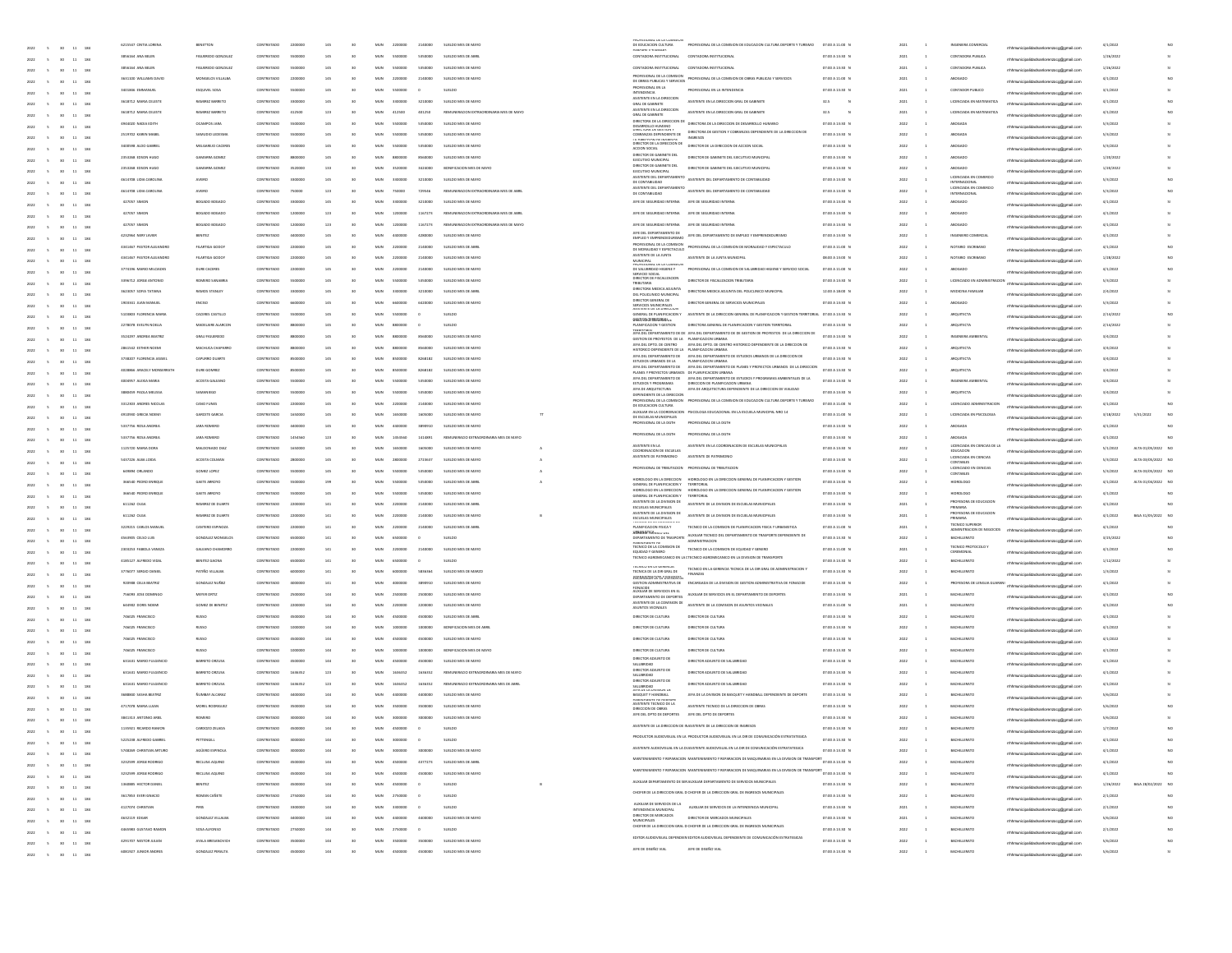|                                                                                                 |                                             |                                             |                            |                            |     |                                    |                |          |                                                                                                |                                                    | IFFF DE SEGUIDAD VM                                                     | JEFE DE SEGURIDAD VIA                                                                                                                                                                                 |                                    |              |                                |                                                                                  |                      |                                |
|-------------------------------------------------------------------------------------------------|---------------------------------------------|---------------------------------------------|----------------------------|----------------------------|-----|------------------------------------|----------------|----------|------------------------------------------------------------------------------------------------|----------------------------------------------------|-------------------------------------------------------------------------|-------------------------------------------------------------------------------------------------------------------------------------------------------------------------------------------------------|------------------------------------|--------------|--------------------------------|----------------------------------------------------------------------------------|----------------------|--------------------------------|
| 5 30 11 184<br>2022                                                                             | 4378964 RODRIGO DAN                         | SAMUDIO ORREG                               | CONTRATADO                 | 330000                     | 144 |                                    | MUN<br>3300000 | 3300000  | SUELDO MES DE MAYO                                                                             |                                                    |                                                                         | ASISTENTE TECNICO DE LA DIRECC ASISTENTE TECNICO DE LA DIRECCIÓN DE VIALIDAD                                                                                                                          | 07:00 A 13:30 N                    | 2022         | <b>BACHILLERAT</b>             | rrhhmunicipalidadsanlorenzoog@gmail.com                                          | 5/6/2022             |                                |
| $11\,$<br>184<br>2022<br>30                                                                     | 4325401 SOFIA LORENA                        | <b>BAÑEZ BENITEZ</b>                        | CONTRATADO                 | 3300000                    | 144 |                                    | MUN<br>3300000 | 3300000  | SUELDO MES DE MAYO                                                                             |                                                    |                                                                         |                                                                                                                                                                                                       | 07:00 A 13.30 N                    | 2022         | <b>BACHILLERATO</b>            | mhmunicipalidadsanlorenzoog@gmail.cor                                            | 5/6/2022             | MC                             |
| 2022<br>$^{46}$<br>$11\,$<br>184                                                                | 4183594 MONICA ELIZABETH                    | SANTANDER                                   | CONTRATADO                 | 3300000                    | 144 |                                    | MUN<br>3300000 | 3300000  | SUELDO MES DE MAYO                                                                             |                                                    | DIRECTORA DE CODENI                                                     | DIRECTORA DE CODEN                                                                                                                                                                                    | 07:00 A 13:30 N                    | 2022         | BACHILLERATO                   | rhhmunicipalidadsanlorenzoog@gmail.c                                             | 4/1/2022             | $\overline{\mathbf{S}}$        |
| 11<br>2022<br>30 <sub>2</sub><br>18                                                             | 651922 JORGE DANIEL                         | MONGELOS IBARRA                             | CONTRATADO                 | 4500000                    | 144 |                                    | MUN<br>4500000 | 4500000  | SUELDO MES DE MAYO                                                                             |                                                    |                                                                         | AUXILIAR TECNICO DE LA DIRECCI, AUXILIAR TECNICO DE LA DIRECCIÓN DE ADMINISTRACIÓN Y FINANZAS                                                                                                         | 07:00 A 13.30 N                    | 2022         | BACHILLERATO                   | mhmunicipalidadsanlorenzoog@gmail.com                                            | 3/1/2022             |                                |
| 2022<br>30 <sub>2</sub><br>11<br>184<br>$\sim$                                                  | 3486376 DANIEL                              | ALVARENGA MOR                               | CONTRATADO                 | 450000                     | 144 |                                    | MUN            | 4377273  | SUELDO MES DE FEBRERO                                                                          | A                                                  | AUAILIAN I EUNILU UEL<br>DEPARTAMENTO DE TRASPORTE                      | AUXILIAR TECNICO DEL DEPARTAMENTO DE TRASPORTE DEPENDIENTE DI<br><b>IDMINISTRACIÓN</b>                                                                                                                | 07:00 A 13:30 0                    | 2022         | BACHILLERATO                   | mhhmunicipalidadsanlorenzoog@gmail.com                                           | 2/1/2022             | ALTA 01/02/2022 NC             |
|                                                                                                 | 3486376 DANIE                               | ALVARENGA MOR                               | CONTRATAD                  |                            |     |                                    |                | 4377273  | SUELDO MES DE MARZO                                                                            |                                                    | REMEMBERED FOR                                                          | ANNAPA LAARINA USL<br>EPARTAMENTO DE TRASPORTE - ANAHANCHA TECNICO DEL DEPARTAMENTO DE TRASPORTE DEPENDIENTE DE                                                                                       | 07:00 A 13:30 0                    |              | MCHILLERATO                    |                                                                                  | 2/1/202              |                                |
| $11\,$<br>18<br>2022<br>30                                                                      | 4930842 GREGORIO JOSE                       | CABALLERO ALMEIDA                           | CONTRATADO                 | 350000                     | 144 |                                    | MUN<br>3500000 | 3404545  | SUELDO MES DE MARZO                                                                            |                                                    |                                                                         | DESFAINIENTE DE<br>AUXILIAR DE LA DIRECCIÓN DE ALIXULIAR DE LA DIRECCIÓN DE ADMINISTRACIÓN                                                                                                            | 07:00 A 13:30 N                    | 2022         | <b>BACHILLERATO</b>            | mhhmunicipalidadsanlorenzoog@gmail.com                                           | 3/4/2022             | ALTA 04/03/2022 NO             |
| $11\,$<br>18<br>2022<br>30<br>- 5                                                               |                                             |                                             |                            |                            |     |                                    |                |          |                                                                                                |                                                    | AUXILIAR DE LA DIRECCIÓN DE                                             |                                                                                                                                                                                                       |                                    |              |                                | mhmunicipalidadsanlorenzoog@gmail.com                                            |                      |                                |
| 2022<br>$^{46}$<br>$11\,$<br>184                                                                | 4930842 GREGORIO JOSE                       | CABALLERO ALMEIDA                           | CONTRATADO                 | 3500000                    | 144 |                                    | MUN<br>3500000 | 3404545  | SUELDO MES DE ABRIL                                                                            |                                                    | <b>IDMINISTRACION</b>                                                   | AUXILIAR DE LA DIRECCIÓN DE ADMINISTRACIÓN                                                                                                                                                            | 07:00 A 13:30 N                    | 2022         | BACHILLERATO                   | rhhmunicipalidadsanlorenzoog@gmail.c                                             | 3/4/2022             |                                |
| 11<br>2022<br>30 <sub>2</sub><br>184                                                            | 4930842 GREGORIO JOSE                       | CABALLERO ALMEIDA                           | CONTRATADO                 | 3500000                    | 144 |                                    | MUN<br>3500000 | 3500000  | SUELDO MES DE MAYO                                                                             |                                                    | AUXILIAR DE LA DIRECCIÓN DE<br><b>ADMINISTRACION</b>                    | AUXILIAR DE LA DIRECCIÓN DE ADMINISTRACIÓN                                                                                                                                                            | 07:00 A 13:30 N                    | 2022         | BACHILLERATO                   | mhmunicipalidadsanlorenzoog@gmail.com                                            | 3/4/202              |                                |
| $11\,$<br>2022<br>$\sim$<br>30 <sub>2</sub><br>184                                              | 5541269 VICTOR ALFREDO                      | CABRERA NARVAE                              |                            |                            |     |                                    |                |          | SUELDO MES DE MARZ                                                                             |                                                    | AUXILIAR DE LA DIRECCIÓN<br>GENERAL DE GABINETE                         | AUXILIAR DE LA DIRECCIÓN GENERAL DE GABINET                                                                                                                                                           | 07:00 A 13:30 P                    | 2022         | BACHILLERATO                   | mhhmunicipalidadsanlorenzoog@gmail.com                                           | 3/4/2022             | ALTA 04/03/2022 NC             |
|                                                                                                 | 5541269 VICTOR ALFREDO                      | CABRERA NARVAE                              |                            |                            |     |                                    |                |          | SUELDO MES DE ABRI                                                                             |                                                    | AUXILIAR DE LA DIRECCIÓN<br>GENERAL DE GABINETE                         | AUXILIAR DE LA DIRECCIÓN GENERAL DE GABINET                                                                                                                                                           | 07:00 A 13:30 0                    |              | MCHILLERATO                    |                                                                                  | 3/4/202              |                                |
| $11\,$<br>184<br>2022<br>30                                                                     | 1827324 GREGORIO                            | RESOUR                                      | CONTRATADO                 | 110000                     | 144 |                                    | MUN<br>1100000 | 1100000  | SUELDO MES DE MAYO                                                                             |                                                    | ASISTENTE DE LA JUNTA                                                   | ASSTENTE DE LA JUNTA MUNICIPAL                                                                                                                                                                        | 07:00 A 13.30 N                    | 2022         | <b>BACHILLERATO</b>            | mhhmunicipalidadsanlorenzoog@gmail.com                                           | 5/1/2022             |                                |
| $11\,$<br>184<br>2022<br>30<br>$\sim$                                                           |                                             |                                             |                            |                            |     |                                    |                |          |                                                                                                |                                                    |                                                                         | ENFERMERA EN EL POLICUNICO ENEFERMERA EN EL POLICUNICO                                                                                                                                                |                                    |              |                                | mhmunicipalidadsanlorenzoog@gmail.com                                            |                      |                                |
| 2022<br>30 <sub>2</sub><br>$11\,$<br>184                                                        | 5248317 SONIA ELISA                         | NAVARRO AREVALOS                            | CONTRATADO                 | 1320000                    | 142 |                                    | MUN<br>1320000 | 1284000  | SUELDO MES DE MAYO                                                                             |                                                    |                                                                         | ENFERMERA EN EL POLICLINICO ENEFERMERA EN EL POLICLINICO                                                                                                                                              | 12:00 A 17:30 N                    | 2022         | LICENCIADA EN EFERMERIA        | icipalidadsanlorenzoog@gmail.c                                                   | 4/1/2022             | NO.                            |
| 11 184<br>2022<br>30 <sub>1</sub>                                                               | 4859185 LAURA                               | ROIAS DE SALDIVAI                           | CONTRATADO                 | 1100000                    | 142 |                                    | MUN<br>1100000 | 1070000  | SUELDO MES DE ABRI                                                                             |                                                    |                                                                         |                                                                                                                                                                                                       | 12:00 A 18:00 N                    | 2022         | LICENCIADA EN EFERMERIA        | rrhhmunicipalidadsanlorenzoog@gmail.com                                          | 4/1/2022             |                                |
| $11\,$<br>2022<br>$\sim$<br>30 <sub>2</sub><br>184                                              | 4859185 LAUNA                               | ROIAS DE SALDIVAI                           |                            | 110000                     | 142 |                                    |                | 1070000  | SUELDO MES DE MAYO                                                                             |                                                    |                                                                         | ENFERMERA EN EL POLICLINICO ENEFERMERA EN EL POLICLINICO                                                                                                                                              | 12:00 A 18.00 8                    | 2022         | LICENCIADA EN EFERMERIA        | mhmunicipalidadsanlorenzoog@gmail.com                                            | 4/1/202              |                                |
|                                                                                                 | 4871763 MARIA VERONIC                       | VALDEZ GONZALE                              |                            |                            |     |                                    |                |          | SUELDO MES DE MAYO                                                                             |                                                    |                                                                         | FONOAUDIOLOGA EN EL POLICIJN FONOAUDIOLOGA EN EL POLICUNICO                                                                                                                                           | 13:00 A 17:00 N                    | 8022         | ONOAUDIOLOG                    |                                                                                  | 4/1/202              |                                |
| $11\,$<br>184<br>2022<br>30                                                                     | 3672367 WILSON                              | BARRIOS RUIZ DIAZ                           | CONTRATADO                 | 1650000                    | 142 |                                    | MUN<br>1650000 | 1605000  | SUELDO MES DE MAYO                                                                             |                                                    |                                                                         | ASISTENTE DE ENFERMERIA EN EL ASISTENTE DE ENFERMERIA EN EL POLICUNICO                                                                                                                                | 07:00 A 13.30 N                    | 2022         | <b>UCENCIADO EN EFERMERIA</b>  | mhhmunicipalidadsanlorenzoog@gmail.com                                           | 4/1/2022             |                                |
| $11\,$<br>18<br>2022<br>30<br>$\sim$                                                            |                                             |                                             |                            |                            |     |                                    |                |          |                                                                                                |                                                    |                                                                         | PSICOLOGA DEPENDIENTE DEL PSICOLOGA DEPENDIENTE DEL POLICIJNICO MUNICIPAL                                                                                                                             |                                    |              |                                | mhmunicipalidadsanlorenzoog@gmail.com                                            |                      |                                |
| 2022<br>30 <sub>2</sub><br>$11\,$<br>184                                                        | 3636560 CARINA VICTORIA                     | CONTESSI OTAZU                              | CONTRATADO                 | 250000                     | 142 |                                    | MUN<br>2500000 | 2431819  | SUELDO MES DE ABRIL                                                                            |                                                    |                                                                         |                                                                                                                                                                                                       | 07:00 A 12:00 N                    | 2021         | PSICOLOGA                      | ipalidadsanlorenzoog@gmail.c                                                     | 4/1/2022             | NO.                            |
| 11 184<br>2022<br>$\sim$<br>30 <sub>1</sub>                                                     | 3636560 CARINA VICTORIA                     | CONTESSI OTAZU                              | CONTRATADO                 | 250000                     | 142 |                                    | MUN<br>2500000 | 2431819  | SUELDO MES DE MAYO                                                                             |                                                    |                                                                         |                                                                                                                                                                                                       | 07:00 A 12:00 N                    | 2021         | PSICOLOGA                      | rrhhmunicipalidadsanlorenzoog@gmail.com                                          | 4/1/2022             |                                |
| $11\,$<br>2022<br>$\sim$<br>30 <sub>2</sub><br>184                                              | 4675851 MARIA ORISTIN                       | JARA GOMEZ                                  |                            |                            | 142 |                                    |                |          | SUELDO MES DE MAYO                                                                             |                                                    |                                                                         | ENFERMERA EN EL POLICLINICO ENEFERMERA EN EL POLICLINICO                                                                                                                                              | 12:00 A 18.00 8                    |              | LICENCIADA EN EFERMERIA        | rrhhmunicipalidadsanlorenzoog@gmail.com                                          | 5/6/2022             |                                |
|                                                                                                 | 4314792 MARIA ESTELA                        | MELGAREIO DE GONZALEZ                       |                            |                            |     |                                    |                |          | SUELDO MES DE MAYO                                                                             |                                                    |                                                                         | ENFERMERA EN EL POLICLINICO ENEFERMERA EN EL POLICLINICO                                                                                                                                              | 07:00 A 13.30 0                    | 8022         |                                |                                                                                  | 3/4/202              |                                |
| $11\,$<br>184<br>2022<br>30                                                                     | 2409516 ROSITA DOMINGA                      | RODRIGUEZ                                   | CONTRATADO                 | 1650000                    | 142 |                                    | MUN<br>1650000 | 1605000  | SUELDO MES DE MAYO                                                                             |                                                    |                                                                         | ENFERMERA EN EL POLICLINICO ENEFERMERA EN EL POLICLINICO                                                                                                                                              | 07:00 A 13.30 N                    | 2022         | LICENCIADA EN EFERMERIA        | mhmunicipalidadsanlorenzoog@gmail.com                                            | 4/1/2022             |                                |
| $11\,$<br>18<br>2022<br>$\sim$<br>30                                                            |                                             |                                             |                            |                            |     |                                    |                |          |                                                                                                |                                                    |                                                                         | FONDAUDIOLOGA EN EL POLICIAI FONDAUDIOLOGA EN EL POLICUNIDO                                                                                                                                           |                                    |              |                                | mhmunicipalidadsanlorenzoog@gmail.com                                            |                      |                                |
| 2022<br>$^{30}$<br>$11\,$<br>184                                                                | 4213722 NABLA SAMINA                        | ZAGAIB                                      | CONTRATADO                 | 180000                     | 142 |                                    | MUN<br>1800000 | 1750910  | SUELDO MES DE MAYO                                                                             |                                                    |                                                                         | ENFERMERA EN EL POLICLINICO ENFERMERA EN EL POLICLINICO                                                                                                                                               | 12:30 A 17:30 N                    | 2022         | <b>FONOAUDIOLOGA</b>           | vicipalidadsanlorenzoog@gmail.c                                                  | 3/4/2022             | NO.                            |
| 11 184<br>2022<br>$\sim$<br>30 <sub>1</sub>                                                     | 4747023 BLANCA SATURNINA                    | ACOSTA ALONSO                               | CONTRATADO                 | 1650000                    | 142 |                                    | MUN<br>1650000 | 1605000  | SUELDO MES DE MAYO                                                                             |                                                    |                                                                         |                                                                                                                                                                                                       | 12:00 A 18:00 N                    | 2022         | LICENCIADA EN EFERMERIA        | rrhhmunicipalidadsanlorenzoog@gmail.com                                          | 3/4/2022             |                                |
| 2022<br>$\sim$<br>30 <sub>2</sub><br>11<br>184                                                  | 4832305 ROSA MARIA                          | CRISTALDO BARRIO                            |                            |                            | 142 |                                    |                | 1605000  | SUELDO MES DE MAYO                                                                             |                                                    | AUXILIAR EN EL POLICLINICO                                              | AUXILIAR EN EL POLICLINICO                                                                                                                                                                            | 06:00 A 12:00 8                    | 2022         | LICENCIADA EN RADIOLOGIA       | rrhhmunicipalidadsanlorenzoog@gmail.com                                          | 4/1/2022             |                                |
|                                                                                                 | 4224197 LETICIA ADRIANA                     | CABRAL CACERES                              |                            |                            |     |                                    |                | 2431819  | SUELDO MES DE ABRI                                                                             |                                                    | NUTRICIONISTA EN EL<br>POLICLINICO MUNICIP                              | <b>IUTROONISTA EN EL POLICLINICO MUNICIPA</b>                                                                                                                                                         | 07:00 A 12:00 0                    | 8021         |                                |                                                                                  | 01/04/20             |                                |
| $11\,$<br>184<br>2022<br>30                                                                     | 4224197 LETICIA ADRIANA                     | CABRAL CACERES                              | CONTRATADO                 | 250000                     | 142 |                                    | MUN<br>2500000 | 2431819  | SUELDO MES DE MAYO                                                                             |                                                    | NUTRICIONISTA EN EL                                                     | NUTROON/STA FN FL IROLD INIOD MUNICIPAL                                                                                                                                                               | 07:00 A 12:00 N                    | 2021         | <b>INFRICIADA EN NUTBICIOS</b> | mhmunicipalidadsanlorenzoog@gmail.com                                            | 01/04/202            |                                |
| $11\,$<br>18<br>2022<br>$\sim$<br>30                                                            |                                             |                                             |                            |                            |     |                                    |                |          |                                                                                                |                                                    | OUCLINICO MUNICI<br>ODONTOLOGA EN EL                                    |                                                                                                                                                                                                       |                                    |              |                                | rrhhmunicipalidadsanlorenzoog@gmail.com                                          |                      |                                |
| 30<br>$11\,$<br>184                                                                             | 3454573 MARA LUCIA                          | GOMEZ RODRIGUEZ                             | CONTRATADO                 | 250000                     | 142 |                                    | MUN<br>2500000 | 2431819  | SUELDO MES DE ABRIL                                                                            |                                                    | POUCLINICO MUNICIPA                                                     | ODONTOLOGA EN EL POLICLINICO MUNICIPAL                                                                                                                                                                | 07:00 17:00 N                      | 2021         | COONTOLOGA                     | nicipalidadsanlorenzoog@gmail.c                                                  | 4/1/2022             | NO                             |
| 11 184<br>2022<br>$\sim$<br>30 <sub>1</sub>                                                     | 3454573 MARA LUCIA                          | GOMEZ RODRIGUEZ                             | CONTRATADO                 | 250000                     | 142 |                                    | MUN<br>2500000 | 2431819  | SUELDO MES DE MAYO                                                                             |                                                    | ODONTOLOGA EN EL<br>POLICLINICO MUNICIPA                                | ODONTOLOGA EN EL POLICLINICO MUNICIPAL                                                                                                                                                                | 07:00 17:00 N                      | 2021         | ODONTOLOGA                     | rrhhmunicipalidadsanlorenzoog@gmail.com                                          | 4/1/2022             | NO.                            |
| 2022<br>$\sim$<br>30 <sub>2</sub><br>11<br>184                                                  | 4030494 CYNTHIA NATALIA                     | SANTA CRUZ                                  | CONTRATADO                 |                            | 142 |                                    |                | 2431819  | SUELDO MES DE MAYO                                                                             |                                                    | <b>MEDICO EN EL POLICUNICO</b><br><b>MUNICIPAL</b>                      | MEDICO EN EL POLICUNICO MUNICIPAL                                                                                                                                                                     | 07:00 A 12:00 0                    | 2021         | MEDICINA FAMILIA               | rrhhmunicipalidadsanlorenzoog@gmail.com                                          | 4/1/2022             |                                |
|                                                                                                 | 1653614 LAURA CRISTINA                      | LEZCANO BOGADI                              | CONTRATADO                 |                            |     |                                    | wuw            | 2431819  | SUELDO MES DE MAYO                                                                             |                                                    | NUTRICIONISTA EN EL<br>POLICLINICO MUNICIP                              | <b>IUTROONISTA EN EL POLICLINICO MUNICIPA</b>                                                                                                                                                         | 07:00 A 12:00 N                    | 2021         | VUTRICIONISTA                  |                                                                                  | 4/1/202              |                                |
| $11\,$<br>184<br>30<br>2022                                                                     | 4358124 MARIA VERONICA                      | LEIVA VARGAS                                | CONTRATADO                 | 250000                     | 142 |                                    | MUN<br>2500000 | 2431819  | SUELDO MES DE ABRIL                                                                            |                                                    | ODONTOLOGA EN EL                                                        | ODONTOLOGA EN EL POLICI INICO MUNICIPAL                                                                                                                                                               | 07:00 A 17:00 N                    | 2021         | COONTOLOGA                     | mhhmunicipalidadsanlorenzoog@gmail.com                                           | 4/1/202              |                                |
| $11\,$<br>2022<br>30<br>18<br>$\sim$                                                            |                                             |                                             |                            |                            |     |                                    |                |          |                                                                                                |                                                    | OUCLINICO MUNICI<br>ODONTOLOGA EN EL                                    |                                                                                                                                                                                                       |                                    |              |                                | mhmunicipalidadsanlorenzoog@gmail.cor                                            |                      |                                |
| 30<br>$11\,$                                                                                    | 4358124 MARIA VERONICA                      | LEIVA VARGAS                                | CONTRATADO                 | 2500000                    | 142 |                                    | MUN<br>2500000 | 2431819  | SUELDO MES DE MAYO                                                                             |                                                    | POUCUNICO MUNICIPAL                                                     | ODONTOLOGA EN EL POLICLINICO MUNICIPAL                                                                                                                                                                | 07:00 A 17:00 N                    | 2021         | COONTOLOGA                     | rhhmunicipalidadsanlorenzoog@gmail.                                              | 4/1/2022             | NO.                            |
| 2022<br>11 184<br>$\sim$<br>30 <sub>1</sub>                                                     | 3529183 GISELLE JAZMIN                      | PRATS RODAS                                 | CONTRATADO                 | 2500000                    | 142 |                                    | MUN<br>2500000 | 2431819  | SUELDO MES DE MAYO                                                                             |                                                    | NUTRICIONISTA EN EL<br>POLICLINICO MUNICIPA                             | NUTRICIONISTA EN EL POLICLINICO MUNICIPAL                                                                                                                                                             | 07:00 A 12:00 N                    | 2021         | NUTRICIONISTA                  | mhmunicipalidadsanlorenzoog@gmail.com                                            | 4/1/2022             |                                |
| 2022<br>30 <sub>1</sub><br>11<br>184<br>$\sim$                                                  | 4192372 MARIA ELENA                         | MEDINA DE SANCHEZ                           | CONTRATADO                 | 250000                     | 142 |                                    | MUN            | 2431819  | SUELDO MES DE MAYO                                                                             |                                                    | MEDICA EN EL POLICUNICO<br><b>MUNICIPAL</b>                             | MEDICA EN EL POLICUNICO MUNICIPAL                                                                                                                                                                     | 07:00 A 12:00 0                    | 2021         | MEDICO                         | mhmunicipalidadsanlorenzoog@gmail.com                                            | 4/1/2022             |                                |
|                                                                                                 | 1966759 MYRIAN CRISTIN                      | MORI                                        | CONTRATADO                 |                            | 142 |                                    | wuw            | 2431819  | SUELDO MES DE ABRI                                                                             |                                                    | NUTRICIONISTA EN EL<br>POLICLINICO MUNICIP                              | <b>IUTROONSTA EN EL POLICLINICO MUNICIPA</b>                                                                                                                                                          | 07:00 A 12:00 N                    | 2021         | LICENCIADA EN NUTRICION        |                                                                                  | 01/04/202            | ALTA 01/04/2022                |
| $11\,$<br>184<br>2022<br>30                                                                     | 1966759 MYRIAN CRISTINA                     | MORE                                        | CONTRATADO                 | 250000                     | 142 |                                    | MUN<br>2500000 | 2431819  | SUELDO MES DE MAYO                                                                             |                                                    | NUTRICIONISTA EN EL                                                     | NUTRICIONISTA EN EL POLICUNICO MUNICIPA                                                                                                                                                               | 07:00 A 12:00 N                    | 2021         | LICENCIADA EN NUTRICION        | thhmunicipalidadsanlorenzoog@gmail.com                                           | 01/04/202            |                                |
| $11\,$<br>2022<br>30<br>18                                                                      |                                             |                                             |                            |                            |     |                                    |                |          |                                                                                                |                                                    | OUCLINICO MUNICIP<br>ODONTOLOGO EN EL                                   |                                                                                                                                                                                                       |                                    |              |                                | rhimunicipalidadsanlorenzoog@gmail.com                                           |                      |                                |
| $11\,$<br>184                                                                                   | 2055614 MARIA MERCEDES                      | VILLAMAYOR QUIÑONEZ                         | CONTRATADO                 | 2500000                    | 142 |                                    | MUN<br>2500000 | 2431819  | SUELDO MES DE ABRIL                                                                            |                                                    | POUCUNICO MUNICIPAL                                                     | COONTOLOGO EN EL POLICUNICO MUNICIPAL                                                                                                                                                                 | 07:00 A 17:00 N                    | 2021         | COONTOLOGA                     | rhhmunicipalidadsanlorenzoog@gmail.c                                             | 4/1/2022             | NO.                            |
| 2022<br>11 184<br>$\sim$<br>30 <sub>1</sub>                                                     | 2055614 MARIA MERCEDES                      | VILLAMAYOR QUIÑONEZ                         | CONTRATADO                 | 2500000                    | 142 |                                    | MUN<br>2500000 | 2431819  | SUELDO MES DE MAYO                                                                             |                                                    | ODONTOLOGO EN EL<br>POLICLINICO MUNICIPA                                | COONTOLOGO EN EL POLICUNICO MUNICIPAL                                                                                                                                                                 | 07:00 A 17:00 N                    | 2021         | COONTOLOGA                     | rrhhmunicipalidadsanlorenzoog@gmail.com                                          | 4/1/2022             |                                |
| 2022<br>$\sim$<br>30 <sub>2</sub><br>11<br>184                                                  | 614183 MARIA LUISA                          | PASCOTTINI DE PATIÑO                        | CONTRATADO                 | 250000                     | 142 |                                    | MUN<br>2500000 | 2431819  | SUELDO MES DE MAYO                                                                             |                                                    | EDIATRA EN EL POLICLINICO<br>MUNICIPAL                                  | PEDIATRA EN EL POLICLINICO MUNICIPA                                                                                                                                                                   | 07:00 A 12:00 8                    | 2021         | MEDICO                         | rrhhmunicipalidadsanlorenzoog@gmail.com                                          | 4/1/2022             |                                |
| 2022<br>$\overline{\phantom{a}}$<br>30 11 184                                                   | 4368868 HERNAN LIDIO                        | DOMINGUEZ FERRAS                            | CONCEIAL MUNICIPA          | 13735944                   | 112 |                                    | MUN            | 13735944 | 13735944 DIETA MAYO 2022                                                                       |                                                    | CONCEIAL MUNICIPAL                                                      | CONCEIAL MUNICIPAL                                                                                                                                                                                    |                                    | 2021         | 1 CONCEIAL MUNICIPAL           | mhmunicipalidadsanlorenzoog@gmail.com                                            | 11/9/202             |                                |
| 2022<br>30 <sup>°</sup><br>11 184                                                               | 4368868 HERNAN LIDIO                        | <b>DOMINGUEZ FERRAS</b>                     | CONCEIAL MUNICIPA          | 9615161                    | 113 |                                    | MUN            | 9615161  | 9615161 GASTOS DE REPRESENTACION MAYO 2022                                                     |                                                    | CONCEIAL MUNICIPAL                                                      | CONCEIAL MUNICIPAL                                                                                                                                                                                    |                                    | 2021         | 1 CONCEIAL MUNICIPAL           | mhmunicipalidadsanlorenzoog@gmail.com                                            | 11/9/2021            |                                |
| 2022<br>30<br>11 184                                                                            | 2662740 OSVALDO                             | GOMEZ CIEDA                                 | CONCEIAL MUNICIPA          | 13735944                   | 112 |                                    | MUN            | 13735944 | 13735944 DIETA MAYO 2022                                                                       |                                                    | CONCEIAL MUNICIPAL                                                      | CONCEJAL MUNICIPAL                                                                                                                                                                                    |                                    | 2021         | 1 CONCEIAL MUNICIPAL           | mhmunicipalidadsanlorenzoog@gmail.com                                            | 11/9/2021            |                                |
| 2022<br>30 <sub>1</sub><br>11 184                                                               | 2662740 OSVALDO                             | GOMEZ CIEDA                                 | CONCEIAL MUNICIPA          | 9615161                    | 113 |                                    | MUN            | 9615161  | 9615161 GASTOS DE REPRESENTACION MAYO 2022                                                     |                                                    | CONCEIAL MUNICIPAL                                                      | CONCEJAL MUNICIPAL                                                                                                                                                                                    |                                    | 2021         | 1 CONCEIAL MUNICIPAL           | mhmunicipalidadsanlorenzoog@gmail.com                                            | 11/9/2021            |                                |
| 2022<br>30 <sub>1</sub><br>11 184                                                               | 1961100 HUGO JAVIER                         | LEZCANO PERALTA                             | CONCEIAL MUNICIPA          | 13735944                   | 112 |                                    | MUN            | 13735944 | 13685944 DIETA MAYO 2022                                                                       |                                                    | CONCEIAL MUNICIPAL                                                      | CONCEIAL MUNICIPAL                                                                                                                                                                                    |                                    | 2021         | 1 CONCEIAL MUNICIPAL           | mhmunicipalidadsanlorenzoog@gmail.com                                            | 11/9/2021            |                                |
| 2022<br>30<br>11 184                                                                            | 1961100 HUGO JAVIEI                         | LEZCANO PERALTA                             | CONCEIAL MUNICIPA          | 9615161                    | 113 |                                    | MUN            | 9615161  | 9615161 GASTOS DE REPRESENTACION MAYO 2022                                                     |                                                    | CONCEIAL MUNICIPAL                                                      | CONCEJAL MUNICIPAL                                                                                                                                                                                    |                                    | 2021         | 1 CONCEIAL MUNICIPAL           | mhmunicipalidadsanlorenzoog@gmail.com                                            | 11/9/2021            |                                |
| 2022<br>30 <sub>1</sub><br>11 184                                                               | 1335093 DOROTEA                             | VILLARIEAL MONTIEL                          | CONCEIAL MUNICIPA          | 13735944                   | 112 |                                    | MUN            | 13735944 | 13685944 DIETA MAYO 2022                                                                       |                                                    | CONCEIAL MUNICIPAL                                                      | CONCEJAL MUNICIPAL                                                                                                                                                                                    |                                    | 2021         | 1 CONCEIAL MUNICIPAL           | mhmunicipalidadsanlorenzoog@gmail.com                                            | 11/9/2021            |                                |
| 2022<br>30 <sub>1</sub><br>11 184                                                               | 1335093 DOROTEA                             | VILLARIEAL MONTIEL                          | CONCEIAL MUNICIPA          | 9615161                    | 113 | 30 <sub>1</sub>                    | MUN            | 9615161  | 9615161 GASTOS DE REPRESENTACION MAYO 2022                                                     |                                                    | CONCEIAL MUNICIPAL                                                      | CONCEIAL MUNICIPAL                                                                                                                                                                                    |                                    | 2021         | 1 CONCEIAL MUNICIPAL           | mhmunicipalidadsanlorenzoog@gmail.com                                            | 11/9/2021            |                                |
| 2022<br>30 <sub>1</sub><br>11 184                                                               | 1947665 PEDRO TOMAS                         | MARTINEZ CUENCA                             | CONCEIAL MUNICIPA          | 13735944                   | 112 |                                    | MUN            | 13735944 | 13735944 DIETA MAYO 2022                                                                       |                                                    | CONCEIAL MUNICIPAL                                                      | CONCEJAL MUNICIPAL                                                                                                                                                                                    |                                    | 2021         | 1 CONCEIAL MUNICIPAL           | mhmunicipalidadsanlorenzoog@gmail.com                                            | 11/9/2021            |                                |
| 2022<br>30 <sub>1</sub><br>11 184                                                               | 1947665 PEDRO TOMAS                         | MARTINEZ CUENCA                             | CONCEIAL MUNICIPA          | 9615161                    | 113 |                                    | MUN            | 9615161  | 9615161 GASTOS DE REPRESENTACION MAYO 2022                                                     |                                                    | CONCEIAL MUNICIPAL                                                      | CONCEJAL MUNICIPAL                                                                                                                                                                                    |                                    | 2021         | 1 CONCEIAL MUNICIPAL           | mhmunicipalidadsanlorenzoog@gmail.com                                            | 11/9/2021            |                                |
| 2022<br>30 <sub>1</sub><br>11 184                                                               | 706179 ALCIBIADES                           | QUIÑONEZ                                    | CONCEIAL MUNICIPA          | 13735944                   | 112 |                                    | MUN            | 13735944 | 13735944 DIETA MAYO 2022                                                                       |                                                    | CONCEIAL MUNICIPAL                                                      | CONCEIAL MUNICIPAL                                                                                                                                                                                    |                                    | 2021         | 1 CONCEIAL MUNICIPAL           | mhmunicipalidadsanlorenzoog@gmail.com                                            | 11/9/2021            |                                |
| 2022<br>30<br>11 184                                                                            | 706179 ALCIBIADES                           | QUIÑONEZ                                    | CONCEIAL MUNICIPA          | 9615161                    | 113 | 30 <sub>1</sub>                    | MUN            | 9615161  | 9615161 GASTOS DE REPRESENTACION MAYO 2022                                                     |                                                    | CONCEIAL MUNICIPAL                                                      | CONCEJAL MUNICIPAL                                                                                                                                                                                    |                                    | 2021         | 1 CONCEIAL MUNICIPAL           | mhmunicipalidadsanlorenzoog@gmail.com                                            | 11/9/2021            |                                |
| 2022<br>30 <sub>1</sub><br>11 184                                                               | 3217288 JUAN MANUEL                         | AÑAZCO VERA                                 | CONCEIAL MUNICIPA          | 13735944                   | 112 |                                    | MUN            | 13735944 | 13735944 DIETA MAYO 2022                                                                       |                                                    | CONCEIAL MUNICIPAL                                                      | CONCEJAL MUNICIPAL                                                                                                                                                                                    |                                    | 2021         | 1 CONCEIAL MUNICIPAL           | mhmunicipalidadsanlorenzoog@gmail.com                                            | 11/9/2021            |                                |
| 2022<br>30 <sub>1</sub><br>11 184                                                               | 3217288 JUAN MANUEL                         | AÑAZCO VERA                                 | CONCEIAL MUNICIPA          | 9615161                    | 113 |                                    | MUN            | 9615161  | 9615161 GASTOS DE REPRESENTACION MAYO 2022                                                     |                                                    | CONCEIAL MUNICIPAL                                                      | CONCEJAL MUNICIPAL                                                                                                                                                                                    |                                    | 2021         | 1 CONCEIAL MUNICIPAL           | mhmunicipalidadsanlorenzoog@gmail.com                                            | 11/9/2021            |                                |
| 2022<br>30 <sub>1</sub><br>11 184                                                               | 3243370 DERUS MIGUEL                        | ACUÑA PEREZ                                 | CONCEIAL MUNICIPA          | 13735944                   | 112 |                                    | MUN            | 13735944 | 13735944 DIETA MAYO 2022                                                                       |                                                    | CONCEIAL MUNICIPAL                                                      | CONCEJAL MUNICIPAL                                                                                                                                                                                    |                                    | 2021         | 1 CONCEIAL MUNICIPAL           | mhmunicipalidadsanlorenzoog@gmail.com                                            | 10/13/2021           |                                |
| 2022<br>30 <sub>1</sub><br>11 184                                                               | 3243370 DERUS MIGUEL                        | ACUÑA PEREZ                                 | CONCEIAL MUNICIPA          | 9615161                    | 113 |                                    | MUN            | 9615161  | 9615161 GASTOS DE REPRESENTACION MAYO 2022                                                     |                                                    | CONCEIAL MUNICIPAL                                                      | CONCEJAL MUNICIPAL                                                                                                                                                                                    |                                    | 2021         | 1 CONCEIAL MUNICIPAL           | mhmunicipalidadsanlorenzoog@gmail.com                                            | 10/13/2021           |                                |
| 2022<br>30 <sub>1</sub><br>11 184                                                               | 1861873 MYRIAM                              | FERNANDEZ DE JARA                           | CONCEIAL MUNICIPA          | 13735944                   | 112 |                                    | MUN            | 13735944 | 13735944 DIETA MAYO 2022                                                                       |                                                    | CONCEIAL MUNICIPAL                                                      | CONCEJAL MUNICIPAL                                                                                                                                                                                    |                                    | 2021         | 1 CONCEIAL MUNICIPAL           | mhmunicipalidadsanlorenzoog@gmail.com                                            | 11/9/2021            |                                |
| 2022<br>30 <sub>1</sub><br>11 184                                                               | 1861873 MYRIAM                              | FERNANDEZ DE JARA                           | CONCEIAL MUNICIPA          | 9615161                    | 113 |                                    | MUN            | 9615161  | 9615161 GASTOS DE REPRESENTACION MAYO 2022                                                     |                                                    | CONCEIAL MUNICIPAL                                                      | CONCEJAL MUNICIPAL                                                                                                                                                                                    |                                    | 2021         | 1 CONCEIAL MUNICIPAL           | rrhmunicipalidadsanlorenzoog@gmail.com                                           | 11/9/2021            |                                |
| 2022<br>30 <sub>2</sub><br>11 184                                                               | 2451906 LUZ BELLA                           | GONZALEZ DE CABALLERO                       | CONCEIAL MUNICIPA          | 13735944                   | 112 |                                    | MUN            | 13735944 | 13735044 DIFTA MAYO 2022                                                                       |                                                    | CONCEIAL MUNICIPAL                                                      | CONCEJAL MUNICIPAL                                                                                                                                                                                    |                                    | 2021         | 1 CONCEIAL MUNICIPAL           | mhmunicipalidadsanlorenzoog@gmail.com                                            | 11/9/2021            |                                |
| 2022<br>30 <sub>1</sub><br>11 184                                                               | 2451906 LUZ BELLA                           | GONZALEZ DE CABALLERO                       | CONCEIAL MUNICIPA          | 9615161                    | 113 |                                    | MUN            | 9615161  | 9615161 GASTOS DE REPRESENTACION MAYO 2022                                                     |                                                    | CONCEIAL MUNICIPAL                                                      | CONCEJAL MUNICIPAL                                                                                                                                                                                    |                                    | 2021         | 1 CONCEIAL MUNICIPAL           | mhmunicipalidadsanlorenzoog@gmail.com                                            | 11/9/2021            |                                |
| 2022<br>30 <sup>°</sup><br>11 184                                                               | 2322537 FEDERICO ISAAO                      | ROIAS BOGARIN                               | CONCEIAL MUNICIPA          | 13735944                   | 112 |                                    | MUN            | 13735944 | 13735944 DIETA MAYO 2022                                                                       |                                                    | CONCEIAL MUNICIPAL                                                      | CONCEJAL MUNICIPAL                                                                                                                                                                                    |                                    | 2021         | 1 CONCEIAL MUNICIPAL           | mhmunicipalidadsanlorenzoog@gmail.com                                            | 11/9/2021            |                                |
| 2022<br>30 <sub>2</sub><br>11 184                                                               | 2322537 FEDERICO ISAAO                      | ROIAS BOGARIN                               | CONCEIAL MUNICIPA          | 9615161                    | 113 |                                    | MUN            | 9615161  | 9615161 GASTOS DE REPRESENTACION MAYO 2022                                                     |                                                    | CONCEIAL MUNICIPAL                                                      | CONCEJAL MUNICIPAL                                                                                                                                                                                    |                                    | 2021         | 1 CONCEIAL MUNICIPAL           | mhmunicipalidadsanlorenzoog@gmail.com                                            | 11/9/2021            |                                |
| 2022<br>$30$ 11 184<br>$\sim$                                                                   | 3382885 GILBERTO NICOLAS                    | VERON BENITEZ                               | CONCEIAL MUNICIPA          | 13735944                   | 112 |                                    | MUN            | 13735944 | 13735044 DIFTA MAYO 2022                                                                       |                                                    | CONCEIAL MUNICIPAL                                                      | CONCEIAL MUNICIPAL                                                                                                                                                                                    |                                    | 2021         | 1 CONCEIAL MUNICIPAL           | rrhmunicipalidadsanlorenzoog@gmail.com                                           | 11/9/2021            |                                |
| 2022<br>$\overline{\phantom{a}}$<br>30 11 184                                                   | 3382885 GILBERTO NICOLAS                    | VERON BENITEZ                               | CONCEIAL MUNICIPA          | 9615161                    | 113 |                                    | MUN            | 9615161  | 9615161 GASTOS DE REPRESENTACION MAYO 2022                                                     |                                                    | CONCEIAL MUNICIPAL                                                      | CONCEIAL MUNICIPAL                                                                                                                                                                                    |                                    | 2021         | 1 CONCEIAL MUNICIPAL           | mhmunicipalidadsanlorenzoog@gmail.com                                            | 11/9/2021            |                                |
| 30 11 184<br>2022<br>$\sim$                                                                     | 2041020 NATHALIA MARIA                      | LOPEZ CARDOZO                               | COMISIONADO                | 3580000                    | 133 |                                    | MUN            | 3580000  | 3580000 BONIFICACION Y GRATIFICACION MAYO 2022                                                 |                                                    |                                                                         | FACULTAD DE COIRECTORA GENERAL DE DIRECCIO DIRECTORA GENERAL DE DIRECCION DE BIENESTAR Y DESARROLLO HUMANO 07:00 A 13:30 N                                                                            |                                    | 2022         | 3 DIRECTORA GENERAL            | mhmunicipalidadsanlorenzoog@gmail.com                                            | 1/1/2022             | 12/31/2022                     |
| $30 - 11 - 184$<br>2022<br>$\sim$                                                               | 2041020 NATHALIA MARIA                      | LOPEZ CARDOZO                               | COMISIONADO                | 1629792                    | 123 |                                    | MUN            | 1629792  | 1629792 REMUNERACION EXTRAORDINARIA MAYO 2022                                                  |                                                    |                                                                         | FACULTAD DE COIRECTORA GENERAL DE DIRECCIO DIRECTORA GENERAL DE DIRECCION DE BIENESTAR Y DESARROLLO HUMANO                                                                                            | 07:00 A 13:30 N                    | 2022         | 3 DIRECTORA GENERAL            | mhmunicipalidadsanlorenzoog@gmail.com                                            | 1/1/2022             | 12/31/2022 St                  |
| $2022 \qquad \  \, 5 \qquad \quad \  \, 30 \qquad \  \, 11 \quad \  \, 184$                     | 2238414 ENRIQUE JAVIER                      | MORENO SARTORIO                             | COMISIONADO                | 4000000                    | 133 | 30                                 | MUN            | 4000000  | 4000000 BONIFICACION Y GRATIFICACION MAYO 2022                                                 |                                                    | HONORABLE CADIRECTOR DE ASUNTOS POLITICOS DIRECTOR DE ASUNTOS POLITICOS |                                                                                                                                                                                                       | 07:00 A 13:30 N                    | 2022         | 1 DIRECTOR                     | rrhhmunicipalidadsanlorenzoog@gmail.com                                          | 1/2/2022             | 12/31/2022 51                  |
| 2022 5 30 11 184                                                                                | 1815496 NEL                                 | <b>OCAMPOS</b>                              | COMISIONADO                | 1174000 133                |     | 30 <sub>1</sub>                    | MUN            |          | 1174000 1174000 BONIFICACION Y GRATIFICACION MAYO 2022                                         |                                                    |                                                                         | ADMINISTIACIC JEFE OPERATIVO DEL DEPARTAME JEFE OPERATIVO DEL DEPARTAMENTO DE LA PMT                                                                                                                  | 07:00 A 13:30 N                    | 2022         |                                | 3 JEFE OPERATIVO DEL DEPARTAMEN mhhmunicipalidadsaniorenzoog@gmail.com           | 1/1/2022             | 12/31/2022 51                  |
| $30 \t 11 \t 184$<br>2022 5                                                                     |                                             | FERRARI FRANCO                              | COMISIONADO                | 3000000 133                |     | 30 <sub>1</sub>                    | MUN            | 3000000  | 3000000 BONIFICACIÓN Y GRATIFICACIÓN MAYO 2022                                                 |                                                    |                                                                         | MINISTERIO DE ENCARGADA DEL COMITÉ DE EVALENCARGADA DEL COMITÉ DE EVALUACION DE OFERTAS DE LA MUNICIPALIDAD DE S.07:00 A 13:30 N                                                                      |                                    | 2022         | 1 ENCARGADA                    | mhmunicipalidadsanlorenzoog@gmail.com                                            | 1/1/2022             | 12/31/2022 51                  |
|                                                                                                 | 3212230 PAOLA VERONICA                      | FERRARI FRANCO                              | COMISIONADO                | 2552736 123                |     | 30                                 | MUN            | 2552736  | 2552736 REMUNERACION EXTRAORDINARIA MAYO 2022                                                  | T                                                  |                                                                         | MINISTERIO DE ENCARGADA DEL COMITÉ DE EVALENCARGADA DEL COMITÉ DE EVALUACION DE OFERTAS DE LA MUNICIPALIDAD DE S.07:00 A 13:30 N                                                                      |                                    | 2022         | 1 ENCARGADA                    | mhmunicipalidadsanlorenzoog@gmail.com                                            | 1/1/2022             | 12/31/2022 51                  |
| $30 \t 11 \t 184$<br>2022 5                                                                     | 3212230 PAOLA VERONICA                      |                                             |                            |                            |     | 30                                 | MUN            | 4000000  | 4000000 GASTOS DE REPRESENTACIÓN MAYO 2022                                                     |                                                    |                                                                         | CENTRO MEDIO DIRECTORA GENERAL DE ADMINIS DIRECTORA GENERAL DE ADMINISTRACIÓN Y FINANZAS                                                                                                              | 07:00 A 13:30 N                    | 2022         | 1 DIRECTORA GENERAL            | mhmunicipalidadsanlorenzoog@gmail.com                                            | 1/1/2022             | 12/31/2022 51                  |
| 30 11 184<br>2022 5                                                                             | 2042153 KARINA ROSARIO                      | VALDOVINOS RAMIREZ                          | COMISIONADO                | 4000000 113                |     |                                    |                |          |                                                                                                |                                                    |                                                                         |                                                                                                                                                                                                       |                                    |              |                                |                                                                                  |                      |                                |
| $30 \t 11 \t 184$<br>2022 5                                                                     | 2042153 KARINA ROSARIO                      | VALDOVINOS RAMIREZ                          | COMISIONADO                | 5407500 199                |     | 30                                 | MUN            | 5407500  | 5407500 DIFERENCIA SALARIAL MAYO 2022                                                          |                                                    |                                                                         | CENTRO MEDIO DIRECTORA GENERAL DE ADMINIS DIRECTORA GENERAL DE ADMINISTRACIÓN Y FINANZAS                                                                                                              | 07:00 A 13:30 N                    | 2022         | 1 DIRECTORA GENERAL            | mhmunicipalidadsanlorenzoog@gmail.com                                            | 1/1/2022             | 12/31/2022 \$1                 |
| $30 \t 11 \t 184$<br>2022 5                                                                     | 2042153 KARINA ROSARIO                      | VALDOVINOS RAMIREZ                          | COMISIONADO                | 6000000 133                |     | 30                                 | MUN            | 6000000  | 6000000 BONIFICACIÓN Y GRATIFICACIÓN MAYO 2022                                                 |                                                    |                                                                         | CENTRO MEDIO DIRECTORA GENERAL DE ADMINIS DIRECTORA GENERAL DE ADMINISTRACIÓN Y FINANZAS                                                                                                              | 07:00 A 13:30 N                    | 2022         | 1 DIRECTORA GENERAL            | mhmunicipalidadsanlorenzoog@gmail.com                                            | 1/1/2022             | 12/31/2022 51                  |
| 30 11 184<br>2022 5                                                                             | 3171376 MARCELO                             | INSAURRALDE                                 | COMISIONADO                | 2631264 123                |     | 30                                 | MUN            | 2631264  | 2631264 REMUNERACION EXTRAORDINARIA MAYO 2022                                                  | $\mathbf{T} \mathbf{T}$                            |                                                                         | MINISTERIO DE DIRECTOR DE TECNOLOGIA DE LA IDIRECTOR DE TECNOLOGIA DE LA INFORMACION                                                                                                                  | 07:00 A 13:30 N                    | 2022         | 1 DIRECTOR                     | mhmunicipalidadsanlorenzoog@gmail.com                                            | 1/1/2022             | 12/31/2022 51                  |
| 30 11 184<br>2022<br>$\sim$ 5                                                                   | 3171376 MARCELO                             | INSAURRALDE                                 | COMISIONADO                | 3000000 133                |     | 30                                 | MUN            | 3000000  | 3000000 BONIFICACIÓN Y GRATIFICACIÓN MAYO 2022                                                 |                                                    |                                                                         | MINISTERIO DE DIRECTOR DE TECNOLOGIA DE LA IDIRECTOR DE TECNOLOGIA DE LA INFORMACION                                                                                                                  | 07:00 A 13:30 N                    | 2022         | 1 DIRECTOR                     | mhmunicipalidadsanlorenzoog@gmail.com                                            | 1/1/2022             | 12/31/2022 \$1                 |
| $30 \t 11 \t 184$<br>2022 5                                                                     | 3386515 SANTIAGO ESTEBAN                    | ROIAS LOPEZ                                 | COMISIONADO                | 6000000 133                |     | 30                                 | MUN            | 6000000  | 6000000 BONIFICACIÓN Y GRATIFICACIÓN MAYO 2022                                                 |                                                    | HONORABLE CASECRETARIO GENERAL SECRETARIO GENERAL                       |                                                                                                                                                                                                       | 07:00 A 13:30 N                    | 2022         | 1 SECRETARIO GENERAL           | mhmunicipalidadsanlorenzoog@gmail.com                                            | 1/2/2022             | 12/31/2022 51                  |
| 30 11 184<br>2022 5                                                                             | 3386515 SANTIAGO ESTEBAN                    | ROIAS LOPEZ                                 | COMISIONADO                | 4000000 113                |     | 30                                 | MUN            | 4000000  | 4000000 GASTOS DE REPRESENTACIÓN MAYO 2022                                                     |                                                    | HONORABLE CASECRETARIO GENERAL                                          | SECRETARIO GENERAL                                                                                                                                                                                    | 07:00 A 13:30 N                    | 2022         | 1 SECRETANO GENERAL            | mhmunicipalidadsanlorenzoog@gmail.com                                            | 1/2/2022             | 12/31/2022 51                  |
| 30 11 184<br>2022 5                                                                             | 2515549 JOSE EDUARDO                        | TREBASTONI FIGUEREDO                        | COMISIONADO                | 6240000 133                |     | 30 <sub>1</sub>                    | MUN            | 6240000  | 6240000 BONIFICACION Y GRATIFICACION MAYO 2022                                                 |                                                    |                                                                         | FACULTAD DE COIRECTOR DE LA UNIDAD OPERATI DIRECTOR DE LA UNIDAD OPERATIVA DE CONTRATACIONES                                                                                                          | 07:00 A 13:30 N                    | 2022         | 1 DIRECTOR                     | mhhmunicipalidadsanlorenzoog@gmail.com                                           | 1/1/2022             | 12/31/2022 51                  |
| 2022 5 30 11 184<br>$2022 \qquad \  \, 5 \qquad \quad \  \, 30 \qquad \  \, 11 \quad \  \, 184$ | 2515549 JOSE EDUARDO<br>2499362 CAROL MARIA | TREBASTONI FIGUEREDO<br>FLORES DE CENTURION | COMISIONADO<br>COMISIONADO | 1890912 123<br>2880990 199 |     | 30 <sub>1</sub><br>30 <sub>1</sub> | MUN<br>MUN     | 1890912  | 1890912 REMUNERACION EXTRAORDINARIA MAYO 2022<br>2880910 2880990 DIFERENCIA SALARIAL MAYO 2022 | $\mathbf{T} \mathbf{T}$<br>$\mathbf{T} \mathbf{T}$ |                                                                         | FACULTAD DE COIRECTOR DE LA UNIDAD OPERATI DIRECTOR DE LA UNIDAD OPERATIVA DE CONTRATACIONES<br>CONSEJO DE SUDIRECTORA DE LA DIRECCIÓN DE TORECTORA DE LA DIRECCIÓN DE TRANSPARENCIA Y ANTICORRUPCIÓN | 07:00 A 13:30 N<br>07:00 A 13:30 N | 2022<br>2022 | 1 DIRECTOR<br>1 DIRECTORA      | rrhhmunicipalidadsanlorenzoog@gmail.com<br>mhmunicipalidadsanlorenzoog@gmail.com | 1/1/2022<br>1/1/2022 | 12/31/2022 51<br>12/31/2022 St |